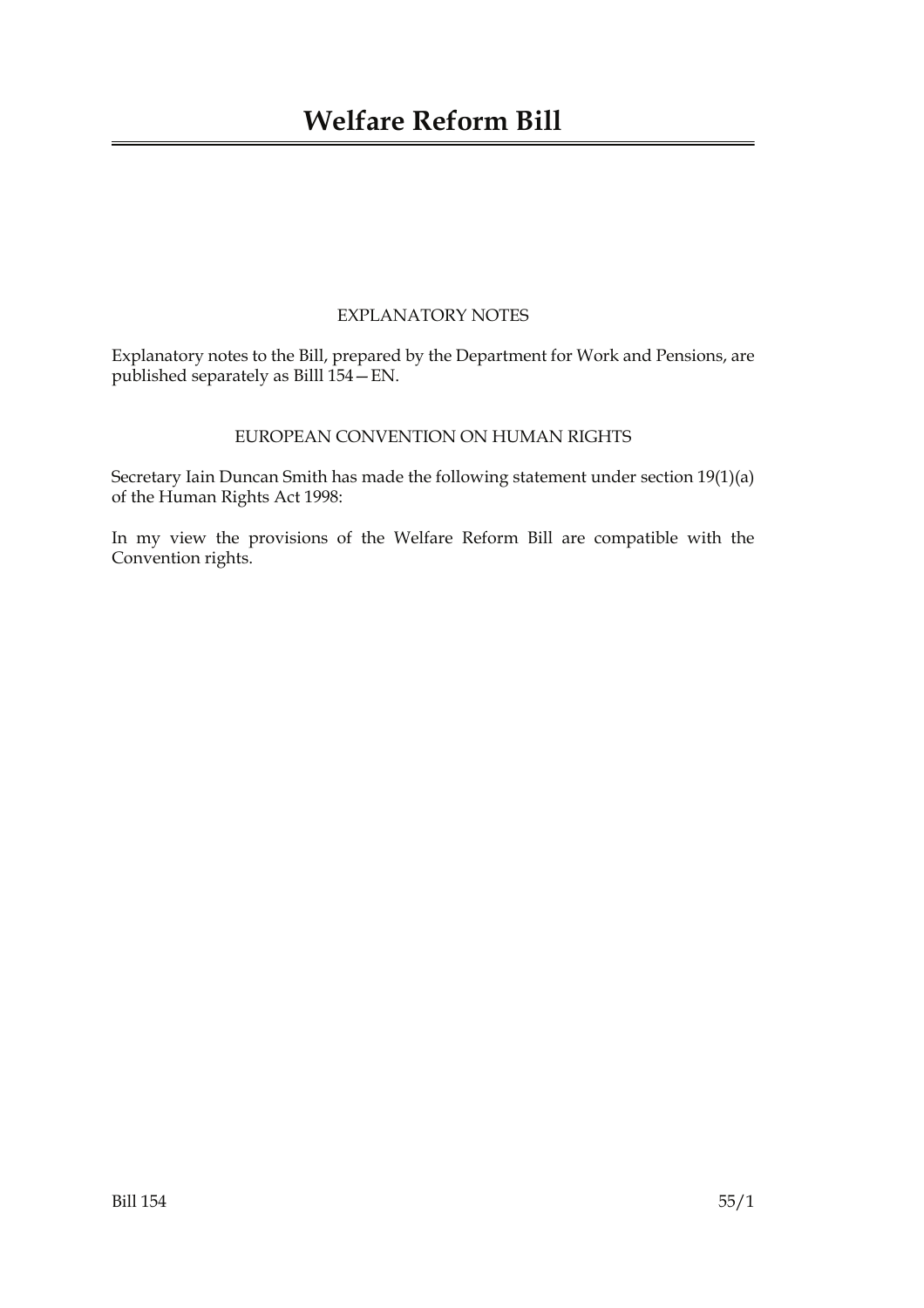# **CONTENTS**

# **PART 1**

# UNIVERSAL CREDIT

# **CHAPTER 1**

# ENTITLEMENT AND AWARDS

# *Introductory*

- 1 Universal credit
- 2 Claims

# *Entitlement*

- 3 Entitlement
- 4 Basic conditions
- 5 Financial conditions
- 6 Restrictions on entitlement

# *Awards*

- 7 Basis of awards
- 8 Calculation of awards

# *Elements of an award*

- 9 Standard allowance
- 10 Responsibility for children and young persons
- 11 Housing costs
- 12 Other particular needs or circumstances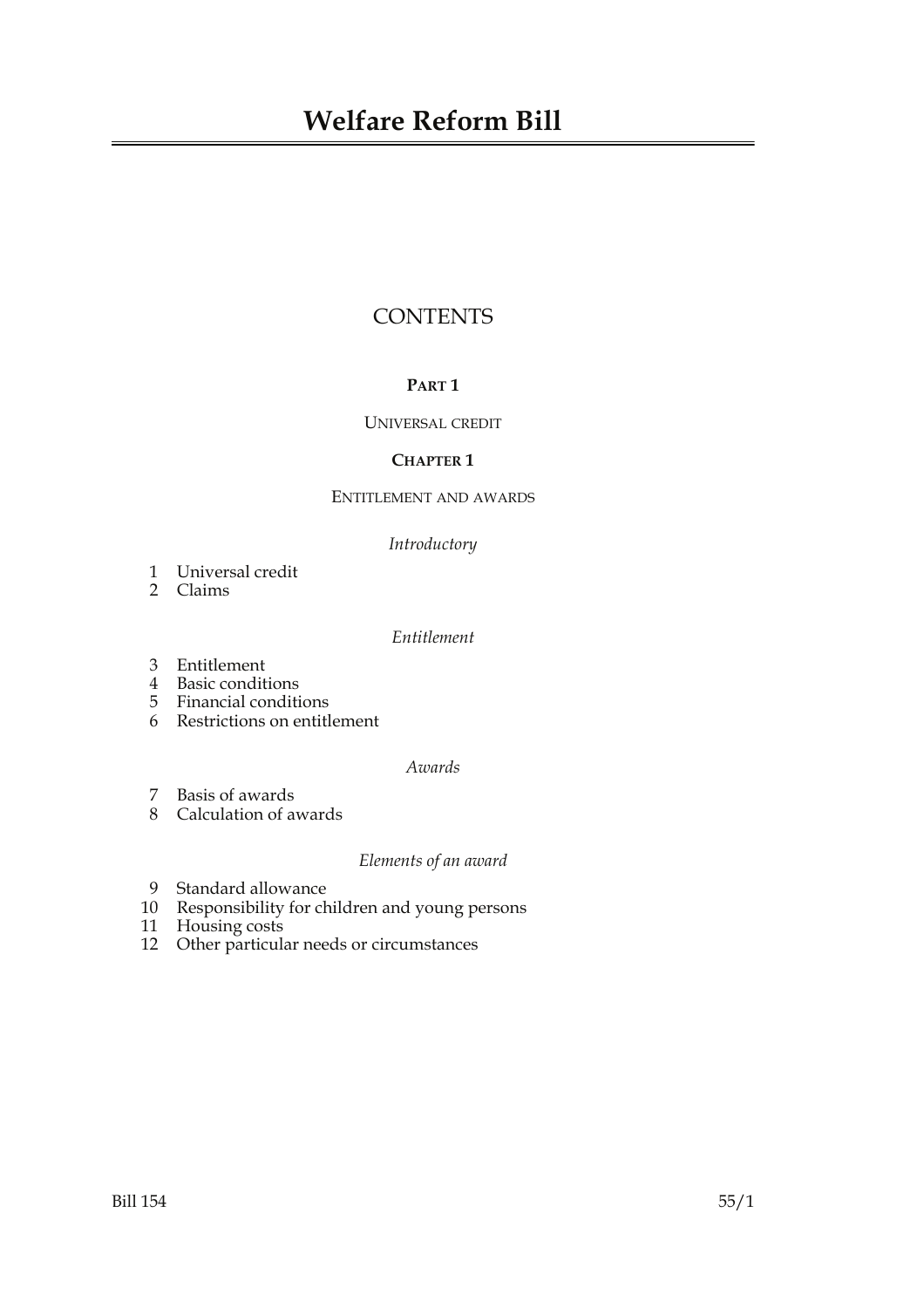## **CHAPTER 2**

#### CLAIMANT RESPONSIBILITIES

#### *Introductory*

- 13 Work-related requirements: introductory
- 14 Claimant commitment

#### *Work-related requirements*

- 15 Work-focused interview requirement
- 16 Work preparation requirement
- 17 Work search requirement
- 18 Work availability requirement

#### *Application of work-related requirements*

- 19 Claimants subject to no work-related requirements
- 20 Claimants subject to work-focused interview requirement only
- 21 Claimants subject to work preparation requirement
- 22 Claimants subject to all work-related requirements

#### *Work-related requirements: supplementary*

- 23 Connected requirements
- 24 Imposition of requirements
- 25 Compliance with requirements

#### *Reduction of benefit*

- 26 Higher-level sanctions
- 27 Other sanctions
- 28 Hardship payments

#### *Administration*

- 29 Delegation and contracting out
- 30 Regulations: piloting

## **CHAPTER 3**

#### SUPPLEMENTARY AND GENERAL

#### *Supplementary and consequential*

- 31 Supplementary regulation-making powers
- 32 Supplementary and consequential amendments
- 33 Power to make supplementary and consequential provision etc

#### *Universal credit and other benefits*

- 34 Abolition of benefits
- 35 Universal credit and state pension credit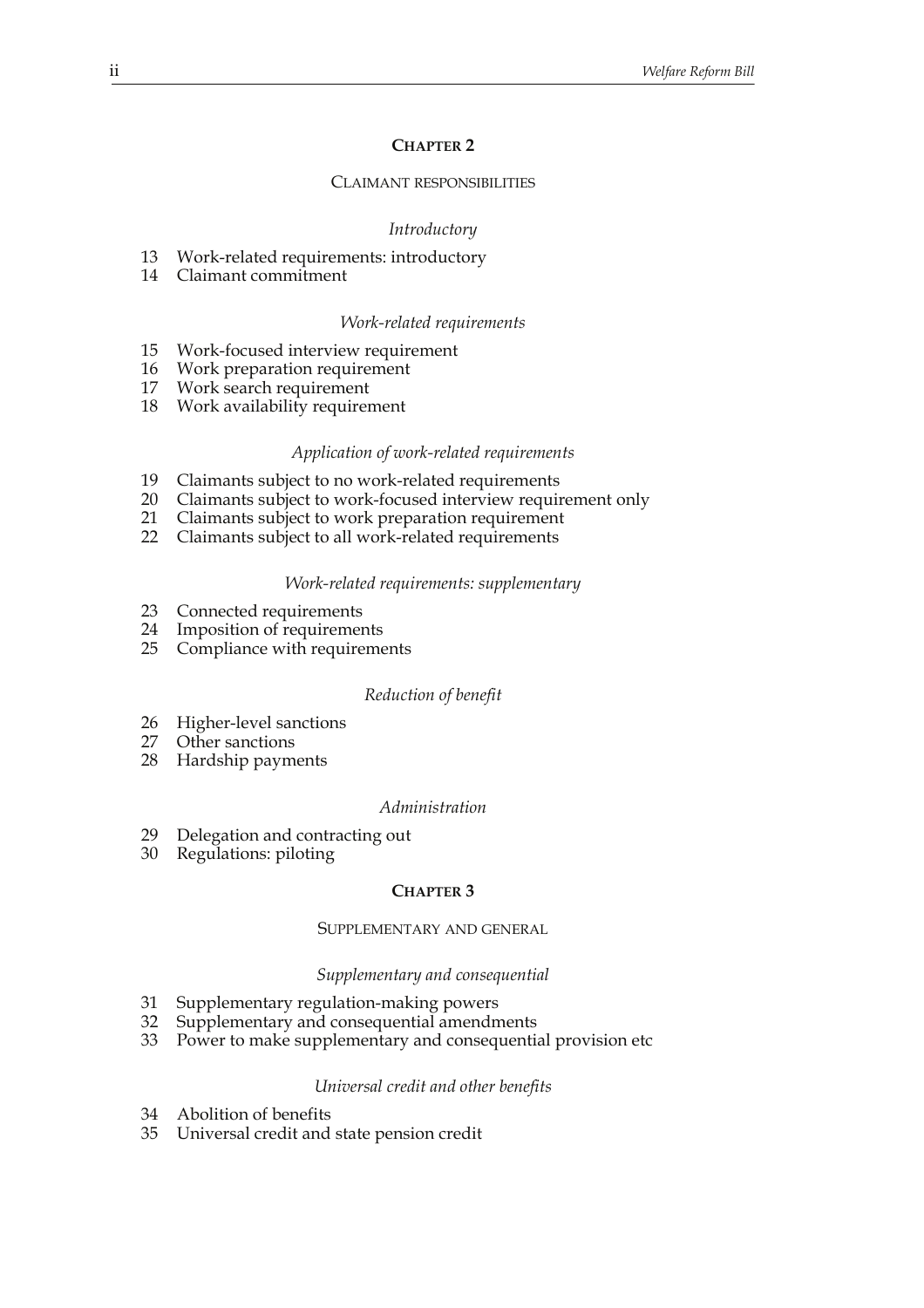- 36 Universal credit and working-age benefits
- 37 Migration to universal credit

## *General*

- 38 Capability for work or work-related activity
- 39 Information
- 40 Couples
- 41 Interpretation of Part 1

#### *Regulations*

- 42 Regulations: general
- 43 Regulations: procedure

# **PART 2**

# WORKING-AGE BENEFITS

# **CHAPTER 1**

## JOBSEEKER'S ALLOWANCE

# *Claimant responsibilities for interim period*

- 44 Claimant commitment for jobseeker's allowance
- 45 Interviews
- 46 Sanctions
- 47 Procedure for regulation-making powers
- 48 Consequential amendments

## *Claimant responsibilities after introduction of universal credit*

49 Claimant responsibilities for jobseeker's allowance

# **CHAPTER 2**

#### EMPLOYMENT AND SUPPORT ALLOWANCE

# *Conditions of entitlement*

- 50 Dual entitlement
- 51 Period of entitlement to contributory allowance
- 52 Condition relating to youth

# *Claimant responsibilities for interim period*

- 53 Claimant commitment for employment and support allowance
- 54 Work experience etc
- 55 Hardship payments

# *Claimant responsibilities after introduction of universal credit*

56 Claimant responsibilities for employment and support allowance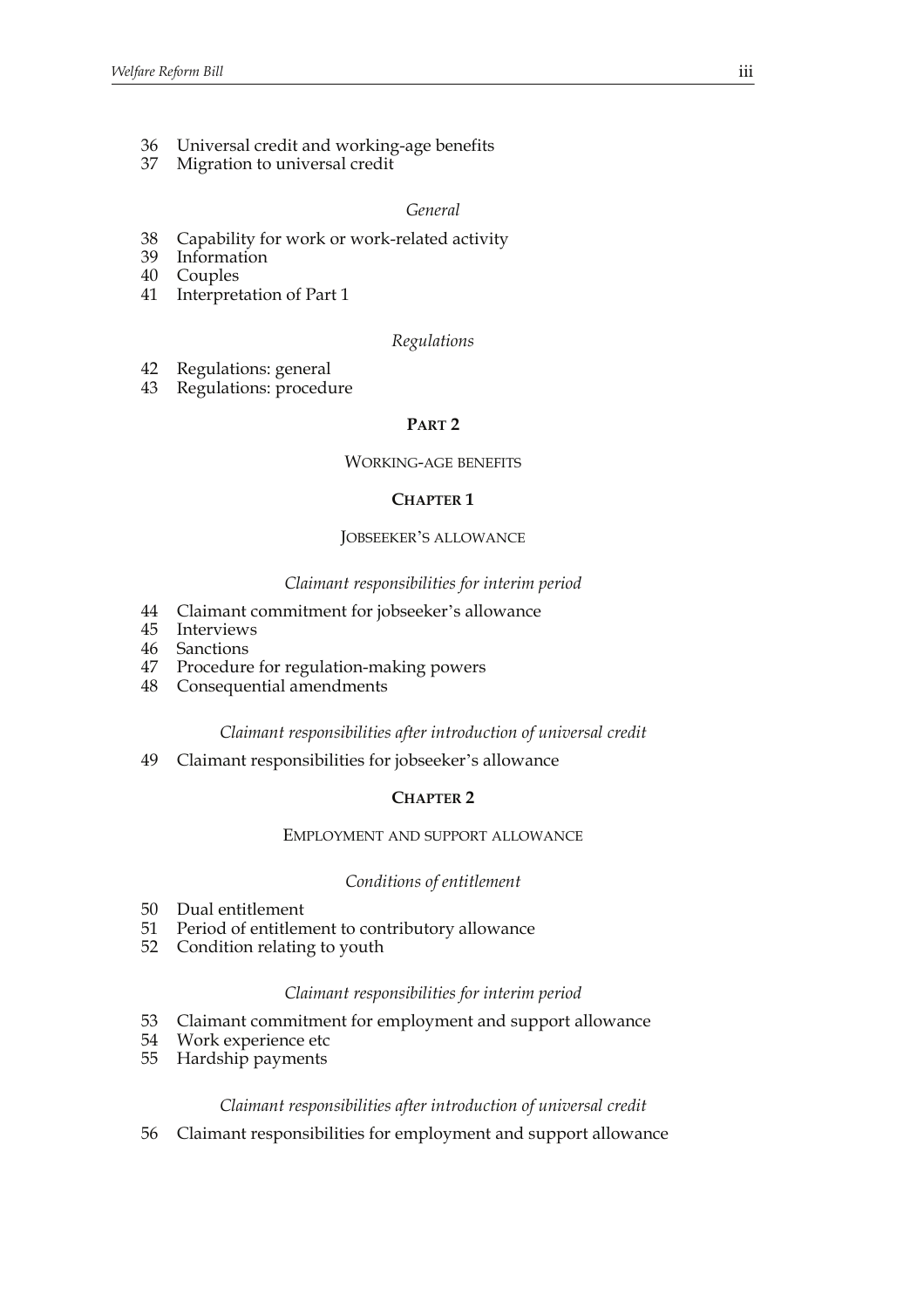#### **CHAPTER 3**

#### INCOME SUPPORT

- 57 Entitlement of lone parents to income support etc
- 58 Claimant commitment for income support

#### **CHAPTER 4**

## **MISCELLANEOUS**

#### *Claimants dependent on drugs*

59 Claimants dependent on drugs etc

#### *Entitlement to work*

- 60 Entitlement to work: jobseeker's allowance
- 61 Entitlement to work: employment and support allowance
- 62 Entitlement to work: maternity allowance and statutory payments

## **PART 3**

#### OTHER BENEFIT CHANGES

#### *Industrial injuries benefit*

- 63 Injuries arising before 5 July 1948
- 64 Persons under 18
- 65 Trainees
- 66 Restriction on new claims for industrial death benefit
- 67 Determinations

#### *Housing benefit*

68 Housing benefit: determination of appropriate maximum

#### *Social fund*

- 69 Ending of discretionary payments
- 70 Purposes of discretionary payments
- 71 Determination of amount or value of budgeting loan
- 72 External provider social loans and community care grants

#### *State pension credit*

- 73 State pension credit: carers
- 74 State pension credit: capital limit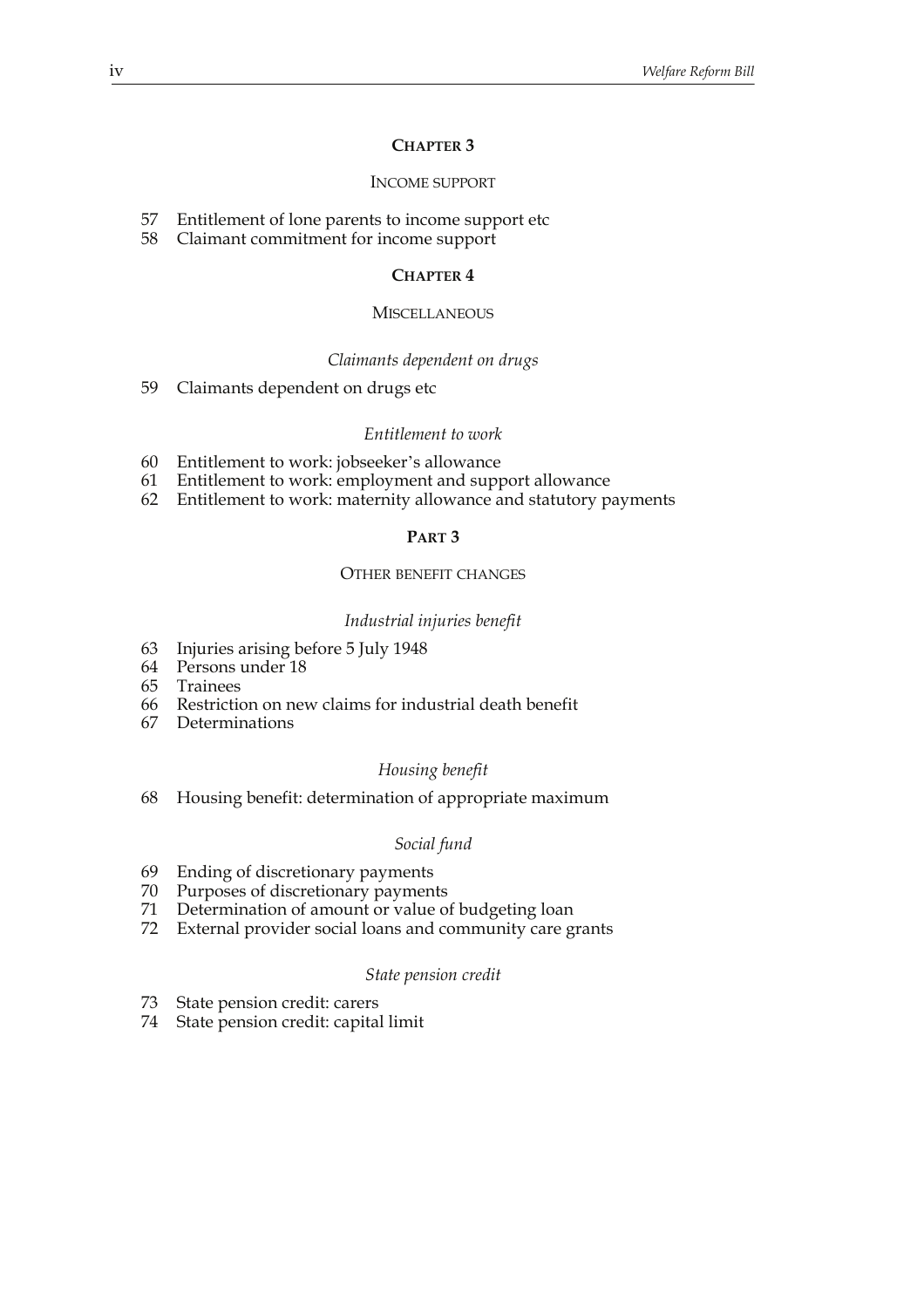# **PART 4**

## PERSONAL INDEPENDENCE PAYMENT

## *Personal independence payment*

- 75 Personal independence payment
- 76 Daily living component
- 77 Mobility component
- 78 Ability to carry out daily living activities or mobility activities
- 79 Required period condition: further provision

#### *Entitlement and payability: further provision*

- 80 Terminal illness
- 
- 81 Persons of pensionable age<br>82 No entitlement to daily livi No entitlement to daily living component where UK is not competent state
- 83 Persons receiving certain services
- 84 Prisoners

## *Supplementary*

- 85 Claims, awards and information
- 86 Report to Parliament

## *General*

- 87 Abolition of disability living allowance
- 88 Amendments
- 89 Power to make supplementary and consequential provision
- 90 Transitional<br>91 Regulations
- **Regulations**
- 92 Interpretation of Part 4

#### **PART 5**

# SOCIAL SECURITY: GENERAL

# *Benefit cap*

- 93 Benefit cap
- 94 Benefit cap: supplementary

#### *Claims and awards*

- 95 Claims and awards
- 96 Powers to require information relating to claims and awards

#### *Payments*

- 97 Payments to joint claimants
- 98 Payments on account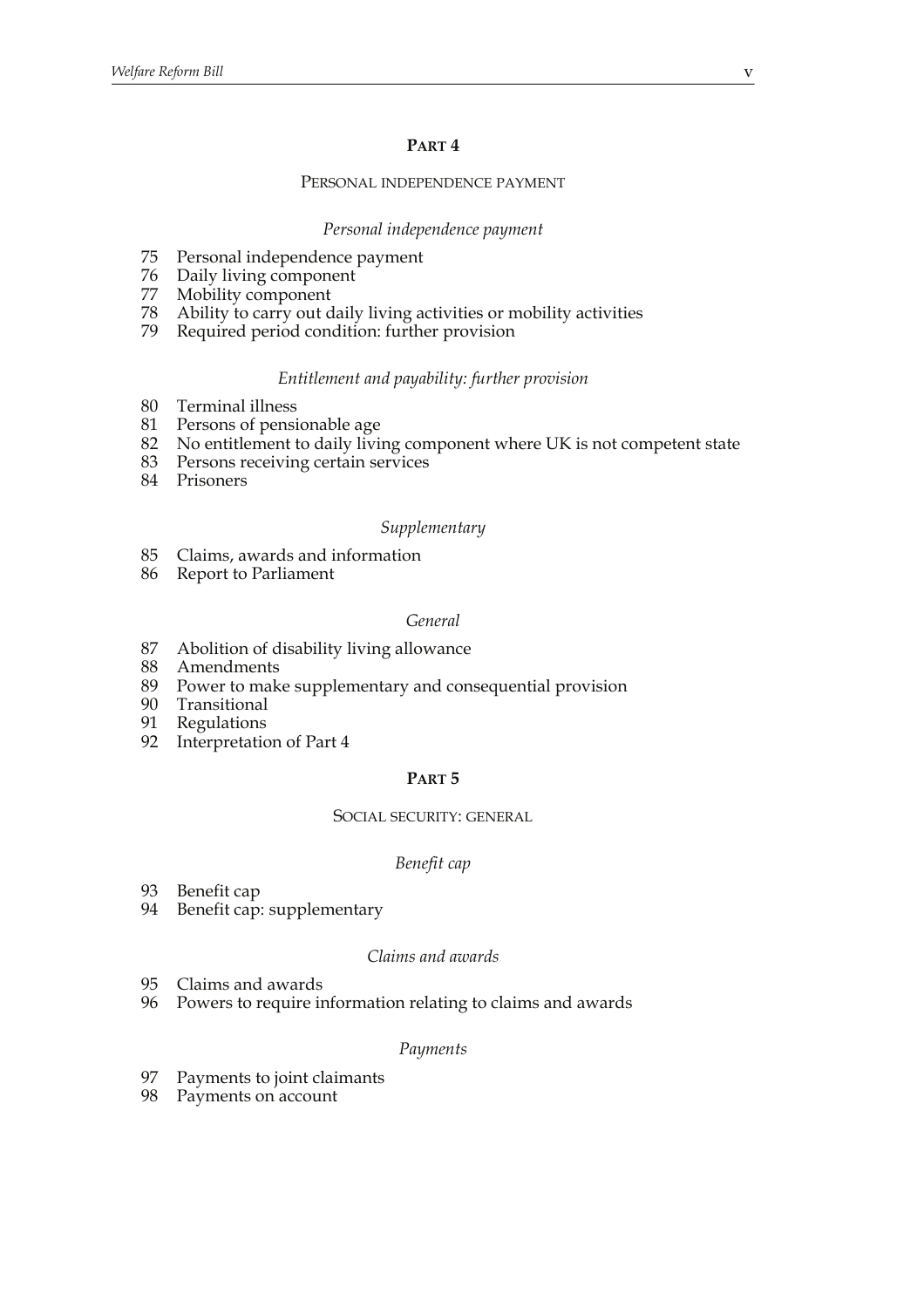## *Appeals*

- 99 Power to require consideration of revision before appeal
- 100 Supersession of decisions of former appellate bodies

#### *Electronic communications*

101 Electronic communications

#### *Recovery of benefits*

- 102 Recovery of benefit payments
- 103 Recovery of child benefit and guardian's allowance
- 104 Application of Limitation Act 1980

#### *Investigation and prosecution of offences*

- 105 Powers to require information relating to investigations
- 106 Time limits for legal proceedings
- 107 Prosecution powers of local authorities

#### *Penalties as alternative to prosecution*

- 108 Penalty in respect of benefit fraud not resulting in overpayment
- 109 Amount of penalty
- 110 Period for withdrawal of agreement to pay penalty

#### *Civil penalties*

111 Civil penalties for incorrect statements and failures to disclose information

#### *Loss of benefit*

- 112 Benefit offences: disqualifying and sanctionable benefits
- 113 Benefit offences: period of sanction
- 114 Benefit offences: sanctions for repeated benefit fraud
- 115 Loss of tax credits
- 116 Cautions

#### *Administration of tax credits*

- 117 Tax credit fraud: investigation
- 118 Tax credit fraud: prosecution and penalties
- 119 Unauthorised disclosure of information relating to tax credit offences
- 120 Tax credits: transfer of functions etc

#### *Information-sharing*

- 121 Information-sharing between Secretary of State and HMRC
- 122 Information-sharing in relation to provision of overnight care etc
- 123 Information-sharing in relation to welfare services etc
- 124 Unlawful disclosure of information
- 125 Sections 122 to 124: supplementary
- 126 Information-sharing for social security or employment purposes etc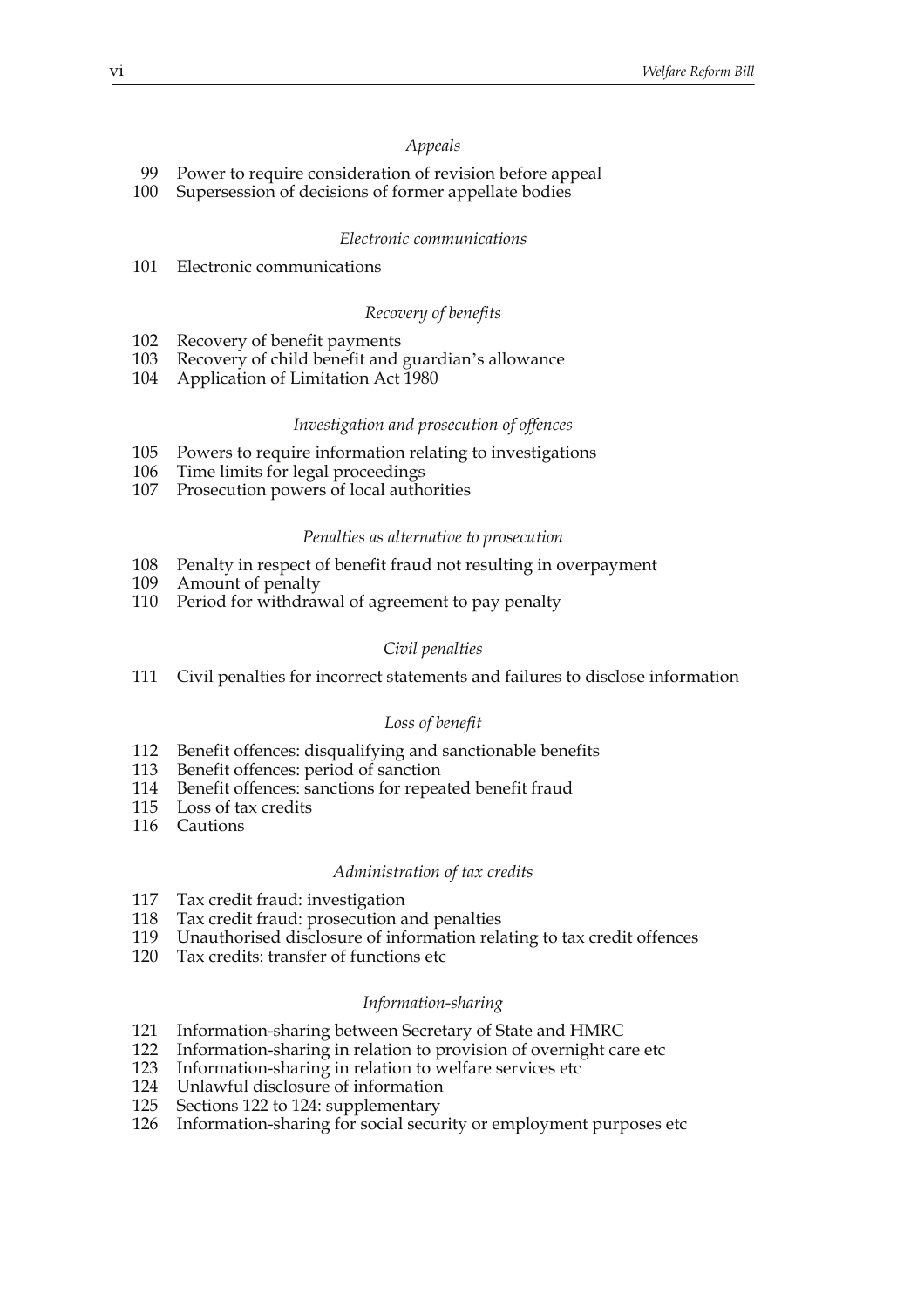## **PART 6**

#### **MISCELLANEOUS**

#### *Tell Us Once*

127 Functions of registration service

#### *Child support maintenance*

- 128 Supporting maintenance agreements
- 129 Collection of child support maintenance
- 130 Indicative maintenance calculations
- 131 Exclusion from individual voluntary arrangements

#### *Employment and training*

132 Use of jobcentres by sex industry

#### **PART 7**

#### FINAL

- 133 Repeals
- 134 Financial provision
- 135 Extent
- 136 Commencement
- 137 Short title
	- Schedule 1 Universal credit: supplementary regulation-making powers
	- Schedule 2 Universal credit: amendments
	- Schedule 3 Abolition of benefits: consequential amendments
	- Schedule 4 Housing credit element of state pension credit
		- Part 1 Amendments to State Pension Credit Act 2002
		- Part 2 Amendments to other Acts
	- Schedule 5 Universal credit and other working-age benefits
	- Schedule 6 Migration to universal credit
	- Schedule 7 Jobseeker's allowance in interim period: consequential amendments
	- Schedule 8 Social fund discretionary payments: consequential amendments
	- Schedule 9 Personal independence payment: amendments
	- Schedule 10 Personal independence payment: transitional
	- Schedule 11 Power to require consideration of revision before appeal
	- Schedule 12 Supersession of decisions of former appellate bodies
	- Schedule 13 Repeals
		- Part 1 Abolition of benefits superseded by universal credit
		- Part 2 Entitlement to jobseeker's allowance without seeking employment
		- Part 3 Jobseeker's allowance: responsibilities for interim period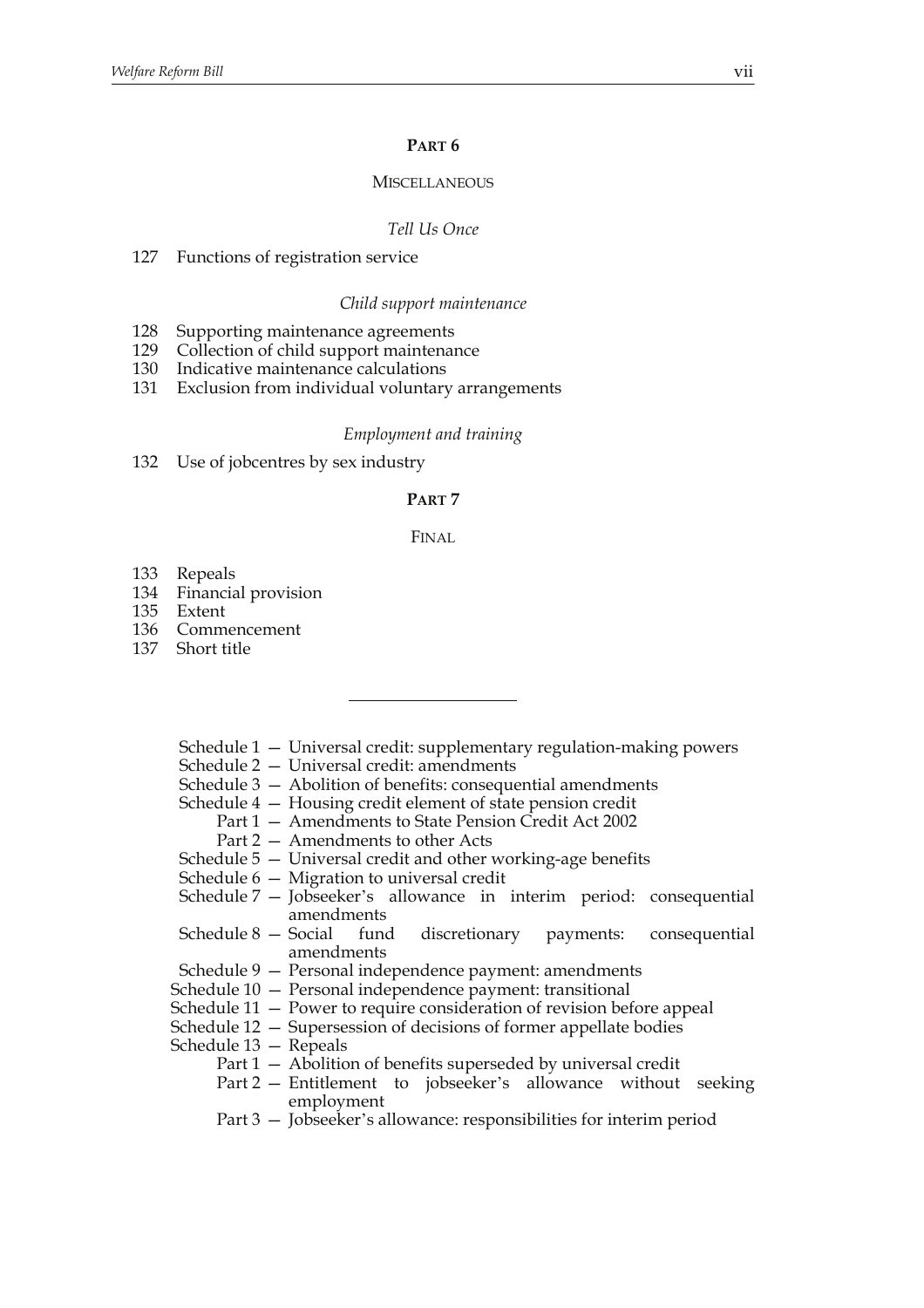- Part 4 Jobseeker's allowance: responsibilities after introduction of universal credit
- Part 5 Employment and support allowance: responsibilities after introduction of universal credit
- Part 6 Claimants dependent on drugs etc
- Part 7 Industrial injuries arising before 5 July 1948
- Part 8 Social fund: ending of discretionary payments
- Part 9 Disability living allowance
- Part 10 Powers to require information relating to claims and awards
- Part 11 Recovery of benefit payments
- Part 12 Loss of benefit: cautions
- Part 13 Information-sharing between Secretary of State and HMRC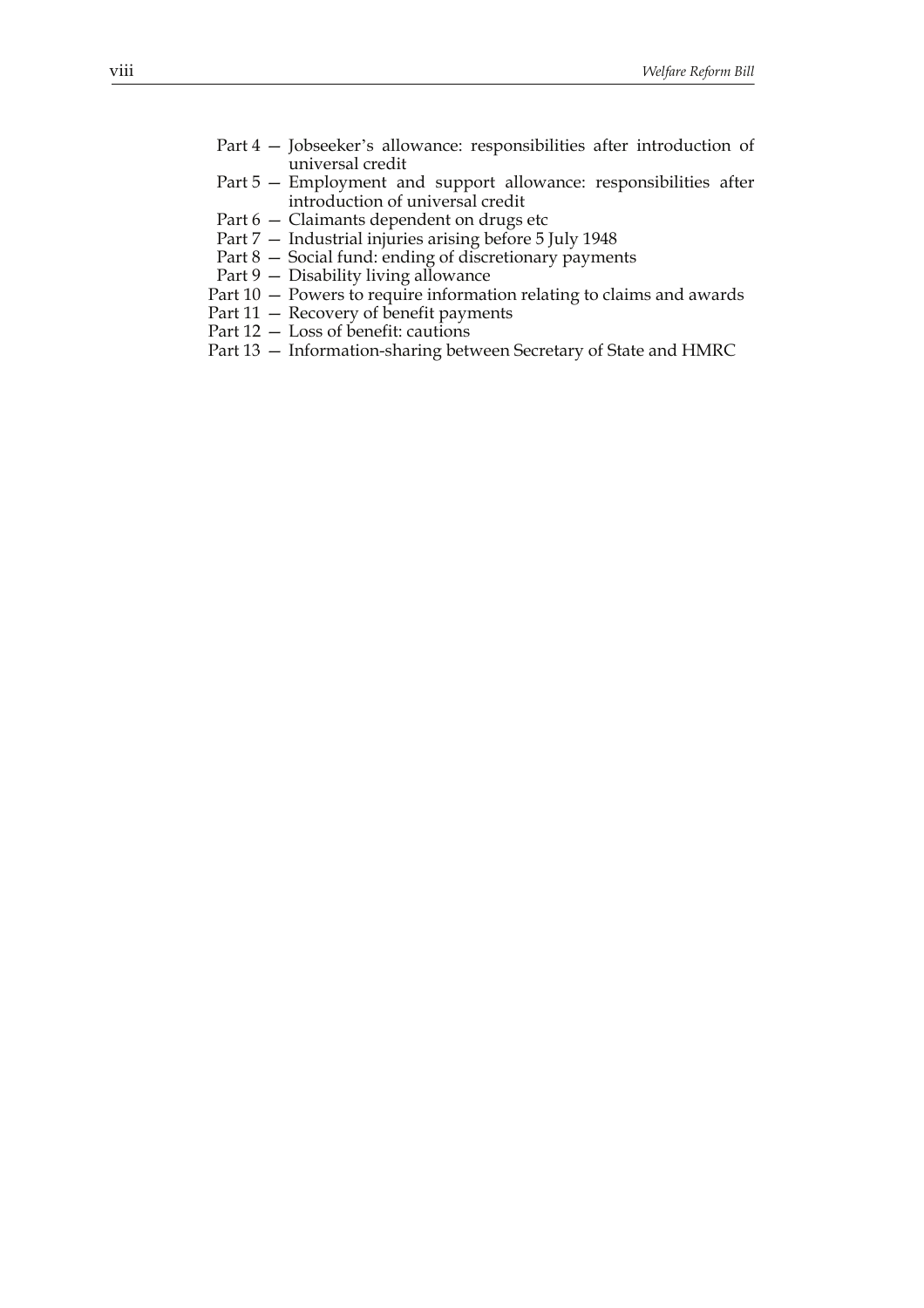#### A

# **BILL**

#### TO

Make provision for universal credit and personal independence payment; to make other provision about social security and tax credits; to make provision about the functions of the registration service, child support maintenance and the use of jobcentres; and for connected purposes.

E IT ENACTED by the Queen's most Excellent Majesty, by and with the advice and consent of the Lords Spiritual and Temporal, and Commons, in this present Parliament assembled, and by the authority of the same, as follows: - $B_{\text{p}}$ 

#### **PART 1**

#### UNIVERSAL CREDIT

## **CHAPTER 1**

## ENTITLEMENT AND AWARDS

#### *Introductory*

## **1 Universal credit**

|  | (1) A benefit known as universal credit is payable in accordance with this Part. |  |  |  |
|--|----------------------------------------------------------------------------------|--|--|--|
|  |                                                                                  |  |  |  |

- (2) Universal credit may, subject as follows, be awarded to—
	- (a) an individual who is not a member of a couple (a "single person"), or
	- (b) members of a couple jointly.

## (3) An award of universal credit is, subject as follows, calculated by reference to—

- (a) a standard allowance,
- (b) an amount for responsibility for children or young persons,
- (c) an amount for housing, and
- (d) amounts for other particular needs or circumstances.

## **2 Claims**

(1) A claim may be made for universal credit by—

*10*

*15*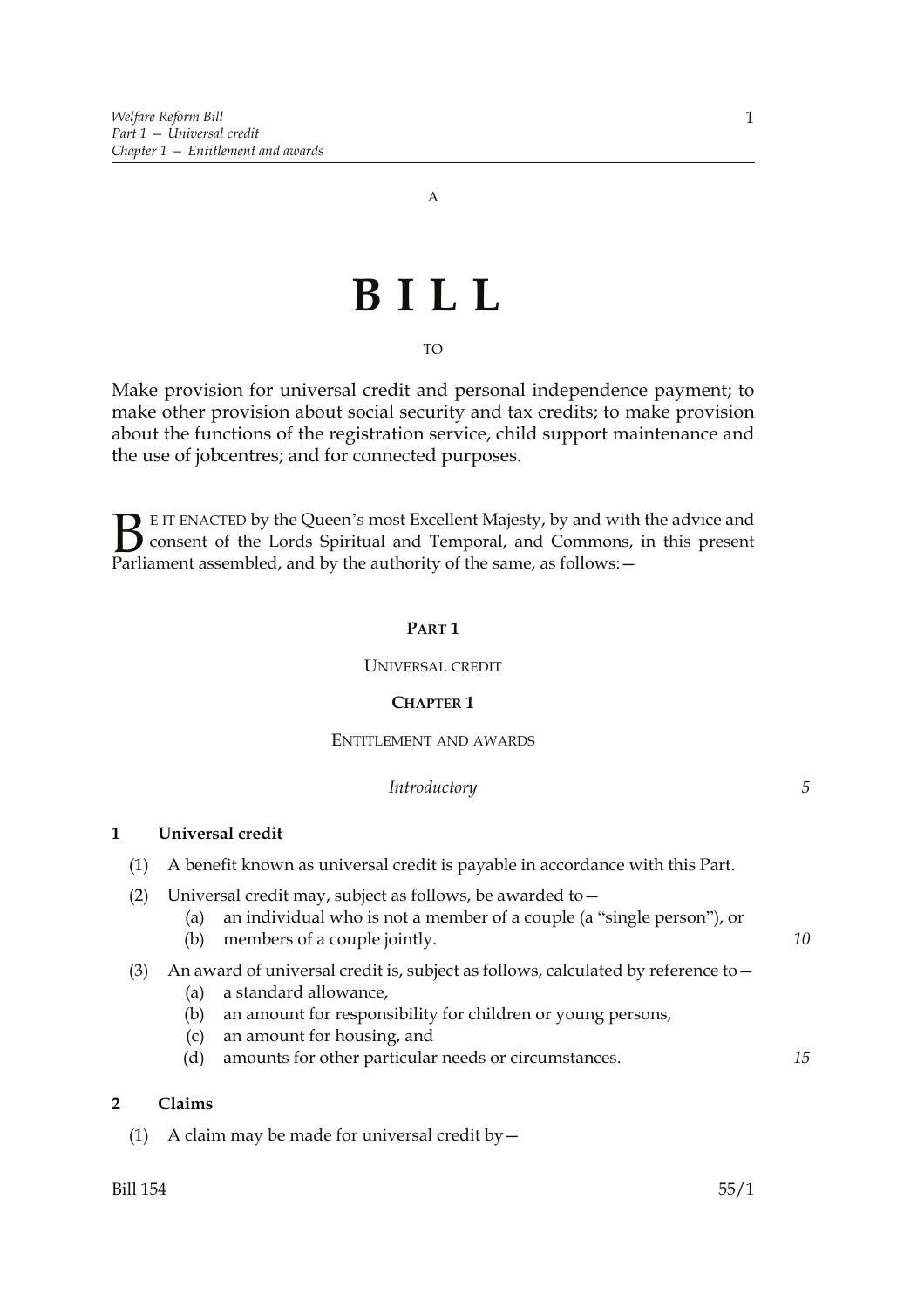- (a) a single person, or
- (b) members of a couple jointly.
- (2) Regulations may specify circumstances in which a member of a couple may make a claim as a single person.

*Entitlement*

# **3 Entitlement**

- (1) A single claimant is entitled to universal credit if the claimant meets—
	- (a) the basic conditions, and
	- (b) the financial conditions for a single claimant.
- (2) Joint claimants are jointly entitled to universal credit if  $-$ 
	- (a) each of them meets the basic conditions, and
	- (b) they meet the financial conditions for joint claimants.

## **4 Basic conditions**

- (1) For the purposes of section 3, a person meets the basic conditions who  $-$ 
	- (a) is at least 18 years old,

*15*

*10*

*5*

- (b) has not reached the qualifying age for state pension credit,
- (c) is in Great Britain,
- (d) is not receiving education, and
- (e) has accepted a claimant commitment.
- (2) Regulations may provide for exceptions to the requirement to meet any of the basic conditions (and, for joint claimants, may provide for an exception for one or both). *20*
- (3) For the basic condition in subsection (1)(a) regulations may specify a different minimum age for prescribed cases.
- (4) For the basic condition in subsection (1)(b), the qualifying age for state pension credit is that referred to in section 1(6) of the State Pension Credit Act 2002. *25*
- (5) For the basic condition in subsection (1)(c) regulations may  $-$ 
	- (a) specify circumstances in which a person is to be treated as being or not being in Great Britain;
	- (b) specify circumstances in which temporary absence from Great Britain is disregarded; *30*
	- (c) modify the application of this Part in relation to a person not in Great Britain who is by virtue of paragraph (b) entitled to universal credit.
- (6) For the basic condition in subsection (1)(d) regulations may  $-$ 
	- (a) specify what "receiving education" means;
	- (b) specify circumstances in which a person is to be treated as receiving or not receiving education.
- (7) For the basic condition in subsection (1)(e) regulations may specify circumstances in which a person is to be treated as having accepted or not accepted a claimant commitment.

*40*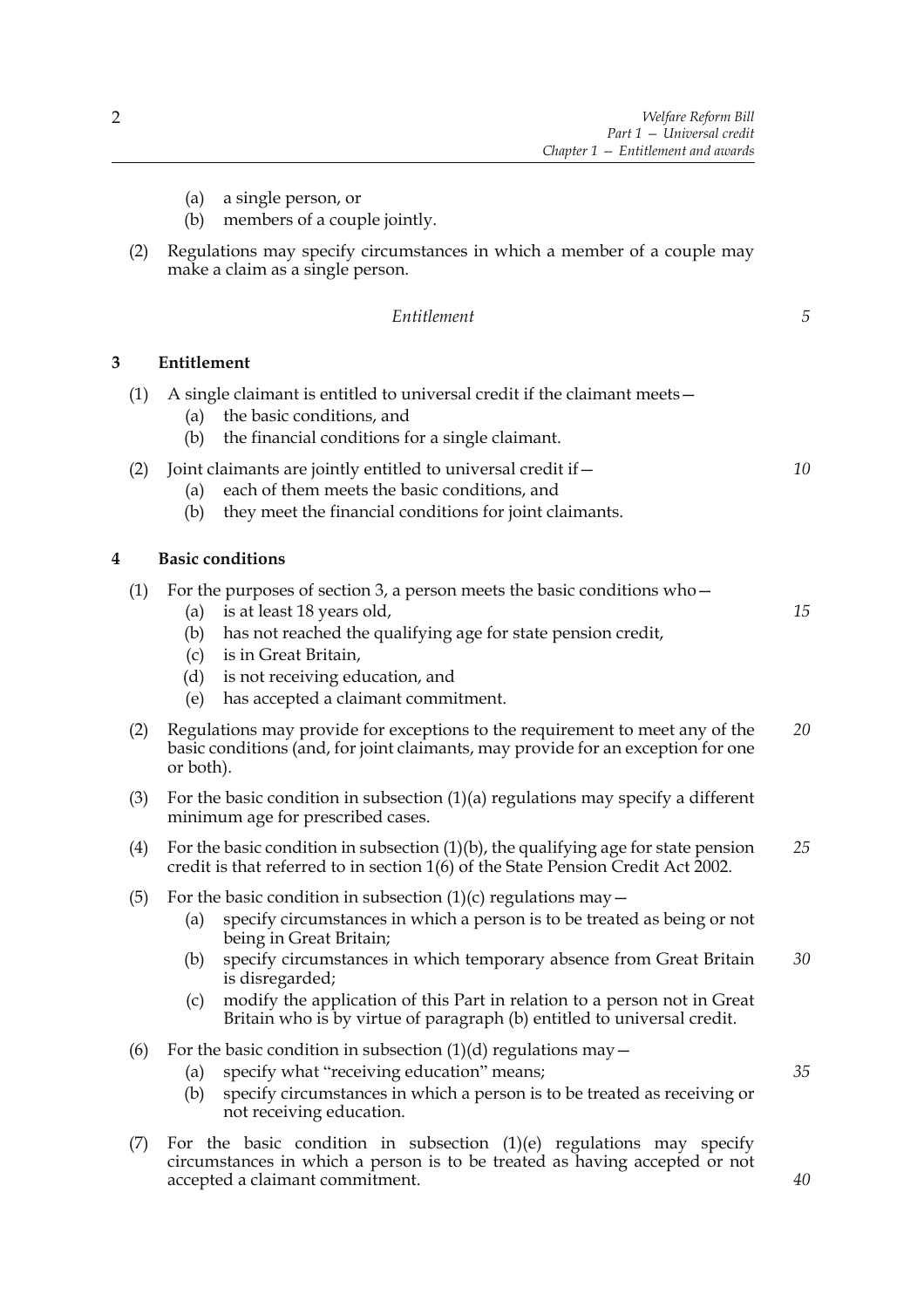## **5 Financial conditions**

- (1) For the purposes of section 3, the financial conditions for a single claimant are that—
	- (a) the claimant's capital, or a prescribed part of it, is not greater than a prescribed amount, and
	- (b) the claimant's income is such that, if the claimant were entitled to universal credit, the amount payable would not be less than any prescribed minimum.
- (2) For those purposes, the financial conditions for joint claimants are that—
	- (a) their combined capital, or a prescribed part of it, is not greater than a prescribed amount, and *10*
	- (b) their combined income is such that, if they were entitled to universal credit, the amount payable would not be less than any prescribed minimum.

# **6 Restrictions on entitlement**

- (1) Entitlement to universal credit does not arise—
	- (a) in prescribed circumstances (even though the requirements in section 3 are met);
	- (b) if the requirements in section 3 are met for a period shorter than a prescribed period;
	- (c) for a prescribed period at the beginning of a period during which those requirements are met.
- (2) A period prescribed under subsection  $(1)(b)$  or (c) may not exceed seven days.
- (3) Regulations may provide for exceptions to subsection  $(1)(b)$  or  $(c)$ .

*Awards*

#### **7 Basis of awards**

- (1) Universal credit is payable in respect of each complete assessment period within a period of entitlement.
- (2) In this Part an "assessment period" is a period of a prescribed duration.
- (3) Regulations may make provision—
	- (a) about when an assessment period is to start;
	- (b) for universal credit to be payable in respect of a period shorter than an assessment period;
	- (c) about the amount payable in respect of a period shorter than an assessment period.
- (4) In subsection (1) "period of entitlement" means a period during which entitlement to universal credit subsists.

#### **8 Calculation of awards**

- (1) The amount of an award of universal credit is to be the balance of  $-$ 
	- (a) the maximum amount (see subsection (2)), less

*5*

*25*

*20*

*15*

*30*

*35*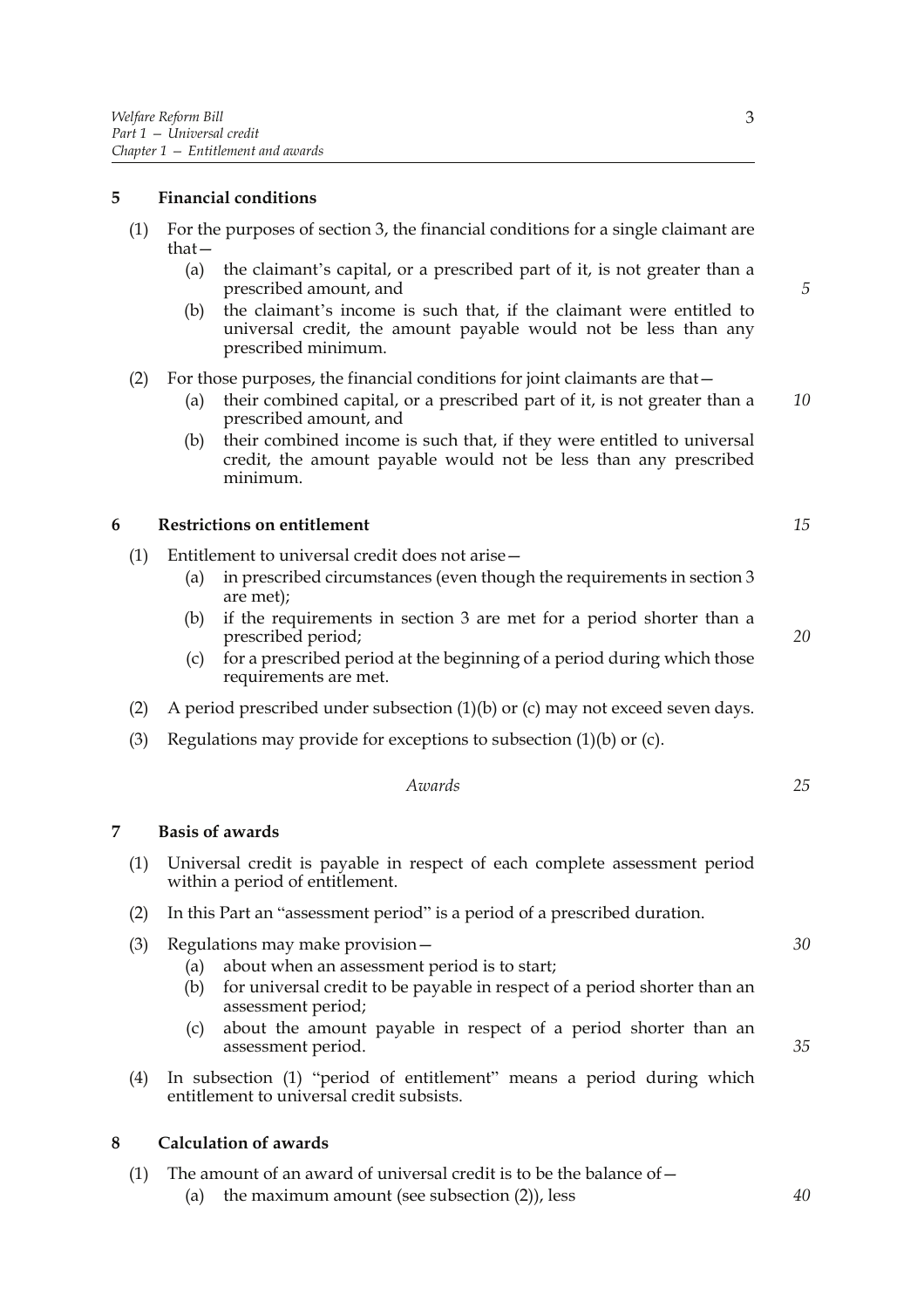- (b) the amounts to be deducted (see subsection (3)).
- (2) The maximum amount is the total of  $-$ 
	- (a) any amount included under section 9 (standard allowance),
	- (b) any amount included under section 10 (responsibility for children and young persons),
	- (c) any amount included under section 11 (housing costs), and
	- (d) any amount included under section 12 (other particular needs or circumstances).
- (3) The amounts to be deducted are—
	- (a) an amount in respect of earned income calculated in the prescribed manner (which may include multiplying some or all earned income by a prescribed percentage), and *10*
	- (b) an amount in respect of unearned income calculated in the prescribed manner (which may include multiplying some or all unearned income by a prescribed percentage).
- (4) In subsection (3)(a) and (b) the references to income are  $-$ 
	- (a) in the case of a single claimant, to income of the claimant, and
	- (b) in the case of joint claimants, to combined income of the claimants.

## *Elements of an award*

## **9 Standard allowance**

*20*

*15*

*5*

- (1) The calculation of an award of universal credit is to include an amount by way of an allowance for—
	- (a) a single claimant, or
	- (b) joint claimants.
- (2) Regulations are to specify the amount to be included under subsection (1). *25*
- (3) Regulations may provide for exceptions to subsection (1).

## **10 Responsibility for children and young persons**

- (1) The calculation of an award of universal credit is to include an amount for each child or qualifying young person for whom a claimant is responsible.
- (2) Regulations may make provision for the inclusion of an additional amount if such a child or qualifying young person is disabled. *30*
- (3) Regulations are to specify, or provide for the calculation of, amounts to be included under subsection (1) or (2).
- (4) Regulations may provide for exceptions to subsection (1).
- (5) In this Part, "qualifying young person" means a person of a prescribed description. *35*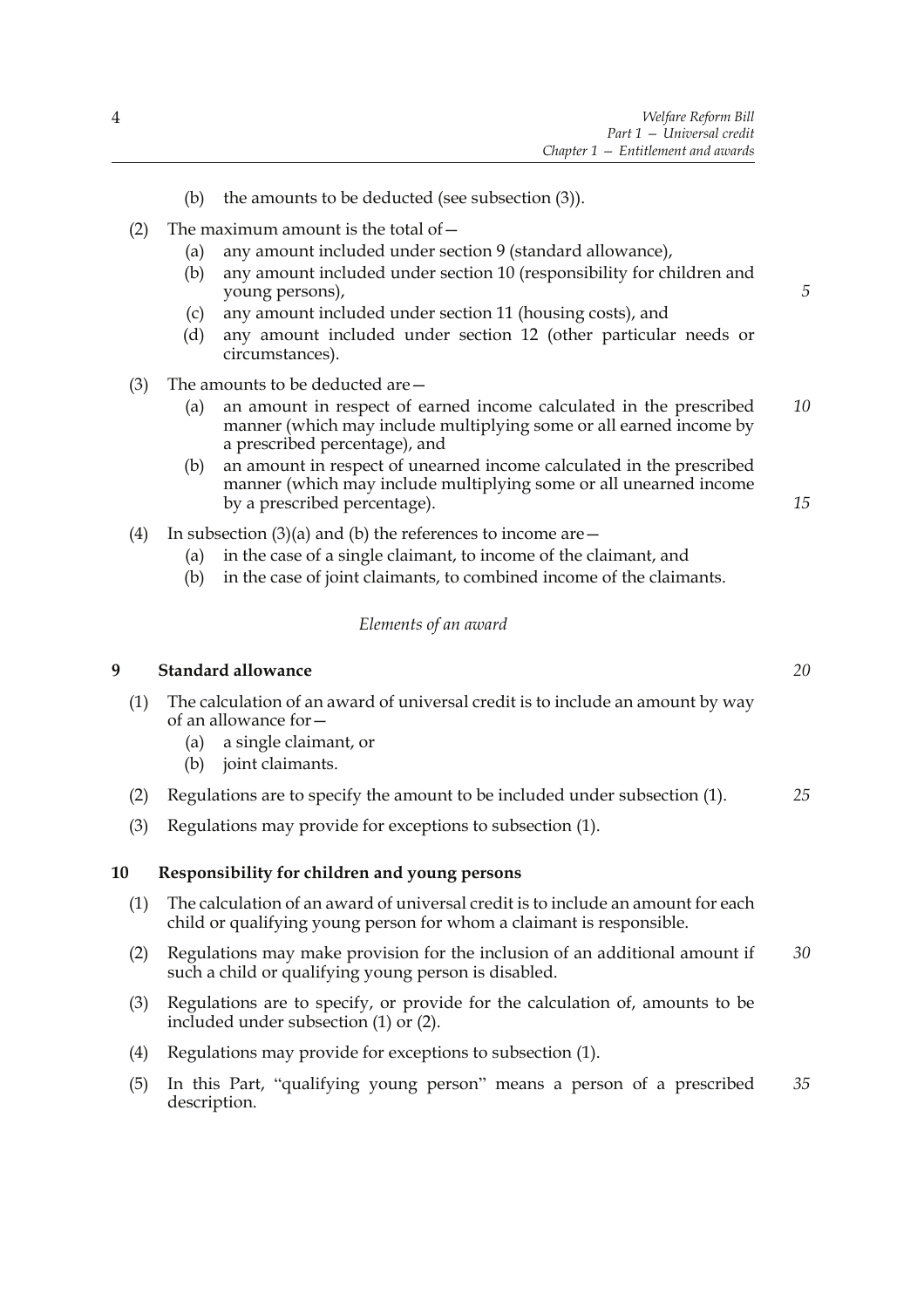## **11 Housing costs**

- (1) The calculation of an award of universal credit is to include an amount in respect of any liability of a claimant to make payments in respect of the accommodation they occupy as their home.
- (2) For the purposes of subsection  $(1)$ 
	- (a) the accommodation must be in Great Britain;
	- (b) the accommodation must be residential accommodation;
	- (c) it is immaterial whether the accommodation consists of the whole or part of a building and whether or not it comprises separate and selfcontained premises.
- (3) Regulations may make provision as to—
	- (a) what is meant by payments in respect of accommodation for the purposes of this section (and, in particular, the extent to which such payments include mortgage payments);
	- (b) circumstances in which a claimant is to be treated as liable or not liable to make such payments; *15*
	- (c) circumstances in which a claimant is to be treated as occupying or not occupying accommodation as their home (and, in particular, for temporary absences to be disregarded);
	- (d) circumstances in which land used for the purposes of any accommodation is to be treated as included in the accommodation. *20*
- (4) Regulations are to provide for the determination or calculation of any amount to be included under this section.
- (5) Regulations may—
	- (a) provide for exceptions to subsection (1);
	- (b) provide for inclusion of an amount under this section in the calculation of an award of universal credit—
		- (i) to end at a prescribed time, or
		- (ii) not to start until a prescribed time.

#### **12 Other particular needs or circumstances**

- (1) The calculation of an award of universal credit is to include amounts in respect of such particular needs or circumstances of a claimant as may be prescribed.
- (2) The needs or circumstances prescribed under subsection (1) may include—
	- (a) the fact that a claimant has limited capability for work;
	- (b) the fact that a claimant has limited capability for work and workrelated activity; *35*
	- (c) the fact that a claimant has regular and substantial caring responsibilities for a severely disabled person.
- (3) Regulations are to specify, or provide for the determination or calculation of, any amount to be included under subsection (1).
- (4) Regulations may—
	- (a) provide for inclusion of an amount under this section in the calculation of an award of universal credit—
		- (i) to end at a prescribed time, or
		- (ii) not to start until a prescribed time;

*5*

*10*

*25*

*40*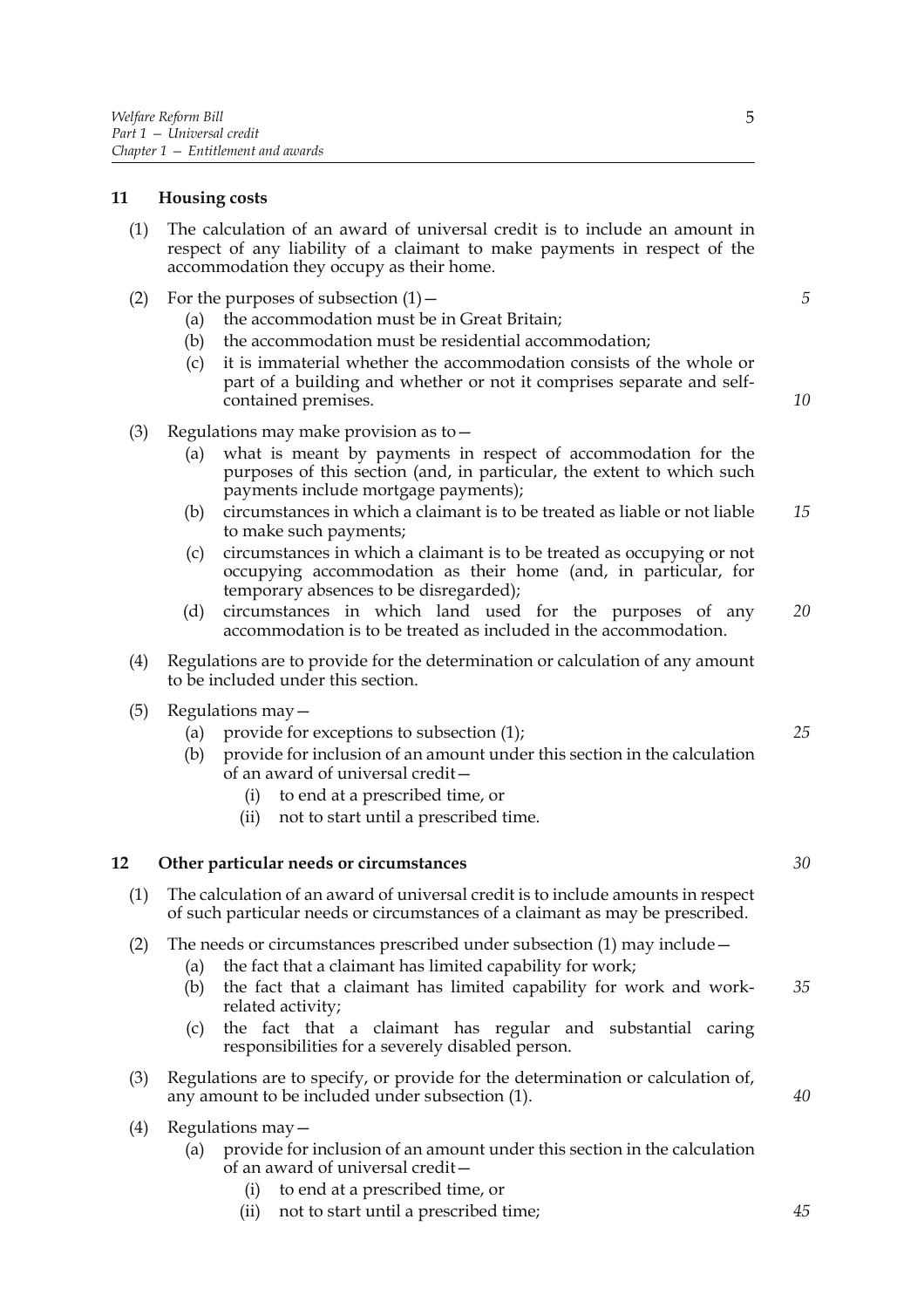(b) provide for the manner in which a claimant's needs or circumstances are to be determined.

# **CHAPTER 2**

## CLAIMANT RESPONSIBILITIES

#### *Introductory*

## **13 Work-related requirements: introductory**

- (1) This Chapter provides for the Secretary of State to impose work-related requirements with which claimants must comply for the purposes of this Part.
- (2) In this Part "work-related requirement" means—
	- (a) a work-focused interview requirement (see section 15); *10*
	- (b) a work preparation requirement (see section 16);
	- (c) a work search requirement (see section 17);
	- (d) a work availability requirement (see section 18).

#### (3) The work-related requirements which may be imposed on a claimant depend on which of the following groups the claimant falls into— *15*

- (a) no work-related requirements (see section 19);
- (b) work-focused interview requirement only (see section 20);
- (c) work-focused interview and work preparation requirements only (see section 21);
- (d) all work-related requirements (see section 22).

#### **14 Claimant commitment**

- (1) A claimant commitment is a record of a claimant's responsibilities in relation to an award of universal credit.
- (2) A claimant commitment is to be prepared by the Secretary of State and may be reviewed and updated as the Secretary of State thinks fit.
- (3) A claimant commitment is to be in such form as the Secretary of State thinks fit.
- (4) A claimant commitment is to include—
	- (a) a record of the requirements that the claimant must comply with under this Part (or such of them as the Secretary of State considers it appropriate to include),
	- (b) any prescribed information, and
	- (c) any other information the Secretary of State considers it appropriate to include.
- (5) For the purposes of this Part a claimant accepts a claimant commitment if, and only if, the claimant accepts the most up-to-date version of it in such manner as may be prescribed. *35*

*5*

*25*

*30*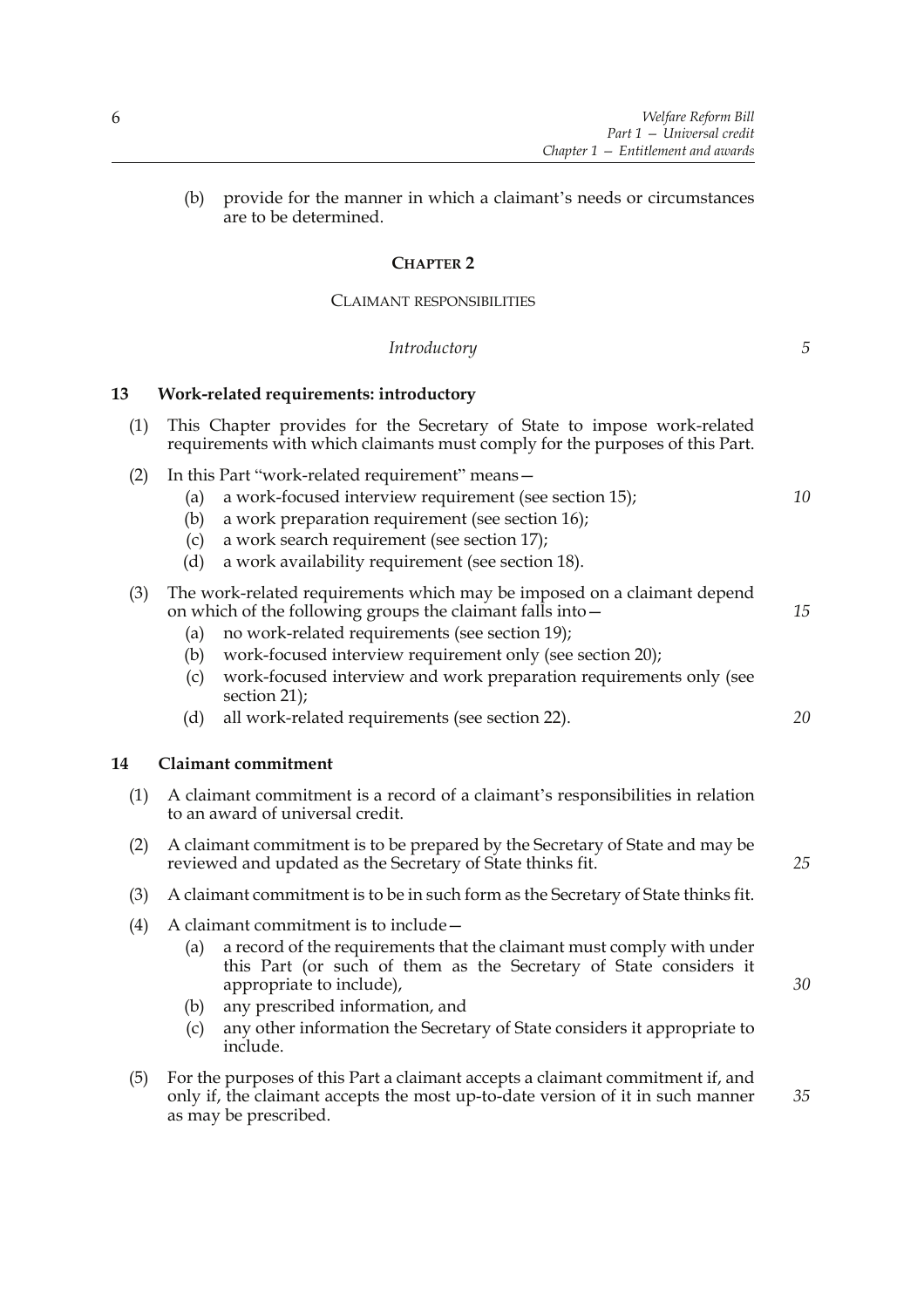## *Work-related requirements*

#### **15 Work-focused interview requirement**

- (1) In this Part a "work-focused interview requirement" is a requirement that a claimant participate in one or more work-focused interviews as specified by the Secretary of State.
- (2) A work-focused interview is an interview for prescribed purposes relating to work or work preparation.
- (3) The purposes which may be prescribed under subsection (2) include in particular that of making it more likely in the opinion of the Secretary of State that the claimant will obtain paid work (or more paid work or better-paid work).
- (4) The Secretary of State may specify how, when and where a work-focused interview is to take place.

#### **16 Work preparation requirement**

- (1) In this Part a "work preparation requirement" is a requirement that a claimant take particular action specified by the Secretary of State for the purpose of making it more likely in the opinion of the Secretary of State that the claimant will obtain paid work (or more paid work or better-paid work). *15*
- (2) The Secretary of State may under subsection (1) specify the time to be devoted to any particular action.
- (3) Action which may be specified under subsection (1) includes in particular—
	- (a) attending a skills assessment;
	- (b) improving personal presentation;
	- (c) participating in training;
	- (d) participating in an employment programme;
	- (e) undertaking work experience or a work placement;
	- (f) developing a business plan;
	- (g) any action prescribed for the purpose in subsection (1).
- (4) In the case of a person with limited capability for work, the action which may be specified under subsection (1) includes taking part in a work-focused health-related assessment. *30*
- (5) In subsection (4) "work-focused health-related assessment" means an assessment by a health care professional approved by the Secretary of State which is carried out for the purpose of assessing—
	- (a) the extent to which the person's capability for work may be improved by taking steps in relation to their physical or mental condition, and *35*
	- (b) such other matters relating to their physical or mental condition and the likelihood of their obtaining or remaining in work or being able to do so as may be prescribed.
- (6) In subsection (5) "health care professional" means—
	- (a) a registered medical practitioner,
	- (b) a registered nurse,

*5*

*10*

*20*

*25*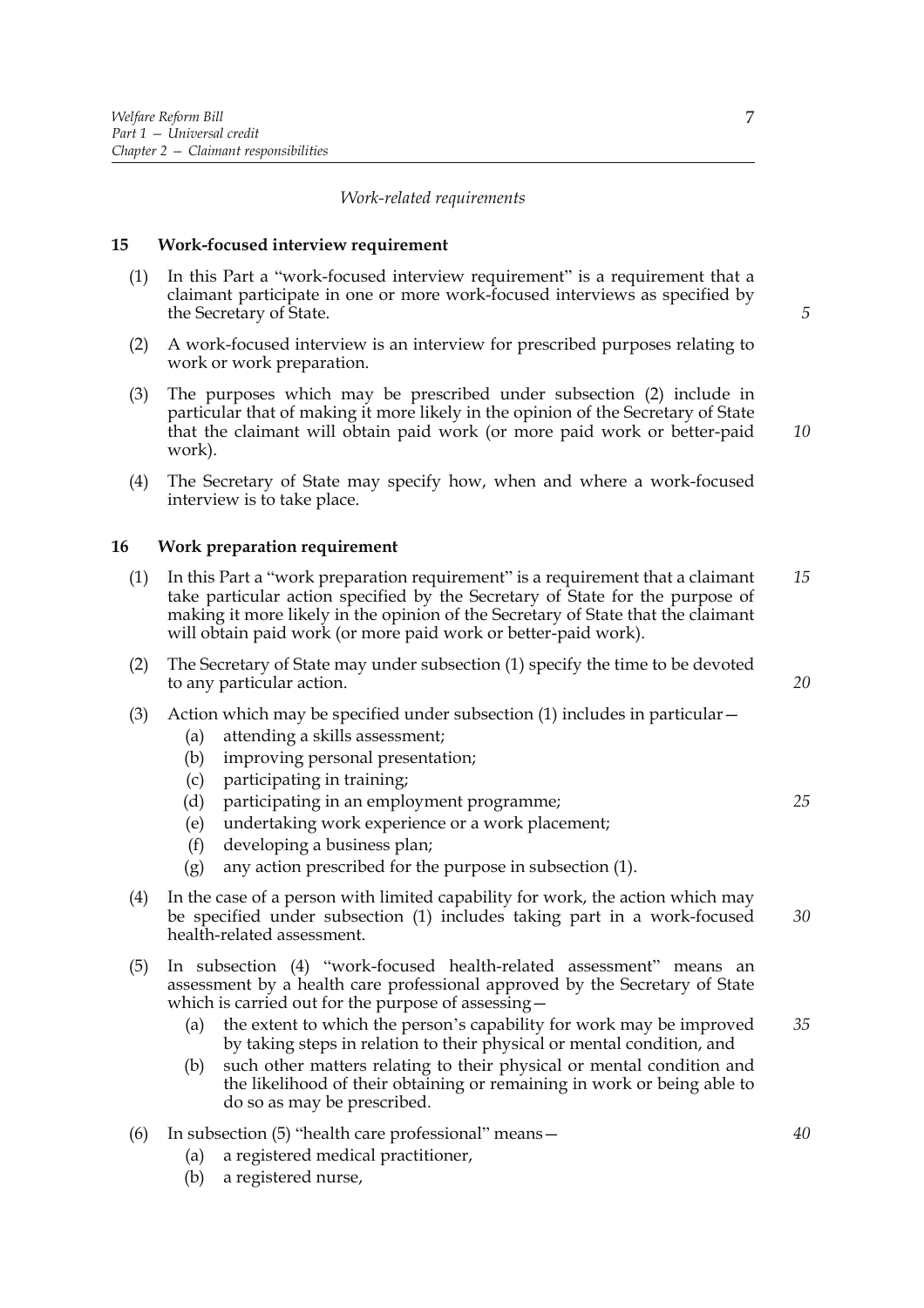|     | (c)                                                                                                                                                       | an occupational therapist or physiotherapist registered with a<br>regulatory body established by an Order in Council under section 60 of<br>the Health Act 1999, or                                                                                                                                                                      |    |
|-----|-----------------------------------------------------------------------------------------------------------------------------------------------------------|------------------------------------------------------------------------------------------------------------------------------------------------------------------------------------------------------------------------------------------------------------------------------------------------------------------------------------------|----|
|     | (d)                                                                                                                                                       | a member of such other profession regulated by a body mentioned in<br>section 25(3) of the National Health Service Reform and Health Care<br>Professions Act 2002 as may be prescribed.                                                                                                                                                  | 5  |
| 17  |                                                                                                                                                           | Work search requirement                                                                                                                                                                                                                                                                                                                  |    |
| (1) | $take-$                                                                                                                                                   | In this Part a "work search requirement" is a requirement that a claimant                                                                                                                                                                                                                                                                |    |
|     | (a)<br>(b)<br>work).                                                                                                                                      | all reasonable action, and<br>any particular action specified by the Secretary of State,<br>for the purpose of obtaining paid work (or more paid work or better-paid                                                                                                                                                                     | 10 |
| (2) | The Secretary of State may under subsection $(1)(b)$ specify the time to be<br>devoted to any particular action.                                          |                                                                                                                                                                                                                                                                                                                                          | 15 |
| (3) | (a)<br>(b)<br>(c)<br>(d)<br>(e)<br>(f)                                                                                                                    | Action which may be specified under subsection $(1)(b)$ includes in particular –<br>carrying out work searches;<br>making applications;<br>creating and maintaining an online profile;<br>registering with an employment agency;<br>seeking references;<br>any action prescribed for the purpose in subsection (1).                      | 20 |
| (4) |                                                                                                                                                           | Regulations may impose limitations on a work search requirement by<br>reference to the work to which it relates; and the Secretary of State may in any<br>particular case specify further such limitations on such a requirement.                                                                                                        | 25 |
| (5) | (a)<br>(b)<br>(c)<br>(d)                                                                                                                                  | A limitation under subsection (4) may in particular be by reference to $-$<br>work of a particular nature,<br>work with a particular level of remuneration,<br>work in particular locations, or<br>work available for a certain number of hours per week or at particular<br>times,<br>and may be indefinite or for a particular period. | 30 |
| 18  |                                                                                                                                                           | Work availability requirement                                                                                                                                                                                                                                                                                                            |    |
| (1) | In this Part a "work availability requirement" is a requirement that a claimant<br>be available for work.                                                 |                                                                                                                                                                                                                                                                                                                                          | 35 |
| (2) | For the purposes of this section "available for work" means able and willing<br>immediately to take up paid work (or more paid work or better-paid work). |                                                                                                                                                                                                                                                                                                                                          |    |
| (3) |                                                                                                                                                           | Regulations may impose limitations on a work availability requirement by<br>reference to the work to which it relates; and the Secretary of State may in any<br>particular case specify further such limitations on such a requirement.                                                                                                  | 40 |
| (4) | (a)                                                                                                                                                       | A limitation under subsection $(3)$ may in particular be by reference to $-$<br>work of a particular nature,                                                                                                                                                                                                                             |    |

(b) work with a particular level of remuneration,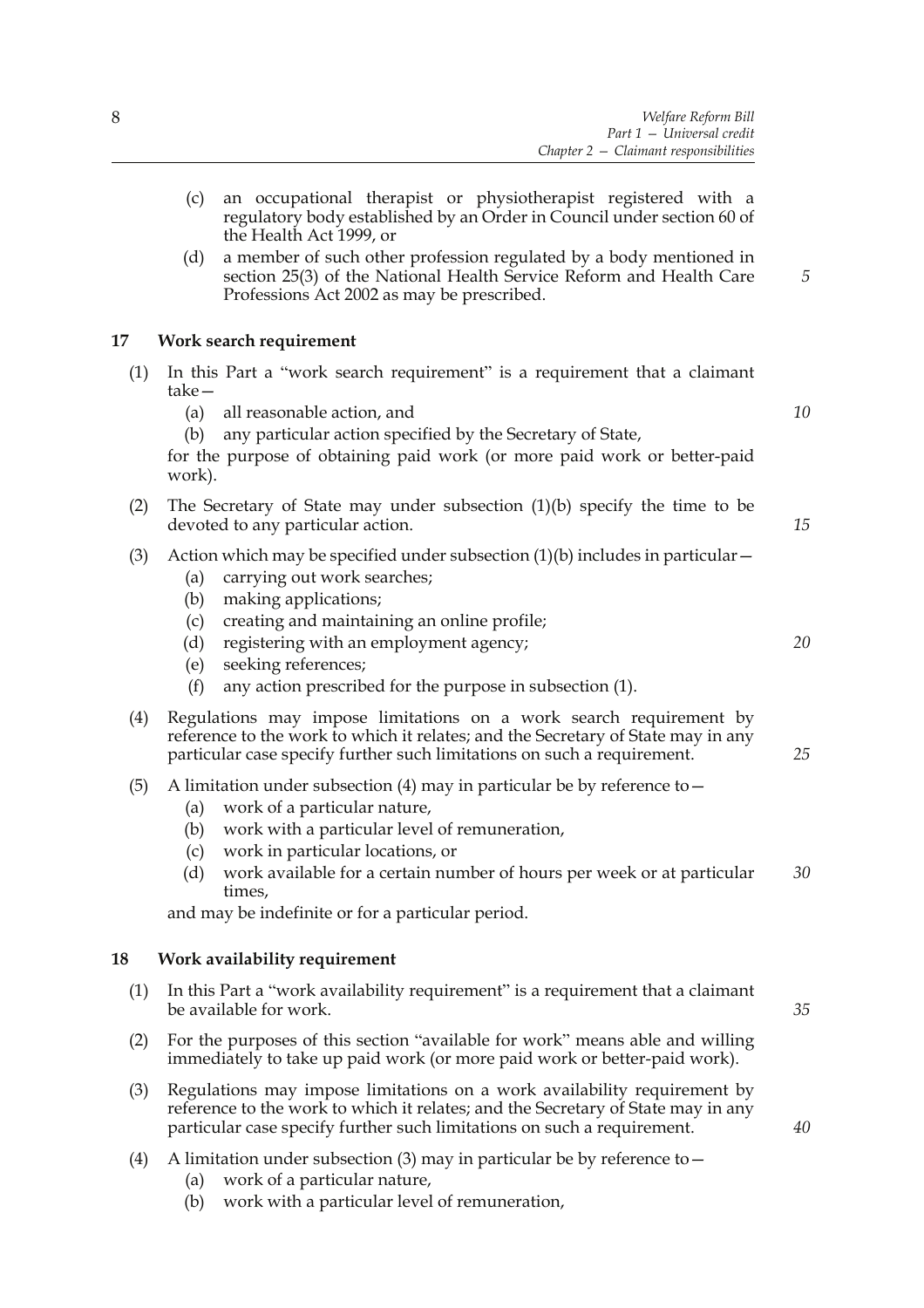- (c) work in particular locations, or (d) work available for a certain number of hours per week or at particular times, and may be indefinite or for a particular period. (5) Regulations may for the purposes of subsection (2) define what is meant by a person being able and willing immediately to take up work. *Application of work-related requirements* **19 Claimants subject to no work-related requirements** (1) The Secretary of State may not impose any work-related requirement on a claimant falling within this section. (2) A claimant falls within this section if  $-$ (a) the claimant has limited capability for work and work-related activity, (b) the claimant has regular and substantial caring responsibilities for a severely disabled person, (c) the claimant is the responsible carer for a child under the age of 1, or (d) the claimant is of a prescribed description. (3) Regulations under subsection (2)(d) may in particular make provision by reference to one or more of the following— (a) hours worked; (b) earnings or income; (c) the amount of universal credit payable. (4) Regulations under subsection (3) may— (a) in the case of a claimant who is a member of the couple, make provision by reference to the claimant alone or by reference to the members of the couple together; (b) make provision for estimating or calculating any matter for the purpose of the regulations. (5) Where a claimant falls within this section, any work-related requirement previously applying to the claimant ceases to have effect. (6) In this Part "responsible carer", in relation to a child means— (a) a single person who is responsible for the child, or (b) a person who is a member of a couple where  $-$ (i) the person or the other member of the couple is responsible for the child, and (ii) the person has been nominated by the couple jointly as responsible for the child. **20 Claimants subject to work-focused interview requirement only** *5 10 15 20 25 30 35*
	- (1) A claimant falls within this section if  $-$ 
		- (a) the claimant is the responsible carer for a child who is aged at least 1 and is under a prescribed age (which may not be less than 3), or
		- (b) the claimant is of a prescribed description.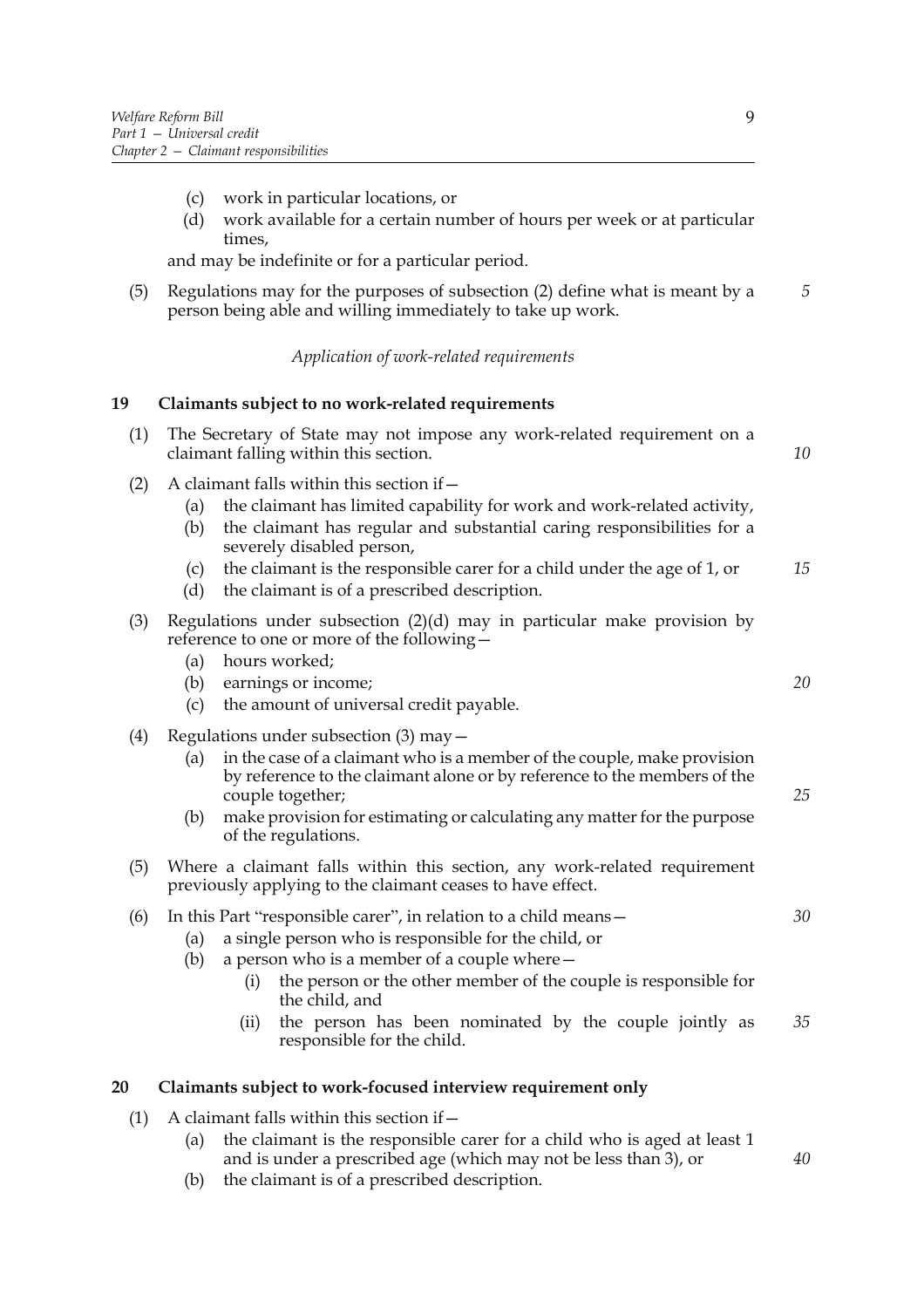- (2) The Secretary of State may, subject to this Part, impose a work-focused interview requirement on a claimant falling within this section.
- (3) The Secretary of State may not impose any other work-related requirement on a claimant falling within this section (and, where a claimant falls within this section, any other work-related requirement previously applying to the claimant ceases to have effect).

## **21 Claimants subject to work preparation requirement**

- (1) A claimant falls within this section if the claimant does not fall within section 19 or 20 and—
	- (a) the claimant has limited capability for work, or
	- (b) the claimant is of a prescribed description.
- (2) The Secretary of State may, subject to this Part, impose a work preparation requirement on a claimant falling within this section.
- (3) The Secretary of State may also, subject to this Part, impose a work-focused interview requirement on a claimant falling within this section.
- (4) The Secretary of State may not impose any other work-related requirement on a claimant falling within this section (and, where a claimant falls within this section, any other work-related requirement previously applying to the claimant ceases to have effect).
- (5) Regulations under subsection (1)(b) must prescribe a claimant who is the responsible carer for a child aged 3 or 4 if the claimant does not fall within section 20. *20*

## **22 Claimants subject to all work-related requirements**

- (1) A claimant not falling within any of sections 19 to 21 falls within this section.
- (2) The Secretary of State must, except in prescribed circumstances, impose on a claimant falling within this section— *25*
	- (a) a work search requirement, and
	- (b) a work availability requirement.
- (3) The Secretary of State may, subject to this Part, impose either or both of the following on a claimant falling within this section—
	- (a) a work-focused interview requirement;
	- (b) a work preparation requirement.

#### *Work-related requirements: supplementary*

#### **23 Connected requirements**

- (1) The Secretary of State may require a claimant to participate in an interview for any purpose relating to— *35*
	- (a) the imposition of a work-related requirement on the claimant;
	- (b) verifying the claimant's compliance with a work-related requirement;
	- (c) assisting the claimant to comply with a work-related requirement.

*5*

*10*

*15*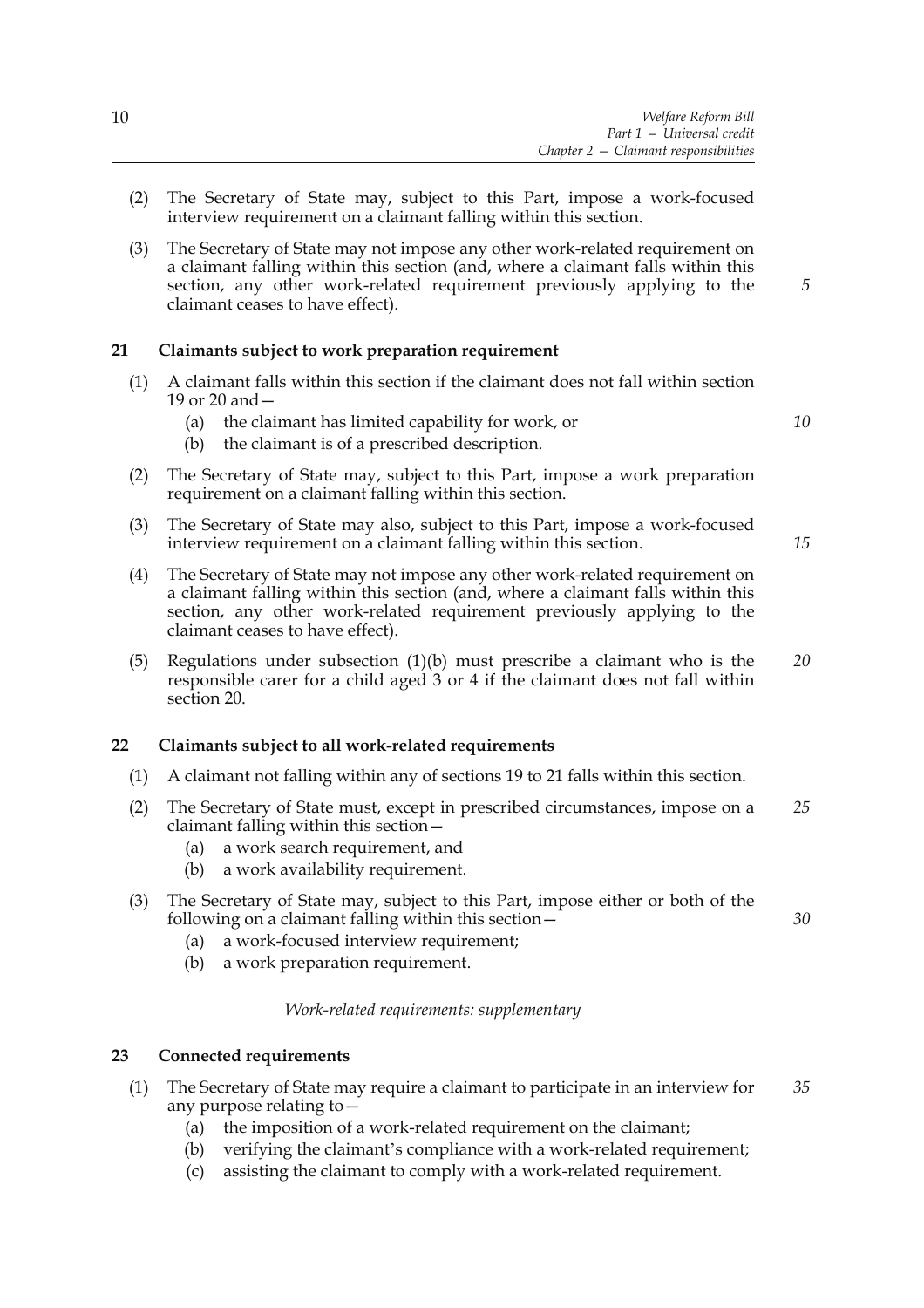- (2) The Secretary of State may specify how, when and where such an interview is to take place.
- (3) The Secretary of State may, for the purpose of verifying the claimant's compliance with a work-related requirement, require a claimant to—
	- (a) provide to the Secretary of State information and evidence specified by the Secretary of State in a manner so specified;
	- (b) confirm compliance in a manner so specified.
- (4) The Secretary of State may require a claimant to report to the Secretary of State any specified changes in their circumstances which are relevant to—
	- (a) the imposition of work-related requirements on the claimant;
	- (b) the claimant's compliance with a work-related requirement.

## **24 Imposition of requirements**

- (1) Regulations may make provision—
	- (a) where the Secretary of State may impose a requirement under this Part, as to when the requirement must or must not be imposed;
	- (b) where the Secretary of State may specify any action to be taken in relation to a requirement under this Part, as to what action must or must not be specified;
	- (c) where the Secretary of State may specify any other matter in relation to a requirement under this Part, as to what must or must not be specified in respect of that matter. *20*
- (2) Where the Secretary of State may impose a work-focused interview requirement, or specify a particular action under section  $16(1)$  or  $17(1)(b)$ , the Secretary of State must have regard to such matters as may be prescribed.
- (3) Where the Secretary of State may impose a requirement under this Part, or specify any action to be taken in relation to such a requirement, the Secretary of State may revoke or change what has been imposed or specified. *25*
- (4) Notification of a requirement imposed under this Part (or any change to or revocation of such a requirement) is, if not included in the claimant commitment, to be in such manner as the Secretary of State may determine.
- (5) Regulations must make provision to secure that, in prescribed circumstances, where a claimant has recently been a victim of domestic violence—
	- (a) a requirement imposed on that claimant under this Part ceases to have effect for a period of 13 weeks, and
	- (b) the Secretary of State may not impose any other requirement under this Part on that claimant during that period. *35*
- (6) For the purposes of subsection  $(5)$ 
	- (a) "domestic violence" has such meaning as may be prescribed;
	- (b) "victim of domestic violence" means a person on or against whom domestic violence is inflicted or threatened (and regulations under subsection (5) may prescribe circumstances in which a person is to be treated as being or not being a victim of domestic violence);
	- (c) a person has recently been a victim of domestic violence if a prescribed period has not expired since the violence was inflicted or threatened.

*5*

*10*

*15*

*30*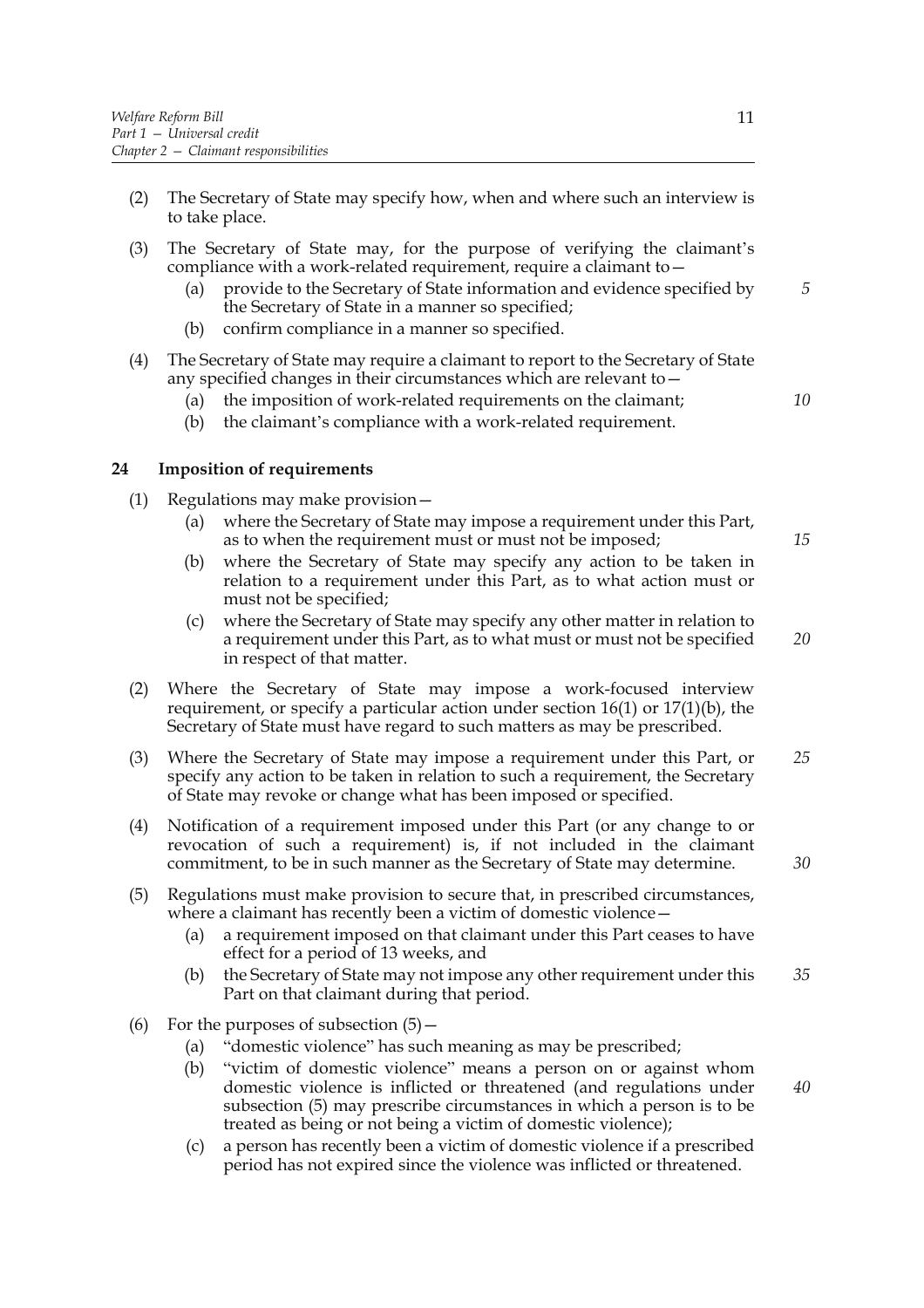# **25 Compliance with requirements**

Regulations may make provision as to circumstances in which a claimant is to be treated as having—

- (a) complied with or not complied with any requirement imposed under this Part or any aspect of such a requirement, or
- (b) taken or not taken any particular action specified by the Secretary of State in relation to such a requirement.

## *Reduction of benefit*

#### **26 Higher-level sanctions**

- (1) The amount of an award of universal credit is to be reduced in accordance with this section in the event of a failure by a claimant which is sanctionable under this section. *10*
- (2) It is a failure sanctionable under this section if a claimant falling within section  $22-$ 
	- (a) fails for no good reason to comply with a requirement imposed by the Secretary of State under a work preparation requirement to undertake a work placement of a prescribed description; *15*
	- (b) fails for no good reason to comply with a requirement imposed by the Secretary of State under a work search requirement to apply for a particular vacancy for paid work;
	- (c) fails for no good reason to comply with a work availability requirement by not taking up an offer of paid work;
	- (d) by reason of misconduct, or voluntarily and for no good reason, ceases paid work or loses pay.
- (3) It is a failure sanctionable under this section if by reason of misconduct, or voluntarily and for no good reason, a claimant falling within section 19 by virtue of subsection (3) of that section ceases paid work or loses pay so as to cease to fall within that section and to fall within section 22 instead. *25*
- (4) It is a failure sanctionable under this section if, at any time before making the claim by reference to which the award is made, the claimant—
	- (a) for no good reason failed to take up an offer of paid work, or
	- (b) by reason of misconduct, or voluntarily and for no good reason, ceased paid work or lost pay,

and at the time the award is made the claimant falls within section 22.

- (5) For the purposes of subsections (2) to (4) regulations may provide  $-$ 
	- (a) for circumstances in which ceasing to work or losing pay is to be treated as occurring or not occurring by reason of misconduct or voluntarily;
	- (b) for loss of pay below a prescribed level to be disregarded.
- (6) Regulations are to provide for—
	- (a) the amount of a reduction under this section;
	- (b) the period for which such a reduction has effect, not exceeding three years in relation to any failure sanctionable under this section.
- (7) Regulations under subsection  $(6)(b)$  may in particular provide for the period of a reduction to depend on either or both of the following—

*5*

*35*

*30*

*20*

- 
-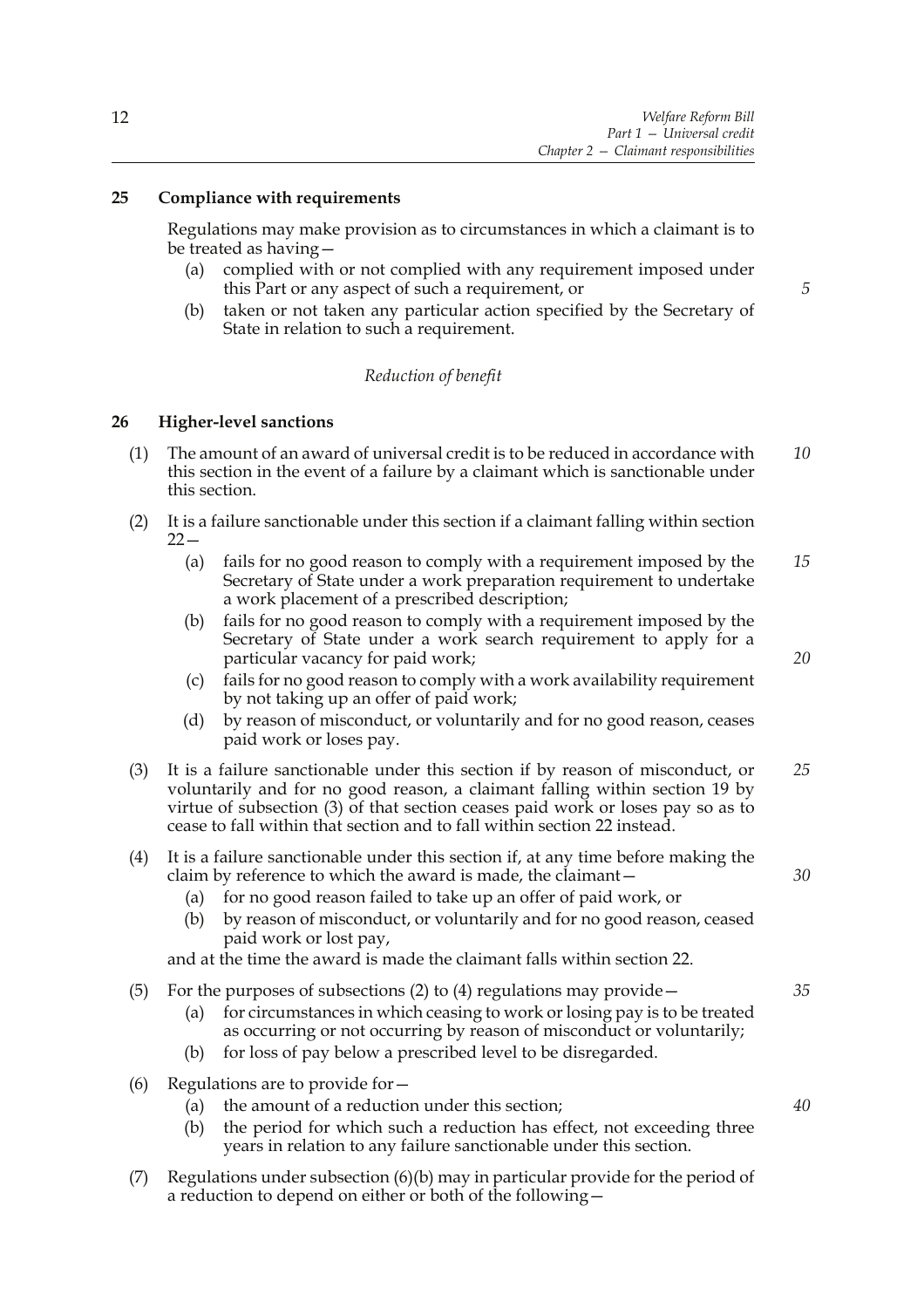- (a) the number of failures by the claimant sanctionable under this section;
- (b) the period between such failures.
- (8) Regulations may provide—
	- (a) for cases in which no reduction is to be made under this section;
	- (b) for a reduction under this section made in relation to an award that is terminated to be applied to any new award made within a prescribed period of the termination; *5*
	- (c) for the termination or suspension of a reduction under this section.

# **27 Other sanctions**

| (1) The amount of an award of universal credit is to be reduced in accordance with |  |
|------------------------------------------------------------------------------------|--|
| this section in the event of a failure by a claimant which is sanctionable under   |  |
| this section.                                                                      |  |

- (2) It is a failure sanctionable under this section if a claimant—
	- (a) fails for no good reason to comply with a work-related requirement;
	- (b) fails for no good reason to comply with a requirement under section 23. *15*
- (3) But a failure by a claimant is not sanctionable under this section if it is also a failure sanctionable under section 26.
- (4) Regulations are to provide for—
	- (a) the amount of a reduction under this section, and
	- (b) the period for which such a reduction has effect.
- (5) Regulations under subsection (4)(b) may provide that a reduction under this section in relation to any failure is to have effect for—
	- (a) a period continuing until the claimant meets a compliance condition specified by the Secretary of State,
	- (b) a fixed period not exceeding 26 weeks which is  $-$ *25*
		- (i) specified in the regulations, or
		- (ii) determined in any case by the Secretary of State, or
	- (c) a combination of both.

(6) In subsection  $(5)(a)$  "compliance condition" means -

- (a) a condition that the failure ceases, or
- (b) a condition relating to future compliance with a work-related requirement or a requirement under section 23.
- (7) A compliance condition specified under subsection  $(5)(a)$  may be
	- (a) revoked or varied by the Secretary of State;
	- (b) notified to the claimant in such manner as the Secretary of State may determine. *35*
- (8) A period fixed under subsection (5)(b) may in particular depend on either or both the following—
	- (a) the number of failures by the claimant sanctionable under this section;
	- (b) the period between such failures.
- (9) Regulations may provide—
	- (a) for cases in which no reduction is to be made under this section;

*30*

*40*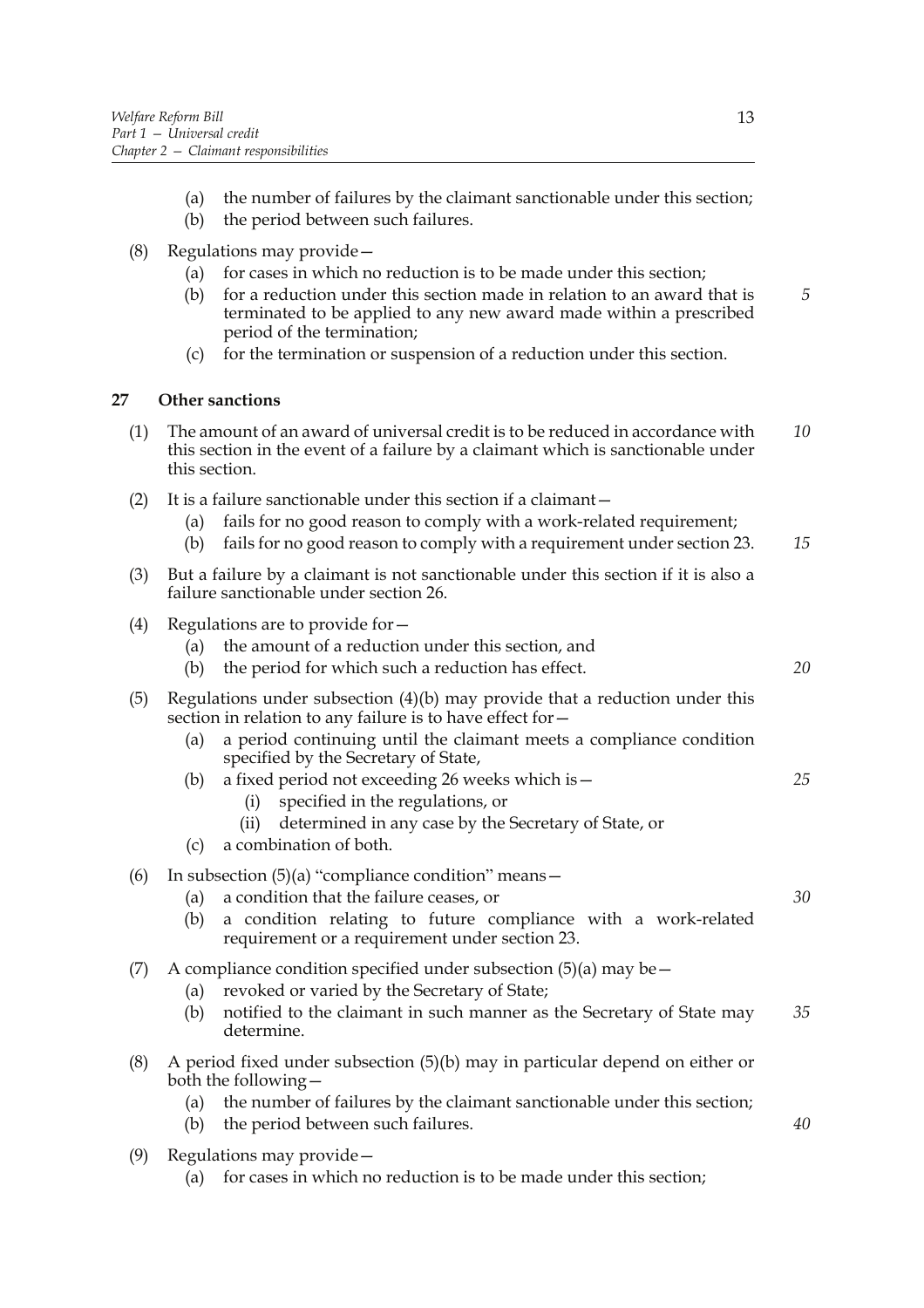- (b) for a reduction under this section made in relation to an award that is terminated to be applied to any new award made within a prescribed period of the termination;
- (c) for the termination or suspension of a reduction under this section.

# **28 Hardship payments**

- (1) Regulations may make provision for the making of additional payments by way of universal credit to a claimant ("hardship payments") where—
	- (a) the amount of the claimant's award is reduced under section 26 or 27, and
	- (b) the claimant is or will be in hardship.

# (2) Regulations under this section may in particular make provision as to  $-$

- (a) circumstances in which a claimant is to be treated as being or not being in hardship;
- (b) matters to be taken into account in determining whether a claimant is or will be in hardship;
- (c) requirements or conditions to be met by a claimant in order to receive hardship payments;
- (d) the amount or rate of hardship payments;
- (e) the period for which hardship payments may be made;
- (f) whether hardship payments are recoverable.

#### *Administration*

# **29 Delegation and contracting out**

- (1) The functions of the Secretary of State under sections 13 to 25 may be exercised by, or by the employees of, such person as the Secretary of State may authorise for the purpose (an "authorised person").
- (2) An authorisation given by virtue of this section may authorise the exercise of a function—
	- (a) wholly or to a limited extent;
	- (b) generally or in particular cases or areas;
	- (c) unconditionally or subject to conditions.
- (3) An authorisation under this section—
	- (a) may specify its duration;
	- (b) may be varied or revoked at any time by the Secretary of State;
	- (c) does not prevent the Secretary of State or another person from exercising the function to which the authorisation relates.
- (4) Anything done or omitted to be done by or in relation to an authorised person (or an employee of that person) in, or in connection with, the exercise or purported exercise of the function concerned is to be treated for all purposes as done or omitted to be done by or in relation to the Secretary of State or (as the case may be) an officer of the Secretary of State.
- (5) Subsection (4) does not apply—

*10*

*15*

*20*

*25*

*30*

*35*

*40*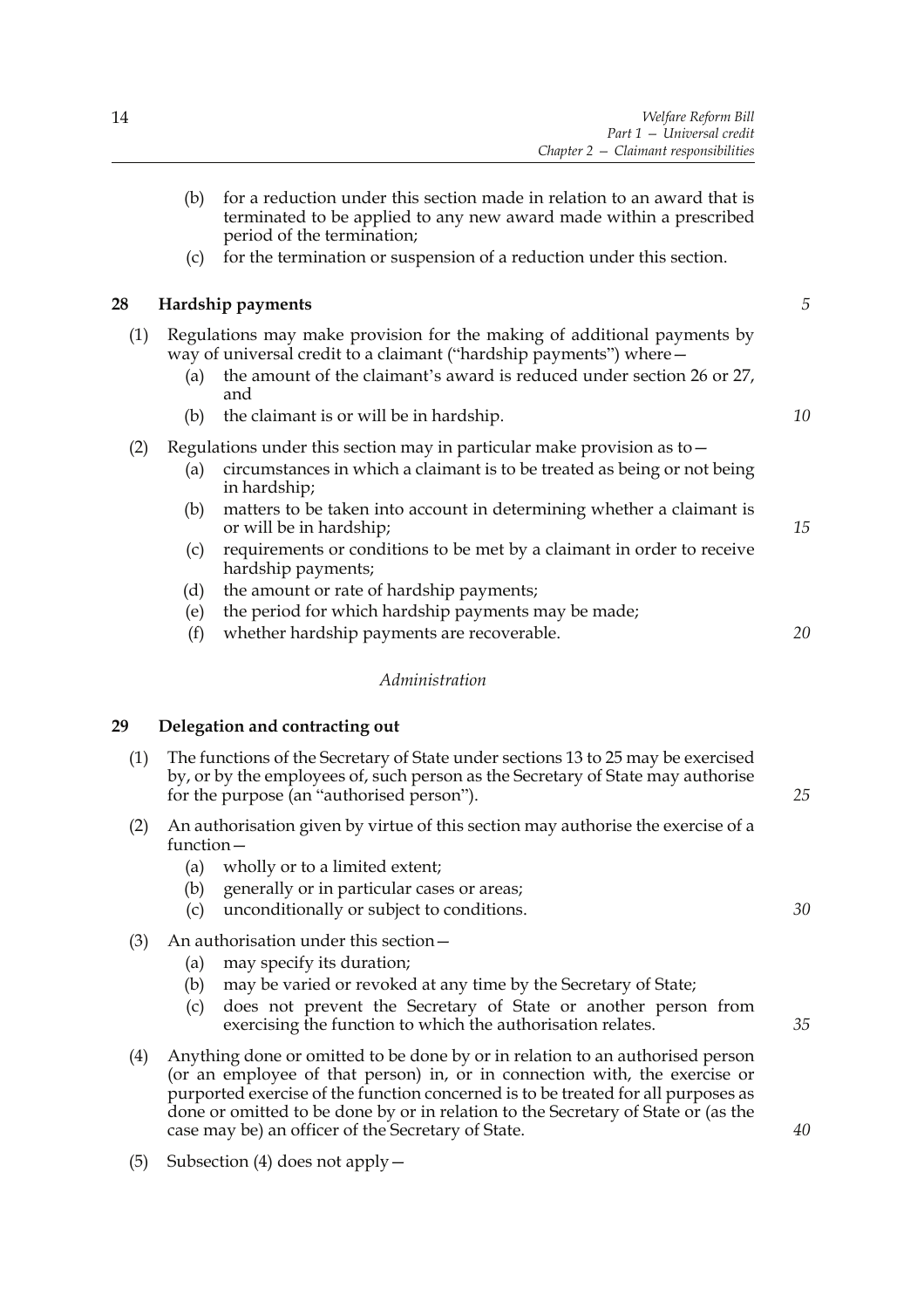- (a) for the purposes of so much of any contract made between the authorised person and the Secretary of State as relates to the exercise of the function, and
- (b) for the purposes of any criminal proceedings brought in respect of anything done or omitted to be done by the authorised person (or an employee of that person).
- (6) Where—
	- (a) the authorisation of an authorised person is revoked, and
	- (b) at the time of the revocation so much of any contract made between the authorised person and the Secretary of State as relates to the exercise of the function is subsisting, *10*

the authorised person is entitled to treat the contract as repudiated by the Secretary of State (and not as frustrated by reason of the revocation).

# **30 Regulations: piloting**

- (1) Regulations under sections 13 to 28 may for the purpose in subsection (2) be made so as to have effect for a period not exceeding three years. *15*
- (2) The purpose is that of testing the extent to which the provision made by the regulations is likely to promote—
	- (a) people remaining in work, or
	- (b) people obtaining or being able to obtain work (or more work or betterpaid work). *20*
- (3) Regulations made by virtue of subsection (1) are referred to in the rest of this section as a "pilot scheme".
- (4) A pilot scheme may provide that it applies only to  $-$ 
	- (a) one or more areas;
	- (b) one or more classes of person;
	- (c) persons selected—
		- (i) by reference to prescribed criteria, or
		- (ii) on a sampling basis.
- (5) A pilot scheme may make consequential or transitional provision in relation to its expiry. *30*
- (6) A pilot scheme may be replaced by a further pilot scheme making the same or similar provision.

#### **CHAPTER 3**

## SUPPLEMENTARY AND GENERAL

# *35*

*25*

# *Supplementary and consequential*

# **31 Supplementary regulation-making powers**

Schedule 1 contains supplementary regulation-making powers.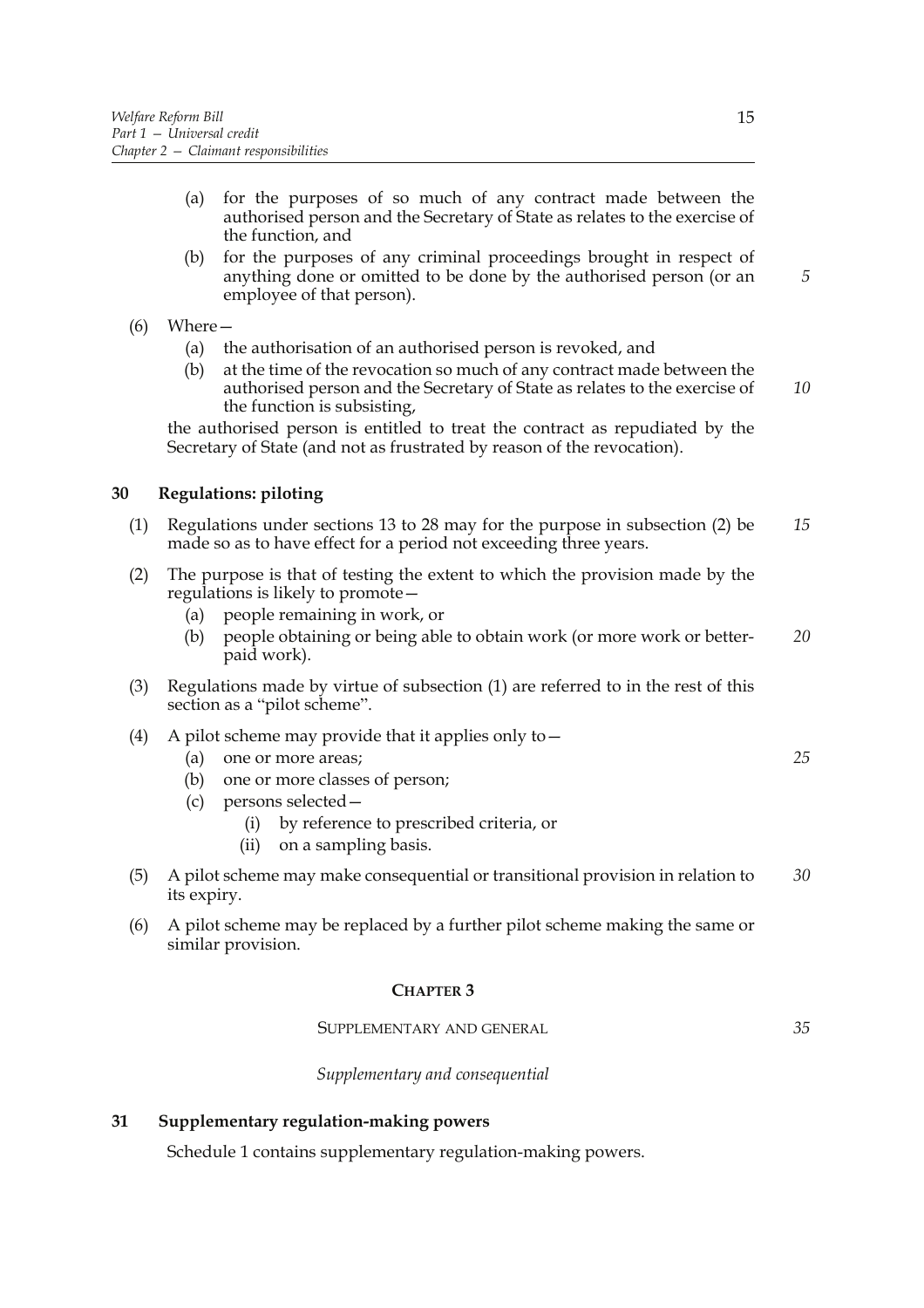# **32 Supplementary and consequential amendments**

Schedule 2 contains supplementary and consequential amendments.

# **33 Power to make supplementary and consequential provision etc**

- (1) The appropriate authority may by regulations make such consequential, supplementary, incidental or transitional provision in relation to any provision of this Part as the authority considers appropriate.
- (2) The appropriate authority is the Secretary of State, subject as follows.
- (3) The appropriate authority is the Scottish Ministers for provision which would be within the legislative competence of the Scottish Parliament were it contained in an Act of that Parliament.

*10*

*15*

*5*

- (4) The appropriate authority is the Welsh Ministers for  $-$ 
	- (a) provision which would be within the legislative competence of the National Assembly for Wales were it contained in a Measure of the Assembly (or, if the regulations are made after the Assembly Act provisions come into force, an Act of the Assembly);
	- (b) provision which could be made by the Welsh Ministers under any other power conferred on them.
- (5) In subsection (4) "Assembly Act provisions" has the meaning given by section 103(8) of the Government of Wales Act 2006.
- (6) Regulations under this section may amend, repeal or revoke any primary or secondary legislation (whenever passed or made). *20*

# *Universal credit and other benefits*

# **34 Abolition of benefits**

- (1) The following benefits are abolished—
	- (a) income-based jobseeker's allowance under the Jobseekers Act 1995;
	- (b) income-related employment and support allowance under Part 1 of the Welfare Reform Act 2007;
	- (c) income support under section 124 of the Social Security Contributions and Benefits Act 1992;
	- (d) housing benefit under section 130 of that Act;
	- (e) council tax benefit under section 131 of that Act;
	- (f) child tax credit and working tax credit under the Tax Credits Act 2002.
- (2) In subsection  $(1)$ 
	- (a) "income-based jobseeker's allowance" has the same meaning as in the Jobseekers Act 1995;
	- (b) "income-related employment and support allowance" means an employment and support allowance entitlement to which is based on section 1(2)(b) of the Welfare Reform Act 2007.
- (3) Schedule 3 contains consequential amendments.

*35*

*30*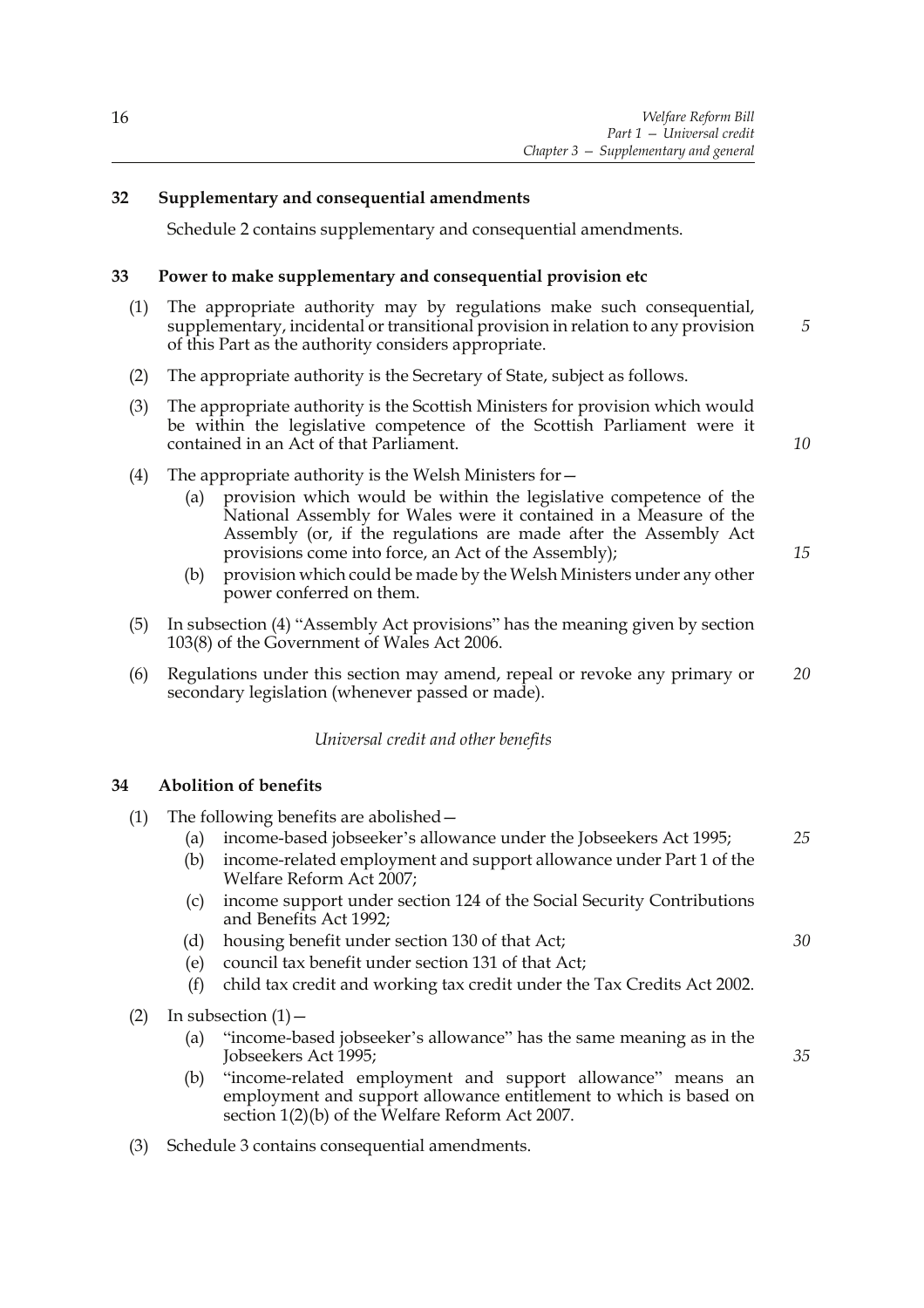Schedule 4 provides for a housing element of state pension credit in consequence of the abolition of housing benefit by section 34.

## **36 Universal credit and working-age benefits**

Schedule 5 makes further provision relating to universal credit, jobseeker's allowance and employment and support allowance. *5*

#### **37 Migration to universal credit**

Schedule 6 contains provision about the replacement of benefits by universal credit.

*General 10*

#### **38 Capability for work or work-related activity**

- (1) For the purposes of this Part a claimant has limited capability for work if  $-$ 
	- (a) the claimant's capability for work is limited by their physical or mental condition, and
	- (b) the limitation is such that it is not reasonable to require the claimant to work. *15*
- (2) For the purposes of this Part a claimant has limited capability for work-related activity if—
	- (a) the claimant's capability for work-related activity is limited by their physical or mental condition, and
	- (b) the limitation is such that it is not reasonable to require the claimant to undertake work-related activity.
- (3) The question whether a claimant has limited capability for work or workrelated activity for the purposes of this Part is to be determined in accordance with regulations.
- (4) Regulations under this section must, subject as follows, provide for determination of that question on the basis of an assessment (or repeated assessments) of the claimant.
- (5) Regulations under this section may for the purposes of an assessment—
	- (a) require a claimant to provide information or evidence (and may require it to be provided in a prescribed manner or form); *30*
	- (b) require a claimant to attend and submit to a medical examination at a place, date and time determined under the regulations.
- (6) Regulations under this section may make provision for a claimant to be treated as having or not having limited capability for work or work-related activity.
- (7) Regulations under subsection (6) may provide for a claimant who fails to comply with a requirement imposed under subsection (5) without a good reason to be treated as not having limited capability for work or work-related activity.
- (8) Regulations under subsection (6) may provide for a claimant to be treated as having limited capability for work until— *40*

*20*

*25*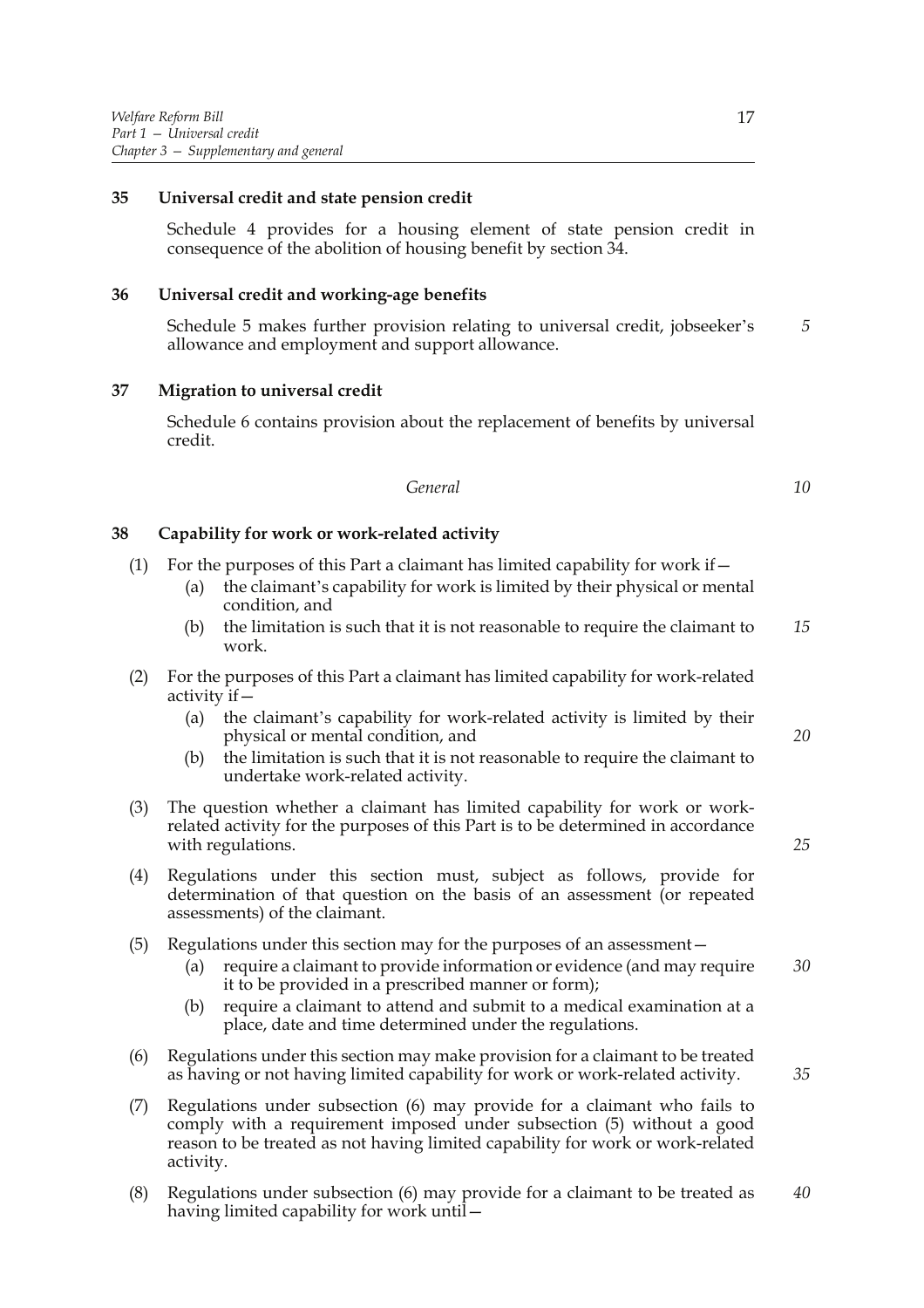- (a) it has been determined whether or not that is the case, or
- (b) the claimant is under any other provision of regulations under subsection (6) treated as not having it.
- (9) Regulations under this section may provide for determination of the question of whether a claimant has limited capability for work or work-related activity even where the claimant is for the time being treated under regulations under subsection (6) as having limited capability for work or work-related activity.

## **39 Information**

Information supplied under Chapter 2 of this Part or section 38 is to be taken for all purposes to be information relating to social security.

*10*

*20*

*30*

*5*

# **40 Couples**

- (1) In this Part "couple" means—
	- (a) a man and woman who are married to each other and are members of the same household;
	- (b) a man and woman who are not married to each other but are living together as husband and wife; *15*
	- (c) two people of the same sex who are civil partners of each other and are members of the same household;
	- (d) two people of the same sex who are not civil partners of each other but are living together as civil partners.
- (2) For the purposes of this section, two people of the same sex are to be treated as living together as if they were civil partners if, and only if, they would be treated as living together as husband and wife were they of opposite sexes.
- (3) For the purposes of this section regulations may prescribe—
	- (a) circumstances in which the fact that two persons are husband and wife or are civil partners is to be disregarded; *25*
	- (b) circumstances in which a man and a woman are to be treated as living together as husband and wife;
	- (c) circumstances in which people are to be treated as being or not being members of the same household.

# **41 Interpretation of Part 1**

#### In this Part—

| "assessment period" has the meaning given by section 7(2);                                                                                        |    |
|---------------------------------------------------------------------------------------------------------------------------------------------------|----|
| "child" means a person under the age of 16;                                                                                                       |    |
| "claim" means claim for universal credit;                                                                                                         | 35 |
| "claimant" means a single claimant or each of joint claimants;                                                                                    |    |
| "couple" has the meaning given by section 40;                                                                                                     |    |
| "disabled" has such meaning as may be prescribed;                                                                                                 |    |
| "joint claimants" means members of a couple who jointly make a claim or<br>in relation to whom an award of universal credit is made;              | 40 |
| "limited capability for work" and "limited capability for work-related<br>activity" are to be construed in accordance with section 38(1) and (2); |    |
| "prescribed" means specified or provided for in regulations;                                                                                      |    |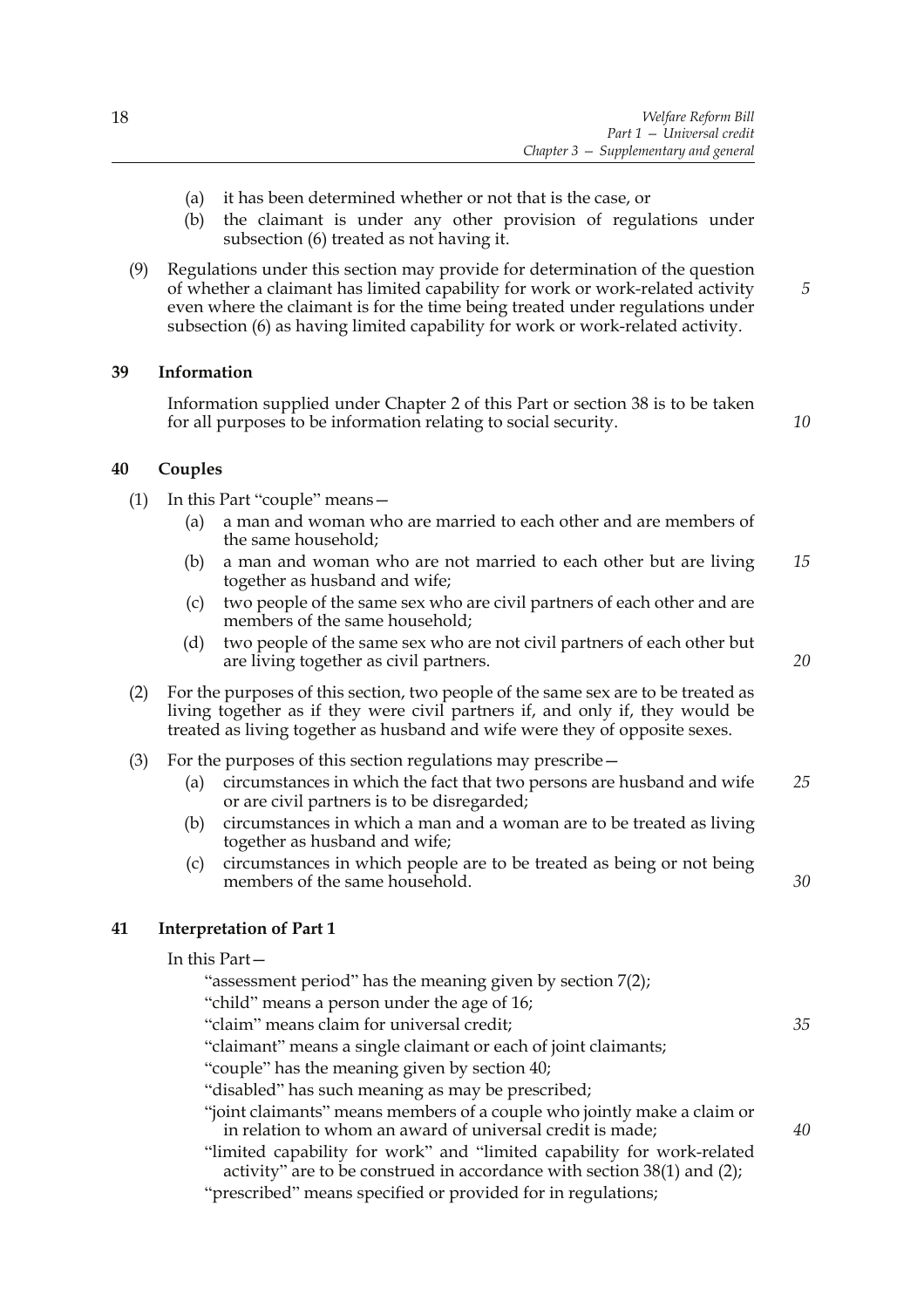*5*

*10*

*15*

*20*

*25*

*30*

*35*

| "primary legislation" means an Act, Act of the Scottish Parliament or Act<br>or Measure of the National Assembly for Wales;                                          |
|----------------------------------------------------------------------------------------------------------------------------------------------------------------------|
| "qualifying young person" has the meaning given in section 10(5);                                                                                                    |
| "regular and substantial caring responsibilities" has such meaning as may<br>be prescribed;                                                                          |
| "responsible carer", in relation to a child, has the meaning given in section<br>19(6);                                                                              |
| "secondary legislation" means an instrument made under primary<br>legislation";                                                                                      |
| "severely disabled" has such meaning as may be prescribed;                                                                                                           |
| "single claimant" means a single person who makes a claim for universal<br>credit or in relation to whom an award of universal credit is made as a<br>single person; |
| "single person" is to be construed in accordance with section $1(2)(a)$ ;                                                                                            |
| "work" has such meaning as may be prescribed;                                                                                                                        |
| "work availability requirement" has the meaning given by section 18(1);                                                                                              |
| "work preparation requirement" has the meaning given by section 16(1);                                                                                               |
| "work search requirement" has the meaning given by section 17(1);                                                                                                    |
| "work-focused interview requirement" has the meaning given by section<br>15(1);                                                                                      |

"work-related activity", in relation to a person, means activity which makes it more likely that the person will obtain or remain in work or be able to do so;

"work-related requirement" has the meaning given by section 13(2).

*Regulations*

**42 Regulations: general**

- (1) Regulations under this Part are to be made by the Secretary of State, unless otherwise provided.
- (2) A power to make regulations under this Part may be exercised—
	- (a) so as to make different provision for different cases or purposes;
	- (b) in relation to all or only some of the cases or purposes for which it may be exercised.
- (3) Such a power includes—
	- (a) power to make incidental, supplementary, consequential or transitional provision or savings;
	- (b) power to provide for a person to exercise a discretion in dealing with any matter.
- (4) Each power conferred by this Part is without prejudice to the others.
- (5) Where regulations under this Part provide for an amount, the amount may be zero.

(6) Where regulations under this Part provide for an amount for the purposes of an award (or a reduction from an award), the amount may be different in relation to different descriptions of person, and in particular may depend on—

- (a) whether the person is a single person or a member of a couple;
- (b) the age of the person.

*45*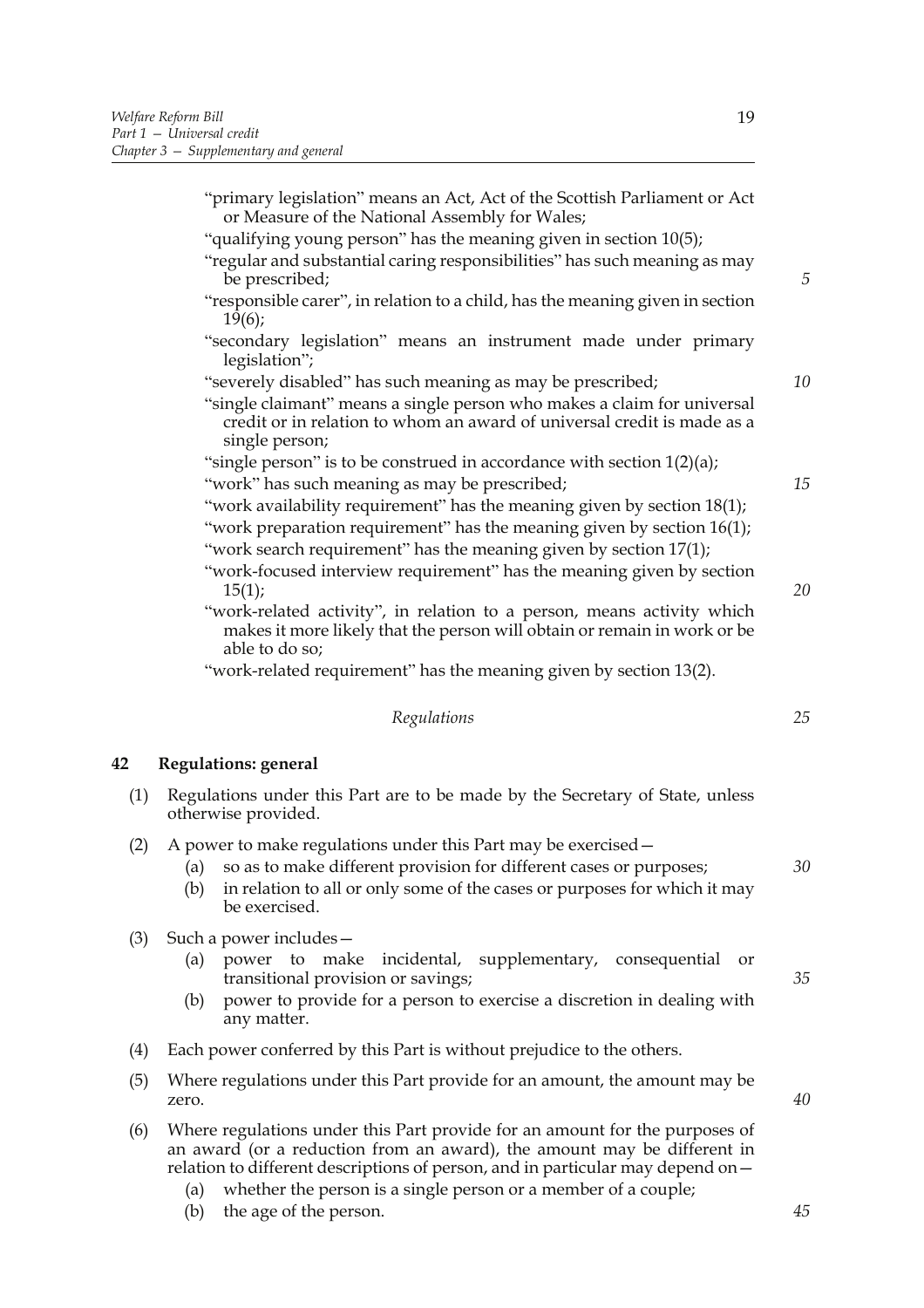(7) Regulations under section 11(4) or 12(3) which provide for the determination or calculation of an amount may make different provision for different areas.

# **43 Regulations: procedure**

- (1) Regulations made under this Part are to be made by statutory instrument.
- (2) A statutory instrument containing regulations made by the Secretary of State under this Part is subject to the negative resolution procedure, subject as follows. *5*
- (3) A statutory instrument containing regulations made by the Secretary of State under this Part by virtue of section 30(1) (pilot schemes), alone or with other regulations under this Part, is subject to the affirmative resolution procedure.
- (4) A statutory instrument containing regulations made by the Secretary of State under this Part is subject to the affirmative resolution procedure if—
	- (a) it also contains regulations under another enactment, and
	- (b) an instrument containing those regulations would apart from this section be subject to the affirmative resolution procedure.
- (5) For the purposes of subsections  $(2)$  to  $(4)$  -
	- (a) a statutory instrument subject to the "negative resolution procedure" is subject to annulment in pursuance of a resolution of either House of Parliament;
	- (b) a statutory instrument subject to the "affirmative resolution procedure" may not be made unless a draft of the instrument has been laid before, and approved by resolution of, each House of Parliament. *20*
- (6) A statutory instrument containing regulations made by the Scottish Ministers under section 33—
	- (a) if the regulations contain provision amending or repealing primary legislation, may not be made unless a draft of the instrument has been laid before, and approved by resolution of, the Scottish Parliament, and *25*
	- (b) in any other case, is subject to annulment in pursuance of a resolution of the Scottish Parliament.
- (7) A statutory instrument containing regulations made by the Welsh Ministers under section 33 may not be made unless a draft of the instrument has been laid before, and approved by resolution of, the National Assembly for Wales. *30*

#### **PART 2**

#### WORKING-AGE BENEFITS

# **CHAPTER 1**

*35*

*10*

*15*

JOBSEEKER'S ALLOWANCE

*Claimant responsibilities for interim period*

# **44 Claimant commitment for jobseeker's allowance**

(1) The Jobseekers Act 1995 is amended as follows.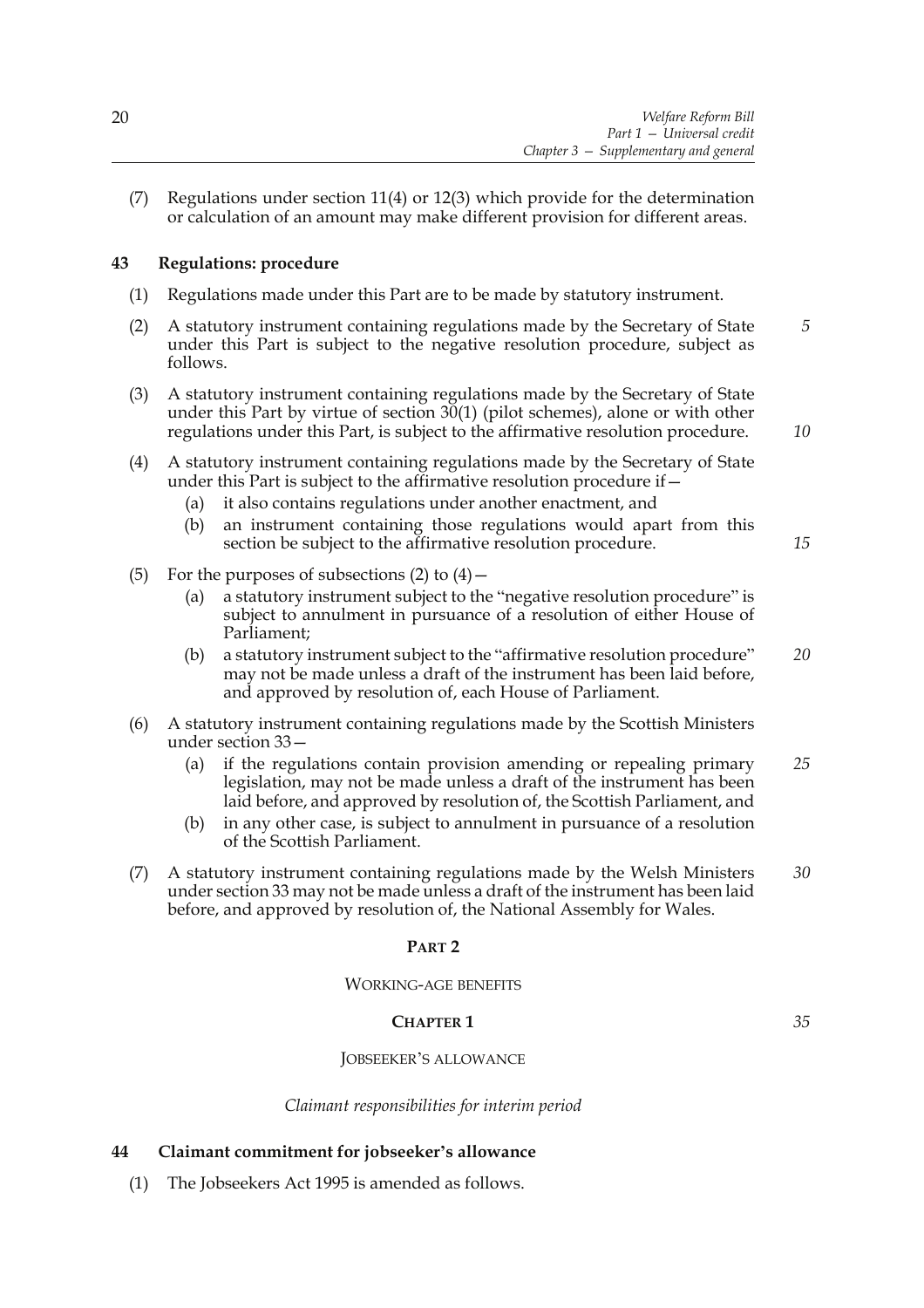- (2) In section 1 (the jobseeker's allowance), in subsection  $(2)(b)$  for "entered into a jobseeker's agreement which remains in force" there is substituted "accepted a claimant commitment".
- (3) For section 9 (the jobseeker's agreement) there is substituted—

# **"9 Claimant commitment**

- (1) For the purposes of this Act a "claimant commitment" is a record of a claimant's responsibilities in relation to an award of a jobseeker's allowance.
- (2) A claimant commitment shall—
	- (a) be prepared by an employment officer,
	- (b) be in such form as the Secretary of State thinks fit,
	- (c) include any prescribed information, and
	- (d) include any other information an employment officer or the Secretary of State considers it appropriate to include.
- (3) Information included in a claimant commitment under subsection  $(2)(d)$  may include – *15*
	- (a) information in respect of the conditions mentioned in section  $1(2)(a)$  and  $(c)$ ;
	- (b) details of any requirement imposed on the claimant by virtue of regulations under section 8 or 17A, or under a jobseeker's direction; *20*
	- (c) details of any consequences of a failure to comply with such a requirement.
- (4) A claimant shall not be invited to accept a claimant commitment by an employment officer unless, in the opinion of the employment officer, the conditions mentioned in section  $1(2)(a)$  and (c) would be satisfied with respect to the claimant if he were to act in accordance with, or be treated as acting in accordance with, the proposed claimant commitment. *25*
- (5) The employment officer may, and if asked to do so by the claimant shall forthwith, refer a proposed claimant commitment to the Secretary of State for him to determine— *30*
	- (a) whether, if the claimant were to act in accordance with the proposed claimant commitment, he would satisfy—
		- (i) the condition mentioned in section  $1(2)(a)$ , or
		- (ii) the condition mentioned in section  $1(2)(c)$ , and
	- (b) whether it is reasonable to expect the claimant to have to act in accordance with the proposed claimant commitment.
- (6) A reference under subsection (5) may only relate to information included in the proposed claimant commitment under subsection  $(3)(a)$ .
- (7) On a reference under subsection (5) the Secretary of State—
	- (a) shall, so far as practicable, dispose of it in accordance with this section before the end of the period of 14 days from the date of the reference;

*5*

*10*

*40*

*45*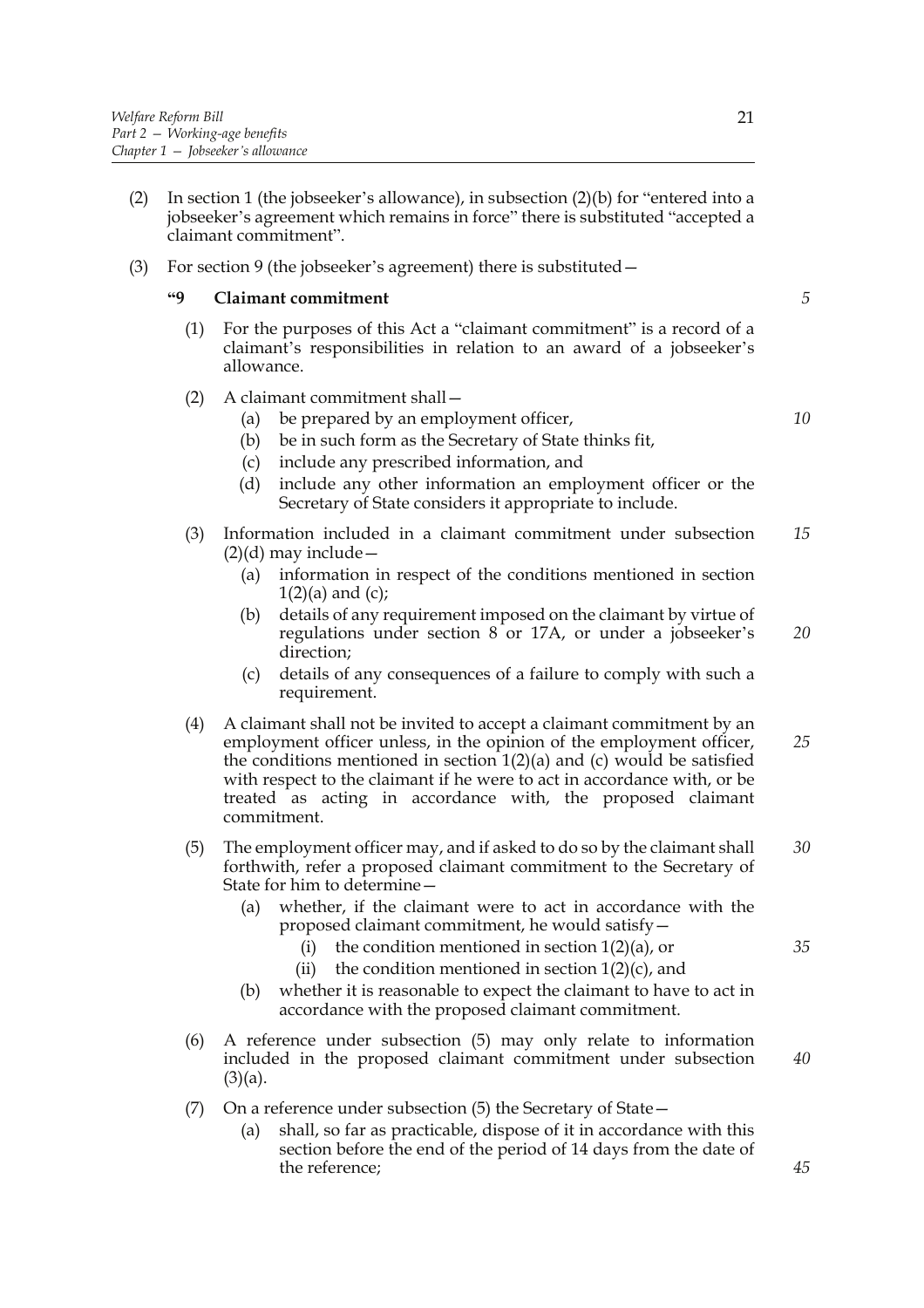- (b) may give such directions, with respect to the terms of the proposed claimant commitment, as the Secretary of State considers appropriate; (c) may direct that, if such conditions as he considers appropriate are satisfied, the proposed claimant commitment is to be treated (if accepted) as having been accepted by the claimant on such date as may be specified in the direction. (8) Regulations may provide— (a) for such matters as may be prescribed to be taken into account by the Secretary of State in giving a direction under subsection  $(7)(c)$ , and (b) for such persons as may be prescribed to be notified of  $-$ (i) any determination of the Secretary of State under this section; (ii) any direction given by the Secretary of State under this section. (9) Regulations may provide that, in prescribed circumstances, a claimant is to be treated as having satisfied the condition mentioned in section  $1(2)(b)$ . (10) For the purposes of this Act a claimant accepts a claimant commitment if, and only if, the claimant accepts the most up-to-date version of it in such manner as may be prescribed." (4) For section 10 (variation of jobseeker's agreement) there is substituted— **"10 Variation of claimant commitment** (1) A claimant commitment may be varied by an employment officer. (2) An employment officer shall not vary a claimant commitment unless, in the opinion of the employment officer, the conditions mentioned in section  $\hat{1}(2)(a)$  and (c) would continue to be satisfied with respect to the claimant if he were to act in accordance with, or be treated as acting in accordance with, the varied claimant commitment. (3) An employment officer shall, before making a relevant variation of a claimant commitment, notify the claimant of the proposed variation. (4) For the purposes of this section a "relevant variation" of a claimant commitment means a variation which relates to information to be included in the claimant commitment in respect of the conditions mentioned in section  $1(2)(a)$  and (c). (5) The employment officer may, and if asked to do so by the claimant in prescribed circumstances, shall forthwith refer a relevant variation of a *5 10 15 20 25 30 35*
	- requested by the claimant to the Secretary of State to determine— (a) whether, if the claimant were to act in accordance with the claimant commitment as proposed to be varied, he would satisfy—
		- (i) the condition mentioned in section  $1(2)(a)$ , or

claimant commitment proposed by the employment officer or

- (ii) the condition mentioned in section  $1(2)(c)$ , and
- (b) in the case of a variation proposed by the employment officer, whether it is reasonable to expect the claimant to have to act in

*40*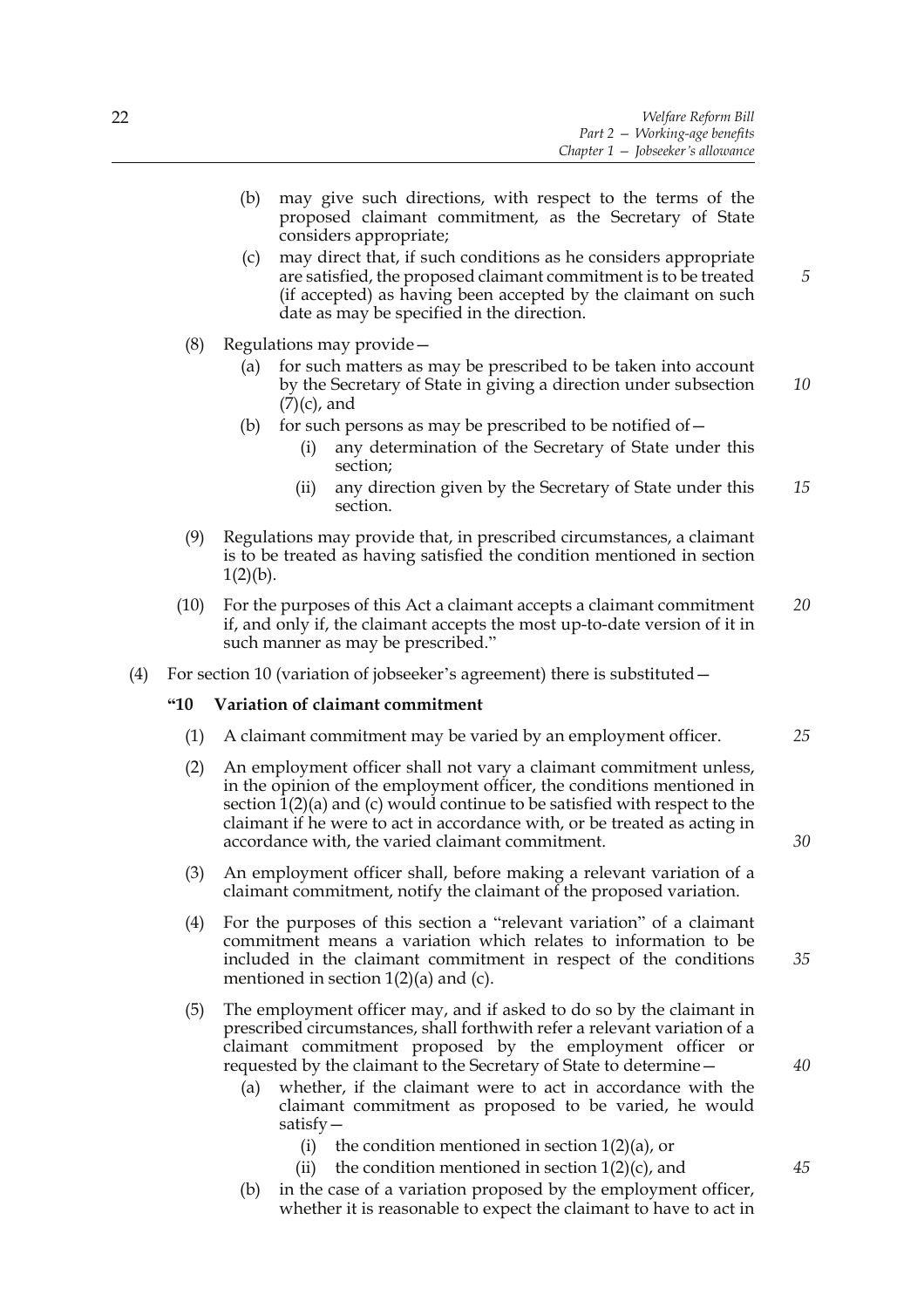accordance with the claimant commitment as proposed to be varied.

- (6) On a reference under subsection (5) the Secretary of State—
	- (a) shall, so far as practicable, dispose of it in accordance with this section before the end of the period of 14 days from the date of the reference,
	- (b) shall give such directions as he considers appropriate as to—
		- (i) whether the claimant commitment should be varied, and
		- (ii) if so, the terms on which the claimant is to accept the varied claimant commitment, and *10*
	- (c) may direct that, if such conditions as he considers appropriate are satisfied, the claimant commitment, as proposed to be varied, is to be treated (if accepted) as having been accepted by the claimant on such date as may be specified in the direction.
- (7) Regulations may provide—
	- (a) for such matters as may be prescribed to be taken into account by the Secretary of State in giving a direction under subsection (6)(b) or (c), and
	- (b) for such persons as may be prescribed to be notified of  $-$ 
		- (i) any determination of the Secretary of State under this section;
		- (ii) any direction given by the Secretary of State under this section."
- (5) In section 35 (interpretation), in subsection (1), after the definition of "employment" there is inserted— *25*

""employment officer, for any purpose of this Act, means an officer of the Secretary of State or such other person as may be designated for that purpose by an order made by the Secretary of State;".

#### **45 Interviews**

In section 8 of the Jobseekers Act 1995 (attendance, information and evidence), in subsection (1)(a) for "to attend at such place and at such time" there is inserted "participate in an interview in such manner, time and place".

#### **46 Sanctions**

(1) For section 19 of the Jobseekers Act 1995 there is substituted—

## **"19 Higher-level sanctions**

- (1) The amount of an award of a jobseeker's allowance is to be reduced in accordance with this section in the event of a failure by the claimant which is sanctionable under this section.
- (2) It is a failure sanctionable under this section if a claimant—
	- (a) through misconduct loses employment as an employed earner;
	- (b) without a good reason voluntarily leaves such employment;

*5*

*15*

*20*

*30*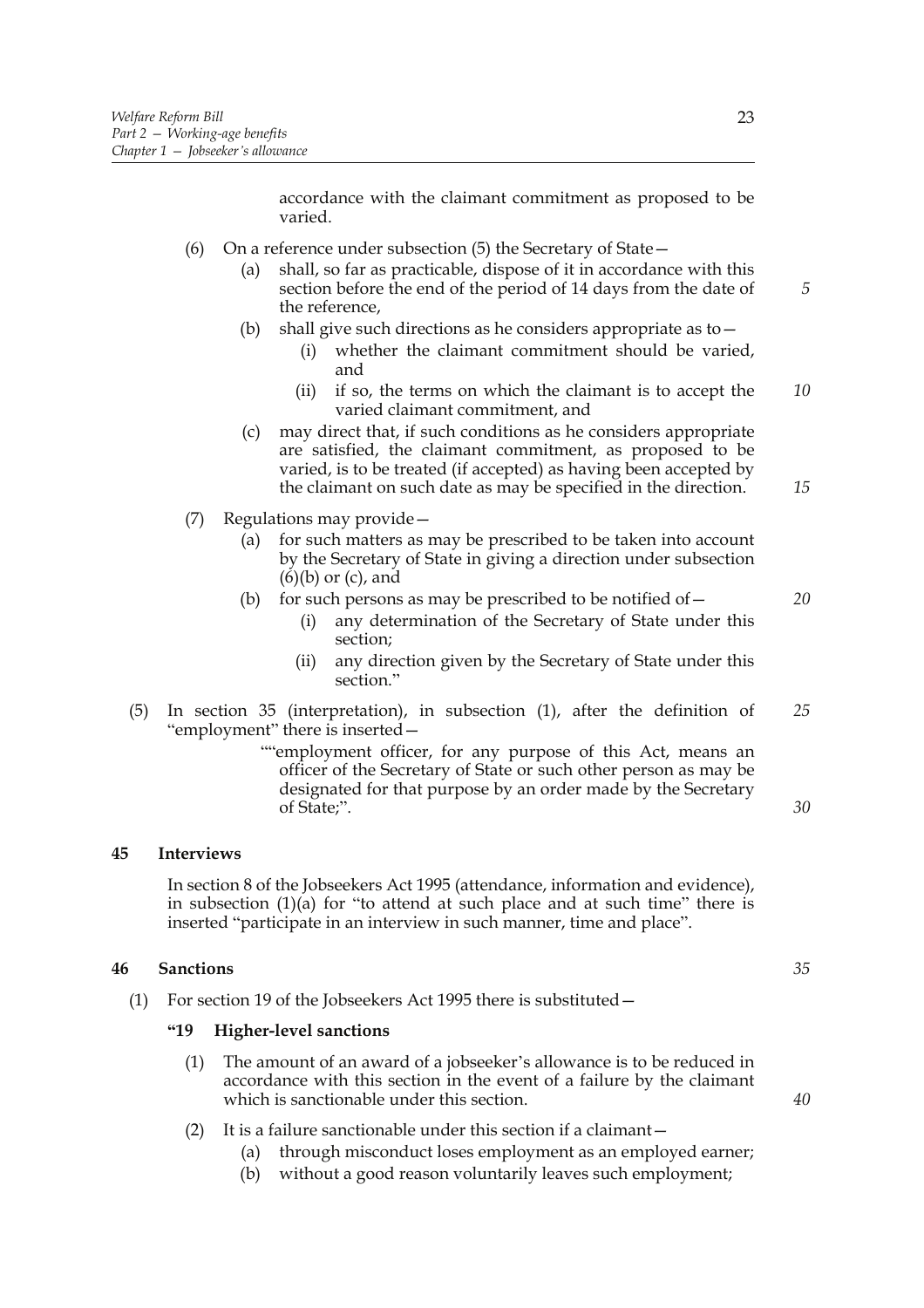- (c) without a good reason refuses or fails to apply for, or accept if offered, a situation in any employment which an employment officer has informed him is vacant or about to become vacant;
- (d) without a good reason neglects to avail himself of a reasonable opportunity of employment;
- (e) without a good reason fails to participate in any scheme within section 17A(1) which is prescribed for the purposes of this section.
- (3) For the purposes of subsection (2)(b), in such circumstances as may be prescribed, including in particular where a person has been dismissed by his employer by reason of redundancy within the meaning of section 139(1) of the Employment Rights Act 1996 after volunteering or agreeing to be so dismissed, a person who might otherwise be treated as having left his employment voluntarily is to be treated as not having left voluntarily.
- (4) Regulations are to provide for—
	- (a) the amount of a reduction under this section;
	- (b) the period for which such a reduction has effect, not exceeding three years in relation to any failure sanctionable under this section.

## (5) Regulations under subsection (4)(b) may in particular provide for the period of a reduction to depend on either or both of the following—

- (a) the number of failures by the claimant sanctionable under this section;
- (b) the period between such failures.
- (6) Regulations may provide—
	- (a) for cases in which no reduction is to be made under this section;
	- (b) for a reduction under this section made in relation to an award that is terminated to be applied to any new award made within a prescribed period of the termination.
- (7) During any period for which the amount of a joint-claim jobseeker's allowance is reduced under this section by virtue of a failure by one of the claimants which is sanctionable under this section, the allowance is payable to the other member of the couple.

## **19A Other sanctions**

- (1) The amount of an award of a jobseeker's allowance is to be reduced in accordance with this section in the event of a failure by the claimant which is sanctionable under this section.
- (2) It is a failure sanctionable under this section if a claimant—
	- (a) without a good reason fails to comply with regulations under section  $8(1)$  or  $(1A)$ ; *40*
	- (b) without a good reason fails to comply with regulations under section 17A;
	- (c) without a good reason refuses or fails to carry out a jobseeker's direction which was reasonable having regard to his circumstances; *45*

*5*

*10*

*20*

*15*

*25*

*30*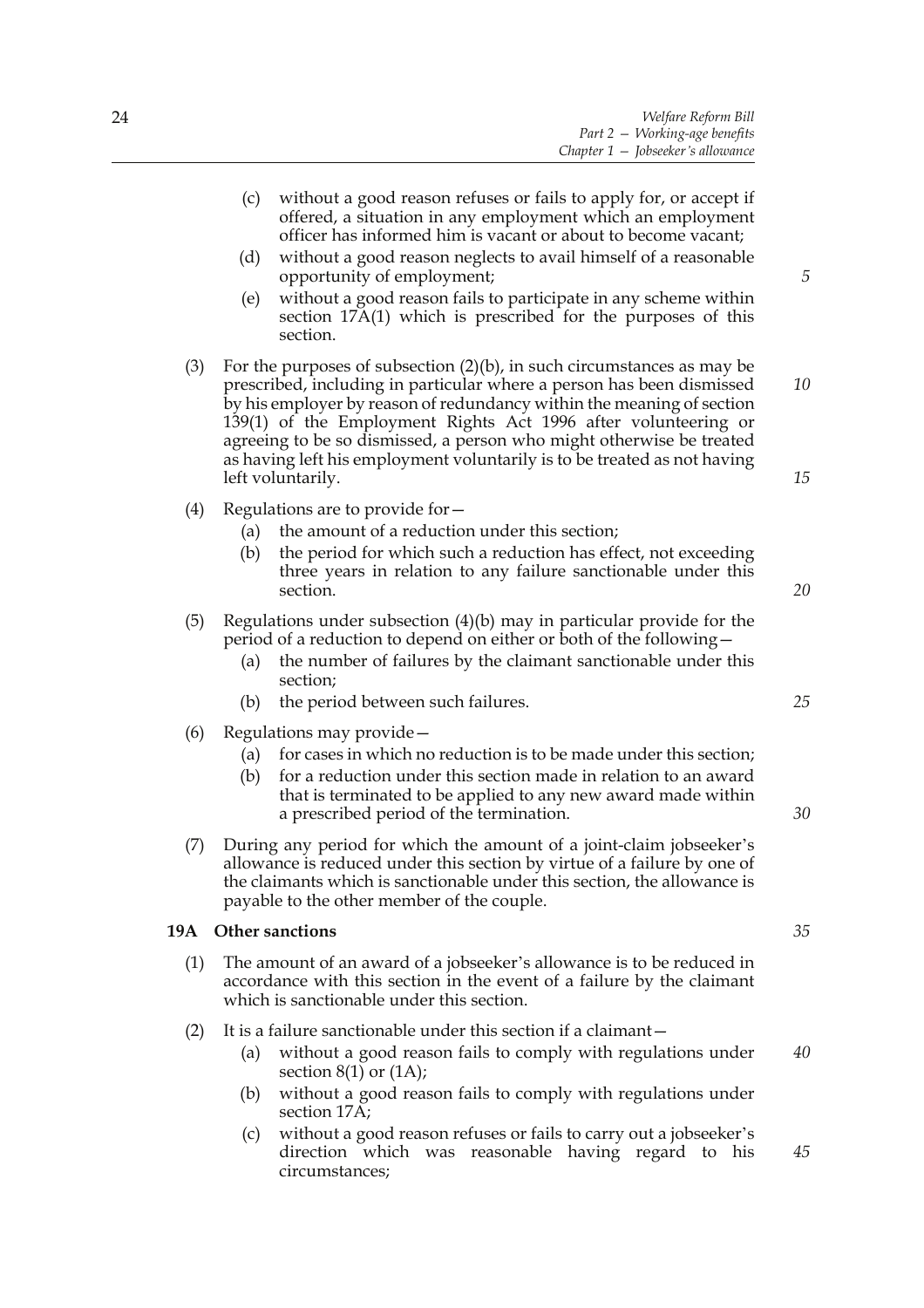|     | (d)        | without a good reason neglects to avail himself of a reasonable<br>opportunity of a place on a training scheme or employment<br>programme;                                                                                                                                                                                                                                       |    |
|-----|------------|----------------------------------------------------------------------------------------------------------------------------------------------------------------------------------------------------------------------------------------------------------------------------------------------------------------------------------------------------------------------------------|----|
|     | (e)        | without a good reason refuses or fails to apply for, or accept if<br>offered, a place on such a scheme or programme which an<br>employment officer has informed him is vacant or about to<br>become vacant;                                                                                                                                                                      | 5  |
|     | (f)<br>(g) | without a good reason gives up a place on such a scheme or<br>programme or fails to attend such a scheme or programme<br>having been given a place on it;<br>through misconduct loses a place on such a scheme or                                                                                                                                                                | 10 |
|     |            | programme.                                                                                                                                                                                                                                                                                                                                                                       |    |
| (3) |            | But a failure is not sanctionable under this section if it is also<br>sanctionable under section 19.                                                                                                                                                                                                                                                                             |    |
| (4) |            | Regulations are to provide for -                                                                                                                                                                                                                                                                                                                                                 | 15 |
|     | (a)<br>(b) | the amount of a reduction under this section;<br>the period for which such a reduction has effect.                                                                                                                                                                                                                                                                               |    |
| (5) | (a)<br>(b) | Regulations under subsection $(4)(b)$ may provide that a reduction<br>under this section in relation to any failure is to have effect for $-$<br>a period continuing until the claimant meets a compliance<br>condition specified by the Secretary of State,<br>a fixed period not exceeding 26 weeks which is -<br>specified in the regulations, or<br>(i)                      | 20 |
|     | (c)        | determined in any case by the Secretary of State, or<br>(ii)<br>a combination of both.                                                                                                                                                                                                                                                                                           | 25 |
| (6) | (a)<br>(b) | In subsection $(5)(a)$ "compliance condition" means $-$<br>a condition that the failure ceases, or<br>a condition relating to $-$<br>future compliance with a jobseeker's direction or any<br>(i)<br>requirement imposed under section $8(1)$ or $(1A)$ or $17A$<br>of this Act, or<br>future avoidance of the failures referred to in subsection<br>(ii)<br>$(2)(d)$ to $(g)$ . | 30 |
| (7) | (a)<br>(b) | A compliance condition specified under subsection $(5)(a)$ may be -<br>revoked or varied by the Secretary of State;<br>notified to the claimant in such manner as the Secretary of State<br>may determine.                                                                                                                                                                       | 35 |
| (8) | (a)<br>(b) | The period fixed under subsection (5)(b) may in particular depend on<br>either or both of the following -<br>the number of failures by the claimant sanctionable under this<br>section;<br>the period between such failures.                                                                                                                                                     | 40 |
| (9) |            | Regulations may provide -                                                                                                                                                                                                                                                                                                                                                        |    |
|     | (a)<br>(b) | for cases in which no reduction is to be made under this section;<br>for a reduction under this section made in relation to an award<br>that is terminated to be applied to any new award made within                                                                                                                                                                            | 45 |

a prescribed period of the termination.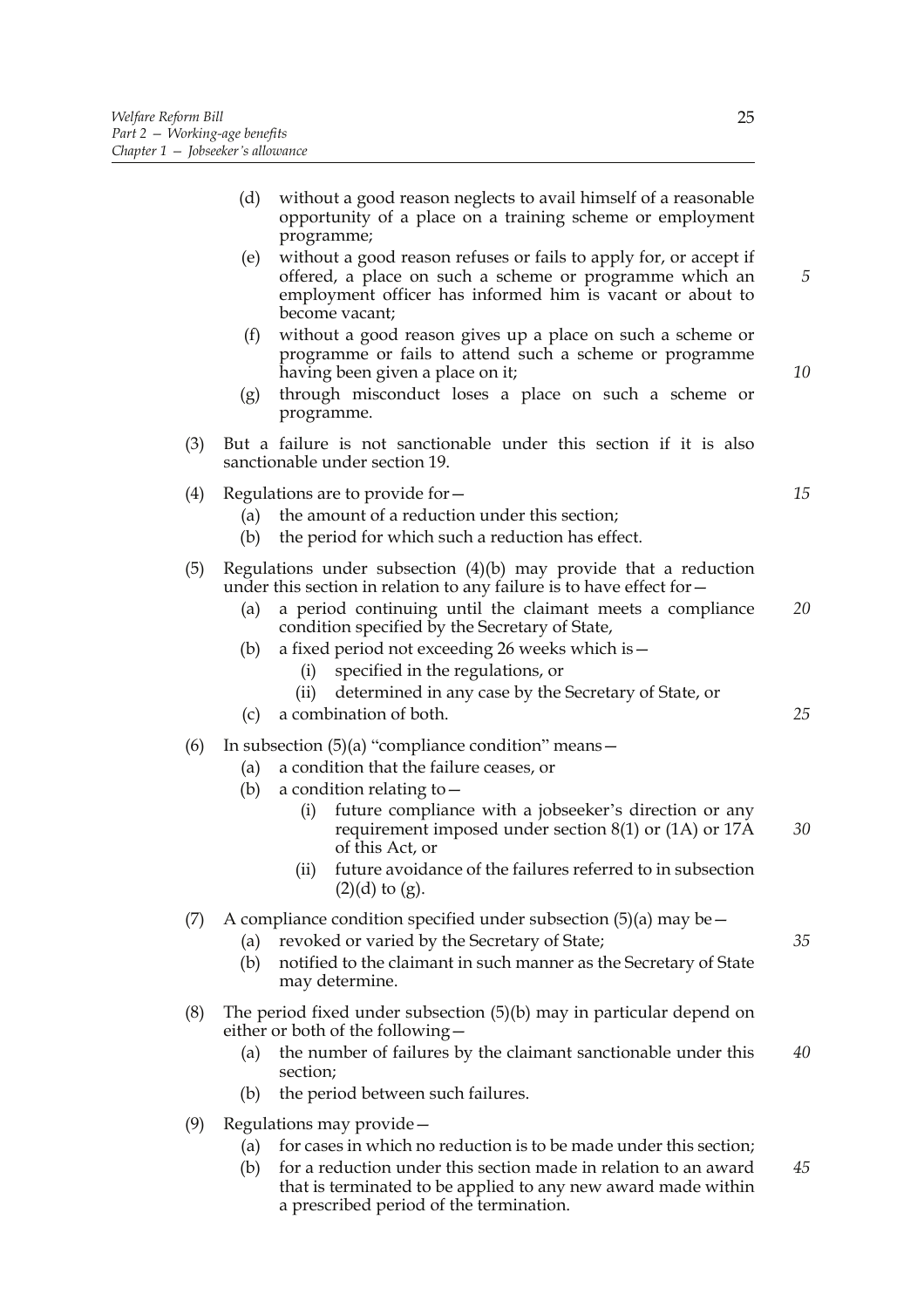- (10) During any period for which the amount of a joint-claim jobseeker's allowance is reduced under this section by virtue of a failure by one of the claimants which is sanctionable under this section, the allowance is payable to the other member of the couple.
- (11) In this section—

*5*

- (a) "jobseeker's direction" means a direction given by an employment officer (in such manner as he thinks fit) with a view to achieving one or both of the following—
	- (i) assisting the claimant to find employment;
	- (ii) improving the claimant's prospects of being employed; *10*
- (b) "training scheme" and "employment programme" have such meaning as may be prescribed.

# **19B Claimants ceasing to be available for employment etc**

- (1) Regulations may make provision for reduction of the amount of an award of a jobseeker's allowance other than a joint-claim jobseeker's allowance if the claimant— *15*
	- (a) was previously entitled to such an allowance or was a member of a couple entitled to a joint-claim jobseeker's allowance, and
	- (b) ceased to be so entitled by failing to comply with the condition in section 1(2)(a) or (c) (availability for employment and actively seeking employment). *20*
- (2) Regulations may make provision for reduction of the amount of a jointclaim jobseeker's allowance if one of the claimants—
	- (a) was previously entitled to a jobseeker's allowance other than a joint-claim jobseeker's allowance, and
	- (b) ceased to be so entitled by failing to comply with the condition in section  $1(2)(a)$  or  $(c)$ .
- (3) Regulations may make provision for reduction of the amount of an award of joint-claim jobseeker's allowance if—
	- (a) the couple were previously entitled to a joint-claim jobseeker's allowance but ceased to be so entitled by either or both of them failing to comply with the condition in section  $1(2)(a)$  or  $(c)$ , or *30*
	- (b) either member of the couple was a member of another couple previously entitled to such an allowance and that couple ceased to be so entitled by that person failing to comply with the condition in section  $1(2)(a)$  or (c).
- (4) Regulations are to provide for—
	- (a) the amount of a reduction under this section;
	- (b) the period for which such a reduction has effect.
- (5) The period referred to in subsection (4)(b) must not include any period after the end of the period of 13 weeks beginning with the day on which the claimant's previous entitlement ceased. *40*
- (6) Regulations under subsection (4)(b) may in particular provide for the period of a reduction to depend on either or both of the following—
	- (a) the number of occasions on which a claimant's entitlement has ceased as specified in subsection (1), (2) or (3); *45*
	- (b) the period between such occasions.

*25*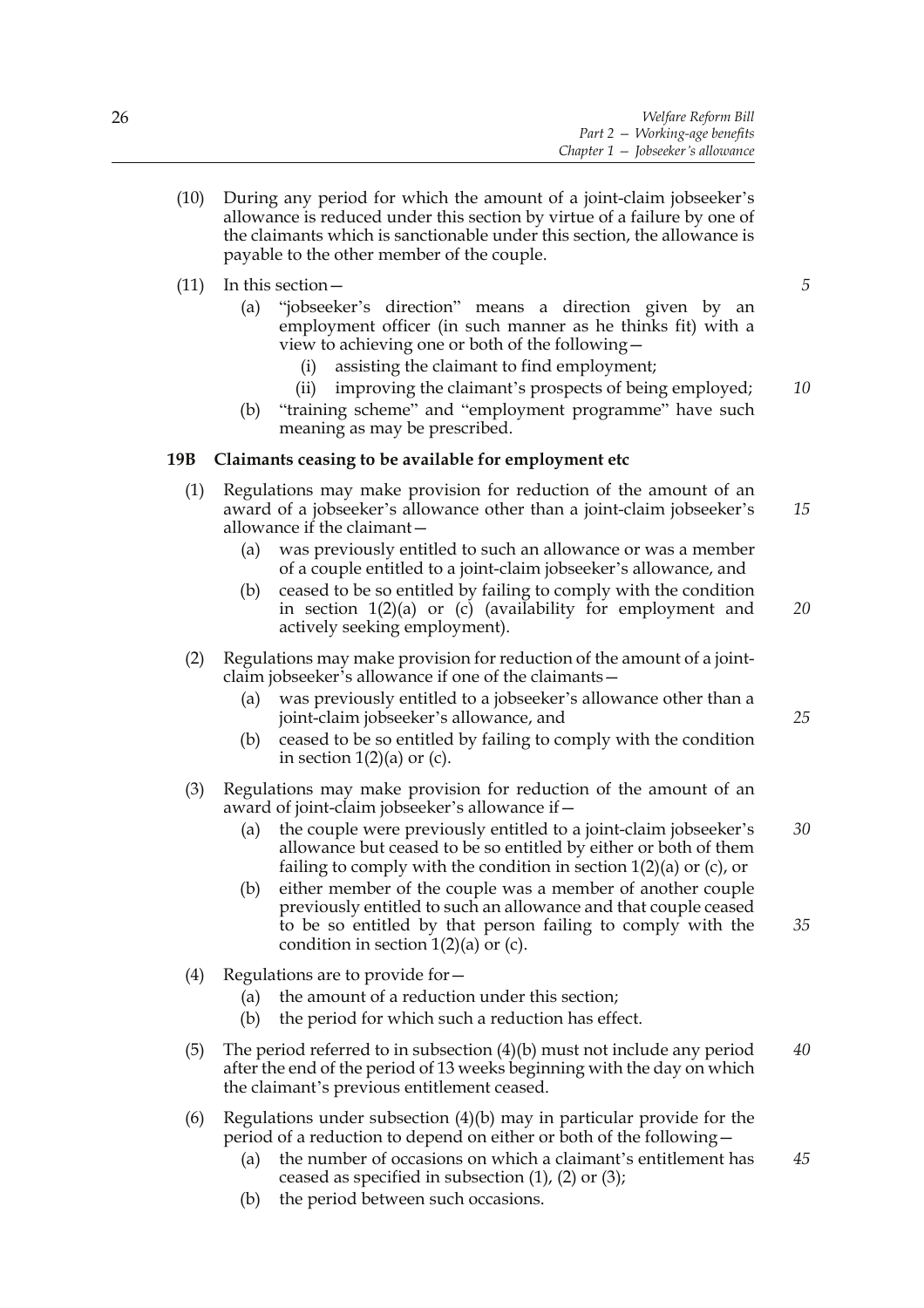- (7) Regulations may provide for a reduction under this section made in relation to an award that is terminated to be applied to any new award made within a prescribed period of the termination.
- (8) During any period for which the amount of a joint-claim jobseeker's allowance is reduced under this section by virtue of a failure by one of the claimants to comply with the condition in section  $1(2)(a)$  or (c), the allowance is payable to the other member of the couple.

# **19C Hardship payments**

- (1) Regulations may make provision for the making of payments ("hardship payments") by way of a jobseeker's allowance to a claimant where— *10*
	- (a) the amount of the claimant's award is reduced under sections 19 to 19B, and
	- (b) the claimant is or will be in hardship.
- (2) Regulations under this section may in particular make provision as  $to-$ *15*
	- (a) circumstances in which a claimant is to be treated as being or not being in hardship;
	- (b) matters to be taken into account in determining whether a claimant is or will be in hardship;
	- (c) requirements or conditions to be met by a claimant in order to receive hardship payments;
	- (d) the amount or rate of hardship payments;
	- (e) the period for which hardship payments may be made;
	- (f) whether hardship payments are recoverable."
- (2) In Schedule 1 to that Act—
	- (a) in the heading preceding paragraph 14B for "or just cause" there is substituted "reason";
	- (b) before paragraph 14B, there is inserted—

# "14AA For any purpose of this Act regulations may provide for—

- (a) circumstances in which a person is to be treated as having or not having a good reason for an act or omission;
- (b) matters which are or are not to be taken into account in determining whether a person has a good reason for an act or omission."; *35*
- (c) in paragraph 14B, in sub-paragraph  $(1)$  -
	- (i) for "this Act" there is substituted "paragraph 14AA";
	- (ii) for "good cause or just cause" there is substituted "a good reason".
- (3) In Schedule 3 to the Social Security Act 1998 (decisions against which an appeal lies), in paragraph 3, paragraphs (d) and (da) are repealed.

# **47 Procedure for regulation-making powers**

In section 37 of the Jobseekers Act 1995 (Parliamentary control), in subsection  $(1)(c)$  (regulations subject to affirmative procedure), "6, 7," is repealed.

*5*

*40*

*30*

*20*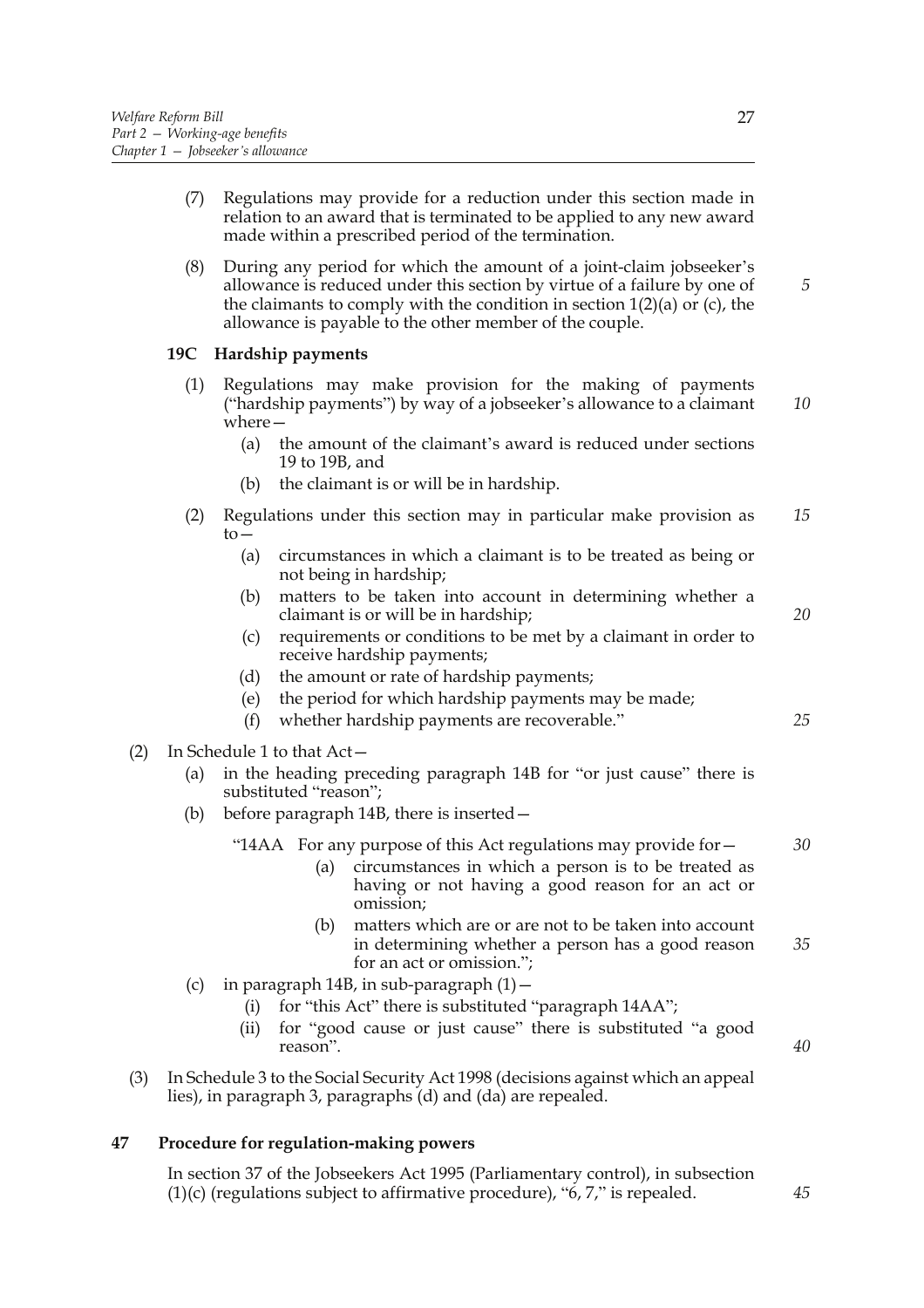## **48 Consequential amendments**

Schedule 7 contains consequential amendments relating to sections 44 to 46.

*Claimant responsibilities after introduction of universal credit*

## **49 Claimant responsibilities for jobseeker's allowance**

- (1) The Jobseekers Act 1995 is amended as follows.
- (2) In section 1(2) (conditions of entitlement), paragraphs (a) and (c) are repealed.
- (3) For sections 6 to 10 (and the italic heading preceding section 6) there is substituted—

#### *"Work-related requirements*

#### **6 Work-related requirements**

(1) The following provisions of this Act provide for the Secretary of State to impose work-related requirements with which claimants must comply for the purposes of this Act.

#### (2) In this Act "work-related requirement" means—

- (a) a work-focused interview requirement (see section 6B);
- (b) a work preparation requirement (see section 6C);
- (c) a work search requirement (see section 6D);
- (d) a work availability requirement (see section 6E).

#### **6A Claimant commitment**

- (1) A claimant commitment is a record of a claimant's responsibilities in relation to an award of a jobseeker's allowance. *20*
- (2) A claimant commitment is to be prepared by the Secretary of State and may be reviewed and updated as the Secretary of State thinks fit.
- (3) A claimant commitment is to be in such form as the Secretary of State thinks fit.
- (4) A claimant commitment is to include—
	- (a) a record of the requirements that the claimant must comply with under this Act (or such of them as the Secretary of State considers it appropriate to include),
	- (b) any prescribed information, and
	- (c) any other information the Secretary of State considers it appropriate to include.
- (5) For the purposes of this Act a claimant accepts a claimant commitment if, and only if, the claimant accepts the most up-to-date version of it in such manner as may be prescribed.

## **6B Work-focused interview requirement**

(1) In this Act a "work-focused interview requirement" is a requirement that a claimant participate in one or more work-focused interviews as specified by the Secretary of State.

*5*

*15*

*10*

*25*

*30*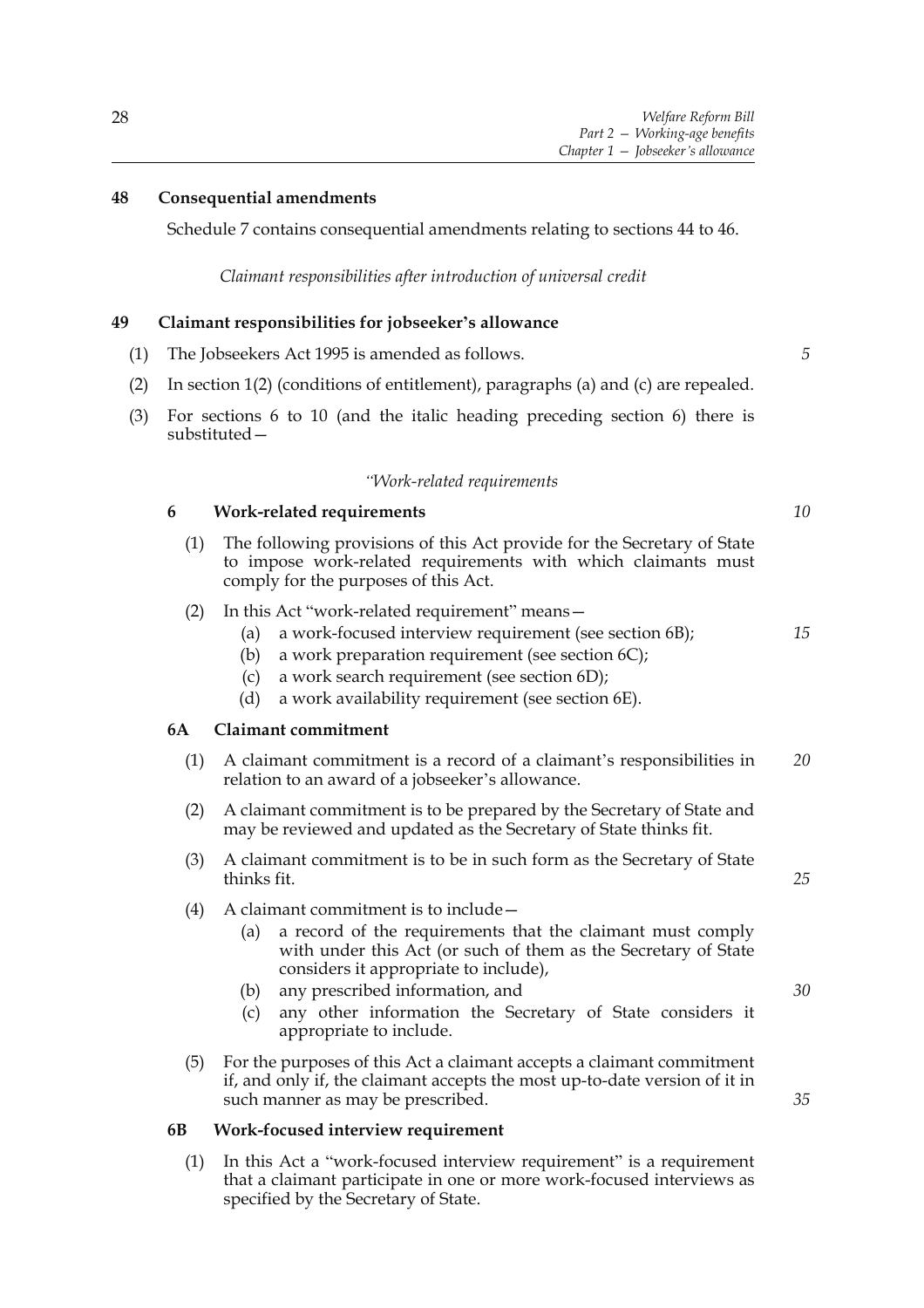- (2) A work-focused interview is an interview for prescribed purposes relating to work or work preparation.
- (3) The purposes which may be prescribed under subsection (2) include in particular that of making it more likely in the opinion of the Secretary of State that the claimant will obtain paid work (or more paid work or better-paid work).
- (4) The Secretary of State may specify how, when and where a workfocused interview is to take place.

## **6C Work preparation requirement**

- (1) In this Act a "work preparation requirement" is a requirement that a claimant take particular action specified by the Secretary of State for the purpose of making it more likely in the opinion of the Secretary of State that the claimant will obtain paid work (or more paid work or betterpaid work). *10*
- (2) The Secretary of State may under subsection (1) specify the time to be devoted to any particular action. *15*
- (3) Action which may be specified under subsection (1) includes in particular—
	- (a) attending a skills assessment;
	- (b) improving personal presentation;
	- (c) participating in training;
	- (d) participating in an employment programme;
	- (e) undertaking work experience or a work placement;
	- (f) developing a business plan;
	- (g) any action prescribed for the purpose in subsection (1).

#### **6D Work search requirement**

- (1) In this Part a "work search requirement" is a requirement that a claimant—
	- (a) take all reasonable action, and
	- (b) any particular action specified by the Secretary of State,

for the purpose of obtaining paid work (or more paid work or betterpaid work).

- (2) The Secretary of State may under subsection (1)(b) specify the time to be devoted to any particular action.
- (3) Action which may be specified under subsection (1)(b) includes in particular— *35*
	- (a) carrying out work searches;
	- (b) making applications;
	- (c) creating and maintaining an online profile;
	- (d) registering with an employment agency;
	- (e) seeking references;
	- (f) any other action prescribed for the purpose in subsection (1).
- (4) Regulations may impose limitations on a work search requirement by reference to the work to which it relates; and the Secretary of State may

*5*

*20*

*25*

*30*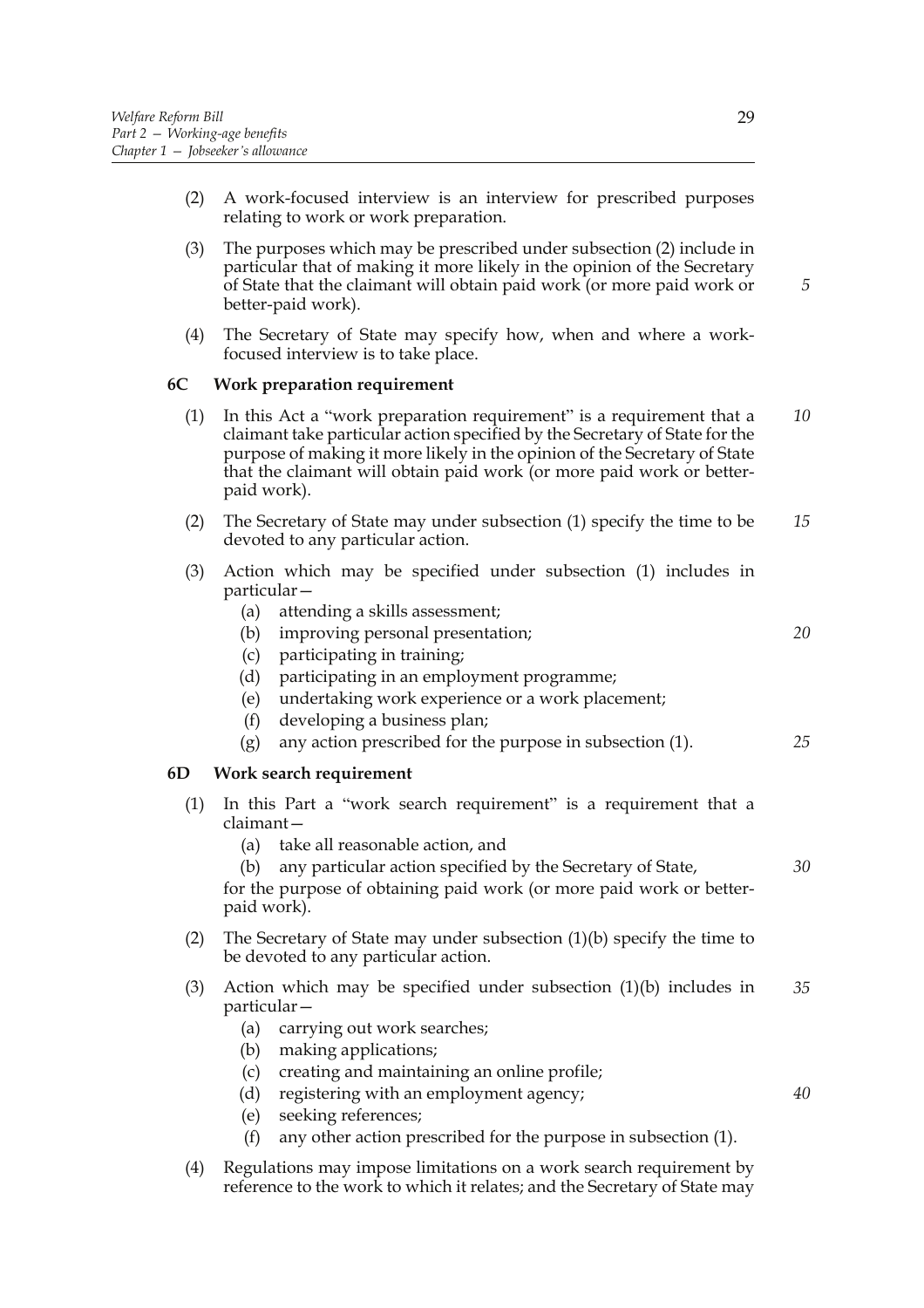in any particular case specify further such limitations on such a requirement.

## (5) A limitation under subsection (4) may in particular be by reference to  $-$

- (a) work of a particular nature,
- (b) work with a particular level of remuneration,
- (c) work in particular locations, or
- (d) work available for a certain number of hours per week or at particular times,

and may be indefinite or for a particular period.

## **6E Work availability requirement**

- (1) In this Act a "work availability requirement" is a requirement that a claimant be available for work.
- (2) For the purposes of this section "available for work" means able and willing immediately to take up paid work (or more paid work or betterpaid work).
- (3) Regulations may impose limitations on a work availability requirement by reference to the work to which it relates; and the Secretary of State may in any particular case specify further such limitations on such a requirement.

#### (4) A limitation under subsection (3) may in particular be by reference to  $-$ *20*

- (a) work of a particular nature,
- (b) work with a particular level of remuneration,
- (c) work in particular locations, or
- (d) work available for a certain number of hours per week or at particular times,

and may be indefinite or for a particular period.

(5) Regulations may for the purposes of subsection (2) define what is meant by able and willing immediately to take up work.

## **6F Imposition of work-related requirements**

- (1) The Secretary of State must, except in prescribed circumstances, impose on a claimant— *30*
	- (a) a work search requirement, and
	- (b) a work availability requirement.
- (2) The Secretary of State may, subject to this Act, impose either or both of the following on a claimant—

*35*

*40*

*5*

*10*

*15*

*25*

- (a) a work-focused interview requirement;
- (b) a work preparation requirement.

## **6G Connected requirements**

- (1) The Secretary of State may require a claimant to participate in an interview for any purpose relating to—
	- (a) the imposition of a work-related requirement on the claimant;
	- (b) verifying the claimant's compliance with a work-related requirement;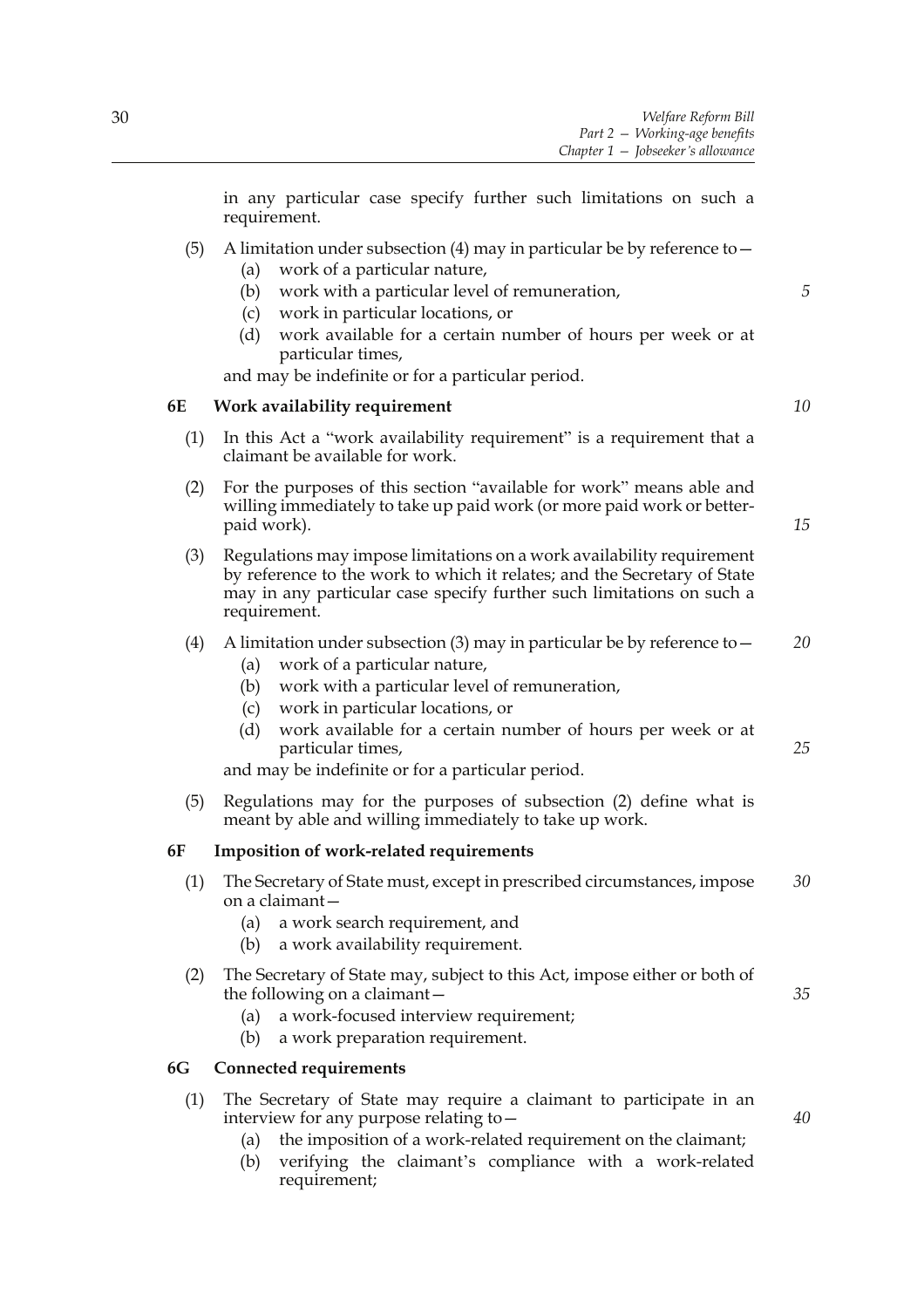- assisting the claimant to comply with a work-related requirement. (2) The Secretary of State may specify how, when and where such an interview is to take place. (3) The Secretary of State may, for the purpose of verifying the claimant's compliance with a work-related requirement, require a claimant to— (a) provide to the Secretary of State information and evidence specified by the Secretary of State in a manner so specified; (b) confirm compliance in a manner so specified. (4) The Secretary of State may require a claimant to report to the Secretary of State any specified changes in their circumstances which are relevant to— (a) the imposition of work-related requirements on the claimant; (b) the claimant's compliance with a work-related requirement. **6H Imposition of work-related and connected requirements: supplementary** (1) Regulations may make provision— (a) where the Secretary of State may impose a requirement under the preceding provisions of this Act, as to when the requirement must or must not be imposed; (b) where the Secretary of State may specify any action to be taken in relation to a requirement under the preceding provisions of this Act, as to what action must or must not be specified; (c) where the Secretary of State may specify any other matter in relation to a such requirement, as to what must or must not be specified in respect of that matter. (2) Where the Secretary of State may impose a work-focused interview requirement, or specify a particular action under section 6C(1) or  $6D(1)(b)$ , the Secretary of State must have regard to such matters as may be prescribed. (3) Where the Secretary of State may impose a requirement under the preceding provisions of this Act, or specify any action to be taken in relation to such a requirement, the Secretary of State may revoke or change what has been imposed or specified. (4) Notification of a requirement imposed under the preceding provisions of this Act (or any change to or revocation of such a requirement) is, if not included in the claimant commitment, to be in such manner as the Secretary of State may determine. (5) Regulations must make provision to secure that, in prescribed circumstances, where a claimant has recently been a victim of domestic violence— *5 10 15 20 25 30 35 40*
	- (a) a requirement imposed on the claimant under the preceding provisions of this Act ceases to have effect for a period of 13 weeks, and
	- (b) the Secretary of State may not impose any other requirement on the claimant during that period. *45*
	- (6) For the purposes of subsection  $(5)$  –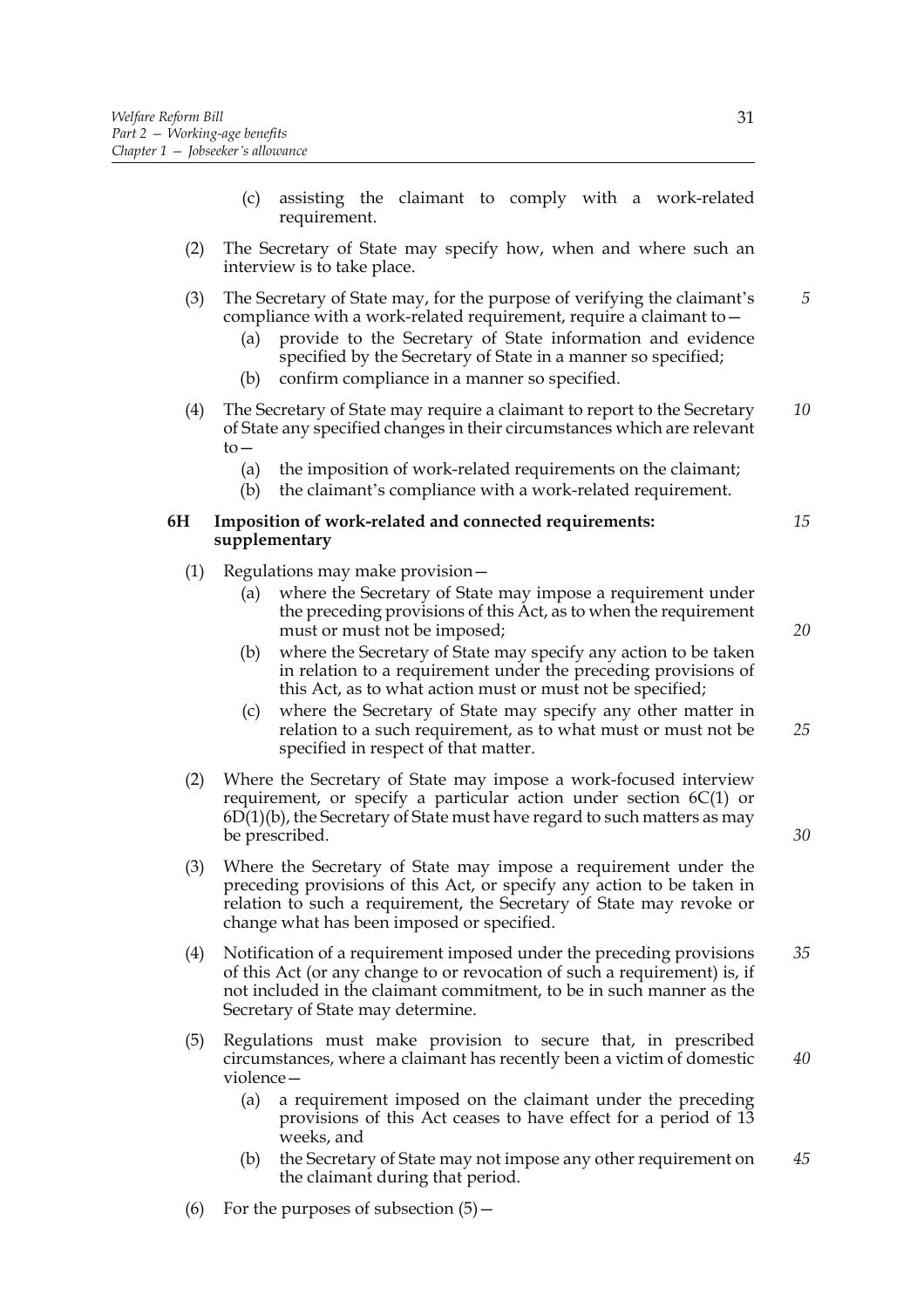- (a) "domestic violence" has such meaning as may be prescribed;
- (b) "victim of domestic violence" means a person on or against whom domestic violence is inflicted or threatened (and regulations under subsection (5) may prescribe circumstances in which a person is to be treated as being or not being a victim of domestic violence);
- (c) a person has recently been a victim of domestic violence if a prescribed period has not expired since the violence was inflicted or threatened.

## **6I Compliance with work-related and connected requirements**

Regulations may make provision as to circumstances in which a claimant is to be treated as having—

- (a) complied with or not complied with any requirement imposed under the preceding provisions of this Act or any aspect of such a requirement, or
- (b) taken or not taken any particular action specified by the Secretary of State in relation to such a requirement.

## **6J Higher-level sanctions**

- (1) The amount of an award of jobseeker's allowance is to be reduced in accordance with this section in the event of a failure by a claimant which is sanctionable under this section.
- (2) It is a failure sanctionable under this section if a claimant—
	- (a) fails for no good reason to comply with a requirement imposed by the Secretary of State under a work preparation requirement to undertake a work placement of a prescribed description;
	- (b) fails for no good reason to comply with a requirement imposed by the Secretary of State under a work search requirement to apply for a particular vacancy for paid work;
	- (c) fails for no good reason to comply with a work availability requirement by not taking up an offer of paid work;
	- (d) by reason of misconduct, or voluntarily and for no good reason, ceases paid work or loses pay.
- (3) It is a failure sanctionable under this section if, at any time before making the claim by reference to which the award is made, the claimant—
	- (a) for no good reason failed to take up an offer of paid work, or
	- (b) by reason of misconduct, or voluntarily and for no good reason, ceased paid work or lost pay.

#### (4) For the purposes of subsections (2) and (3) regulations may provide  $-$

- (a) for circumstances in which ceasing to work or losing pay is to be treated as occurring or not occurring by reason of misconduct or voluntarily;
- (b) for loss of pay below a prescribed level to be disregarded.
- (5) Regulations are to specify—
	- (a) the amount of a reduction under this section;

*5*

*15*

*20*

*25*

*30*

*35*

*45*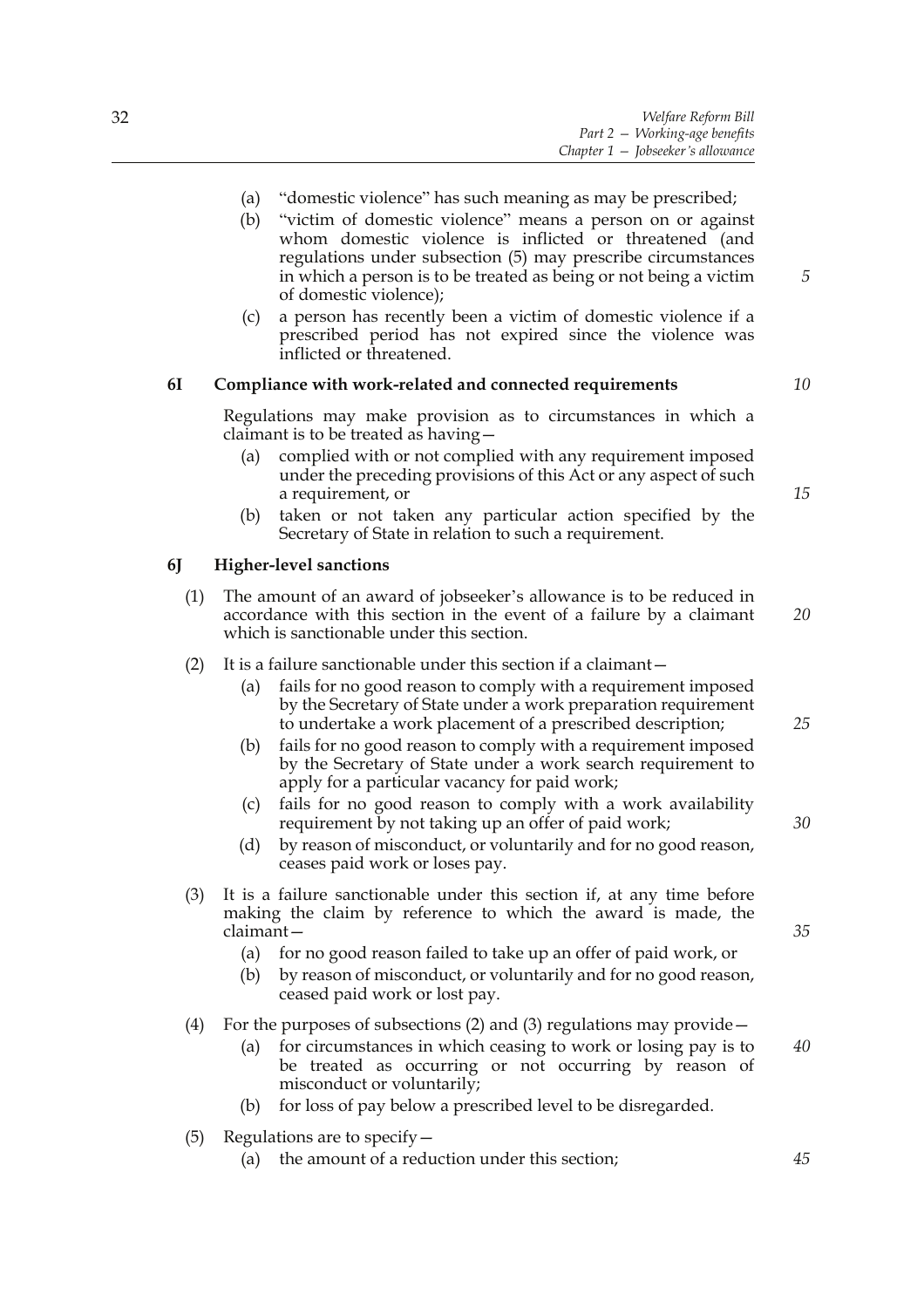- (b) the period for which such a reduction has effect, not exceeding three years in relation to any failure sanctionable under this section.
- (6) Regulations under subsection (5)(b) may in particular provide for the period of a reduction to depend on either or both of the following—
	- (a) the number of failures by the claimant sanctionable under this section;
	- (b) the period between such failures.
- (7) Regulations may provide—
	- (a) for cases in which no reduction is to be made under this section; *10*
	- (b) for a reduction under this section made in relation to an award that is terminated to be applied to any new award made within a prescribed period of the termination.
	- (c) for the termination or suspension of a reduction under this section.

## **6K Other sanctions**

(1) The amount of an award of a jobseeker's allowance is to be reduced in accordance with this section in the event of a failure by a claimant which is sanctionable under this section.

## (2) It is a failure sanctionable under this section if a claimant—

- (a) fails for no good reason to comply with a work-related requirement;
- (b) fails for no good reason to comply with a requirement under section 6G.
- (3) But a failure by a claimant is not sanctionable under this section if it is also a failure sanctionable under section 6J. *25*
- (4) Regulations must specify—
	- (a) the amount of a reduction under this section, and
	- (b) the period for which such a reduction has effect.
- (5) Regulations under subsection (4)(b) may provide that a reduction under this section in relation to any failure is to have effect for— *30*
	- (a) a period continuing until the claimant meets a compliance condition specified by the Secretary of State,
	- (b) a fixed period not exceeding 26 weeks which is—
		- (i) specified in the regulations, or
		- (ii) determined in any case by the Secretary of State, or
	- (c) a combination of both.
- (6) In subsection  $(5)(a)$  "compliance condition" means -
	- (a) a condition that the failure ceases, or
	- (b) a condition relating to future compliance with a work-related requirement or a requirement under section 6G. *40*

# (7) A compliance condition specified under subsection  $(5)(a)$  may be –

- (a) revoked or varied by the Secretary of State;
- (b) notified to the claimant in such manner as the Secretary of State may determine.

*5*

*15*

*20*

*35*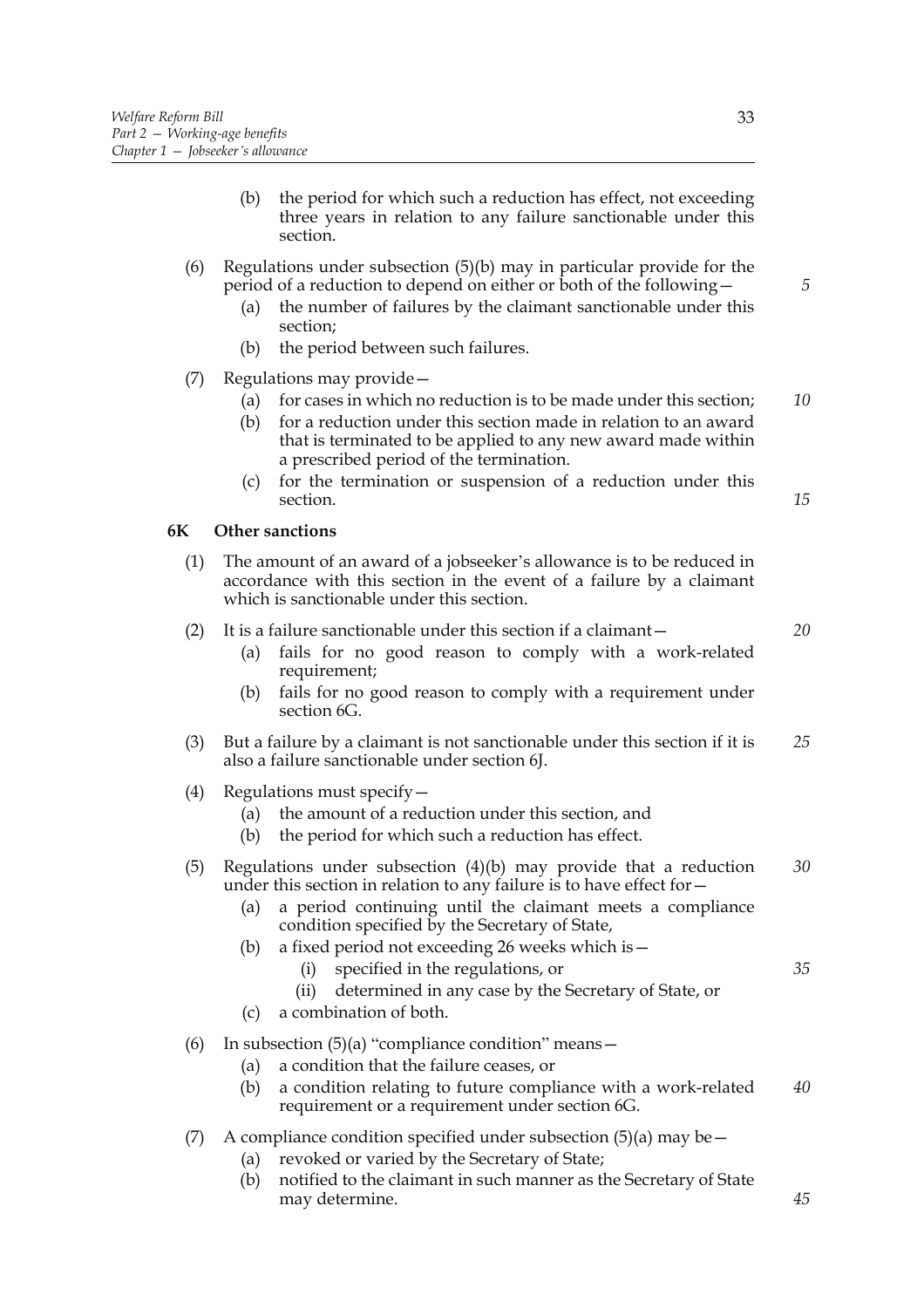- (8) A period fixed under subsection (5)(b) may in particular depend on either or both the following—
	- (a) the number of failures by the claimant sanctionable under this section;
	- (b) the period between such failures.
- (9) Regulations may provide—
	- (a) for cases in which no reduction is to be made under this section;
	- (b) for a reduction under this section made in relation to an award that is terminated to be applied to any new award made within a prescribed period of the termination;
	- (c) for the termination or suspension of a reduction under this section.

## **6L Delegation and contracting out**

- (1) The functions of the Secretary of State under sections 6 to 6I may be exercised by, or by the employees of, such person as the Secretary of State may authorise for the purpose (an "authorised person"). *15*
- (2) An authorisation given by virtue of this section may authorise the exercise of a function—
	- (a) wholly or to a limited extent;
	- (b) generally or in particular cases or areas;
	- (c) unconditionally or subject to conditions.
- (3) An authorisation under this section—
	- (a) may specify its duration;
	- (b) may be varied or revoked at any time by the Secretary of State;
	- (c) does not prevent the Secretary of State or another person from exercising the function to which the authorisation relates. *25*
- (4) Anything done or omitted to be done by or in relation to an authorised person (or an employee of that person) in, or in connection with, the exercise or purported exercise of the function concerned is to be treated for all purposes as done or omitted to be done by or in relation to the Secretary of State or (as the case may be) an officer of the Secretary of State. *30*
- (5) Subsection (4) does not apply—
	- (a) for the purposes of so much of any contract made between the authorised person and the Secretary of State as relates to the exercise of the function, and *35*
	- (b) for the purposes of any criminal proceedings brought in respect of anything done or omitted to be done by the authorised person (or an employee of that person).
- (6) Where—
	- (a) the authorisation of an authorised person is revoked, and
	- (b) at the time of the revocation so much of any contract made between the authorised person and the Secretary of State as relates to the exercise of the function is subsisting,

the authorised person is entitled to treat the contract as repudiated by the Secretary of State (and not as frustrated by reason of the revocation)." *45*

*40*

*20*

*5*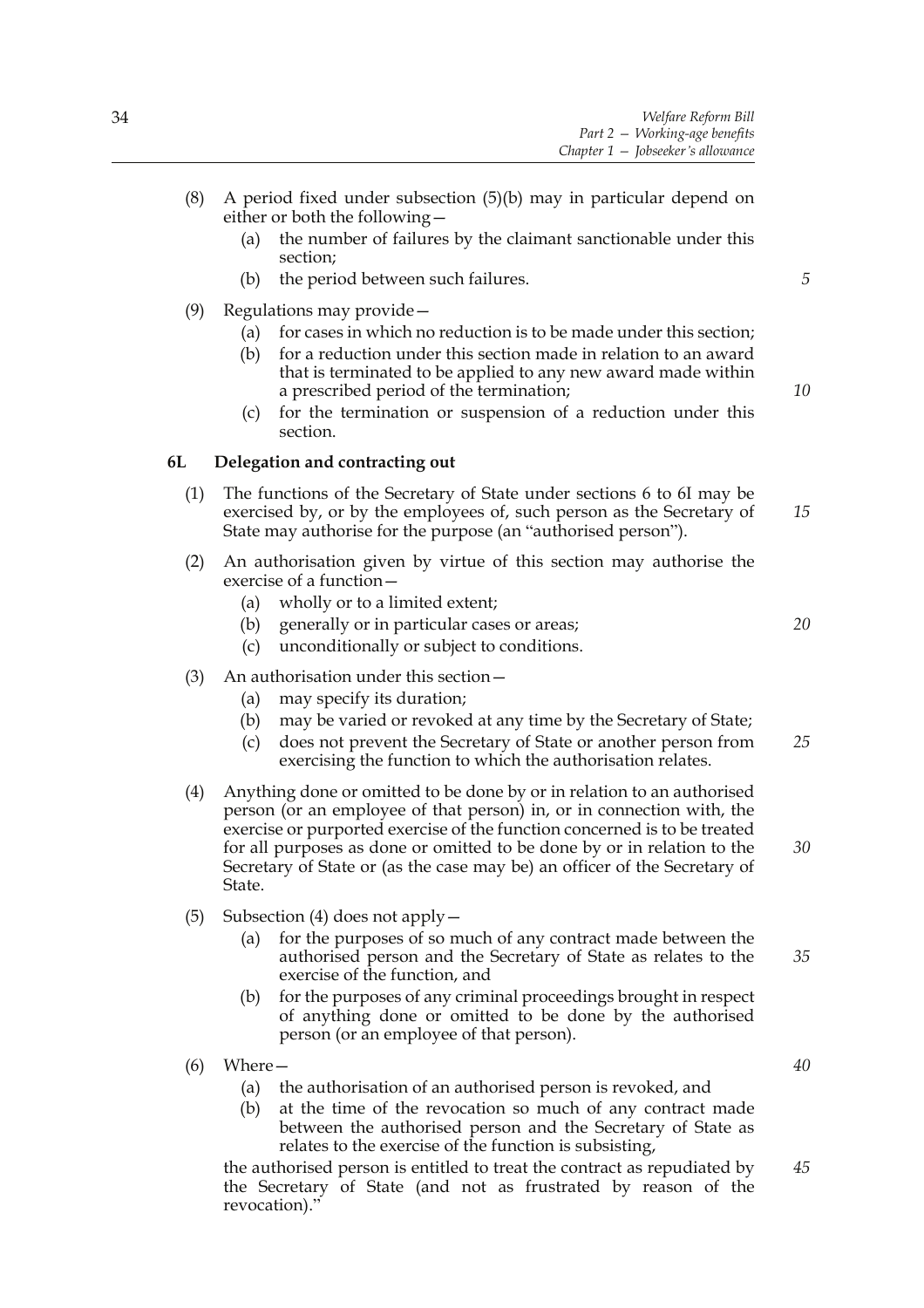- (4) In section 29 (pilot schemes), in subsection (8), for the words from "ascertaining" to the end there is substituted "testing the extent to which the provision made by the regulations is likely to promote—
	- (a) people remaining in work, or
	- (b) people obtaining or being able to obtain work (or more work or betterpaid work)."
- (5) In section 35, in subsection (1), at the appropriate places there is inserted—
	- ""work availability requirement" has the meaning given by section 6E;";
	- ""work preparation requirement" has the meaning given by section 6C;"; *10*
	- ""work search requirement" has the meaning given by section 6D;";
	- ""work-focused interview requirement" has the meaning given by section 6B;";
	- ""work-related requirement" has the meaning given by section 6;".

#### **CHAPTER 2**

#### EMPLOYMENT AND SUPPORT ALLOWANCE

#### *Conditions of entitlement*

## **50 Dual entitlement**

- (1) In section 1 of the Welfare Reform Act 2007 (employment and support allowance), after subsection (6) there is inserted—
	- " $(6A)$  In subsection  $(3)(f)$ , in relation to a contributory allowance, the reference to a couple entitled to a joint-claim jobseeker's allowance does not include a couple so entitled by virtue of regulations under paragraph 8A of Schedule 1 to the Jobseekers Act 1995." *25*
- (2) In a case where  $-$ 
	- (a) an award of an employment and support allowance is made to a person in respect of any period of time before the coming into force of subsection (1), and
	- (b) the person was not entitled to an employment and support allowance in relation to that period but would have been had subsection (1) been in force in relation to that period,

subsection (1) shall be regarded as having been in force in relation to that period.

#### **51 Period of entitlement to contributory allowance**

(1) After section 1 of the Welfare Reform Act 2007 there is inserted—

#### **"1A Duration of contributory allowance**

(1) The period for which a person is entitled to a contributory allowance shall not exceed, in the aggregate, 365 days in any period for which his entitlement is established by reference (under the second condition set out in Part 1 of Schedule 1) to the same two tax years.

*5*

*15*

*20*

*30*

*35*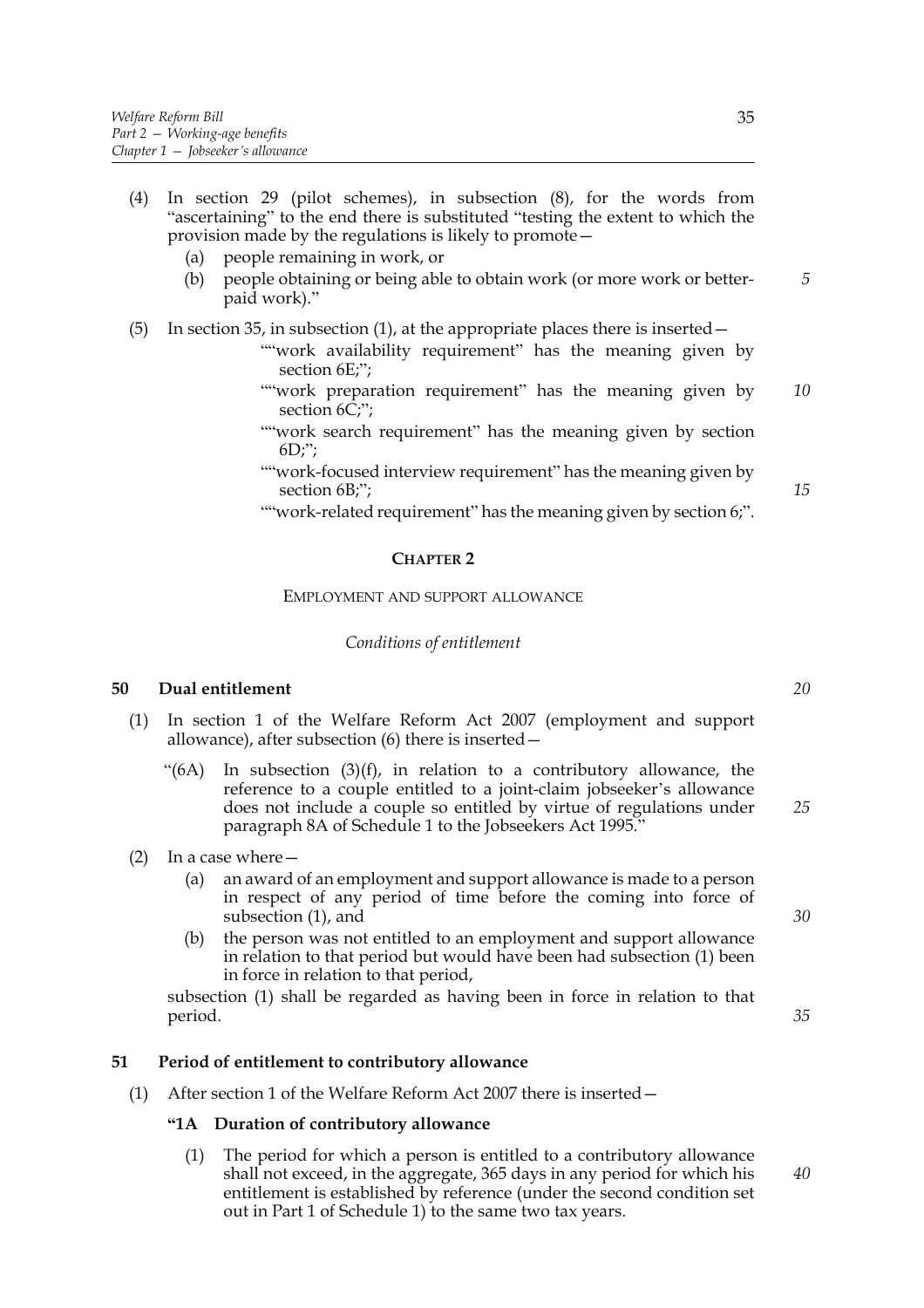- ceased as a result of subsection (1) does not prevent his being entitled to a further such allowance if—
	- (a) he satisfies the first and second conditions set out in Part 1 of Schedule 1, and
	- (b) the two tax years by reference to which he satisfies the second condition include at least one year which is later than the second of the two years by reference to which (under the second condition) his previous entitlement was established.
- (3) The reference to days in subsection  $(1)$ 
	- (a) includes days occurring before, as well as after, the coming into force of this section;
	- (b) does not include days in a period in which a person is a member of the support group."
- (2) In Schedule 4 to that Act (transition relating to Part 1), in paragraph 7(2), at the end there is inserted— *15*
	- "(f) make provision modifying the application of section 1A in relation to awards of an employment and support allowance to persons previously entitled to existing awards."

## **52 Condition relating to youth**

- (1) In section 1 of the Welfare Reform Act 2007 (employment and support allowance), in subsection (2)(a), the words "or the third condition set out in that Part of that Schedule (condition relating to youth)" are repealed.
- (2) In Schedule 1 to that Act (additional conditions), paragraph 4 and the preceding cross-heading are repealed.
- (3) After the coming into force of this section no claim may be made for an employment and support allowance by virtue of the third condition set out in Part 1 of Schedule 1 to the Welfare Reform Act 2007 (youth).
- (4) In the case of a person who at any time after the coming into force of this section is entitled to an employment and support allowance by virtue of that condition, the period for which the person is entitled to that allowance shall not exceed 365 days. *30*
- (5) The reference to days in subsection  $(4)$ 
	- (a) includes days occurring before, as well as after, the coming into force of that subsection;
	- (b) does not include days in a period in which a person is a member of the support group (within the meaning of Part 1 of the Welfare Reform Act 2007).

*Claimant responsibilities for interim period*

## **53 Claimant commitment for employment and support allowance**

- (1) The Welfare Reform Act 2007 is amended as follows.
- (2) In section 1(3) (employment and support allowance: basic conditions) after

*20*

*5*

*10*

*25*

*35*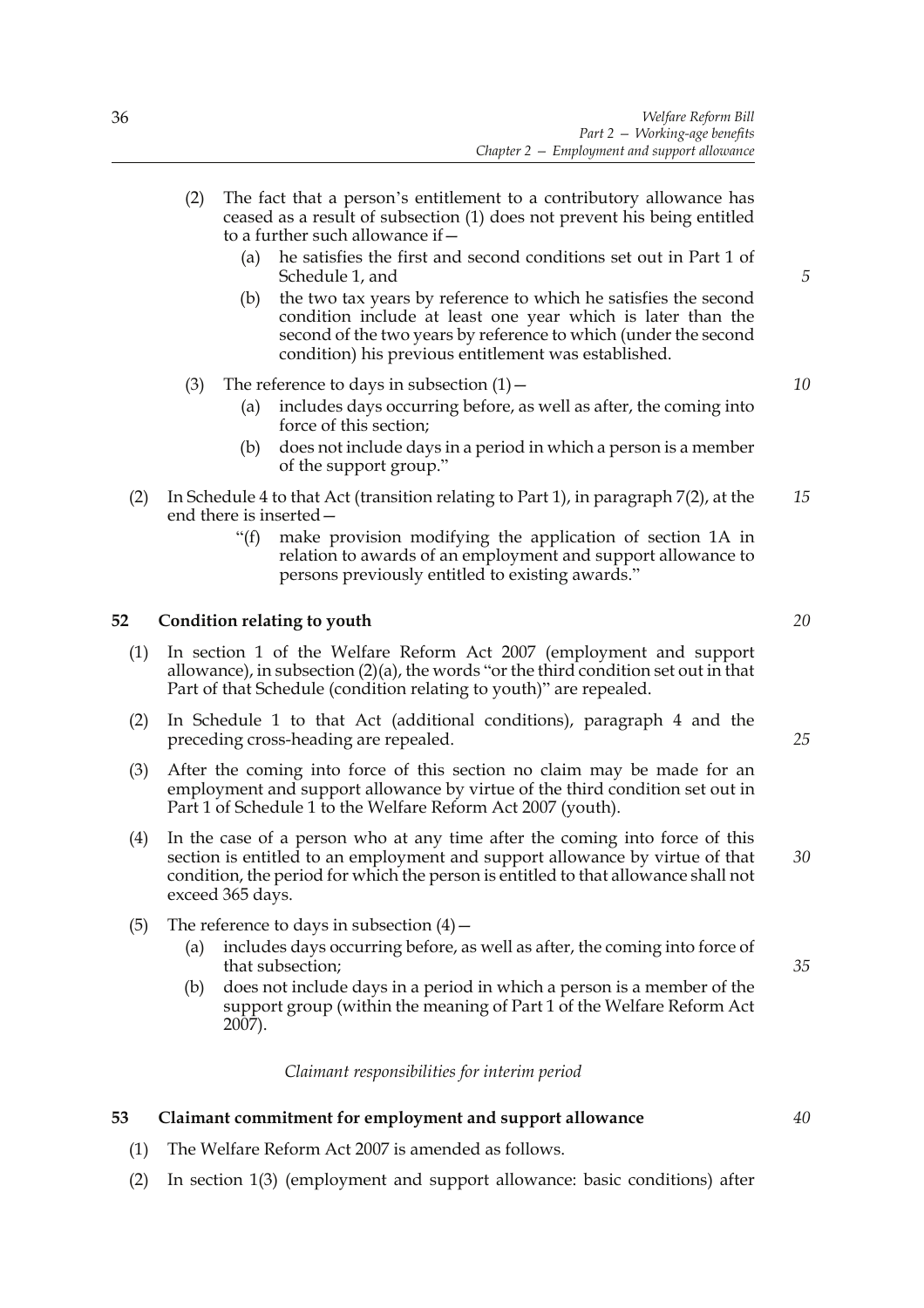paragraph (a) there is inserted—

"(aa) has accepted a claimant commitment,".

(3) After section 1A (as inserted by section 51 above) there is inserted—

## **"1B Claimant commitment**

- (1) For the purposes of this Part a "claimant commitment" is a record of the claimant's responsibilities in relation to an award of an employment and support allowance. *5*
- (2) A claimant commitment is to be prepared by the Secretary of State and may be reviewed and updated as the Secretary of State thinks fit.
- (3) A claimant commitment is to be in such form as the Secretary of State thinks fit. *10*
- (4) A claimant commitment is to include—
	- (a) any prescribed information, and
	- (b) any other information the Secretary of State considers it appropriate to include. *15*
- (5) For the purposes of this Part a claimant accepts a claimant commitment if, and only if, the claimant accepts the most up-to-date version of it in such manner as may be prescribed.
- (6) Regulations may provide that, in prescribed circumstances, a claimant is to be treated as having satisfied the condition mentioned in section  $1(3)(aa)$ ." *20*
- (4) In section 15(2)(b) (directions about work-related activity) for the words from "by" to "14" there is substituted "in such manner as the Secretary of State thinks fit".
- (5) In section 16(1) (contracting out) before paragraph (a) there is inserted  $-$ *25*
	- "(za) any function under section 1B in relation to a claimant commitment;".
- (6) In Schedule 2 (supplementary provisions) after paragraph 4 there is inserted—

#### *"Exemption*

- 4A Regulations may prescribe circumstances in which a person may be entitled to employment and support allowance without having accepted a claimant commitment." *30*
- (7) In section 31(2) of the Welfare Reform Act 2009 (action plans: well-being of children), in subsection (5) inserted into section 14 of the Welfare Reform Act 2007, after "preparing any" there is inserted "claimant commitment or".

## **54 Work experience etc**

In section 13 of the Welfare Reform Act 2007 (work-related activity), after subsection (7) there is inserted—

"(8) The reference to activity in subsection (7) includes work experience or a work placement."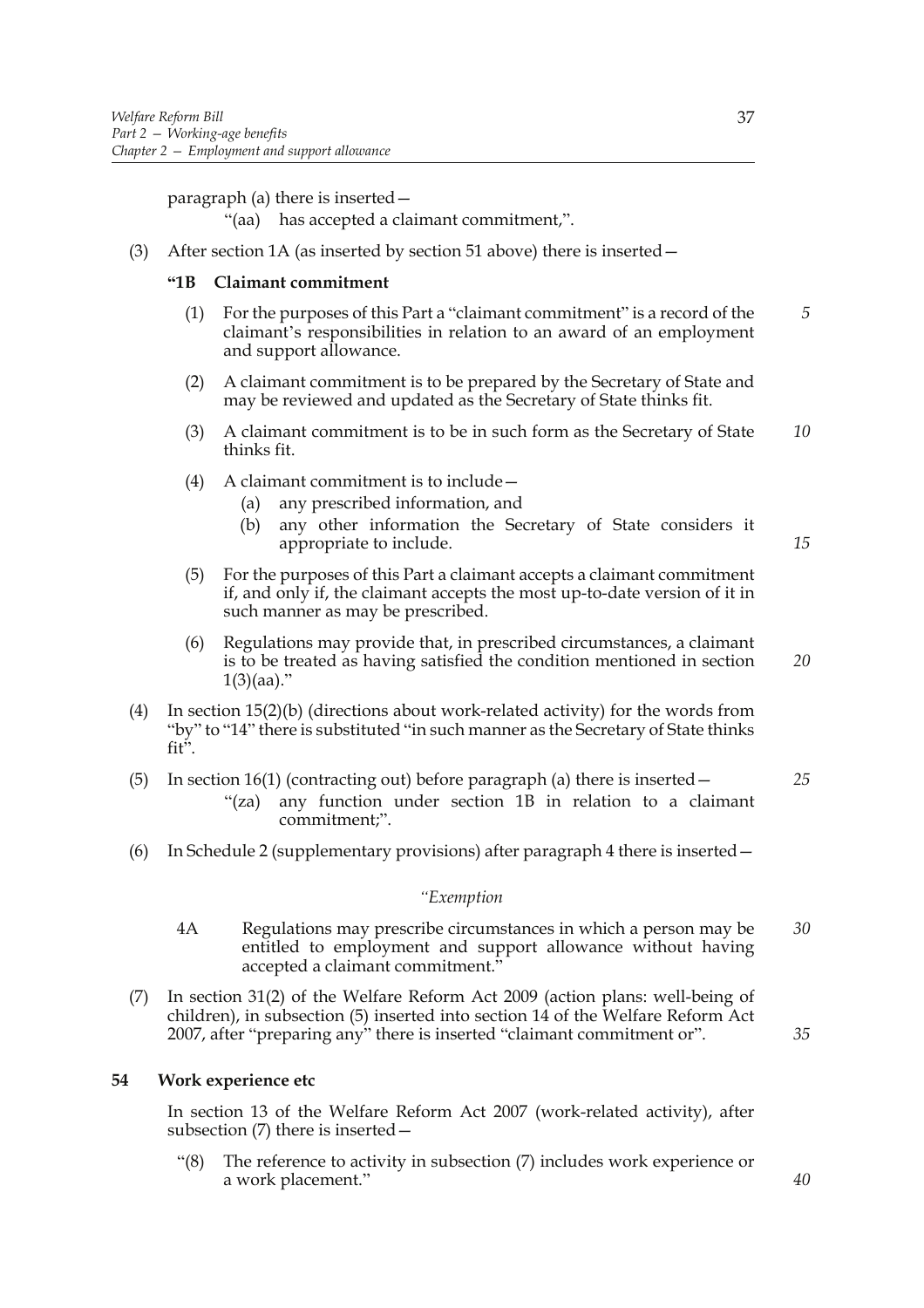## **55 Hardship payments**

(1) In the Welfare Reform Act 2007 after section 16 there is inserted—

## **"16A Hardship payments**

- (1) Regulations may make provision for the making of payments ("hardship payments") by way of an employment and support allowance to a person where— *5*
	- (a) the amount otherwise payable to the person in respect of an employment and support allowance is reduced by virtue of regulations under section 11(3), 12(3) or 13(3), and
	- (b) the person is or will be in hardship.
- (2) Regulations under this section may in particular make provision as  $t_0$ —
	- (a) circumstances in which a person is to be treated as being or not being in hardship;
	- (b) matters to be taken into account in determining whether a person is or will be in hardship; *15*
	- (c) requirements or conditions to be met by a person in order to receive hardship payments;
	- (d) the amount or rate of hardship payments;
	- (e) the period for which hardship payments may be made." *20*

*Claimant responsibilities after introduction of universal credit*

# **56 Claimant responsibilities for employment and support allowance**

- (1) The Welfare Reform Act 2007 is amended as follows.
- (2) For sections 11 to 16 (and the italic heading preceding section 11) there is substituted—

#### *"Work-related requirements*

## **11 Work-related requirements**

- (1) The following provisions of this Part provide for the Secretary of State to impose work-related requirements with which persons entitled to an employment and support allowance must comply for the purposes of this Part.
- (2) In this Part "work-related requirement" means—
	- (a) a work-focused interview requirement (see section 11B);
	- (b) a work preparation requirement (see section 11C).
- (3) The work-related requirements which may be imposed on a person depend on which of the following groups the person falls into— *35*
	- (a) persons subject to no work-related requirements (see section 11D);
	- (b) persons subject to work-focused interview requirement only (see section 11E);
	- (c) persons subject to work-focused interview and work preparation requirements only (see section 11F).

*40*

*25*

*30*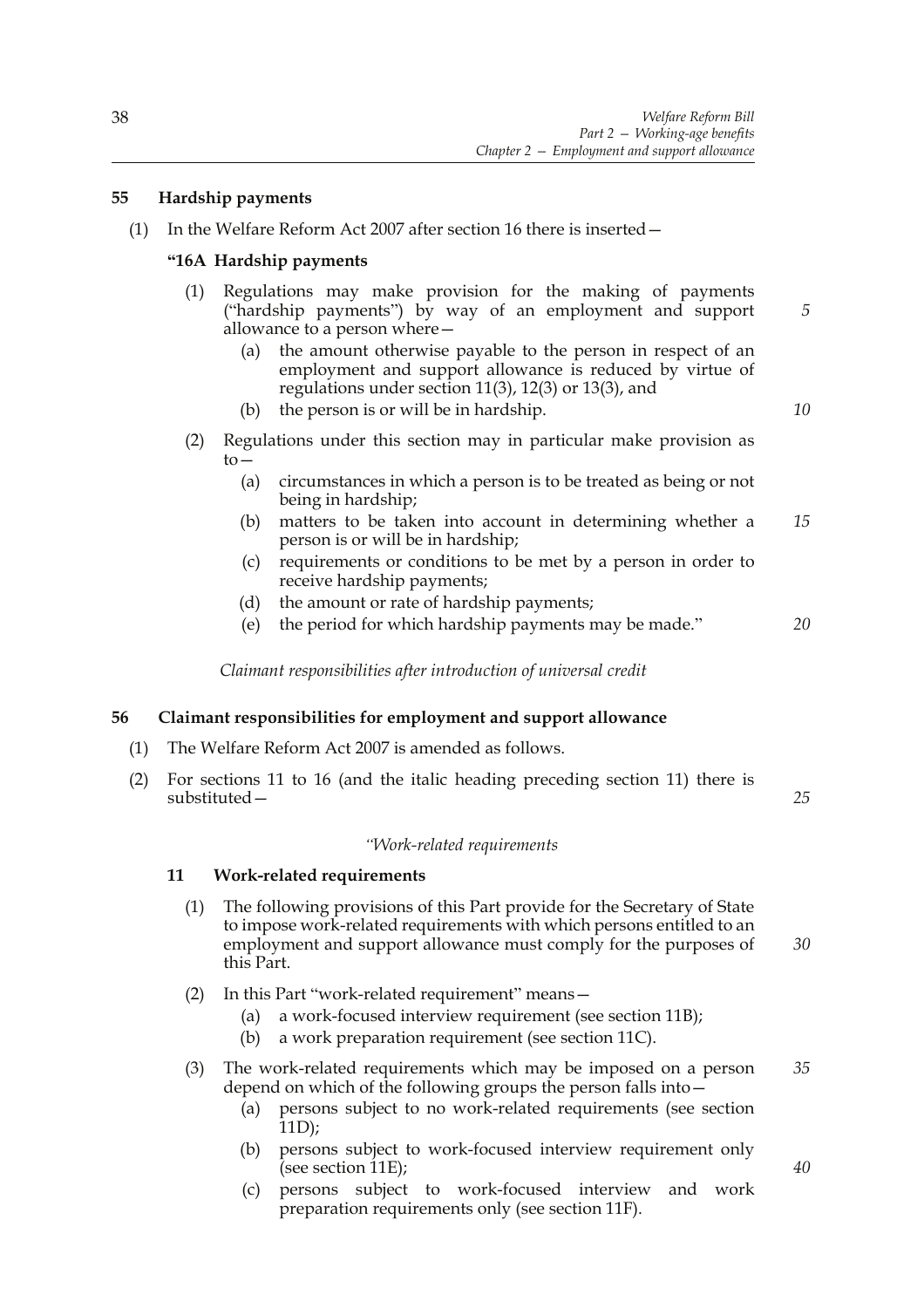## **11A Claimant commitment**

- (1) A claimant commitment is a record of the responsibilities of a person entitled to an employment and support allowance in relation to the award of the allowance.
- (2) A claimant commitment is to be prepared by the Secretary of State and may be reviewed and updated as the Secretary of State thinks fit. *5*
- (3) A claimant commitment is to be in such form as the Secretary of State thinks fit.
- (4) A claimant commitment is to include—
	- (a) a record of the requirements that the person must comply with under this Part (or such of them as the Secretary of State considers it appropriate to include), *10*
	- (b) any prescribed information, and
	- (c) any other information the Secretary of State considers it appropriate to include.
- (5) For the purposes of this Part a person accepts a claimant commitment if, and only if, the claimant accepts the most up-to-date version of it in such manner as may be prescribed.

#### **11B Work-focused interview requirement**

- (1) In this Part a "work-focused interview requirement" is a requirement that a person participate in one or more work-focused interviews as specified by the Secretary of State. *20*
- (2) A work-focused interview is an interview for prescribed purposes relating to work or work preparation.
- (3) The purposes which may be prescribed under subsection (2) include in particular that of making it more likely in the opinion of the Secretary of State that the person will obtain paid work (or more paid work or better-paid work). *25*
- (4) The Secretary of State may specify how, when and where a workfocused interview is to take place.

#### **11C Work preparation requirement**

- (1) In this Part a "work preparation requirement" is a requirement that a person take particular action specified by the Secretary of State for the purpose of making it more likely in the opinion of the Secretary of State that the person will obtain paid work (or more paid work or better-paid work).
- (2) The Secretary of State may under subsection (1) specify the time to be devoted to any particular action.
- (3) Action which may be specified under subsection (1) includes in particular—
	- (a) attending a skills assessment;
	- (b) improving personal presentation;
	- (c) participating in training;
	- (d) participating in an employment programme;

*40*

*35*

*30*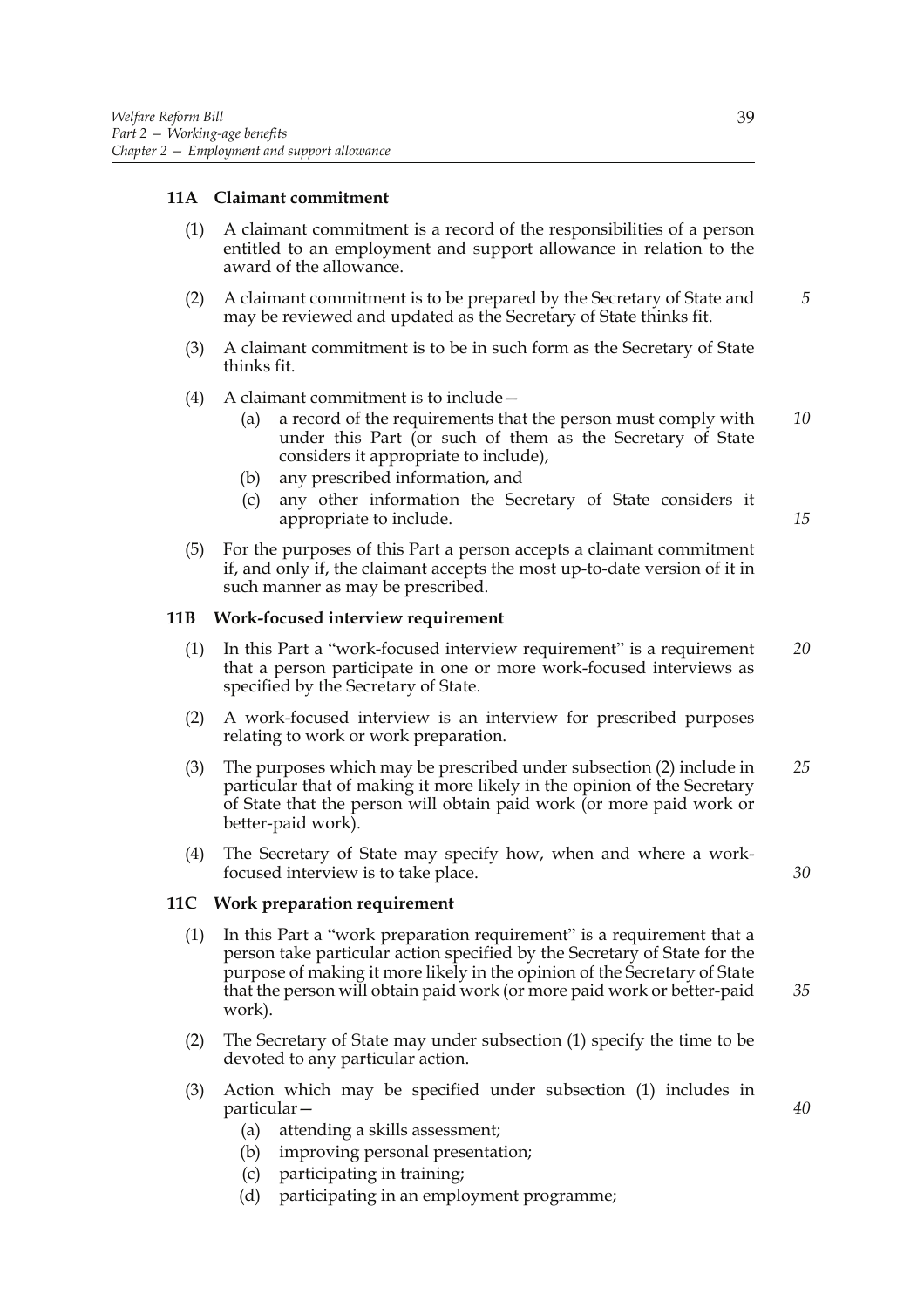- (e) undertaking work experience or a work placement; (f) developing a business plan; (g) any action prescribed for the purpose in subsection (1). (4) The action which may be specified under subsection (1) includes taking part in a work-focused health-related assessment. (5) In subsection (4) "work-focused health-related assessment" means an assessment by a health care professional approved by the Secretary of State which is carried out for the purpose of assessing— (a) the extent to which the person's capability for work may be improved by taking steps in relation to their physical or mental condition, and (b) such other matters relating to their physical or mental condition and the likelihood of their obtaining or remaining in work or being able to do so as may be prescribed. (6) In subsection (5) "health care professional" means— (a) a registered medical practitioner, (b) a registered nurse, (c) an occupational therapist or physiotherapist registered with a regulatory body established by an Order in Council under section 60 of the Health Act 1999, or (d) a member of such other profession regulated by a body mentioned in section 25(3) of the National Health Service Reform and Health Care Professions Act 2002 as may be prescribed. **11D Persons subject to no work-related requirements** (1) The Secretary of State may not impose any work-related requirement on a person falling within this section. (2) A person falls within this section if  $-$ (a) the person has limited capability for work and work-related activity, (b) the person has regular and substantial caring responsibilities for a severely disabled person, (c) the person is a single person responsible for a child under the age of 1, (d) the person is of a prescribed description. (3) Where a person falls within this section, any work-related requirement previously applying to the person ceases to have effect. (4) In this section— "regular and substantial caring responsibilities" has such meaning as may be prescribed; "severely disabled" has such meaning as may be prescribed. **11E Persons subject to work-focused interview requirement only** (1) A person falls within this section if  $-$ *10 15 20 25 30 35 40*
	- (a) the person is a single person responsible for a child who is aged at least 1 and is under a prescribed age (which may not be less than 3), or *45*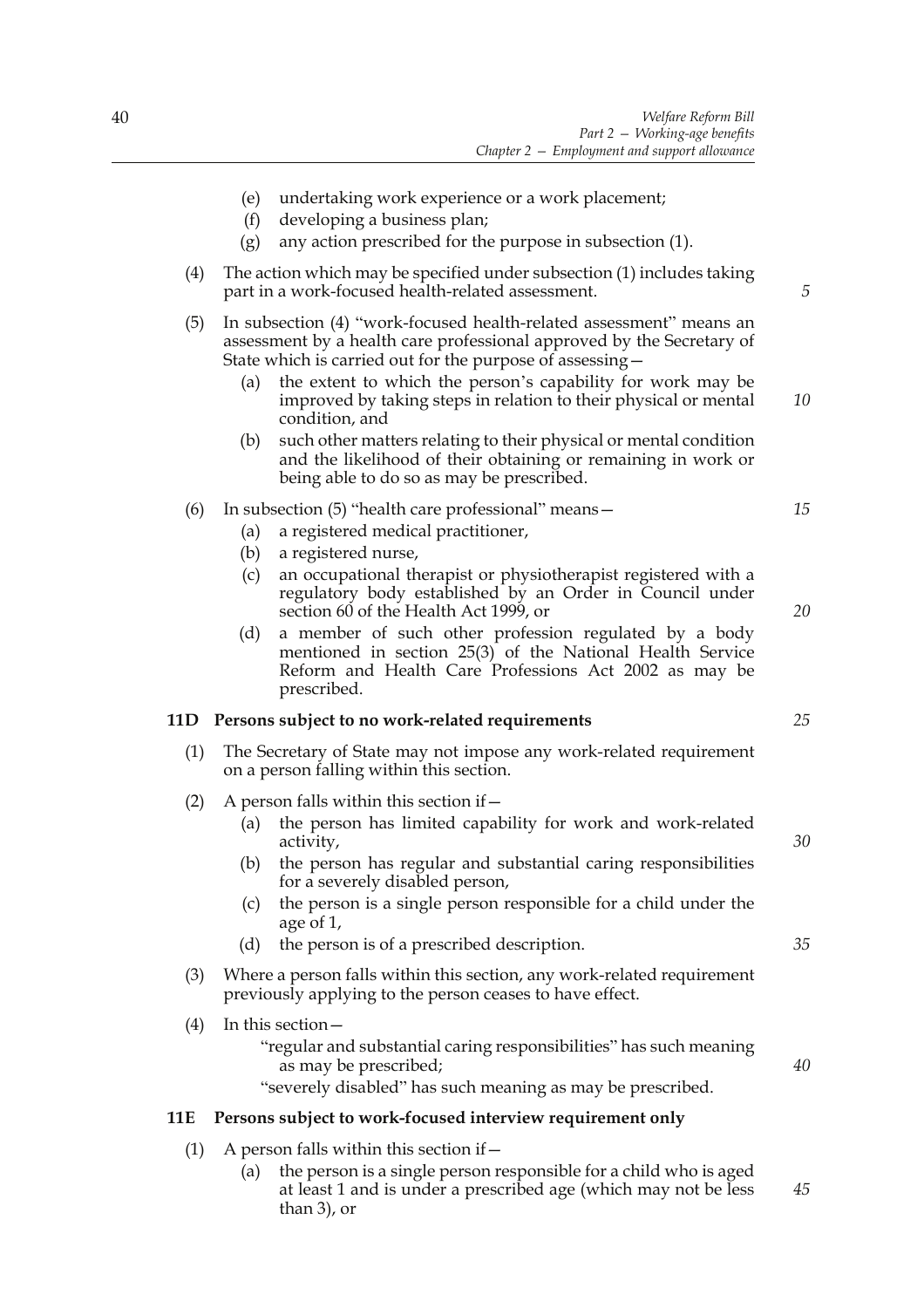- (b) the person is of a prescribed description.
- (2) The Secretary of State may, subject to this Part, impose a work-focused interview requirement on a person entitled to an employment and support allowance who falls within this section.
- (3) The Secretary of State may not impose a work preparation requirement on a person falling within this section (and, where a person falls within this section, a work preparation requirement previously applying to the person ceases to have effect).

## **11F Persons subject to work preparation and work-focused interview requirement**

*10*

*5*

- (1) A person who does not fall within section 11D or 11E falls within this section.
- (2) The Secretary of State may, subject to this Part, impose a work preparation requirement or work-focused interview requirement on a person entitled to an employment and support allowance who falls within this section. *15*

## **11G Connected requirements**

- (1) The Secretary of State may require a person entitled to an employment and support allowance to participate in an interview for any purpose relating to—
	- (a) the imposition of a work-related requirement on the person;
	- (b) verifying the person's compliance with a work-related requirement;
	- (c) assisting the person to comply with a work-related requirement.
- (2) The Secretary of State may specify how, when and where such an interview is to take place.
- (3) The Secretary of State may, for the purpose of verifying a person's compliance with a work-related requirement, require the person to—
	- (a) provide to the Secretary of State information and evidence specified by the Secretary of State in a manner so specified; *30*
	- (b) confirm compliance in a manner so specified.
- (4) The Secretary of State may require a person to report to the Secretary of State any specified changes in their circumstances which are relevant  $to-$ 
	- (a) the imposition of work-related requirements on the person;
	- (b) the person's compliance with a work-related requirement.

## **11H Imposition of requirements**

- (1) Regulations may make provision—
	- (a) where the Secretary of State may impose a requirement under this Part, as to when the requirement must or must not be imposed; *40*
	- (b) where the Secretary of State may specify any action to be taken in relation to a requirement under this Part, as to what action must or must not be specified;

*25*

*20*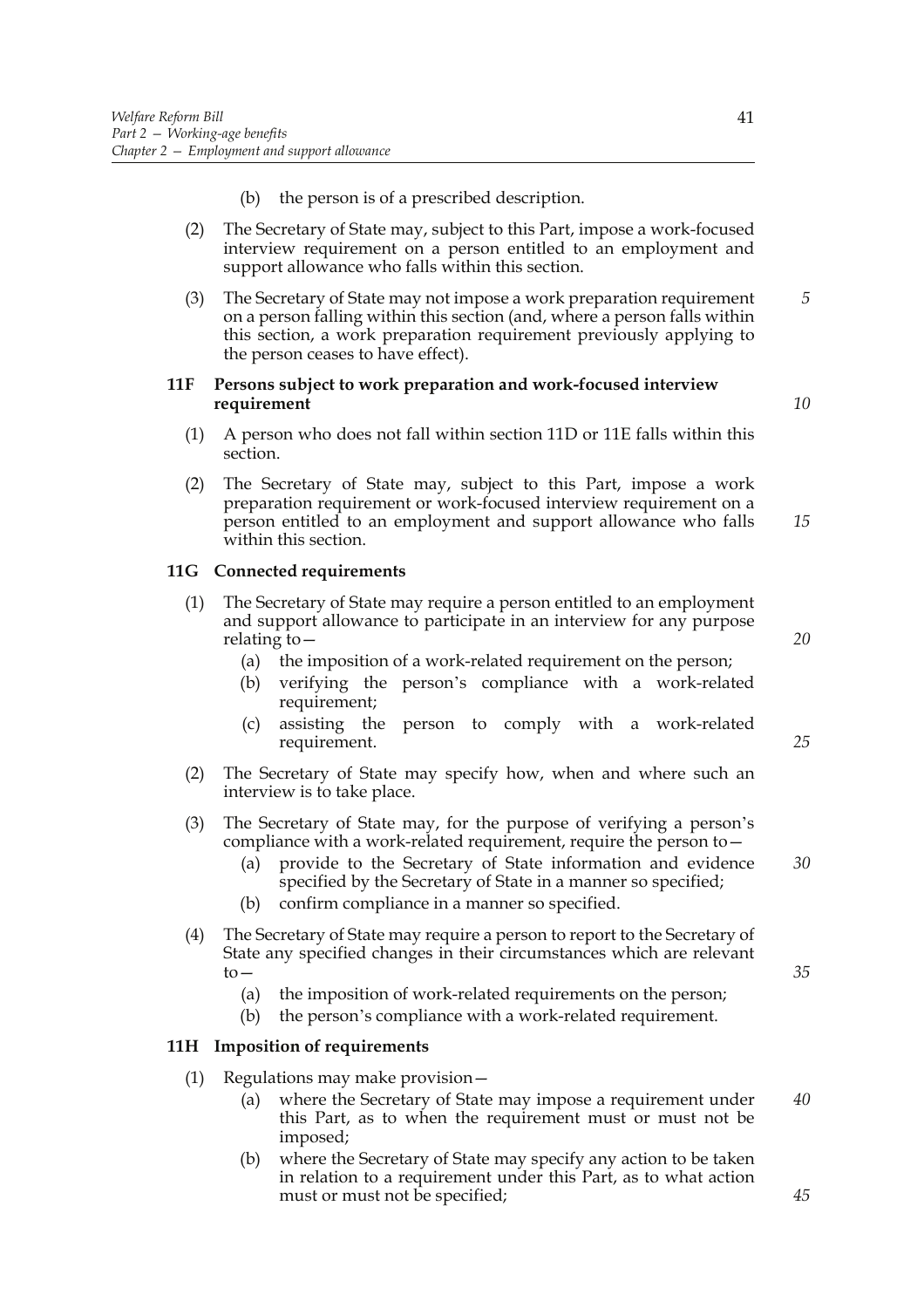- (c) where the Secretary of State may specify any other matter in relation to a requirement under this Part, as to what must or must not be specified in respect of that matter.
- (2) Where the Secretary of State may impose a work-focused interview requirement, or specify a particular action under section 11C(1), the Secretary of State must have regard to such matters as may be prescribed.
- (3) Where the Secretary of State may impose a requirement under this Part, or specify any action to be taken in relation to such a requirement, the Secretary of State may revoke or change what has been imposed or specified.
- (4) Notification of a requirement imposed under this Part (or any change to or revocation of such a requirement) is, if not included in the claimant commitment, to be in such manner as the Secretary of State may determine.
- (5) Regulations must make provision to secure that, in prescribed circumstances, where a person has recently been a victim of domestic violence—
	- (a) a requirement imposed on that person under this Part ceases to have effect for a period of 13 weeks, and
	- (b) the Secretary of State may not impose any other requirement on that person during that period.
- (6) For the purposes of subsection  $(5)$  -
	- (a) "domestic violence" has such meaning as may be prescribed;
	- (b) "victim of domestic violence" means a person on or against whom domestic violence is inflicted or threatened (and regulations under subsection (5) may prescribe circumstances in which a person is to be treated as being or not being a victim of domestic violence); *25*
	- (c) a person has recently been a victim of domestic violence if a prescribed period has not expired since the violence was inflicted or threatened. *30*

#### **11I Compliance with requirements**

Regulations may make provision as to circumstances in which a person is to be treated as having—

- (a) complied with or not complied with any requirement imposed under this Part or any aspect of such a requirement, or
- (b) taken or not taken any particular action specified by the Secretary of State in relation to such a requirement.

## **11J Sanctions**

- (1) The amount of an award of an employment and support allowance is to be reduced in accordance with this section in the event of a failure by a person which is sanctionable under this section.
- (2) It is a failure sanctionable under this section if a person—
	- (a) fails for no good reason to comply with a work-related requirement; *45*

*15*

*10*

*5*

*20*

*35*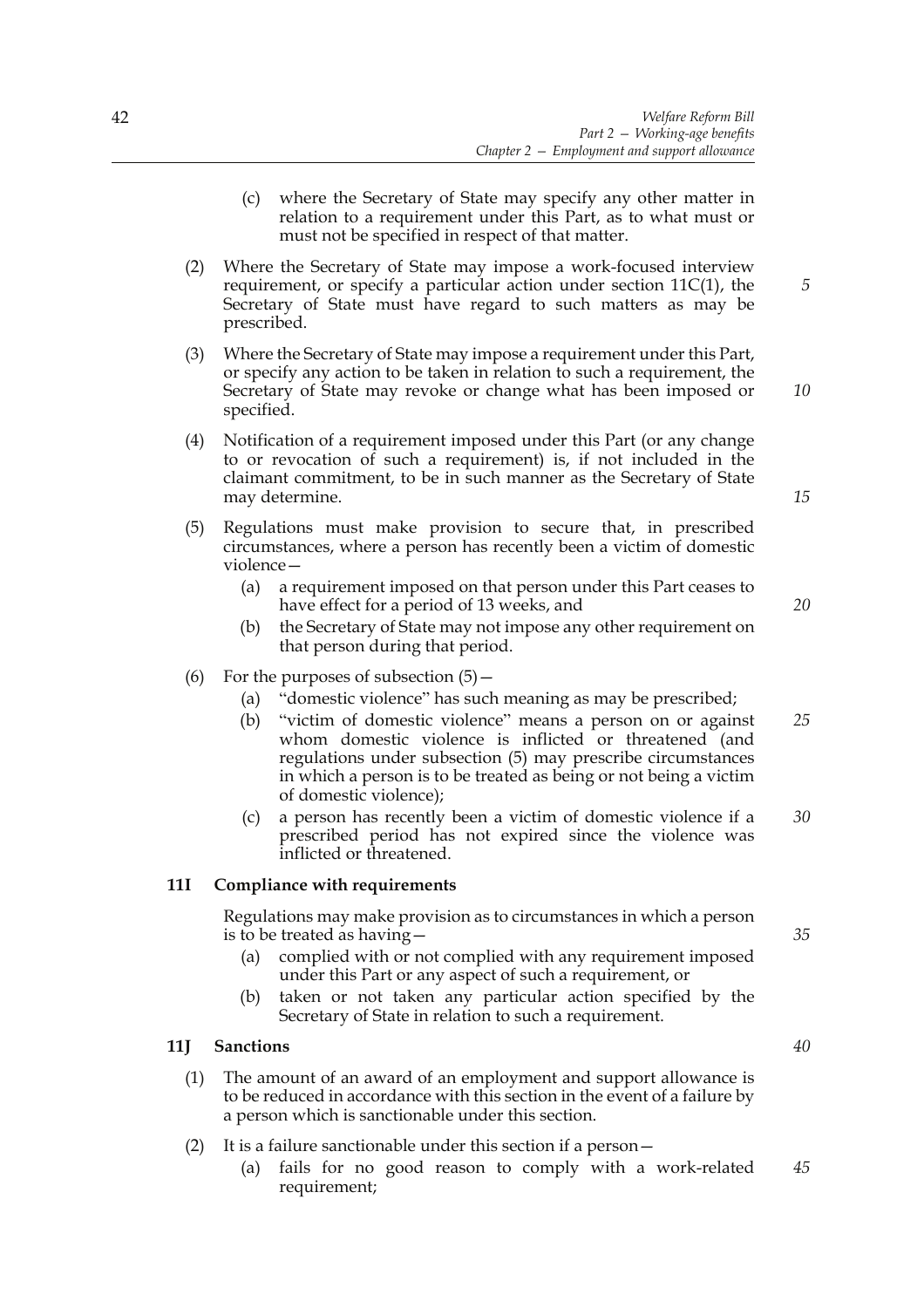- (b) fails for no good reason to comply with a requirement under section 11G. (3) Regulations are to specify— (a) the amount of a reduction under this section, and (b) the period for which such a reduction has effect. (4) Regulations under subsection (3)(b) may provide that a reduction under this section in relation to any failure is to have effect for— (a) a period continuing until the person meets a compliance condition specified by the Secretary of State, (b) a fixed period not exceeding 26 weeks which is— (i) specified in the regulations, or (ii) determined in any case by the Secretary of State, or (c) a combination of both. (5) In subsection  $(4)(a)$  "compliance condition" means -(a) a condition that the failure ceases, or (b) a condition relating to future compliance with a work-related requirement or a requirement under section 11G. (6) A compliance condition specified under subsection  $(4)(a)$  may be – (a) revoked or varied by the Secretary of State; (b) notified to the person in such manner as the Secretary of State may determine. (7) A period fixed under subsection (4)(b) may in particular depend on either or both the following— (a) the number of failures by the person sanctionable under this section; (b) the period between such failures. (8) Regulations may provide— (a) for cases in which no reduction is to be made under this section; (b) for a reduction under this section made in relation to an award that is terminated to be applied to any new award made within a prescribed period of the termination; (c) for the termination or suspension of a reduction under this section. **11K Delegation and contracting out** (1) The functions of the Secretary of State under sections 11 to 11I may be exercised by, or by the employees of, such person as the Secretary of State may authorise for the purpose (an "authorised person"). (2) An authorisation given by virtue of this section may authorise the exercise of a function— (a) wholly or to a limited extent; (b) generally or in particular cases or areas; (c) unconditionally or subject to conditions. (3) An authorisation under this section— (a) may specify its duration; *5 10 15 20 25 30 35 40*
	- (b) may be varied or revoked at any time by the Secretary of State; *45*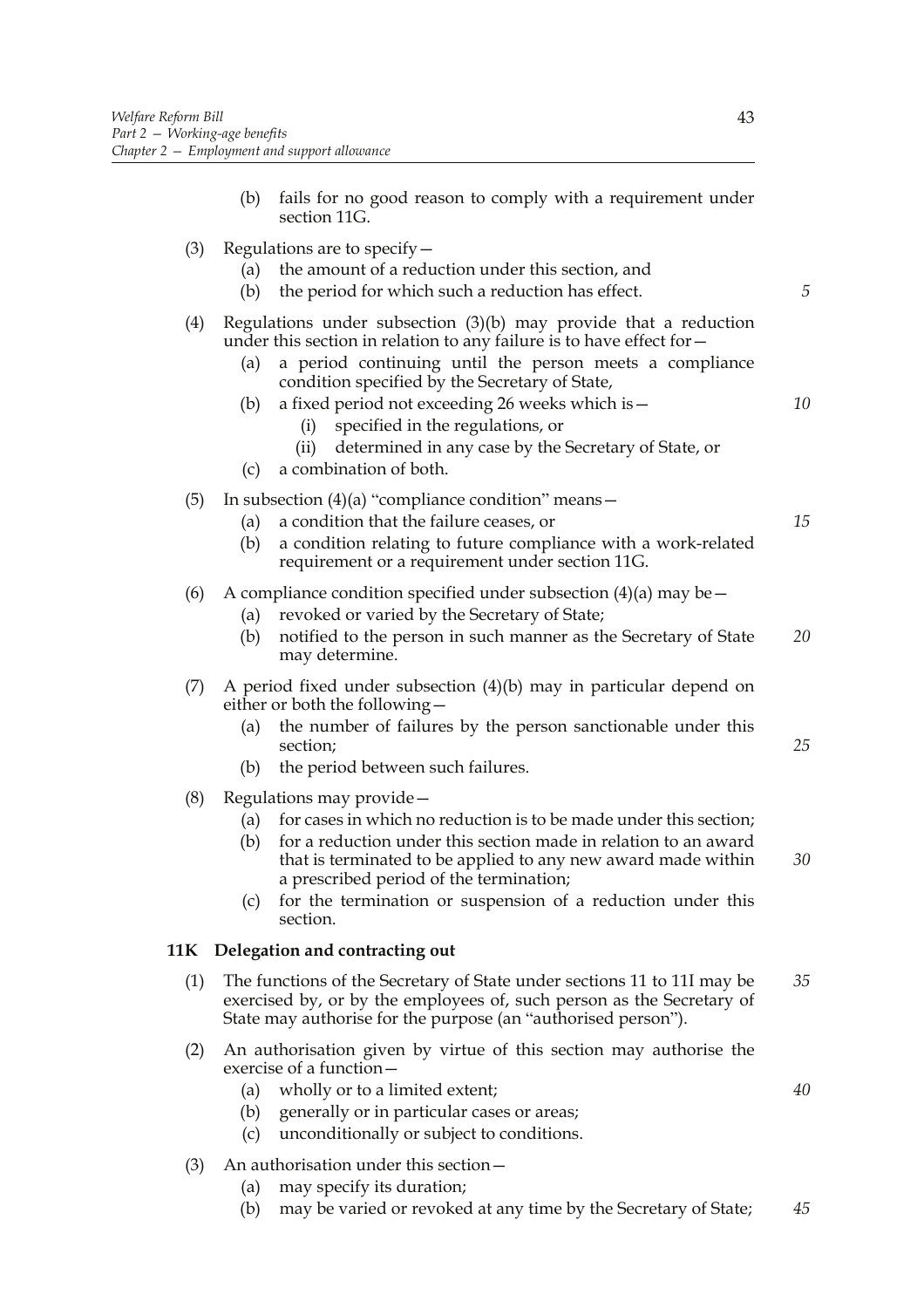- (c) does not prevent the Secretary of State or another person from exercising the function to which the authorisation relates.
- (4) Anything done or omitted to be done by or in relation to an authorised person (or an employee of that person) in, or in connection with, the exercise or purported exercise of the function concerned is to be treated for all purposes as done or omitted to be done by or in relation to the Secretary of State or (as the case may be) an officer of the Secretary of State. *5*
- (5) Subsection (4) does not apply—
	- (a) for the purposes of so much of any contract made between the authorised person and the Secretary of State as relates to the exercise of the function, and *10*
	- (b) for the purposes of any criminal proceedings brought in respect of anything done or omitted to be done by the authorised person (or an employee of that person).
- (6) Where—
	- (a) the authorisation of an authorised person is revoked, and
	- (b) at the time of the revocation so much of any contract made between the authorised person and the Secretary of State as relates to the exercise of the function is subsisting,

the authorised person is entitled to treat the contract as repudiated by the Secretary of State (and not as frustrated by reason of the revocation)."

- (3) In section 19 (pilot schemes), in subsection (3), for the words from "ascertaining" to the end there is substituted "testing the extent to which the provision made by the regulations is likely to promote—
	- (a) people remaining in work, or
	- (b) people obtaining or being able to obtain work (or more work or betterpaid work)."
- (4) In section 24 (interpretation), in subsection  $(1)$  -
	- (a) at the appropriate places there is inserted—
		- ""child" means a person under the age of 16;";
			- ""single person" means an individual who is not a member of a couple (within the meaning of Part 1 of the Welfare Reform Act  $2011$ ;";
			- ""work" has such meaning as may be prescribed;";
			- ""work-focused interview requirement" has the meaning given by section 11B;";
			- ""work preparation requirement" has the meaning given by section 11C;";
			- ""work-related requirement" has the meaning given by section 11;".
	- (b) for the definition of "work-related activity" there is substituted—
		- ""work-related activity", in relation to a person, means activity which makes it more likely that the person will obtain or remain in work or be able to do so;".
- (5) In section 25 (regulations), in subsection (6), for "to 15" there is substituted "to 11J".

*20*

*15*

*25*

*30*

*40*

*45*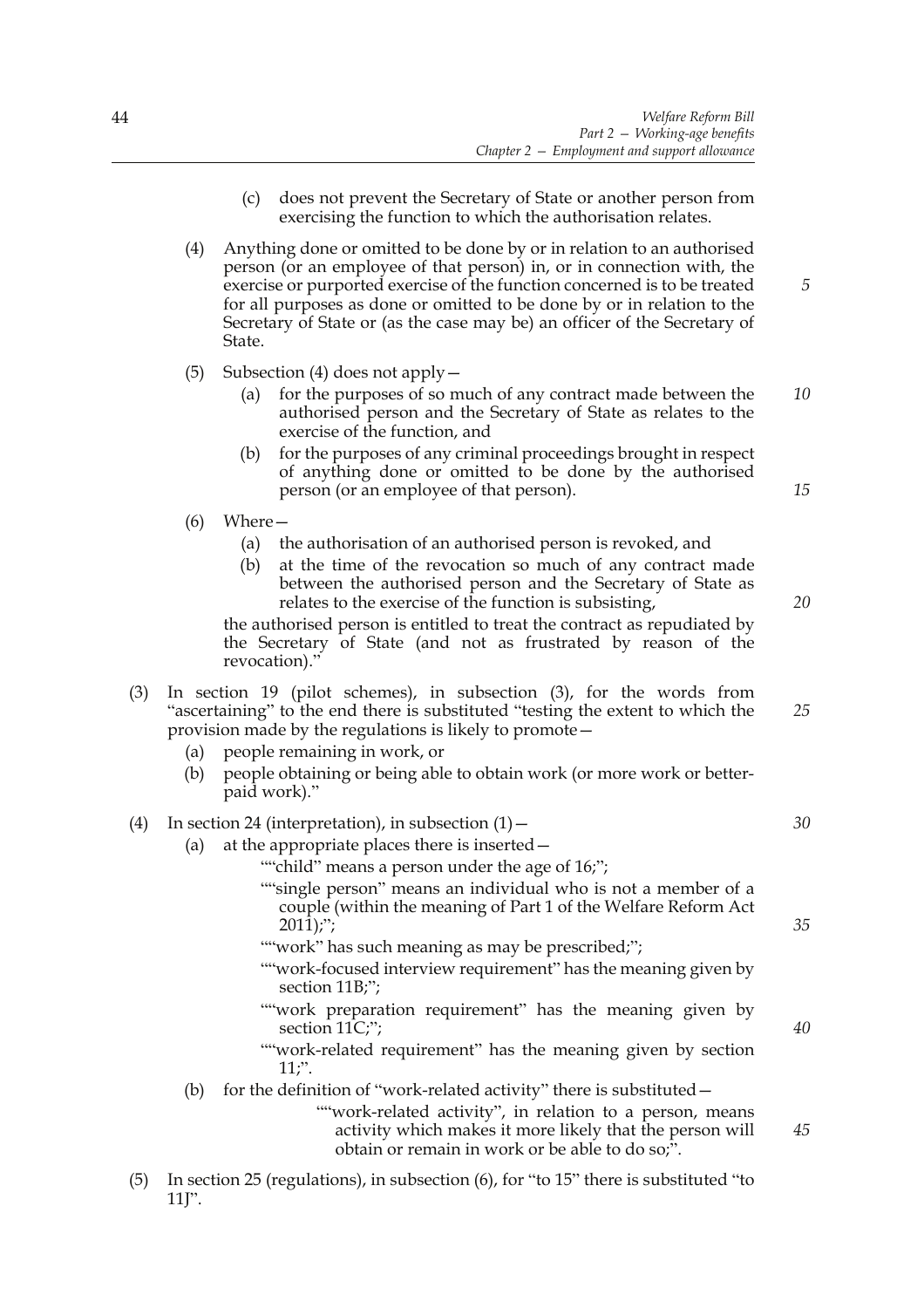- (6) In Schedule 2 (supplementary)—
	- (a) in the heading preceding paragraph 10A, for "cause" there is substituted "reason";
	- (b) before paragraph 10A there is inserted—

|  |  | "10ZA Regulations may for any purpose of this Part provide for - |  |
|--|--|------------------------------------------------------------------|--|
|--|--|------------------------------------------------------------------|--|

- (a) circumstances in which a person is to be treated as having or not having a good reason for an act or omission;
- (b) matters which are or are not to be taken into account in determining whether a person has a good reason for an act or omission."; *10*
- (c) in paragraph 10A (good cause), in sub-paragraph  $(1)$  -
	- (i) for "section 11, 12 or 13" there is substituted "paragraph 10ZA";
	- (ii) for "good cause" there is substituted "a good reason".

## (7) In that Schedule, after paragraph 10A there is inserted—

*"Responsibility for children*

- 10B Regulations may for any purpose of this Part specify circumstances in which a person is or is not responsible for a child."
- (8) In that Schedule, in paragraph 13 (information), for "13" there is substituted "11K".

*20*

*15*

#### **CHAPTER 3**

#### INCOME SUPPORT

#### **57 Entitlement of lone parents to income support etc**

- (1) The Welfare Reform Act 2009 is amended as follows.
- (2) In section 3(1), in paragraph (b) of subsection (1A) to be inserted into section 124 of the Social Security Contributions and Benefits Act 1992 (lone parents with a child under 7 to be included in regulations as a category of person entitled to income support), for "7" there is substituted "5". *25*
- (3) In section 8 (parliamentary procedure for regulations imposing a requirement on lone parents with a child under 7 to undertake work-related activity), in the heading and in subsection (1), for "7" there is substituted "5". *30*

#### **58 Claimant commitment for income support**

- (1) The Social Security Contributions and Benefits Act 1992 is amended as follows.
- (2) Section 124 (income support) is amended as follows—
	- (a) in subsection (1), after paragraph (e) there is inserted  $-$ 
		- "(ea) he has accepted a claimant commitment;";
	- (b) after subsection (1B) there is inserted—
		- "(1C) Regulations may prescribe circumstances in which a person may be entitled to income support without having accepted a claimant commitment."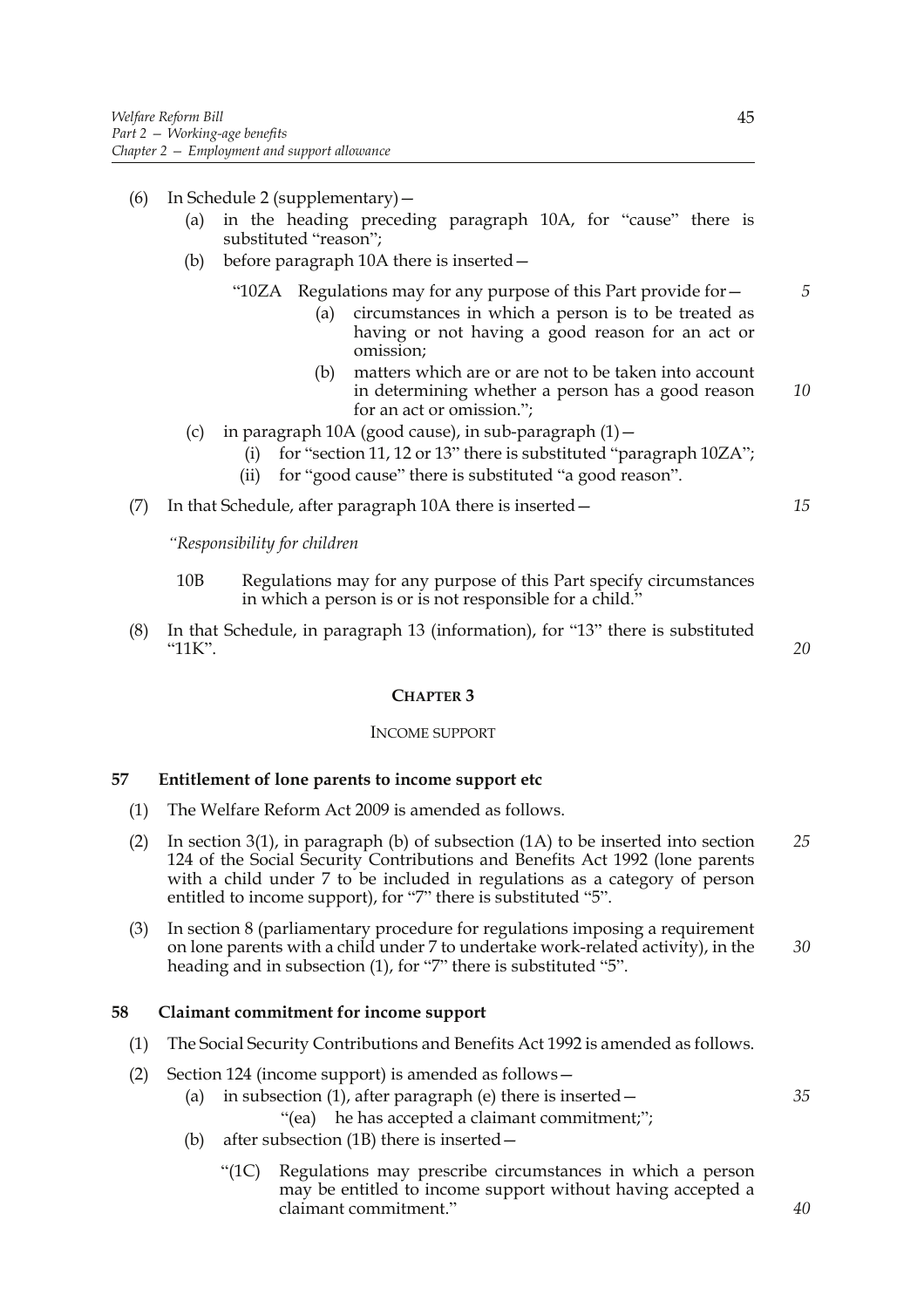(3) After section 124 there is inserted—

#### **"124AClaimant commitment**

- (1) For the purposes of this Part a "claimant commitment" is a record of the claimant's responsibilities in relation to an award of income support.
- (2) A claimant commitment is to be prepared by the Secretary of State and may be reviewed and updated as the Secretary of State thinks fit. *5*
- (3) A claimant commitment is to be in such form as the Secretary of State thinks fit.
- (4) A claimant commitment is to include—
	- (a) any prescribed information, and
	- (b) any other information the Secretary of State considers it appropriate to include.
- (5) For the purposes of section 124 and this section a claimant accepts a claimant commitment if, and only if, the claimant accepts the most upto-date version of it in such manner as may be prescribed.
- (6) Regulations may provide that in prescribed circumstances, a claimant is to be treated as having satisfied the condition mentioned in section  $124(1)(ea)$ ."
- (4) In section 2F of the Social Security Administration Act 1992 (directions about work-related activity), in subsection (3)(b), for the words from "by" to "2E" there is substituted "in such manner as the Secretary of State thinks fit".
- (5) In section 2G of that Act (contracting out), in subsection (1), at the end there is inserted—
	- "(d) any function under section 124A of the Social Security Contributions and Benefits Act 1992 in relation to a claimant commitment." *25*

#### **CHAPTER 4**

#### **MISCELLANEOUS**

#### *Claimants dependent on drugs*

## **59 Claimants dependent on drugs etc**

- (1) Section 17C of, and Schedule A1 to, the Jobseekers Act 1995 (persons dependent on drugs etc: jobseekers allowance) are repealed.
- (2) Section 15A of, and Schedule 1A to, the Welfare Reform Act 2007 (persons dependent on drugs etc: employment and support allowance) are repealed.
- (3) In the Welfare Reform Act 2009, section 11 and Schedule 3 (which includes provision for review of the provisions repealed by this section) are repealed. *35*

*30*

*10*

*15*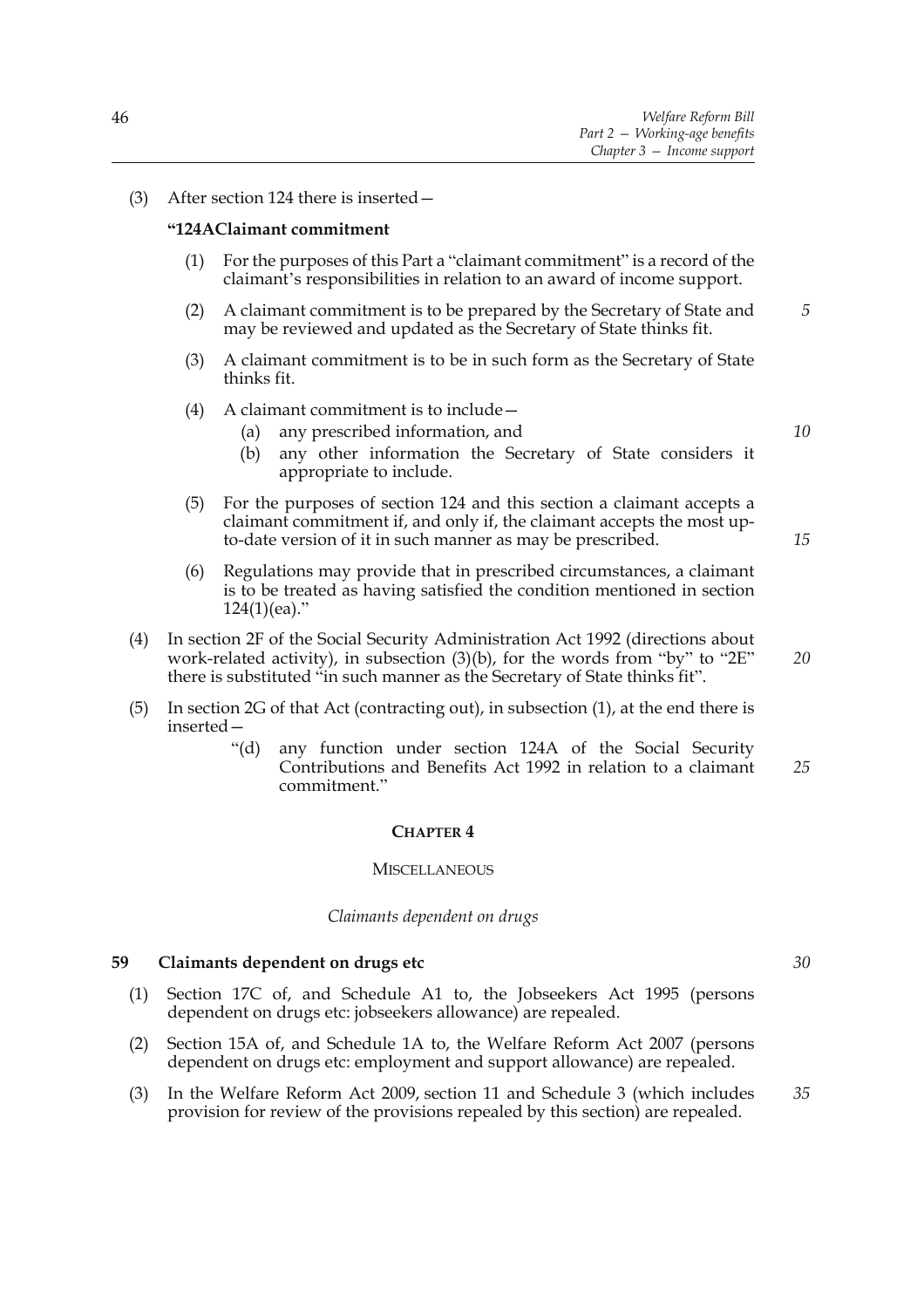#### *Entitlement to work*

#### **60 Entitlement to work: jobseeker's allowance**

- (1) The Jobseekers Act 1995 is amended as follows.
- (2) In section 1 (jobseeker's allowance), in subsection (2), before paragraph (a) there is inserted—
	- "(za) is entitled to be in employment in the United Kingdom;".
- (3) In that section, after subsection (3) there is inserted—

| "(3A) For the purposes of subsection $(2)(za)$ , a person is entitled to be in |
|--------------------------------------------------------------------------------|
| employment in the United Kingdom if, and only if $-$                           |

- (a) the person does not under the Immigration Act 1971 require leave to enter or remain in the United Kingdom, or *10*
- (b) the person has been granted such leave and—
	- (i) the leave is not invalid,
	- (ii) the leave has not for any reason ceased to have effect, and
	- (iii) the leave is not subject to a condition preventing the person from accepting any employment."
- (4) In Schedule 1 (supplementary provisions), after paragraph 8 there is inserted—
	- "8ZA Regulations may prescribe circumstances in which a person may be entitled to a jobseeker's allowance without being entitled to be in employment in the United Kingdom."

## **61 Entitlement to work: employment and support allowance**

- (1) The Welfare Reform Act 2007 is amended as follows.
- (2) In section 1 (employment and support allowance), in subsection (3), before paragraph (a) there is inserted— "(za) is entitled to be in employment in the United Kingdom,". *25*
- (3) In that section, after subsection (3) there is inserted—
	- "(3A) For the purposes of subsection (3)(za), a person is entitled to be in employment in the United Kingdom if, and only if—
		- (a) the person does not under the Immigration Act 1971 require leave to enter or remain in the United Kingdom, or *30*
		- (b) the person has been granted such leave and—
			- (i) the leave is not invalid,
			- (ii) the leave has not for any reason ceased to have effect, and
			- (iii) the leave is not subject to a condition preventing the person from accepting any employment."
- (4) In Schedule 2 (supplementary provisions), after paragraph 4A (as inserted by

*5*

*15*

*20*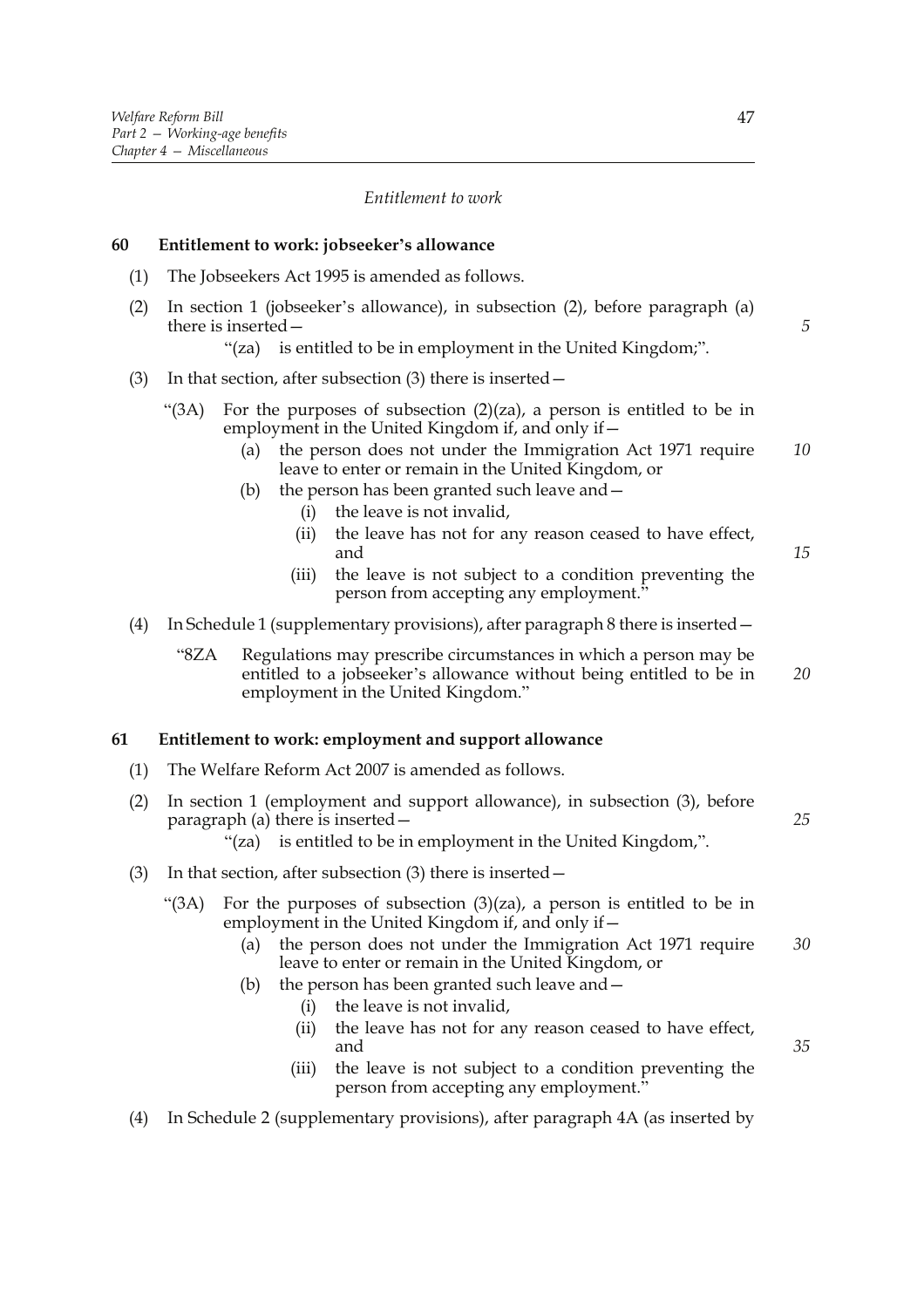*5*

*15*

*20*

*40*

section 53 of this Act) there is inserted—

*"Entitlement to work in the United Kingdom*

4A Regulations may provide that in prescribed circumstances a person who is not entitled to be in employment in the United Kingdom may nevertheless be entitled to an employment and support allowance."

# **62 Entitlement to work: maternity allowance and statutory payments**

- (1) The Social Security Contributions and Benefits Act 1992 is amended as follows.
- (2) In section 35 (state maternity allowance)—
	- (a) in subsection (1), at the end there is inserted "and
		- (e) at the commencement of the week referred to in paragraph (a) above she was entitled to engage in the employment referred to in paragraph (b) above."; *10*
	- (b) in subsection (3), before paragraph (a) there is inserted—
		- "(za) for circumstances in which subsection  $(1)(e)$  above does not apply;".
- (3) In section 164 (statutory maternity pay)—
	- (a) in subsection (2), after paragraph (a) there is inserted  $-$ 
		- "(aa) that at the end of the week immediately preceding that 14th week she was entitled to be in that employment;";
	- (b) in subsection (9), after paragraph (d) there is inserted—
		- "(da) provide for circumstances in which subsection (2)(aa) above does not apply;".
- (4) In section 171ZA (ordinary statutory paternity pay: birth)—
	- (a) in subsection (2), after paragraph (b) there is inserted  $-$ 
		- "(ba) that at the end of the relevant week he was entitled to be in that employment;"; *25*
	- (b) after subsection (3) there is inserted—
		- "(3A) Regulations may provide for circumstances in which subsection  $(2)$ (ba) above does not apply."

#### (5) In section 171ZB (ordinary statutory paternity pay: adoption)— *30*

- (a) in subsection (2), after paragraph (b) there is inserted  $-$ 
	- "(ba) that at the end of the relevant week he was entitled to be in that employment;";
- (b) after subsection (3) there is inserted—
	- "(3A) Regulations may provide for circumstances in which subsection  $(2)$ (ba) above does not apply." *35*

## (6) In section 171ZEA (additional statutory paternity pay: birth)—

- (a) in subsection (2), after paragraph (b) there is inserted  $-$ 
	- "(ba) that at the end of that prescribed week the claimant was entitled to be in that employment;";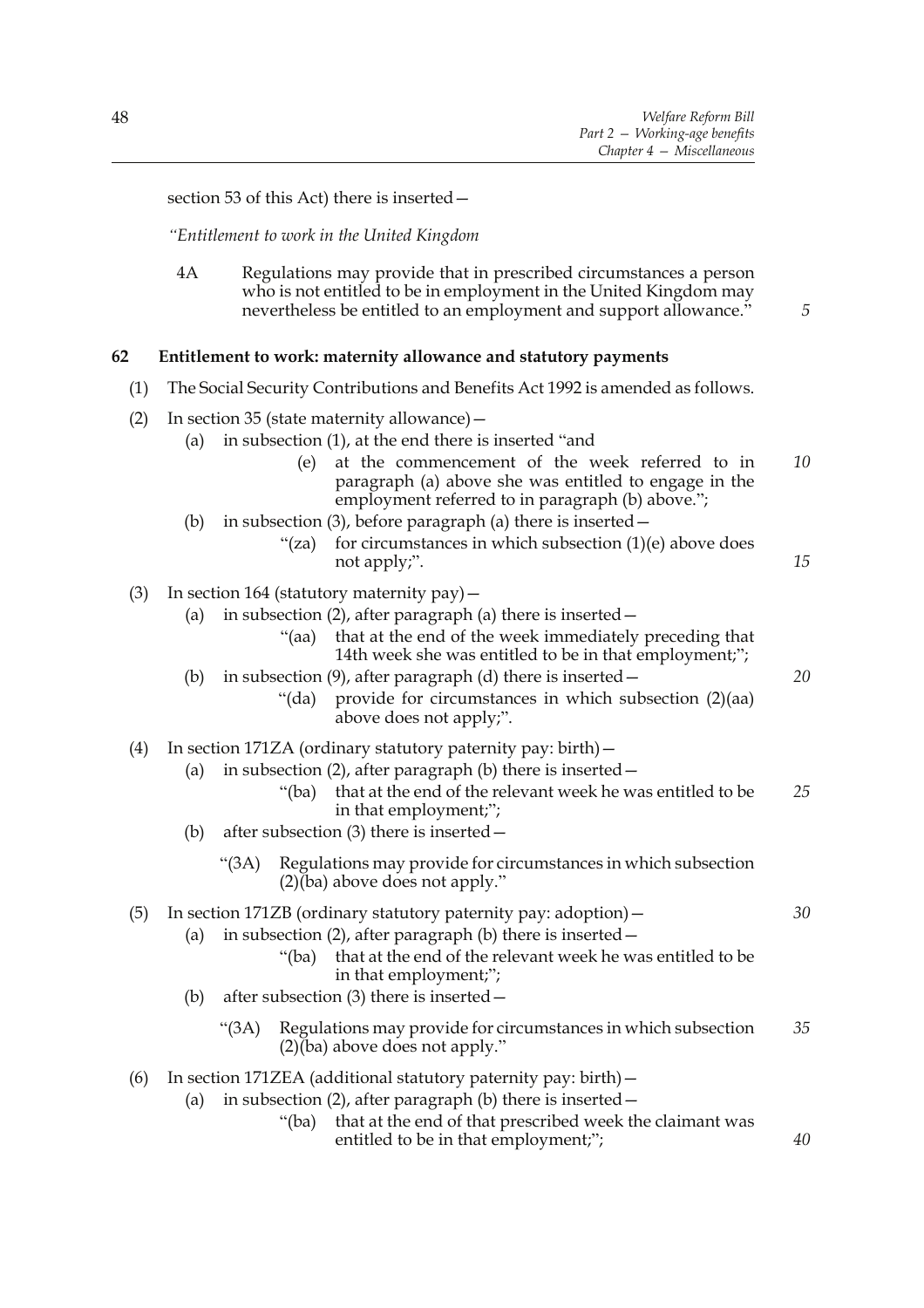|      | (b)                                  | in subsection $(3)$ , before paragraph $(a)$ there is inserted $-$<br>exclude the application of the condition mentioned in<br>" $(za)$<br>paragraph (ba) of subsection (2) in prescribed<br>circumstances".                                                                                                                                                                                |         |  |
|------|--------------------------------------|---------------------------------------------------------------------------------------------------------------------------------------------------------------------------------------------------------------------------------------------------------------------------------------------------------------------------------------------------------------------------------------------|---------|--|
| (7)  | (a)<br>(b)                           | In section 171ZEB (additional statutory paternity pay: adoption),<br>in subsection $(2)$ , after paragraph $(b)$ there is inserted $-$<br>"(ba) that at the end of that prescribed week the claimant was<br>entitled to be in that employment;";<br>in subsection $(3)$ , before paragraph $(a)$ there is inserted $-$<br>exclude the application of the condition mentioned in<br>" $(za)$ | 5<br>10 |  |
|      |                                      | paragraph (ba) of subsection (2)<br>in prescribed<br>circumstances,".                                                                                                                                                                                                                                                                                                                       |         |  |
| (8)  | (a)                                  | In section 171ZL (statutory adoption pay: entitlement) –<br>in subsection $(2)$ , after paragraph $(b)$ there is inserted $-$<br>that at the end of the relevant week he was entitled to be<br>"(ba)<br>in that employment;";                                                                                                                                                               | 15      |  |
|      | (b)<br>(c)                           | in subsection (3), after " $(2)(b)$ " there is inserted ", $(ba)$ ";<br>in subsection $(8)$ , before paragraph $(a)$ there is inserted $-$<br>exclude the application of subsection (2)(ba) above in<br>" $(za)$<br>prescribed circumstances;".                                                                                                                                             | 20      |  |
| (9)  |                                      | After section 173A there is inserted –                                                                                                                                                                                                                                                                                                                                                      |         |  |
|      | "173AEntitlement to be in employment |                                                                                                                                                                                                                                                                                                                                                                                             |         |  |
|      | (1)                                  | For the purposes of this Act a person is entitled to engage in or to be in<br>any employment if (and only if) $-$<br>the person does not under the Immigration Act 1971 require<br>(a)<br>leave to enter or remain in the United Kingdom, or<br>the person has been granted such leave and -<br>(b)<br>the leave is not invalid,<br>(i)                                                     | 25      |  |
|      |                                      | the leave has not for any reason ceased to have effect,<br>(ii)<br>and<br>the leave is not subject to a condition preventing the<br>(iii)<br>person from accepting that employment."                                                                                                                                                                                                        | 30      |  |
| (10) | (a)                                  | In Schedule 11 (statutory sick pay: circumstances in which periods of<br>entitlement do not arise) –<br>in paragraph 2, at the end there is inserted -<br>the employee is not entitled to be in his employment<br>``(i)                                                                                                                                                                     | 35      |  |
|      | (b)                                  | on the relevant date.";<br>at the end there is inserted -                                                                                                                                                                                                                                                                                                                                   |         |  |
|      |                                      | $\lq\lq q$<br>Paragraph 2(i) above does not apply in prescribed<br>circumstances."                                                                                                                                                                                                                                                                                                          | 40      |  |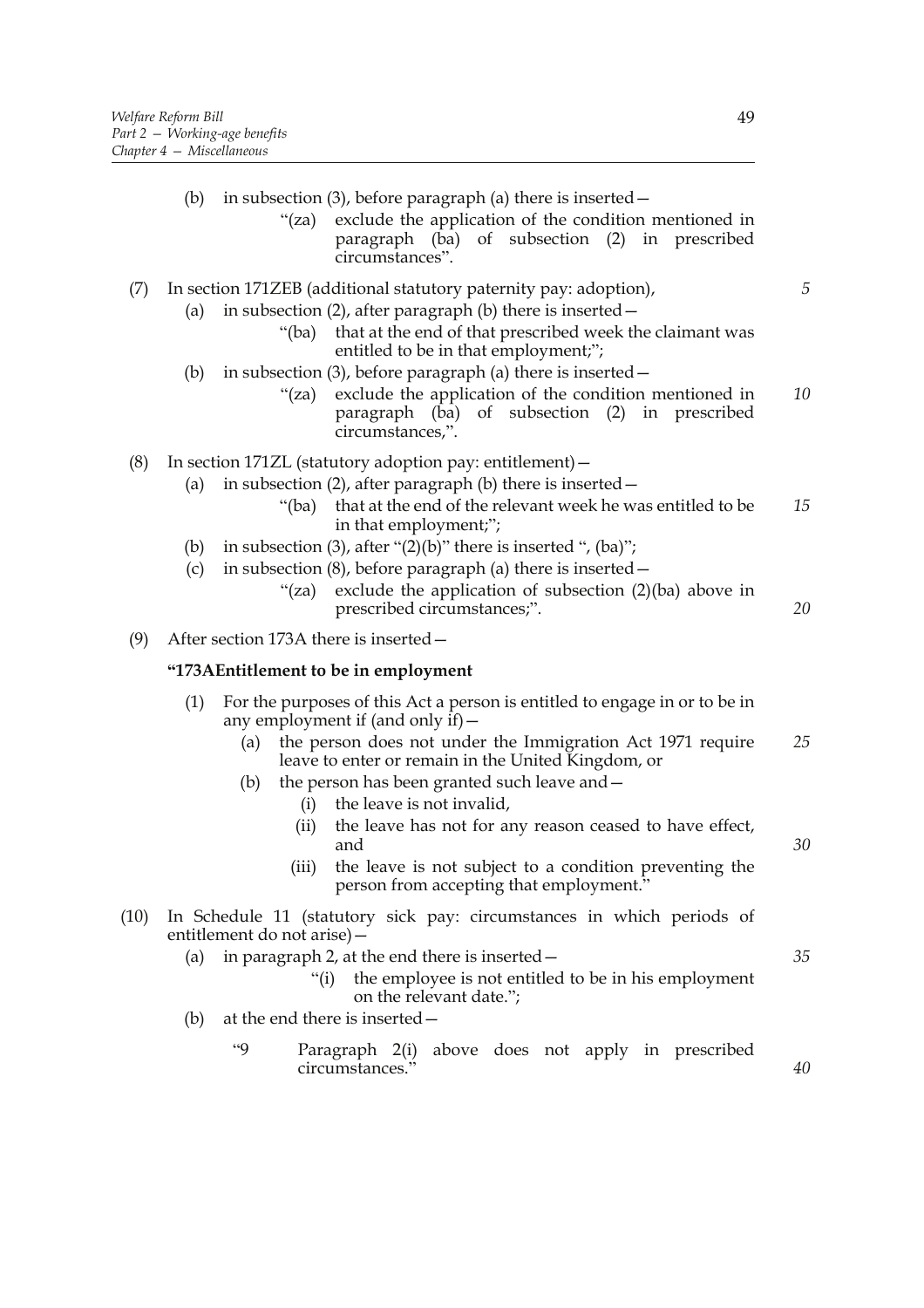## **PART 3**

#### OTHER BENEFIT CHANGES

#### *Industrial injuries benefit*

#### **63 Injuries arising before 5 July 1948**

| (1) In Part 5 of the Social Security Contributions and Benefits Act 1992 (industrial |  |
|--------------------------------------------------------------------------------------|--|
| injuries benefit), the following provisions are repealed –                           |  |

- (a) in section  $94(1)$ , the words "after 4th July 1948";
- (b) in section  $103(2)(a)$ , the words "after 4th July 1948";
- (c) in section 108(1), the words "and which developed after 4th July 1948";
- (d) in section 108(3), the words "but not before 5th July 1948";
- (e) in section 109(5)(a), the words "after 4th July 1948";
- (f) in section 109(5)(b) and (6)(a), the words "and developed after 4th July 1948".
- (2) Accordingly, section 111 and Schedule 8 of that Act (which relate to compensation and benefits in respect of industrial injuries before 5 July 1948) are repealed. *15*
- (3) The Secretary of State may make regulations—
	- (a) for, and in relation to, the payment of industrial injuries benefit to persons to whom, before the commencement of this section, compensation or benefits were payable under section 111 of, and Schedule 8 to, the Social Security Contributions and Benefits Act 1992;
	- (b) for claims for the payment of such compensation or benefit to be treated as claims for industrial injuries benefit.
- (4) In subsection (3) "industrial injuries benefit" has the meaning given by section 122(1) of the Social Security Contributions and Benefits Act 1992.
- (5) Regulations under this section are to be made by statutory instrument.
- (6) A statutory instrument containing regulations under this section is subject to annulment in pursuance of a resolution of either House of Parliament.

#### **64 Persons under 18**

- (1) In Schedule 4 to the Social Security Contributions and Benefits Act 1992 (rates of benefits), Part 5 (rates of industrial injuries benefit) is amended as follows. *30*
- (2) In entry 1 (which relates to disablement pension (weekly rates)), in the second column ("Rate")—
	- (a) in the opening words, for the words from "in that Table" to the end of paragraph (b) there is substituted "in column (2) of that Table.";
	- (b) in the Table, column (3) is repealed.
- (3) In entry 4 (which relates to the maximum of aggregate of weekly benefit payable for successive accidents), in the second column ("Rate")—
	- (a) paragraph (a) is repealed, except for the figure of £145.80;
	- (b) paragraph (b) is repealed, including the figure of £89.35.

*40*

*35*

*10*

*20*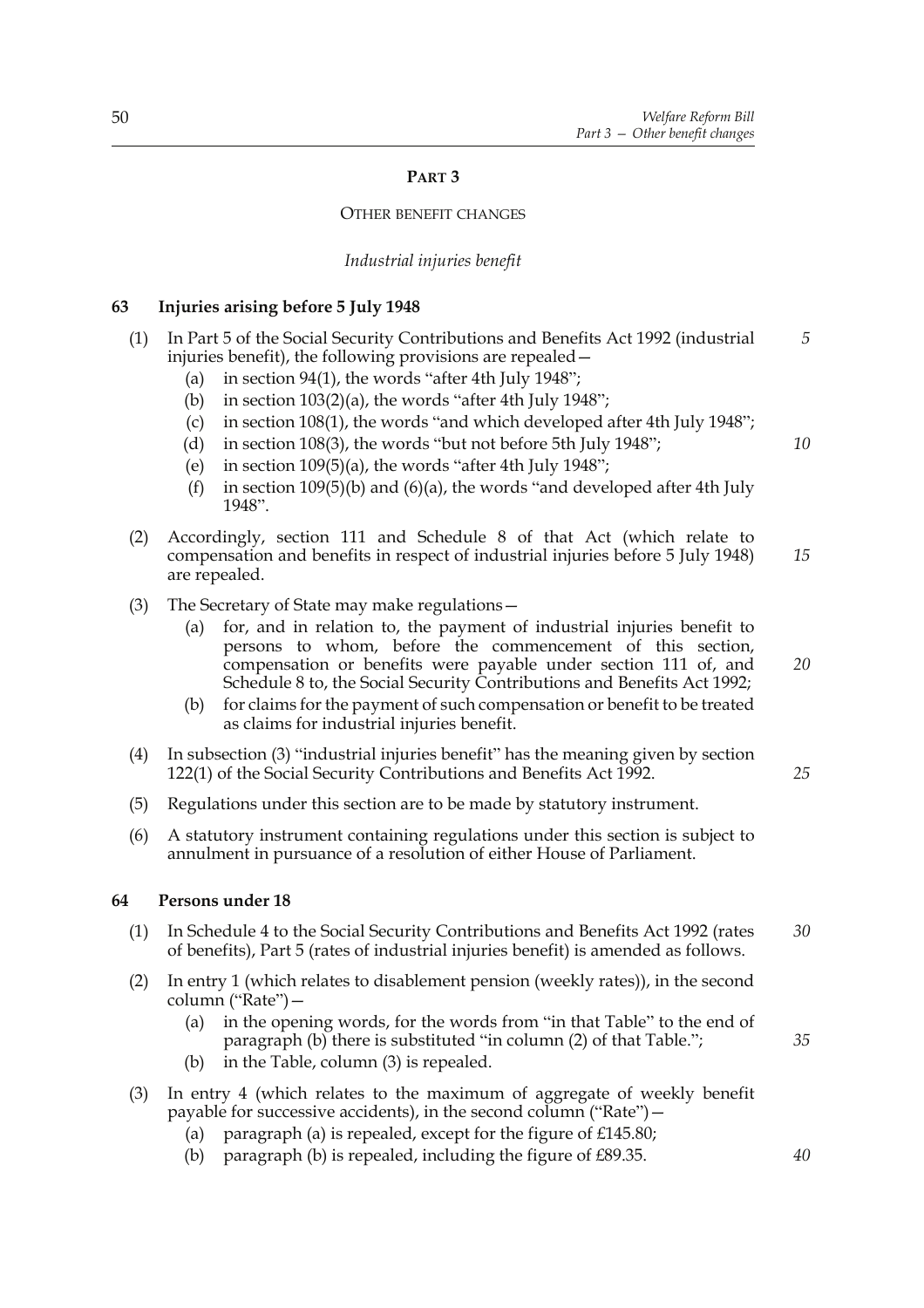## **65 Trainees**

(1) After section 95 of the Social Security Contributions and Benefits Act 1992 there is inserted—

## **"95A Employment training schemes etc**

- (1) In the industrial injuries and diseases provisions any reference to employed earner's employment shall be taken to include participation in an employment training scheme or employment training course of a prescribed description (and "employed earner" shall be construed accordingly). *5*
- (2) In those provisions, a reference to an employer, in relation to any such participation, shall be taken to be a prescribed person. *10*
- (3) In this section "industrial injuries and diseases provisions" has the same meaning as in section 95(4) above."
- (2) In section 11 of the Employment and Training Act 1973 (financial provision), in subsection (3) (power to make payments in respect of trainees equivalent to social security benefits payable in respect of employees), for "Parts II to V" there is substituted "Parts 2 to 4". *15*
- (3) The Secretary of State may make regulations—
	- (a) for, and in relation to, the payment of industrial injuries benefit to persons to whom, before the commencement of this section, payments were payable under section 11(3) of the Employment and Training Act 1973; *20*
	- (b) for claims for such payments to be treated as claims for industrial injuries benefit.
- (4) In subsection (3) "industrial injuries benefit" has the meaning given by section 122(1) of the Social Security Contributions and Benefits Act 1992. *25*
- (5) Regulations under this section are to be made by statutory instrument.
- (6) A statutory instrument containing regulations under this section is subject to annulment in pursuance of a resolution of either House of Parliament.

## **66 Restriction on new claims for industrial death benefit**

In Part 6 of Schedule 7 to the Social Security Contributions and Benefits Act 1992 (industrial death benefit), in paragraph 14, after sub-paragraph (1) there is inserted—

 "(1A) No claim may be made for industrial death benefit after the coming into force of this sub-paragraph."

## **67 Determinations**

- (1) Section 29(2) of the Social Security Act 1998 (which provides for decisions as to whether an accident is an industrial accident in the absence of a claim for benefit) is repealed.
- (2) In section 30 of that Act (effect of decision), in subsection (1), the words from "(given" to "otherwise)" are repealed. *40*

*30*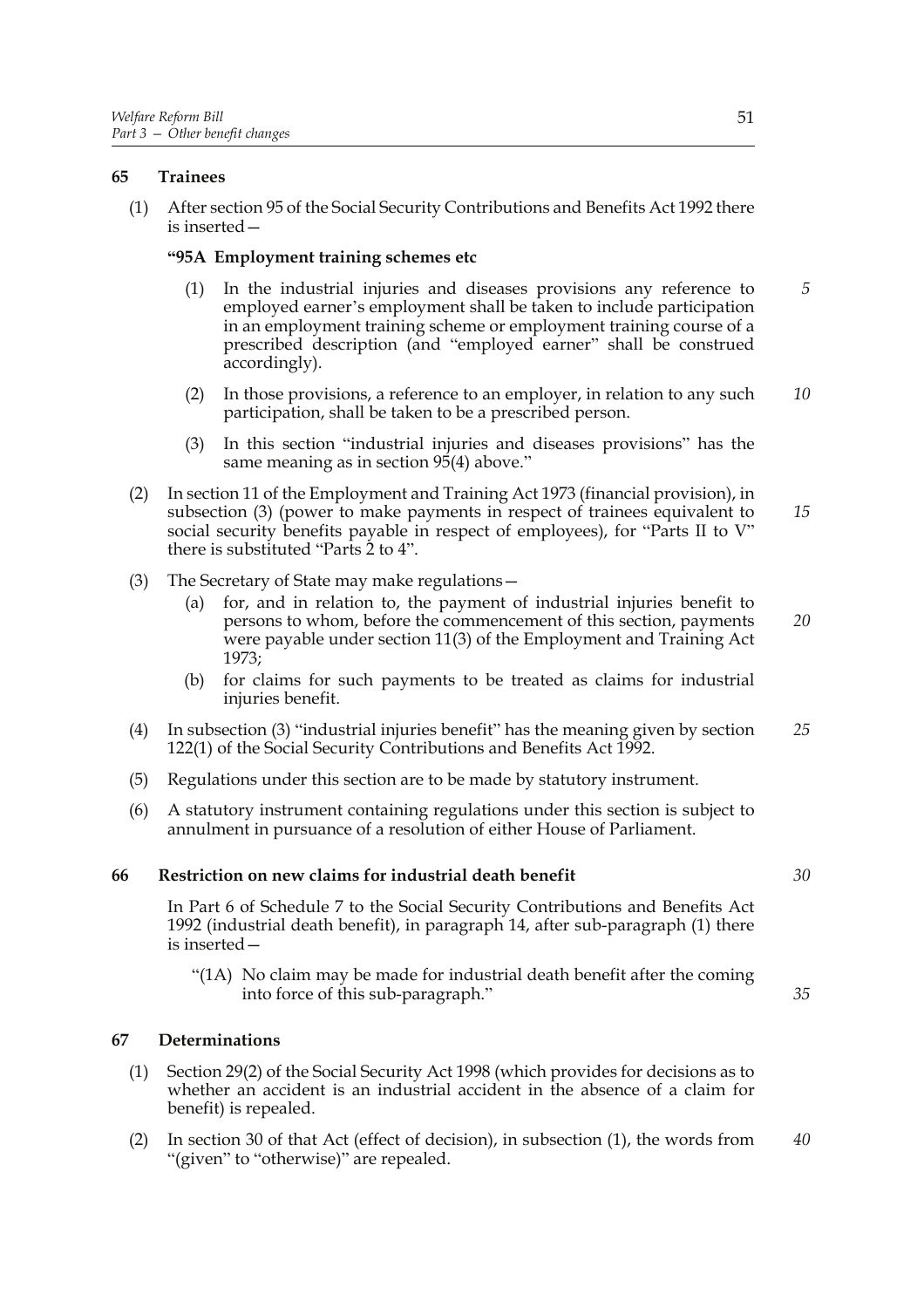*Housing benefit*

## **68 Housing benefit: determination of appropriate maximum**

- (1) Section 130A of the Social Security Contributions and Benefits Act 1992 (appropriate maximum housing benefit) is amended as follows.
- (2) In subsection (3), for "The regulations may provide" there is substituted "The provision which may be made by the regulations includes provision". *5*
- (3) For subsections (5) and (6) there is substituted  $-$ 
	- "(5) The regulations may, for the purpose of determining the AMHB, provide for the amount of the liability mentioned in section 130(1)(a) above to be taken to be an amount other than the actual amount of that liability (and, without prejudice to the generality of this subsection, may provide for it to be taken to be the amount of a rent officer determination).
	- (6) The regulations may, for that purpose, make provision for determining the amount of liability under section  $130(1)(a)$  above which a person is treated as having by virtue of regulations under section  $137(2)(i)$  below (and, without prejudice to the generality of this subsection, may provide for that amount to be the amount of a rent officer determination)." *15*

*Social fund*

## **69 Ending of discretionary payments**

- (1) Section 138(1)(b) of the Social Security Contributions and Benefits Act 1992 (discretionary payments out of social fund) is repealed.
- (2) In consequence of the provision made by subsection (1), the office of the social fund Commissioner is abolished.
- (3) *Payments are to be made out of the social fund into the Consolidated Fund in respect of*—
	- (a) *amounts allocated under section 168 of the Social Security Administration Act 1992 to the making of such payments as are mentioned in section 138(1)(b) but which are not so applied in consequence of subsection (1);*
	- (b) *sums relating to such payments as are mentioned in section 138(1)(b) that are paid into the social fund under section 164 of the Social Security Administration Act 1992*.
- (4) The payments are to be such as the Secretary of State determines in accordance with any directions of the Treasury to be appropriate.
- (5) Subsection (3) is not to prevent the Secretary of State from re-allocating amounts allocated under section 168(1) of the Social Security Administration Act 1992.
- (6) The Secretary of State may by order provide for the transfer of property, rights and liabilities from the social fund Commissioner.
- (7) An order under this section may—

*25*

*20*

*10*

*30*

*35*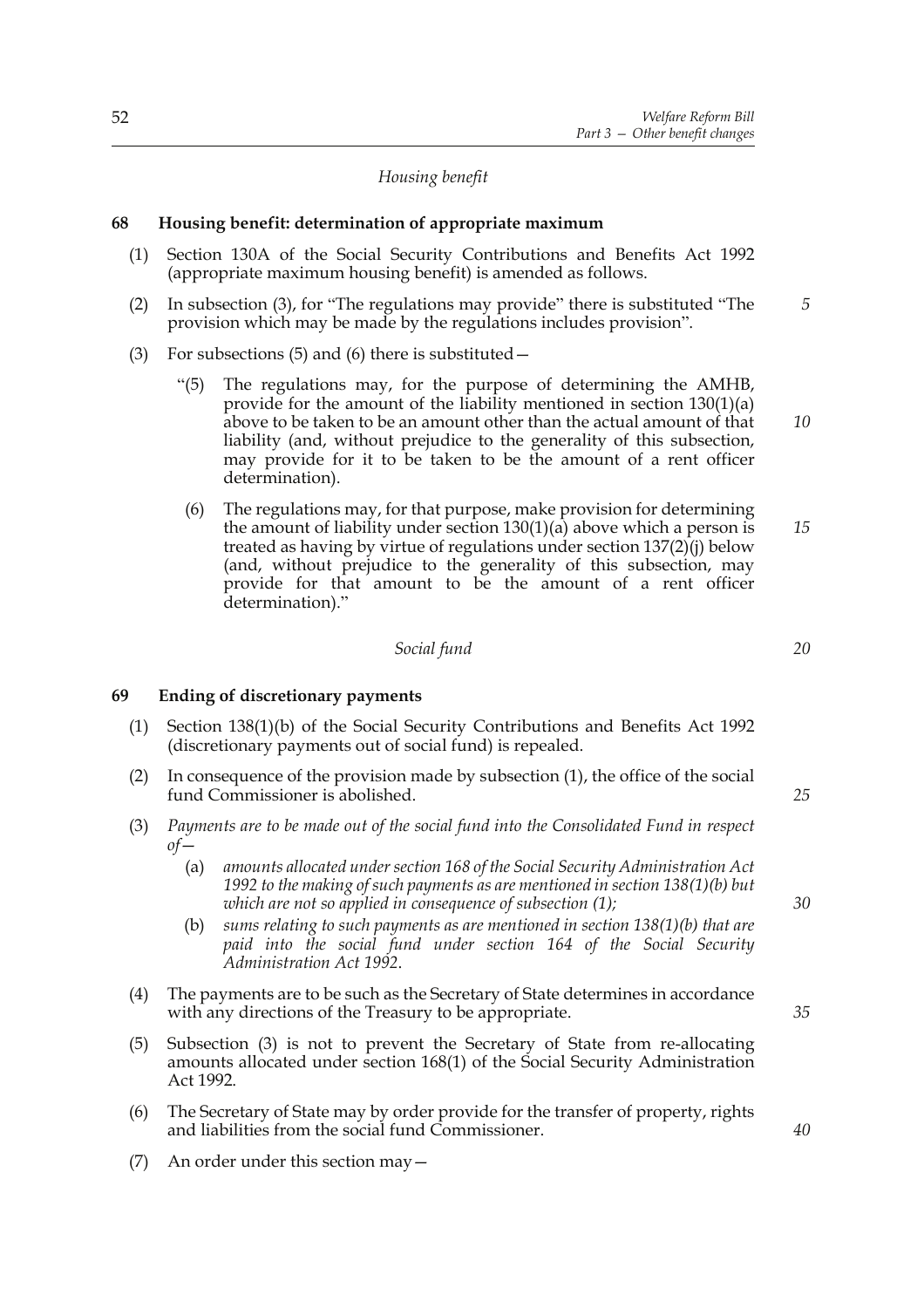- (a) provide for the transfer of property, rights and liabilities whether or not they would otherwise be capable of being transferred;
- (b) make such supplementary, incidental, consequential or transitional provision as the Secretary of State considers appropriate.
- (8) An order under this section is to be made by statutory instrument.
- (9) A statutory instrument containing an order under this section is subject to annulment in pursuance of a resolution of either House of Parliament.
- (10) Schedule 8 contains consequential amendments.

## **70 Purposes of discretionary payments**

In section 138 of the Social Security Contributions and Benefits Act 1992 (payments out of the social fund), in subsection (1)(b), for "to meet other needs" there is substituted "to meet— *10*

- (i) other needs, and
- (i) in the case of payments by way of budgeting loan, those needs for which provision is made by paragraph (a),". *15*

## **71 Determination of amount or value of budgeting loan**

- (1) Section 140 of the Social Security Contributions and Benefits Act 1992 (principles of determination) is amended as follows.
- (2) In subsection (4), after paragraph (d) there is inserted—
	- "(da) that the amount or value of a budgeting loan is not to exceed a sum specified or determined as specified in the direction;". *20*
- (3) After subsection (4) there is inserted—
	- "(4ZA) A direction under subsection (4)(da) may require the sum to be determined by applying, or by a method that includes applying, a multiplier specified in the direction in circumstances specified in the direction to the most recent relevant sum published by the Secretary of State. *25*
		- (4ZB) A relevant sum is a sum determined from time to time by reference to so much of any relevant allocation under section  $168(1)$  to (4) of the Administration Act as is available for making payments."

## **72 External provider social loans and community care grants**

Sections 16 to 21 of the Welfare Reform Act 2009 (provisions relating to external provider social loans and community care grants), which have not been brought into force, are repealed.

#### *State pension credit*

#### *35*

*30*

#### **73 State pension credit: carers**

- (1) The State Pension Credit Act 2002 is amended as follows.
- (2) In section 2 (guarantee credit), in subsection (8), for paragraphs (a) and (b)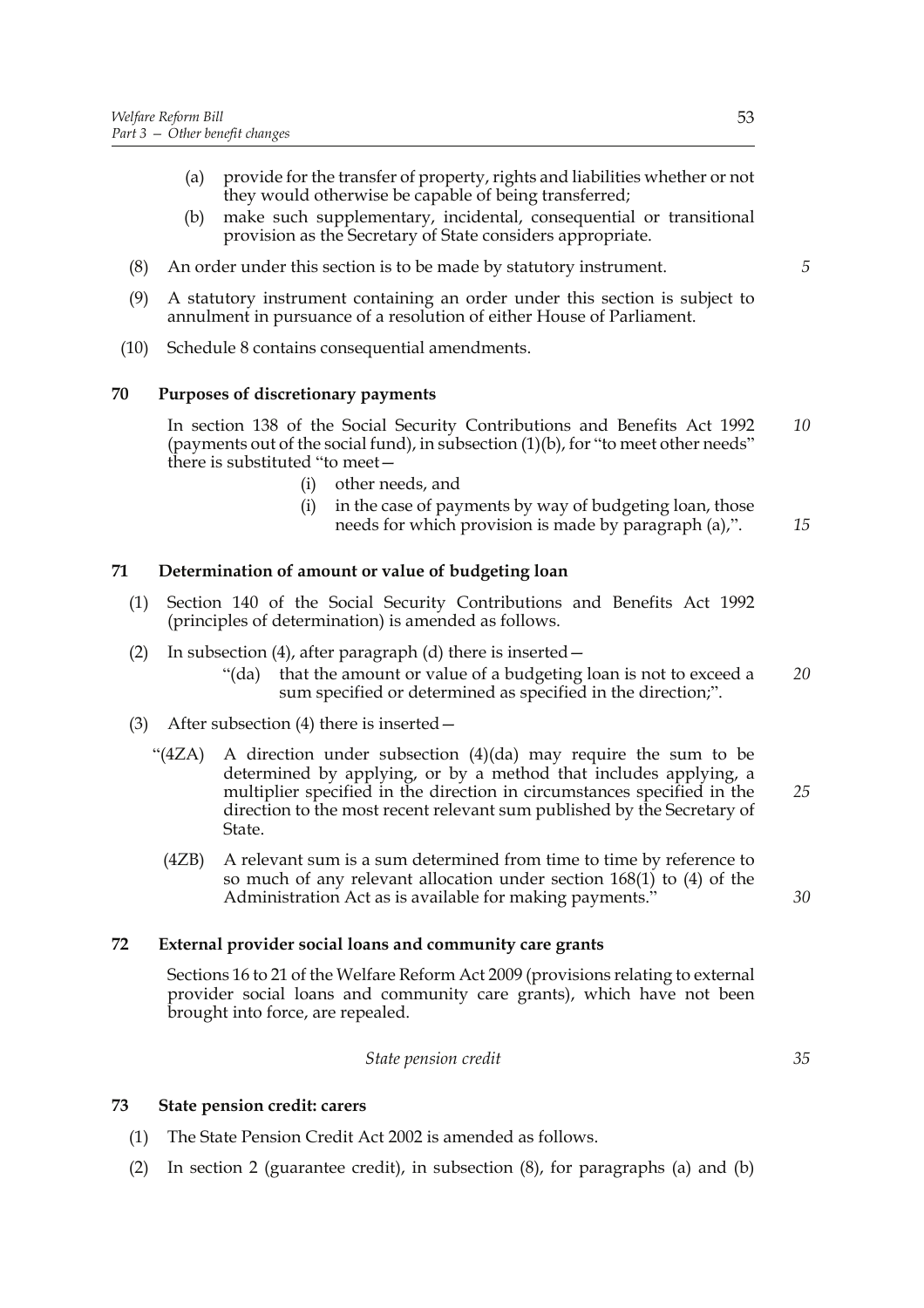there is substituted—

- "(a) the claimant has regular and substantial caring responsibilities, or
- (b) the claimant is a member of a couple the other member of which has such responsibilities,".
- (3) In section 17 (interpretation), in subsection (1), in the appropriate place there is inserted—
	- ""regular and substantial caring responsibilities" has such meaning as may be prescribed;".

## **74 State pension credit: capital limit**

In section 1 of the State Pension Credit Act 2002 (entitlement), in subsection  $(2)$  —

- (a) in paragraph (b), the final "and" is repealed;
- (b) at the end there is inserted "and
	- (d) his capital does not exceed a prescribed amount". *15*

#### **PART 4**

#### PERSONAL INDEPENDENCE PAYMENT

#### *Personal independence payment*

## **75 Personal independence payment**

- (1) An allowance known as personal independence payment is payable in accordance with this Part. *20*
- (2) A person's entitlement to personal independence payment may be an entitlement to—
	- (a) the daily living component (see section 76);
	- (b) the mobility component (see section 77); or
	- (c) both those components.
- (3) A person is not entitled to personal independence payment unless the person meets prescribed conditions relating to residence and presence in Great Britain.

## **76 Daily living component**

- (1) A person is entitled to the daily living component at the standard rate if  $-$ 
	- (a) the person's ability to carry out daily living activities is limited by the person's physical or mental condition; and
	- (b) the person meets the required period condition.

#### (2) A person is entitled to the daily living component at the enhanced rate if  $-$ *35*

- (a) the person's ability to carry out daily living activities is severely limited by the person's physical or mental condition; and
- (b) the person meets the required period condition.
- (3) In this section, in relation to the daily living component—

*30*

*25*

*5*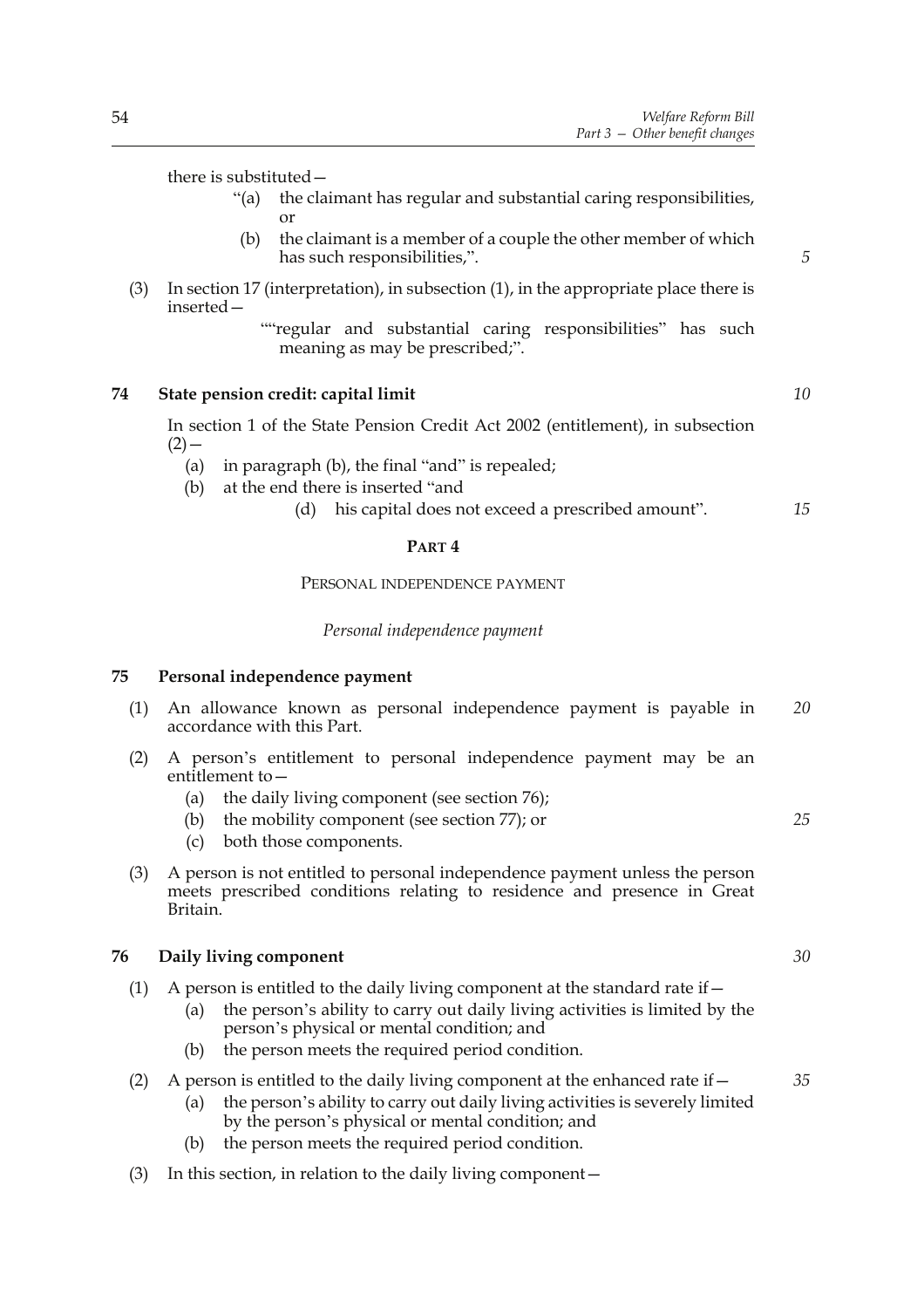- (a) "the standard rate" means such weekly rate as may be prescribed;
- (b) "the enhanced rate" means such weekly rate as may be prescribed.
- (4) In this Part "daily living activities" means such activities as may be prescribed for the purposes of this section.
- (5) See sections 78 and 79 for provision about determining—
	- (a) whether the requirements of subsection  $(1)(a)$  or  $(2)(a)$  above are met;
	- (b) whether a person meets "the required period condition" for the purposes of subsection  $(1)(b)$  or  $(2)(b)$  above.
- (6) This section is subject to the provisions of this Part, or regulations under it, relating to entitlement to the daily living component (see in particular sections 80 (persons who are terminally ill) and 81 (persons of pensionable age)).

## **77 Mobility component**

- (1) A person is entitled to the mobility component at the standard rate if  $-$ 
	- (a) the person is of or over the age prescribed for the purposes of this subsection;
	- (b) the person's ability to carry out mobility activities is limited by the person's physical or mental condition; and
	- (c) the person meets the required period condition.

## (2) A person is entitled to the mobility component at the enhanced rate if  $-$

- (a) the person is of or over the age prescribed for the purposes of this subsection; *20*
- (b) the person's ability to carry out mobility activities is severely limited by the person's physical or mental condition; and
- (c) the person meets the required period condition.

## (3) In this section, in relation to the mobility component—

- (a) "the standard rate" means such weekly rate as may be prescribed;
- (b) "the enhanced rate" means such weekly rate as may be prescribed.
- (4) In this Part "mobility activities" means such activities as may be prescribed for the purposes of this section.
- (5) See sections 78 and 79 for provision about determining—
	- (a) whether the requirements of subsection  $(1)(b)$  or  $(2)(b)$  above are met;
	- (b) whether a person meets "the required period condition" for the purposes of subsection  $(1)(c)$  or  $(2)(c)$  above.
- (6) This section is subject to the provisions of this Part, or regulations under it, relating to entitlement to the mobility component (see in particular sections 80 and 81). *35*
- (7) Regulations may provide that a person is not entitled to the mobility component for a period (even though the requirements in subsection (1) or (2) are met) in prescribed circumstances where the person's condition is such that during all or most of the period the person is unlikely to benefit from enhanced mobility.

*5*

*10*

*15*

*30*

*40*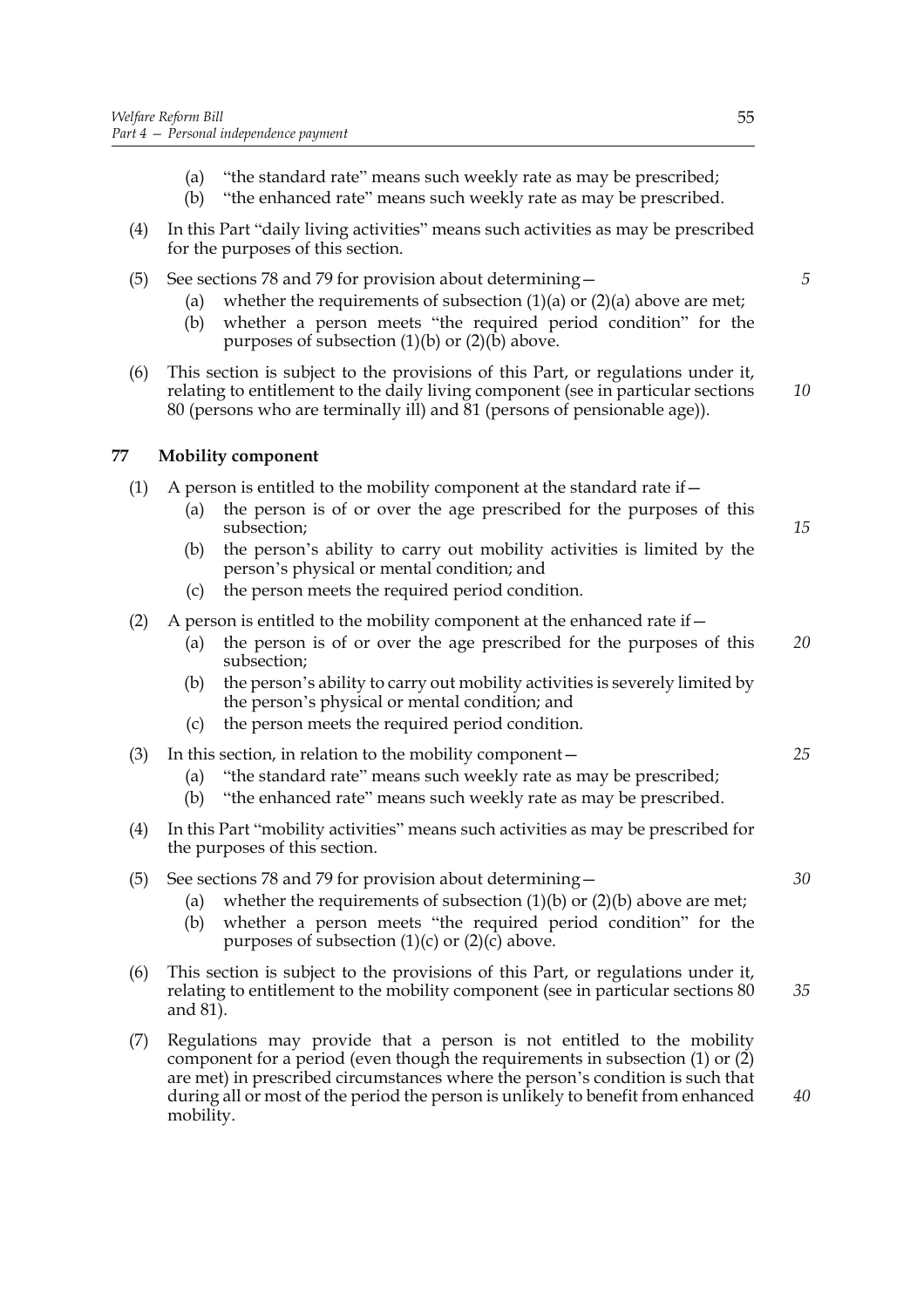# **78 Ability to carry out daily living activities or mobility activities**

- (1) For the purposes of this Part, the following questions are to be determined in accordance with regulations—
	- (a) whether a person's ability to carry out daily living activities is limited by the person's physical or mental condition;
	- (b) whether a person's ability to carry out daily living activities is severely limited by the person's physical or mental condition;
	- (c) whether a person's ability to carry out mobility activities is limited by the person's physical or mental condition;
	- (d) whether a person's ability to carry out mobility activities is severely limited by the person's physical or mental condition. *10*
- (2) Regulations must make provision for determining, for the purposes of each of sections 76(1) and (2) and 77(1) and (2), whether a person meets "the required period condition" (see further section 79).
- (3) Regulations under this section—
	- (a) must provide for the questions mentioned in subsections (1) and (2) to be determined, except in prescribed circumstances, on the basis of an assessment (or repeated assessments) of the person;
	- (b) must provide for the way in which an assessment is to be carried out;
	- (c) may make provision about matters which are, or are not, to be taken into account in assessing a person. *20*
- (4) The regulations may, in particular, make provision—
	- (a) about the information or evidence required for the purpose of determining the questions mentioned in subsections (1) and (2);
	- (b) about the way in which that information or evidence is to be provided;
	- (c) requiring a person to participate in such a consultation, with a person approved by the Secretary of State, as may be determined under the regulations (and to attend for the consultation at a place, date and time determined under the regulations).
- (5) The regulations may include provision—
	- (a) for a negative determination to be treated as made if a person fails without a good reason to comply with a requirement imposed under subsection (4);
	- (b) about what does or does not constitute a good reason for such a failure;
	- (c) about matters which are, or are not, to be taken into account in determining whether a person has a good reason for such a failure.
- (6) In subsection (5)(a) a "negative determination" means a determination that a person does not meet the requirements of—
	- (a) section  $76(1)(a)$  and (b) or  $(2)(a)$  and (b) (daily living component);
	- (b) section  $77(1)(a)$  to (c) or  $(2)(a)$  to (c) (mobility component).

## **79 Required period condition: further provision**

- (1) Regulations under section 78(2) must provide for the question of whether a person meets "the required period condition" for the purposes of section 76(1) or (2) or 77(1) or (2) to be determined by reference to  $\overline{\phantom{a}}$ 
	- (a) whether, as respects every time in the previous 6 months, it is likely that if the relevant ability had been assessed at that time that ability would *45*

*15*

*5*

*30*

*25*

*35*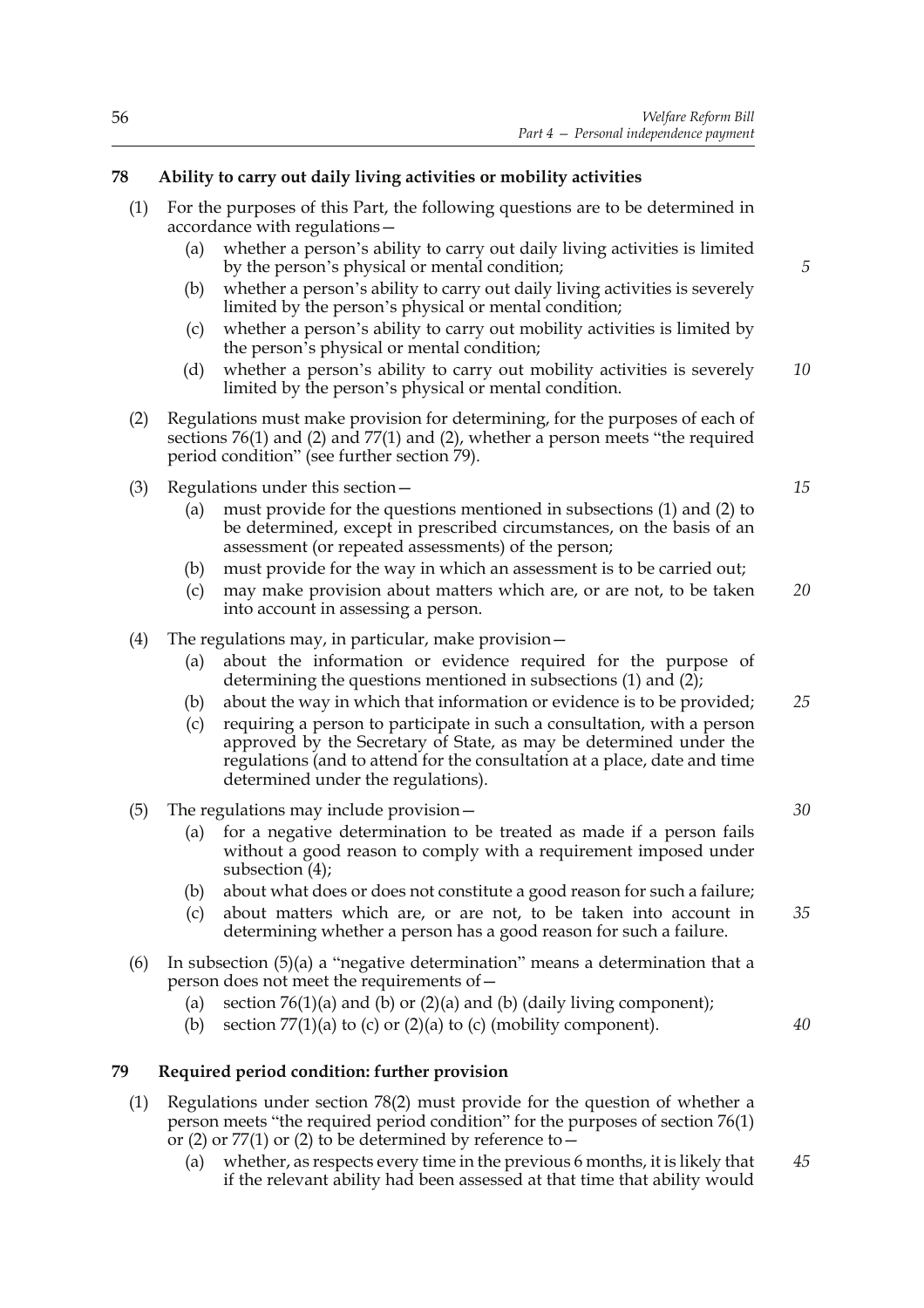have been determined to be limited or (as the case may be) severely limited by the person's physical or mental condition; and

- (b) whether, as respects every time in the next 6 months, it is likely that if the relevant ability were to be assessed at that time that ability would be determined to be limited or (as the case may be) severely limited by the person's physical or mental condition.
- (2) In subsection (1) "the relevant ability" means—
	- (a) in relation to section  $76(1)$  or (2), the person's ability to carry out daily living activities;
	- (b) in relation to section 77(1) or (2), the person's ability to carry out mobility activities. *10*
- (3) In subsection  $(1)$ 
	- (a) "assessed" means assessed in accordance with regulations under section 78;
	- (b) "the previous 6 months" means the 6 months ending with the prescribed date; *15*
	- (c) "the next 6 months" means the 6 months beginning with the day after that date.
- (4) Regulations under section 78(2) may provide that in prescribed cases the question of whether a person meets "the required period condition" for the purposes of section 76(1) or (2) or 77(1) or (2)  $-$ *20*
	- (a) is not to be determined in accordance with the provision made by virtue of subsections (1) to (3) above;
	- (b) is to be determined in accordance with provision made in relation to those cases by the regulations.

*Entitlement and payability: further provision*

# **80 Terminal illness**

- (1) This section applies to a person who  $-$ 
	- (a) is terminally ill; and
	- (b) has made a claim for personal independence payment expressly on the ground of terminal illness. *30*
- (2) A person to whom this section applies is entitled to the daily living component at the enhanced rate (and accordingly section 76(1) and (2) do not apply to such a person).
- (3) Section  $77(1)(c)$  and  $(2)(c)$  (required period condition for mobility component) do not apply to a person to whom this section applies. *35*
- (4) For the purposes of this section a person is "terminally ill" at any time if at that time the person suffers from a progressive disease and the person's death in consequence of that disease can reasonably be expected within 6 months.
- (5) For the purposes of this section, where—
	- (a) a person purports to make a claim for personal independence payment on behalf of another, and
	- (b) the claim is made expressly on the ground that the person on whose behalf it purports to be made is terminally ill,

*5*

*40*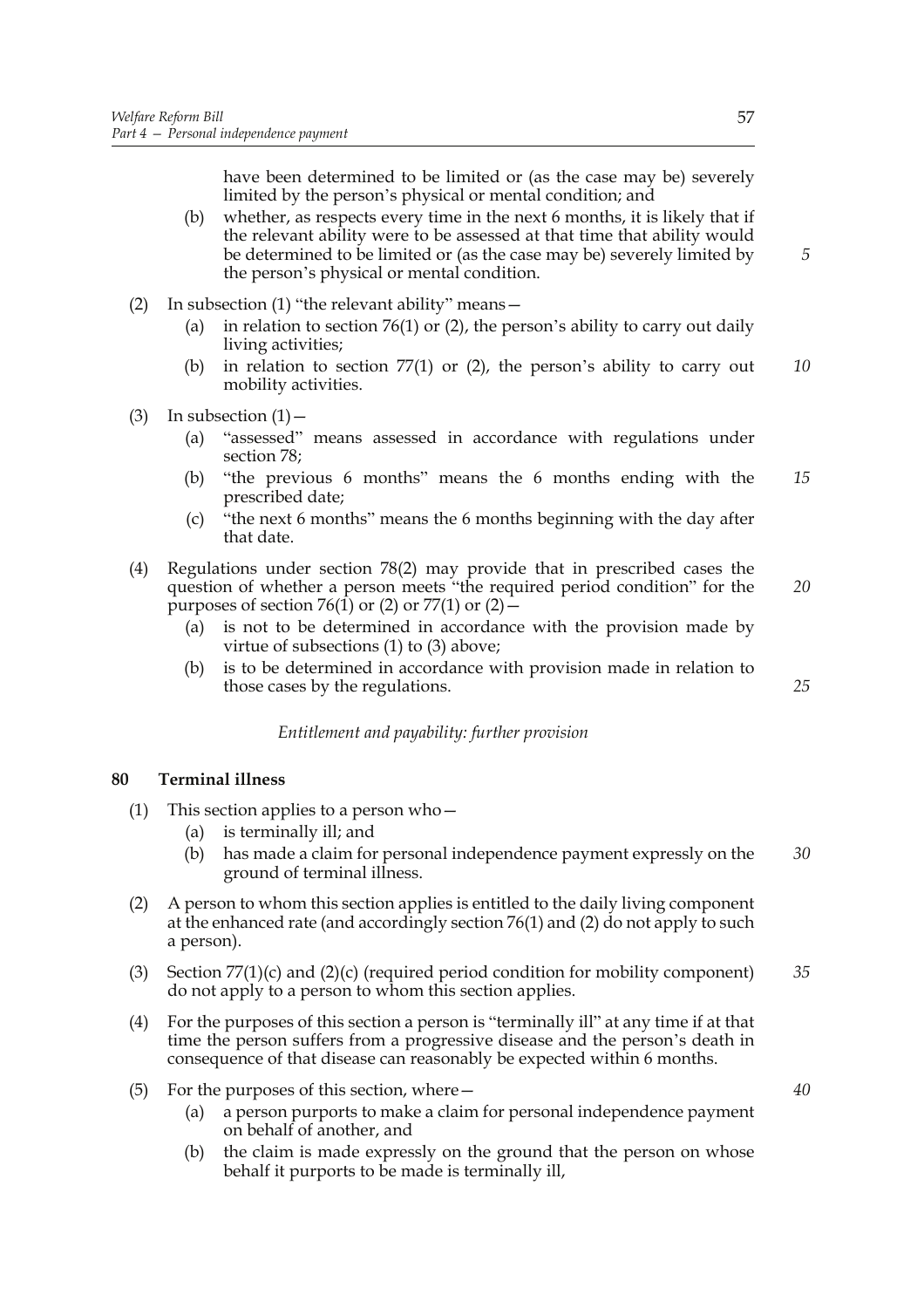that person is to be regarded as making the claim despite its being made without that person's knowledge or authority.

(6) In subsection (2) "the enhanced rate" has the meaning given by section 76(3).

## **81 Persons of pensionable age**

- (1) A person is not entitled to the daily living component or the mobility component for any period after the person reaches the relevant age. *5*
- (2) In subsection (1) "the relevant age" means—
	- (a) pensionable age (within the meaning given by the rules in paragraph 1 of Schedule 4 to the Pensions Act 1995); or
	- (b) if higher, 65.
- (3) Subsection (1) is subject to such exceptions as may be provided by regulations.

## **82 No entitlement to daily living component where UK is not competent state**

- (1) A person to whom a relevant EU Regulation applies is not entitled to the daily living component for a period unless during that period the United Kingdom is competent for payment of sickness benefits in cash to the person for the purposes of Chapter 1 of Title III of the Regulation in question.
- (2) Each of the following is a "relevant EU Regulation" for the purposes of this section—
	- (a) Council Regulation (EC) No 1408/71 of 14 June 1971 on the application of social security schemes to employed persons, to self-employed persons and to members of their families moving within the Community;
	- (b) Regulation (EC) No 883/2004 of the European Parliament and of the Council of 29 April 2004 on the coordination of social security systems.

#### **83 Persons receiving certain services**

- (1) Regulations may provide as mentioned in either or both of the following paragraphs—
	- (a) that no amount in respect of personal independence payment which is attributable to entitlement to the daily living component is payable in respect of a person for a period when the person meets the condition in subsection (2);
	- (b) that no amount in respect of personal independence payment which is attributable to entitlement to the mobility component is payable in respect of a person for a period when the person meets the condition in subsection (2).
- (2) The condition is that the person is an in-patient of a hospital or similar institution, or a resident of a care home, in circumstances in which any of the costs of any qualifying services provided for the person are borne out of public or local funds by virtue of a specified enactment.
- (3) In this section "care home" means an establishment that provides accommodation together with nursing or personal care. *40*
- (4) The following are "qualifying services" for the purposes of subsection  $(2)$  –

*15*

*20*

*10*

*25*

*30*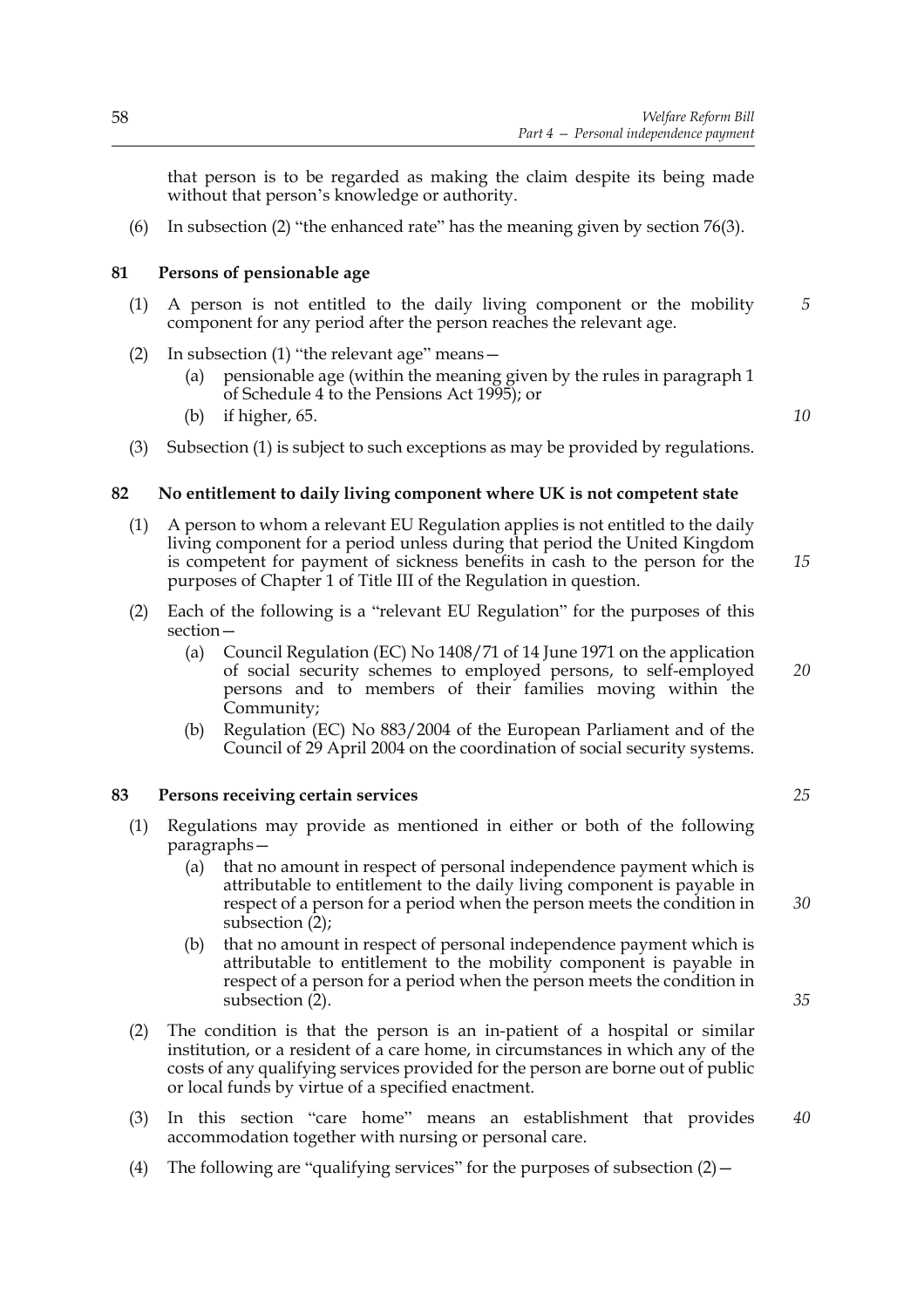- (a) medical or other treatment which the person is undergoing as an inpatient;
- (b) accommodation;
- (c) board;
- (d) personal care;
- (e) such other services as may be prescribed.
- (5) The reference in subsection (2) to a "specified enactment" is to an enactment which is specified for the purposes of that subsection by regulations or is of a description so specified.
- (6) The power to specify an enactment for the purposes of subsection (2) includes power to specify it only in relation to its application for a particular purpose. *10*
- (7) In this section "enactment" includes an enactment comprised in an Act of the Scottish Parliament or in an instrument made under such an Act.

## **84 Prisoners**

Except to the extent that regulations provide otherwise, no amount in respect of personal independence payment is payable in respect of a person for a period during which the person is undergoing imprisonment or detention in legal custody.

## *Supplementary*

## **85 Claims, awards and information**

- (1) A person is not entitled to personal independence payment for any period before the date on which a claim for it is made or treated as made by that person or on that person's behalf.
- (2) An award of personal independence payment is to be for a fixed term except where the person making the award considers that a fixed term award would be inappropriate. *25*
- (3) In deciding whether a fixed term award would be inappropriate, that person must have regard to guidance issued by the Secretary of State.
- (4) Information supplied under this Part is to be taken for all purposes to be information relating to social security.

## **86 Report to Parliament**

- (1) The Secretary of State must lay before Parliament an independent report on the operation of assessments under section 78.
- (2) The report must be laid within 3 years beginning with the coming into force of that section.

*5*

*15*

*20*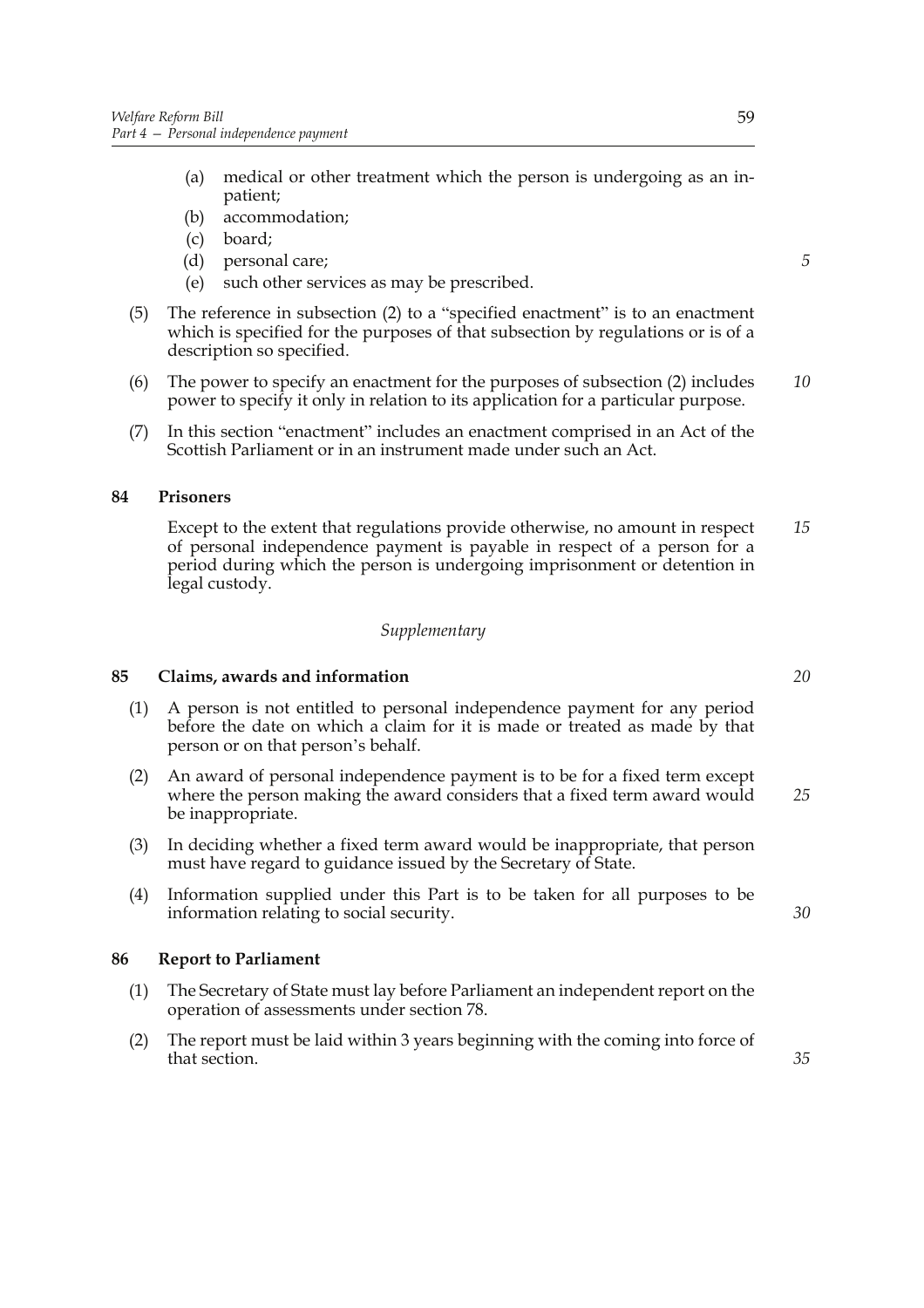*5*

*10*

*25*

*35*

#### *General*

## **87 Abolition of disability living allowance**

Sections 71 to 76 of the Social Security Contributions and Benefits Act 1992 (disability living allowance) are repealed.

## **88 Amendments**

Schedule 9 contains amendments relating to this Part.

## **89 Power to make supplementary and consequential provision**

- (1) The Secretary of State may by regulations make such consequential, supplementary or incidental provision in relation to any provision of this Part as the Secretary of State considers appropriate.
- (2) The Scottish Ministers may by regulations make such consequential, supplementary or incidental provision in relation to any provision of this Part as they consider appropriate, subject to subsection (3).
- (3) The Scottish Ministers may only make provision under subsection (2) which would be within the legislative competence of the Scottish Parliament if it were contained in an Act of that Parliament. *15*
- (4) Regulations under this section may—
	- (a) amend, repeal or revoke any primary or secondary legislation passed or made before the day on which this Act is passed, or
	- (b) amend or repeal any provision of an Act passed on or after that day but in the same session of Parliament. *20*
- (5) In this section—
	- (a) "primary legislation" means an Act or Act of the Scottish Parliament;
	- (b) "secondary legislation" means any instrument made under primary legislation.

#### **90 Transitional**

- (1) Regulations may make such provision as the Secretary of State considers necessary or expedient in connection with the coming into force of any provision of this Part.
- (2) Schedule 10 (transitional provision for introduction of personal independence payment) has effect. *30*

## **91 Regulations**

- (1) Regulations under this Part are to be made by the Secretary of State, unless otherwise provided.
- (2) A power to make regulations under this Part may be exercised—
	- (a) so as to make different provision for different cases or purposes;
	- (b) in relation to all or only some of the cases or purposes for which it may be exercised.
- (3) Such a power includes—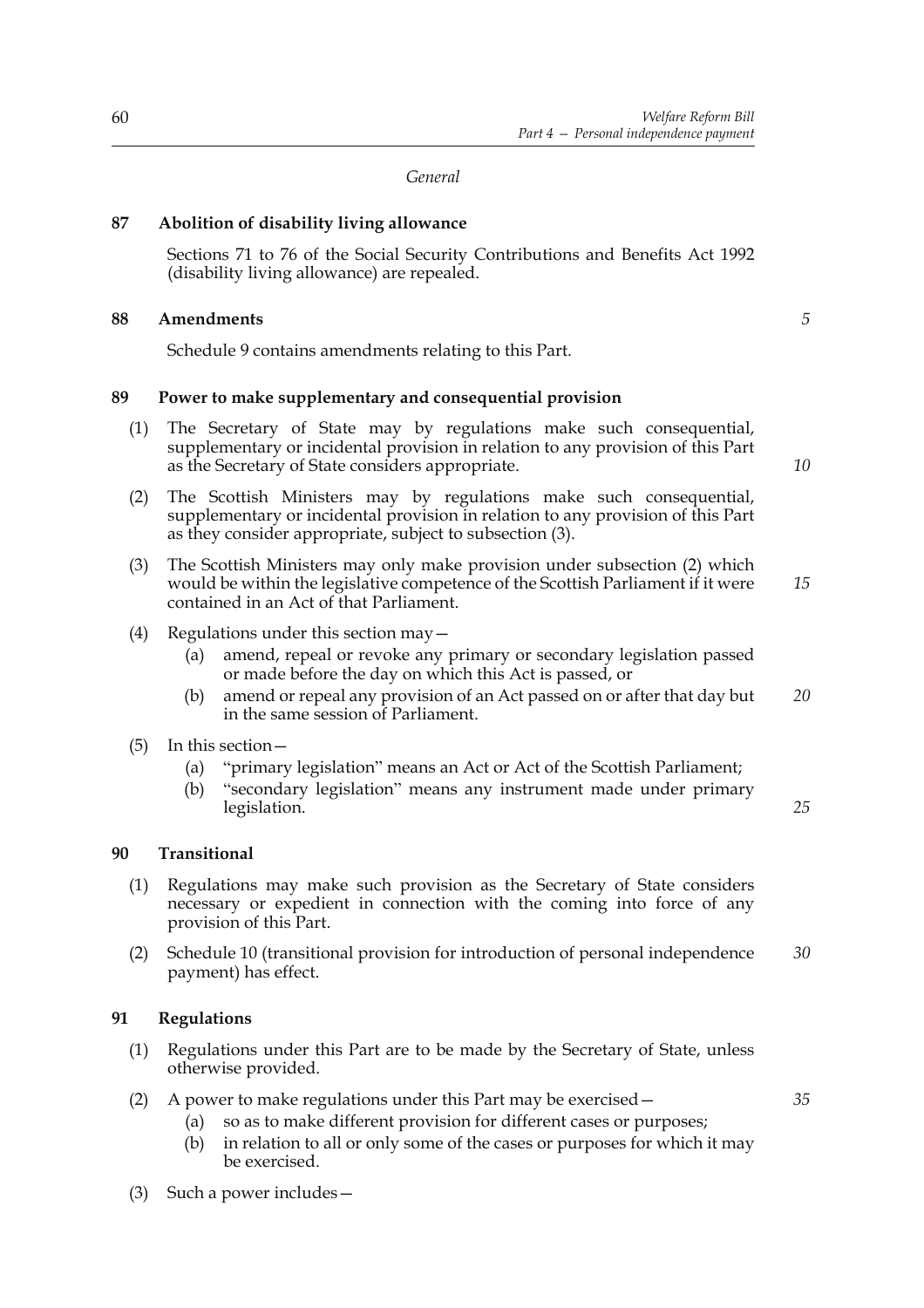- (a) power to make incidental, supplementary, consequential or transitional provision or savings;
- (b) power to provide for a person to exercise a discretion in dealing with any matter.
- (4) The power under subsection  $(2)(a)$  includes, in particular, power to make different provision for persons of different ages. *5*
- (5) Regulations under this Part are to be made by statutory instrument.
- (6) A statutory instrument containing (whether alone or with other provision) either or both of the following—
	- (a) the first regulations under section 78;
	- (b) the first regulations under that section containing provision about assessment of persons under the age of 16,

may not be made unless a draft of the instrument has been laid before, and approved by a resolution of, each House of Parliament.

- (7) A statutory instrument containing regulations made by the Scottish Ministers under section 89— *15*
	- (a) if the regulations contain provision amending or repealing primary legislation (within the meaning of that section), may not be made unless a draft of the instrument has been laid before, and approved by resolution of, the Scottish Parliament, and
	- (b) in any other case, is subject to annulment in pursuance of a resolution of the Scottish Parliament.
- (8) Any other statutory instrument containing regulations under this Part is subject to annulment in pursuance of a resolution of either House of Parliament.

## **92 Interpretation of Part 4**

In this Part—

- "daily living activities" has the meaning given by section 76(4);
- "daily living component" means the daily living component of personal independence payment;
- "mobility activities" has the meaning given by section 77(4);

"mobility component" means the mobility component of personal independence payment;

"prescribed" means prescribed by regulations.

#### **PART 5**

#### SOCIAL SECURITY: GENERAL

#### *Benefit cap*

## **93 Benefit cap**

(1) Regulations may provide for a benefit cap to be applied to the welfare benefits to which a single person or couple is entitled.

*10*

*20*

*25*

*40*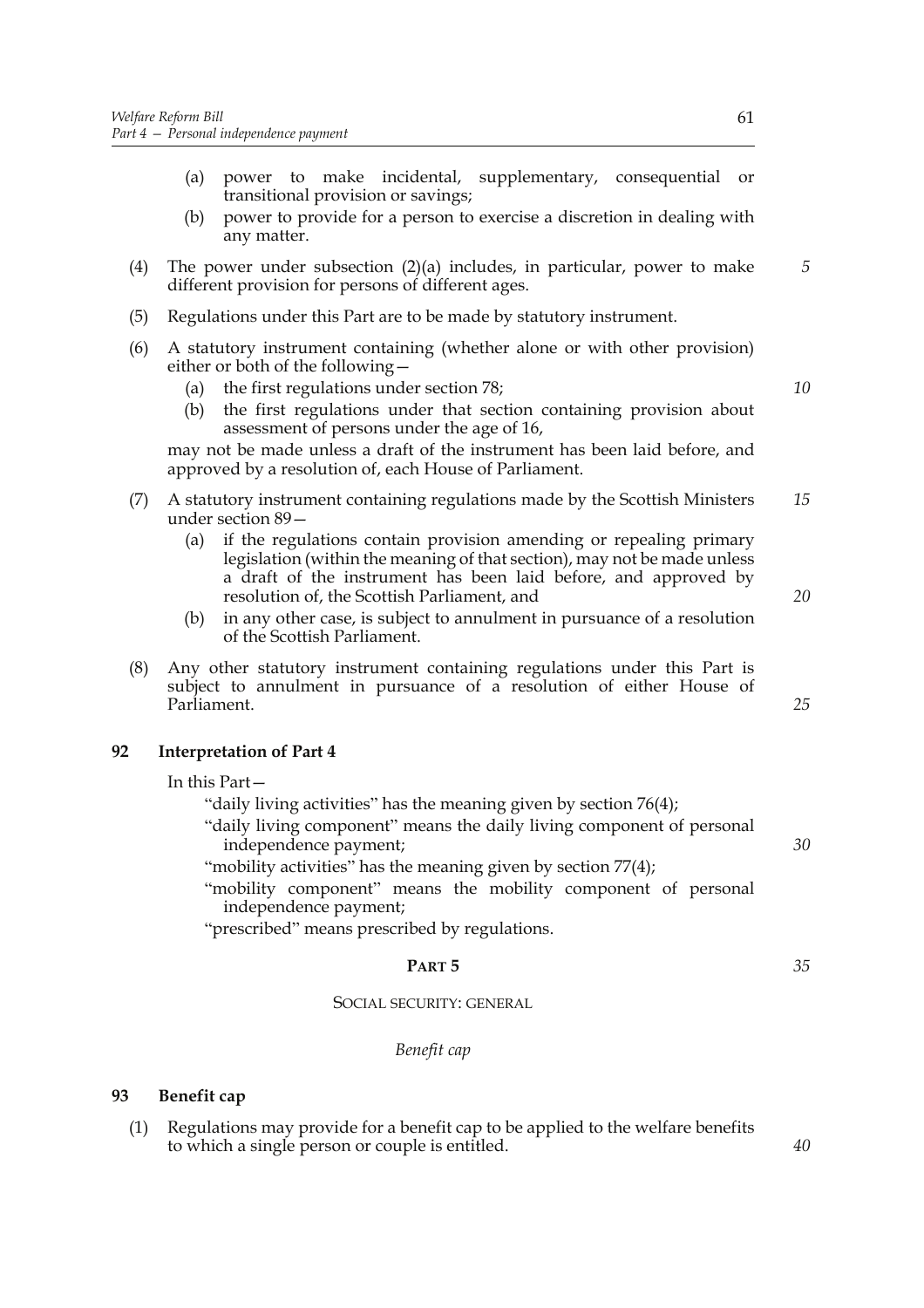- (2) For the purposes of this section, applying a benefit cap to welfare benefits means securing that, where a single person's or couple's total entitlement to welfare benefits in respect of the reference period exceeds the relevant amount, their entitlement to welfare benefits in respect of any period of the same duration as the reference period is reduced by an amount up to or equalling the excess.
- (3) In subsection (2) the "reference period" means a period of a prescribed duration.
- (4) Regulations under this section may in particular—
	- (a) make provision as to the manner in which total entitlement to welfare benefits for any period, or the amount of any reduction, is to be determined; *10*
	- (b) make provision as to the welfare benefit or benefits from which a reduction is to be made;
	- (c) provide for exceptions to the application of the benefit cap;
	- (d) make provision as to the intervals at which the benefit cap is to be applied;
	- (e) make provision as to the relationship between application of the benefit cap and any other reduction in respect of a welfare benefit;
	- (f) provide that where in consequence of a change in the relevant amount, entitlement to a welfare benefit increases or decreases, that increase or decrease has effect without any further decision of the Secretary of State; *20*
	- (g) make supplementary and consequential provision.
- (5) In this section the "relevant amount" is an amount specified in regulations.
- (6) The amount specified under subsection (5) is to be determined by reference to estimated average earnings.
- (7) In this section "estimated average earnings" means the amount which, in the opinion of the Secretary of State, represents at any time the average weekly earnings of a working household in Great Britain after deductions in respect of tax and national insurance contributions. *30*
- (8) The Secretary of State may estimate such earnings in such manner as the Secretary of State thinks fit.
- (9) Regulations under this section may not provide for any reduction to be made from a welfare benefit—
	- (a) provision for which is within the legislative competence of the Scottish Parliament;
	- (b) provision for which is within the legislative competence of the National Assembly for Wales;
	- (c) provision for which is made by the Welsh Ministers, the First Minister for Wales or the Counsel General to the Welsh Assembly Government. *40*
- $(10)$  In this section  $-$

"couple" means two persons of a prescribed description; "prescribed" means prescribed in regulations; "regulations" means regulations made by the Secretary of State; "single person" means a person who is not a member of a couple;

*25*

*5*

*15*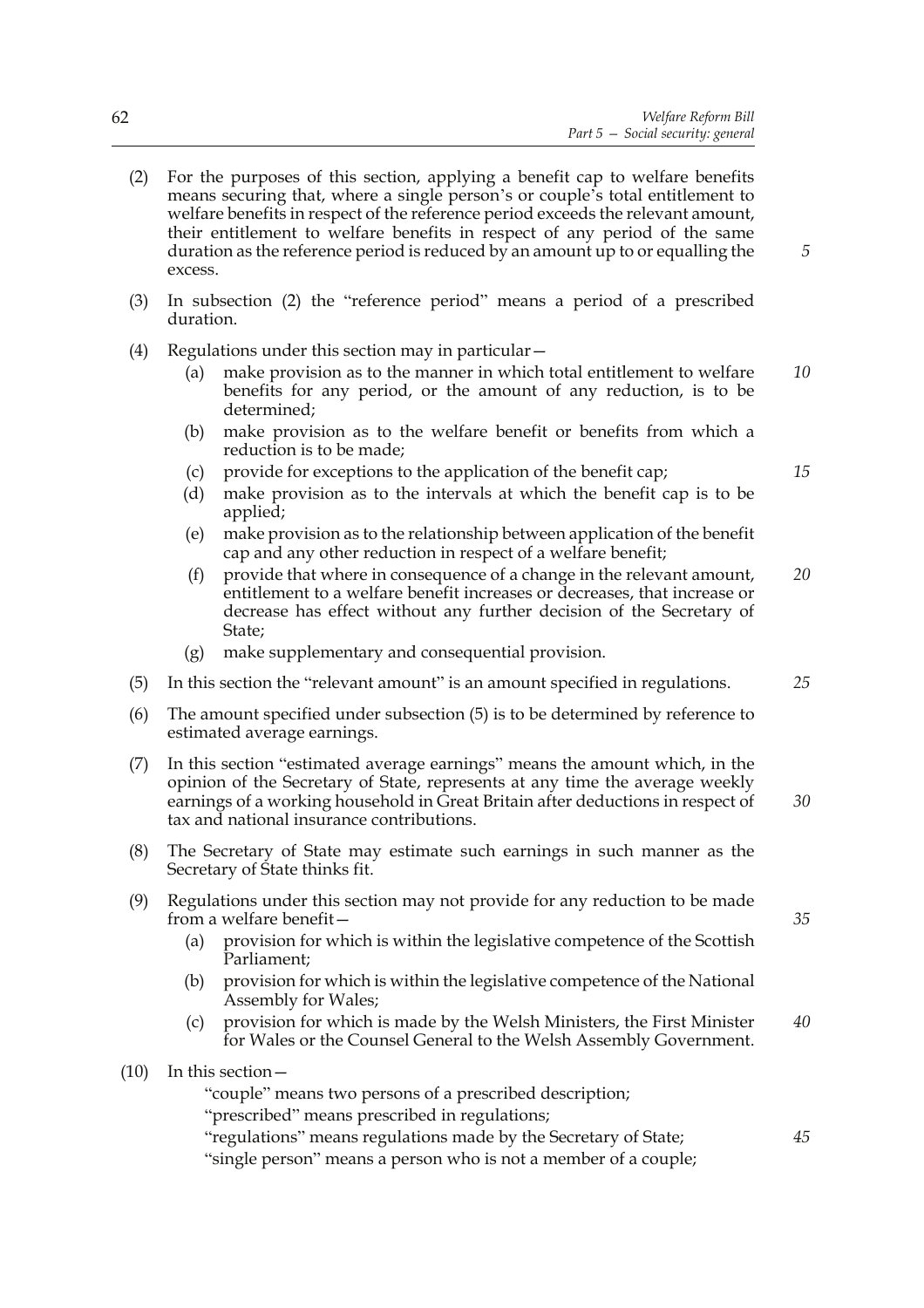"welfare benefit" means any prescribed benefit, allowance, payment or credit.

- (11) Regulations under subsection (10) may not prescribe as welfare benefits—
	- (a) state pension credit under the State Pension Credit Act 2002, or
	- (b) retirement pensions under Part 2 or 3 of the Social Security Contributions and Benefits Act 1992.

## **94 Benefit cap: supplementary**

- (1) Regulations under section 93 may make different provision for different purposes or cases.
- (2) Regulations under section 93 must be made by statutory instrument.
- (3) A statutory instrument containing regulations under section 93 is subject to annulment in pursuance of a resolution of either House of Parliament.
- (4) In section 150 of the Social Security Administration Act 1992 (annual up-rating of benefits) after subsection (7) there is inserted—
	- "(7A) The Secretary of State—
		- (a) shall in each tax year review the amount specified under subsection (5) of section 93 of the Welfare Reform Act 2011 (benefit cap) to determine whether its relationship with estimated average earnings (within the meaning of that section) has changed, and
		- (b) after that review, may, if the Secretary of State considers it appropriate, include in the draft of an up-rating order provision increasing or decreasing that amount."
- (5) In Schedule 2 to the Social Security Act 1998 (decisions against which no appeal lies) after paragraph 8 there is inserted—

*"Reduction on application of benefit cap*

8A A decision to apply the benefit cap in accordance with regulations under section 93 of the Welfare Reform Act 2011."

## *Claims and awards*

#### **95 Claims and awards**

- (1) Section 5(1) of the Social Security Administration Act 1992 (regulations about claims and payments) is amended as follows.
- (2) In paragraph (d) (conditional awards), for the words from "the condition" to the end there is substituted—
	- "(i) the condition that the requirements for entitlement are satisfied at a prescribed time after the making of the award, or *35*
	- (ii) other prescribed conditions;".
- (3) In paragraph (e), for "those requirements" there is substituted "the conditions referred to in paragraph (d)".

*5*

*10*

*15*

*20*

*25*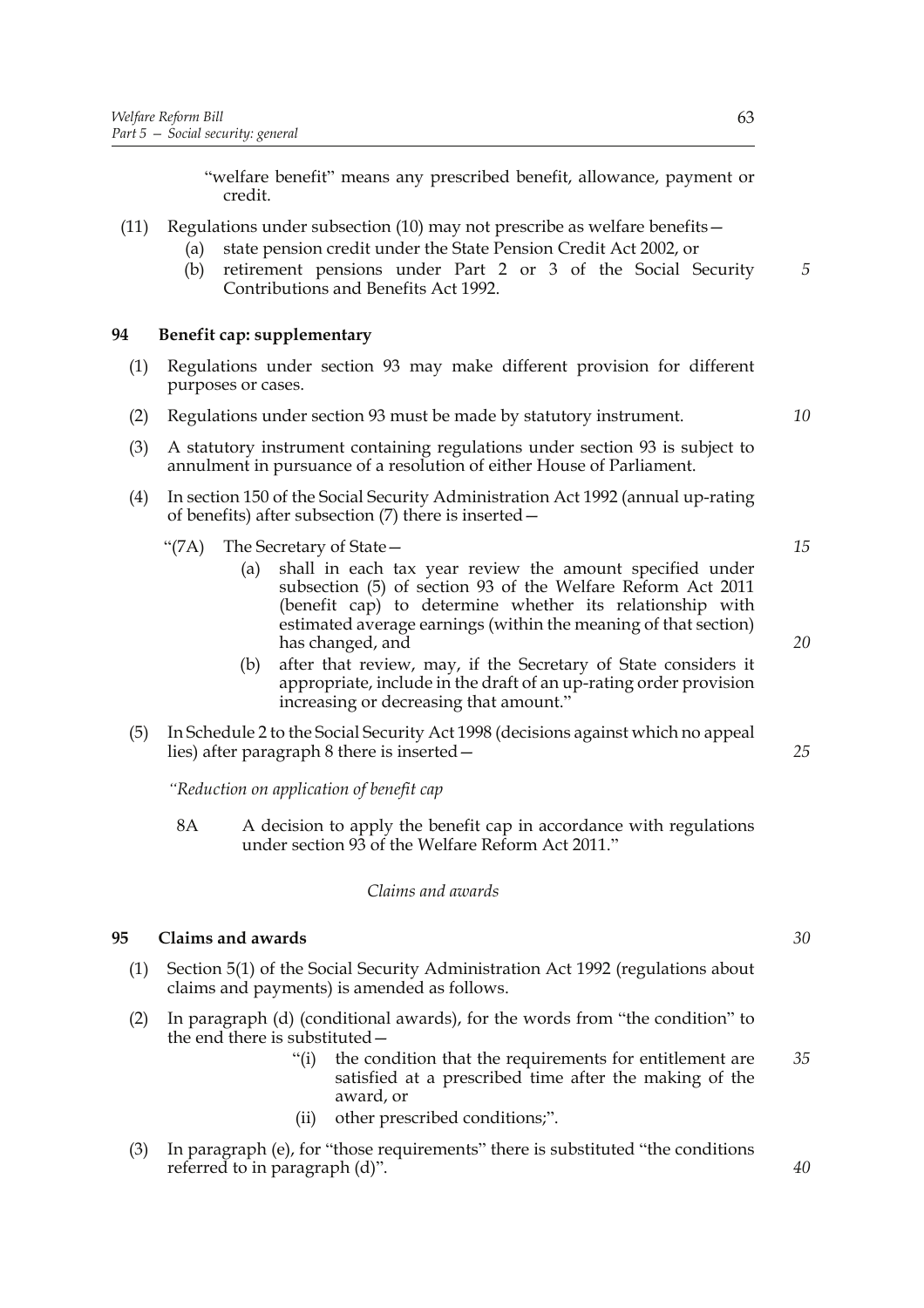- (4) In paragraph (g) (claims made on behalf of another), after "applies" there is inserted "(including in particular, in the case of a benefit to be claimed by persons jointly, enabling one person to claim for such persons jointly)".
- (5) In paragraph (j) (notice of change of circumstances etc), at the end there is inserted "or of any other change of circumstance of a prescribed description".

#### **96 Powers to require information relating to claims and awards**

- (1) Section 5 of the Social Security Administration Act 1992 (regulations about claims and payments) is amended as follows.
- (2) In subsection (1), paragraphs (h) and (hh) (powers to make provision requiring the furnishing of information or evidence) are repealed.
- (3) After that subsection there is inserted—
	- "(1A) Regulations may make provision for requiring a person of a prescribed description to supply any information or evidence which is, or could be, relevant to—
		- (a) a claim or award relating to a benefit to which this section applies, or *15*
		- (b) potential claims or awards relating to such a benefit."
- (4) Subsection (3A) is repealed.
- (5) In section 22 of the Social Security Act 1998 (suspension for failure to furnish information etc), in subsection  $(3)$ , for "subsection  $(1)(hh)$  of section 5" there is substituted "section 5(1A)". *20*

#### *Payments*

#### **97 Payments to joint claimants**

In section 5 of the Social Security Administration Act 1992 (regulations about claims and payments), after subsection (3A) there is inserted—

- "(3B) The power in subsection  $(1)(i)$  above to make provision for the person to whom a benefit is to be paid includes, in the case of a benefit awarded to persons jointly, power to make provision for the Secretary of State to determine to which of them all or any part of a payment should be made, and in particular for the Secretary of State—
	- (a) to determine that payment should be made to whichever of those persons they themselves nominate, or
	- (b) to determine that payment should be made to one of them irrespective of any nomination by them."

#### **98 Payments on account**

- (1) In section 5(1) of the Social Security Administration Act 1992 (regulations about claims and payments), for paragraph (r) there is substituted—
	- " $(r)$  for the making of a payment on account of such a benefit
		- (i) in cases where it is impracticable for a claim to be made or determined immediately, or for an award to be determined or paid in full immediately,

*5*

*10*

*25*

*30*

*35*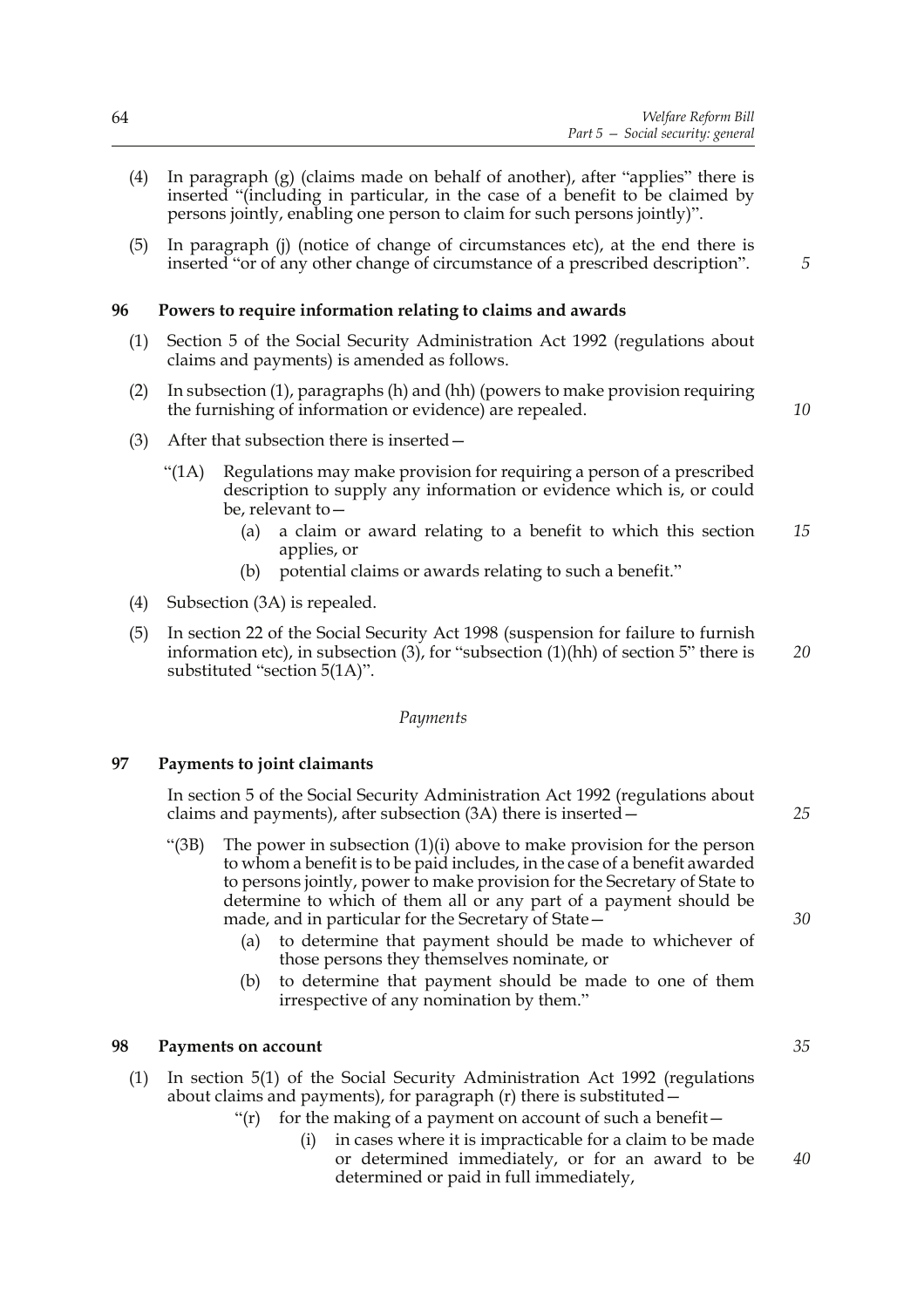- (ii) in cases of need, or
- (iii) in cases where the Secretary of State considers in accordance with prescribed criteria that the payment can reasonably be expected to be recovered;".
- (2) Section 22 of the Welfare Reform Act 2009 (payments on account), which has not ben brought into force, is repealed. *5*

*Appeals*

# **99 Power to require consideration of revision before appeal**

- (1) The Social Security Act 1998 is amended as follows.
- (2) In section 12 (appeals to First-tier Tribunal), in subsection  $(2)$  -
	- (a) the words from "in relation to" to the end become paragraph (a), and
	- (b) after that paragraph there is inserted ", or
		- (b) where regulations under subsection (3A) so provide."
- (3) After subsection (3) of that section there is inserted—
	- "(3A) Regulations may provide that, in such cases or circumstances as may be prescribed, there is a right of appeal under subsection (2) in relation to a decision only if the Secretary of State has considered whether to revise the decision under section 9. *15*
	- (3B) The regulations may in particular provide that that condition is met only where—
		- (a) the consideration by the Secretary of State was on an application,
		- (b) the Secretary of State considered issues of a specified description, or
		- (c) the consideration by the Secretary of State satisfied any other condition specified in the regulations. *25*
	- (3C) The references in subsections (3A) and (3B) to regulations and to the Secretary of State are subject to any enactment under or by virtue of which the functions under this Chapter are transferred to or otherwise made exercisable by a person other than the Secretary of State."
- (4) In subsection (7) of that section—
	- (a) the words from "make provision" to the end become paragraph (a);
	- (b) after that paragraph there is inserted—
		- "(b) provide that, where in accordance with regulations under subsection (3A) there is no right of appeal against a decision, any purported appeal may be treated as an application for revision under section 9."
- (5) In section 80(1)(a) (affirmative procedure for certain regulations) after "12(2)" there is inserted "or (3A)".
- (6) Schedule 11 contains similar amendments to other Acts.
- (7) Subsection (8) applies where regulations under a provision mentioned in subsection (9) are made so as to have effect in relation to a limited area (by virtue of provision made under section 136(4)(b)).

*20*

*10*

*30*

*35*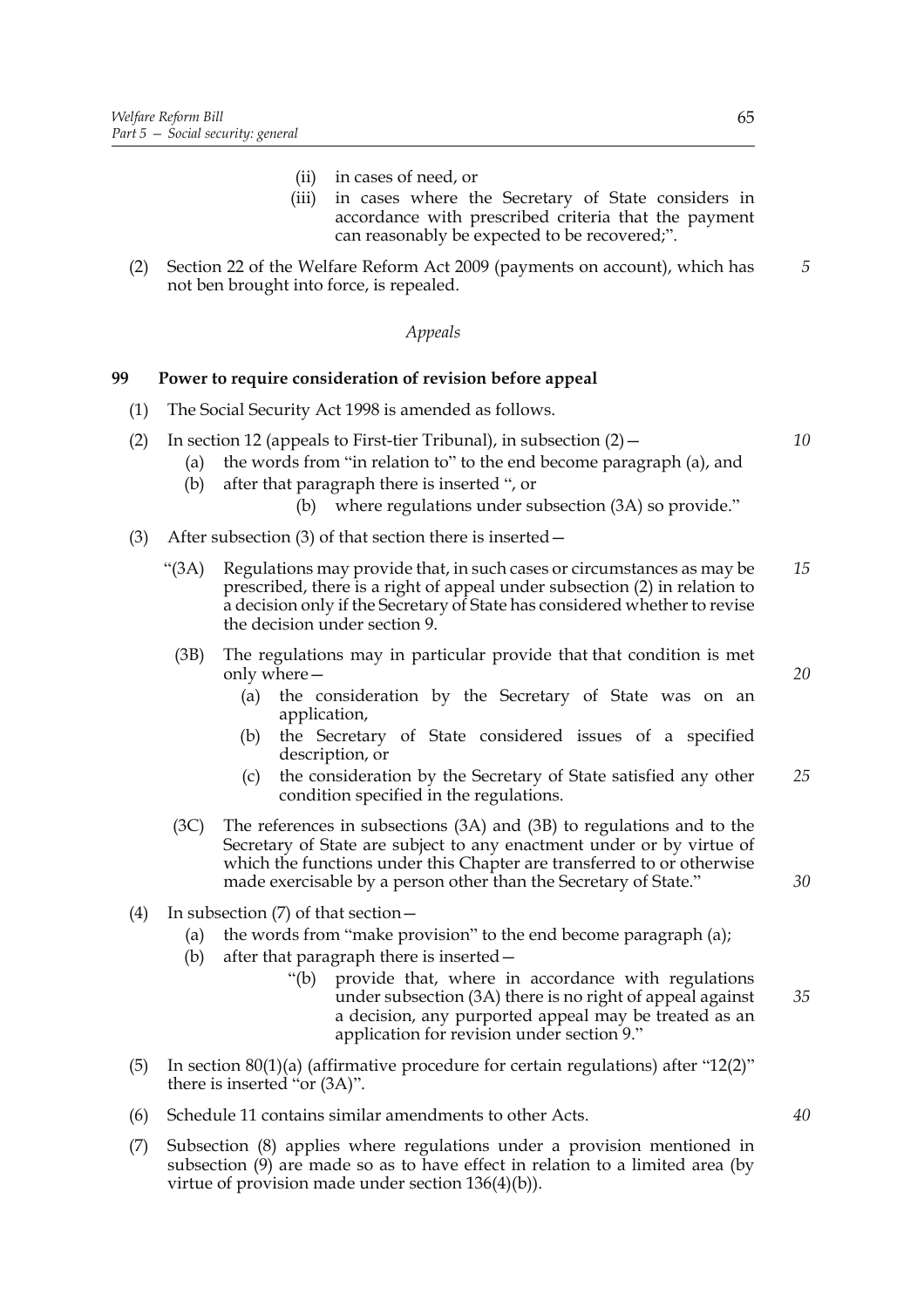- (8) Any power to make, in connection with those regulations, provision as respects decisions and appeals may be exercised so that that provision applies only in relation to the area mentioned in subsection (7).
- (9) The provisions referred to in subsection  $(7)$  are  $-$ 
	- (a) section 12(3A) of the Social Security Act 1998;
	- (b) section 4(1B) of the Vaccine Damage Payments Act 1979;
	- (c) subsection (2A) of section 20 of the Child Support Act 1991 (as substituted by section 10 of the Child Support, Pensions and Social Security Act 2000);
	- (d) subsection (3A) of section 20 of the Child Support Act 1991 (as it has effect apart from section 10 of the Child Support, Pensions and Social Security Act 2000); *10*
	- (e) section 11(2A) of the Social Security (Recovery of Benefits) Act 1997;
	- (f) paragraph 6(5A) of Schedule 7 to the Child Support, Pensions and Social Security Act 2000;
	- (g) section 50(1A) of the Child Maintenance and Other Payments Act 2008.

### **100 Supersession of decisions of former appellate bodies**

- (1) Schedule 12 contains amendments reinstating powers to make decisions superseding decisions made by appellate bodies before their functions were transferred to the First-tier Tribunal and Upper Tribunal.
- (2) The following have effect as if they had come into force on 3 November 2008—
	- (a) the amendments made by Schedule 12, and
	- (b) if regulations made in the exercise of the powers conferred by virtue of those amendments so provide, those regulations.

### *Electronic communications*

**101 Electronic communications**

- (1) In section 189 of the Social Security Administration Act 1992 (regulations and orders - general), after subsection  $(5)$  there is inserted –
	- "(5A) The provision referred to in subsection (5) includes, in a case where regulations under this Act require or authorise the use of electronic communications, provision referred to in section 8(4) and (5) and 9(5) of the Electronic Communications Act 2000.
	- (5B) For the purposes of subsection (5A), references in section 8(4) and (5) and 9(5) of the Electronic Communications Act 2000 to an order under section 8 of that Act are to be read as references to regulations under this Act; and references to anything authorised by such an order are to be read as references to anything required or authorised by such regulations."
- (2) In section 79 of the Social Security Act 1998 (regulations and orders), after subsection (6) there is inserted—
	- " $(6A)$  The provision referred to in subsection  $(6)$  includes, in a case where regulations under this Act require or authorise the use of electronic communications, provision referred to in section 8(4) and (5) and 9(5) of the Electronic Communications Act 2000.

*15*

*5*

*30*

*35*

*25*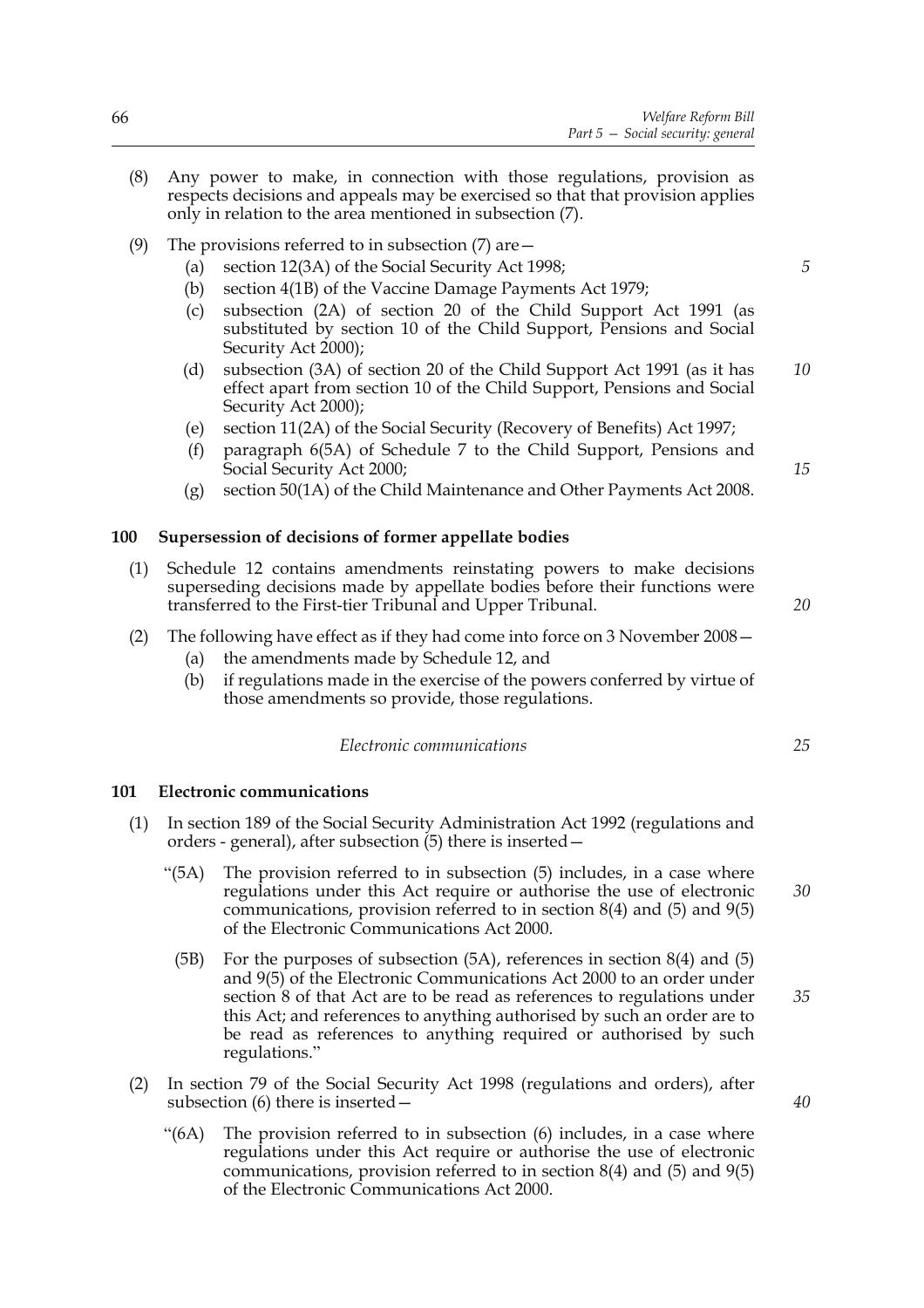(6B) For the purposes of subsection  $(6A)$ , references in section 8(4) and (5) and 9(5) of the Electronic Communications Act 2000 to an order under section 8 of that Act are to be read as references to regulations under this Act; and references to anything authorised by such an order are to be read as references to anything required or authorised by such regulations."

#### *Recovery of benefits*

### **102 Recovery of benefit payments**

(1) In the Social Security Administration Act 1992, after section 71ZA there is inserted—

### *"Recovery of benefit payments*

#### **71ZB Recovery of overpayments of certain benefits**

- (1) The Secretary of State may recover any amount of the following paid in excess of entitlement—
	- (a) universal credit, (b) jobseeker's allowance,
	- (c) employment and support allowance, and
	- (d) except in prescribed circumstances, housing credit (within the meaning of the State Pension Credit Act 2002).

# (2) An amount recoverable under this section is recoverable from—

- (a) the person to whom it was paid, or
- (b) such other person (in addition to or instead of the person to whom it was paid) as may be prescribed.

#### (3) An amount paid in pursuance of a determination is not recoverable under this section unless the determination has been— *25*

- (a) reversed or varied on an appeal, or
- (b) revised or superseded under section 9 or section 10 of the Social Security Act 1998,

except where regulations otherwise provide.

- (4) Regulations may provide that amounts recoverable under this section are to be calculated or estimated in a prescribed manner. *30*
- (5) Where an amount of universal credit is paid for the sole reason that a payment by way of prescribed income is made after the date which is the prescribed date for payment of that income, that amount is for the purposes of this section paid in excess of entitlement.
- (6) In the case of a benefit referred to in subsection (1) which is awarded to persons jointly, an amount paid to one of those persons may for the purposes of this section be regarded as paid to the other.
- (7) An amount recoverable under this section may (without prejudice to any other means of recovery) be recovered—
	- (a) by deduction from benefit (section 71ZC);
	- (b) through the courts etc (section 71ZD);
	- (c) by adjustment of benefit (section 71ZE).

*5*

*10*

*15*

*20*

*40*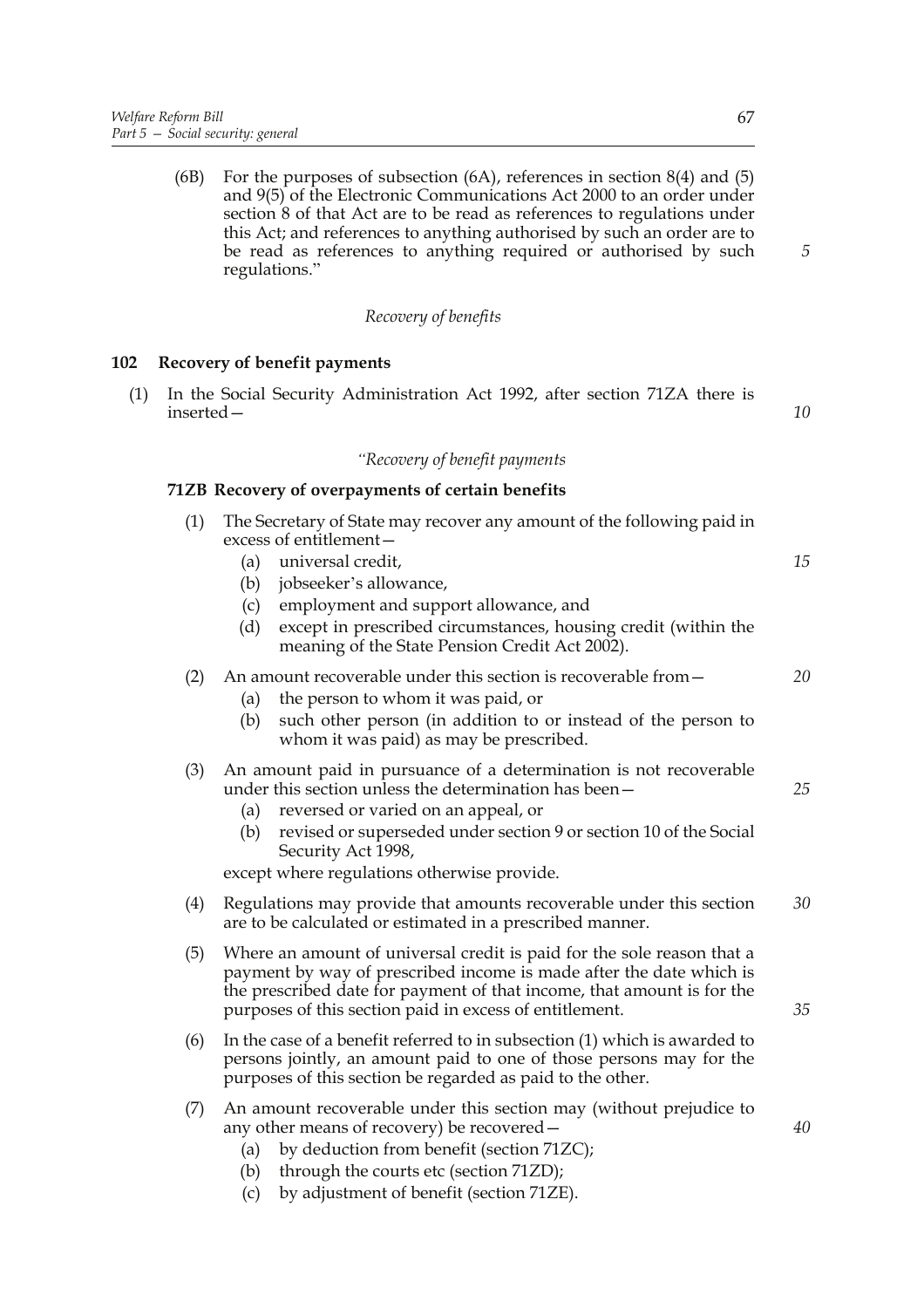### **71ZC Deduction from benefit**

- (1) An amount recoverable from a person under section 71ZB may be recovered by deducting the amount from payments of prescribed benefit to the person.
- (2) Where an amount recoverable from a person under section 71ZB was paid to the person on behalf of another, subsection (1) authorises its recovery from the person by deduction— *5*
	- (a) from prescribed benefits to which the person is entitled,
	- (b) from prescribed benefits paid to the person to discharge (in whole or in part) an obligation owed to that person by the person on whose behalf the recoverable amount was paid, or
	- (c) from prescribed benefits paid to the person to discharge (in whole or in part) an obligation owed to that person by any other person.
- (3) Where an amount is recovered as mentioned in paragraph (b) of subsection (2), the obligation specified in that paragraph shall in prescribed circumstances be taken to be discharged by the amount of the deduction. *15*
- (4) Where an amount is recovered as mentioned in paragraph (c) of subsection (2), the obligation specified in that paragraph shall in all cases be taken to be so discharged. *20*

### **71ZD Court action etc**

- (1) Where an amount is recoverable under section 71ZB from a person residing in England and Wales, the amount is, if a county court so orders, recoverable—
	- (a) under section 85 of the County Courts Act 1984, or
	- (b) otherwise as if it were payable under an order of the court.
- (2) Where an amount is recoverable under section 71ZB from a person residing in Scotland, the amount recoverable may be enforced as if it were payable under an extract registered decree arbitral bearing a warrant for execution issued by the sheriff court of any sheriffdom in Scotland.
- (3) Any costs of the Secretary of State in recovering an amount of benefit under this section may be recovered by him as if they were amounts recoverable under section 71ZB.
- (4) In any period after the coming into force of this section and before the coming into force of section 62 of the Tribunals, Courts and Enforcement Act 2007, subsection (1)(a) has effect as if it read "by execution issued from the county court".

#### **71ZE Adjustment of benefit**

Regulations may for the purpose of the recovery of amounts recoverable under section 71ZB make provision—

- (a) for treating any amount paid to a person under an award which it is subsequently determined was not payable—
	- (i) as properly paid, or

*40*

*10*

*25*

*35*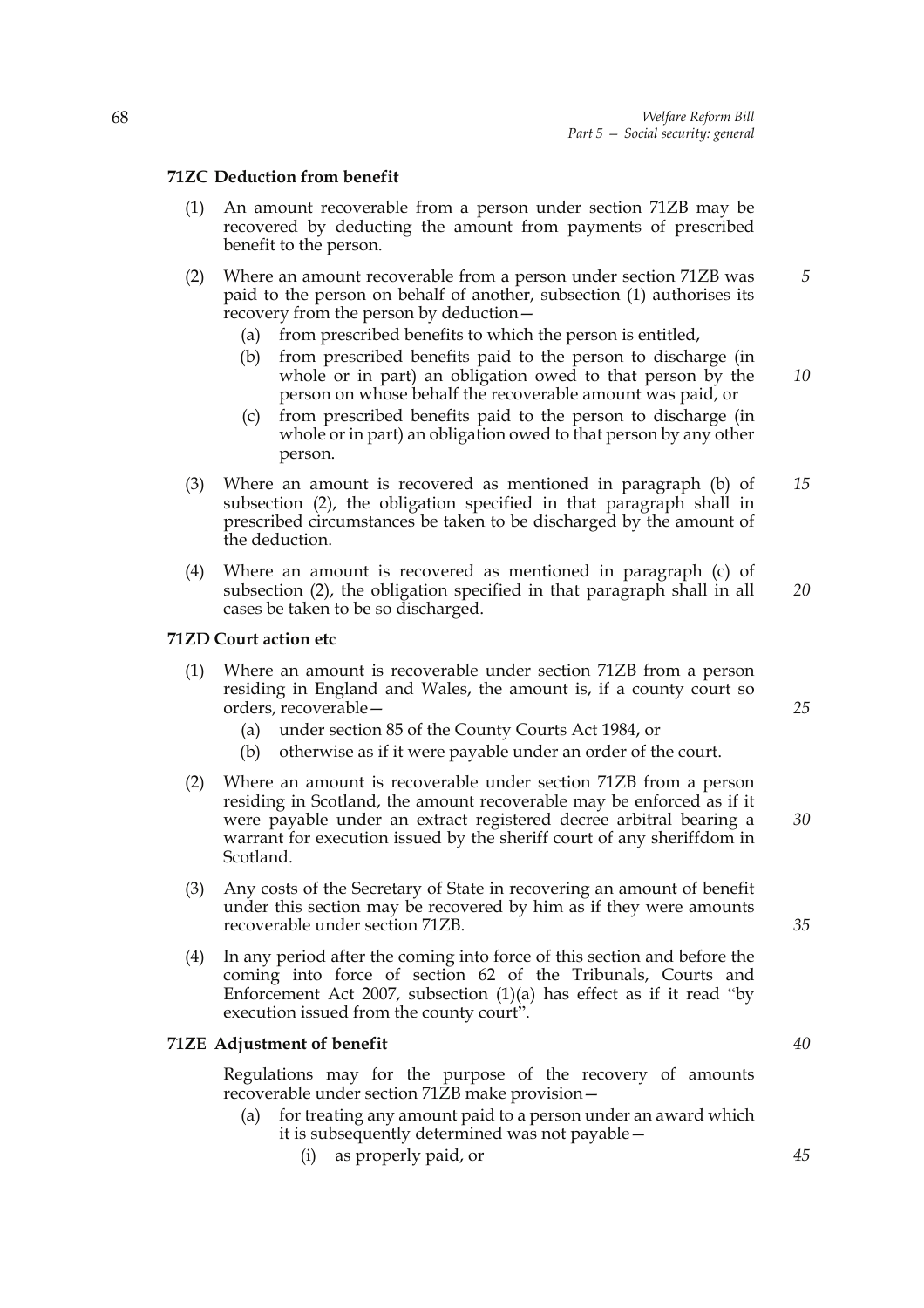(ii) as paid on account of a payment which it is determined should be or should have been made,

and for reducing or withholding arrears payable by virtue of the subsequent determination;

- (b) for treating any amount paid to one person in respect of another as properly paid for any period for which it is not payable in cases where in consequence of a subsequent determination—
	- (i) the other person is entitled to a payment for that period, or
	- (ii) a third person is entitled in priority to the payee to a payment for that period in respect of the other person, *10*

and by reducing or withholding any arrears payable for that period by virtue of the subsequent determination.

### **71ZF Recovery of payments on account**

- (1) The Secretary of State may recover any amount paid under section  $5(1)(r)$  (payments on account). *15*
- (2) An amount recoverable under this section is recoverable from—
	- (a) the person to whom it was paid, or
	- (b) such other person (in addition to or instead of the person to whom it was paid) as may be prescribed.
- (3) Regulations may provide that amounts recoverable under this section are to be calculated or estimated in a prescribed manner.
- (4) In the case of a payment on account of a benefit which is awarded to persons jointly, an amount paid to one of those persons may for the purposes of this section be regarded as paid to the other.
- (5) Sections 71ZC and 71ZD apply in relation to amounts recoverable under this section as to amounts recoverable under section 71ZB.

### **71ZG Recovery of hardship payments etc**

- (1) The Secretary of State may recover any amount paid by way of—
	- (a) a payment under section 28 of the Welfare Reform Act 2011 (universal credit hardship payments) which is recoverable under that section,
	- (b) a payment under section 19C of the Jobseekers Act 1995 (jobseeker's allowance hardship payments) which is recoverable under that section,
	- (c) a payment of a jobseeker's allowance under paragraph 8 or 8A of Schedule 1 to that Act (exemptions), where the allowance is payable at a prescribed rate under paragraph 9 of that Schedule and is recoverable under that paragraph,
	- (d) a payment of a jobseeker's allowance under paragraph 10 of that Schedule (claims yet to be determined etc) which is recoverable under that paragraph, or
	- (e) a payment which is recoverable under section 6B(5A)(d) or  $(7)(d)$ ,  $7(2A)(d)$  or  $(4)(d)$ ,  $8(3)(aa)$ ,  $(4)(d)$  or  $9(2A)(d)$  or  $(4)(d)$  of the Social Security Fraud Act 2001.
- (2) An amount recoverable under this section is recoverable from—
	- (a) the person to whom it was paid, or

*5*

*20*

*25*

*30*

*45*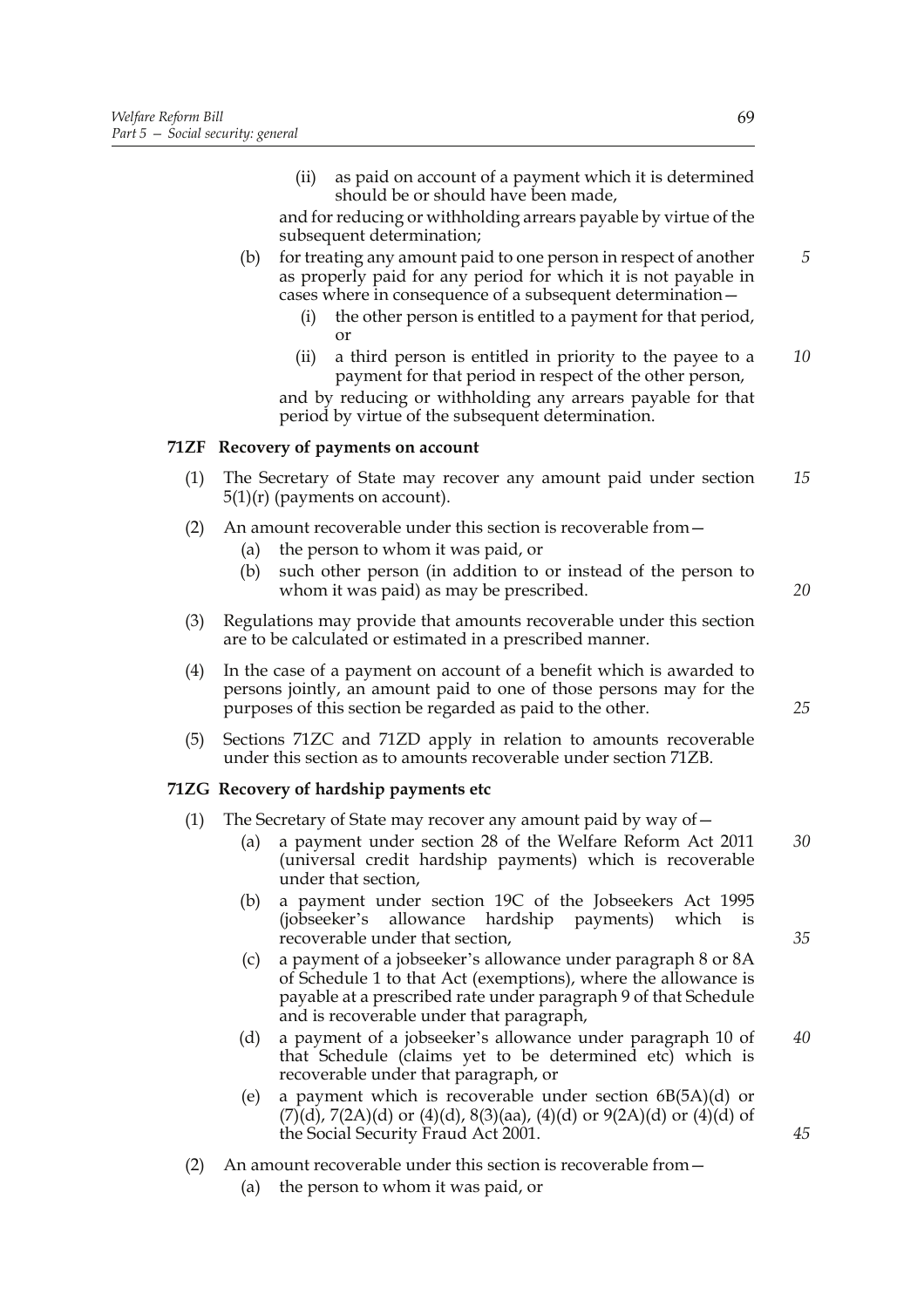- (b) such other person (in addition to or instead of the person to whom it was paid) as may be prescribed.
- (3) Regulations may provide that amounts recoverable under this section are to be calculated or estimated in a prescribed manner.
- (4) Where universal credit or a jobseeker's allowance is claimed by persons jointly, an amount paid to one claimant may for the purposes of this section be regarded as paid to the other.
- (5) Sections 71ZC to 71ZE apply in relation to amounts recoverable under this section as to amounts recoverable under section 71ZB."
- (2) In section 71 of that Act (overpayments general), in subsection (11)(ab), at the end there is inserted "excluding housing credit (see section 71ZB)". *10*
- (3) In section 115A of that Act (penalty as alternative to prosecution), in subsection (1), after "71" there is inserted "71ZB".
- (4) In section 115B of that Act (penalty as alternative to prosecution: colluding employers etc), in subsection (4), at the end there is inserted "and sections 71ZC and 71ZD above apply in relation to an amount recoverable by virtue of paragraph (a) above as to amounts recoverable under section 71ZB above". *15*
- (5) In Schedule 1 to the Jobseekers Act 1995 (supplementary provision)—
	- (a) in paragraph 9, at the end there is inserted—
		- "(c) as to whether the whole or part of any amount of a jobseeker's allowance which is payable as specified in paragraph (a) is recoverable."; *20*
	- (b) in paragraph 10, for sub-paragraph  $(5)(a)$  there is substituted
		- "(a) as to whether the whole or part of any amount paid by virtue of sub-paragraph  $(1)$  or  $(2)$  is recoverable;". *25*
- (6) In section 12 of the Social Security Act 1998 (appeal to First-tier Tribunal), in subsection (4), after "71" there is inserted ", 71 $\overline{ZB}$ , 71 $\overline{ZF}$ , 71 $\overline{ZG}$ ,".
- (7) In Schedule 3 to that Act (decisions against which an appeal lies), after paragraph 6 there is inserted—
	- "6A A decision as to whether payment of housing credit (within the meaning of the State Pension Credit Act 2002) is recoverable under section 71ZB of the Administration Act. *30*
	- 6B A decision as to the amount of payment recoverable under section 71ZB, 71ZF or 71ZG of the Administration Act."

#### **103 Recovery of child benefit and guardian's allowance**

- (1) In section 71(8) of the Social Security Administration Act 1992 (recovery of benefits by deduction from prescribed benefits), the words ", other than an amount paid in respect of child benefit or guardian's allowance," are repealed.
- (2) In section 69(8) of the Social Security Administration (Northern Ireland) Act 1992 (recovery of benefits by deduction from prescribed benefits), the words ", other than an amount paid in respect of child benefit or guardian's allowance," are repealed.
- (3) In the Tax Credits Act 2002, in Schedule 4, paragraphs 2 and 8 are repealed.

*35*

*40*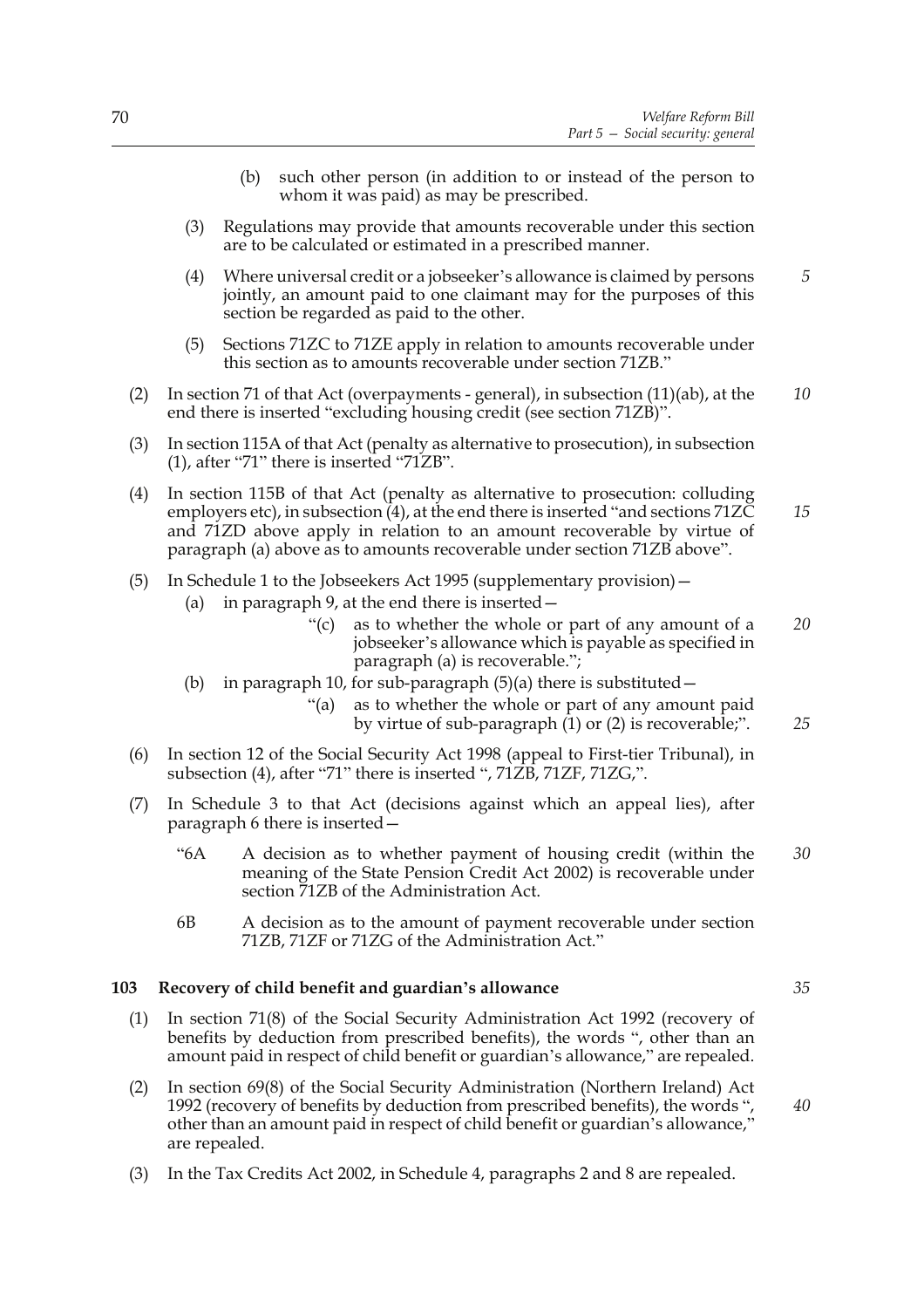### **104 Application of Limitation Act 1980**

- (1) Section 38 of the Limitation Act 1980 (interpretation) is amended as follows.
- (2) In subsection (1), in the definition of "action", at the end there is inserted "(and see subsection (11) below)".
- (3) At the end there is inserted—
	- "(11) References in this Act to an action do not include any method of recovery of a sum recoverable under—
		- (a) Part 3 of the Social Security Administration Act 1992,
		- (b) section 127(c) of the Social Security Contributions and Benefits Act 1992, or
		- (c) Part 1 of the Tax Credits Act 2002,

other than a proceeding in a court of law."

- (4) The amendments made by this section have effect as if they had come into force at the same time as section 38 of the Limitation Act 1980, except for the purposes of proceedings brought before the coming into force of this section.
	- *Investigation and prosecution of offences*

# **105 Powers to require information relating to investigations**

In section 109B of the Social Security Administration Act 1992 (power to require information), in subsection  $(2)$  –

- (a) after paragraph (i) (but before the final "and") there is inserted— "(ia) a person of a prescribed description;" *20*
- (b) in paragraph (j), for "(i)" there is substituted "(ia)".

#### **106 Time limits for legal proceedings**

In section 116 of the Social Security Administration Act 1992 (legal proceedings), in subsection (2)—

- (a) in paragraph (a), for "other than an offence relating to housing benefit or council tax benefit" there is substituted "(other than proceedings to which paragraph (b) applies)";
- (b) in paragraph (b), after "proceedings" there is inserted "brought by the appropriate authority".

#### **107 Prosecution powers of local authorities**

- (1) The Social Security Administration Act 1992 is amended as follows.
- (2) After section 116 there is inserted—

#### **"116ZALocal authority powers to prosecute housing benefit and council tax benefit fraud**

- (1) This section applies to an authority administering housing benefit or council tax benefit.
- (2) The authority may not bring proceedings against a person for a benefit offence relating to either of those benefits unless—

*5*

*10*

*15*

*35*

*25*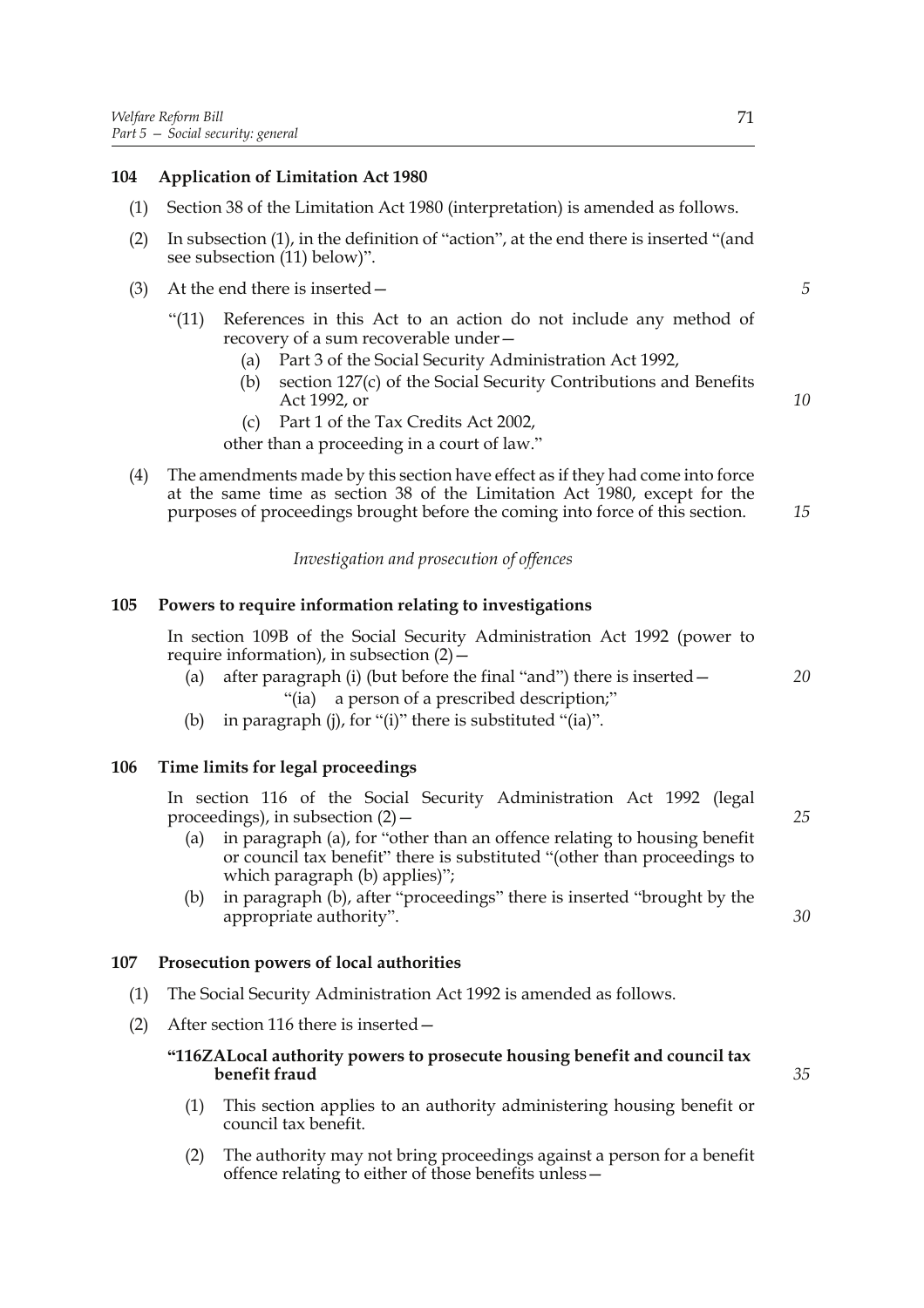- (a) the authority has already started an investigation in relation to that person in respect of the offence, (b) in a case where the proceedings relate to housing benefit, the authority has already started an investigation in relation to the person in respect of a benefit offence relating to council tax benefit, or has already brought proceedings against the person in respect of such an offence, (c) in a case where the proceedings relate to council tax benefit, the authority has already started an investigation in relation to the person in respect of a benefit offence relating to housing benefit, or has already brought proceedings against the person in respect of such an offence, (d) the proceedings arise in prescribed circumstances or are of a prescribed description, or (e) the Secretary of State has directed that the authority may bring the proceedings. (3) The Secretary of State may direct that in prescribed circumstances, an authority may not bring proceedings by virtue of subsection (2)(a), (b) or (c) despite the requirements in those provisions being met. (4) A direction under subsection (2)(e) or (3) may relate to a particular authority or description of authority or to particular proceedings or any description of proceedings. (5) If the Secretary of State prescribes conditions for the purposes of this section, an authority may bring proceedings in accordance with this section only if any such condition is satisfied. (6) The Secretary of State may continue proceedings which have been brought by an authority in accordance with this section as if the proceedings had been brought in his name or he may discontinue the proceedings if— (a) the proceedings were brought by virtue of subsection  $(2)(a)$ ,  $(b)$ or  $(c)$ , (b) he makes provision under subsection (2)(d) which has the effect that the authority would no longer be entitled to bring the proceedings in accordance with this section, (c) he withdraws a direction under subsection (2)(e) in relation to the proceedings, or (d) a condition prescribed under subsection (5) ceases to be satisfied in relation to the proceedings. (7) In exercising a power to bring proceedings in accordance with this section, a local authority must have regard to the Code for Crown Prosecutors issued by the Director of Public Prosecutions under section 10 of the Prosecution of Offences Act 1985— *5 10 15 20 30 35*
	- (a) in determining whether the proceedings should be instituted;
	- (b) in determining what charges should be preferred;
	- (c) in considering what representations to make to a magistrates' court about mode of trial; *45*
	- (d) in determining whether to discontinue proceedings.
- (8) Regulations shall define "an investigation in respect of a benefit offence" for the purposes of this section.
- *25*
-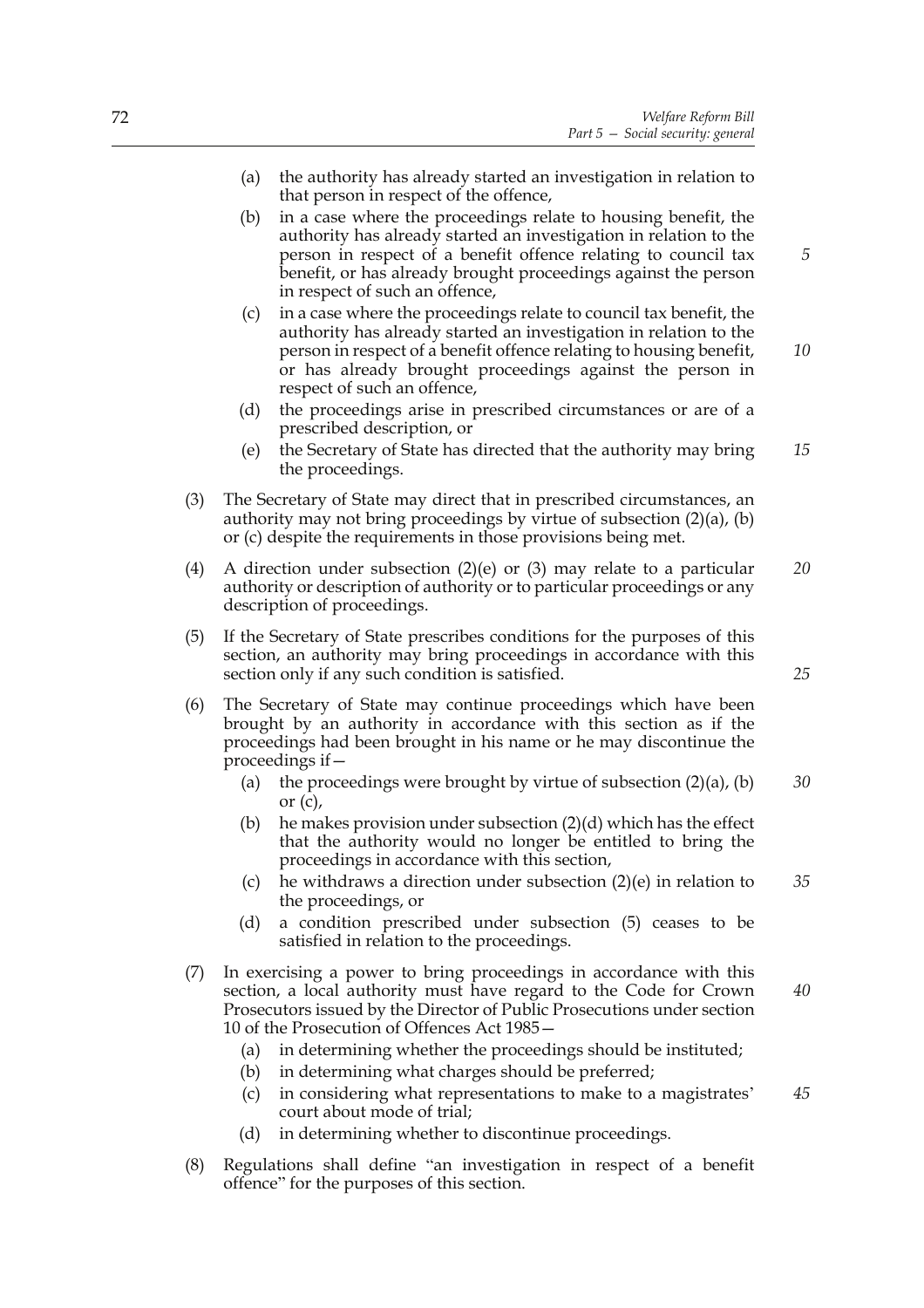- (9) This section does not apply to Scotland."
- (3) Section 116A (local authority powers to prosecute benefit fraud) is amended as follows.
- (4) In the heading, after "prosecute" there is inserted "other".
- (5) In subsection  $(2)$ 
	- (a) for "unless" there is substituted "only if";
	- (b) in paragraph (b), for "must not", there is substituted "may".
- (6) In subsection  $(4)(b)$ , for "gives" there is substituted "withdraws".

#### *Penalties as alternative to prosecution*

# **108 Penalty in respect of benefit fraud not resulting in overpayment**

- (1) Section 115A of the Social Security Administration Act 1992 (penalty as alternative to prosecution) is amended as follows.
- (2) After subsection (1) there is inserted—
	- "(1A) This section also applies where  $-$ 
		- (a) it appears to the Secretary of State or an authority that there are grounds for instituting proceedings against a person for an offence (under this Act or any other enactment) relating to an act or omission on the part of that person in relation to any benefit, and *15*
		- (b) if an overpayment attributable to the act or omission had been made, the overpayment would have been recoverable from the person by, or due from the person to, the Secretary of State or an authority under or by virtue of section 71, 71ZB, 71A, 75 or 76 above." *20*
- (3) In subsection (2)(a) for "such proceedings" there is substituted "proceedings referred to in subsection (1) or (1A) above". *25*
- (4) In subsection  $(4)$ 
	- (a) in paragraph (a), after "is" there is inserted "or would have been";
	- (b) in paragraph (b), at the end there is inserted "or to the act or omission referred to in subsection (1A)(a)."
- (5) In subsections (6) and (7), at the beginning there is inserted "In a case referred to in subsection (1)".
- (6) In subsection (7B)(a), after "is", in both places, there is inserted "or would have been".
- (7) In subsection (8) after "subsection  $(1)(a)$ " there is inserted "or  $(1A)(b)$ ".
- (8) In the Social Security Fraud Act 2001—
	- (a) in section  $6B(1)(b)$ , the words "by reference to any overpayment" are repealed and for "the offence mentioned in subsection  $(1)(b)$  of the appropriate penalty provision" there is substituted "the offence to which the notice relates";
	- (b) in sections  $6C(2)(b)$  and  $(3)$ ,  $8(7)(b)$  and  $(8)$  and  $9(7)(b)$  and  $(8)$ , for "the overpayment" there is substituted "any overpayment made".

*5*

*10*

*30*

*35*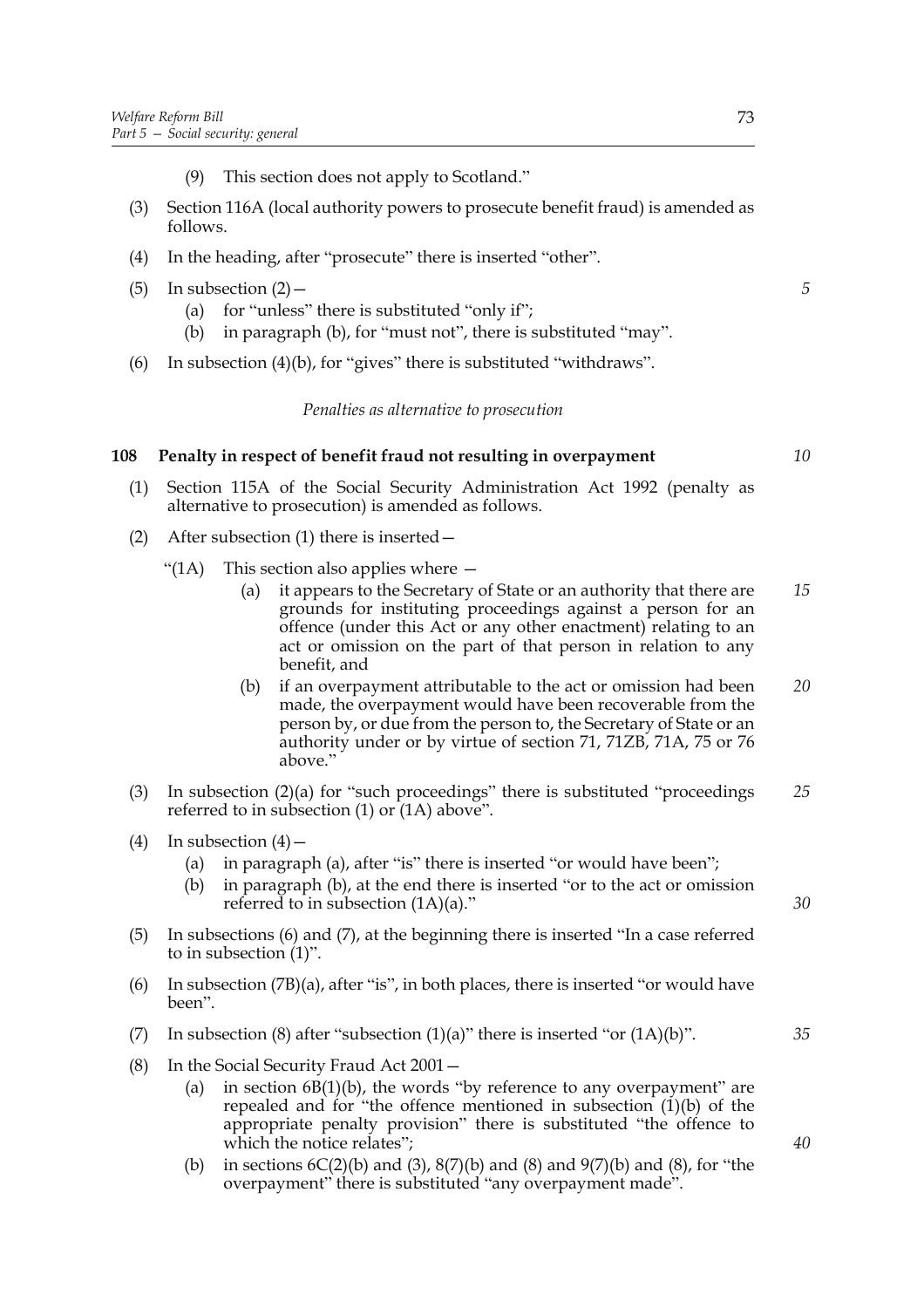### **109 Amount of penalty**

In section 115A of the Social Security Administration Act 1992 (penalty as alternative to prosecution), for subsection (3) there is substituted—

- "(3) The amount of the penalty in a case falling within subsection  $(1)$  is 50% of the amount of the overpayment (rounded down to the nearest whole penny), subject to—
	- (a) a minimum amount of £350, and
	- (b) a maximum amount of £2000.
- (3A) The amount of the penalty in a case falling within subsection (1A) is £350.
- (3B) The Secretary of State may by order amend—
	- (a) the percentage for the time being specified in subsection (3);
	- (b) any figure for the time being specified in subsection (3)(a) or (b) or (3A)."

### **110 Period for withdrawal of agreement to pay penalty**

- (1) The Social Security Administration Act 1992 is amended as follows.
- (2) In section 115A (penalty as alternative to prosecution), in subsection (5) (cooling-off period), for "28" there is substituted "14".
- (3) In section 115B (penalty as alternative to prosecution: colluding employers etc), in subsection (6) (cooling-off period), for "28" there is substituted "14".

#### *Civil penalties*

#### **111 Civil penalties for incorrect statements and failures to disclose information**

(1) After section 115B of the Social Security Administration Act 1992 there is inserted—

#### *"Civil penalties*

### **115C Incorrect statements etc**

- (1) This section applies where—
	- (a) a person negligently makes an incorrect statement or representation, or negligently gives incorrect information or evidence—
		- (i) in or in connection with a claim for a relevant social security benefit, or
		- (ii) in connection with an award of a relevant social security benefit,
	- (b) the person fails to take reasonable steps to correct the error,
	- (c) the error results in the making of an overpayment, and
	- (d) the person has not been charged with an offence or cautioned, or been given a notice under section 115A, in respect of the overpayment.

*15*

*5*

*10*

*20*

*30*

*35*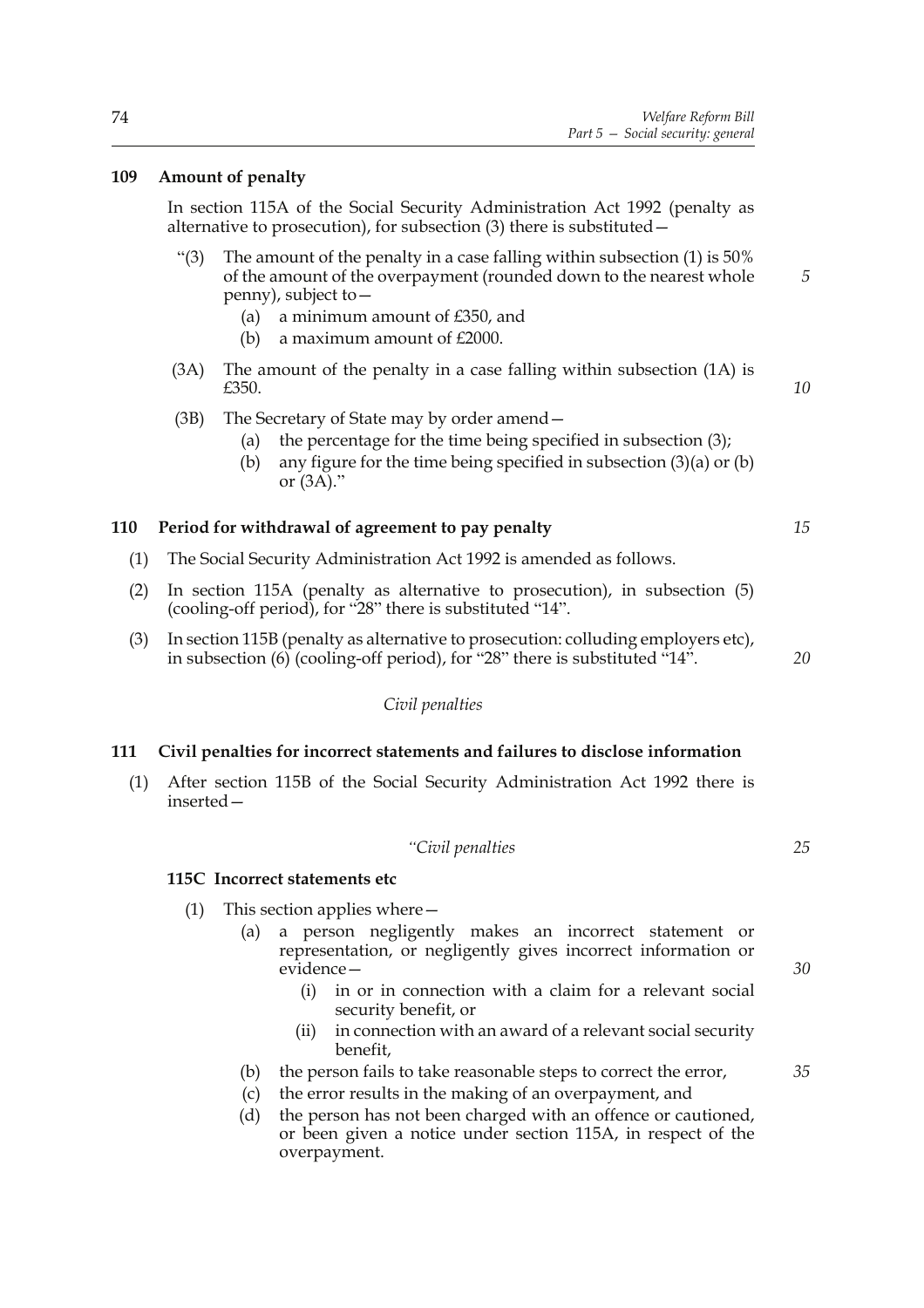- (2) A penalty of a prescribed amount may be imposed by the appropriate authority—
	- (a) in any case, on the person;
	- (b) in a case where the person ("A") is making, or has made, a claim for the benefit for a period jointly with another ("B"), on B instead of A.
- (3) Subsection (2)(b) does not apply if B was not, and could not reasonably be expected to have been, aware that A had negligently made the incorrect statement or representation or given the incorrect information or evidence.
- (4) The appropriate authority may recover a penalty imposed under subsection (2) from the person on whom it is imposed.
- (5) Sections 71ZC and 71ZD apply in relation to amounts recoverable by the appropriate authority under subsection (4) as to amounts recoverable by the Secretary of State under section 71ZB.
- (6) In this section and section 115D—
	- "appropriate authority" means—
		- (a) the Secretary of State, or
		- (b) an authority which administers housing benefit or council tax benefit;
	- "overpayment" has the meaning given in section 115A(8), and the reference to the making of an overpayment is to be construed in accordance with that provision;
	- "relevant social security benefit" has the meaning given in section 121DA(7).

# **115D Failure to disclose information**

- (1) A penalty of a prescribed amount may be imposed on a person by the appropriate authority where—
	- (a) the person, without reasonable excuse, fails to provide information or evidence in accordance with requirements imposed on the person by the appropriate authority in connection with a claim for, or an award of, a relevant social security benefit,
	- (b) the failure results in the making of an overpayment, and
	- (c) the person has not been charged with an offence or cautioned, or been given a notice under section 115A, in respect of the overpayment. *35*
- (2) A penalty of a prescribed amount may be imposed on a person by the appropriate authority where—
	- (a) the person, without reasonable excuse, fails to notify the appropriate authority of a relevant change of circumstances in accordance with requirements imposed on the person under relevant social security legislation, *40*
	- (b) the failure results in the making of an overpayment, and
	- (c) the person has not been charged with an offence or cautioned, or been given a notice under section 115A, in respect of the overpayment.

*5*

*10*

*15*

*25*

*20*

*30*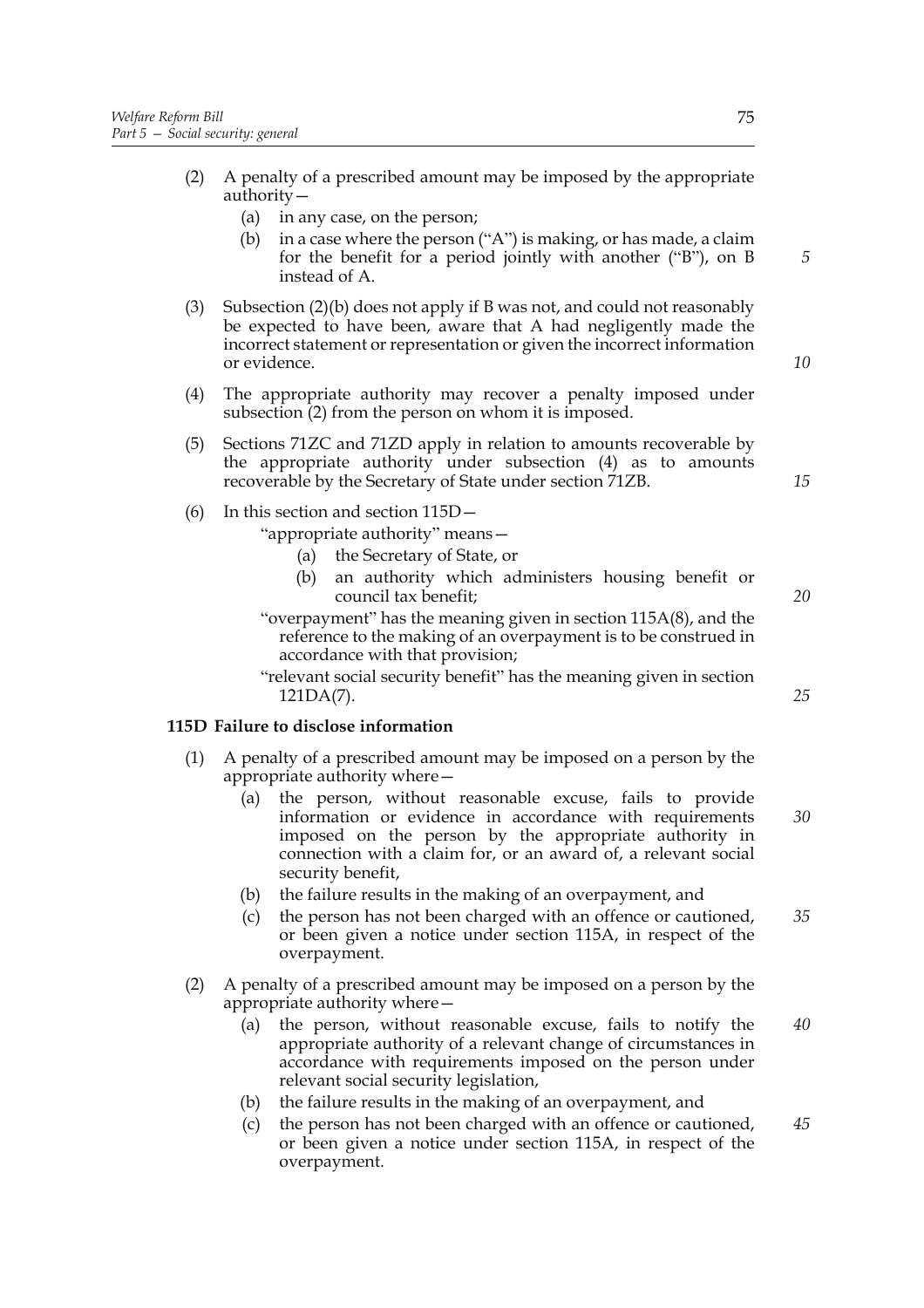- (3) Where a person is making, or has made, a claim for a benefit for a period jointly with another, and both of them fail as mentioned in subsection (1) or (2), only one penalty may be imposed in respect of the same overpayment.
- (4) The Secretary of State may recover a penalty imposed under subsection (1) or (2) from the person on whom it is imposed. *5*
- (5) Sections 71ZC and 71ZD apply in relation to amounts recoverable under subsection (4) as to amounts recoverable under section 71ZB.
- (6) In this section "relevant change of circumstances", in relation to a person, means a change of circumstances which affects any entitlement of the person to any benefit or other payment or advantage under any provision of the relevant social security legislation." *10*

#### *Loss of benefit*

### **112 Benefit offences: disqualifying and sanctionable benefits**

- (1) In the Social Security Fraud Act 2001, section 6A (meaning of "disqualifying benefit" and "sanctionable benefit") is amended as follows. *15*
- (2) In subsection (1), in the definition of "disqualifying benefit", after paragraph (e) there is inserted—
	- "(f) child tax credit;
	- (g) working tax credit."
- (3) In that subsection, in the definition of "sanctionable benefit", after paragraph (f) there is inserted—
	- "(fa) child tax credit;
	- (fb) working tax credit."

# **113 Benefit offences: period of sanction**

- (1) The Social Security Fraud Act 2001 is amended as follows.
- (2) Section 6B (loss of benefit in case of conviction, penalty or caution for benefit offence) is amended as follows.
- (3) In subsection (11), for "the period of four weeks" there is substituted "the relevant period".
- (4) After subsection (11) there is inserted—
	- "(11A) For the purposes of subsection  $(11)$  the relevant period is  $-$ 
		- (a) in a case falling within subsection  $(1)(a)$  where the benefit offence, or one of them, is a relevant offence, the period of three years,
		- (b) in a case falling within subsection  $(1)(a)$  (but not within paragraph (a) above)), the period of 13 weeks, or
		- (c) in a case falling with subsection  $(1)(b)$  or  $(c)$ , the period of four weeks."
- (5) After subsection (13) there is inserted—
	- "(14) In this section and section 7 "relevant offence" means—

*30*

*25*

*20*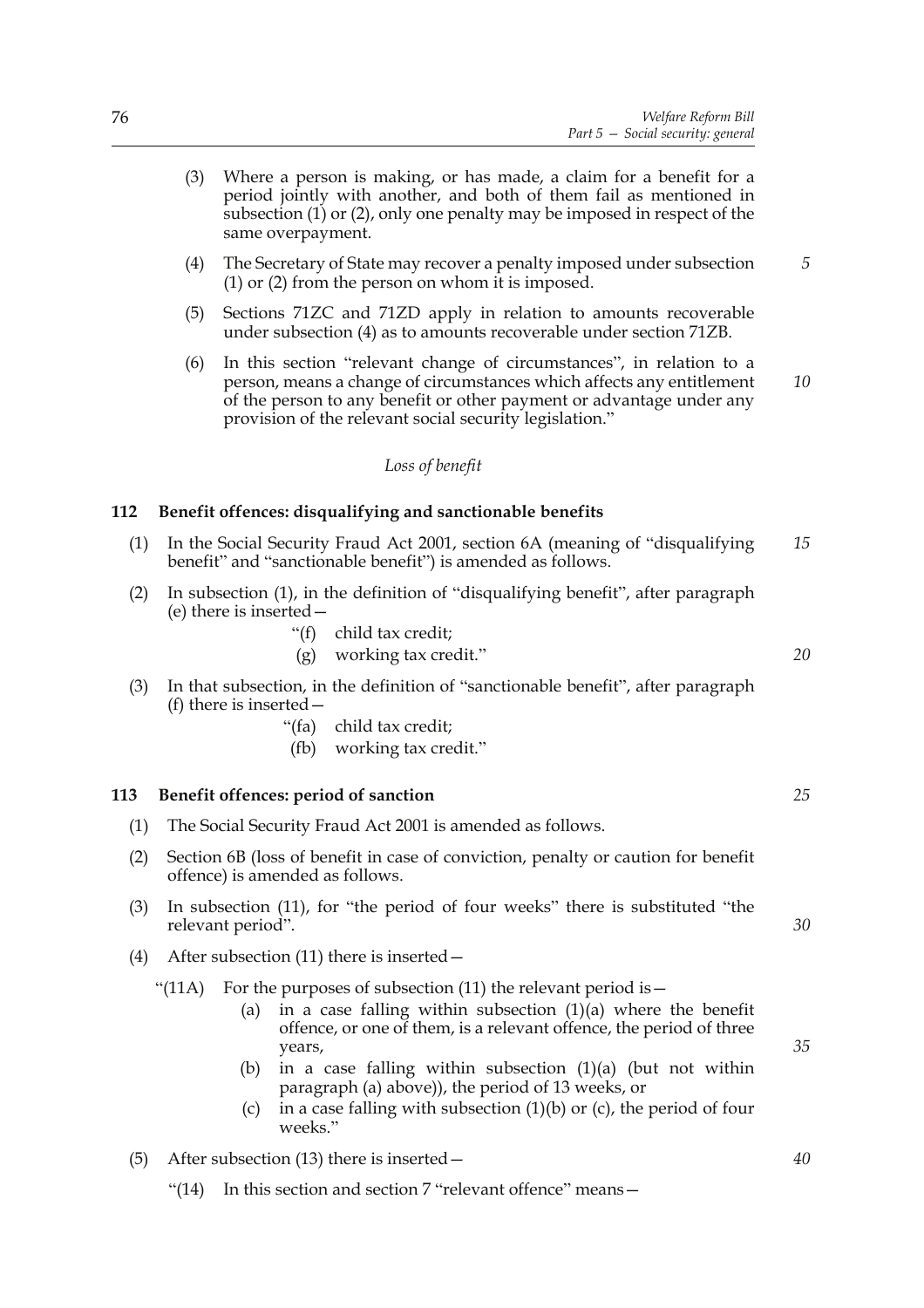- (a) in England and Wales, the common law offence of conspiracy to defraud, or
- (b) a prescribed offence which, in the offender's case, is committed in such circumstances as may be prescribed, and which, on conviction—
	- (i) is found by the court to relate to an overpayment (as defined in section 115A(8) of the Administration Act) of at least £50,000,
	- (ii) is punished by a custodial sentence of at least one year (including a suspended sentence as defined in section 189(7)(b) of the Criminal Justice Act 2003), or
	- (iii) is found by the court to have been committed over a period of at least two years."
- (6) After subsection (14) (inserted by subsection (5) above) there is inserted—
	- "(15) The Secretary of State may by order amend subsection  $(11A)(a)$ ,  $(b)$  or (c), or (14)(b)(i), (ii) or (iii) to substitute a different period or amount for that for the time being specified there." *15*
- (7) In section 7 (loss of benefit for second or subsequent conviction of benefit offence), after subsection (1) there is inserted—
	- " $(1A)$  The following restrictions do not apply if the benefit offence referred to in subsection  $(1)(a)$ , or any of them, is a relevant offence." *20*
- (8) In section 11 (loss of benefit regulations)—
	- (a) in the heading, after "benefit" there is inserted "orders and";
	- (b) in subsection  $(3)$  at the end there is inserted  $-$ 
		- "(e) regulations under section 6B(14) or an order under section  $6B(15)$ , or"; *25*
	- (c) in subsection (4) after "make", in both places, there is inserted "an order or".

### **114 Benefit offences: sanctions for repeated benefit fraud**

- (1) The Social Security Fraud Act 2001 is amended as follows.
- (2) In section 6B (loss of benefit in case of conviction, penalty or caution for benefit offence), in subsection (3) for "later" there is substituted "current".
- (3) Section 7 (loss of benefit for second or subsequent conviction of benefit offence) is amended as follows.
- (4) In the heading, for "second or subsequent conviction of benefit offence" there is substituted "repeated benefit fraud". *35*
- (5) For subsection  $(1)(a)$  to (e) there is substituted  $-$ 
	- "(a) a person ("the offender") is convicted of one or more benefit offences in a set of proceedings ("the current set of proceedings"),
	- (b) within the period of five years ending on the date on which the benefit offence was, or any of them were, committed, one or more disqualifying events occurred in relation to the offender (the event, or the most recent of them, being referred to in this section as "the earlier disqualifying event"),

*5*

*10*

*40*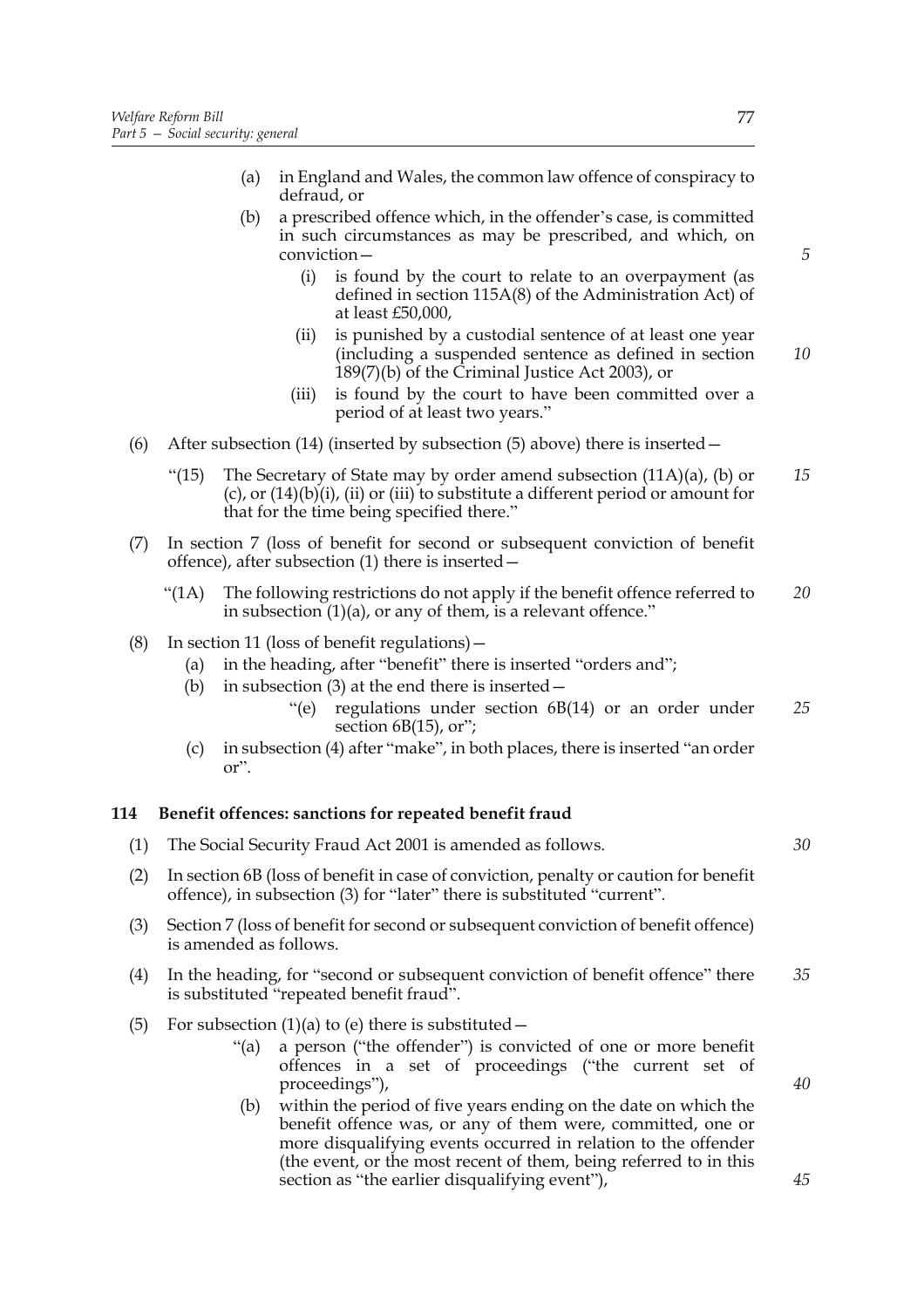- (c) the current set of proceedings has not been taken into account for the purposes of any previous application of this section or section 8 or 9 in relation to the offender or any person who was then a member of his family,
- (d) the earlier disqualifying event has not been taken into account as an earlier disqualifying event for the purposes of any previous application of this section or either of those sections in relation to the offender or any person who was then a member of his family, and *5*
- (e) the offender is a person with respect to whom the conditions for an entitlement to a sanctionable benefit are or become satisfied at any time within the disqualification period,". *10*
- (6) In subsection (6), for the words from "in relation to" to the end, there is substituted "in an offender's case, means the relevant period beginning with a prescribed date falling after the date of the conviction in the current set of proceedings". *15*
- (7) After that subsection there is inserted—
	- "(6A) For the purposes of subsection (6) the relevant period is  $-$ 
		- (a) in a case where, within the period of five years ending on the date on which the earlier disqualifying event occurred, a previous disqualifying event occurred in relation to the offender, the period of three years;
		- (b) in any other case, 26 weeks."
- (8) After subsection (7) there is inserted—
	- "(7A) Subsection (7B) applies where, after the agreement of any person ("P") to pay a penalty under the appropriate penalty provision is taken into account for the purposes of the application of this section in relation to that person— *25*
		- (a) P's agreement to pay the penalty is withdrawn under subsection (5) of the appropriate penalty provision,
		- (b) it is decided on an appeal or in accordance with regulations under the Social Security Act 1998 or the Social Security (Northern Ireland) Order 1998 (S.I. 1998/1506 (N.I. 10)) that any overpayment to which the agreement relates is not recoverable or due, or
		- (c) the amount of any overpayment to which the penalty relates is revised on an appeal or in accordance with regulations under the Social Security Act 1998 or the Social Security (Northern Ireland) Order 1998 and there is no new agreement by P to pay a penalty under the appropriate penalty provision in relation to the revised overpayment.
		- (7B) In those circumstances, all such payments and other adjustments shall be made as would be necessary if no restriction had been imposed by or under this section that could not have been imposed if  $\vec{P}$  had not agreed to pay the penalty."
- (9) In subsection (8), the following definitions are inserted at the appropriate places—

""appropriate penalty provision" has the meaning given in section  $6B(2)(a)$ ;"

*20*

*30*

*35*

*40*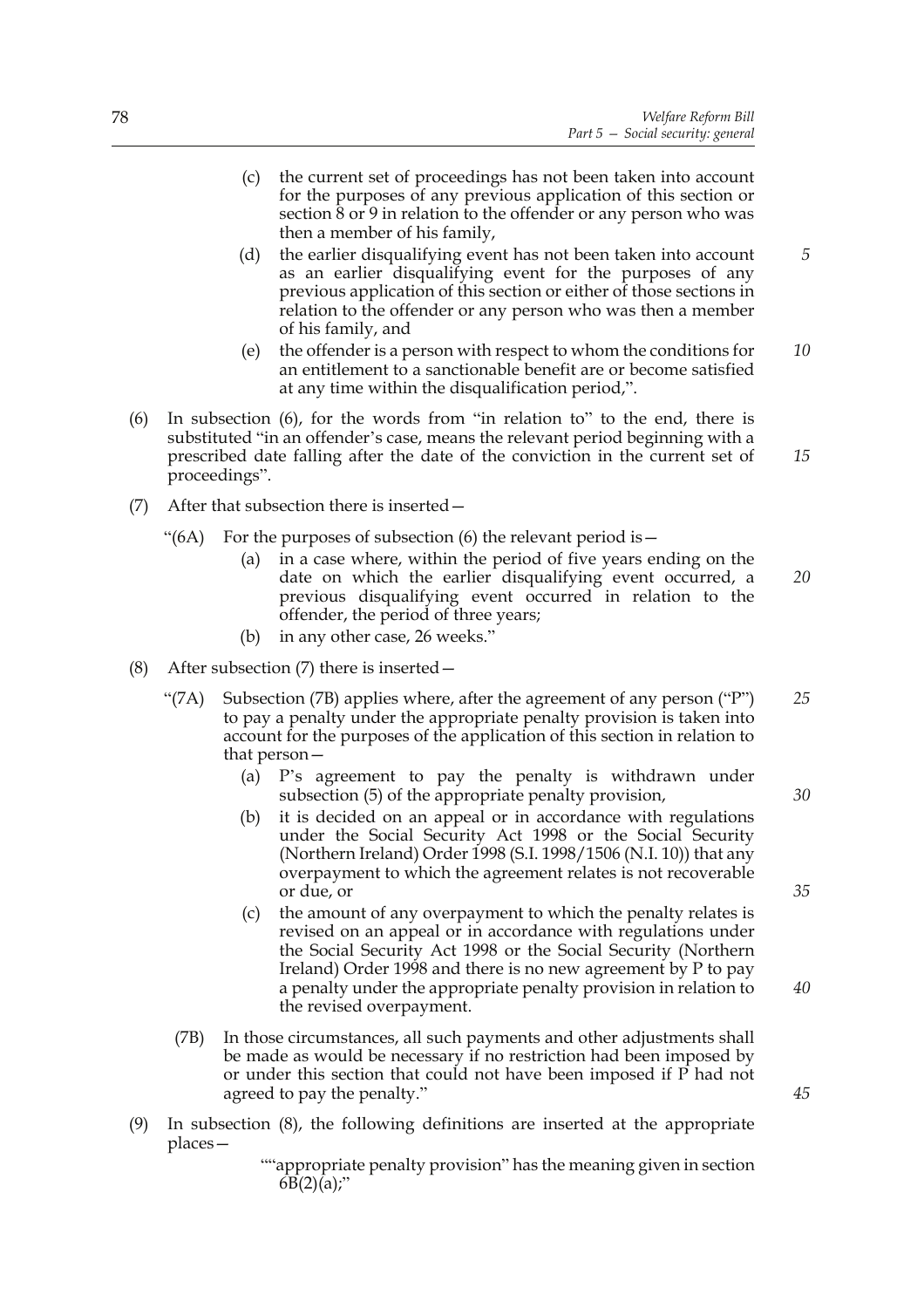"disqualifying event" has the meaning given in section 6B(13)."

- (10) After that subsection there is inserted—
	- "(8A) Where a person is convicted of more than one benefit offence in the same set of proceedings, there is to be only one disqualifying event in respect of that set of proceedings for the purposes of this section and—
		- (a) subsection  $(1)(b)$  is satisfied if any of the convictions take place in the five year periods mentioned there;
		- (b) the event is taken into account for the purposes of subsection (1)(d) if any of the convictions have been taken into account as mentioned there;
		- (c) in the case of the earlier disqualifying event mentioned in subsection (6A)(a), the reference there to the date on which the earlier disqualifying event occurred is a reference to the date on which any of the convictions take place;
		- (d) in the case of the previous disqualifying event mentioned in subsection (6A)(a), that provision is satisfied if any of the convictions take place in the five year period mentioned there." *15*
- (11) After subsection (10) there is inserted—
	- "(10A) The Secretary of State may by order amend subsection (6A) to substitute different periods for those for the time being specified there. *20*
		- (10B) An order under subsection (10A) may provide for different periods to apply according to the type of earlier disqualifying event or events occurring in any case".
- (12) In section 11 (loss of benefit regulations), in subsection (3), after paragraph (e) (as inserted by section 113 above) there is inserted—
	- "(f) an order under section 7(10A)."

#### **115 Loss of tax credits**

- (1) The Tax Credits Act 2002 is amended as follows.
- (2) After section 36 there is inserted—

#### *"Loss of tax credit provisions*

### **36A Loss of working tax credit in case of conviction etc for benefit offence**

- (1) Subsection (4) applies where a person ("the offender")  $-$ 
	- (a) is convicted of one or more benefit offences in any proceedings, or
	- (b) after being given a notice under subsection (2) of the appropriate penalty provision by an appropriate authority, agrees in the manner specified by the appropriate authority to pay a penalty under the appropriate penalty provision to the appropriate authority, in a case where the offence to which the notice relates is a benefit offence, or *35 40*
	- (c) is cautioned in respect of one or more benefit offences.
- (2) In subsection  $(1)(a)$  –

*5*

*10*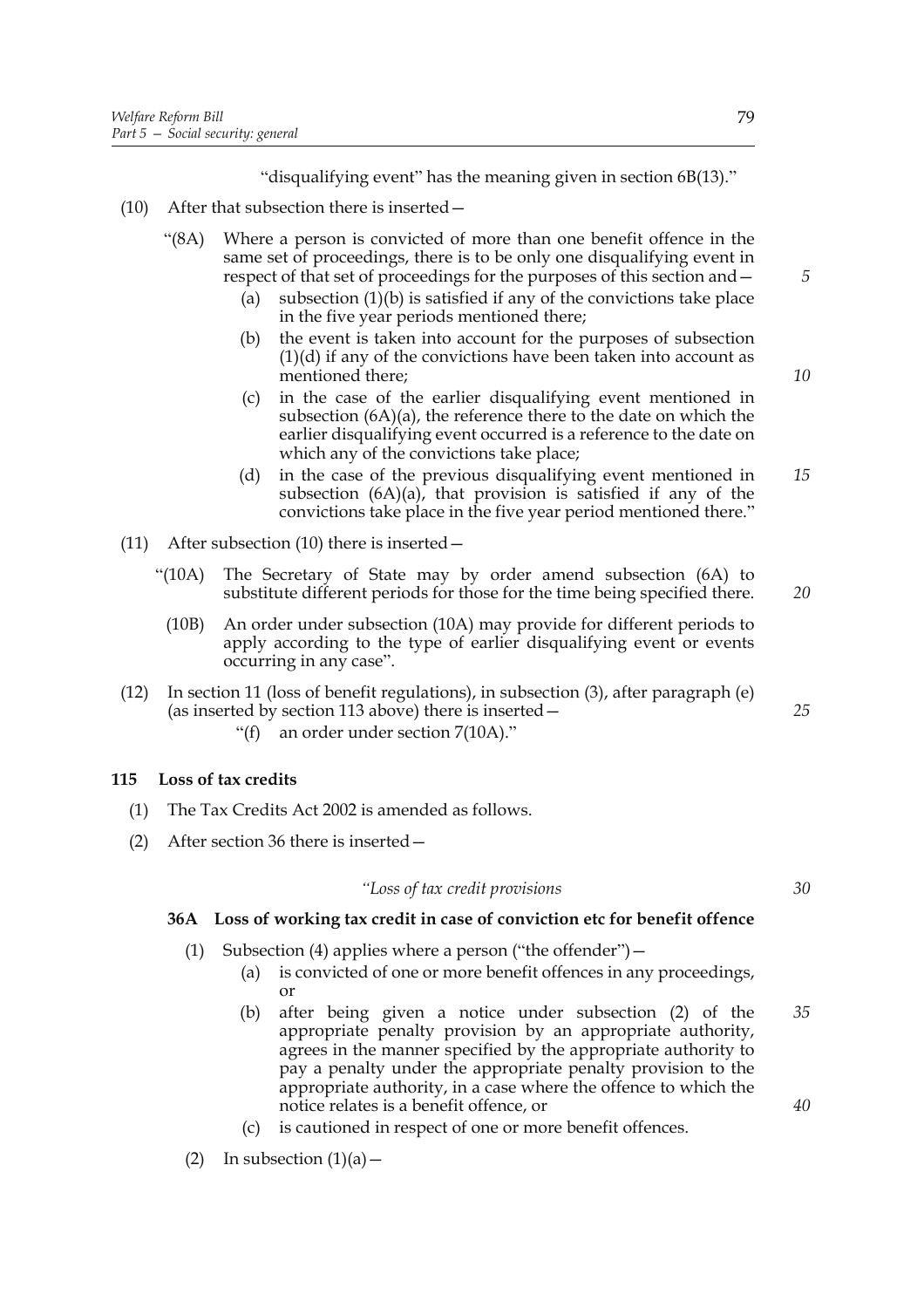- (a) "the appropriate penalty provision" means section 115A of the Social Security Administration Act 1992 (penalty as alternative to prosecution) or section 109A of the Social Security Administration (Northern Ireland) Act 1992 (the corresponding provision for Northern Ireland);
- (b) "appropriate authority" means—
	- (i) in relation to section 115A of the Social Security Administration Act 1992, the Secretary of State or an authority which administers housing benefit or council tax benefit, and
	- (ii) in relation to section 109A of the Social Security Administration (Northern Ireland) Act 1992, the Department (within the meaning of that Act) or the Northern Ireland Housing Executive.
- (3) Subsection (4) does not apply by virtue of subsection  $(1)(a)$  if, because the proceedings in which the offender was convicted constitute the current set of proceedings for the purposes of section 36C, the restriction in subsection (3) of that section applies in the offender's case. *15*
- (4) If this subsection applies and the offender is a person who would, apart from this section, be entitled (whether pursuant to a single or joint claim) to working tax credit at any time within the disqualification period, then, despite that entitlement, working tax credit shall not be payable for any period comprised in the disqualification period— *20*
	- (a) in the case of a single claim, to the offender, or
	- (b) in the case of a joint claim, to the offender or the other member of the couple. *25*
- (5) Regulations may provide in relation to cases to which subsection (4)(b) would otherwise apply that working tax credit shall be payable, for any period comprised in the disqualification period, as if the amount payable were reduced in such manner as may be prescribed.
- (6) For the purposes of this section, the disqualification period, in relation to any disqualifying event, means the relevant period beginning with such date, falling after the date of the disqualifying event, as may be determined by or in accordance with regulations.
- (7) For the purposes of subsection  $(6)$  the relevant period is  $-$ 
	- (a) in a case falling within subsection  $(1)(a)$  where the benefit offence, or one of them, is a relevant offence, the period of three years,
	- (b) in a case falling within subsection (1)(a) (but not within paragraph (a) above)), the period of 13 weeks, or
	- (c) in a case falling within subsection  $(1)(b)$  or  $(c)$ , the period of 4 weeks.
- (8) The Treasury may by order amend subsection  $(7)(a)$ , (b) or (c) to substitute a different period for that for the time being specified there.

(9) This section has effect subject to section 36B.

- (10) In this section and section 36B—
	- "benefit offence" means any of the following offences committed on or after 5 April 2012—

*5*

*10*

*30*

*35*

*40*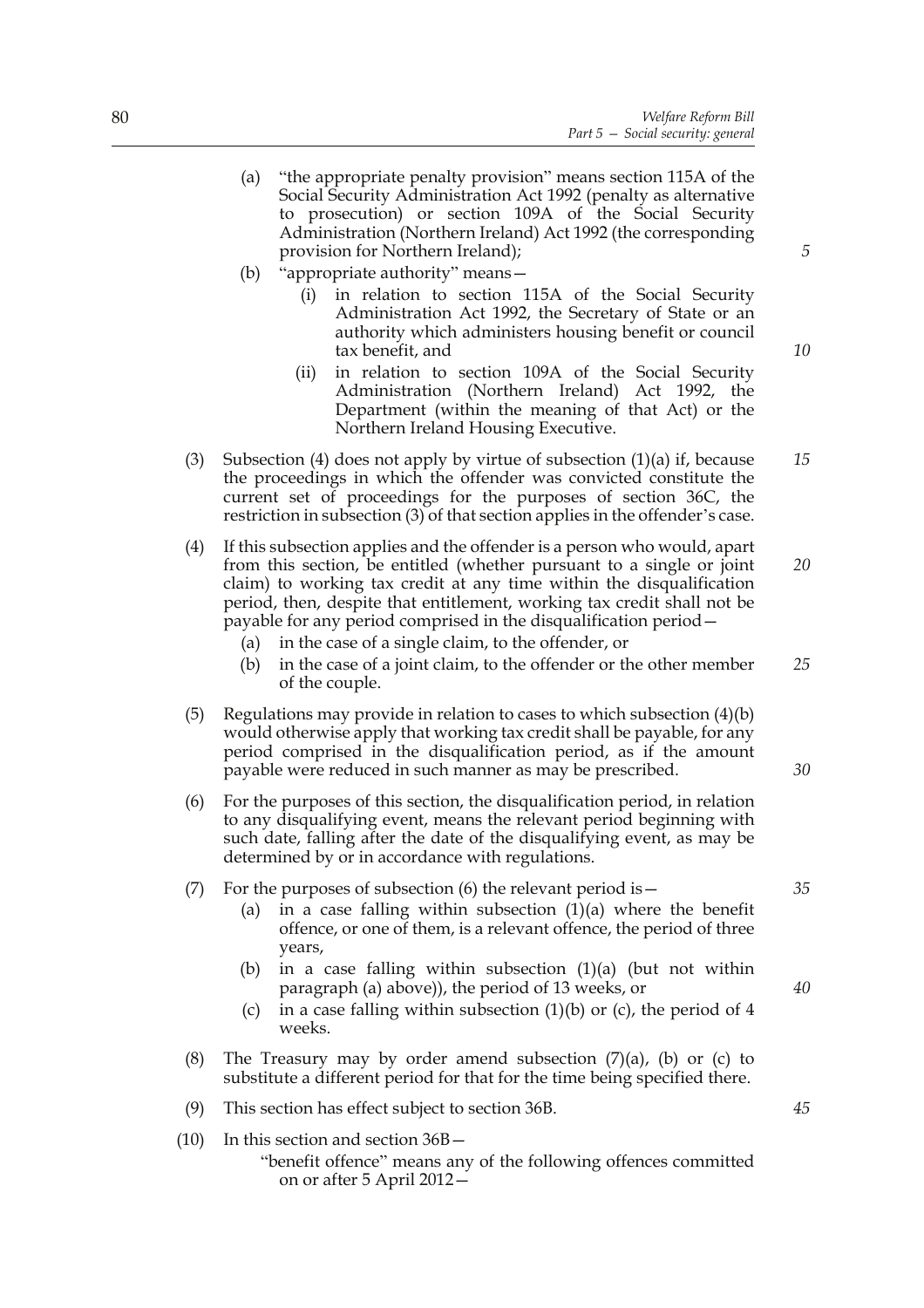- (a) an offence in connection with a claim for a disqualifying benefit;
- (b) an offence in connection with the receipt or payment of any amount by way of such a benefit;
- (c) an offence committed for the purpose of facilitating the commission (whether or not by the same person) of a benefit offence; *5*
- (d) an offence consisting in an attempt or conspiracy to commit a benefit offence;
- "disqualifying benefit" has the meaning given in section 6A(1) of the Social Security Fraud Act 2001; *10*

"disqualifying event" means—

- (a) the conviction falling within subsection  $(1)(a)$ ;
- (b) the agreement falling within subsection  $(1)(b)$ ;
- (c) the caution falling within subsection  $(1)(c)$ ;
- "relevant offence" has the meaning given in section 6B of the Social Security Fraud Act 2001.

### **36B Section 36A: supplementary**

- (1) Where—
	- (a) the conviction of any person of any offence is taken in account for the purposes of the application of section 36A in relation to that person, and *20*
	- (b) that conviction is subsequently quashed,

all such payments and other adjustments shall be made as would be necessary if no restriction had been imposed by or under section 36A that could not have been imposed if the conviction had not taken place.

- (2) Where, after the agreement of any person ("P") to pay a penalty under the appropriate penalty provision is taken into account for the purposes of the application of section 36A in relation to that person—
	- (a) P's agreement to pay the penalty is withdrawn under subsection (5) of the appropriate penalty provision, or *30*
	- (b) it is decided on an appeal or in accordance with regulations under the Social Security Act 1992 or the Social Security (Northern Ireland) Order 1998 (S.I. 1998/1506 (N.I. 10)) that the overpayment to which the agreement relates is not recoverable or due,

all such payments and other adjustments shall be made as would be necessary if no restriction had been imposed by or under section 36A that could not have been imposed if P had not agreed to pay the penalty.

- (3) Where, after the agreement ("the old agreement") of any person ("P") to pay a penalty under the appropriate penalty provision is taken into account for the purposes of the application of section 36A in relation to P, the amount of any overpayment made to which the penalty relates is revised on an appeal or in accordance with regulations under the Social Security Act 1998 or the Social Security (Northern Ireland) Order 1998—
	- (a) section 36A shall cease to apply by virtue of the old agreement, and
	- (b) subsection (4) shall apply.

*15*

*40*

*35*

*50*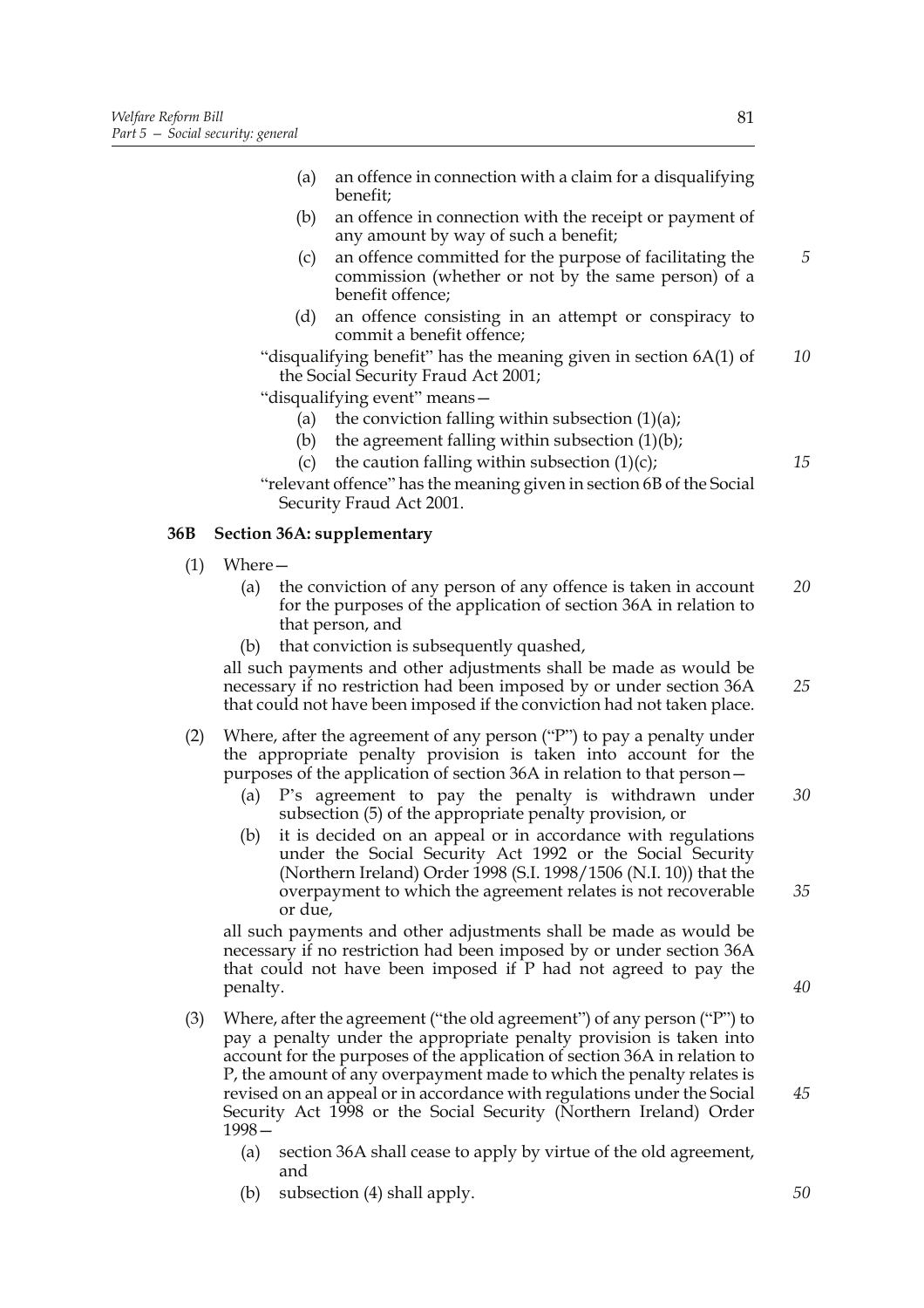- (4) Where this subsection applies—
	- (a) if there is a new disqualifying event consisting of  $-$ 
		- P's agreement to pay a penalty under the appropriate penalty regime in relation to the revised overpayment, or
		- (ii) P being cautioned in relation to the offence to which the old agreement relates,

the disqualification period relating to the new disqualifying event shall be reduced by the number of days in so much of the disqualification period relating to the old agreement as had expired when subsection 36A ceased to apply by virtue of the old agreement, and

- (b) in any other case, all such payments and other adjustments shall be made as would be necessary if no restriction had been imposed by or under section 36A that could not have been imposed if P had not agreed to pay the penalty.
- (5) For the purposes of section 36A—
	- (a) the date of a person's conviction in any proceedings of a benefit offence shall be taken to be the date on which the person was found guilty of that offence in those proceedings (whenever the person was sentenced) or in the case mentioned in paragraph  $(b)(ii)$  the date of the order for absolute discharge, and
	- (b) references to a conviction include references to—
		- (i) a conviction in relation to which the court makes an order for absolute or conditional discharge,
		- (ii) an order for absolute discharge made by a court of summary jurisdiction in Scotland under section 246(3) of the Criminal Procedure (Scotland) Act 1995 without proceeding to a conviction, and
		- (iii) a conviction in Northern Ireland.
- (6) In this section "the appropriate penalty provision" has the meaning given by section 36A(2)(a).

#### **36C Loss of working tax credit for repeated benefit fraud**

- $(1)$  If
	- (a) a person ("the offender") is convicted of one or more benefit offences in a set of proceedings ("the current set of proceedings"), *35*
	- (b) within the period of five years ending on the date on which the benefit offence was, or any of them were, committed, one or more disqualifying events occurred in relation to the offender (the event, or the most recent of them, being referred to in this section as "the earlier disqualifying event"), *40*
	- (c) the current set of proceedings has not been taken into account for the purposes of any previous application of this section in relation to the offender,
	- (d) the earlier disqualifying event has not been taken into account as an earlier disqualifying event for the purposes of any previous application of this section in relation to the offender, and

*5*

*10*

*15*

*20*

*25*

*30*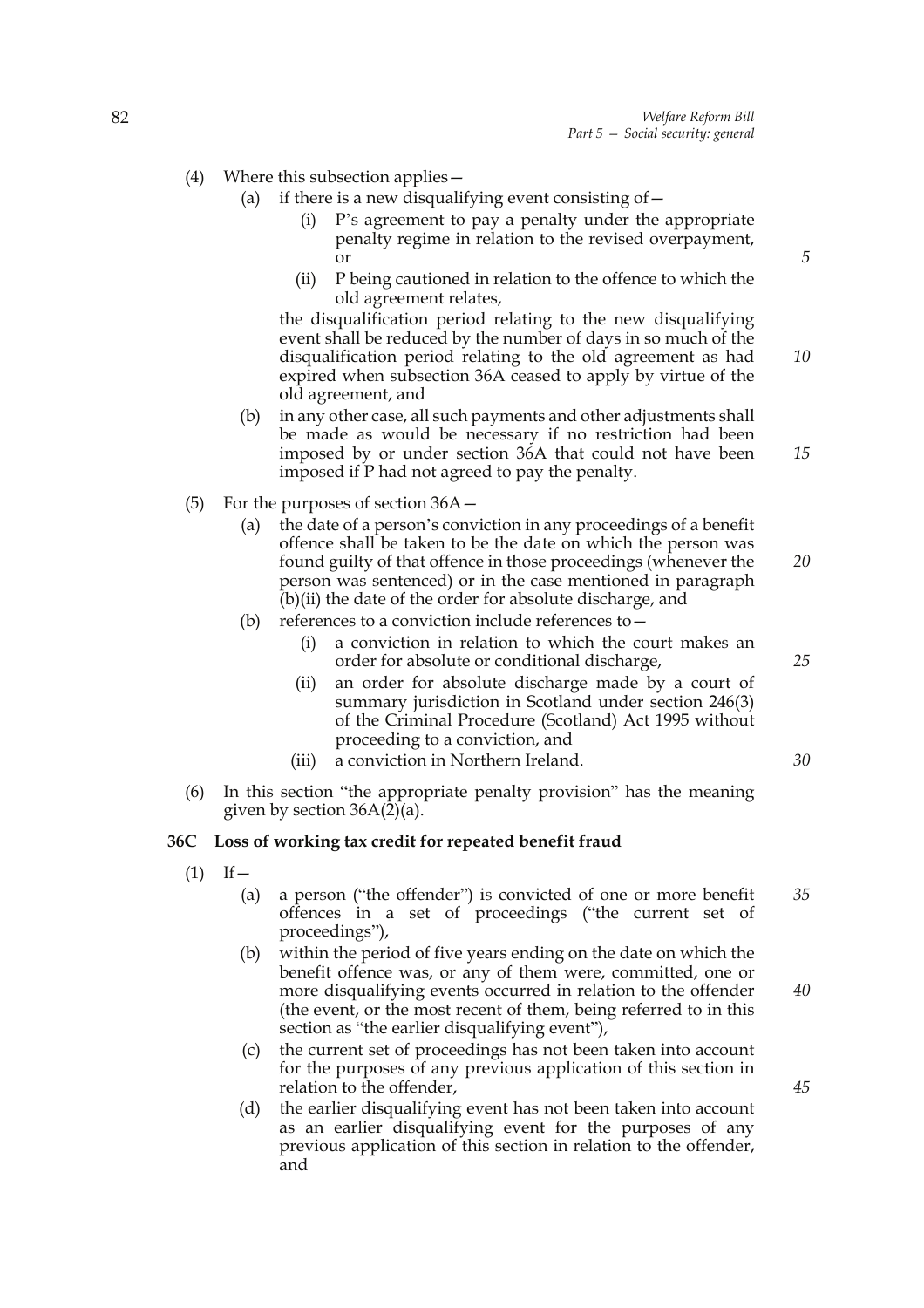- (e) the offender is a person who would, apart from this section, be entitled (whether pursuant to a single or joint claim) to working tax credit at any time within the disqualification period, then, despite that entitlement, the restriction in subsection (3) shall apply in relation to the payment of that benefit in the offender's case. (2) The restriction in subsection (3) does not apply if the benefit offence referred to in subsection (1)(a), or any of them, is a relevant offence. (3) Working tax credit shall not be payable for any period comprised in the disqualification period— (a) in the case of a single claim, to the offender, or (b) in the case of a joint claim, to the offender or the other member of the couple. (4) Regulations may provide in relation to cases to which subsection (3)(b) would otherwise apply that working tax credit shall be payable, for any period comprised in the disqualification period, as if the amount payable were reduced in such manner as may be prescribed. (5) For the purposes of this section the disqualification period, in an offender's case, means the relevant period beginning with a prescribed date falling after the date of the conviction in the current set of proceedings. (6) For the purposes of subsection  $(5)$  the relevant period is  $$ in a case where, within the period of five years ending on the date on which the earlier disqualifying event occurred, a previous disqualifying event occurred in relation to the offender, the period of three years; (b) in any other case, 26 weeks. (7) In this section and section 36D— "appropriate penalty provision" has the meaning given in section  $36A(2)(a)$ ; "benefit offence" means any of the following offences committed on or after 5 April 2012— (a) an offence in connection with a claim for a disqualifying benefit; (b) an offence in connection with the receipt or payment of any amount by way of such a benefit; (c) an offence committed for the purpose of facilitating the commission (whether or not by the same person) of a benefit offence; (d) an offence consisting in an attempt or conspiracy to commit a benefit offence; "disqualifying benefit" has the meaning given in section 6A(1) of the Social Security Fraud Act 2001; "disqualifying event" has the meaning given in section 36A(10); "relevant offence" has the meaning given in section 6B of the Social *15 20 25 30*
- (8) Where a person is convicted of more than one benefit offence in the same set of proceedings, there is to be only one disqualifying event in respect of that set of proceedings for the purposes of this section and—

Security Fraud Act 2001.

*5*

*10*

*35*

*40*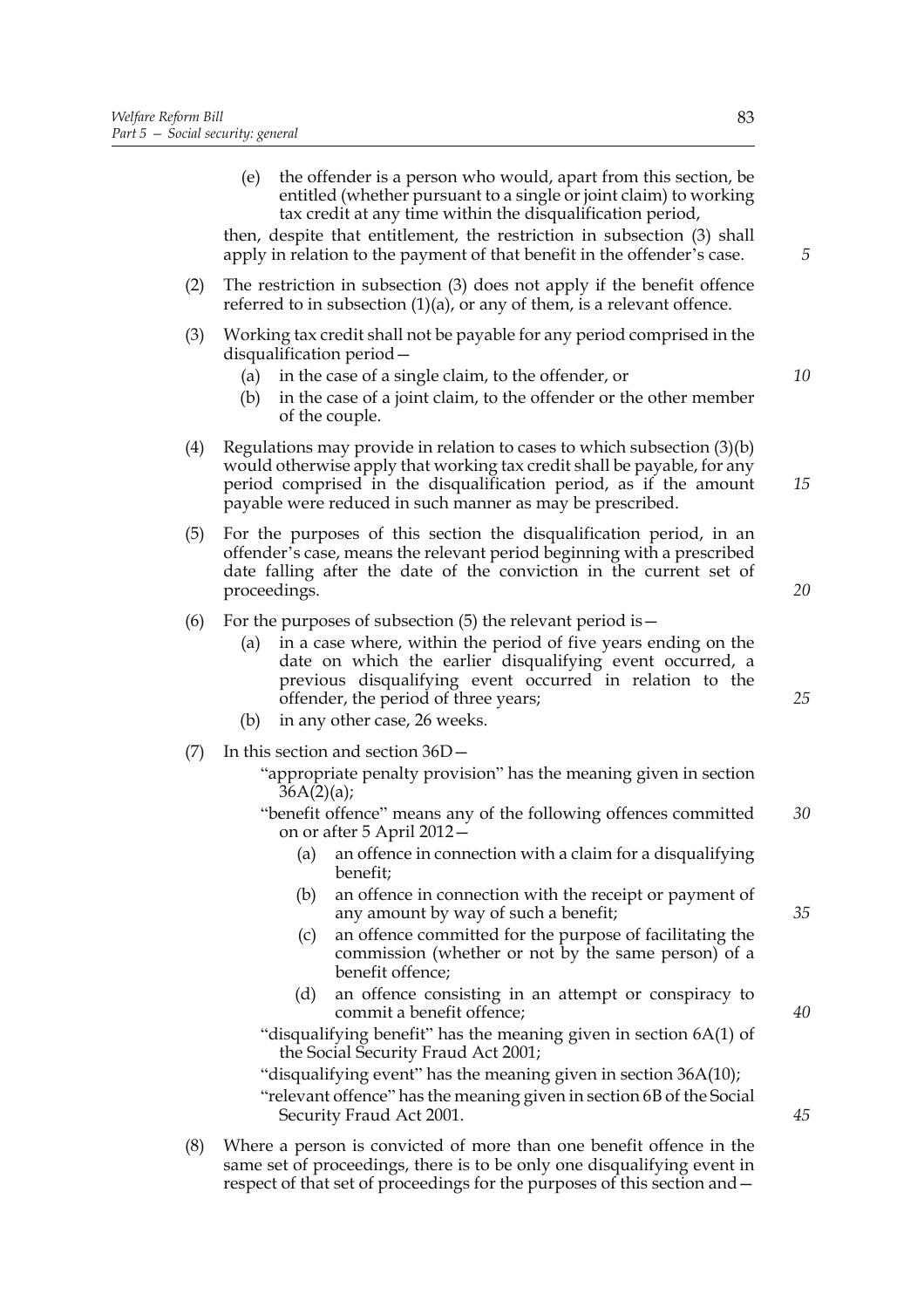- (a) subsection  $(1)(b)$  is satisfied if any of the convictions take place in the five year period there;
- (b) the event is taken into account for the purposes of subsection (1)(d) if any of the convictions have been taken into account as mentioned there;
- (c) in the case of the earlier disqualifying event mentioned in subsection (6)(a), the reference there to the date on which the earlier disqualifying event occurred is a reference to the date on which any of the convictions take place;
- (d) in the case of the previous disqualifying event mentioned in subsection  $(6)(a)$ , that provision is satisfied if any of the convictions take place in the five year period mentioned there. *10*
- (9) The Treasury may by order amend subsection (6) to substitute different periods for those for the time being specified there.
- (10) An order under subsection (9) may provide for different periods to apply according to the type of earlier disqualifying event or events occurring in any case. *15*
- (11) This section has effect subject to section 36D.

### **36D Section 36C: supplementary**

- (1) Where—
	- (a) the conviction of any person of any offence is taken into account for the purposes of the application of section 36C in relation to that person, and
	- (b) that conviction is subsequently quashed,

all such payments and other adjustments shall be made as would be necessary if no restriction had been imposed by or under section 36C that could not have been imposed if the conviction had not taken place. *25*

- (2) Subsection (3) applies where, after the agreement of any person ("P") to pay a penalty under the appropriate penalty provision is taken into account for the purposes of the application of section 36C in relation to that person— *30*
	- (a) P's agreement to pay the penalty is withdrawn under subsection (5) of the appropriate penalty provision,
	- (b) it is decided on an appeal or in accordance with regulations under the Social Security Act 1998 or the Social Security (Northern Ireland) Order 1998 (S.I. 1998/1506 (N.I. 10)) that any overpayment made to which the agreement relates is not recoverable or due, or *35*
	- (c) the amount of any over payment to which the penalty relates is revised on an appeal or in accordance with regulations under the Social Security Act 1998 or the Social Security (Northern Ireland) Order 1998 and there is no new agreement by P to pay a penalty under the appropriate penalty provision in relation to the revised overpayment. *40*
- (3) In those circumstances, all such payments and other adjustments shall be made as would be necessary if no restriction had been imposed by or under section 36C that could not have been imposed if P had not agreed to pay the penalty. *45*

*5*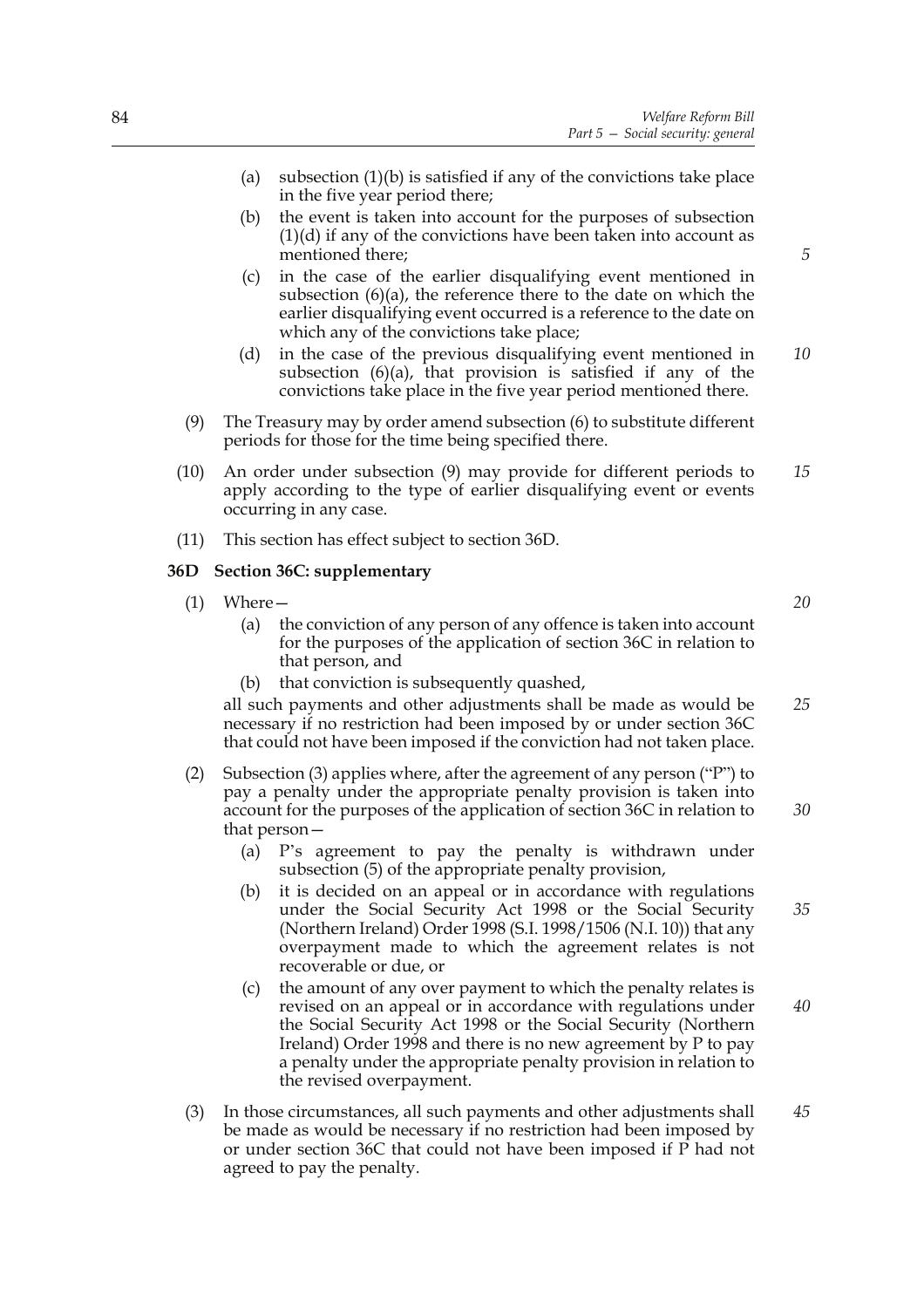*5*

| (4) | For the purposes of section 36C – |
|-----|-----------------------------------|
|-----|-----------------------------------|

- (a) the date of a person's conviction in any proceedings of a benefit offence shall be taken to be the date on which the person was found guilty of that offence in those proceedings (whenever the person was sentenced) or in the case mentioned in paragraph  $(b)(ii)$  the date of the order for absolute discharge, and
- (b) references to a conviction include references to—
	- (i) a conviction in relation to which the court makes an order for absolute or conditional discharge,
	- (ii) an order for absolute discharge made by a court of summary jurisdiction in Scotland under section 246(3) of the Criminal Procedure (Scotland) Act 1995 without proceeding to a conviction, and *10*
	- (iii) a conviction in Northern Ireland.
- (5) In section 36C references to any previous application of that section— *15*
	- (a) include references to any previous application of a provision having an effect in Northern Ireland corresponding to provision made by that section, but
	- (b) do not include references to any previous application of that section the effect of which was to impose a restriction for a period comprised in the same disqualification period." *20*
- (3) In section 38 (appeals), in subsection  $(1)$ 
	- (a) the "and" immediately following paragraph (c) is repealed;
	- (b) after that paragraph there is inserted—
		- "(ca) a decision under section 36A or 36C that working tax credit is not payable (or is not payable for a particular period), and". *25*

# (4) In section 66 (parliamentary etc control of instruments), in subsection  $(3)$  –

- (a) in subsection  $(1)$ 
	- (i) after "no" there is inserted "order or";
	- (ii) for "them" there is substituted "the order or regulations";
- (b) in subsection (2) before paragraph (a) there is inserted  $-$ 
	- "(za) an order made by the Treasury under section 36A(8) or 36C(9),
	- (zb) regulations made under section  $36A(5)$  or  $36C(4)$ ,".
- (5) In section 67 (interpretation), at the appropriate place there is inserted—
	- ""cautioned", in relation to any person and any offence, means cautioned after the person concerned has admitted the offence; and "caution" is to be interpreted accordingly;".

### **116 Cautions**

- (1) In section 6B of the Social Security Fraud Act 2001 (loss of benefit in case of conviction, penalty or caution for benefit offence)—
	- (a) in the heading, for "penalty or caution" there is substituted "or penalty";
	- (b) in subsection (1), after paragraph (a) there is inserted "or";
	- (c) subsection (1)(c) (cautions) is repealed;

*40*

*30*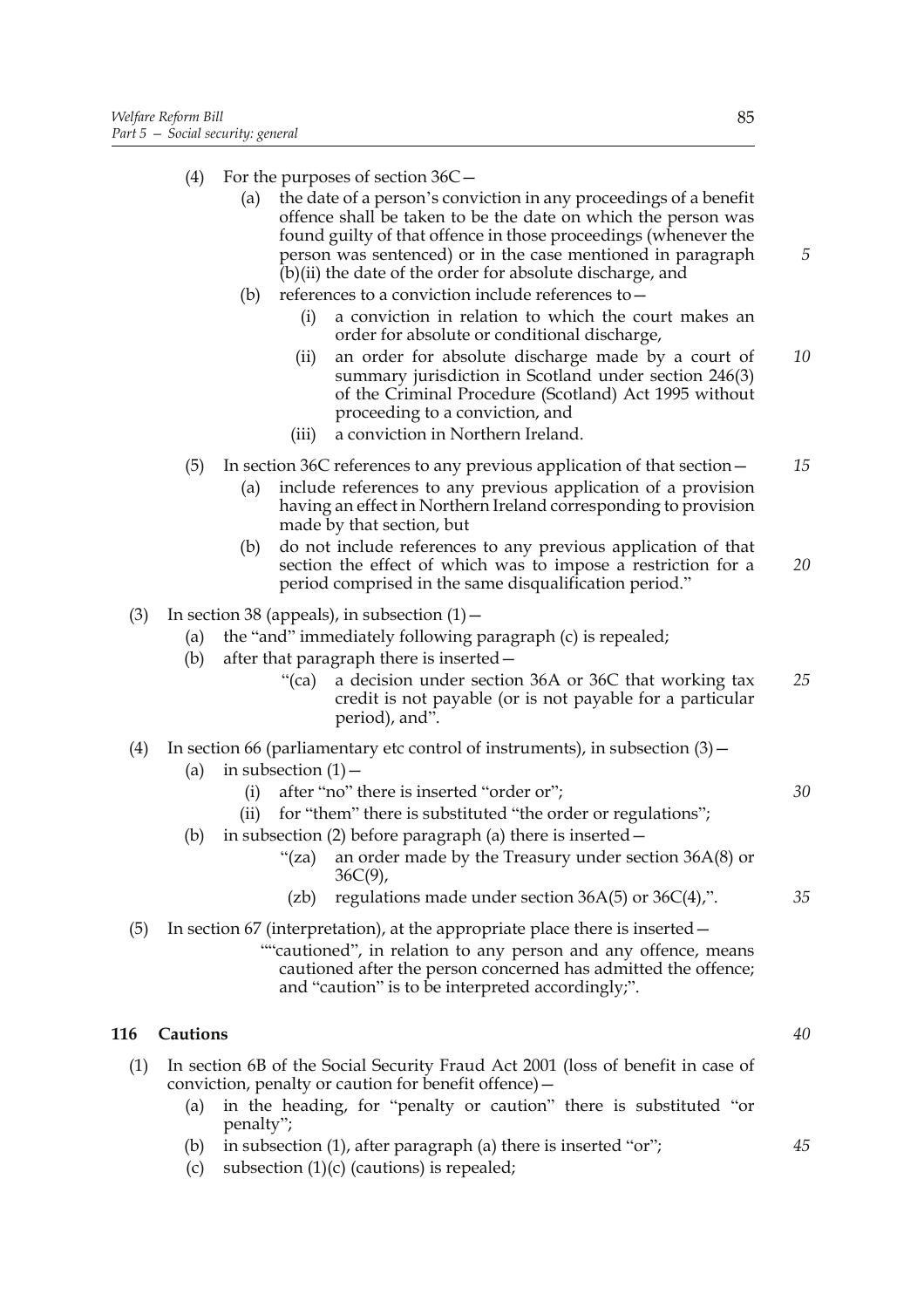- (d) in subsection (13), in the definition of "disqualifying event", after "(1)(a)" there is inserted "or".
- (2) In section 36A of the Tax Credits Act 2002 (loss of tax working tax credit in case of conviction, penalty or caution for benefit offence) subsection (1)(c) (cautions) is repealed.

#### *Administration of tax credits*

### **117 Tax credit fraud: investigation**

In section 109A of the Social Security Administration Act 1992 (authorisations for investigators), at the end there is inserted—

- "(9) This section and sections 109B to 109C below apply as if  $-$ 
	- (a) the Tax Credits Act 2002 were relevant social security legislation, and
	- (b) accordingly, child tax credit and working tax credit were relevant social security benefits for the purposes of the definition of "benefit offence"."

#### **118 Tax credit fraud: prosecution and penalties**

In section 35 of the Tax Credits Act 2002 (offence of fraud), for subsection (2) there is substituted—

- "(2) Where a person is alleged to have committed an offence under this section in relation to payments of a tax credit not exceeding £20,000, the offence is triable summarily only.
- (3) A person who commits an offence under this section is liable on summary conviction pursuant to subsection (2) to imprisonment for a term not exceeding the applicable term, or a fine not exceeding level 5 on the standard scale, or both.
- (4) In subsection (3) the applicable term is  $-$ 
	- (a) for conviction in England and Wales, 51 weeks;
	- (b) for conviction in Scotland or Northern Ireland, 6 months.
- (5) Where a person is alleged to have committed an offence under this section in any other case, the offence is triable either on indictment or summarily.
- (6) A person who commits an offence under this section is liable—
	- (a) on summary conviction pursuant to subsection (5), to imprisonment for a term not exceeding the applicable term, or a fine not exceeding the statutory maximum, or both;
	- (b) on conviction on indictment pursuant to subsection (5) to imprisonment for a term not exceeding 7 years, or a fine, or both.
- (7) In subsection  $(6)(a)$  the applicable term is  $-$ 
	- (a) for conviction in England and Wales or Scotland, 12 months;
	- (b) for conviction in Northern Ireland, 6 months.

*10*

*5*

*15*

*25*

*20*

*35*

*30*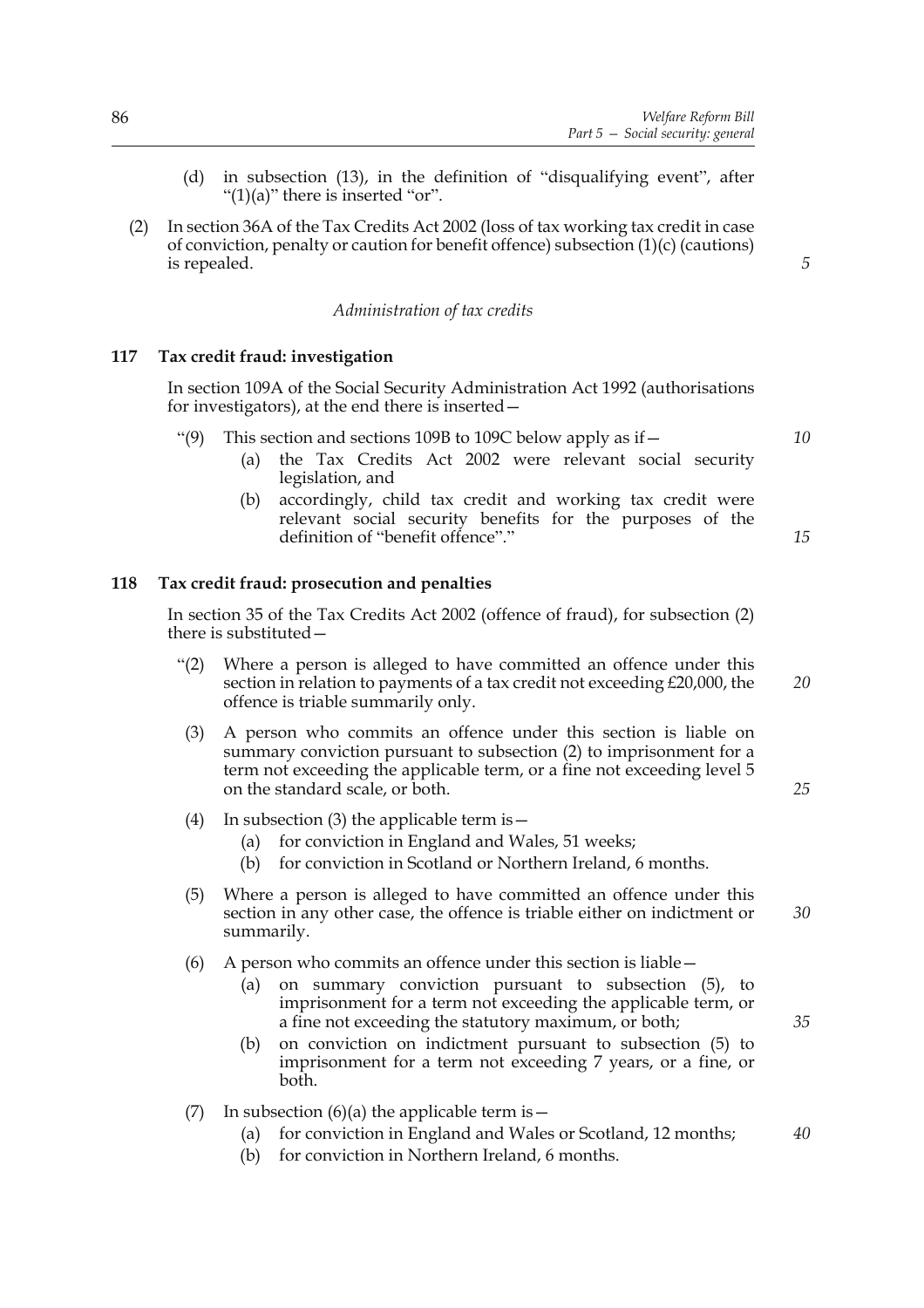- (8) In relation to an offence under this section committed in England and Wales before the commencement of section 281(5) of the Criminal Justice Act 2003, the reference in subsection (4)(a) to 51 weeks is to be read as a reference to 6 months.
- (9) In relation to an offence under this section committed in England and Wales before the commencement of section 154(1) of the Criminal Justice Act 2003, the reference in subsection (7)(a) to 12 months is to be read as a reference to 6 months. *5*
- (10) In England and Wales—
	- (a) subsection (1) of section 116 of the Social Security Administration Act 1992 (legal proceedings) applies in relation to proceedings for an offence under this section; *10*
	- (b) subsections (2)(a) and (3)(a) of that section apply in relation to proceedings for an offence under this section which is triable summarily only pursuant to subsection (2) above.
- (11) In Scotland, subsection (7)(a) and (b) of section 116 of the Social Security Administration Act 1992 (legal proceedings) apply in relation to proceedings for an offence under this section which is triable summarily only pursuant to subsection (2) above.
- (12) In Northern Ireland—
	- (a) subsection (1) of section 110 of the Social Security Administration (Northern Ireland) Act 1992 (legal proceedings) applies in relation to proceedings for an offence under this section;
	- (b) subsections  $(2)(a)$  and  $(3)(a)$  of that section apply in relation to proceedings for an offence under this section which is triable summarily only pursuant to subsection (2) above." *25*

# **119 Unauthorised disclosure of information relating to tax credit offences**

In Schedule 4 to the Social Security Administration Act 1992 (persons employed in social security administration or adjudication), in paragraph 1 of Part 2, after "security," there is inserted "to the investigation or prosecution of offences relating to tax credits,". *30*

# **120 Tax credits: transfer of functions etc**

- (1) Her Majesty may by Order in Council—
	- (a) transfer to the Secretary of State any tax credit function of the Treasury or the Commissioners; *35*
	- (b) direct that any tax credit function of the Treasury or the Commissioners is to be exercisable concurrently with the Secretary of State or is to cease to be so exercisable.
- (2) Provision within subsection (1) may be limited so as to apply only in relation to cases within a specified description. *40*
- (3) Her Majesty may by Order in Council, as Her Majesty considers appropriate—
	- (a) make provision in connection with a transfer or direction under subsection (1);

*20*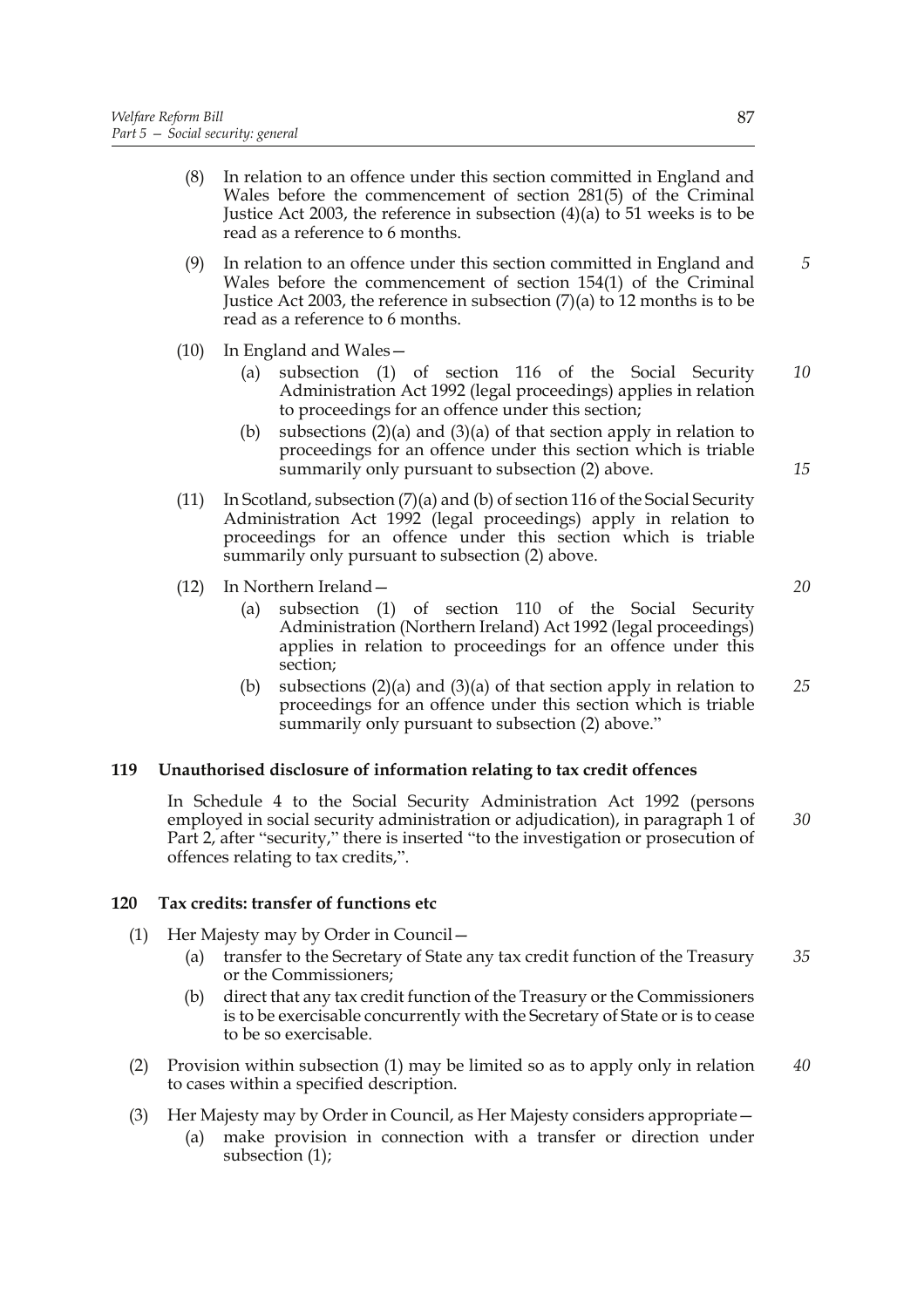- (b) make other provision within one or more of the following subparagraphs—
	- (i) provision applying (with or without modifications) in relation to tax credits any provision of primary or secondary legislation relating to social security;
	- (ii) provision combining or linking any aspect of the payment and management of tax credits with any aspect of the administration of social security;
	- (iii) provision about the use or supply of information held for purposes connected with tax credits, including (in particular) provision authorising or requiring its use or supply for other purposes;
	- (iv) in relation to information held for purposes not connected with tax credits, provision authorising or requiring its use or supply for purposes connected with tax credits.
- (4) An Order may make provision under subsection  $(3)(b)$  only if  $-$ 
	- (a) the Order also makes provision under subsection (1), or
	- (b) a previous Order has made provision under subsection (1).
- (5) Provision within subsection  $(3)$ 
	- (a) may confer functions on, or remove functions from, the Secretary of State, the Treasury, the Commissioners, a Northern Ireland department or any other person; *20*
	- (b) may (in particular) authorise the Secretary of State and the Commissioners to enter into arrangements from time to time under which the Commissioners are to provide services to the Secretary of State in connection with tax credits.
- (6) Provision within subsection  $(3)$ 
	- (a) may expand the scope of the conduct which constitutes an offence under any primary or secondary legislation, but may not increase the scope of any punishment for which a person may be liable on conviction for the offence;
	- (b) may expand the scope of the conduct in respect of which a civil penalty may be imposed under any primary or secondary legislation, but may not increase the maximum amount of the penalty.
- (7) An Order under this section may include such consequential, supplementary, incidental or transitional provision as Her Majesty considers appropriate including (for example)— *35*
	- (a) provision for transferring or apportioning property, rights or liabilities (whether or not they would otherwise be capable of being transferred or apportioned);
	- (b) provision for substituting any person for any other person in any instrument or other document or in any legal proceedings;
	- (c) provision with respect to the application in relation to the Crown of provision made by the Order.
- (8) A certificate issued by the Secretary of State that any property, rights or liabilities set out in the certificate have been transferred or apportioned by an Order under this section as set out in the certificate is conclusive evidence of the matters so set out. *45*

*5*

*15*

*10*

*25*

*30*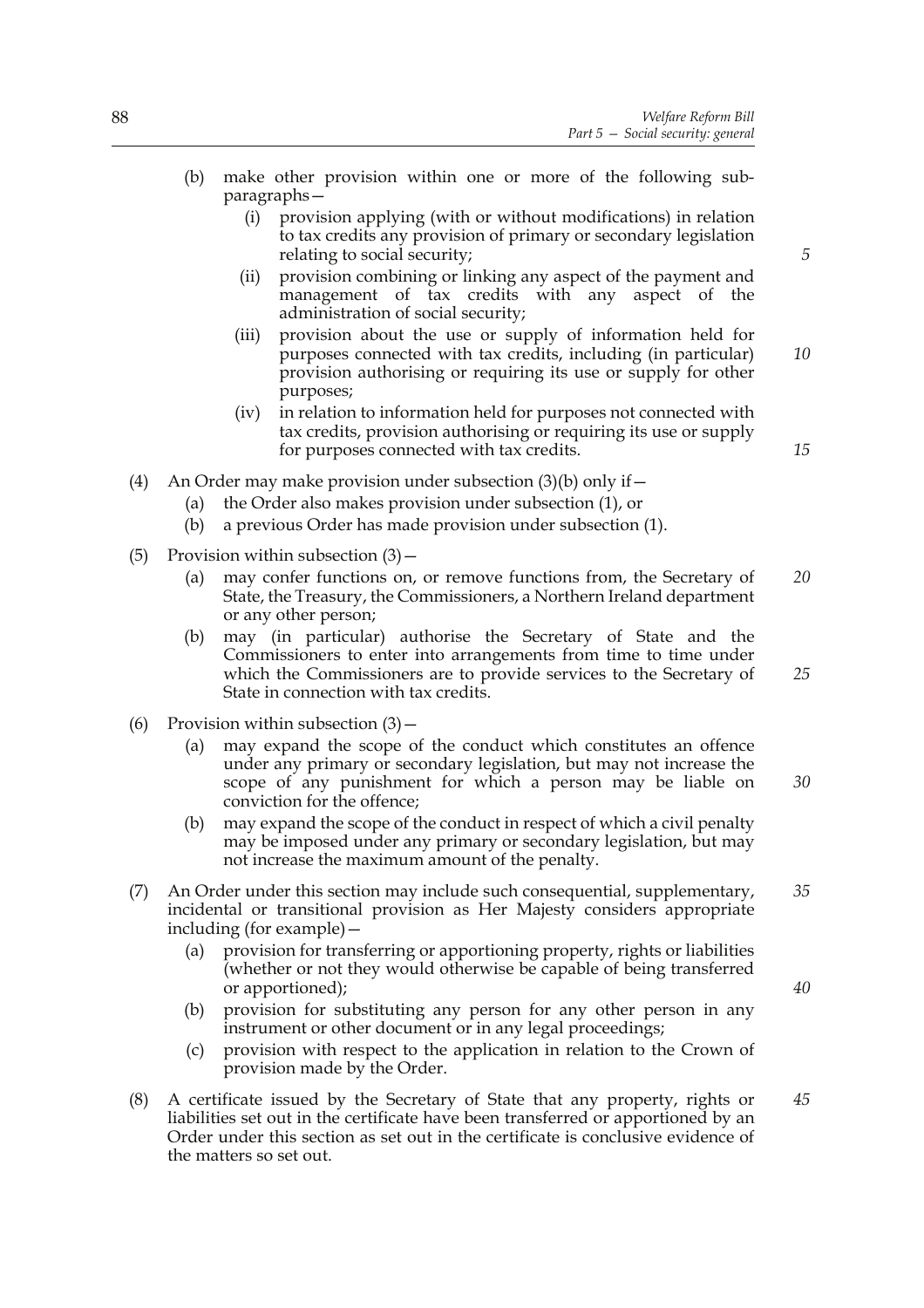- (9) An Order under this section may amend, repeal or revoke any primary or secondary legislation.
- (10) A statutory instrument containing an Order under this section is subject to annulment in pursuance of a resolution of either House of Parliament.
- (11) In this section references to tax credits are to child tax credit or working tax credit or both. *5*
- (12) In this section references to primary or secondary legislation are to such legislation whenever passed or made.
- (13) In this section—
	- "the Commissioners" means the Commissioners for Her Majesty's Revenue and Customs; *10*
	- "primary legislation" means an Act (including this Act) or Northern Ireland legislation;
	- "secondary legislation" means an instrument made under primary legislation (including an Order under this section);
	- "tax credit functions" means functions so far as relating to tax credits conferred by or under any primary or secondary legislation.
- (14) In section 5A(3) of the Ministers of the Crown Act 1975 for "section 5(1)" there is substituted "section  $5(1)(a)$  or  $(b)$ ".

*Information-sharing*

**121 Information-sharing between Secretary of State and HMRC**

of the information to any other person or body without—

(1) This subsection applies to information which is held for the purposes of any HMRC functions— (a) by the Commissioners for Her Majesty's Revenue and Customs, or (b) by a person providing services to them. (2) Information to which subsection (1) applies may be supplied— (a) to the Secretary of State, or to a person providing services to the Secretary of State, or (b) to a Northern Ireland Department, or to a person providing services to a Northern Ireland Department, for use for the purposes of departmental functions. (3) This subsection applies to information which is held for the purposes of any departmental functions— (a) by the Secretary of State, or by a person providing services to the Secretary of State, or (b) by a Northern Ireland Department, or by a person providing services to a Northern Ireland Department. (4) Information to which subsection (3) applies may be supplied— (a) to the Commissioners for Her Majesty's Revenue and Customs, or (b) to a person providing services to them, for use for the purposes of HMRC functions. (5) Information supplied under this section must not be supplied by the recipient *25 30 35 40*

*15*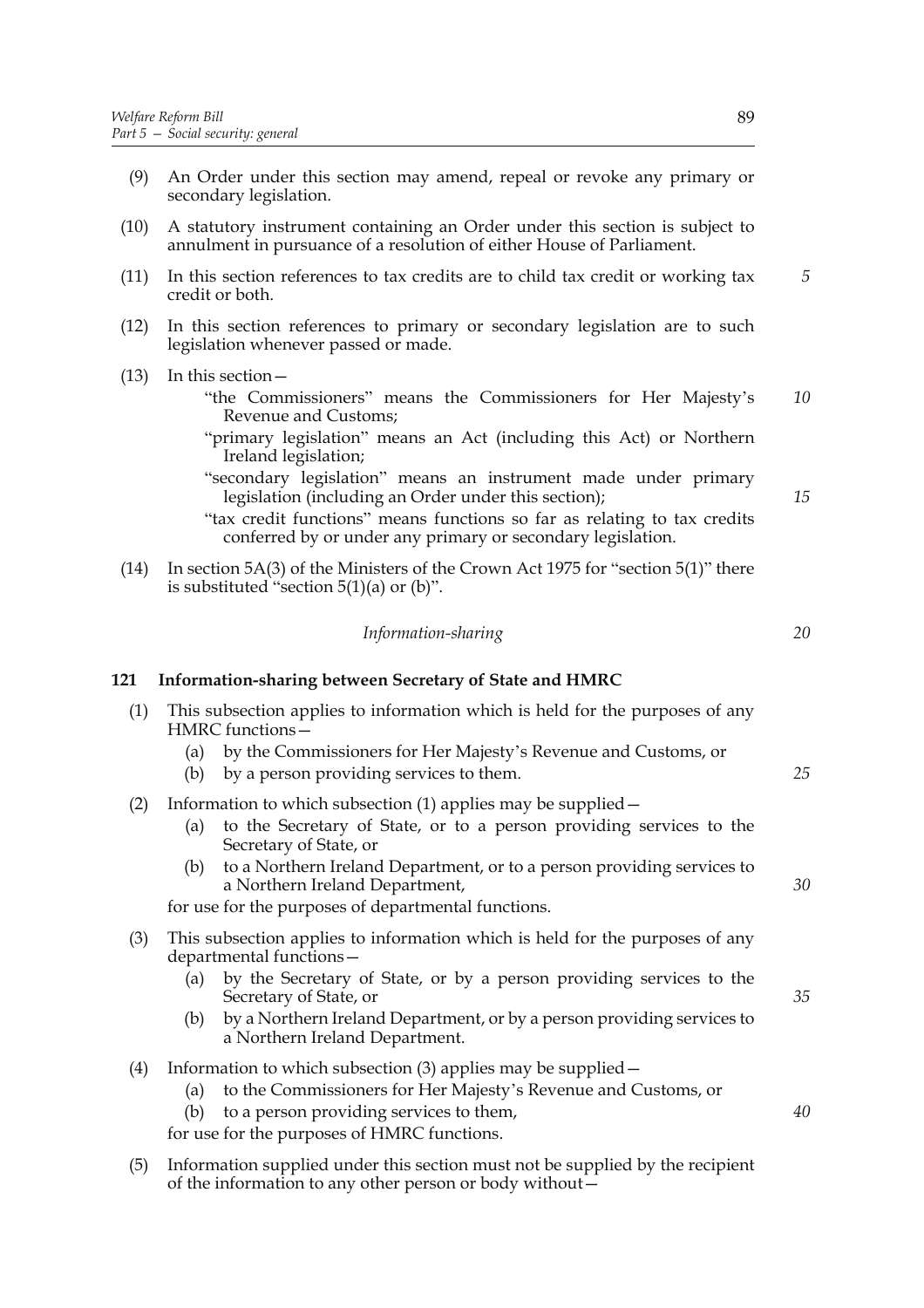|      | the authority of the Commissioners for Her Majesty's Revenue and<br>(a)<br>Customs, in the case of information supplied under subsection (2),<br>the authority of the Secretary of State, in the case of information held as<br>(b)                                   |    |
|------|-----------------------------------------------------------------------------------------------------------------------------------------------------------------------------------------------------------------------------------------------------------------------|----|
|      | mentioned in subsection $(3)(a)$ and supplied under subsection $(4)$ ;                                                                                                                                                                                                |    |
|      | the authority of the relevant Northern Ireland Department, in the case<br>(c)<br>of information held as mentioned in subsection $(3)(b)$ and supplied<br>under subsection $(4)$ .                                                                                     | 5  |
| (6)  | Where information supplied under this section has been used for the purposes<br>for which it was supplied, it is lawful for it to be used for any purposes for<br>which information held for those purposes could be used.                                            | 10 |
| (7)  | In this section -<br>"departmental functions" means functions relating to –<br>social security,<br>(a)<br>employment or training, or<br>(b)<br>the investigation or prosecution of offences relating to tax                                                           | 15 |
|      | (c)<br>credits;                                                                                                                                                                                                                                                       |    |
|      | "HMRC function" means any function -<br>for which the Commissioners for Her Majesty's Revenue and<br>(a)<br>Customs are responsible by virtue of section 5 of the                                                                                                     |    |
|      | Commissioners for Revenue and Customs Act 2005, or<br>which relates to a matter listed in Schedule 1 to that Act;<br>(b)<br>"Northern Ireland Department" means any of the following-                                                                                 | 20 |
|      | the Department for Social Development;<br>(a)                                                                                                                                                                                                                         |    |
|      | the Department of Finance and Personnel;<br>(b)<br>the Department for Employment and Learning.<br>(c)                                                                                                                                                                 | 25 |
| (8)  | For the purposes of this section any reference to functions relating to social<br>security includes a reference to functions relating to -<br>statutory payments as defined in section $4C(11)$ of the Social Security<br>(a)<br>Contributions and Benefits Act 1992; |    |
|      | maternity allowance under section 35 of that Act;<br>(b)<br>statutory payments as defined in section $4C(11)$ of the Social Security<br>(c)<br>Contributions and Benefits (Northern Ireland) Act 1992;<br>(d) maternity allowance under section 35 of that Act.       | 30 |
| (9)  | This section does not limit the circumstances in which information may be<br>supplied apart from this section.                                                                                                                                                        | 35 |
| (10) | In section 3 of the Social Security Act 1998 (use of information), in subsection<br>$(1A)$ after paragraph $(d)$ there is inserted $-$<br>the investigation or prosecution of offences relating to tax<br>" $(e)$<br>credits."                                        |    |
| 122  | Information-sharing in relation to provision of overnight care etc                                                                                                                                                                                                    | 40 |
| (1)  | This section applies where a local authority holds information falling within<br>subsection (2) in relation to a person who is receiving or is likely to receive a<br>relevant service.                                                                               |    |

- (2) The information referred to in subsection (1) is  $-$ 
	- (a) information as to the fact of the provision or likely provision of the service; *45*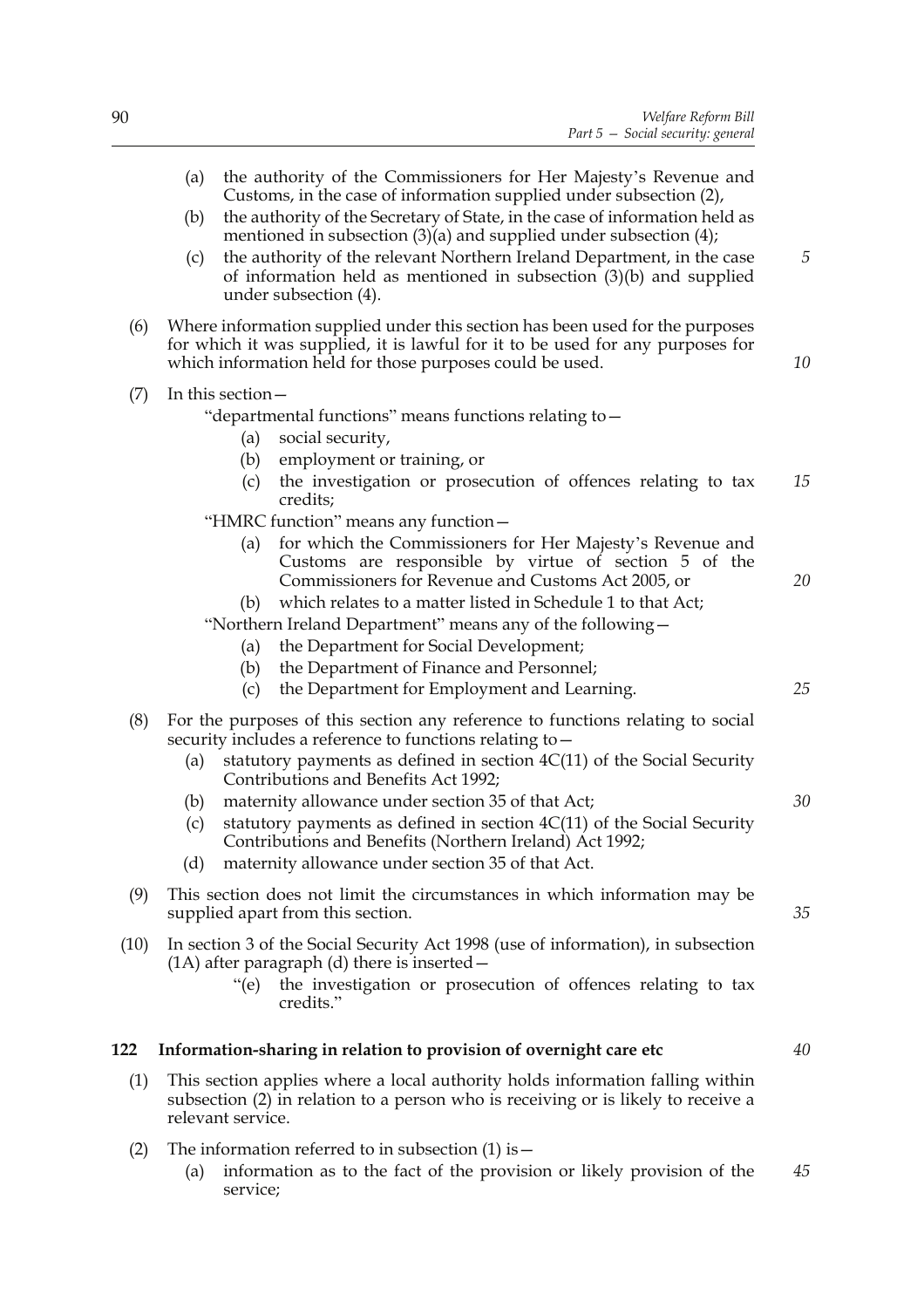- (b) information about when the provision of the service begins or ends or is likely to do so;
- (c) other prescribed information relating to the service provided and how it is funded (including the extent to which it is funded by the recipient).
- *5*

*10*

- (a) a service consisting of overnight care in the individual's own home provided by or on behalf of a local authority;
- (b) a residential care service provided by or on behalf of a local authority;
- (c) a service consisting of overnight hospital accommodation.
- (4) In subsection  $(3)(c)$  "hospital accommodation" means -

(3) In this section "relevant service" means—

- (a) in relation to England, hospital accommodation within the meaning of the National Health Service Act 2006 which is provided by a Primary Care Trust, an NHS trust or an NHS foundation trust;
- (b) in relation to Wales, hospital accommodation within the meaning of the National Health Service (Wales) Act 2006 which is provided by a Local Health Board or an NHS trust; *15*
- (c) in relation to Scotland, hospital accommodation within the meaning of the National Health Service (Scotland) Act 1978 which is provided by a Health Board or Special Health Board but excluding accommodation in an institution for providing dental treatment maintained in connection with a dental school. *20*
- (5) The local authority may—
	- (a) itself use the information for purposes relating to the payment of a relevant benefit to the individual, or
	- (b) supply the information to a person specified in subsection (6) for those purposes. *25*
- (6) The persons referred to in subsection  $(5)$  are  $-$ 
	- (a) the Secretary of State;
	- (b) a person providing services to the Secretary of State;
	- (c) a local authority;
	- (d) a person authorised to exercise any function of a local authority relating to a relevant benefit;
	- (e) a person providing services relating to a relevant benefit to a local authority.
- (7) In this section "relevant benefit" means—
	- (a) universal credit;
	- (b) housing benefit;
	- (c) council tax benefit;
	- (d) any prescribed benefit.
- (8) Regulations under subsection (7) may not prescribe a benefit provision for which is within the legislative competence of the Scottish Parliament. *40*

# **123 Information-sharing in relation to welfare services etc**

(1) The Secretary of State, or a person providing services to the Secretary of State, may supply relevant information to a qualifying person for prescribed purposes relating to welfare services.

91

*35*

*30*

- 
-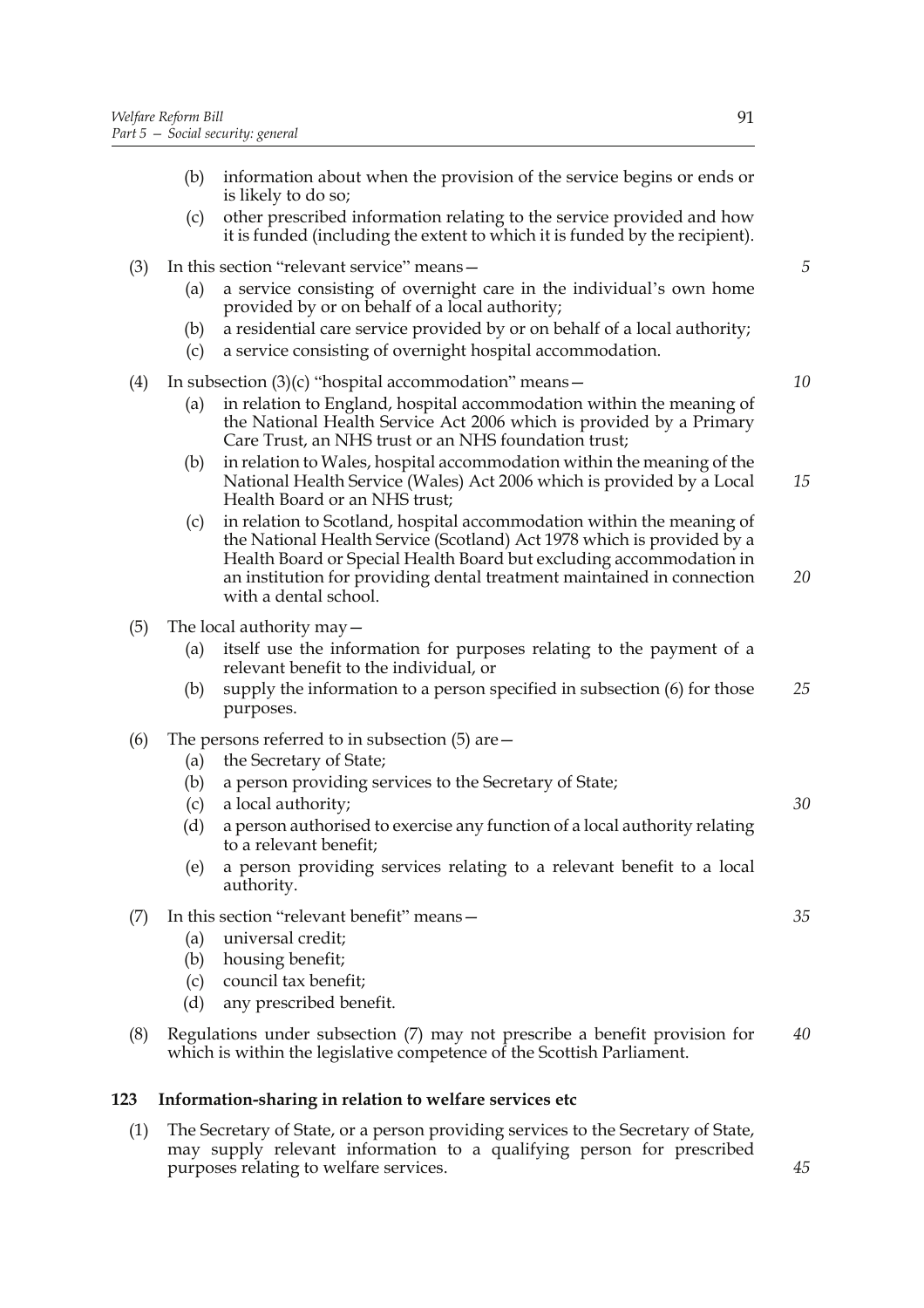- (a) the Secretary of State, or
- (b) a person providing services to the Secretary of State,

for a prescribed purpose relating to a prescribed benefit.

- (3) A qualifying person who holds relevant information for a prescribed purpose relating to welfare services or housing benefit may—
	- (a) use the information for another prescribed purpose relating to welfare services or housing benefit;
	- (b) supply it to another qualifying person for use in relation to the same or another prescribed purpose relating to welfare services or housing benefit. *10*
- (4) Relevant information supplied under subsection (1) or (3) to a qualifying person may be supplied by that person to a person who provides qualifying welfare services for purposes connected with the provision of those services.
- (5) In subsection (4) services are qualifying welfare services if  $-$ 
	- (a) a local authority, or
	- (b) a person who is a qualifying person by virtue of subsection  $(11)(g)$ ,

contributes or will contribute to the expenditure incurred in their provision.

- (6) The Secretary of State may not exercise the power under subsection (3) to prescribe purposes for which information may be supplied by a qualifying person so as to prescribe an excepted purpose in relation to excepted information held by a Welsh body. *20*
- $(7)$  In subsection  $(6)$  -
	- (a) excepted information is information held by the Welsh body that
		- is not supplied by, or derived from information supplied to another person by, the Secretary of State or a person providing services to the Secretary of State or a person engaged in the administration of housing benefit, and
		- (ii) is held only for an excepted purpose;
	- (b) an excepted purpose is a purpose relating to a matter provision for which—
		- (i) is within the legislative competence of the National Assembly for Wales, or
		- (ii) is made by the Welsh Ministers, the First Minister for Wales or the Counsel General to the Welsh Assembly Government. *35*
- (8) The Secretary of State may not exercise the power in subsection (3) to prescribe purposes for which information may be supplied by a qualifying person so as to prescribe an excepted purpose in relation to excepted information held by a Scottish body.
- (9) In subsection  $(8)$ 
	- (a) excepted information is information held by the Scottish body that
		- is not supplied by, or derived from information supplied to another person by, the Secretary of State or a person providing services to the Secretary of State or a person engaged in the administration of housing benefit, and
		- (ii) is held only for an excepted purpose;

*25*

*5*

*15*

*30*

*40*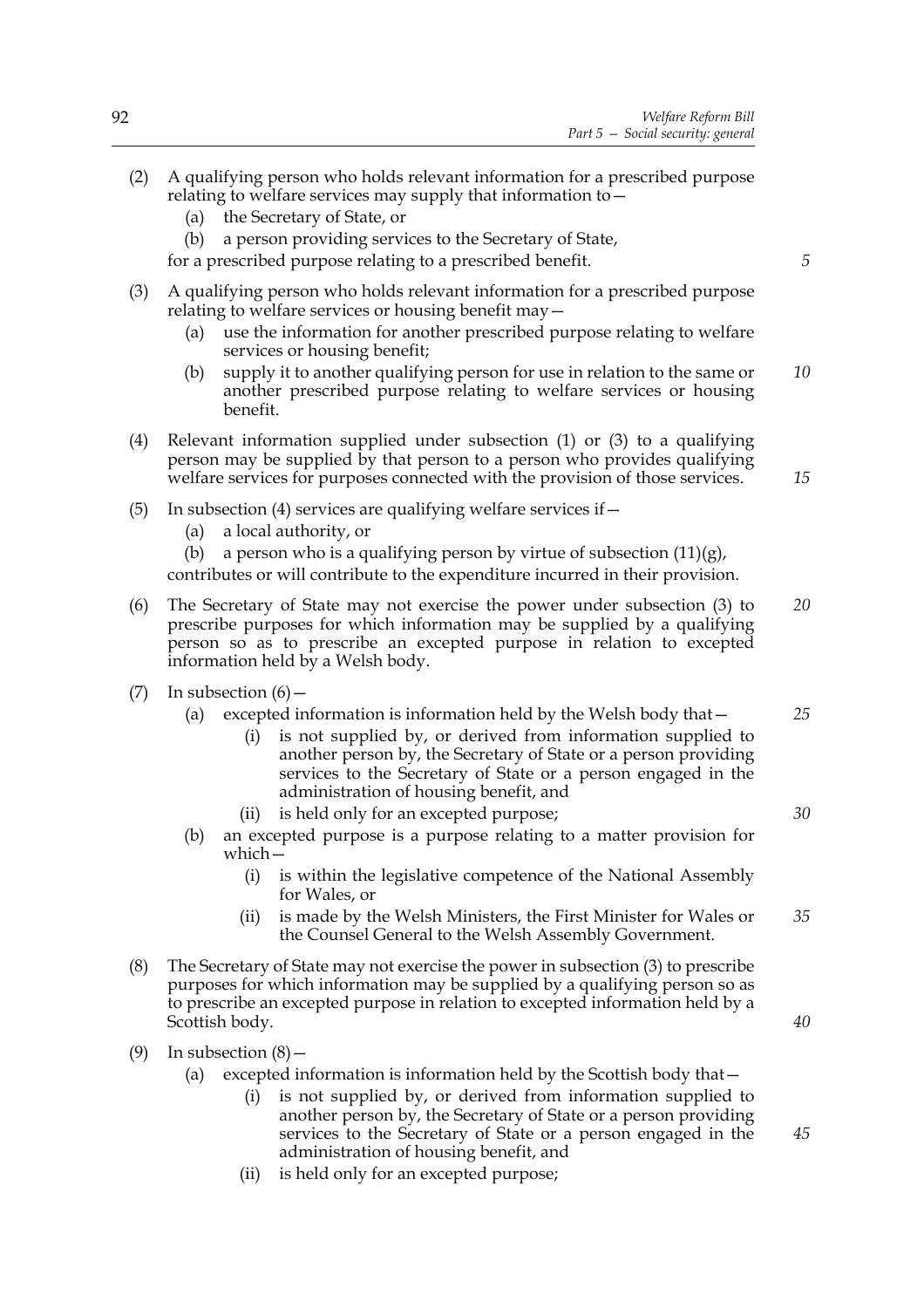- (b) an excepted purpose is a purpose relating to a matter provision for which is within the legislative competence of the Scottish Parliament. (10) Subsections (1) to (4) do not apply in a case where the supply or use of information is authorised by section 122. (11) In this section "qualifying person" means— (a) a local authority; (b) a person authorised to exercise any function of such an authority relating to welfare services; (c) a person providing services to a local authority relating to welfare services; (d) an authority which administers housing benefit; (e) a person authorised to exercise any function of such an authority relating to housing benefit; (f) a person providing to such an authority services relating to housing benefit; (g) a person prescribed or of a description prescribed by the Secretary of State. (12) In this section "relevant information" means information relating to— (a) universal credit; (b) state pension credit; (c) income support; (d) income-based jobseeker's allowance; (e) income-related employment and support allowance; (f) housing benefit; (g) any prescribed benefit; (h) welfare services. (13) In this section— "person engaged in the administration of housing benefit" means— (a) an authority which administers housing benefit, (b) a person authorised to exercise any function of such an authority relating to housing benefit, or (c) a person providing to such an authority services relating to housing benefit; "Scottish body" means— (a) a local authority in Scotland, (b) a person authorised to exercise any function of such an authority relating to welfare services, (c) a person providing services to a local authority in Scotland relating to welfare services, or (d) a person prescribed or of a description prescribed by the Secretary of State; "Welsh body" means— (a) a local authority in Wales, (b) a person authorised to exercise any function of such an authority relating to welfare services, *5 10 15 20 25 30 35 40 45*
	- (c) a person providing services to a local authority in Wales relating to welfare services, or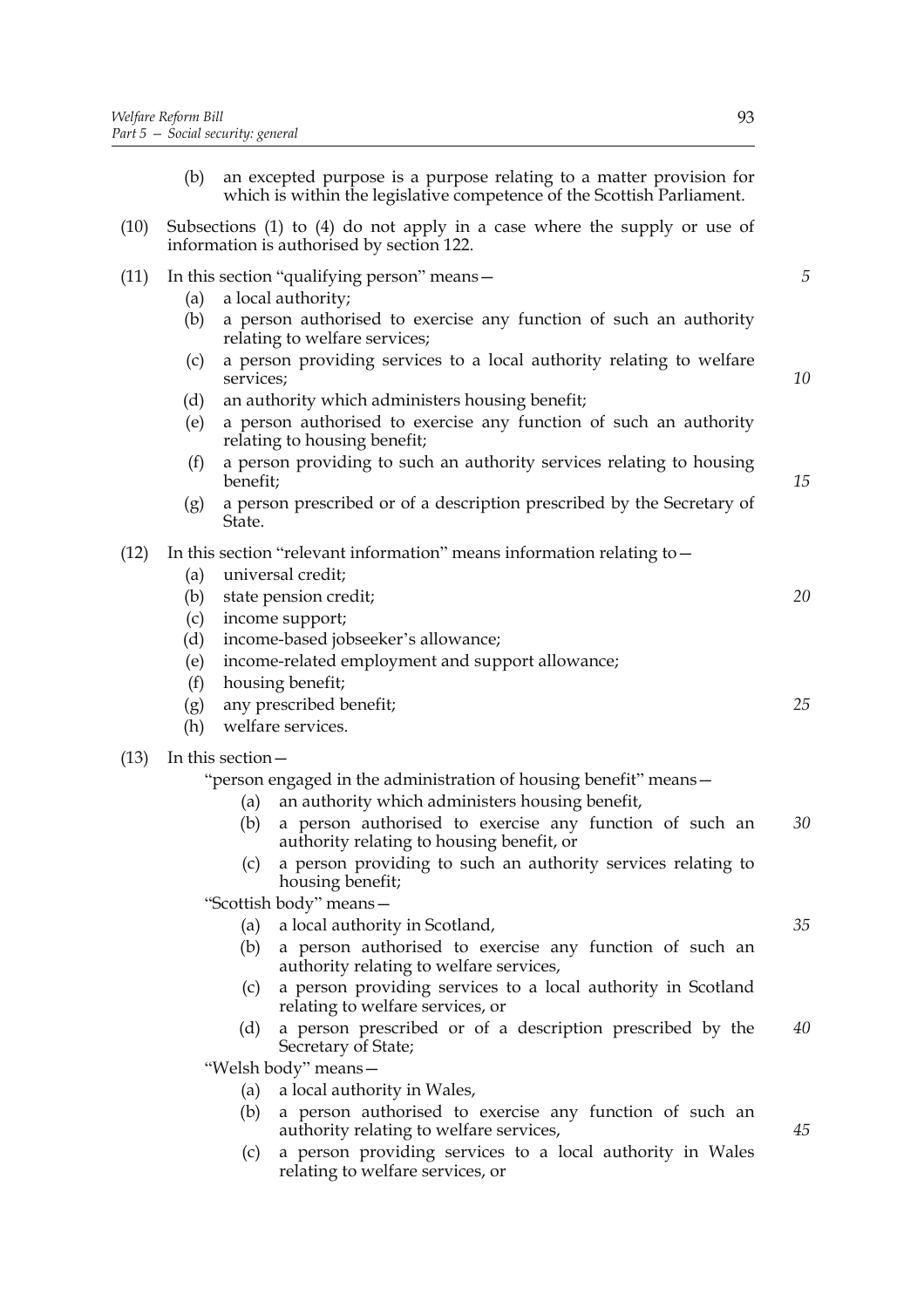- (d) a person prescribed or of a description prescribed by the Secretary of State;
- "welfare services" includes services which provide accommodation, support, assistance, advice or counselling to individuals with particular needs, and for these purposes "assistance" includes assistance by means of a grant or loan or the provision of goods or services.

### **124 Unlawful disclosure of information**

- (1) A person to whom subsection (2) applies is guilty of an offence if the person discloses without lawful authority any information—
	- (a) which comes to the person by virtue of section  $123(1)$ ,  $(3)$  or  $(4)$ , and
	- (b) which relates to a particular person.
- (2) This subsection applies to  $-$ 
	- (a) a person mentioned in section  $123(11)(a)$  to (c);
	- (b) a person who provides qualifying welfare services (within the meaning of section 123);
	- (c) a person who is or has been a director, member of the committee of management, manager, secretary or other similar officer of a person mentioned in paragraph (a) or (b);
	- (d) a person who is or has been an employee of a person mentioned in paragraph (a) or (b).
- (3) A person guilty of an offence under this section is liable—
	- (a) on conviction on indictment, to imprisonment for a term not exceeding 2 years or a fine or both, or
	- (b) on summary conviction, to imprisonment for a term not exceeding 12 months or a fine not exceeding the statutory maximum or both.
- (4) It is not an offence under this section—
	- (a) to disclose information in the form of a summary or collection of information so framed as not to enable information relating to any particular person to be ascertained from it;
	- (b) to disclose information which has previously been disclosed to the public with lawful authority. *30*
- (5) It is a defence for a person ("D") charged with an offence under this section to prove that at the time of the alleged offence—
	- (a) D believed that D was making the disclosure in question with lawful authority and had no reasonable cause to believe otherwise, or
	- (b) D believed that the information in question had previously been disclosed to the public with lawful authority and had no reasonable cause to believe otherwise.
- (6) A disclosure is made with lawful authority if it is so made for the purposes of section 123 of the Social Security Administration Act 1992.
- (7) This section does not affect that section.
- (8) Regulations under section 123(11)(g) may include provision for applying the provisions of this section to—
	- (a) a person who is a qualifying person within the meaning of section 123 by virtue of the regulations, or

*5*

*10*

*15*

*20*

*25*

*35*

*45*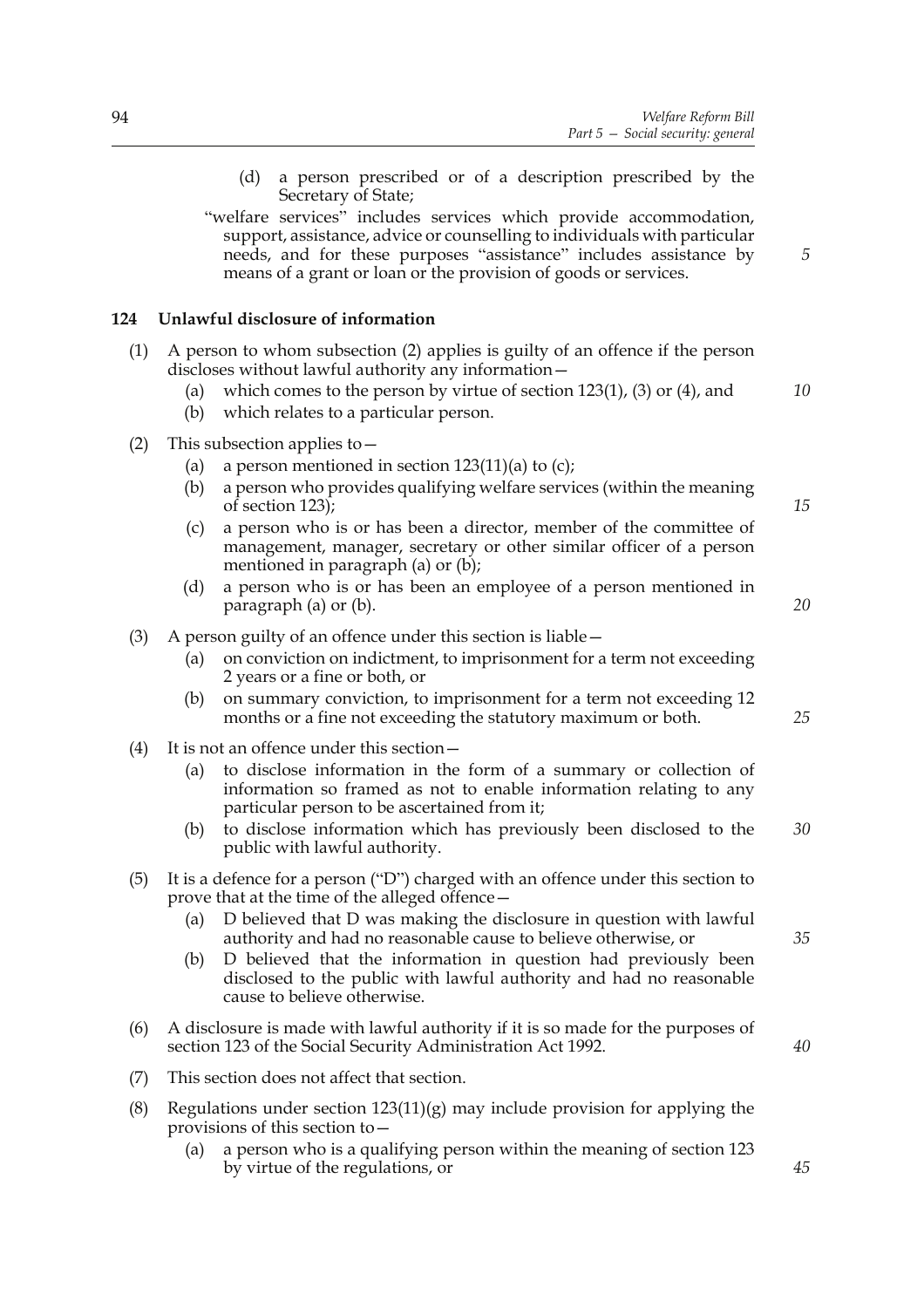- (b) a person associated with such a qualifying person by reason of the person's office or employment or otherwise.
- (9) In relation to an offence under this section committed in England and Wales before the commencement of section 154(1) of the Criminal Justice Act 2003 (increase in maximum term that may be imposed on summary conviction of offence triable either way) the reference in subsection  $(3)(b)$  to 12 months must be taken to be a reference to 6 months.

# **125 Sections 122 to 124: supplementary**

| (1) | In sections $122$ and $123-$                                                                                                                                                                                                                                                                                                                                                                 |    |
|-----|----------------------------------------------------------------------------------------------------------------------------------------------------------------------------------------------------------------------------------------------------------------------------------------------------------------------------------------------------------------------------------------------|----|
|     | "benefit" includes any allowance, payment, credit or loan;                                                                                                                                                                                                                                                                                                                                   | 10 |
|     | "income-based jobseeker's allowance" has the same meaning as in the<br>Jobseekers Act 1995;                                                                                                                                                                                                                                                                                                  |    |
|     | "income-related employment and support allowance" means an income-<br>related allowance under Part 1 of the Welfare Reform Act 2007;                                                                                                                                                                                                                                                         |    |
|     | "local authority" means-                                                                                                                                                                                                                                                                                                                                                                     | 15 |
|     | a county or district council in England;<br>(a)                                                                                                                                                                                                                                                                                                                                              |    |
|     | an eligible parish council (within the meaning of Chapter 1 of<br>(b)<br>Part 1 of the Localism Act 2011);                                                                                                                                                                                                                                                                                   |    |
|     | a London borough council;<br>(c)                                                                                                                                                                                                                                                                                                                                                             |    |
|     | the Common Council of the City of London in its capacity as a<br>(d)<br>local authority;                                                                                                                                                                                                                                                                                                     | 20 |
|     | the Council of the Isles of Scilly;<br>(e)                                                                                                                                                                                                                                                                                                                                                   |    |
|     | a county or county borough council in Wales;<br>(f)                                                                                                                                                                                                                                                                                                                                          |    |
|     | a council constituted under section 2 of the Local Government<br>(g)<br>etc. (Scotland) Act 1994;                                                                                                                                                                                                                                                                                            | 25 |
|     | "prescribed" means prescribed in regulations made by the Secretary of<br>State.                                                                                                                                                                                                                                                                                                              |    |
| (2) | Any power to make regulations under sections 122 and 123 includes power -<br>to make different provision for different purposes, cases and areas;<br>(a)<br>to make such incidental, supplemental, consequential, transitional or<br>(b)<br>saving provision as the Secretary of State thinks necessary or expedient.                                                                        | 30 |
| (3) | Regulations under sections 122 and 123 must be made by statutory instrument.                                                                                                                                                                                                                                                                                                                 |    |
| (4) | A statutory instrument containing regulations under section 122 or 123 is<br>subject to annulment in pursuance of a resolution of either House of<br>Parliament.                                                                                                                                                                                                                             | 35 |
| (5) | Until the coming into force of provision for identifying eligible parish councils<br>within the meaning of Chapter 1 of Part 1 of the Localism Act 2011, the<br>reference in subsection (1) to an eligible parish council within the meaning of<br>that Chapter is to be read as a reference to an eligible parish council within the<br>meaning of Part 1 of the Local Government Act 2000. | 40 |
| (6) | The following are repealed –                                                                                                                                                                                                                                                                                                                                                                 |    |

- (a) sections 42 and 43 of the Welfare Reform Act 2007;
- (b) section  $69(2)(a)$  of that Act.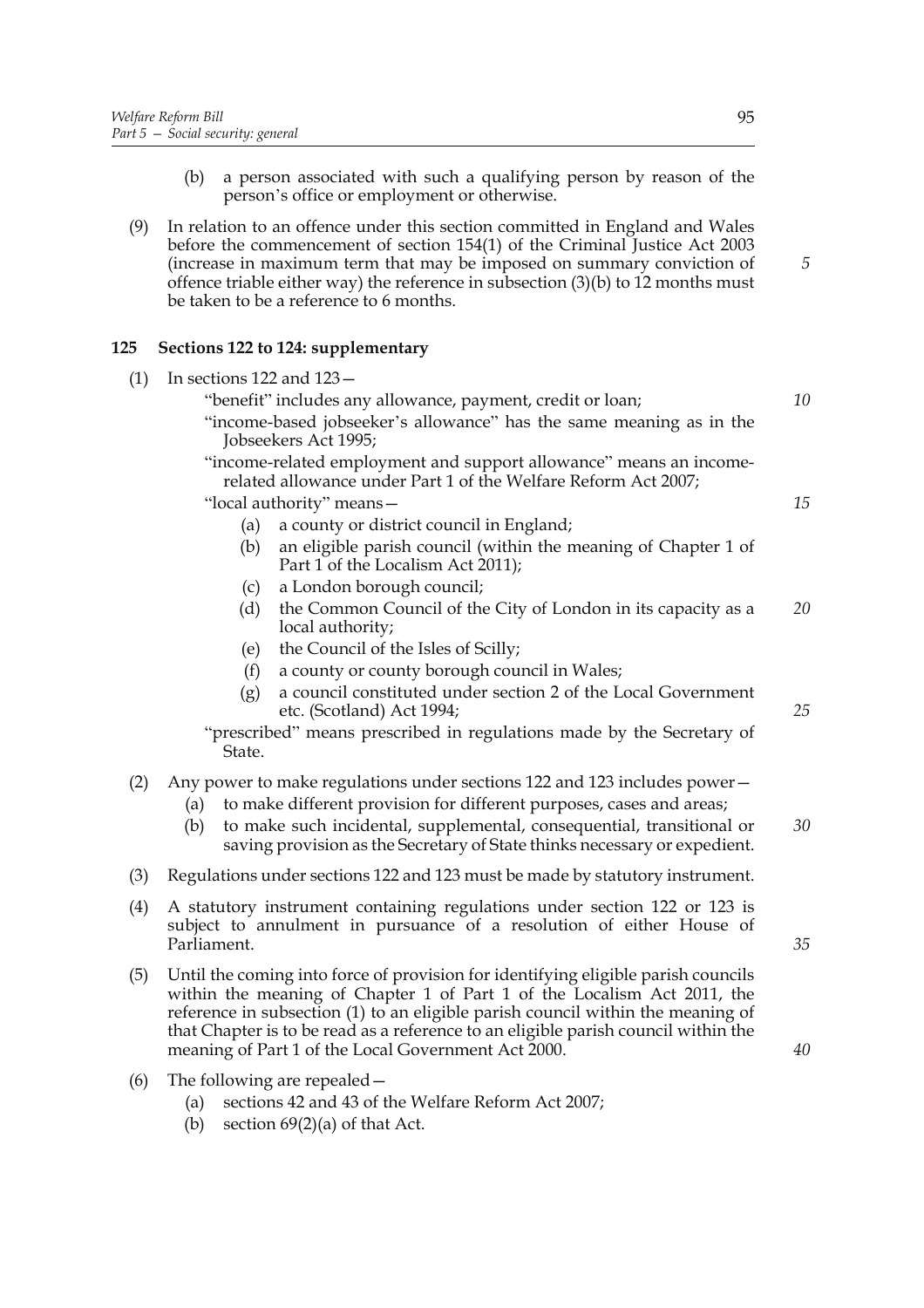# **126 Information-sharing for social security or employment purposes etc**

- (1) Section 72 of the Welfare Reform and Pensions Act 1999 (supply of information for certain purposes) is amended as follows.
- (2) In subsection (2)(b), after "designated" there is inserted "(specifically or by description)".
- (3) The following are repealed—
	- (a) in subsection (6), the words "(subject to subsection  $(6A)$ )";
	- (b) subsection (6A).
- (4) In Schedule 1 to the Education and Skills Act 2008, paragraph 74(3) and (4) is repealed.

#### **PART 6**

#### **MISCELLANEOUS**

# *Tell Us Once*

In the Registration Service Act 1953, after section 19 there is inserted—

### **127 Functions of registration service**

|     | "19A Functions relating to transmission of information to Secretary of State                                                                                                                                                                                                                                                                           |    |
|-----|--------------------------------------------------------------------------------------------------------------------------------------------------------------------------------------------------------------------------------------------------------------------------------------------------------------------------------------------------------|----|
| (1) | The functions of a registrar of births and deaths, a superintendent<br>registrar and the Registrar General include the power to -<br>transmit information entered in a register of births to the<br>(a)<br>Secretary of State, and<br>verify such information for the Secretary of State,<br>(b)<br>for the purposes of the service in subsection (2). | 20 |
| (2) | That service is a service operated by the Secretary of State by which —<br>individuals may transmit information about births to the<br>(a)<br>Secretary of State, and<br>that information may be transmitted to other persons by the<br>(b)<br>Secretary of State.                                                                                     | 25 |
| (3) | References in subsections (1) and (2) to the Secretary of State include<br>persons providing services to the Secretary of State for the purpose of<br>the service referred in subsection (2).                                                                                                                                                          | 30 |
| (4) | This section does not authorise any disclosure which is unlawful –<br>by virtue of any enactment, or<br>(a)<br>by reason of the law relating to confidentiality or privacy."<br>(b)                                                                                                                                                                    |    |

# *Child support maintenance*

# **128 Supporting maintenance agreements**

(1) In section 9 of the Child Support Act 1991 (maintenance agreements), after

*35*

*15*

*5*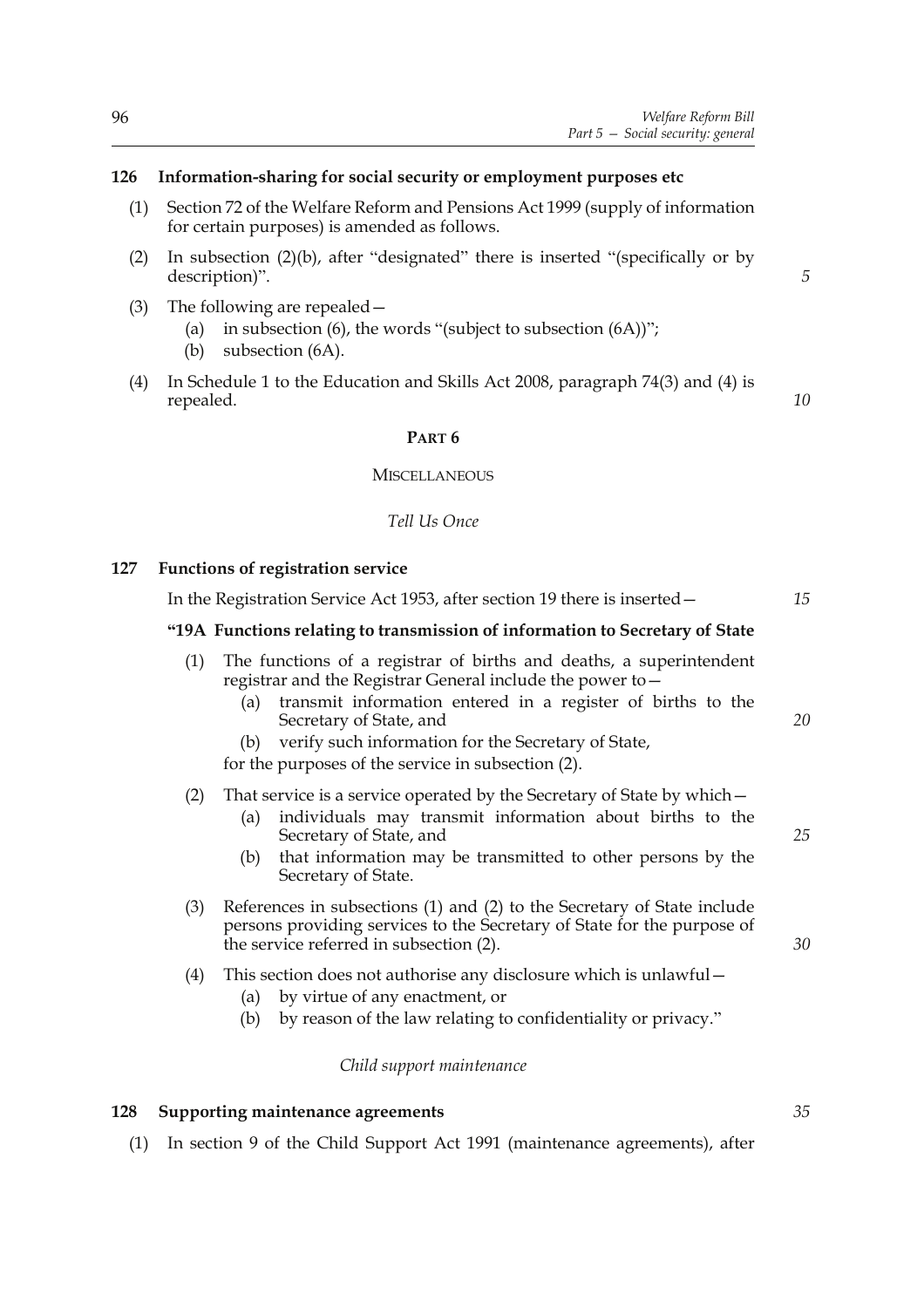subsection (2) there is inserted—

- "(2A) The Commission may, with a view to reducing the need for applications under sections 4 and 7—
	- (a) take such steps as it considers appropriate to encourage the making and keeping of maintenance agreements, and
	- (b) before accepting an application under those sections, require the applicant to take reasonable steps to establish whether it is possible or appropriate to make such an agreement."
- (2) In Schedule 5 to the Child Maintenance and Other Payments Act 2008 (maintenance calculations: transfer of cases to new rules), in paragraph 3, after sub-paragraph (2) there is inserted—
	- "(3) The Commission may before accepting an application required by provision under sub-paragraph (2)(b) require the applicant to take reasonable steps to establish whether it is possible or appropriate to make a maintenance agreement (within the meaning of section 9 of the Child Support Act 1991)." *15*

# **129 Collection of child support maintenance**

- (1) The Child Support Act 1991 is amended as follows.
- (2) In section 4 (child support maintenance)—
	- (a) in subsection (2), the words from "or" to "made" are repealed;
	- (b) after subsection (2) there is inserted—
		- "(2A) The Commission may only make arrangements under subsection  $(2)(a)$  if  $-$ 
			- (a) the non-resident parent agrees to the arrangements, or
			- (b) the Commission is satisfied that without the arrangements child support maintenance is unlikely to be paid in accordance with the calculation." *25*
- (3) In section 7 (right of child in Scotland to apply for calculation)—
	- (a) in subsection (3), for the words from "person with care" to "made or" there is substituted "person with care or";
	- (b) after subsection (3) there is inserted—
		- "(3A) The Commission may only make arrangements under subsection  $(3)(a)$  if  $-$ 
			- (a) the non-resident parent agrees to the arrangements, or
			- (b) the Commission is satisfied that without the arrangements child support maintenance is unlikely to be paid in accordance with the calculation." *35*
- (4) In section 29 (collection of child support maintenance), in subsection (1) after "may" there is inserted "(subject to section 4(2A) and 7(3A))".

*5*

*10*

*20*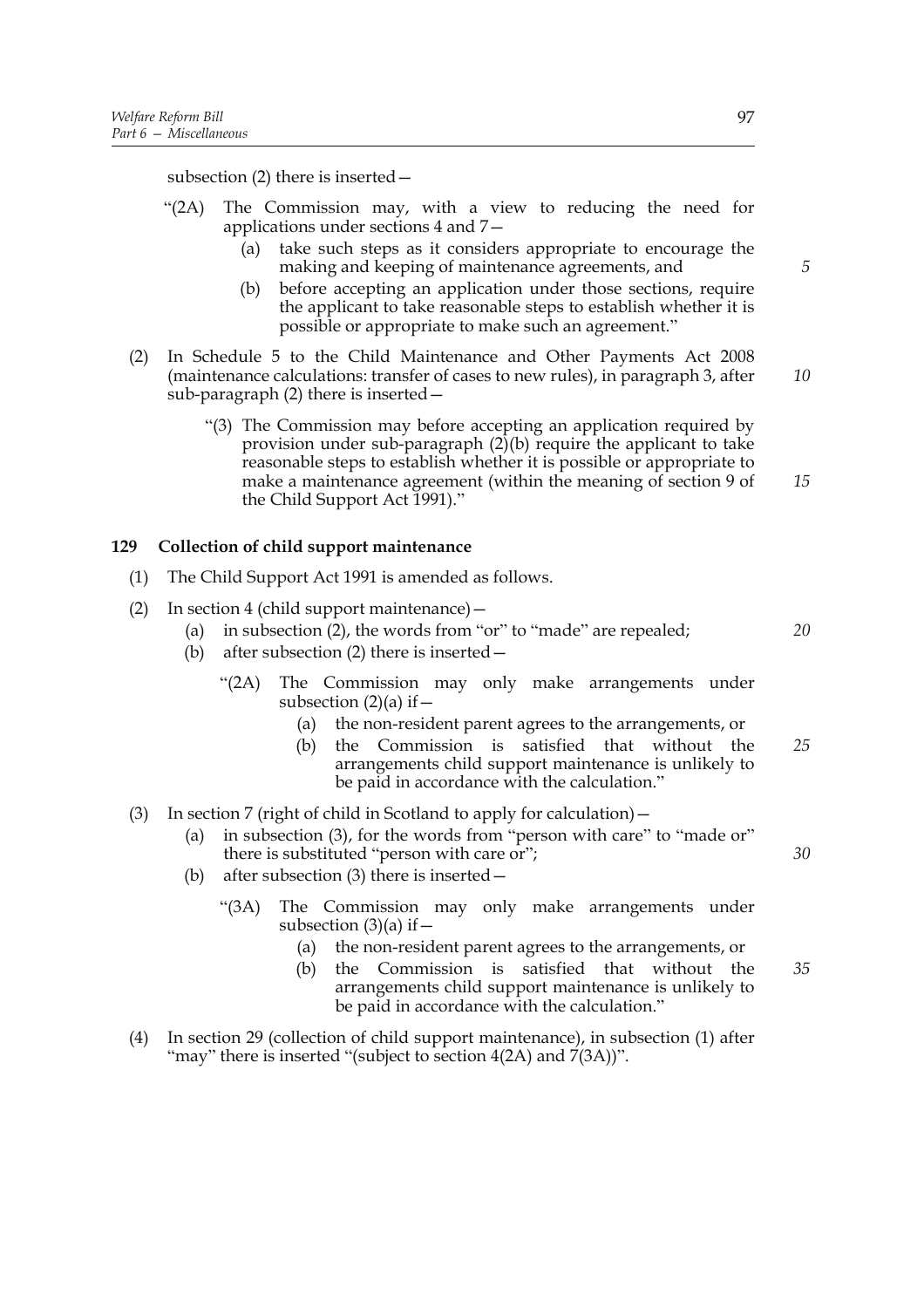### **130 Indicative maintenance calculations**

After section 9 of the Child Support Act 1991 there is inserted—

### **"9A Maintenance agreements: indicative calculations**

- (1) A person with care or non-resident parent in relation to any qualifying child or qualifying children may apply to the Commission for an indicative calculation with respect to that child or any of those children. *5*
- (2) A qualifying child who has attained the age of 12 years and is habitually resident in Scotland may apply to the Commission for an indicative calculation with respect to himself or herself.
- (3) An indicative calculation is a calculation of the amount of child support maintenance which the Commission considers would in accordance with section 11 be fixed by a maintenance calculation if such a calculation were made with respect to the child or children in question. *10*
- (4) An indicative calculation does not create any liability on any person to pay child support maintenance.
- (5) The Commission may limit the number of applications it will accept under this section in any particular case in such manner as it thinks fit.
- (6) Where a person who is alleged to be the parent of a child with respect to whom an application for an indicative calculation has been made denies being one of the child's parents, the Commission shall not make the indicative calculation on the assumption that the person is one of the child's parents unless the case falls within paragraph (b) of Case A3 in section 26(2)." *20*

### **131 Exclusion from individual voluntary arrangements**

- (1) In the Insolvency Act 1986, in section 382 (meaning of "bankruptcy debt" etc), at the end there is inserted— *25*
	- "(5) Liability under the Child Support Act 1991 to pay child support maintenance to any person is not a debt or liability for the purposes of Part 8."
- (2) In the heading to that section, after "bankruptcy debt" there is substituted ", "liability"". *30*

#### *Employment and training*

#### **132 Use of jobcentres by sex industry**

In the Employment and Training Act 1973, after section 2 (duty of Secretary of State to make arrangements for assisting persons to find employment etc) there is inserted— *35*

#### **"2A Restriction on section 2 arrangements: sex industry**

- (1) Arrangements made by the Secretary of State under section 2 may not include arrangements in respect of employment for sexual purposes.
- (2) For the purposes of this section employment is for sexual purposes if  $-$ *40*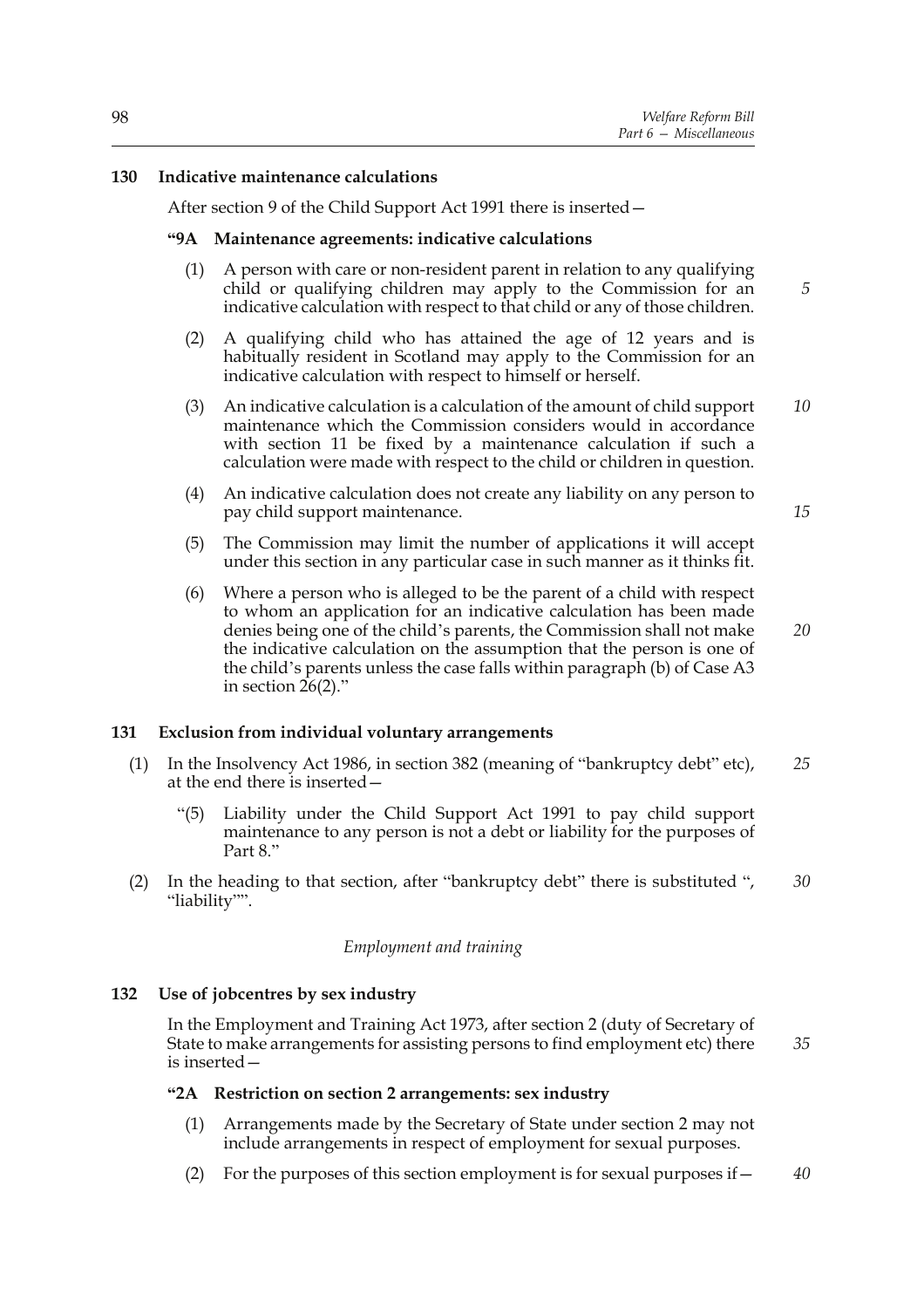- (a) it involves the employee engaging in an activity, and
- (b) the employee's activity, or the way in which it is performed, may reasonably be assumed to be intended solely or principally to stimulate one or more other persons sexually (by whatever means).
- (3) The Secretary of State may by order specify exceptions to subsection (1).
- (4) A statutory instrument containing an order under subsection (3) is subject to annulment in pursuance of a resolution of either House of Parliament."

**PART 7** *10*

FINAL

# **133 Repeals**

Schedule 13 contains consequential repeals.

### **134 Financial provision**

*There shall be paid out of money provided by Parliament*— (a) *sums paid by the Secretary of State by way of universal credit or personal independence payment;*

- (b) *any other expenditure incurred in consequence of this Act by a Minister of the Crown or the Commissioners for Her Majesty's Revenue and Customs;*
- (c) *any increase attributable to this Act in the sums payable under any other Act out of money so provided. 20*

#### **135 Extent**

- (1) This Act extends to England and Wales and Scotland only, subject as follows.
- (2) The following provisions extend to England and Wales, Scotland and Northern Ireland—
	- (a) section 33 (power to make consequential and supplementary provision: universal credit);
	- (b) section 34 (abolition of benefits);
	- (c) section 89 (power to make consequential and supplementary provision: personal independence payment);
	- (d) section  $120(1)$  to  $(13)$  (tax credits: transfer of functions etc);
	- (e) section 121(1) to (9) (information-sharing between Secretary of State and HMRC);
	- (f) this Part, excluding Schedule 13 (repeals).
- (3) Any amendment or repeal made by this Act has the same extent as the enactment to which it relates. *35*

### **136 Commencement**

(1) The following provisions of this Act come into force on the day on which it is passed*5*

*15*

*25*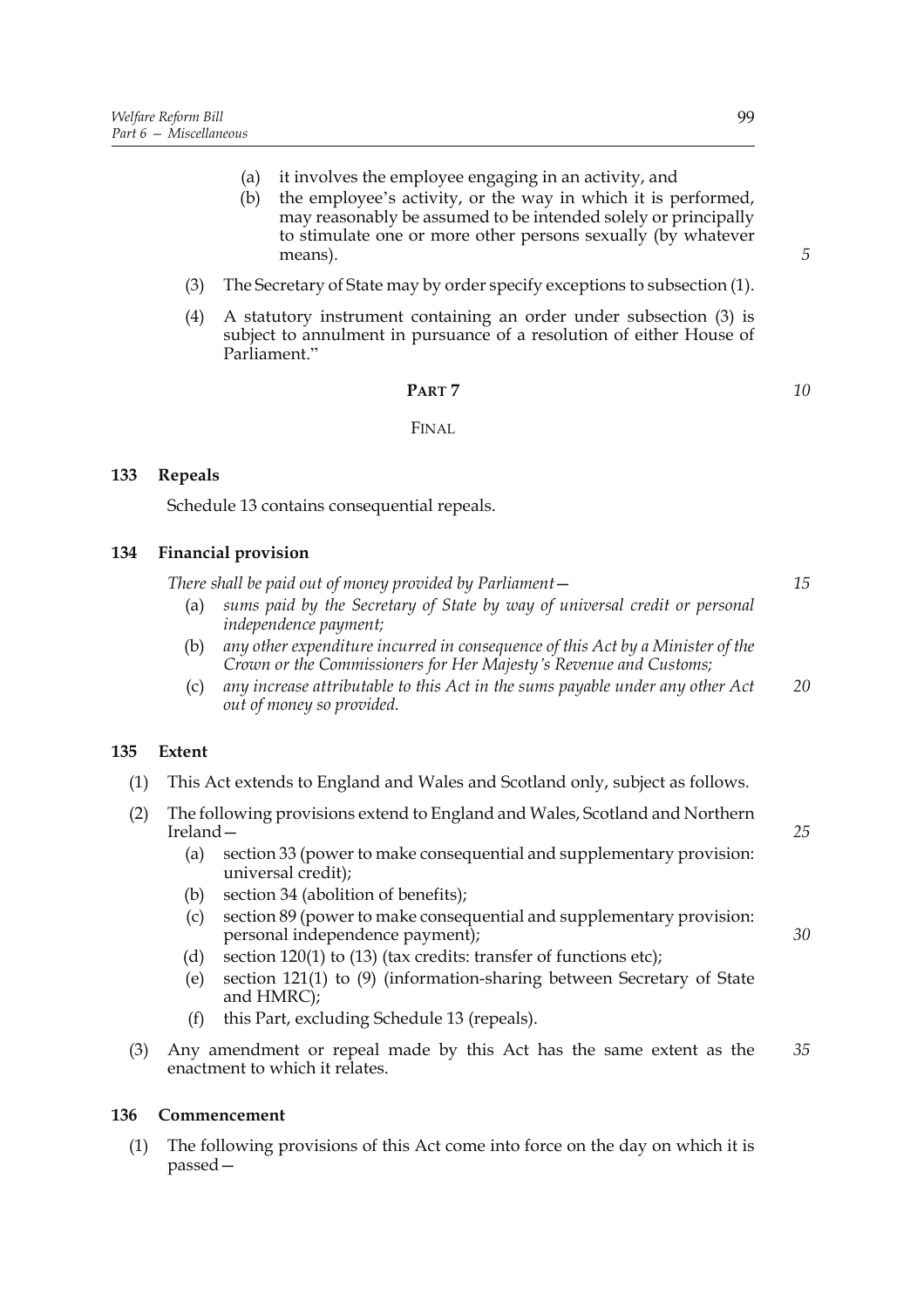|     | (a) | section 100 and Schedule 12 (supersession of decisions of former<br>appellate bodies) (but see section 100(2));                                  |    |
|-----|-----|--------------------------------------------------------------------------------------------------------------------------------------------------|----|
|     | (b) | section 104 (application of Limitation Act 1980) (but see section 104(4));                                                                       |    |
|     | (c) | section 120 (tax credits: transfer of functions etc);                                                                                            |    |
|     | (d) | this Part, excluding Schedule 13 (repeals).                                                                                                      | 5  |
| (2) |     | The following provisions of this Act come into force at the end of the period of<br>two months beginning with the day on which it is passed -    |    |
|     | (a) | section 50 (dual entitlement to employment and support allowance and<br>jobseeker's allowance);                                                  |    |
|     | (b) | section 59 and Part 6 of Schedule 13 (claimants dependent on drugs etc);                                                                         | 10 |
|     | (c) | sections 70 and 71 (social fund: purposes of discretionary payments and<br>determination of amount or value of budgeting loan);                  |    |
|     | (d) | section 103 (recovery of child benefit and guardian's allowance);                                                                                |    |
|     | (e) | section 106 (time limit for legal proceedings);                                                                                                  |    |
|     | (f) | section 121 and Part 13 of Schedule 13 (information-sharing between<br>Secretary of State and HMRC);                                             | 15 |
|     | (g) | section 126 (information-sharing for social security or employment<br>purposes etc);                                                             |    |
|     | (h) | section 127 (functions of registration service);                                                                                                 |    |
|     | (i) | section 131 (exclusion of child support maintenance from individual<br>voluntary arrangements);                                                  | 20 |
|     | (i) | Part 2 of Schedule 13 (entitlement to jobseeker's allowance without<br>seeking employment).                                                      |    |
| (3) |     | The remaining provisions of this Act come into force on such day as the<br>Secretary of State may by order made by statutory instrument appoint. | 25 |
| (4) |     | An order under subsection $(3)$ may $-$                                                                                                          |    |
|     | (a) | appoint different days for different purposes;                                                                                                   |    |
|     | (b) | appoint different days for different areas in relation to -                                                                                      |    |
|     |     | any provision of Part 1 (universal credit) or of Part 1 of Schedule<br>(i)<br>13;                                                                | 30 |
|     |     | section 60 or 61 (entitlement to work: jobseeker's allowance and<br>(ii)<br>employment and support allowance);                                   |    |
|     |     | section 99 (consideration of revision before appeal);<br>(iii)                                                                                   |    |
|     | (c) | make such transitory or transitional provision, or savings, as the<br>Secretary of State considers necessary or expedient.                       | 35 |
|     |     |                                                                                                                                                  |    |

# **137 Short title**

This Act may be cited as the Welfare Reform Act 2011.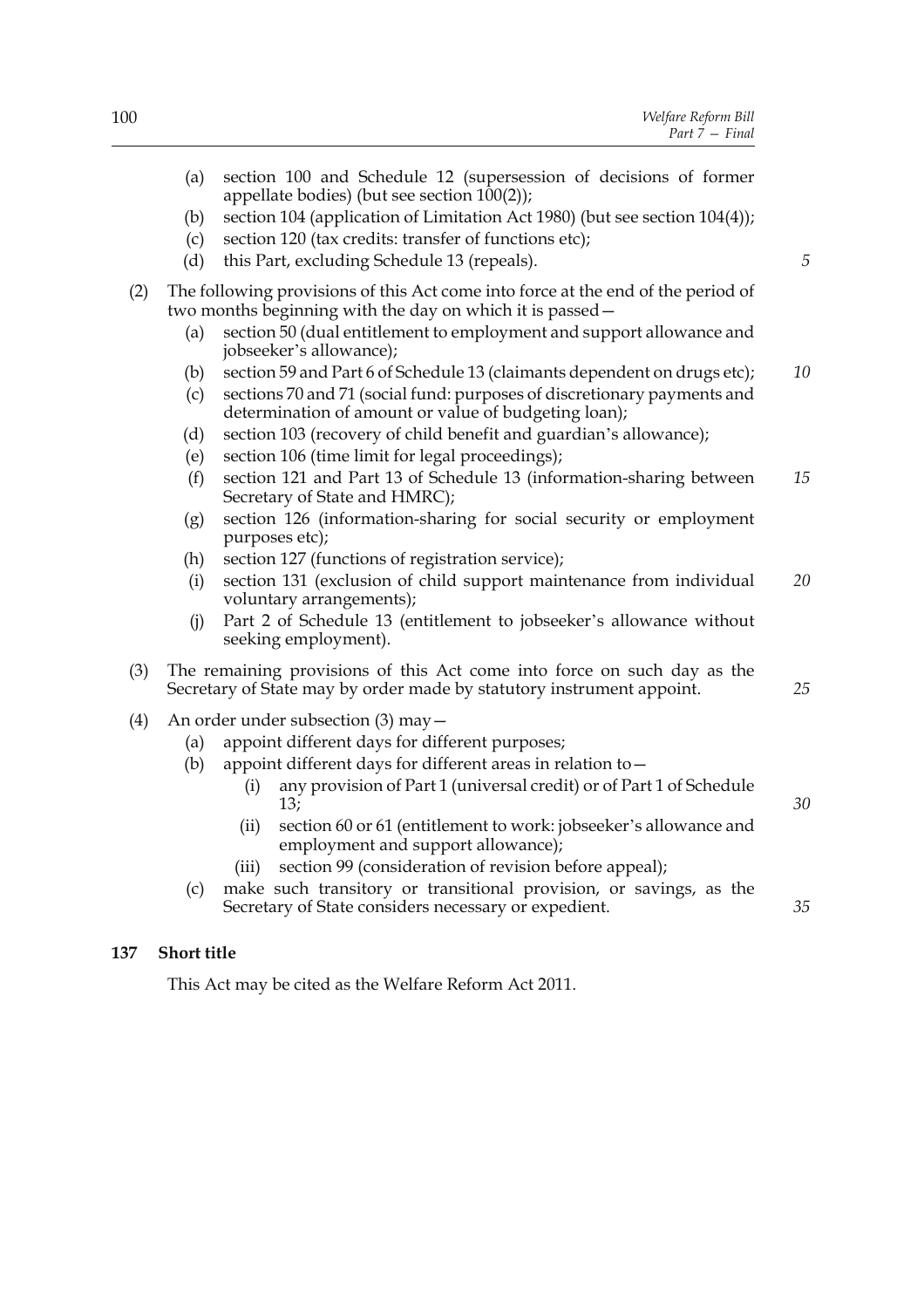# SCHEDULES

## SCHEDULE 1 Section 31

## UNIVERSAL CREDIT: SUPPLEMENTARY REGULATION-MAKING POWERS

### *Entitlement of joint claimants*

1 Regulations may provide for circumstances in which joint claimants may be entitled to universal credit without each of them meeting all the basic conditions referred to in section 4.

## *Linking periods*

2 Regulations may provide for periods of entitlement to universal credit which are separated by no more than a prescribed number of days to be treated as a single period.

#### *Couples*

- 3 (1) Regulations may provide—
	- (a) for a claim made by members of a couple jointly to be treated as a claim made by one member of the couple as a single person (or as claims made by both members as single persons); *15*
	- (b) for claims made by members of a couple as single persons to be treated as a claim made jointly by the couple.
	- (2) Regulations may provide—
		- (a) where an award is made to joint claimants who cease to be entitled to universal credit as such by ceasing to be a couple, for the making of an award (without a claim) to either or each one of them— *20*
			- (i) as a single person, or
			- (ii) jointly with another person;
		- (b) where an award is made to a single claimant who ceases to be entitled to universal credit as such by becoming a member of a couple, for the making of an award (without a claim) to the members of the couple jointly; *25*
		- (c) for the procedure to be followed, and information or evidence to be supplied, in relation to the making of an award under this paragraph. *30*

#### *Calculation of capital and income*

- 4 (1) Regulations may for any purpose of this Part provide for the calculation or estimation of—
	- (a) a person's capital,

*5*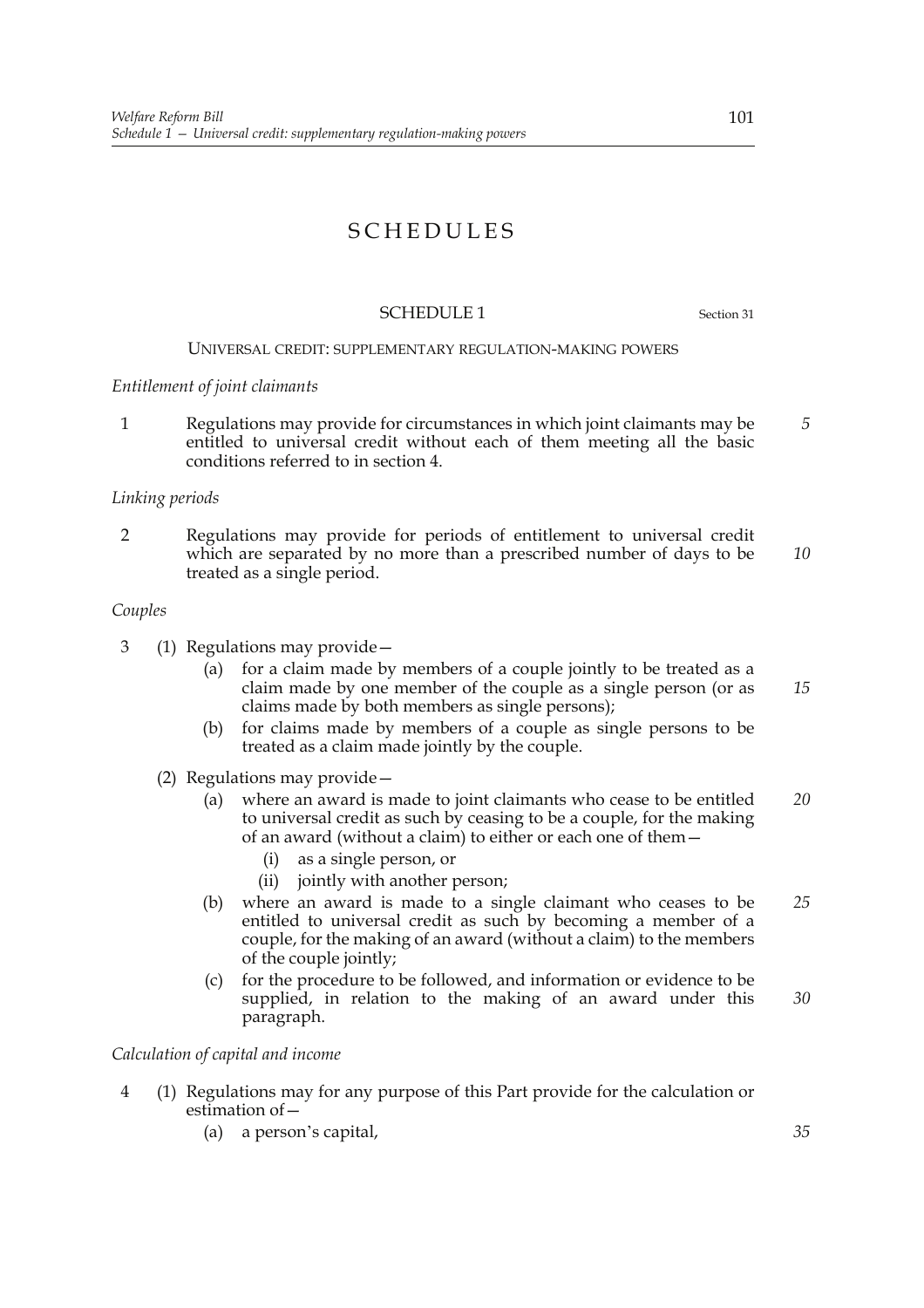- (b) a person's earned and unearned income, and
- (c) a person's earned and unearned income in respect of an assessment period.
- (2) Regulations under sub-paragraph (1)(c) may include provision for the calculation to be made by reference to an average over a period, which need not include the assessment period concerned.
- (3) Regulations under sub-paragraph (1) may—
	- (a) specify circumstances in which a person is to be treated as having or not having capital or earned or unearned income;
	- (b) specify circumstances in which income is to be treated as capital or capital as earned income or unearned income; *10*
	- (c) specify circumstances in which unearned income is to be treated as earned, or earned income as unearned;
	- (d) provide that a person's capital is to be treated as yielding income at a prescribed rate;
	- (e) provide that the capital or income of one member of a couple is to be treated as that of the other member.
- (4) Regulations under sub-paragraph (3)(a) may in particular provide that persons of a prescribed description are to be treated as having a prescribed minimum level of earned income.
- (5) In the case of joint claimants the income and capital of the joint claimants includes (subject to sub-paragraph (6)) the separate income and capital of each of them.
- (6) Regulations may specify circumstances in which capital and income of either of joint claimants is to be disregarded in calculating their joint capital and income. *25*

## *Responsibility for children etc*

- 5 (1) Regulations may for any purpose of this Part specify circumstances in which a person is or is not responsible for a child or qualifying young person.
	- (2) Regulations may for any purpose of this Part make provision about nominations of the responsible carer for a child (see section  $19(6)(b)(ii)$ ). *30*

#### *Vouchers*

- 6 (1) This paragraph applies in relation to an award of universal credit where the calculation of the amount of the award includes, by virtue of any provision of this Part, an amount in respect of particular costs which a claimant may incur. *35*
	- (2) Regulations may provide for liability to pay all or part of the award to be discharged by means of provision of a voucher.
	- (3) But the amount paid by means of a voucher may not in any case exceed the total of the amounts referred to in sub-paragraph (1) which are included in the calculation of the amount of the award.
	- (4) For these purposes a voucher is a means other than cash by which a claimant may to any extent meet costs referred to in sub-paragraph (1) of a particular description.

*15*

*20*

*5*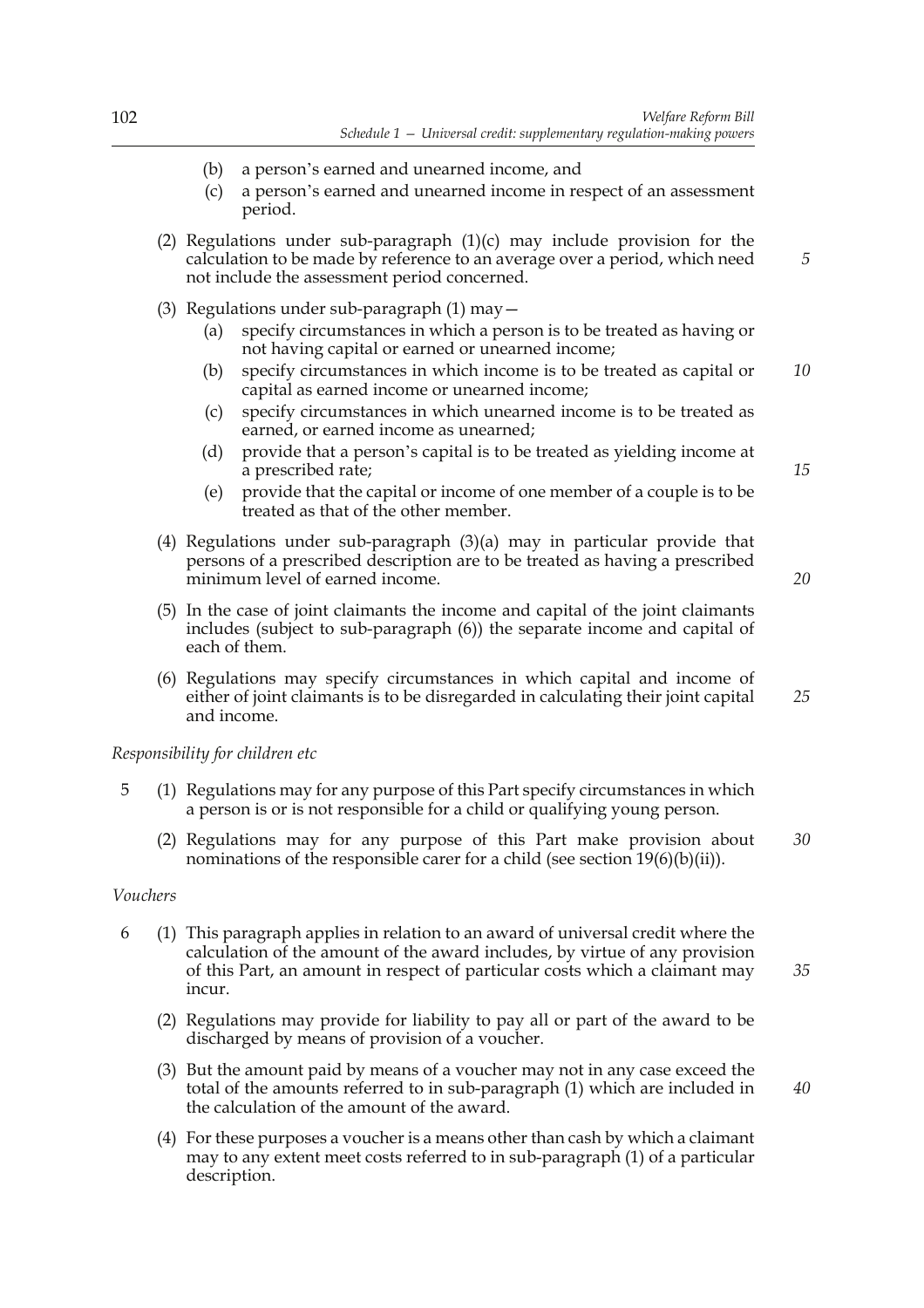## (5) A voucher may for these purposes—

- (a) be limited as regards the person or persons who will accept it;
- (b) be valid only for a limited time.

## *Good reason*

7 Regulations may for any purpose of this Part provide for—

- (a) circumstances in which a person is to be treated as having or not having a good reason for an act or omission;
- (b) matters which are or are not to be taken into account in determining whether a person has a good reason for an act or omission.

## SCHEDULE 2 Section 32

#### UNIVERSAL CREDIT: AMENDMENTS

## *Children Act 1989 (c. 41)*

- 1 In the Children Act 1989, in the following provisions, after "in receipt" there is inserted "of universal credit (except in such circumstances as may be prescribed),"—
	- (a) section 17(9) (provision of services to children in need, their families and others);
	- (b) section  $17A(5)(b)$  (direct payments);
	- (c) section 29(3) and (3A) (recoupment of cost of providing services etc);
	- (d) paragraph 21(4) of Schedule 2 (local authority support for children and families). *20*

*Child Support Act 1991 (c. 48)*

2 In the Child Support Act 1991, in paragraph 5 of Schedule 1 (maintenance calculations), as it has effect apart from section 1 of the Child Support, Pensions and Social Security Act 2000, in sub-paragraph (4) after "Where" there is inserted "universal credit (in such circumstances as may be prescribed),".

*Social Security Administration Act 1992 (c. 5)*

- 3 The Social Security Administration Act 1992 is amended as follows.
- 4 In section 1 (entitlement to benefit dependent on claim), in subsection (4), before paragraph (a) there is inserted— "(za) universal credit;". *30*
- 5 In section 5 (regulations about claims and payments)—
	- (a) in subsection (2), before paragraph (a) there is inserted  $-$ "(za) universal credit;";
	- (b) in subsection (6), after "in relation to" there inserted "universal credit or".
- 6 (1) Section 15A (payment out of benefit of sums in respect of mortgage interest) is amended as follows.

*5*

*10*

*15*

*25*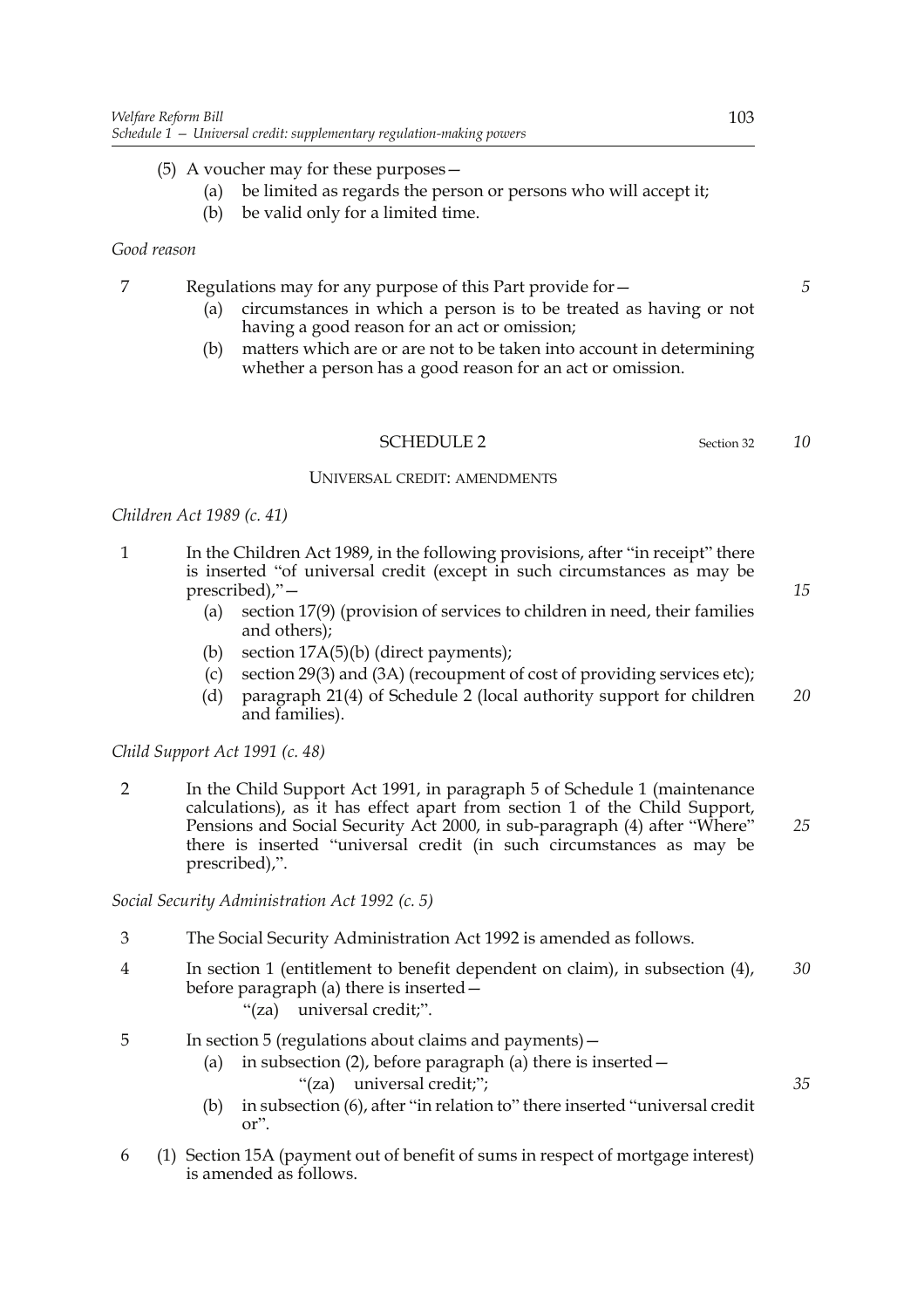(2) In subsection  $(1)$  -

- (a) in paragraph (a), after "entitled, to" there is inserted "universal credit,";
- (b) in paragraph (b), after "determining" there is inserted "the maximum amount for the purposes of universal credit or";
- (c) in the words after paragraph (b), after "whose" there is inserted "maximum amount for the purposes of universal credit or".
- (3) In subsection  $(4)$ 
	- (a) in the definition of "qualifying associate"  $-$ 
		- (i) before "falls" there is inserted "or universal credit";
		- (ii) before "as responsible" there is inserted "or Part 1 of the Welfare Reform Act 2011";
	- (b) in the definition of "relevant benefits", before paragraph (a) there is inserted—

"(za) universal credit;".

- 7 In section 74 (income support and other payments), in subsection (2)(b), after "by way of" there is inserted "universal credit or".
- 8 In section 74A (payments of benefit where maintenance payments collected by Secretary of State), in subsection (7), after "applies are" there is inserted "universal credit,".
- 9 In section 78 (recovery of social fund awards), in subsection (6)(d), after "receiving" there is inserted "universal credit,".
- 10 In section 105 (failure to maintain general), in subsection (1)(b), after "neglect" there is inserted "universal credit,".
- 11 In section 106 (recovery of expenditure on benefit from person liable for maintenance), in subsections  $(1)$ ,  $(2)$ ,  $(3)$  and  $(4)(a)$  and  $(b)$ , after "income support" there is inserted "or universal credit". *25*
- 12 In section 108 (reduction of expenditure on income support etc), in subsection  $(1)(a)$ , after "income support" there is inserted "or universal credit".
- 13 In section 109 (diversion of arrested earnings Scotland), in subsection (1), after "in receipt of", in both places, there is inserted "universal credit,".
- 14 In section 121DA (interpretation of Part 6), in subsection (1), after paragraph (hi) there is inserted—
	- "(hj) Part 1 of the Welfare Reform Act 2011;".
- 15 In section 122B (supply of other government information for fraud prevention and verification), in subsection (3)(b) after "Welfare Reform Act 2007" there is inserted ", Part 1 of the Welfare Reform Act 2011".
- 16 (1) Section 122F (supply by rent officers of information relating to housing benefit) is amended as follows.
	- (2) In the heading, for "information relating to housing benefit" there is substituted "benefit information".
	- (3) In subsection (1), for "housing benefit information" there is substituted "benefit information".

*5*

*15*

*10*

*20*

*30*

*40*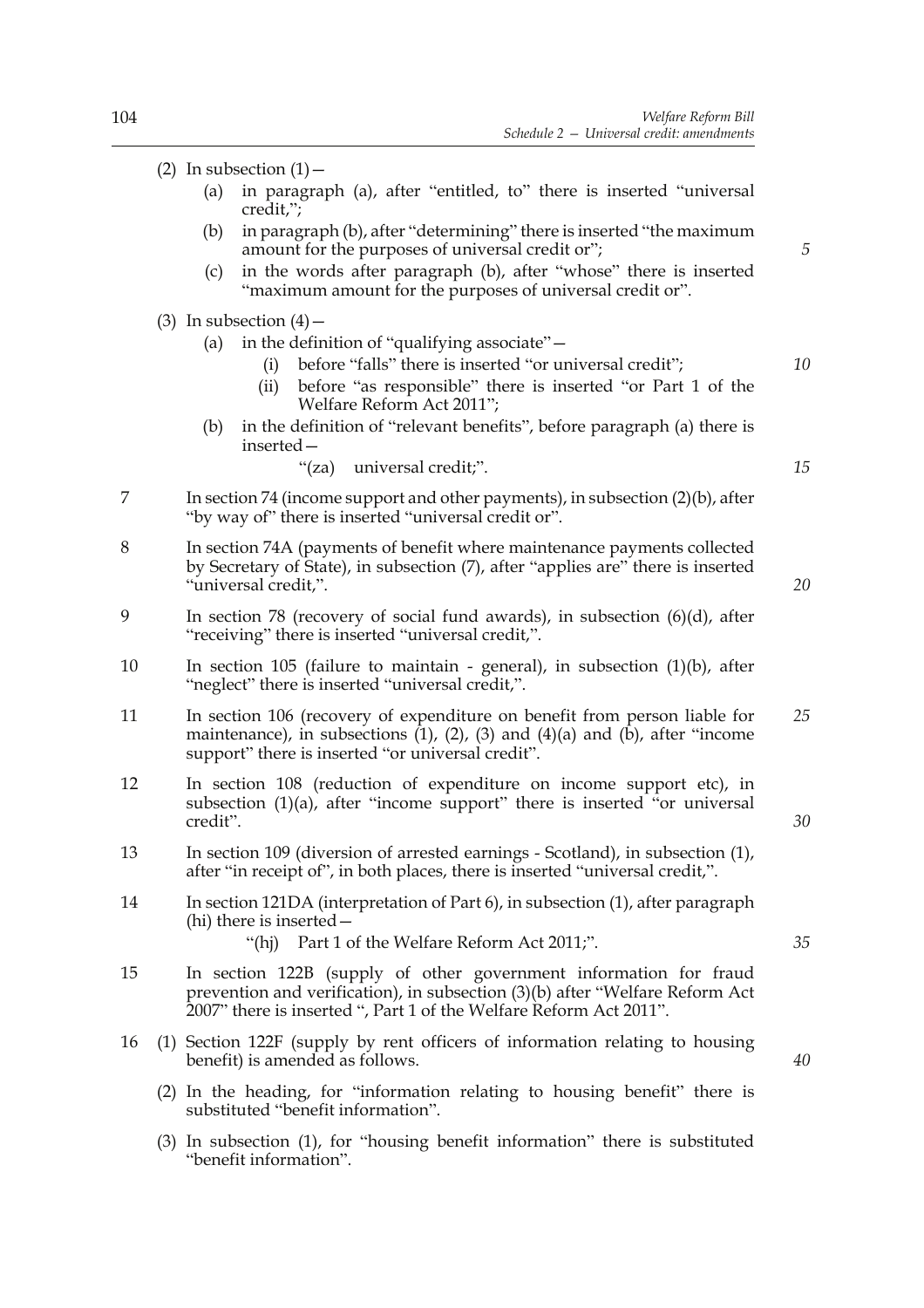- (4) In subsection (3)(a) after "relating to" there is inserted "universal credit".
- (5) In subsection  $(4)$ 
	- (a) for "housing benefit information" there is substituted "benefit information";
	- (b) after "relating to" there is inserted "universal credit".

# 17 In section 124 (age, death and marriage), in subsection (1) -

- (a) in paragraph (ac), the final "and" is repealed;
- (b) after that paragraph there is inserted—
	- "(ad) of the provisions of Part 1 of the Welfare Reform Act  $2011$ ;".
- 18 In section 125 (regulations as to notification of death), in subsection (1), after "2007" there is inserted ", Part 1 of the Welfare Reform Act 2011".
- 19 In section 126 (information from personal representatives), in subsection (1), after "receipt of" there is inserted "universal credit".
- 20 In section 130 (duties of employers), in subsection (1), before paragraph (a) there is inserted— *15*
	- "(za) universal credit;".
- 21 In section 132 (duties of employers statutory maternity pay etc), in subsection (1), before paragraph (a) there is inserted  $-$ "(za) universal credit;".
	-
- 22 In section 150 (uprating)—
	- (a) in subsection  $(1)$  at the end there is inserted  $-$ 
		- "(n) specified in regulations under sections 9 to 12 of the Welfare Reform Act 2011;";
	- (b) in subsection (7), after "2007" there is inserted "or Part 1 of the Welfare Reform Act 2011". *25*
- 23 After section 159C there is inserted—

# **"159D Effect of alterations affecting universal credit**

- (1) Subject to such exceptions and conditions as may be prescribed, subsection (2) or (3) shall have effect where  $-$ (a) an award of universal credit is in force in favour of any person ("the recipient"), and *30*
	- (b) an alteration—
		- (i) in any element of universal credit,
		- (ii) in the recipient's benefit income,
		- (iii) in any amount to be deducted in respect of earned income under section 8(3)(a) of the Welfare Reform Act 2011,
		- (iv) in any component of a contribution-based jobseeker's allowance, or
		- (v) in any component of a contributory employment and support allowance, or
		- (vi) in such other matters as may be prescribed,

affects the computation of the amount of universal credit to which he is entitled.

*5*

*10*

*20*

*40*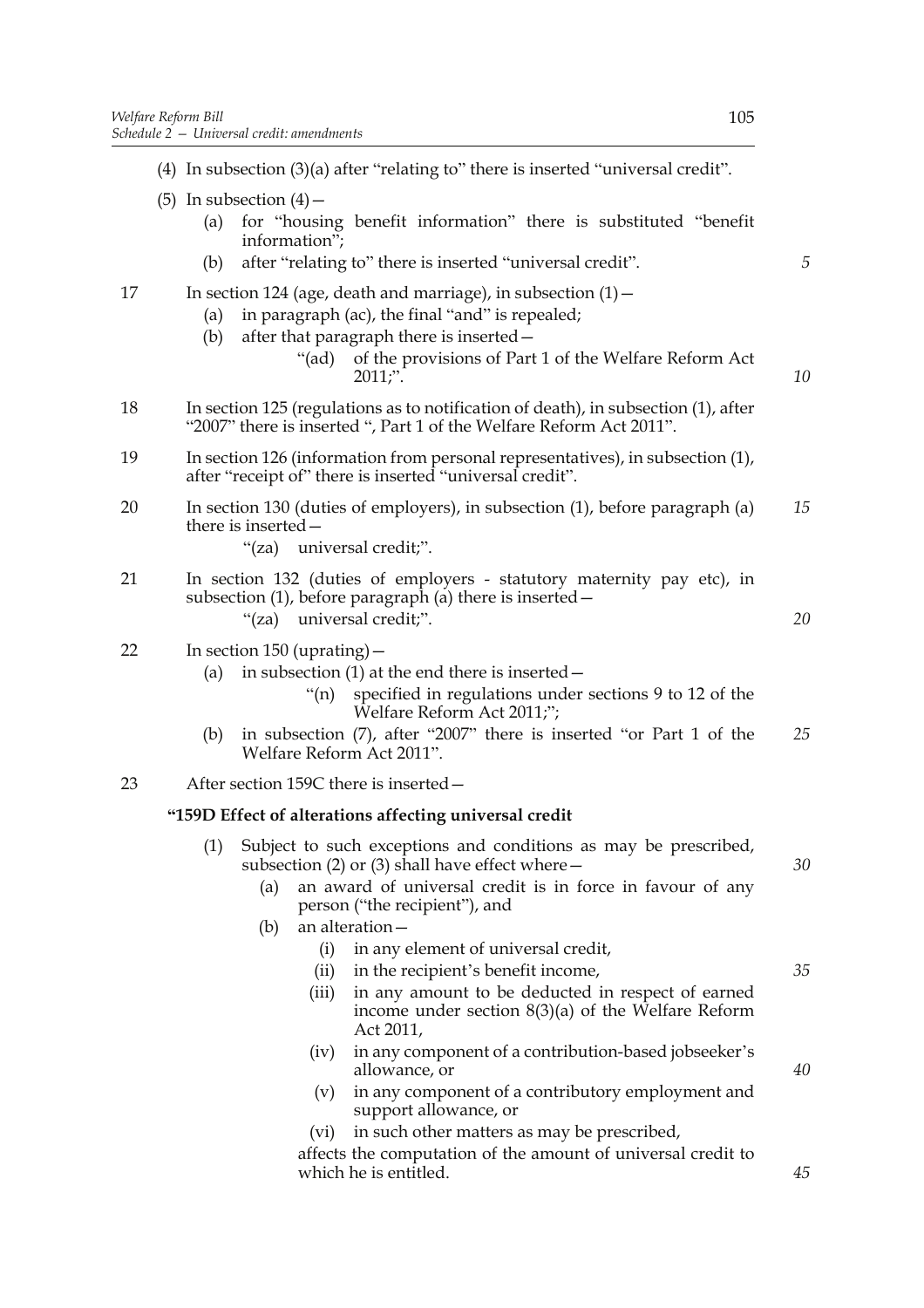- (2) Where, as a result of the alteration, the amount of universal credit to which the recipient is entitled is increased or reduced, then, as from the commencing date, the amount of universal credit payable in the case of the recipient under the award shall be the increased or reduced amount, without any further decision of the Secretary of State; and the award shall have effect accordingly.
- (3) Where, notwithstanding the alteration, the recipient continues on and after the commencing date to be entitled to the same amount by way of universal credit as before, the award shall continue in force accordingly.
- (4) Subsection (5) applies where a statement is made in the House of Commons by or on behalf of the Secretary of State which specifies -
	- (a) in relation to any of the items referred to in subsection  $(1)(b)(i)$  to  $(vi)$ , the amount of the alteration which he proposes to make by an order under section 150, 150A or 152 or by or under any other enactment, and
	- (b) the date on which he proposes to bring the alteration in force ("the proposed commencing date").
- (5) If, in a case where this subsection applies, an award of universal credit is made in favour of a person before the proposed commencing date and after the date on which the statement is made, the award— *20*
	- (a) may provide for the universal credit to be paid as from the proposed commencing date at a rate determined by reference to the amounts of the items referred to in subsection (1)(b)(i) to (vi) which will be in force on that date, or
	- (b) may be expressed in terms of the amounts of those items in force at the date of the award.
- (6) In this section—
	- "alteration"—
		- (a) in relation to any element of universal credit, means its alteration by or under any enactment;
		- (b) in relation to a person's benefit income, means the alteration of any of the sums referred to in section 150 or 150A by any enactment or by an order under section 150, 150A or 152 to the extent that any such alteration affects the amount of his benefit income;
		- (c) in relation to any component of a contribution-based jobseeker's allowance or a contributory employment and support allowance, means its alteration by or under any enactment; *40*
		- (d) in relation to any other matter, has such meaning as may be prescribed;

"benefit income", in relation to a person, means so much of his income as consists of benefit under the Contributions and Benefits Act or personal independence payment;

- "the commencing date", in relation to an alteration, means the date on which the alteration comes into force in relation to the recipient;
- "component"—

*10*

*15*

*5*

*25*

*30*

*35*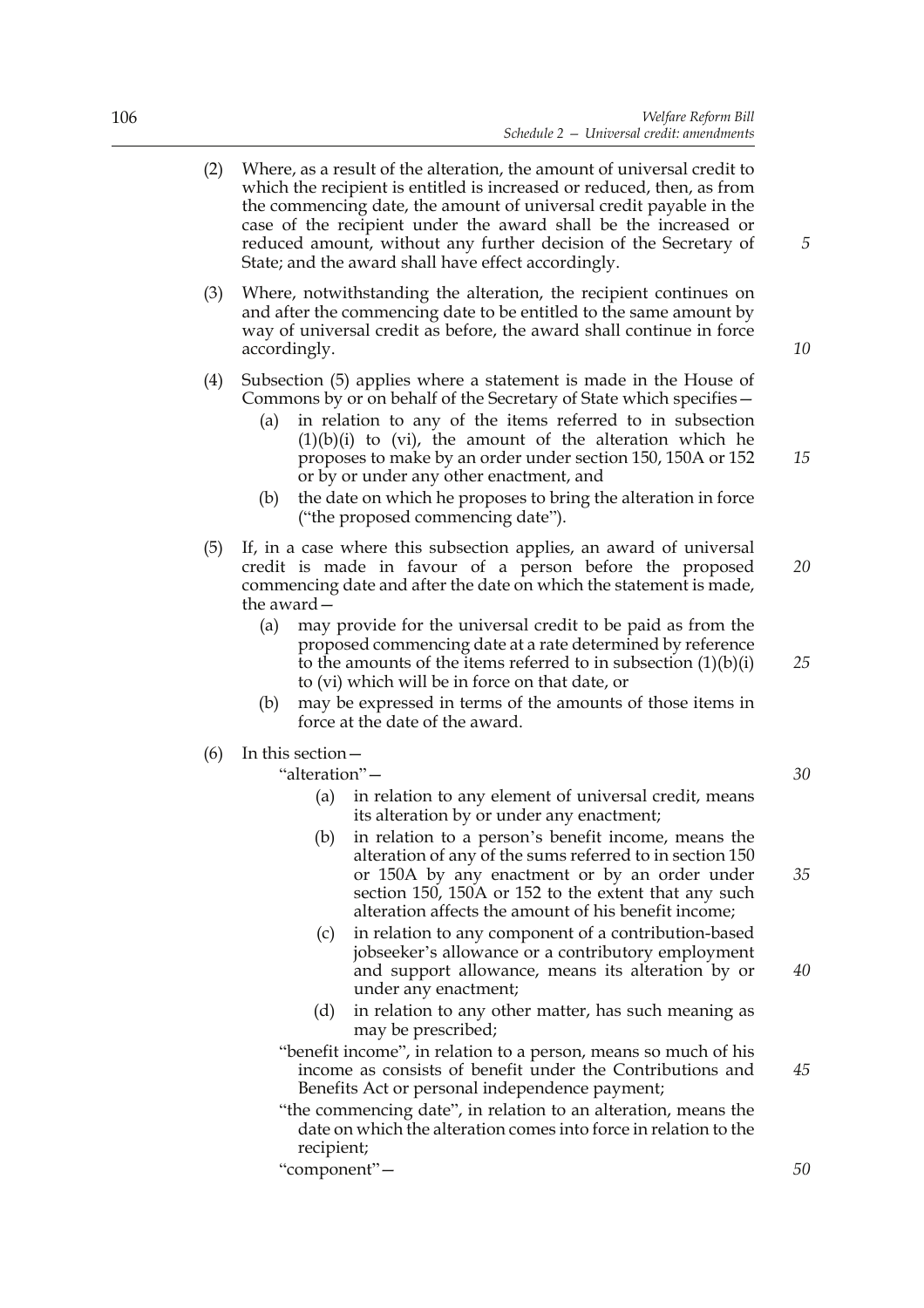- (a) in relation to contribution-based jobseeker's allowance, means any of the sums specified in regulations under the Jobseekers Act 1995 which are relevant in calculating the amount payable by way of a jobseeker's allowance;
- (b) in relation to a contributory employment and support allowance, means any of the sums specified in regulations under Part 1 of the Welfare Reform Act 2007 which are relevant in calculating the amount payable by way of such an allowance;
- "element", in relation to universal credit, means any of the amounts specified in regulations under sections 9 to 12 of the Welfare Reform Act 2011 which are included in the calculation of an award of universal credit."

## 24 After section 160B there is inserted—

## **"160C Implementation of increases in universal credit due to attainment of a particular age**

- (1) This section applies where—
	- (a) an award of universal credit is in force in favour of a person ("the recipient"), and
	- (b) an element has become applicable, or applicable at a particular rate, because he or some other person has reached a particular age ("the qualifying age").
- (2) If, as a result of the recipient or other person reaching the qualifying age, the recipient becomes entitled to an increased amount of universal credit, the amount payable to or for him under the award shall, as from the day on which he becomes so entitled, be that increased amount, without any further decision of the Secretary of State; and the award shall have effect accordingly.
- (3) Subsection (2) does not apply where, in consequence of the recipient or other person reaching the qualifying age, a question arises in relation to the recipient's entitlement to— *30*
	- (a) a benefit under the Contribution and Benefits Act, or
	- (b) personal independence payment.
- (4) Subsection (2) does not apply where, in consequence of the recipient or other person reaching the qualifying age, a question arises in relation to the recipient's entitlement to universal credit, other than— *35*
	- (a) the question whether the element concerned, or any other element, becomes or ceases to be applicable, or applicable at a particular rate, in the recipient's case, and *40*
	- (b) the question whether, in consequence, the amount of his universal credit falls to be varied.
- (5) In this section, "element", in relation to universal credit, means any of the amounts specified in regulations under sections 9 to 12 of the Welfare Reform Act 2011 which are included in the calculation of an award of universal credit." *45*

*5*

*10*

*15*

*20*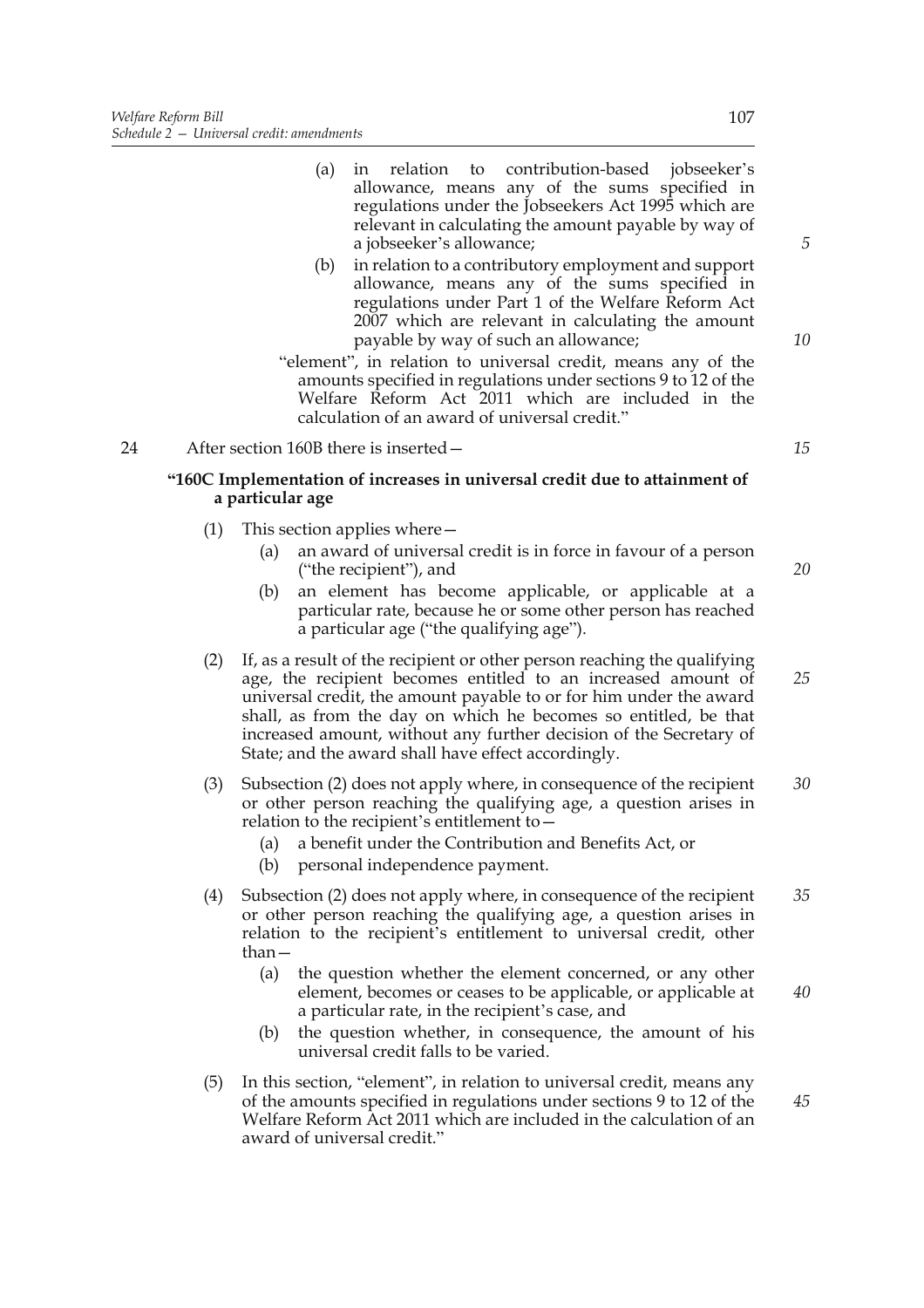| 25 | (1) Section 165 (adjustments between National Insurance Fund and<br>Consolidated Fund) is amended as follows.                                                                                                                                                                                                                                                                                                                                                |          |
|----|--------------------------------------------------------------------------------------------------------------------------------------------------------------------------------------------------------------------------------------------------------------------------------------------------------------------------------------------------------------------------------------------------------------------------------------------------------------|----------|
|    | (2) In subsection $(1)(a)(iii)$ , after "Act" there is inserted ", universal credit".                                                                                                                                                                                                                                                                                                                                                                        |          |
|    | (3) In subsection $(6)(a)$ , for "or section 27 of the Welfare Reform Act 2007" there<br>is substituted "section 27 of the Welfare Reform Act 2007 or section 134 of the<br>Welfare Reform Act 2011".                                                                                                                                                                                                                                                        | 5        |
| 26 | (1) In section 170 (Social Security Advisory Committee), subsection (5) is<br>amended as follows.                                                                                                                                                                                                                                                                                                                                                            |          |
|    | (2) In the definition of "the relevant enactments" $-$<br>in paragraph (af), for the words from "sections 68" to "to that Act"<br>(a)<br>there is substituted "sections 69 and 70 of the Child Support,<br>Pensions and Social Security Act 2000;";<br>after paragraph (aj) there is inserted -<br>(b)<br>the provisions of Part 1 of the Welfare Reform Act<br>"(ak)<br>$2011$ ;".                                                                          | 10<br>15 |
|    | (3) In the definition of "the relevant Northern Ireland enactments" -<br>in paragraph (af), for the words from "sections 68" to "to that Act"<br>(a)<br>there is substituted "sections 69 and 70 of the Child Support,<br>Pensions and Social Security Act 2000;";<br>after paragraph (aj) there is inserted -<br>(b)<br>any provisions in Northern Ireland which correspond<br>"(ak)<br>to the provisions of Part 1 of the Welfare Reform Act<br>$2011;$ ". | 20       |
| 27 | (1) Section 179 (reciprocal agreements) is amended as follows.                                                                                                                                                                                                                                                                                                                                                                                               |          |
|    | (2) In subsection $(3)(a)$ , after "2007" there is inserted ", Part 1 of the Welfare<br>Reform Act 2011".                                                                                                                                                                                                                                                                                                                                                    | 25       |
|    | (3) In subsection (4), after paragraph (af) there is inserted $-$<br>to Part 1 of the Welfare Reform Act 2011; and".<br>"(ag)                                                                                                                                                                                                                                                                                                                                |          |
|    | (4) In subsection $(5)$ , before paragraph (a) there is inserted $-$<br>universal credit;".<br>" $(za)$                                                                                                                                                                                                                                                                                                                                                      | 30       |
| 28 | In section 180 (payment of travelling expenses), in paragraphs (a) and $(b)(i)$ ,<br>after "2007" there is inserted ", Part 1 of the Welfare Reform Act 2011".                                                                                                                                                                                                                                                                                               |          |
| 29 | In section 182B (information about postal redirection), in subsection $(5)(b)$ ,<br>after "1995" there is inserted ", Part 1 of the Welfare Reform Act 2011".                                                                                                                                                                                                                                                                                                |          |
| 30 | In section 187 (inalienability), in subsection $(1)$ , at the beginning there is<br>inserted-<br>" $(za)$<br>universal credit;".                                                                                                                                                                                                                                                                                                                             | 35       |
| 31 | In section 191 (interpretation), in the definition of "benefit", after "includes"<br>there is inserted "universal credit,".                                                                                                                                                                                                                                                                                                                                  |          |
|    | Local Government Finance Act 1992 (c. 14)                                                                                                                                                                                                                                                                                                                                                                                                                    | 40       |

- 32 The Local Government Finance Act 1992 is amended as follows.
- 33 (1) Schedule 4 is amended as follows.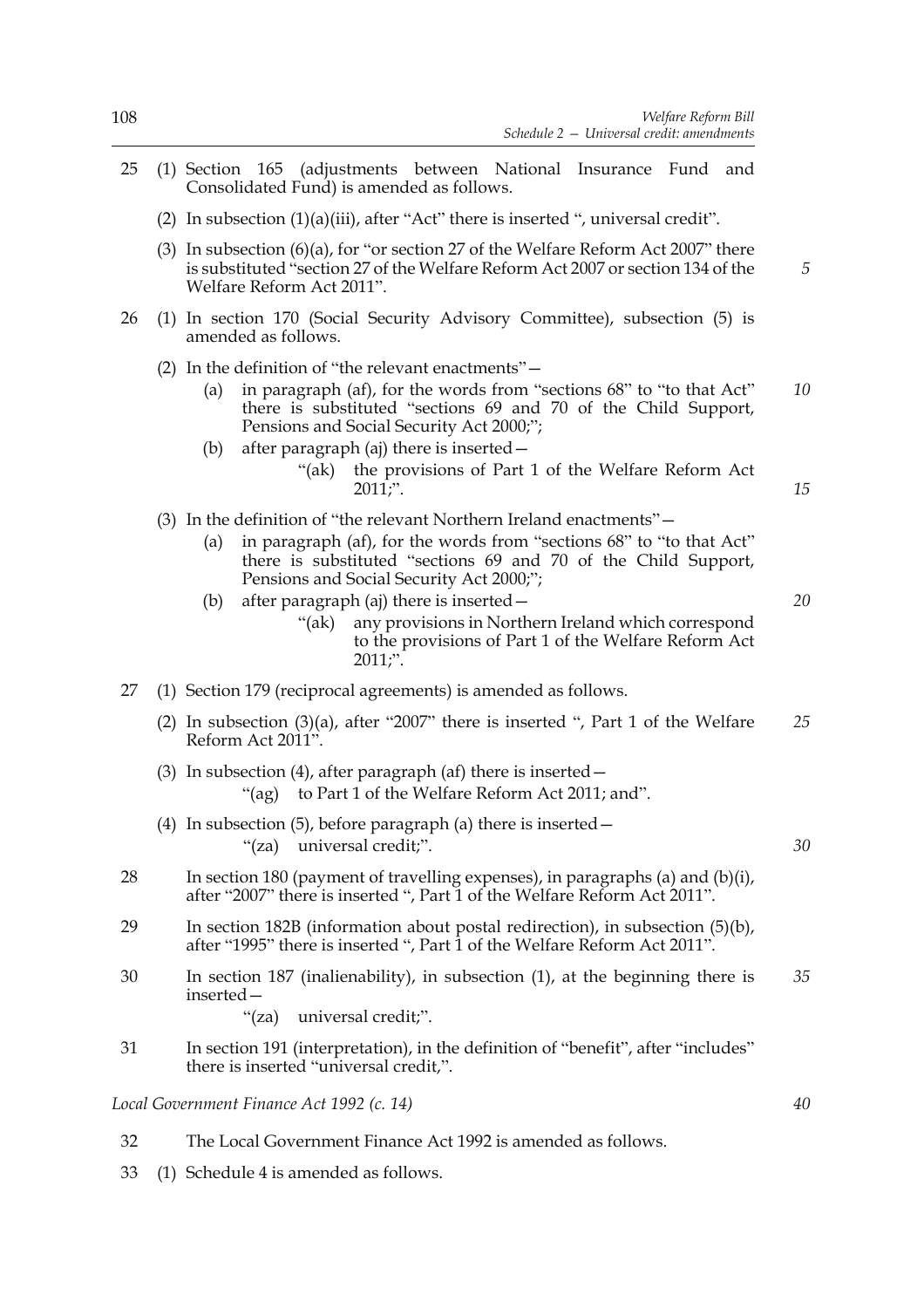- (2) In paragraph 6—
	- (a) in sub-paragraph (1), after "entitled to" there is inserted "universal credit";
	- (b) in sub-paragraph (2)(b), after "by way of" there is inserted "universal credit".
- (3) In paragraph  $12(1)$  -
	- (a) after paragraph (a) there is inserted—
		- "(aa) deductions from universal credit may be resorted to more than once;";
	- (b) in paragraph (d), after "attachment of earnings" there is inserted "deductions from universal credit". *10*
- 34 In Schedule 8, in paragraph 6—
	- (a) in sub-paragraph (1), after "entitled to" there is inserted "universal credit";
	- (b) in sub-paragraph (2)(b), after "by way of" there is inserted "universal credit". *15*

*Jobseekers Act 1995 (c. 18)*

- 35 In section 2 of the Jobseekers Act 1995, in subsection (3C) (as inserted by section 12(5) of the Welfare Reform Act 2009), in the definition of "benefit", before paragraph (a) there is inserted—
	- "(za) universal credit,".

*Housing Act 1996 (c. 52)*

36 In section 122 of the Housing Act 1996 (rent officers), in the heading and in subsection (1), after "with" there is inserted "universal credit,".

*Education Act 1996 (c. 56)*

- 37 The Education Act 1996 is amended as follows.
- 38 In section 457 (charges and remissions policies) in subsection (4)(b), before sub-paragraph (i) there is inserted—
	- "(ai) in receipt of universal credit in such circumstances as may be prescribed for the purposes of this paragraph,". *30*
- 39 In section 512ZB (provision of free school lunches and milk: eligibility to request free milk)—
	- (a) in subsection (4)(a), before sub-paragraph (i) there is inserted  $-$ 
		- "(ai) in receipt of universal credit in such circumstances as may be prescribed for the purposes of this paragraph, or"; *35*
	- (b) in subsection (4)(b), before sub-paragraph (i) there is inserted  $-$ 
		- "(ai) in receipt of universal credit in such circumstances as may be prescribed for the purposes of this paragraph, or". *40*

*5*

*25*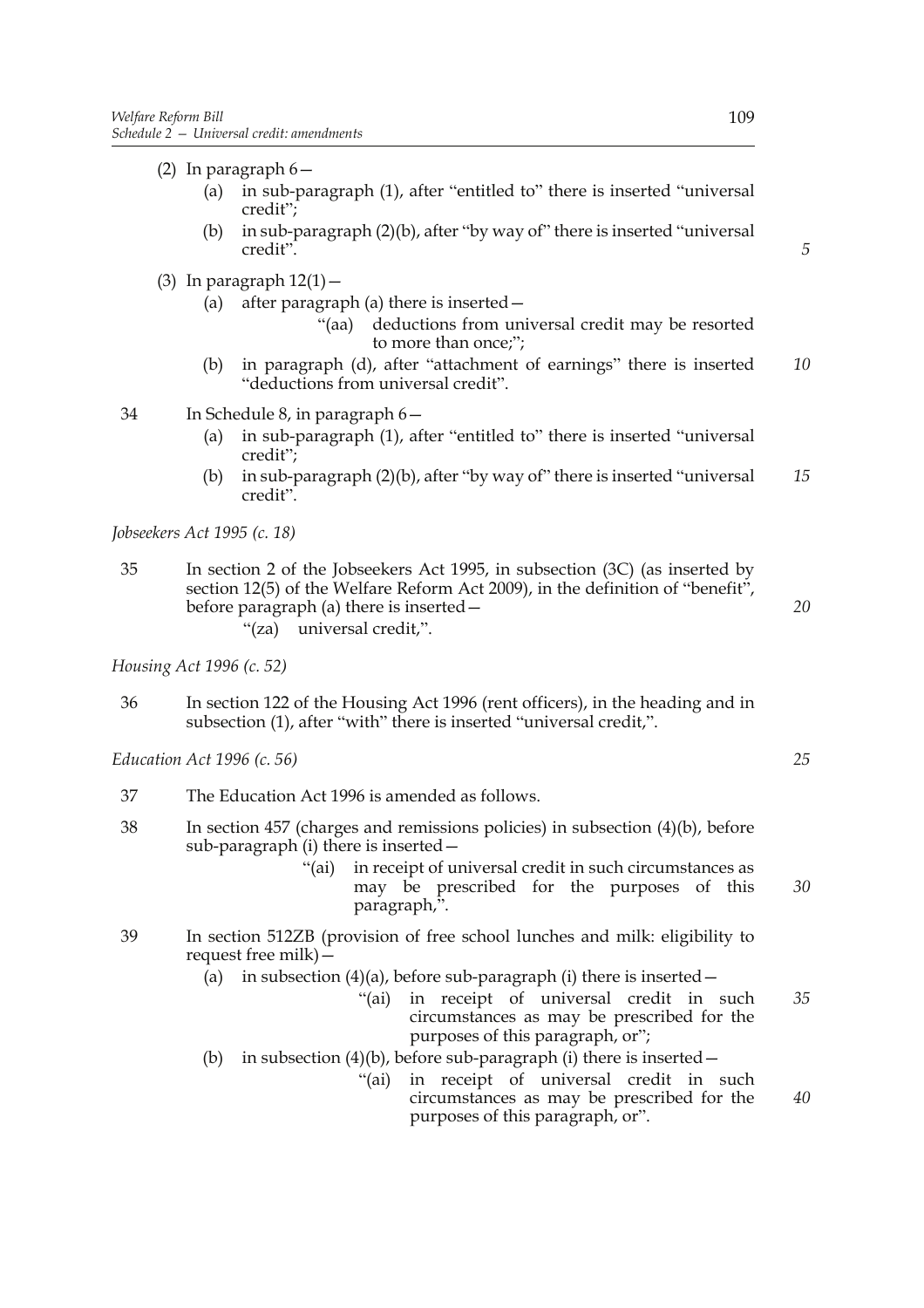*Social Security (Recovery of Benefits) Act 1997 (c. 27)*

- 40 The Social Security (Recovery of Benefits) Act 1997 is amended as follows.
- 41 In section 29 (general interpretation), in the definition of "benefit", after "means" there is inserted "universal credit".
- 42 In the table in Schedule 2 (calculation of compensation payment), in the section relating to compensation for earnings lost during the relevant period, at the top of the second column insert "Universal credit". *5*

*Social Security Act 1998 (c. 14)*

| 43 | The Social Security Act 1998 (decisions and appeals) is amended as follows.                                                                                                                                                                                                                                                                              |    |
|----|----------------------------------------------------------------------------------------------------------------------------------------------------------------------------------------------------------------------------------------------------------------------------------------------------------------------------------------------------------|----|
| 44 | In section 2 (use of computers), in subsection $(2)$ –<br>in paragraph (i), the final "or" is repealed;<br>(a)<br>after paragraph (j) there is inserted -<br>(b)<br>"(k) Part 1 of the Welfare Reform Act 2011;".                                                                                                                                        | 10 |
| 45 | In section 8 (decisions by Secretary of State) –<br>in subsection $(3)$ , after paragraph $(a)$ there is inserted $-$<br>(a)<br>universal credit;";<br>$"$ (aa)<br>in subsection (4), for "or Part 1 of the Welfare Reform Act 2007" there<br>(b)<br>is substituted ", Part 1 of the Welfare Reform Act 2007, Part 1 of the<br>Welfare Reform Act 2011". | 15 |
| 46 | In section 11 (regulations with respect to decisions), in subsection $(3)$ , for<br>"and Part 1 of the Welfare Reform Act 2007" there is substituted ", Part 1 of<br>the Welfare Reform Act 2007, Part 1 of the Welfare Reform Act 2011".                                                                                                                | 20 |
| 47 | In section 27 (restriction on entitlement in cases of error), in subsection (7),<br>in the definition of "benefit" for paragraph (f) there is substituted -<br>universal credit".<br>" $(f)$                                                                                                                                                             | 25 |
| 48 | In section 28 (correction of errors in decisions etc) –<br>in paragraph (f), the final "or" is repealed;<br>(a)<br>after paragraph $(g)$ there is inserted $-$<br>(b)<br>"(h) Part 1 of the Welfare Reform Act 2011;".                                                                                                                                   |    |
| 49 | In section 39 (interpretation), in subsection (1), before the definition of<br>"health care professional" there is inserted -<br>""claimant", in relation to a couple jointly claiming universal credit,<br>means the couple or either member of the couple;".                                                                                           | 30 |
| 50 | (1) Schedule 2 (decisions against which no appeal lies) is amended as follows.                                                                                                                                                                                                                                                                           |    |
|    | (2) In paragraph $6(b)$ , at the end there is inserted "or<br>section 159D(1)(b) of that Act (universal credit)."<br>(v)                                                                                                                                                                                                                                 | 35 |
|    | (3) After paragraph 7 there is inserted $-$                                                                                                                                                                                                                                                                                                              |    |
|    | "Increases in universal credit due to attainment of particular ages                                                                                                                                                                                                                                                                                      |    |

7A A decision as to the amount of benefit to which a person is entitled, where it appears to the Secretary of State that the amount is determined by the recipient's entitlement to an increased amount *40*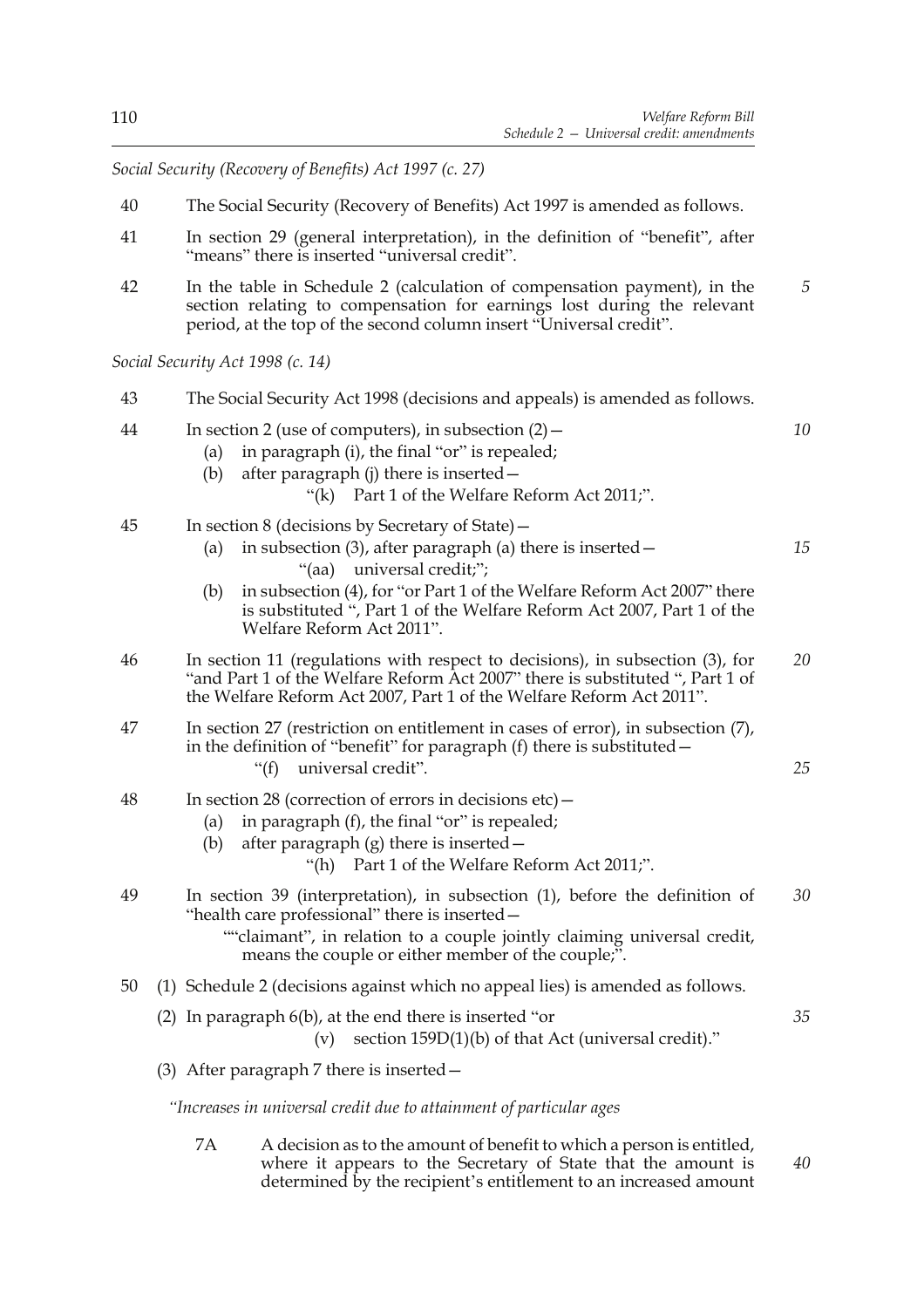of universal credit in the circumstances referred to in section 160C(2) of the Administration Act."

- 51 In Schedule 3 (decisions against which an appeal lies), after paragraph 3 there is inserted—
	- "3A A decision as to the amount of a relevant benefit that is payable to a person by virtue of regulations under section 6B, 7, 8 or 9 of the Social Security Fraud Act 2001." *5*

*Immigration and Asylum Act 1999 (c. 33)*

- 52 The Immigration and Asylum Act 1999 is amended as follows.
- 53 In section 97 (provision of support: supplemental), in subsection (5)— (a) before paragraph (a) there is inserted—
	- "(za) to such portion of the maximum amount of an award of universal credit under section 8(1) of the Welfare Reform Act 2011, or";
	- (b) in paragraph (b) after "components" there is inserted "or elements". *15*
- 54 In section 115(1) (exclusion from benefits of persons subject to immigration control) after "is entitled" there is inserted "to universal credit under Part 1 of the Welfare Reform Act 2011 or".

*Child Support, Pensions and Social Security Act 2000 (c. 19)*

55 In section 69 of the Child Support, Pensions and Social Security Act 2000, in subsection (1)(a), after "both" there is inserted ", universal credit". *20*

*Social Security Fraud Act 2001 (c. 11)*

- 56 The Social Security Fraud Act 2001 is amended as follows.
- 57 In section 6A (definitions), in subsection (1), in the definition of "disqualifying benefit", at the beginning there is inserted—
	- "(za) any benefit under Part 1 of the Welfare Reform Act 2011 (universal credit) or under any provision having effect in Northern Ireland corresponding to that Part;".
- 58 (1) Section 6B (loss of benefit in case of conviction, penalty or caution for benefit offence) is amended as follows. *30*
	- (2) In subsection  $(5)$ , for " $(6)$ " there is substituted " $(5A)$ ".
	- (3) After subsection (5) there is inserted—
		- "(5A) The Secretary of State may by regulations provide that, where the sanctionable benefit is universal credit, the benefit shall be payable, during the whole or a part of any period comprised in the disqualification period, as if one or more of the following applied—
			- (a) the amount payable were reduced in such manner as may be prescribed;
			- (b) the benefit were payable only if there is compliance by the offender with such obligations with respect to the provision of information as may be imposed by the regulations; *40*

*25*

*10*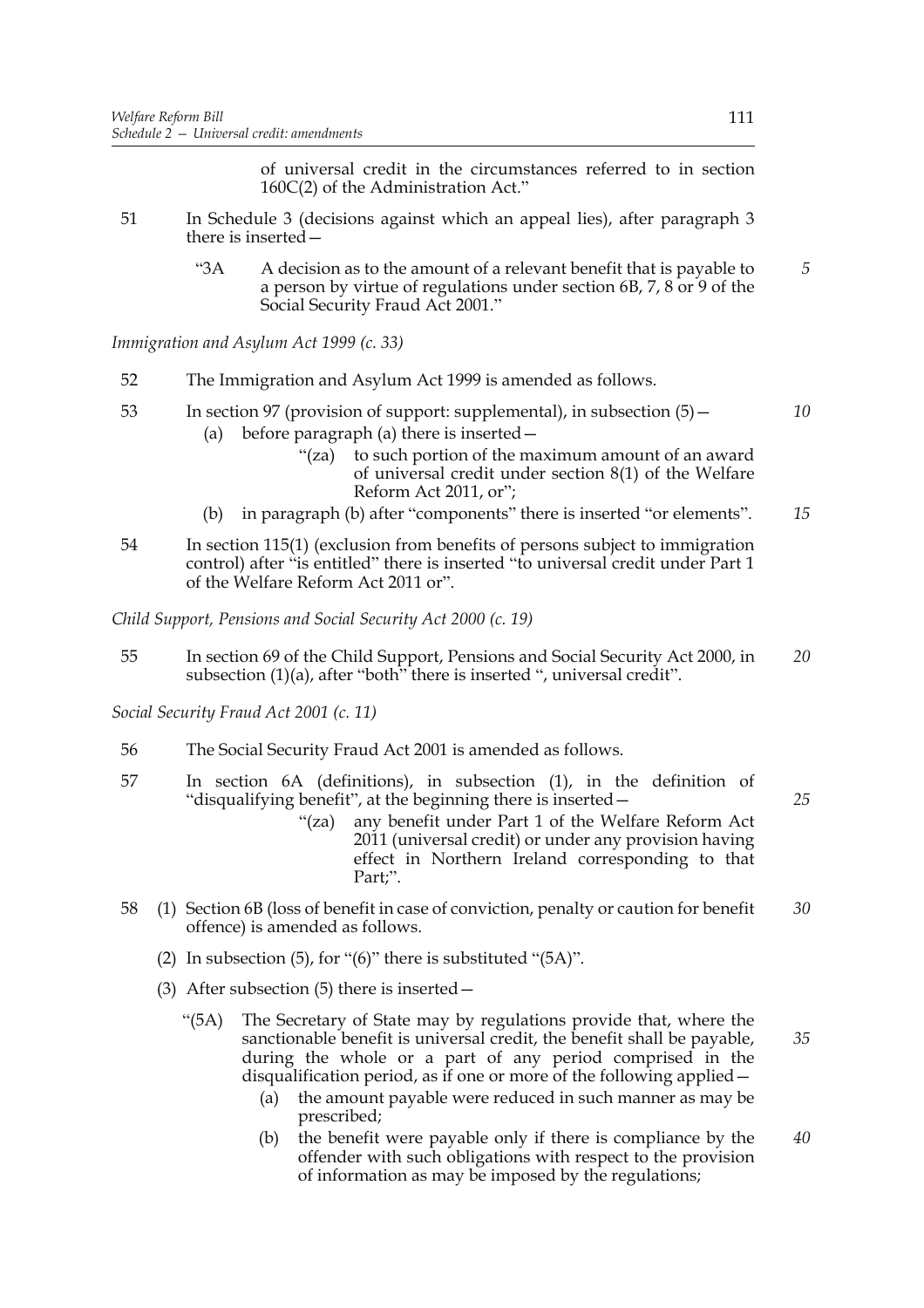- (c) the benefit were payable only if the circumstances are otherwise such as may be prescribed;
- (d) any amount of the benefit payable in prescribed circumstances were recoverable by the Secretary of State."

#### (4) In subsection  $(7)$ , after paragraph  $(c)$  there is inserted  $-$

- "(d) any amount of the allowance payable in prescribed circumstances were recoverable by the Secretary of State."
- 59 (1) Section 7 (loss of benefit for second or subsequent conviction of benefit offence) is amended as follows.
	- (2) In subsection (2), for "(3)" there is substituted " $(2A)$ ".
	- (3) After subsection (2) there is inserted—
		- "(2A) The Secretary of State may by regulations provide that, where the sanctionable benefit is universal credit, the benefit shall be payable, during the whole or a part of any period comprised in the disqualification period, as if one or more of the following applied—
			- (a) the amount payable were reduced in such manner as may be prescribed;
			- (b) the benefit were payable only if there is compliance by the offender with such obligations with respect to the provision of information as may be imposed by the regulations;
			- (c) the benefit were payable only if the circumstances are otherwise such as may be prescribed;
			- (d) any amount of the benefit payable in prescribed circumstances were recoverable by the Secretary of State."

#### (4) In subsection (4), after paragraph (c) there is inserted  $-$

- "(d) any amount of the allowance payable in prescribed circumstances were recoverable by the Secretary of State."
- 60 (1) Section 8 (effect of offence on joint-claim jobseeker's allowance) is amended as follows.
	- (2) In subsection  $(3)$ 
		- (a) for "but" at the end of paragraph (a) there is substituted "and";
		- (b) after paragraph (a) there is inserted—
			- "(aa) shall be payable in the couple's case as if any amount of the allowance payable in prescribed circumstances were recoverable by the Secretary of State; but".
	- (3) In subsection (4), after paragraph (c) there is inserted  $-$ 
		- "(d) any amount of the allowance payable in prescribed circumstances were recoverable by the Secretary of State."
	- (4) In the opening words to subsections (7) and (8) the words "by virtue of any regulations" are repealed.
- 61 (1) Section 9 (effect of offence on benefits for members of offender's family) is amended as follows.
	- (2) In subsection (1), before paragraph (a) there is inserted  $-$ "(za) universal credit;".

*5*

*10*

*15*

*20*

*25*

*30*

*35*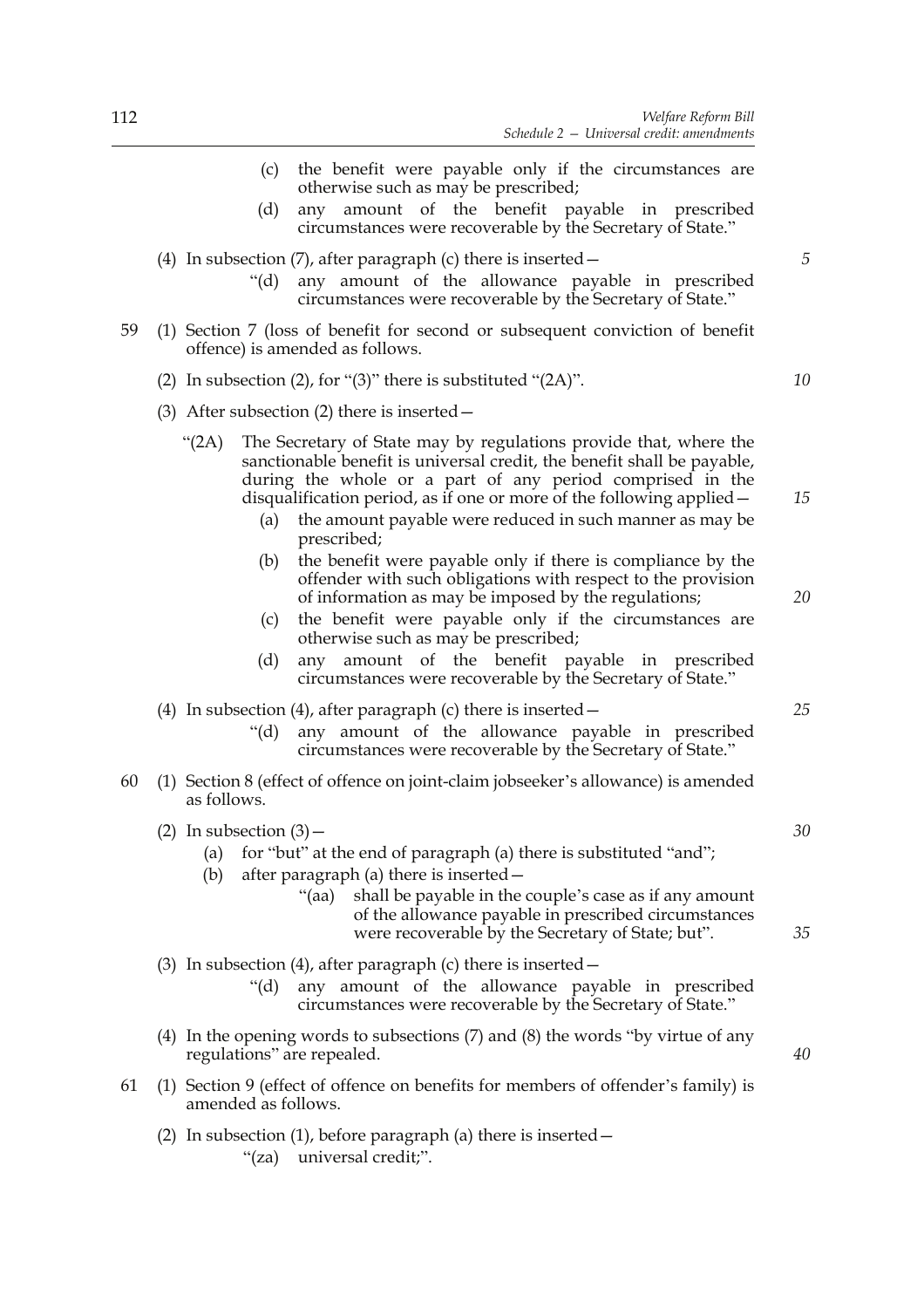- (3) In subsection (2), for "or" at the end of paragraph (b) there is substituted "and".
- (4) After subsection (2) there is inserted—
	- "(2A) In relation to cases in which the benefit is universal credit, the provision that may be made by virtue of subsection (2) is provision that, in the case of the offender's family member, any universal credit shall be payable, during the whole or a part of any period comprised in the relevant period, as if one or more of the following applied—
		- (a) the amount payable were reduced in such manner as may be prescribed;
		- (b) the benefit were payable only if there is compliance by the offender or the offender's family member, or both of them, with such obligations with respect to the provision of information as may be imposed by the regulations;
		- (c) the benefit were payable only if the circumstances are otherwise such as may be prescribed; *15*
		- (d) any amount of the benefit payable in prescribed circumstances were recoverable by the Secretary of State."
- (5) In subsection (4), after paragraph (c) there is inserted  $-$ 
	- "(d) any amount of the allowance payable in prescribed circumstances were recoverable by the Secretary of State." *20*
- 62 In section 10(3) (power to supplement and mitigate loss of benefit provisions) after paragraph (bc) there is inserted—
	- "(bd) any benefit under Part 1 of the Welfare Reform Act 2011 (universal credit) or under any provision having effect in Northern Ireland corresponding to that Part;". *25*
- 63 (1) In section 11 (loss of benefit regulations), subsection (3) is amended as follows.
	- (2) In paragraph  $(c)$ 
		- (a) for " $6B(7)$ " there is substituted " $6B(5A)$ ,  $(7)$ ";
		- (b) for "7(4)" there is substituted "7(2A),  $(4)$ ";
		- (c) for "9(4)" there is substituted "9(2A),  $(4)$ ".
	- (3) In paragraph (d) at the end there is inserted "or (aa)".

*State Pension Credit Act 2002 (c. 16)*

- 64 In section 4 of the State Pension Credit Act 2002 (exclusions), after subsection (1) there is inserted— *35*
	- $\mathcal{L}(1)$  A claimant is not entitled to state pension credit if he is a member of a couple the other member of which has not attained the qualifying age."

*Welfare Reform Act 2007 (c. 5)*

65 In Schedule 1 to the Welfare Reform Act 2007 (employment and support allowance: additional conditions), in paragraph  $1(5)$ , before paragraph (a) there is inserted—

"(za) universal credit,".

*5*

*10*

*40*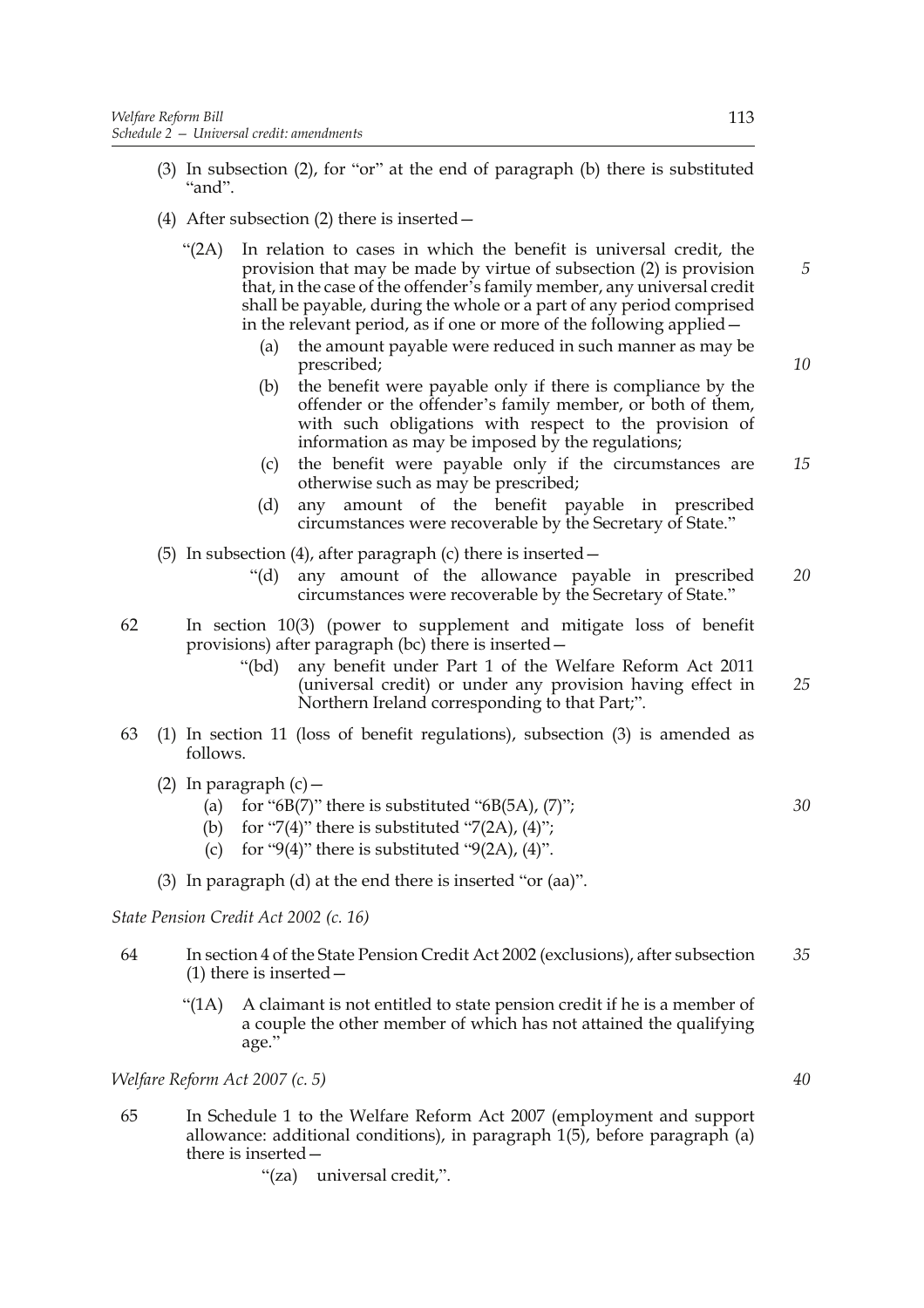## SCHEDULE 3 Section 34

#### ABOLITION OF BENEFITS: CONSEQUENTIAL AMENDMENTS

*Social Security Contributions and Benefits Act 1992 (c. 4)*

- 1 The Social Security Contributions and Benefits Act 1992 is amended as follows.
- 2 In section 22 (earnings factors), in subsections (2)(a) and (5), for "a contributory" there is substituted "an".
- 3 In section 150 (interpretation of Part 10), in subsection (2), in the definition of "qualifying employment and support allowance", for "a contributory allowance" there is substituted "an employment and support allowance".

*Social Security Administration Act 1992 (c. 5)*

- 4 The Social Security Administration Act 1992 is amended as follows.
- 5 In section 73 (overlapping benefits), in subsections (1) and (4)(c), for "a contributory" there is substituted "an".
- 6 In section 159B (effect of alterations affecting state pension credit), for "a contributory", wherever occurring, there is substituted "an". *15*
- 7 In section 159D (as inserted by Schedule 2 to this Act) (effect of alterations affecting universal credit), for "a contributory", wherever occurring, there is substituted "an".

*Immigration and Asylum Act 1999 (c. 33)*

- 8 In the Immigration and Asylum Act 1999, in section 115 (exclusion from benefits of persons subject to immigration control)—
	- (a) in subsection (1), after paragraph (ha) there is inserted "or";
	- (b) in subsection  $(2)(b)$  for "(a) to (i)" substitute "(a) to (i)".

#### *Child Support, Pensions and Social Security Act 2000 (c. 19)*

- 9 The Child Support, Pensions and Social Security Act 2000 is amended as follows.
- 10 (1) Section 69 (discretionary financial assistance with housing) is amended as follows.
	- (2) In subsection  $(1)$ 
		- (a) for "relevant authorities" there is substituted "local authorities";
		- (b) in paragraph (a), the words from "housing benefit" to "both," are repealed.
	- (3) In subsection  $(2)$ 
		- (a) in paragraph (b), for "relevant authority" there is substituted "local authority"; *35*
		- (b) in paragraph (e), for "relevant authorities" there is substituted "local authorities";
		- (c) in paragraphs (f), (g) and (h), for "relevant authority" there is substituted "local authority".

*20*

*5*

*10*

*25*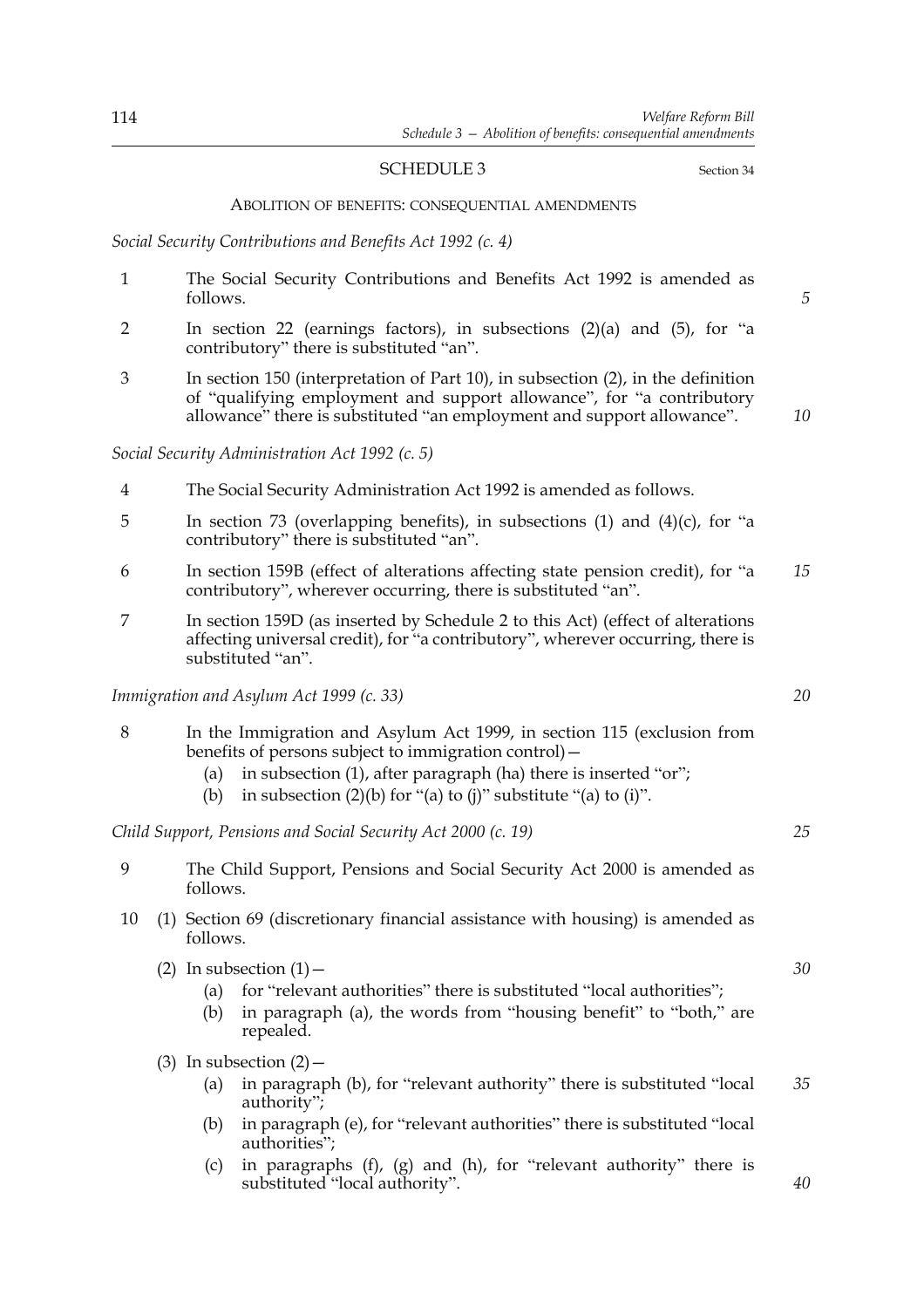- (4) In subsection (5), for "relevant authorities" there is substituted "local authorities".
- (5) In subsection (7), for the definition of "relevant authority" there is substituted—

""local authority" has the meaning given by section 191 of the Social Security Administration Act 1992.".

- 11 (1) Section 70 (grants towards cost of discretionary housing payments) is amended as follows.
	- (2) In subsection (1), after "payments" there is inserted "("grants")".
	- (3) For subsection (2) there is substituted—
		- "(2) The amount of a grant under this section shall be determined in accordance with an order made by the Secretary of State with the consent of the Treasury."
	- (4) In subsection  $(8)$ 
		- (a) for the definition of "relevant authority" there is substituted— ""local authority" has the same meaning as in section 69;"; *15*
		- (b) the definition of "subsidy" is repealed.
- 12 After section 70 there is inserted—

#### **"70A Payment of grant**

- (1) A grant under section 70 shall be made by the Secretary of State in such instalments, at such times, in such manner and subject to such conditions as to claims, records, certificates, audit or otherwise as may be provided by order of the Secretary of State with the consent of the Treasury.
- (2) The order may provide that if a local authority has not complied with the conditions specified in it within such period as may be specified in it, the Secretary of State may estimate the amount of grant under section 70 payable to the authority and employ for that purpose such criteria as he considers relevant.

#### (3) Where a grant under section 70 has been paid to a local authority and it appears to the Secretary of State that—

- (a) the grant has been overpaid, or
- (b) there has been a breach of any condition specified in an order under this section,

he may recover from the authority the whole or such part of the payment as he may determine.

- (4) Without prejudice to the other methods of recovery, a sum recoverable under this section may be recovered by withholding or reducing subsidy.
- (5) An order under this section may be made before, during or after the end of the period to which it relates.
- (6) In this section "local authority" has the same meaning as in section 69.

*5*

*10*

*25*

*20*

*30*

*35*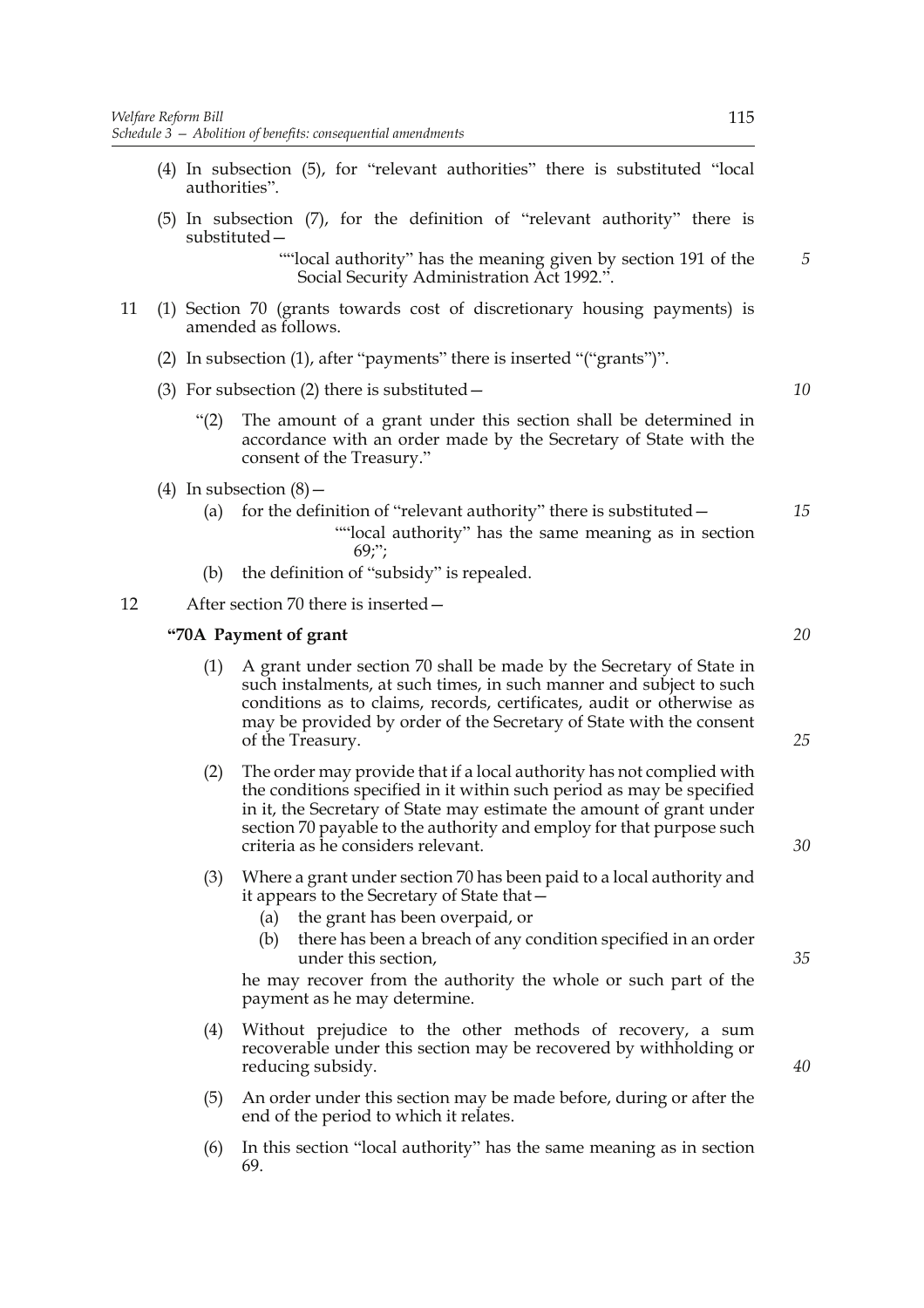# (7) Section 70(5) to (7) applies to orders under this section."

*Capital Allowances Act 2001 (c. 2)*

13 In Schedule A1 to the Capital Allowances Act 2001 (first-year tax credits), in paragraph 17(1)(b) after "sick pay," there is inserted "or".

*Social Security Fraud Act 2001 (c. 11)*

- 14 The Social Security Fraud Act 2001 is amended as follows.
- 15 In section 6B (loss of benefit for conviction etc), in subsection (5), for "to (10)" there is substituted "and (8)".
- 16 In section 7 (loss of benefit for repeated conviction etc), in subsection (2), for "to  $(5)$ " there is substituted "and  $(4A)$ ".
- 17 In section 11 (regulations), in subsection (3)(c), for the words from "section" to the end there is substituted "section  $6B(5A)$  or  $(8)$ ,  $7(2A)$  or  $(4A)$  or  $9(2A)$ or  $(4A)$ ".

*Commissioners for Revenue and Customs Act 2005 (c. 11)*

- 18 The Commissioners for Revenue and Customs Act 2005 is amended as follows. *15*
- 19 In section 5 (initial functions), in subsection (1), after paragraph (a) there is inserted "and".
- 20 In section 44 (payment into Consolidated Fund), in subsection (3), after paragraph (b) there is inserted "and".

*Welfare Reform Act 2007 (c. 5)*

- 21 The Welfare Reform Act 2007 is amended as follows.
- 22 In section 1 (employment and support allowance), in subsection (3)(d), at the end there is inserted "and".
- 23 In section 2 (amount of contributory allowance), in subsection (1), for "In the case of a contributory allowance, the amount payable" there is substituted "The amount payable by way of an employment and support allowance". *25*
- 24 In each of the following provisions, for "a contributory allowance" there is substituted "an employment and support allowance"-
	- (a) section  $1A(1)$  and (2) (as inserted by section 51 of this Act);
	- (b) section  $3(2)(d)$ ;
	- (c) section 18(4);
	- (d) section 20(2), (3)(a), (b) and (c), (4), (5)(a), (b) and (c), (6), (7)(a), (b) and (c);
	- (e) section  $27(1)(a)$ ;
	- (f) in Schedule 1, paragraphs  $1(5)(d)$  and  $3(2)(a)$ ;
	- (g) in Schedule 2, paragraphs 6 and  $7(2)(d)$ .

*Corporation Tax Act 2009 (c. 4)*

25 The Corporation Tax Act 2009 is amended as follows.

*20*

*5*

- *30*
- *35*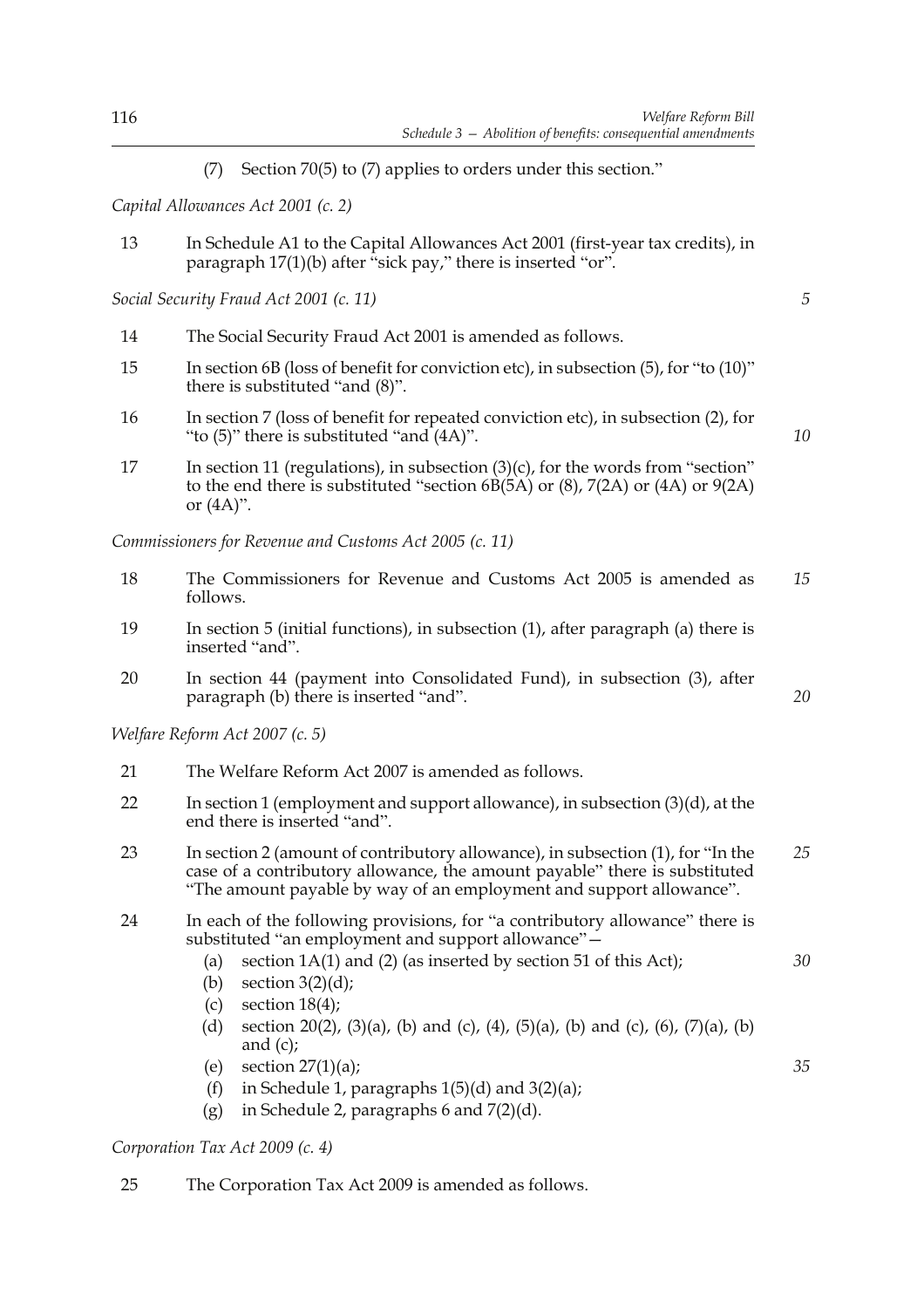- 26 In section 1059 (relief relating to SME R&D: total amount of company's PAYE and NICs liabilities), in subsection (5) after "sick pay" there is inserted " $or$ ".
- 27 In section 1108 (relief relating to vaccine research etc: total amount of company's PAYE and NICs liabilities), in subsection (5) after "sick pay" there is inserted "or".

## SCHEDULE 4 Section 35

## HOUSING CREDIT ELEMENT OF STATE PENSION CREDIT

#### PART 1

#### AMENDMENTS TO STATE PENSION CREDIT ACT 2002

*State Pension Credit Act 2002 (c. 16)*

- 1 The State Pension Credit Act 2002 is amended as follows.
- 2 In section 1 (entitlement), in subsection  $(2)(c)$ , at the end there is inserted "or
	- (iii) the conditions in section 3A(1) and (2) (housing credit)."
- 3 In that section, in subsection (3)—
	- (a) after paragraph (b) there is inserted "or
		- (c) to a housing credit, calculated in accordance with section 3A, if he satisfies the conditions in subsections (1) and (2) of that section,";
	- (b) for the words from "(or to both)" to the end there is substituted "(or to more than one of them, if he satisfies the relevant conditions)".
- 4 After section 3 there is inserted—

#### **"3A Housing credit**

- (1) The first of the conditions mentioned in section  $1(2)(c)(iii)$  is that the claimant is liable to make payments in respect of the accommodation he occupies as his home. *25*
- (2) The second of the conditions mentioned in section  $1(2)(c)(iii)$  is that the claimant's capital and income are such that the amount of the housing credit payable (if he were entitled to it) would not be less than a prescribed amount.
- (3) Where the claimant is entitled to a housing credit, the amount of the housing credit shall be an amount calculated in or determined under regulations (which may be zero).

## (4) For the purposes of subsection  $(1)$  –

- (a) the accommodation must be in Great Britain;
- (b) the accommodation must be residential accommodation;
- (c) it is immaterial whether the accommodation consists of the whole or part of a building and whether or not it comprises separate and self-contained premises.

*10*

*5*

*20*

*15*

*30*

*35*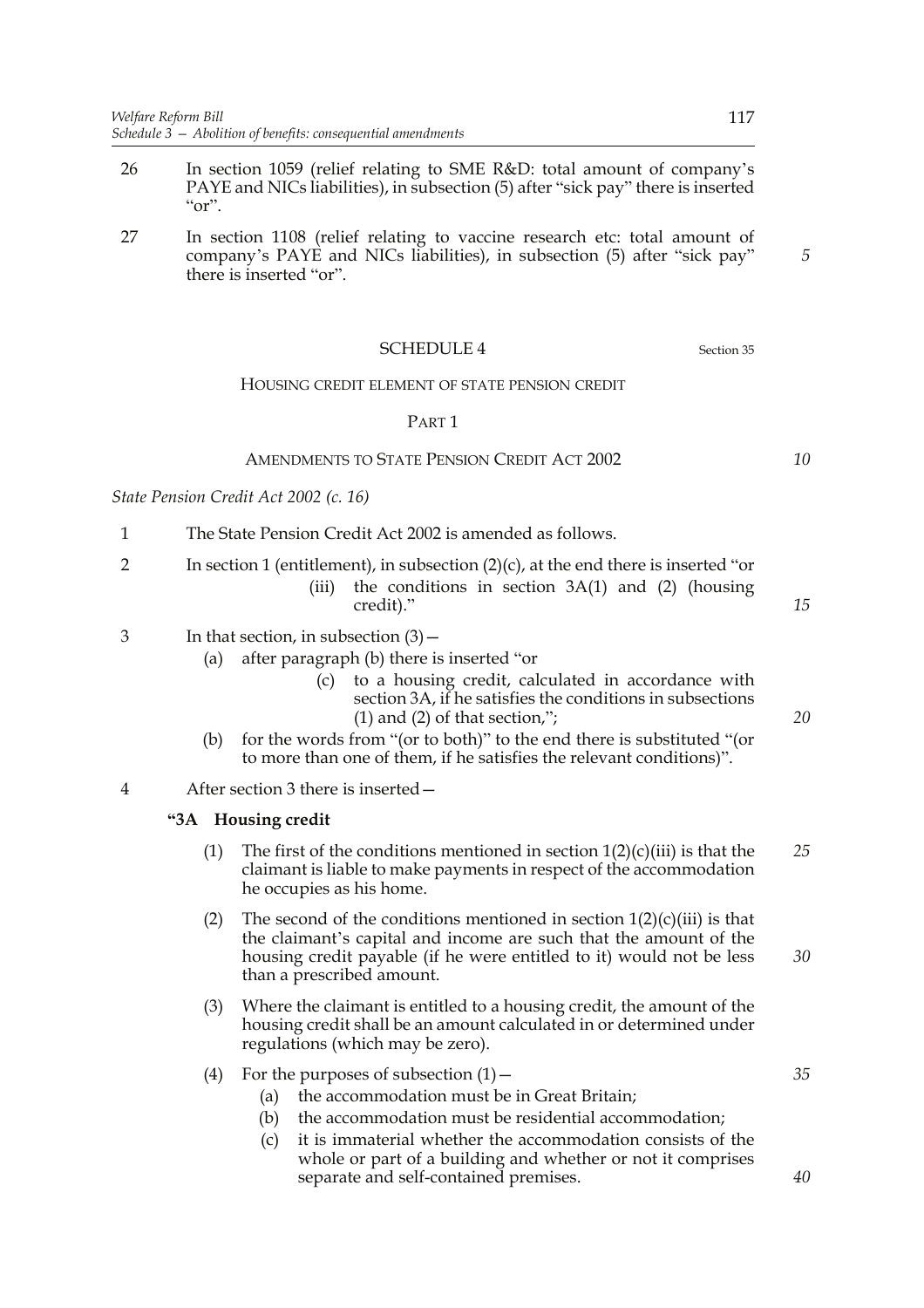## (5) Regulations may make provision as to—

- (a) the meaning of "payments in respect of accommodation" for the purposes of this section (and, in particular, as to the extent to which such payments include mortgage payments);
- (b) circumstances in which a claimant is to be treated as liable or not liable to make such payments;
- (c) circumstances in which a claimant is to be treated as occupying or not occupying accommodation as his home (and, in particular, for temporary absences to be disregarded);
- (d) circumstances in which land used for the purposes of any accommodation is to be treated as included in the accommodation.
- (6) Regulations under this section may make different provision for different areas."
- 5 In section 7 (fixing of retirement provision for assessed income period), at the end there is inserted—
	- "(10) Regulations may prescribe circumstances in which subsection (3) does not apply for the purposes of determining the amount of a housing credit to which the claimant is entitled."
- 6 In section 12 (polygamous marriages), in subsection (2)(b), after "savings credit" there is inserted "or housing credit".
- 7 In section 17 (interpretation), in subsection (1), after the definition of "guarantee credit" there is inserted—
	- ""housing credit" shall be construed in accordance with sections 1 and 3A;". *25*
- 8 In Schedule 2 (consequential amendments etc), paragraph 9(5)(a) is repealed.

#### PART 2

#### AMENDMENTS TO OTHER ACTS

*Social Security Administration Act 1992 (c. 5)*

- 9 The Social Security Administration Act 1992 is amended as follows.
- 10 In section 5 (regulations about claims and payments) in subsection (6), before "subsection" there is inserted "or housing credit (within the meaning of the State Pension Credit 2002)".
- 11 In section 15A (mortgage interest)
	- (a) in subsection  $(1A)$  -
		- (i) in paragraph (b), for "the appropriate minimum guarantee for the purposes of" there is substituted "entitlement to";
		- (ii) in the closing words, for "appropriate minimum guarantee for the purposes of" there is substituted "entitlement to";
	- (b) in subsection (4), the definition of "appropriate minimum guarantee" is repealed.
- 12 (1) Section 122F (supply by rent officers of information) is amended as follows.

*10*

*5*

*15*

*20*

*30*

*35*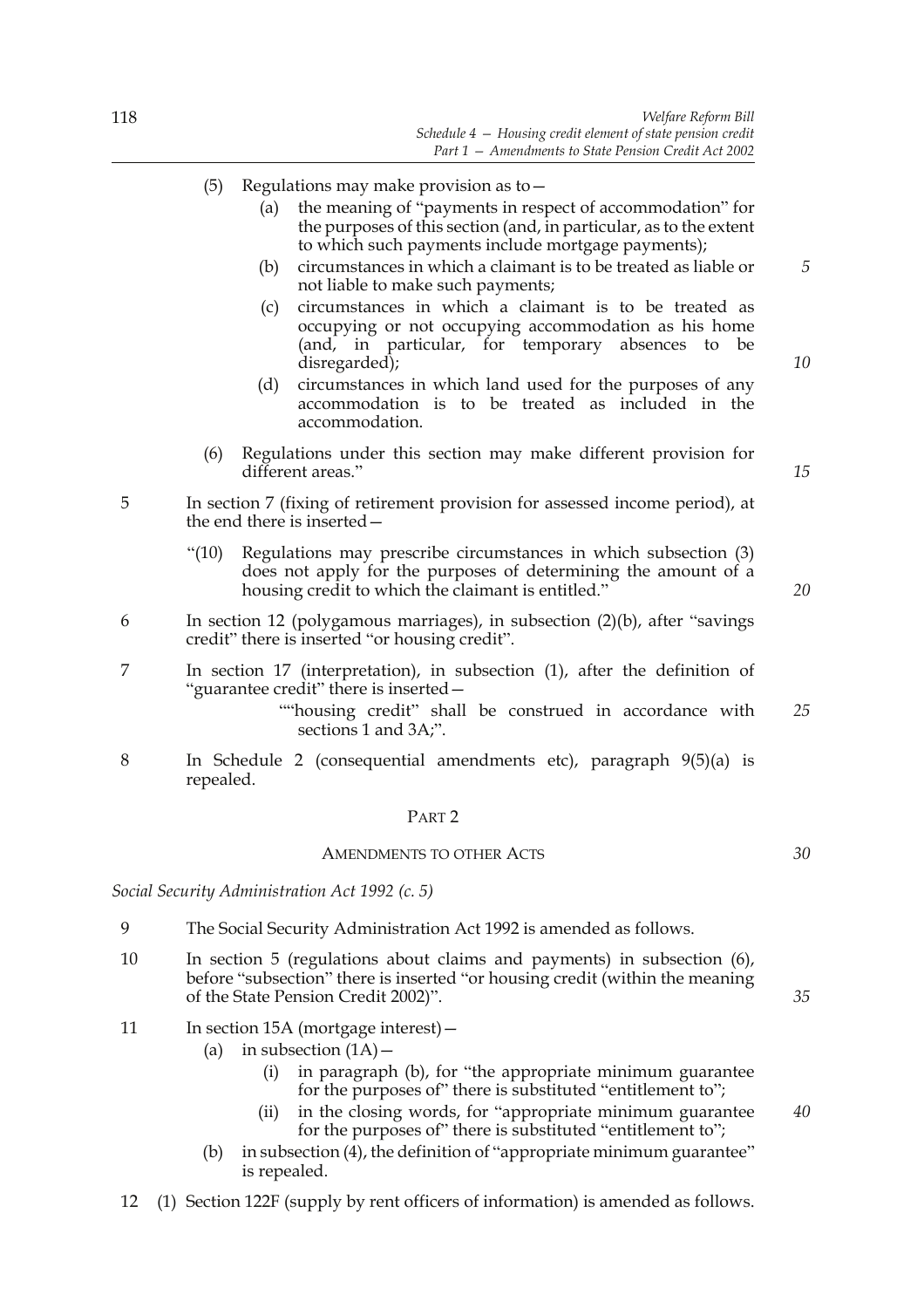- (2) In subsection (3)(a) at the end of the words in brackets there is inserted "or housing credit".
- (3) In subsection (4) at the end there is inserted "or housing credit".
- (4) After that subsection there is inserted—
	- "(5) In this section "housing credit" has the same meaning as in the State Pension Credit Act 2002". *5*

*Housing Act 1996 (c. 52)*

- 13 (1) Section 122 of the Housing Act 1996 (rent officers) is amended as follows.
	- (2) In the heading, at the end there is inserted "and housing credit".
	- (3) In subsection (1), at the end there is inserted "or housing credit (within the meaning of the State Pension Credit Act 2002)". *10*

*Child Support, Pensions and Social Security Act 2000 (c. 19)*

 $(1)$  In this Calcadule  $(2n-1)$  and  $(n-1)$ 

14 In section 69 of the Child Support, Pensions and Social Security Act 2000 (discretionary financial assistance with housing), in subsection  $(1)(a)$ , after "universal credit" there is inserted "or housing credit (within the meaning of the State Pension Credit Act 2002)". *15*

# SCHEDULE 5 Section 36

## UNIVERSAL CREDIT AND OTHER WORKING-AGE BENEFITS

## *General*

| $\perp$ |                  | $(1)$ In this schedule Televant benefit Theans $-$                                         | ZU |
|---------|------------------|--------------------------------------------------------------------------------------------|----|
|         | (a)              | jobseeker's allowance, or                                                                  |    |
|         | (b)              | employment and support allowance.                                                          |    |
|         |                  | (2) In this Schedule "work-related requirement" means —                                    |    |
|         | (a)              | a work-related requirement within the meaning of this Part,                                |    |
|         | (b)              | a work-related requirement within the meaning of the Jobseekers<br>Act 1995, or            | 25 |
|         | (c)              | a work-related requirement within the meaning of Part 1 of the<br>Welfare Reform Act 2007. |    |
|         |                  | (3) In this Schedule "sanction" means a reduction of benefit under $-$                     |    |
|         | (a)              | section 26 or $27$ ,                                                                       | 30 |
|         | (b)              | section 6J or 6K of the Jobseekers Act 1995, or                                            |    |
|         | (c)              | section 11J of the Welfare Reform Act 2007.                                                |    |
|         | Dual entitlement |                                                                                            |    |
|         |                  |                                                                                            |    |

2 (1) Regulations may make provision as to the amount payable by way of a relevant benefit where a person is entitled to that benefit and universal credit. *35*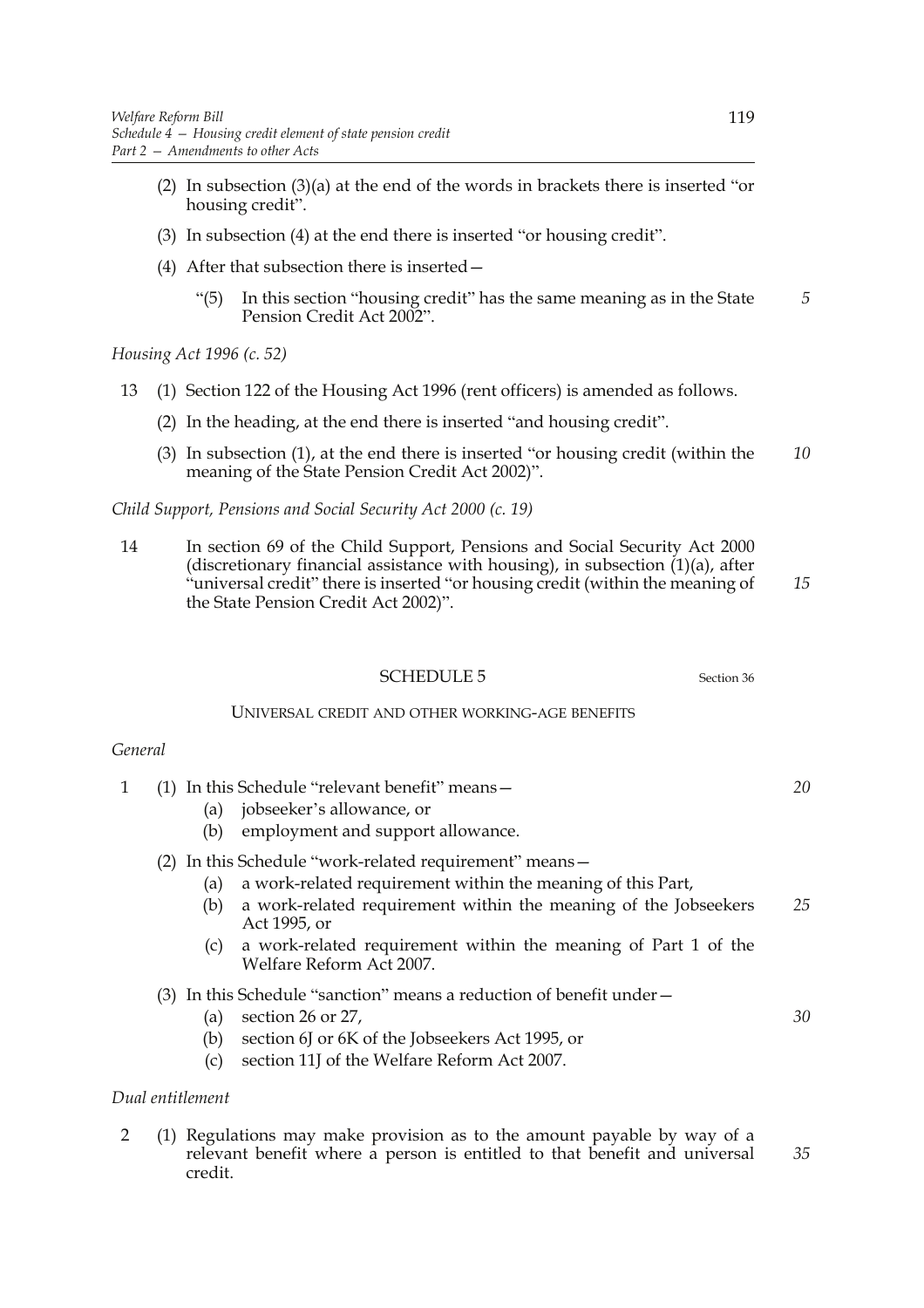- (2) Regulations under sub-paragraph (1) may in particular provide for no amount to be payable by way of a relevant benefit.
- (3) Regulations may, where a person is entitled to a relevant benefit and universal credit—
	- (a) make provision as to the application of work-related requirements;
	- (b) make provision as to the application of sanctions.
- (4) Provision under sub-paragraph  $(3)(a)$  includes in particular -
	- (a) provision securing that compliance with a work-related requirement for a relevant benefit is to be treated as compliance with a workrelated requirement for universal credit;
	- (b) provision disapplying any requirement on the Secretary of State to impose, or a person to comply with, a work-related requirement for a relevant benefit or universal credit.
- (5) Provision under sub-paragraph (3)(b) includes in particular—
	- (a) provision for the order in which sanctions are to be applied to awards of relevant benefit and universal credit; *15*
	- (b) provision to secure that the application of a sanction to an award of a relevant benefit does not result in an increase of the amount of an award of universal credit.

*Movement between working-age benefits*

3 Regulations may provide—

- (a) in a case where a person ceases to be entitled to universal credit and becomes entitled to a relevant benefit, for a sanction relating to the award of universal credit to be applied to the award of the relevant benefit;
- (b) in a case where a person ceases to be entitled to a relevant benefit and becomes entitled to universal credit, for a sanction relating to the award of the relevant benefit to be applied to the award of universal credit;
- (c) in a case where a person ceases to be entitled to one relevant benefit and becomes entitled to the other, for a sanction relating to the award of the former to apply to the award of the latter. *30*

#### *Hardship payments*

4 Regulations under section 28 (hardship payments) may be made in relation to a person whose award of universal credit is reduced by virtue of regulations under paragraph 2(3)(b) or 3(b) as in relation to a person whose award is reduced under section 26 or 27. *35*

## *Earnings tapers*

- 5 In section 4 of the Jobseekers Act 1995 (amount payable by way of a jobseeker's allowance), in subsection  $(1)(b)$  -
	- (a) after "making" there is inserted—
		- "(i) deductions in respect of earnings calculated in the prescribed manner (which may include multiplying some or all earnings by a prescribed percentage), and

*10*

*5*

*20*

*25*

*40*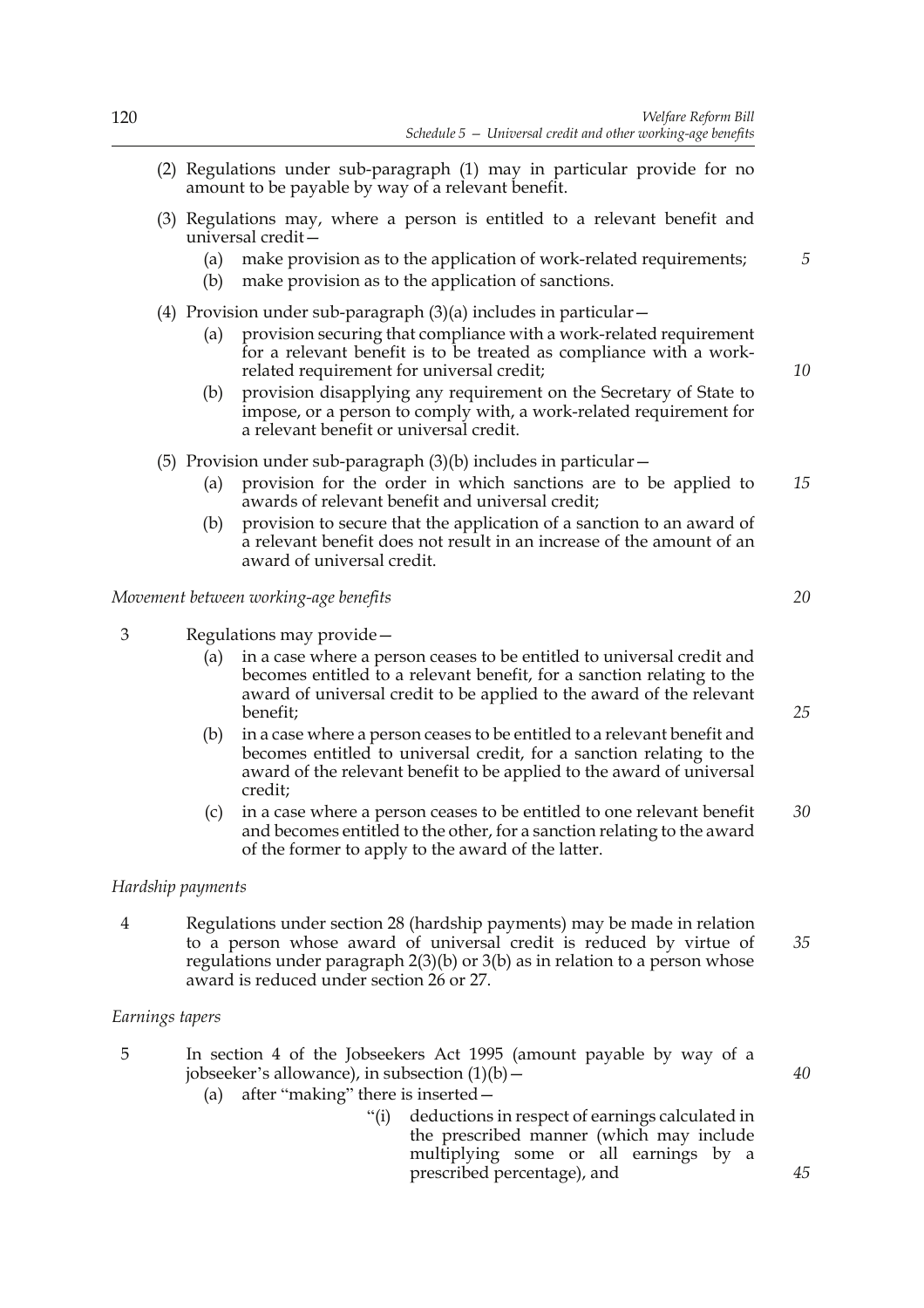$(ii)$  ":

- (b) "earnings," (before "pension payments") is repealed.
- 6 (1) Section 2 of the Welfare Reform Act 2007 (amount of contributory allowance) is amended as follows.
	- (2) In subsection  $(1)(c)$ , after "making" there is inserted  $-$ 
		- "(i) deductions in respect of earnings calculated in the prescribed manner (which may include multiplying some or all earnings by a prescribed percentage), and  $(ii)$  ".

(3) At the end there is inserted—

"(6) In subsection  $(1)(c)(i)$  the reference to earnings is to be construed in accordance with sections 3, 4 and 112 of the Social Security Contributions and Benefits Act 1992."

| <b>SCHEDULE 6</b> | Section 37 |
|-------------------|------------|
|                   |            |

#### MIGRATION TO UNIVERSAL CREDIT

#### *General*

- 1 (1) Regulations may make provision for the purposes of, or in connection with, replacing existing benefits with universal credit.
	- (2) In this Schedule "existing benefit" means—
		- (a) a benefit abolished under section 34(1);
		- (b) any other prescribed benefit.
	- (3) In this Schedule "appointed day" means the day appointed for the coming into force of section 1.

#### *Claims before the appointed day*

- 2 (1) The provision referred to in paragraph 1(1) includes— *25*
	- (a) provision for a claim for universal credit to be made before the appointed day for a period beginning on or after that day;
	- (b) provision for a claim for universal credit made before the appointed day to be treated to any extent as a claim for an existing benefit;
	- (c) provision for a claim for an existing benefit made before the appointed day to be treated to any extent as a claim for universal credit. *30*
	- (2) The provision referred to in paragraph 1(1) includes provision, where a claim for universal credit is made (or is treated as made) before the appointed day, for an award on the claim to be made in respect of a period before the appointed day (including provision as to the conditions of entitlement for, and amount of, such an award).

#### *Claims after the appointed day*

3 (1) The provision referred to in paragraph 1(1) includes—

*5*

*10*

*15*

*20*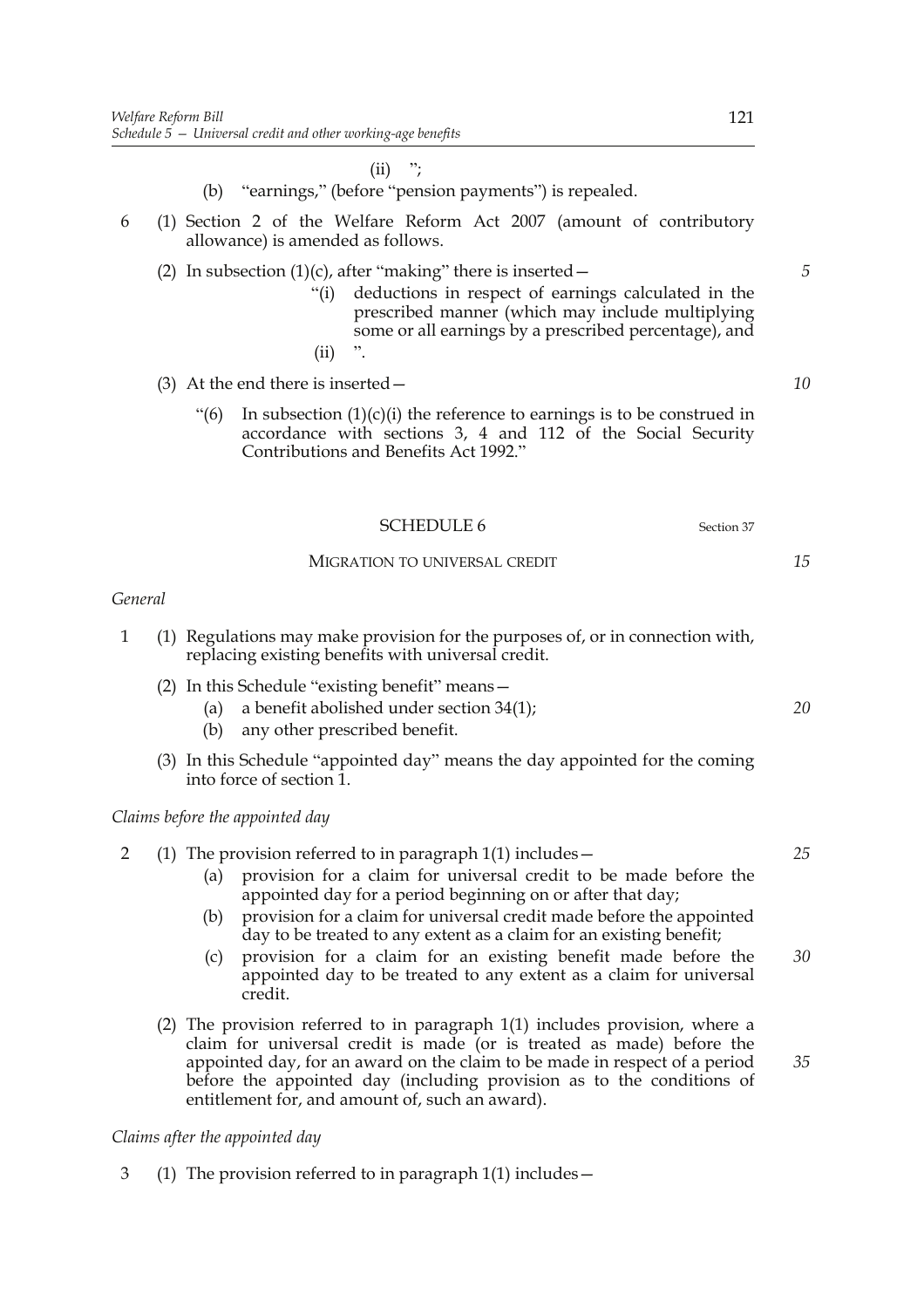*5*

*25*

*40*

*45*

- (a) provision permanently or temporarily excluding the making of a claim for universal credit after the appointed day by  $-$ 
	- (i) a person to whom an existing benefit is awarded, or
	- (ii) a person who would be entitled to an existing benefit on making a claim for it;
- (b) provision temporarily excluding the making of a claim for universal credit after the appointed day by any other person;
- (c) provision excluding entitlement to universal credit temporarily or for a particular period;
- (d) provision for a claim for universal credit made after the appointed day to be treated to any extent as a claim for an existing benefit; *10*
- (e) provision for a claim for an existing benefit made after the appointed day to be treated to any extent as a claim for universal credit.
- (2) The provision referred to in paragraph 1(1) includes provision, where a claim for universal credit is made (or is treated as made) after the appointed day, for an award on the claim to be made in respect of a period before the appointed day (including provision as to the conditions of entitlement for, and amount of, such an award). *15*

#### *Awards*

- 4 (1) The provision referred to in paragraph 1(1) includes— *20*
	- (a) provision for terminating an award of an existing benefit;
	- (b) provision for making an award of universal credit, with or without application, to a person whose award of existing benefit is terminated.
	- (2) The provision referred to in sub-paragraph  $(1)(b)$  includes -
		- (a) provision imposing requirements as to the procedure to be followed, information to be supplied or assessments to be undergone in relation to an award by virtue of that sub-paragraph or an application for such an award;
		- (b) provision as to the consequences of failure to comply with any such requirement; *30*
		- (c) provision as to the terms on which, and conditions subject to which, such an award is made, including—
			- (i) provision temporarily or permanently disapplying, or otherwise modifying, conditions of entitlement to universal credit in relation to the award; *35*
			- (ii) provision temporarily or permanently disapplying, or otherwise modifying, any requirement under this Part for a person to be assessed in respect of capability for work or work-related activity;
		- (d) provision as to the amount of such an award;
		- (e) provision that fulfilment of any condition relevant to entitlement to an award of an existing benefit, or relevant to the amount of such an award, is to be treated as fulfilment of an equivalent condition in relation to universal credit.
	- (3) Provision under sub-paragraph (2)(d) may secure that where an award of universal credit is made by virtue of sub-paragraph  $(1)(b)$  –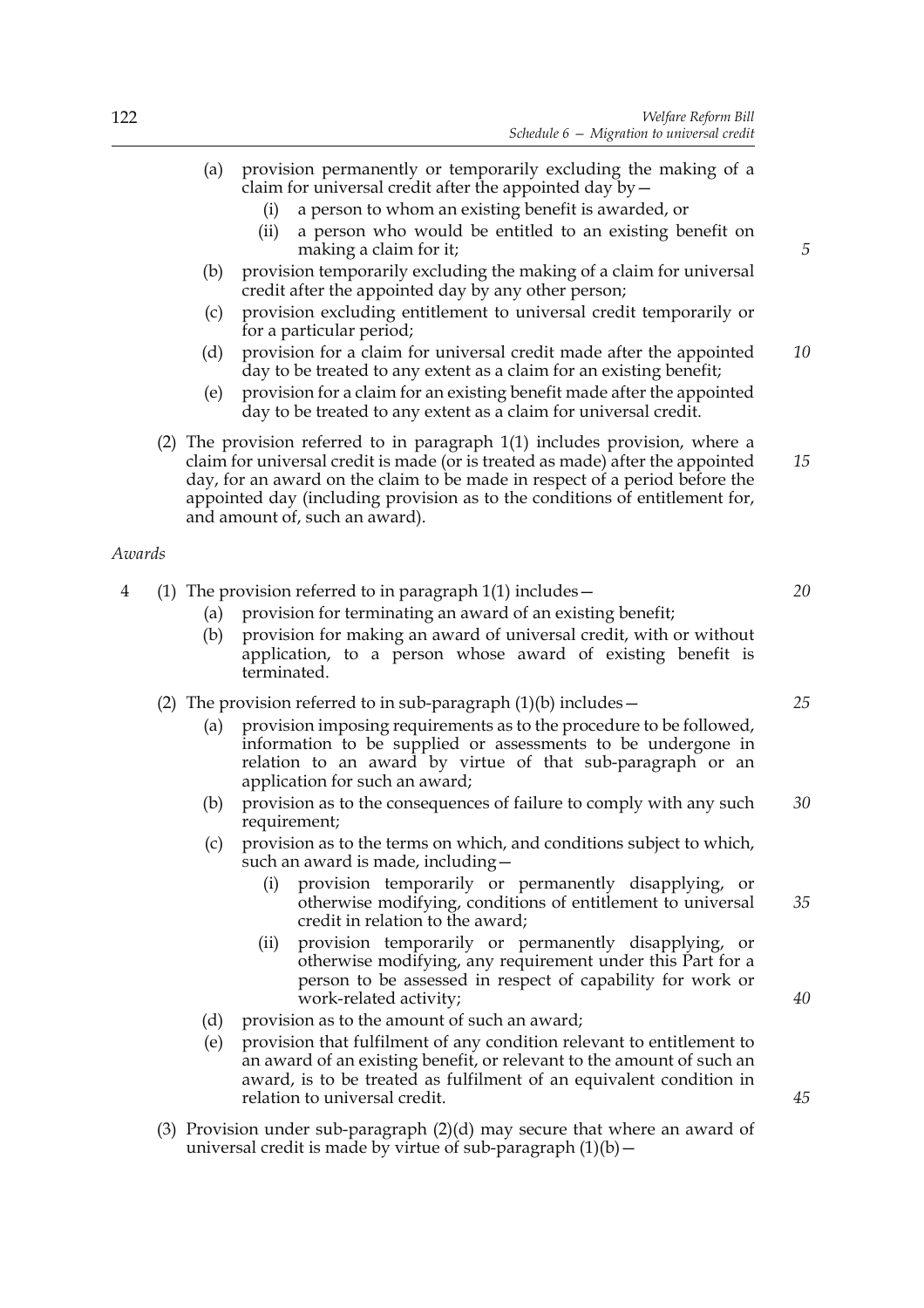- (a) the amount of the award is not less than the amount to which the person would have been entitled under the terminated award, or is not less than that amount by more than a prescribed amount;
- (b) if the person to whom it is made ceases to be entitled to universal credit for not more than a prescribed period, the gap in entitlement is disregarded in calculating the amount of any new award of universal credit.

*Work-related requirements and sanctions*

- 5 (1) The provision referred to in paragraph 1(1) includes—
	- (a) provision relating to the application of work-related requirements for relevant benefits; *10*
	- (b) provision relating to the application of sanctions.
	- (2) The provision referred to in sub-paragraph  $(1)(a)$  includes -
		- (a) provision that a claimant commitment for a relevant benefit is to be treated as a claimant commitment for universal credit;
		- (b) provision that a work-related requirement for a relevant benefit is treated as a work-related requirement for universal credit;
		- (c) provision for anything done which is relevant to compliance with a work-related requirement for a relevant benefit to be treated as done for the purposes of compliance with a work-related requirement for universal credit; *20*
		- (d) provision temporarily disapplying any provision of this Part in relation to work-related requirements for universal credit.
	- (3) The provision referred to in sub-paragraph  $(1)(b)$  includes -
		- (a) provision for a sanction relevant to an award of a relevant benefit to be applied to an award of universal credit; *25*
		- (b) provision for anything done which is relevant to the application of a sanction for a relevant benefit to be treated as done for the purposes of the application of a sanction for universal credit;
		- (c) provision temporarily disapplying any provision of this Part in relation to the application of sanctions. *30*
	- (4) In this paragraph—
		- "relevant benefit" means—
			- (a) jobseeker's allowance,
			- (b) employment and support allowance, and
			- (c) income support;

"work-related requirement" means—

- (a) for universal credit, a work-related requirement within the meaning of this Part;
- (b) for jobseeker's allowance, a requirement imposed—
	- (i) by virtue of regulations under section 8 or 17A of the Jobseekers Act 1995,
	- (ii) by a jobseeker's direction (within the meaning of section 19A of that Act),
	- (iii) by virtue of regulations under section 2A, 2AA or 2D of the Social Security Administration Act 1992, or *45*
	- (iv) by a direction under section 2F of that Act;

*5*

*15*

*40*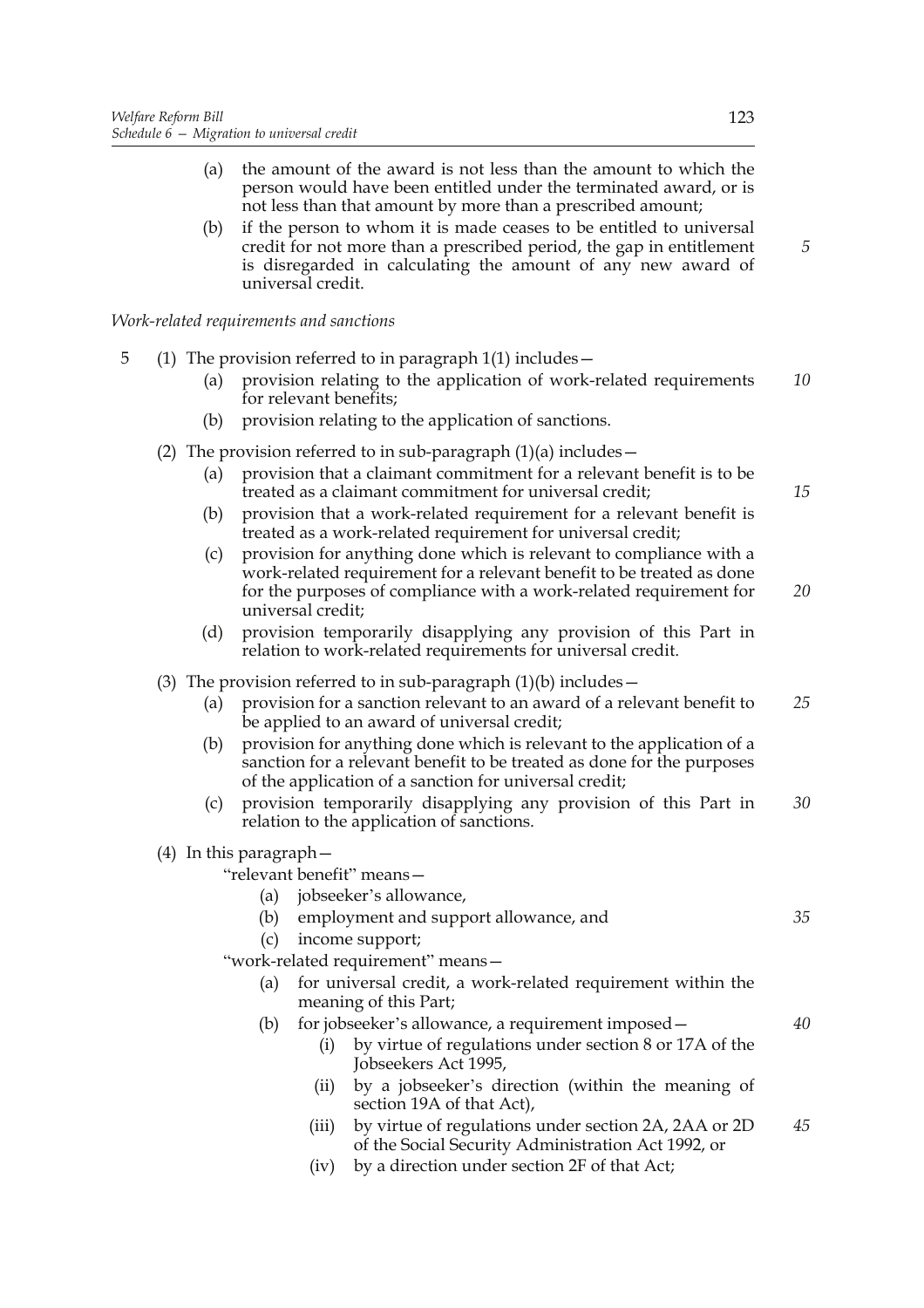- (c) for employment and support allowance, a requirement imposed—
	- (i) by virtue of regulations under section 8, 9, 11, 12 or 13 of the Welfare Reform Act 2007,
	- (ii) by a direction under section 15 of that Act,
	- (iii) by virtue of regulations under section 2A, 2AA or 2D of the Social Security Administration Act 1992, or
	- (iv) by a direction under section 2F of that Act;
- (d) for income support, a requirement imposed—
	- (i) by virtue of regulations under section 2A, 2AA or 2D of the Social Security Administration Act 1992, or *10*
	- (ii) by a direction under section 2F of that Act;
- "sanction" means a reduction of benefit under—
	- (a) section 26 or 27 above,
	- (b) section 19, 19A or 19B of the Jobseekers Act 1995,
	- (c) section 11, 12 or 13 of the Welfare Reform Act 2007, or
	- (d) section 2A, 2AA or 2D of the Social Security Administration Act 1992.

## *Tax credits*

- 6 In relation to the replacement of working tax credit and child tax credit with universal credit, the provision referred to in paragraph 1(1) includes— *20*
	- (a) provision modifying the application of the Tax Credits Act 2002 (or of any provision made under it);
	- (b) provision for the purposes of recovery of overpayments of working tax credit or child tax credit (including in particular provision for treating overpayments of working tax credit or child tax credit as if they were overpayments of universal credit). *25*

## *Supplementary*

7 Regulations under paragraph 1(1) may secure the result that any gap in entitlement to an existing benefit (or what would, but for the provisions of this Part, be a gap in entitlement to an existing benefit) is to be disregarded for the purposes of provision under such regulations. *30*

## SCHEDULE 7 Section 48

JOBSEEKER'S ALLOWANCE IN INTERIM PERIOD: CONSEQUENTIAL AMENDMENTS

#### *Jobseekers Act 1995 (c. 18)*

- 1 The Jobseekers Act 1995 is amended as follows.
- 2 (1) Section 8 (attendance etc) is amended as follows.
	- (2) In subsection (1A)(a) (as originally enacted), for "the Secretary of State" there is substituted "an employment officer".
	- (3) In subsection (2), for paragraphs (a) to (c) there is substituted "provide for entitlement to a jobseeker's allowance to cease at such time as may be *40*

*35*

*5*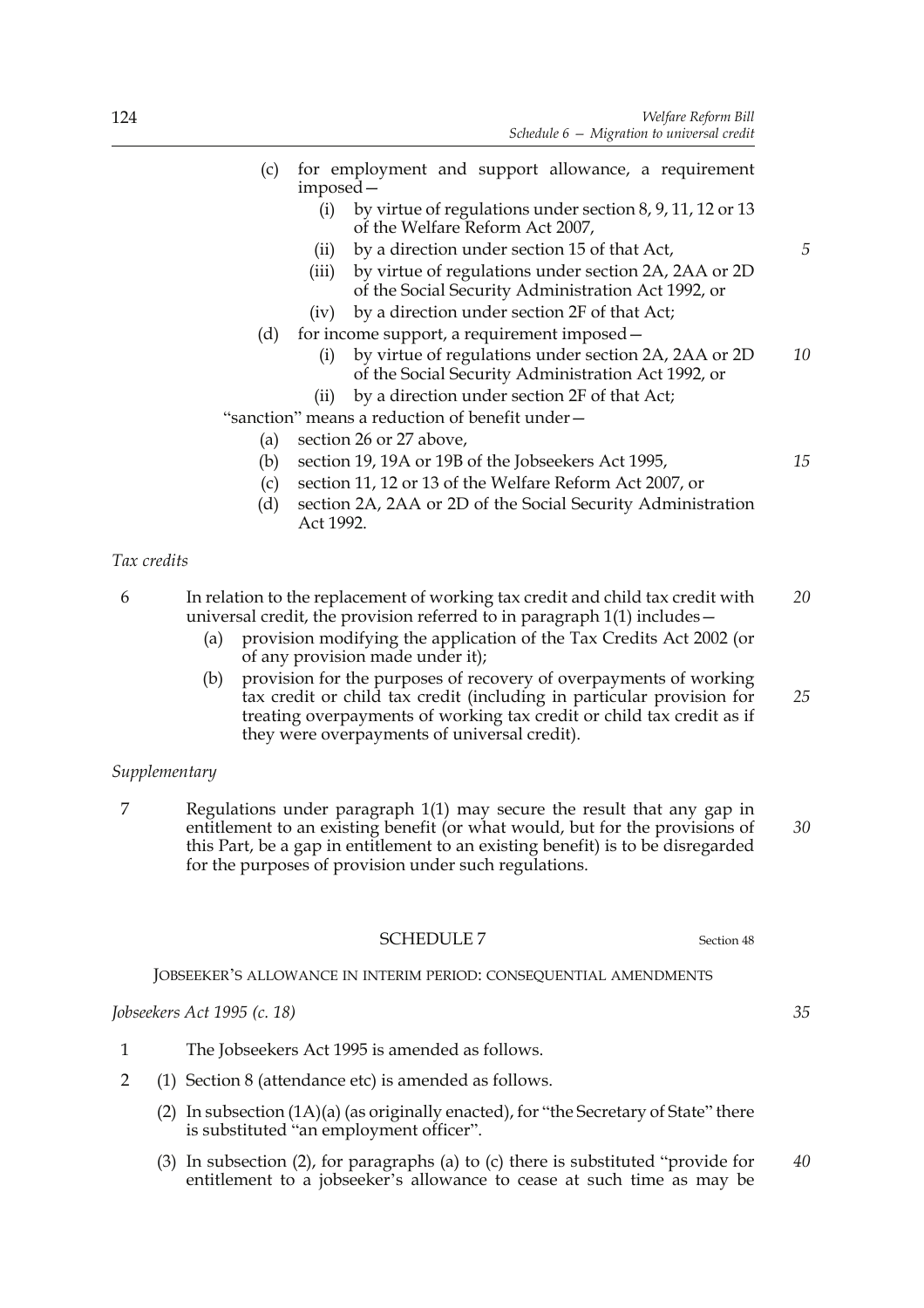determined in accordance with any such regulations if, when a person fails to comply with such regulations, that person (or, if that person is a member of a joint-claim couple, either member of the couple) does not make prescribed contact with an employment officer within a prescribed period of the failure."

- 3 In section 16(3)(b) and 17(4) (in both places) for "good cause" there is substituted "a good reason".
- 4 In section 17A (employment schemes), in subsection (5)(c) for "jobseeker's agreement to which a person is a party" there is substituted "claimant commitment accepted by the person".
- 5 Section 20 (exemptions from section 19) is amended as follows—
	- (a) in the heading, after "19" there is inserted "and 19A";
	- (b) in subsection (1), for "prevent payment" there is substituted "authorise reduction";
	- (c) in subsection (2), for "19" there is substituted "19A" and for "(5)" there is substituted " $(2)(c)$  to  $(g)$ "; *15*
	- (d) in subsection (3), for "19(6)(b) or (d)" there is substituted "19(2)(b) or (d)" and for "just cause" there is substituted "good reason".
- 6 Sections 20C and 20D (uncommenced provision relating to sanctions for violent conduct etc) are repealed.
- 7 In section 22 (members of the forces), in subsection (2), for "section 19(6)(b)" there is substituted "section 19(2)(b)".
- 8 In section 35 (interpretation), in subsection (1), before the definition of "jobseeking period" there is inserted—
	- "jobseeker's direction" has the meaning given by section 19A;".
- 9 In section 36 (regulations and orders), after subsection (1) there is inserted
	- "(1A) Subsection (1) does not apply to an order under section 35(1) in relation to employment officers."
- 10 (1) Schedule 1 (supplementary) is amended as follows.
	- (2) In paragraph 8(b), for "entered into a jobseeker's agreement" there is substituted "accepted a claimant commitment". *30*
	- (3) In paragraph 10, at the end there is inserted—
		- "(6) References in sub-paragraphs (1) and (2) to an income-based jobseeker's allowance include a payment by way of such an allowance under section 19C."

*Social Security Act 1998 (c. 14)*

11 In Schedule 3 to the Social Security Act 1998 (decisions against which an appeal lies), in paragraph 8 and in the heading to that paragraph, for "jobseeker's agreement" there is substituted "claimant commitment"

#### *Social Security Fraud Act 2001 (c. 11)*

- 12 (1) Section 8 of the Social Security Fraud Act 2001 is amended as follows.
	- (2) In subsection  $(2)$  -

*5*

*10*

*20*

*25*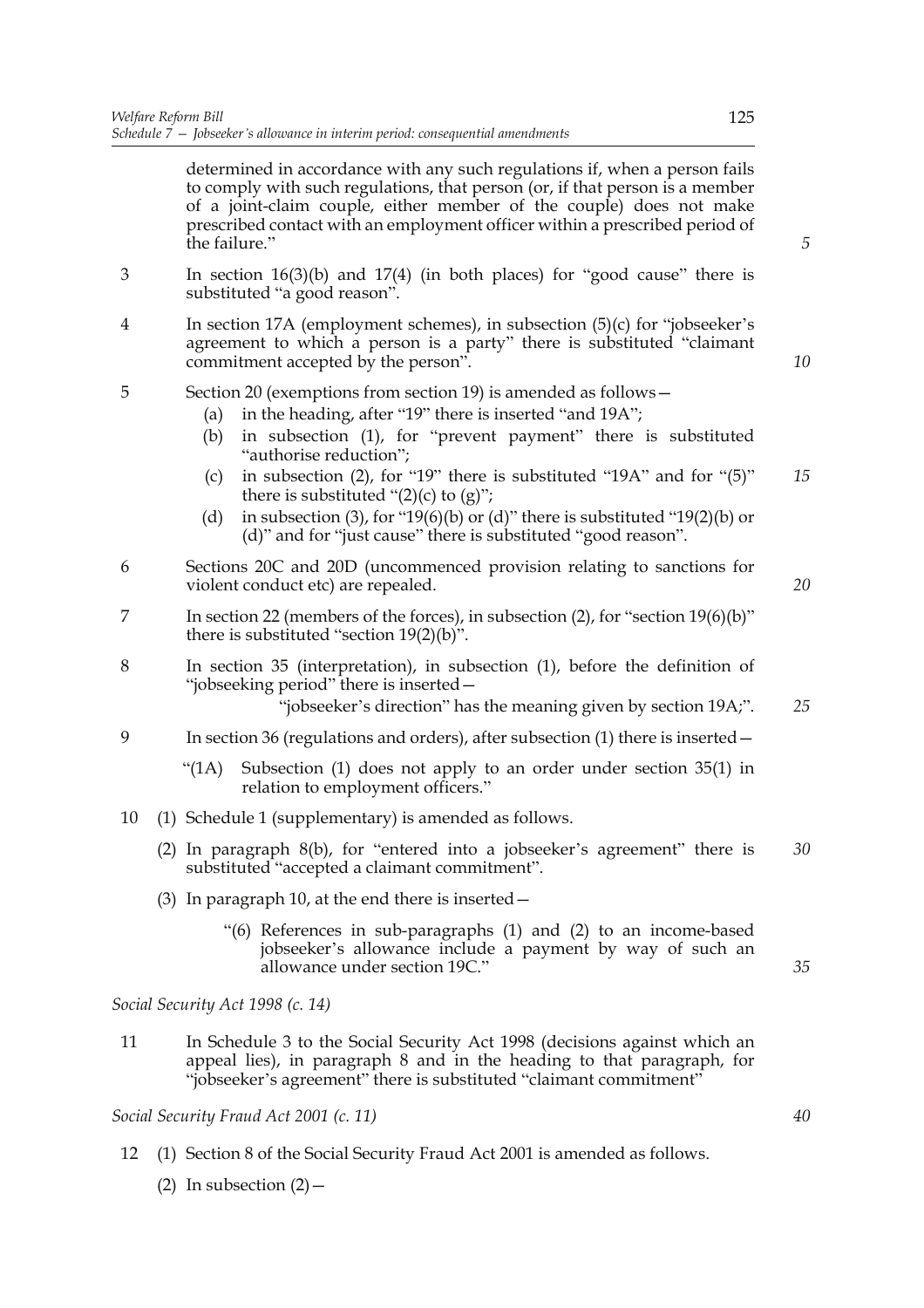- (a) at the beginning there is inserted "Except in prescribed circumstances";
- (b) in paragraph (b), for sub-paragraph (i) there is substituted—
	- "(i) is a person whose failure sanctionable under section 19, 19A or 19B of the Jobseekers Act 1995 has given rise to a reduction under that section; or".

*5*

(3) Subsection (5) is repealed.

*Welfare Reform Act 2009 (c. 24)*

| 13 | The Welfare Reform Act 2009 is amended as follows.                                                                                                                                                                                                                                                                                                                                                                                                                     | 10 |
|----|------------------------------------------------------------------------------------------------------------------------------------------------------------------------------------------------------------------------------------------------------------------------------------------------------------------------------------------------------------------------------------------------------------------------------------------------------------------------|----|
| 14 | In section 29(1) (victims of domestic violence), in sub-paragraph (3) of<br>paragraph 8B inserted into Schedule 1 to the Jobseekers Act 1995 –<br>for the first "entered into a jobseeker's agreement" there is<br>(a)<br>substituted "accepted a claimant commitment";<br>for "9(10)" there is substituted "9(9)";<br>(b)<br>for "entered into a jobseeker's agreement which is in force for" there<br>(c)<br>is substituted "accepted a claimant commitment during". | 15 |
| 15 | (1) Section 31 (well-being of children) is amended as follows.                                                                                                                                                                                                                                                                                                                                                                                                         |    |
|    | (2) In subsection $(1)$ –                                                                                                                                                                                                                                                                                                                                                                                                                                              |    |
|    | for "(the jobseeker's agreement)" there is substituted "(as substituted<br>(a)<br>by section 44 of the Welfare Reform Act 2011 (the claimant<br>commitment))";                                                                                                                                                                                                                                                                                                         | 20 |
|    | in the inserted subsection (4A), for "preparing a jobseeker's<br>(b)<br>agreement for a claimant" there is substituted "considering whether<br>to invite a claimant to accept a claimant commitment".                                                                                                                                                                                                                                                                  | 25 |
| 16 | (1) Section 32 (contracting out) is amended as follows.                                                                                                                                                                                                                                                                                                                                                                                                                |    |
|    | (2) In subsection (2), in section 20E inserted into the Jobseekers Act $1995 -$                                                                                                                                                                                                                                                                                                                                                                                        |    |
|    | for subsection $(2)(a)$ and $(b)$ there is substituted –<br>(a)                                                                                                                                                                                                                                                                                                                                                                                                        |    |
|    | any function under section 8 (attendance etc);<br>"(a)<br>any function under section 9 or 10 in relation to a<br>(b)<br>claimant commitment;";                                                                                                                                                                                                                                                                                                                         | 30 |
|    | after subsection $(2)(d)$ there is inserted –<br>(b)                                                                                                                                                                                                                                                                                                                                                                                                                   |    |
|    | "(e) functions under section 19 or 19A;";                                                                                                                                                                                                                                                                                                                                                                                                                              |    |
|    | in subsection $(4)$ , "or 17A" is repealed.<br>(c)                                                                                                                                                                                                                                                                                                                                                                                                                     |    |
|    | (3) In subsection (3), for paragraphs (a) to (d) there is substituted $-$<br>section $8(1)(a)$ , $(1A)$ and $(2)$ ;<br>"(a)<br>sections 9 and 10 (in all places);<br>(b)<br>section $16(3)(b)(ii)$ ;<br>(c)<br>(d)<br>sections 19 and 19A (in all places)".                                                                                                                                                                                                            | 35 |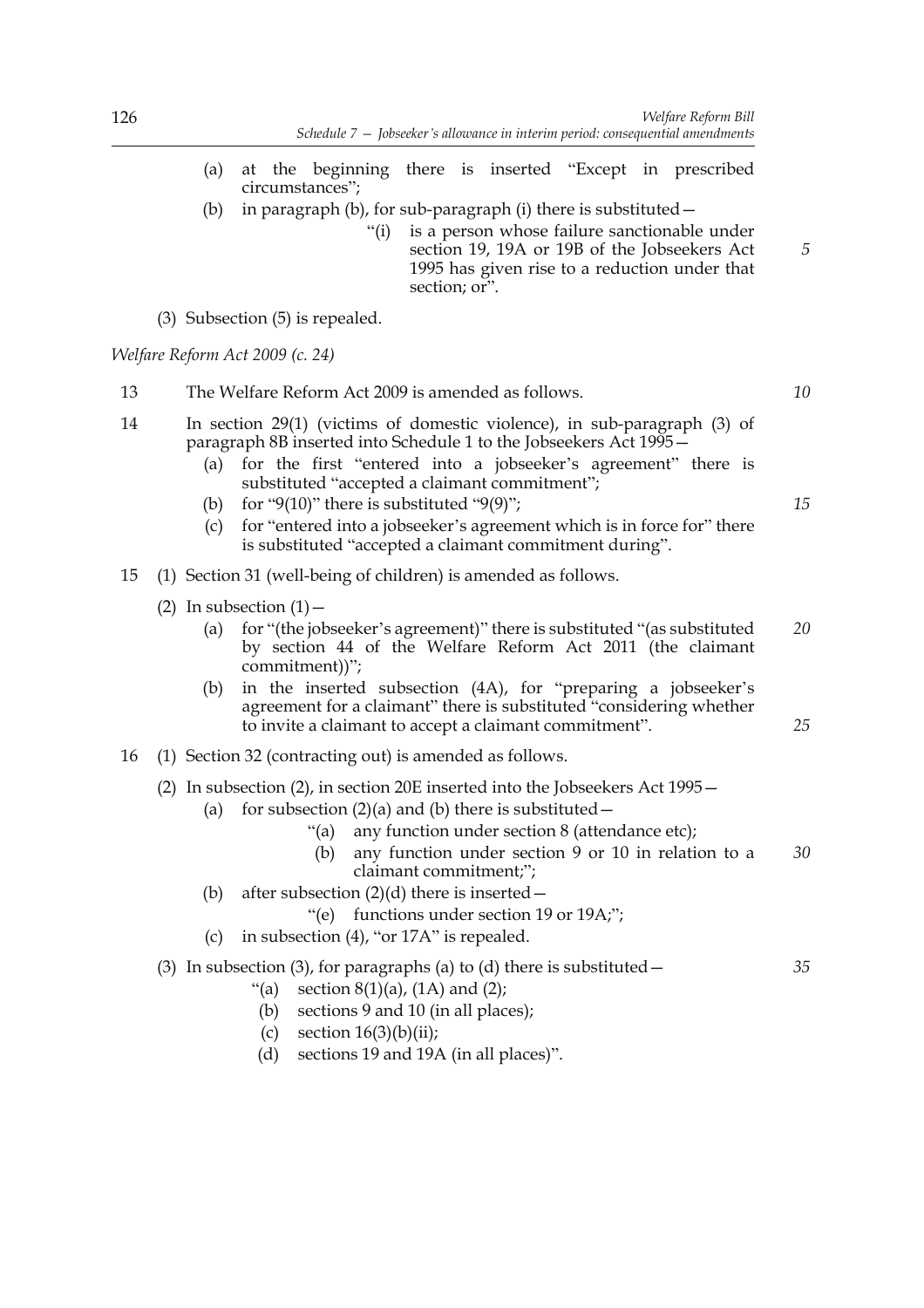#### SCHEDULE 8 Section 69

SOCIAL FUND DISCRETIONARY PAYMENTS: CONSEQUENTIAL AMENDMENTS

- 1 The Social Security Administration Act 1992 is amended as follows.
- 2 In section 78(4) (recovery of funeral payments out of social fund), after "Payments" there is inserted "out of the social fund".
- 3 In section 79 (recovery of Northern Ireland payments), in paragraph (c), for the words from "under subsection" to the end there is substituted "under section 71(8)".
- 4 In Part 1 of Schedule 4 (persons employed in social security administration), under the heading "Former Officers", after the entry for "A social fund officer" there is inserted— *10*

"The social fund Commissioner.

A social fund inspector.

 A member of any staff employed in connection with the social fund." *15*

#### SCHEDULE 9 Section 88

#### PERSONAL INDEPENDENCE PAYMENT: AMENDMENTS

*Transport Act 1982 (c. 49)*

1 In section 70 of the Transport Act 1982 (payments in respect of applicants for exemption from wearing seat belts), in subsection (2), after paragraph (a) there is inserted— *20*

"(ab) those in receipt of personal independence payment;".

*Inheritance Tax Act 1984 (c. 51)*

2 The Inheritance Tax Act 1984 is amended as follows.

#### 3 (1) Section 74 (pre-1981 trusts for disabled persons) is amended as follows.

- (2) In subsection (4), after paragraph (b) there is inserted  $-$ 
	- "(ba) is in receipt of the daily living component of personal independence payment at a rate designated by regulations made by the Secretary of State, or".

#### (3) After subsection (4) there is inserted—

- "(5) The power to make regulations under subsection (4)(ba) is exercisable by statutory instrument; and a statutory instrument containing such regulations is subject to annulment in pursuance of a resolution of either House of Parliament."
- 4 (1) Section 89 (trusts for disabled persons) is amended as follows.

*35*

*30*

*25*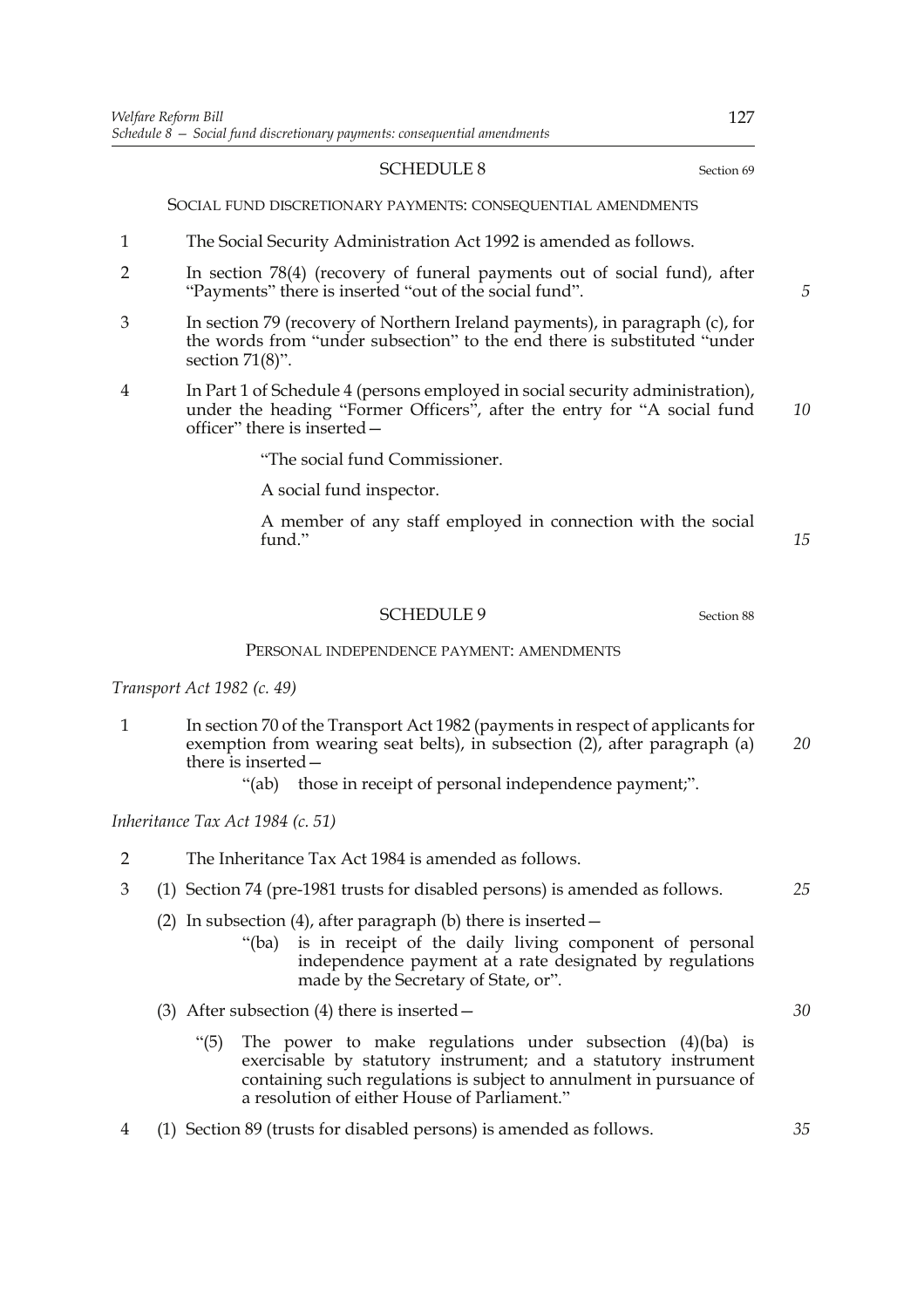# (2) In subsection (4), after paragraph (b) there is inserted  $-$

"(ba) in receipt of the daily living component of personal independence payment at a rate designated by regulations made by the Secretary of State, or".

# (3) In subsection  $(5)$  –

- (a) after paragraph (a) there is inserted—
	- "(aa) would have been in receipt of the daily living component of personal independence payment at a rate designated for the purposes of subsection (4)(ba) had provision made by regulations under section 83(1)(a) of the Welfare Reform Act 2011 (no payment in respect of daily living component for persons for whom certain services are provided) been ignored, or";
- (b) in paragraph (b), for "either of the Acts" there is substituted "the Act". *15*
- (4) In subsection  $(6)$ 
	- (a) after paragraph (a) there is inserted—
		- "(ab) that he would, when the property was transferred into settlement, have been in receipt of the daily living component of personal independence payment at a rate designated for the purposes of subsection  $(4)(ba)$  — *20*
			- (i) had he met the prescribed conditions as to residence under section 75(3) of the Welfare Reform Act 2011, and
			- (ii) had provision made by regulations under section 83(1)(a) of that Act been ignored, or";
	- (b) in paragraph (b)(i), for "either of the Acts" there is substituted "the  $Acr$ :
- (5) After subsection (6) there is inserted—
	- "(7) The power to make regulations under subsection (4)(ba) is exercisable by statutory instrument; and a statutory instrument containing such regulations is subject to annulment in pursuance of a resolution of either House of Parliament."
- 5 In section 89A (self-settlement by person with condition expected to lead to disability)—

(a) in subsection (1)(b), after "section  $89(4)(b)$  above," there is inserted  $-$ 

- "(iia) in receipt of the daily living component of personal independence payment at a rate designated for the purposes of section  $89(4)$ (ba) above,";
- (b) in subsection (6)(a), for "whichever of the 1992 Acts is applicable" there is substituted "the Social Security Contributions and Benefits (Northern Ireland) Act 1992".

#### *Child Support Act 1991 (c. 48)*

6 In section 8 of the Child Support Act 1991 (role of courts with respect to maintenance for children), in subsection  $(8)(a)$ , at the beginning there is *5*

*10*

*35*

*30*

*25*

*45*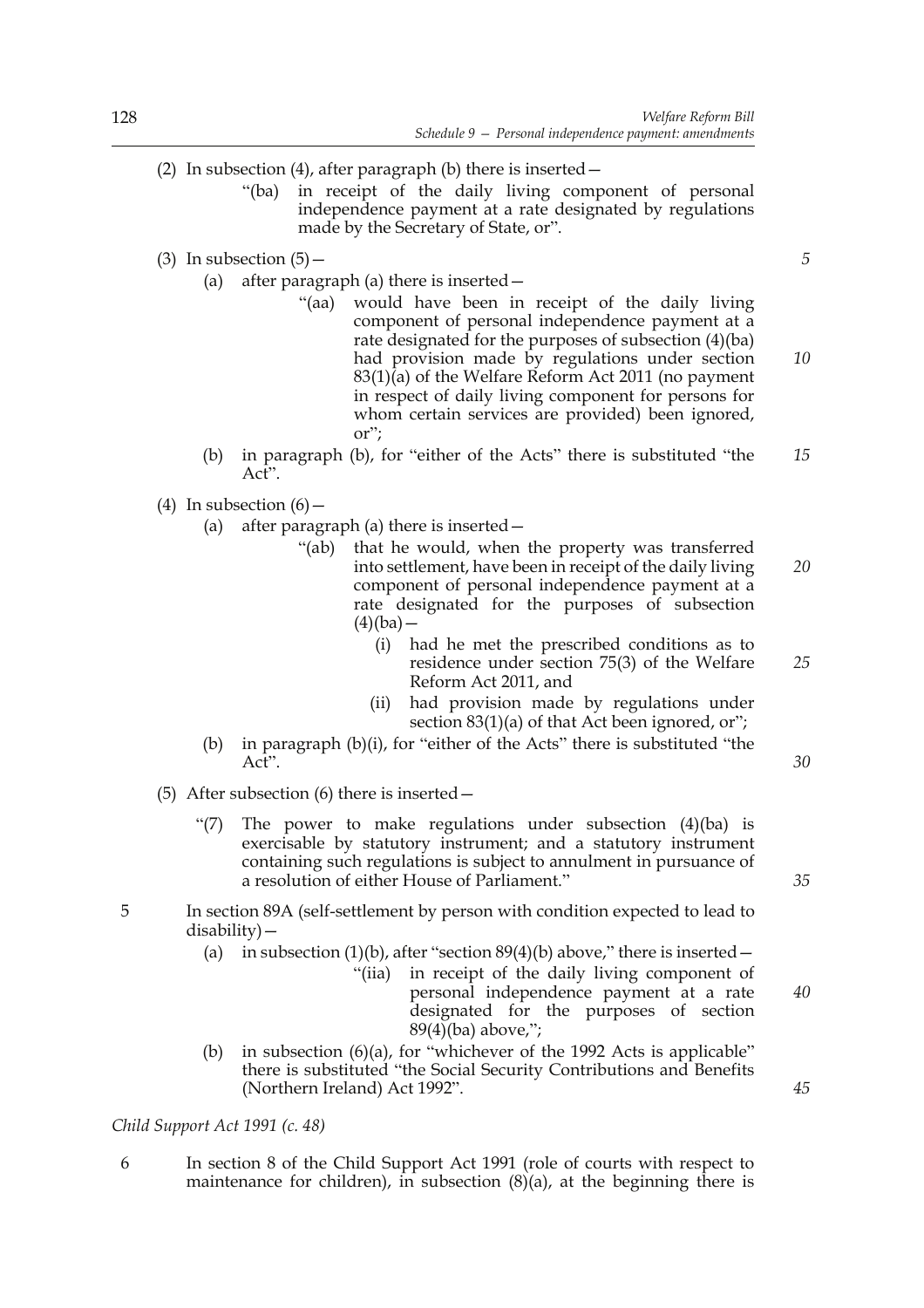inserted "an allowance under Part 4 of the Welfare Reform Act 2011 (personal independence payment) or".

*Social Security Contributions and Benefits Act 1992 (c. 4)*

- 7 The Social Security Contributions and Benefits Act 1992 is amended as follows.
- 8 In section 30B (incapacity benefit: rate), in subsection (4), after paragraph (a) there is inserted—
	- "(aa) is entitled to the daily living component of personal independence payment at a rate designated by regulations under this paragraph, or".
- 9 (1) Section 64 (entitlement to attendance allowance) is amended as follows.
	- (2) In subsection (1), for "the care component of a disability living allowance" there is substituted "an allowance within subsection (1A)".
	- (3) After subsection (1) there is inserted—

|  | "(1A) The following allowances are within this subsection $-$ |  |
|--|---------------------------------------------------------------|--|
|--|---------------------------------------------------------------|--|

- (a) personal independence payment;
- (b) the care component of a disability living allowance."
- 10 In section 150 (Christmas bonus for pensioners: interpretation), in subsection  $(1)$ , after paragraph  $(ba)$  there is inserted  $-$ "(bb) personal independence payment;".

*Social Security Administration Act 1992 (c. 5)*

- 11 The Social Security Administration Act 1992 is amended as follows.
- 12 (1) Section 1 (entitlement to benefit dependent on claim) is amended as follows.

|    | (2) In subsection $(3)$ –                                                                                                                                                                       |    |
|----|-------------------------------------------------------------------------------------------------------------------------------------------------------------------------------------------------|----|
|    | before paragraph (a) there is inserted –<br>(a)                                                                                                                                                 | 25 |
|    | "(za) for personal independence payment by virtue of<br>section 80 of the Welfare Reform Act 2011; or";                                                                                         |    |
|    | paragraph (b) and the "or" preceding it is repealed.<br>(b)                                                                                                                                     |    |
|    | (3) In subsection (4), after paragraph (ac) there is inserted $-$<br>"(ad) personal independence payment."                                                                                      | 30 |
| 13 | In section 5(2) (regulations about claims for and payments of benefit), after<br>paragraph (ac) there is inserted -<br>"(ad) personal independence payment;".                                   |    |
| 14 | In section 71(11) (overpayments), after paragraph (ac) there is inserted $-$<br>"(ad) personal independence payment;".                                                                          | 35 |
| 15 | In section 73 (overlapping benefits - general), after subsection (5) there is<br>inserted-                                                                                                      |    |
|    | Personal independence payment is to be treated for the purposes of<br>$\cdot\cdot(6)$<br>this section as if it were benefit as defined in section 122 of the<br>Contributions and Benefits Act. | 40 |

*5*

*10*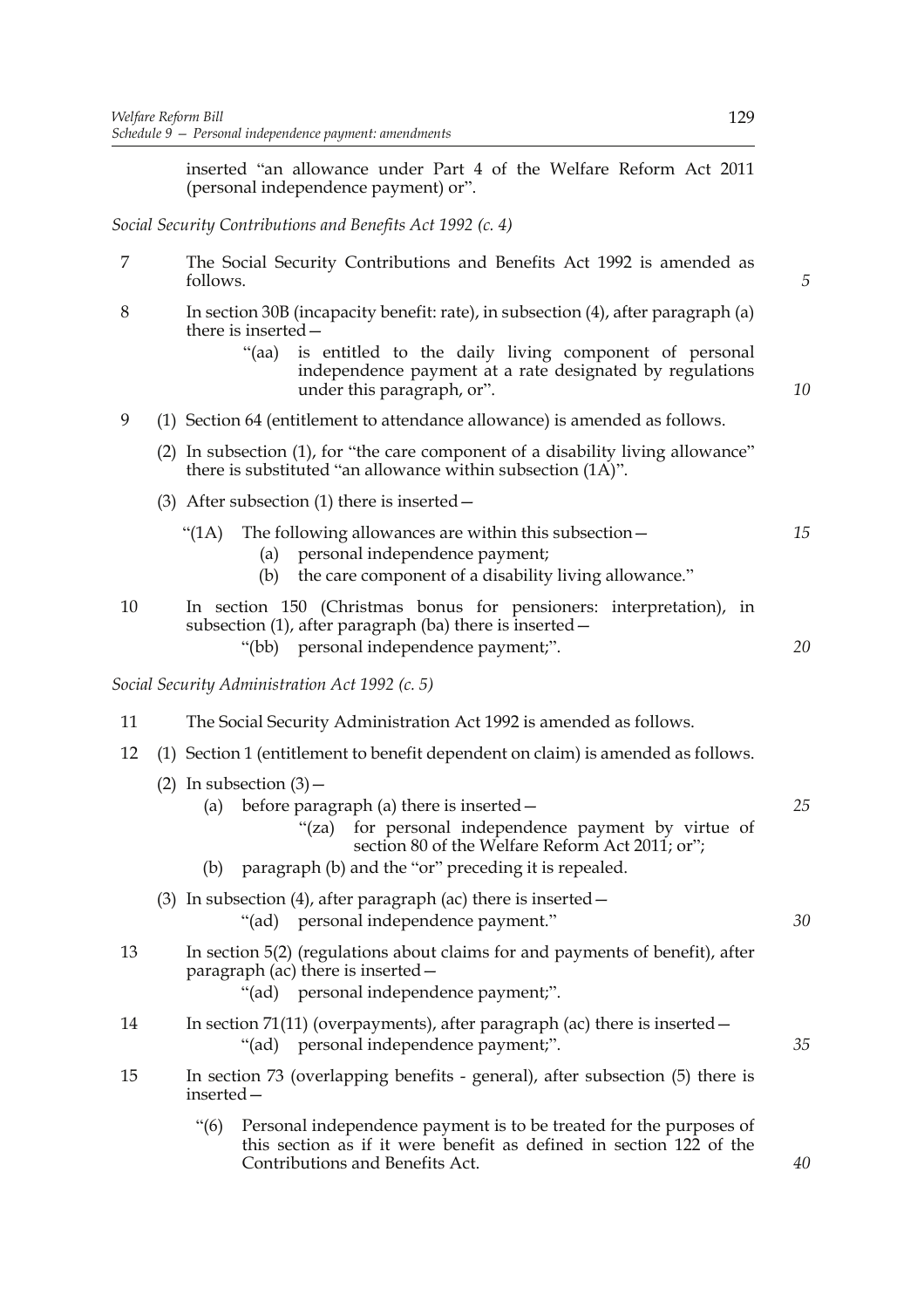| 130 | Welfare Reform Bill<br>Schedule 9 - Personal independence payment: amendments                                                                                                                                                                                                                                              |    |
|-----|----------------------------------------------------------------------------------------------------------------------------------------------------------------------------------------------------------------------------------------------------------------------------------------------------------------------------|----|
|     | But subsection (6) does not apply for the purposes of subsection<br>(7)<br>$(1)(b)$ (provision corresponding to which is made for personal<br>independence payment by section 83 of the Welfare Reform Act<br>$2011$ ."                                                                                                    |    |
| 16  | In section 121DA (interpretation of Part 6), in subsection (1), after paragraph<br>(hj) (inserted by Schedule 2 to this Act) there is inserted –<br>"(hk) Part 4 of that $Act$ ;".                                                                                                                                         | 5  |
| 17  | In section 122B (supply of other government information for fraud<br>prevention and verification), in subsection (3)(b), after "Welfare Reform Act<br>2011" (inserted by Schedule 2 to this Act) there is inserted ", Part 4 of that<br>Act".                                                                              | 10 |
| 18  | In section 122C (supply of information to authorities administering benefit),<br>in subsection (6)(b), after "Welfare Reform Act 2007" there is inserted ", Part<br>4 of the Welfare Reform Act 2011".                                                                                                                     |    |
| 19  | In section 124 (age, death and marriage), in subsection (1), after paragraph<br>(ad) (inserted by Schedule 2 to this Act), but before the "and" preceding<br>paragraph (b), there is inserted $-$<br>"(ae) of the provisions of Part 4 of that Act;".                                                                      | 15 |
| 20  | In section 125 (regulations as to notification of deaths), in subsection (1),<br>after "Welfare Reform Act 2011" (inserted by Schedule 2 to this Act) there is<br>inserted ", Part 4 of that Act".                                                                                                                         | 20 |
| 21  | In section $150$ (uprating) $-$<br>in subsection (1), after paragraph (n) (inserted by Schedule 2 to this<br>(a)<br>Act) there is inserted -<br>specified in regulations under section $76(3)$ or $77(3)$ of<br>" $(o)$ "<br>that Act;";<br>in subsection (3)(b), for "or (g)" there is substituted ", (g) or (o)".<br>(b) | 25 |
| 22  | In section 159 (effect of alteration in the component rates of income support),<br>in subsection (5), in the definition of "benefit income", after "income<br>support;" there is inserted -<br>"(aa) personal independence payment;".                                                                                      | 30 |
| 23  | In section 159A (effect of alteration of rates of a jobseeker's allowance), in<br>subsection (5), in the definition of "benefit income", after "Contributions and<br>Benefits Act;" there is inserted -<br>"(ab) personal independence payment;".                                                                          | 35 |
| 24  | In section 159B (effect of alterations affecting state pension credit), in<br>subsection (6), in the definition of "benefit income", after "Contributions and<br>Benefits Act" there is inserted "or personal independence payment".                                                                                       |    |
| 25  | In section 159C (effect of alteration of rates of an employment and support<br>allowance), in subsection (6), in the definition of "benefit income", after<br>"Contributions and Benefits Act" there is inserted "or personal<br>independence payment".                                                                    | 40 |
| 26  | In section 160 (implementation of increases in income support due to<br>attainment of particular ages), in subsection (3), after "entitlement to" there<br>is inserted "personal independence payment or to".                                                                                                              | 45 |
| 27  | In section 160A (implementation of increases in income-based jobseeker's                                                                                                                                                                                                                                                   |    |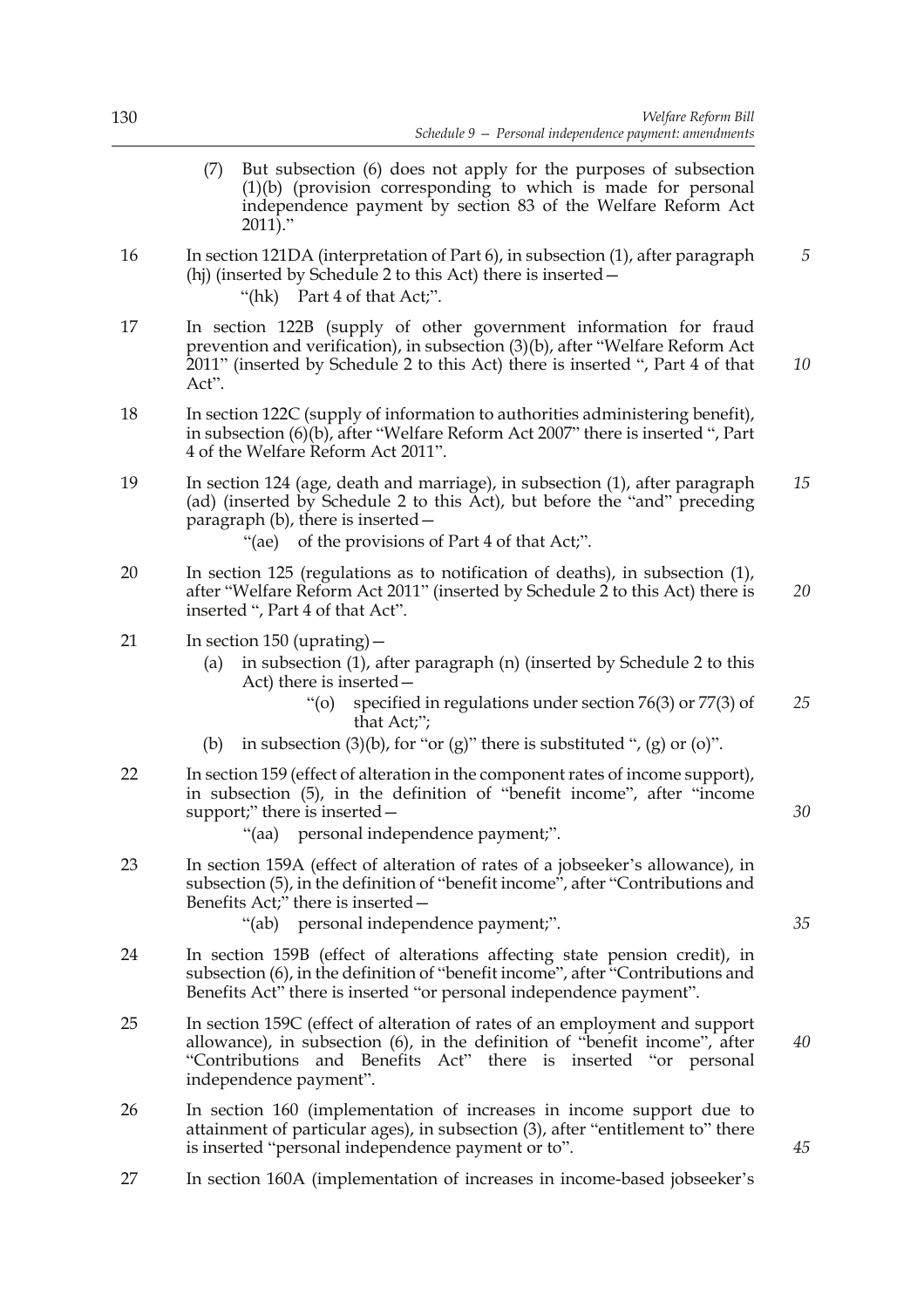allowance due to attainment of particular ages), in subsection (3), after "Contributions and Benefits Act;" there is inserted—

- "(aa) personal independence payment;".
- 28 In section 160B (implementation of increases in employment and support allowance due to attainment of particular ages), in subsection (3), for the words from "a benefit" to the end there is substituted—
	- "(a) a benefit under the Contributions and Benefits Act; or
	- (b) personal independence payment."
- 29 In section 165 (adjustments between National Insurance Fund and Consolidated Fund), in subsection (1)(a)(iii), after "universal credit" (inserted by Schedule 2 to this Act) there is inserted ", personal independence payment". *10*
- 30 In section 170 (Social Security Advisory Committee), in subsection (5)—
	- (a) in the definition of "the relevant enactments", after paragraph (ak) (inserted by Schedule 2 to this Act) there is inserted— "(al) Part 4 of that Act;"; *15*
	- (b) in the definition of "the relevant Northern Ireland enactments", after paragraph (ak) (inserted by Schedule 2 to this Act) there is inserted— "(al) any provisions in Northern Ireland which correspond
		- to Part 4 of that Act;".
- 31 (1) Section 179 (reciprocal agreements) is amended as follows.
	- (2) In subsection (3)(a), after "Welfare Reform Act 2011" (inserted by Schedule 2 to this Act) there is inserted ", Part 4 of that Act".
	- (3) In subsection (4), after paragraph (ag) (inserted by Schedule 2 to this Act) there is inserted—
		- "(ah) to Part 4 of that Act;".
- 32 In section 180 (payment of travelling expenses), in paragraphs (a) and (b)(i), after "Welfare Reform Act 2011" (inserted by Schedule 2 to this Act) there is inserted ", Part 4 of that Act".
- 33 In section 182B (information about postal redirection), in subsection (5)(b), after "Welfare Reform Act 2011" (inserted by Schedule 2 to this Act) there is inserted ", Part 4 of that Act". *30*
- 34 In section 184 (control of pneumoconiosis), in paragraph (c), for "benefit as defined in section 122 of the Contributions and Benefits Act" there is substituted "personal independence payment, or benefit as defined in section 122 of the Contributions and Benefits Act,".
- 35 In section 187 (inalienability), in subsection (1), after paragraph (ac) there is inserted—
	- "(ad) personal independence payment;".
- 36 In section 191 (interpretation), in the definition of "benefit", for ", state pension credit and an employment and support allowance" there is substituted "state pension credit, an employment and support allowance and personal independence payment". *40*
- 37 In Schedule 7 (regulations not requiring prior submission to Social Security

*5*

*20*

*25*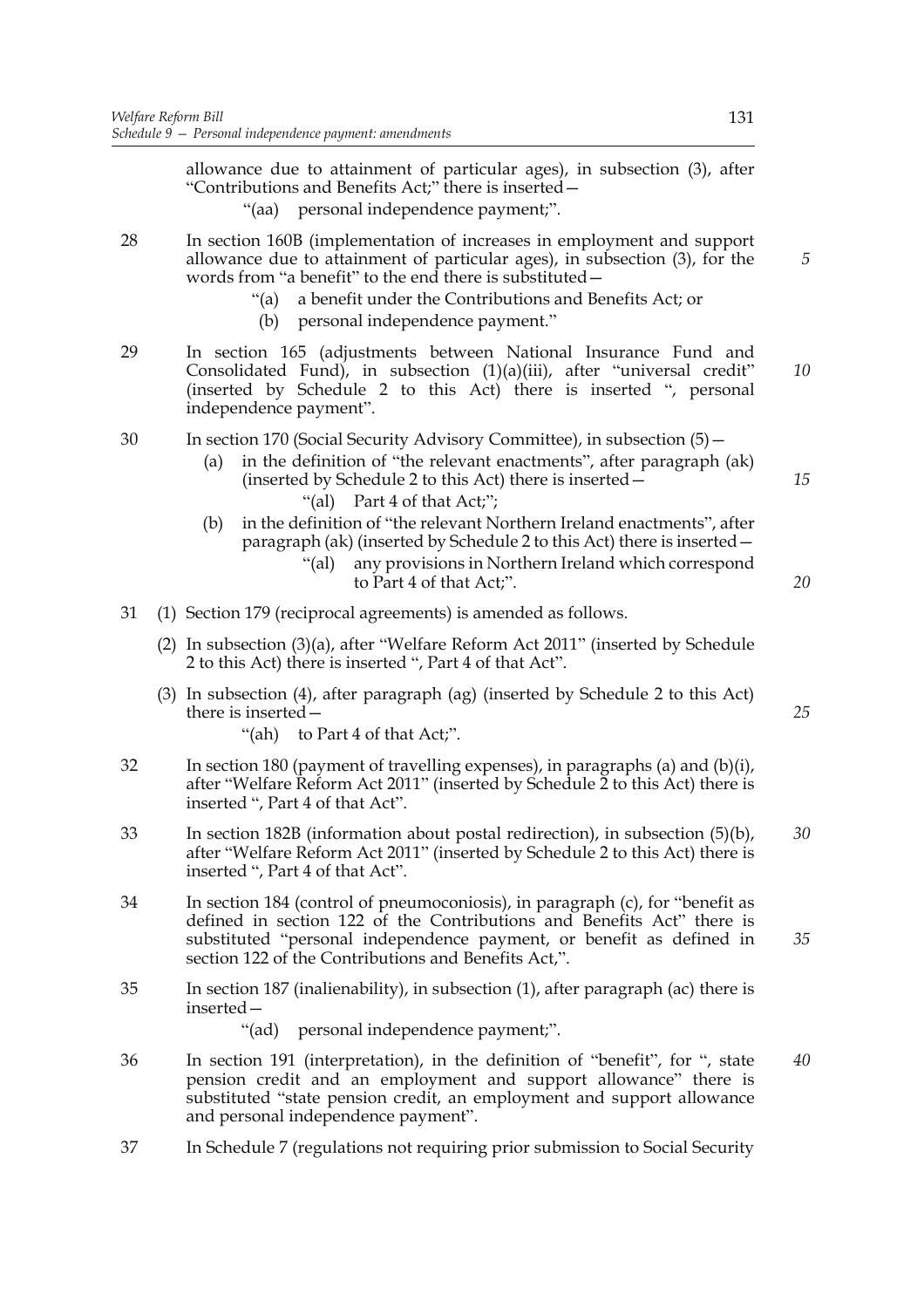Advisory Committee), before paragraph 1 there is inserted—

## *"Personal independence payment*

A1 Regulations under section 76(3) or 77(3) of the Welfare Reform Act 2011."

*Taxation of Chargeable Gains Act 1992 (c. 12)*

- 38 The Taxation of Chargeable Gains Act 1992 is amended as follows.
- 39 (1) Section 169D (exceptions to sections 169B and 169C) is amended as follows.
	- (2) In subsection (7), after "managing his affairs;" there is inserted—
		- "(aa) a person in receipt of the daily living component of personal independence payment at a rate designated by regulations made by the Secretary of State;". *10*
	- (3) After subsection (11) there is inserted—
		- "(12) The power to make regulations under subsection (7)(aa) is exercisable by statutory instrument; and a statutory instrument containing such regulations is subject to annulment in pursuance of a resolution of either House of Parliament." *15*
- 40 (1) In Schedule 1 (application of exempt amount and reporting limits in cases involving settled property), paragraph 1 is amended as follows.
	- (2) In sub-paragraph (1), for the words from "disability living allowance" to "middle rate" there is substituted "qualifying benefit".
	- (3) After sub-paragraph (1) there is inserted—
		- "(1A) For the purposes of sub-paragraph (1), each of the following is a qualifying benefit—
			- (a) personal independence payment by virtue of entitlement to the daily living component at a rate designated by regulations made by the Secretary of State; *25*
			- (b) a disability living allowance by virtue of entitlement to the care component at the highest or middle rate."
	- (4) After sub-paragraph (6) there is inserted—
		- "(6A) The power to make regulations under sub-paragraph  $(1A)(a)$  is exercisable by statutory instrument; and a statutory instrument containing such regulations is subject to annulment in pursuance of a resolution of either House of Parliament." *30*

*Finance Act 1994 (c. 9)*

- 41 (1) In Schedule 7A to the Finance Act 1994 (insurance premium tax: contracts that are not taxable), paragraph 3 is amended as follows. *35*
	- (2) In sub-paragraph (2)(a), for the words from "disability" to the end there is substituted "qualifying mobility benefit".
	- (3) In sub-paragraph (3), for "the disability living allowance or mobility supplement" there is substituted "the qualifying mobility benefit".

*5*

*20*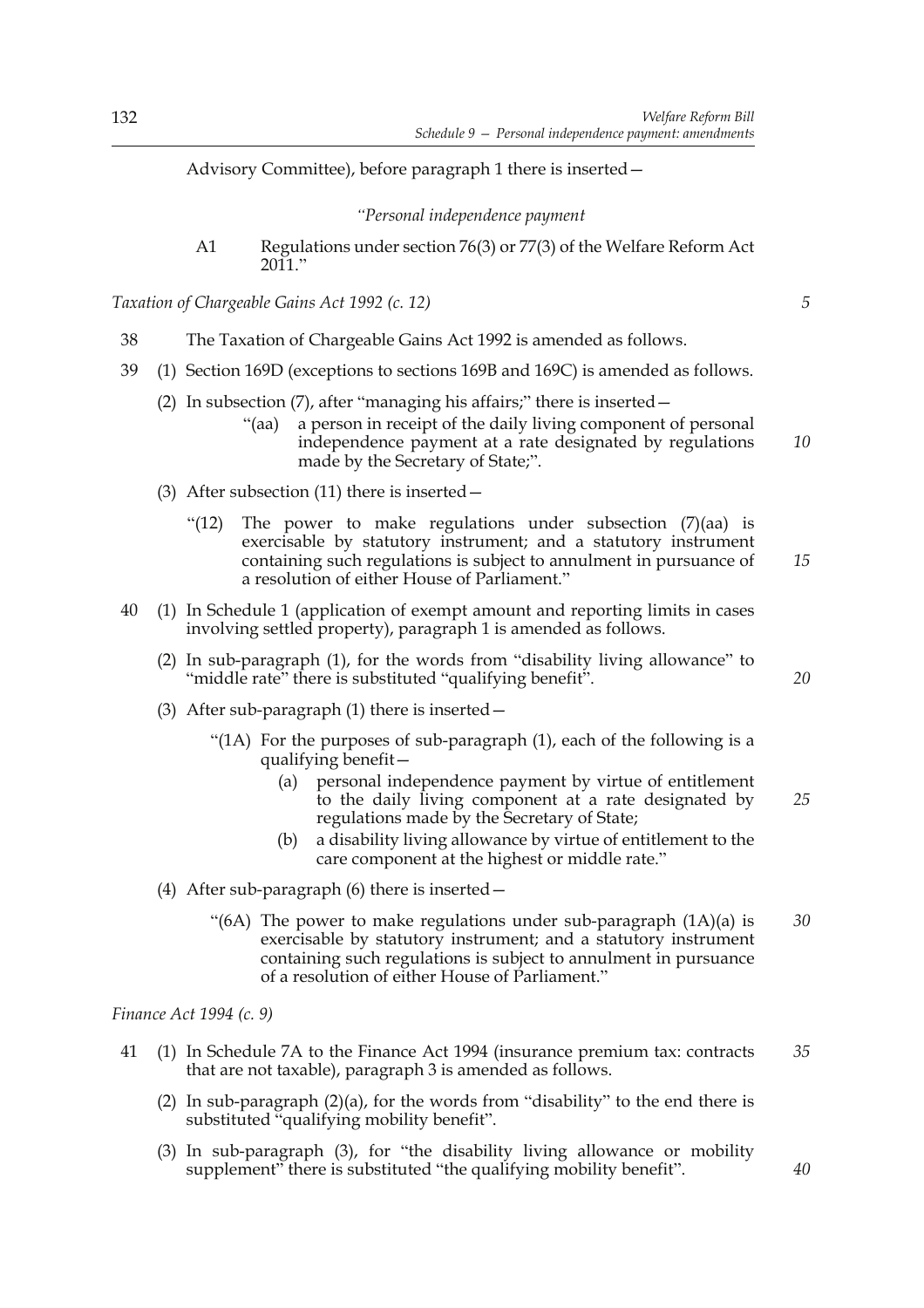- (4) After sub-paragraph (3) there is inserted—
	- "(3A) For the purposes of this paragraph each of the following is a qualifying mobility benefit—
		- (a) the mobility component of personal independence payment;
		- (b) the mobility component of a disability living allowance;
		- (c) a mobility supplement."

*Vehicle Excise and Registration Act 1994 (c. 22)*

- 42 (1) In Schedule 2 to the Vehicle Excise and Registration Act 1994 (exempt vehicles), paragraph 19 is amended as follows.
	- (2) In sub-paragraph (2)(a), for the words from "a disability living allowance" to "higher rate" there is substituted "the mobility component of a qualifying benefit at the relevant rate".
	- (3) After sub-paragraph (2) there is inserted—
		- "(2ZA) For the purposes of this paragraph—
			- (a) "qualifying benefit" means personal independence payment or a disability living allowance;
			- (b) "relevant rate" means—
				- (i) in relation to the mobility component of personal independence payment, a rate designated by regulations made by the Secretary of State;
				- (ii) in relation to the mobility component of a disability living allowance, the higher rate."
	- (4) In sub-paragraph (2A)—
		- (a) for the words from "a disability living allowance" to "the higher rate" there is substituted "the mobility component of a qualifying benefit at the relevant rate"; *25*
		- (b) in paragraph (a), for the words from "the allowance" to "at that rate" there is substituted "the qualifying benefit or of receiving the mobility component of that benefit at the relevant rate";
		- (c) in paragraph (c), for "the allowance at the higher rate" there is substituted "the qualifying benefit at the relevant rate".
	- (5) In sub-paragraph (3), for the words from "a disability living allowance" to "the higher rate" there is substituted "the mobility component of a qualifying benefit at the relevant rate".
	- (6) In sub-paragraph (4)(a), after "in receipt of" there is inserted "personal independence payment or".

*Value Added Tax Act 1994 (c. 23)*

- 43 The Value Added Tax Act 1994 is amended as follows.
- 44 In Part 2 of Schedule 7A (charge to VAT at reduced rate), in note 6 to Group 3, in sub-paragraph (2) after paragraph (a) there is inserted— "(aa) personal independence payment;". *40*
- 45 In Part 2 of Schedule 8 (zero-rating), in Group 12—

*5*

*10*

*15*

*20*

*35*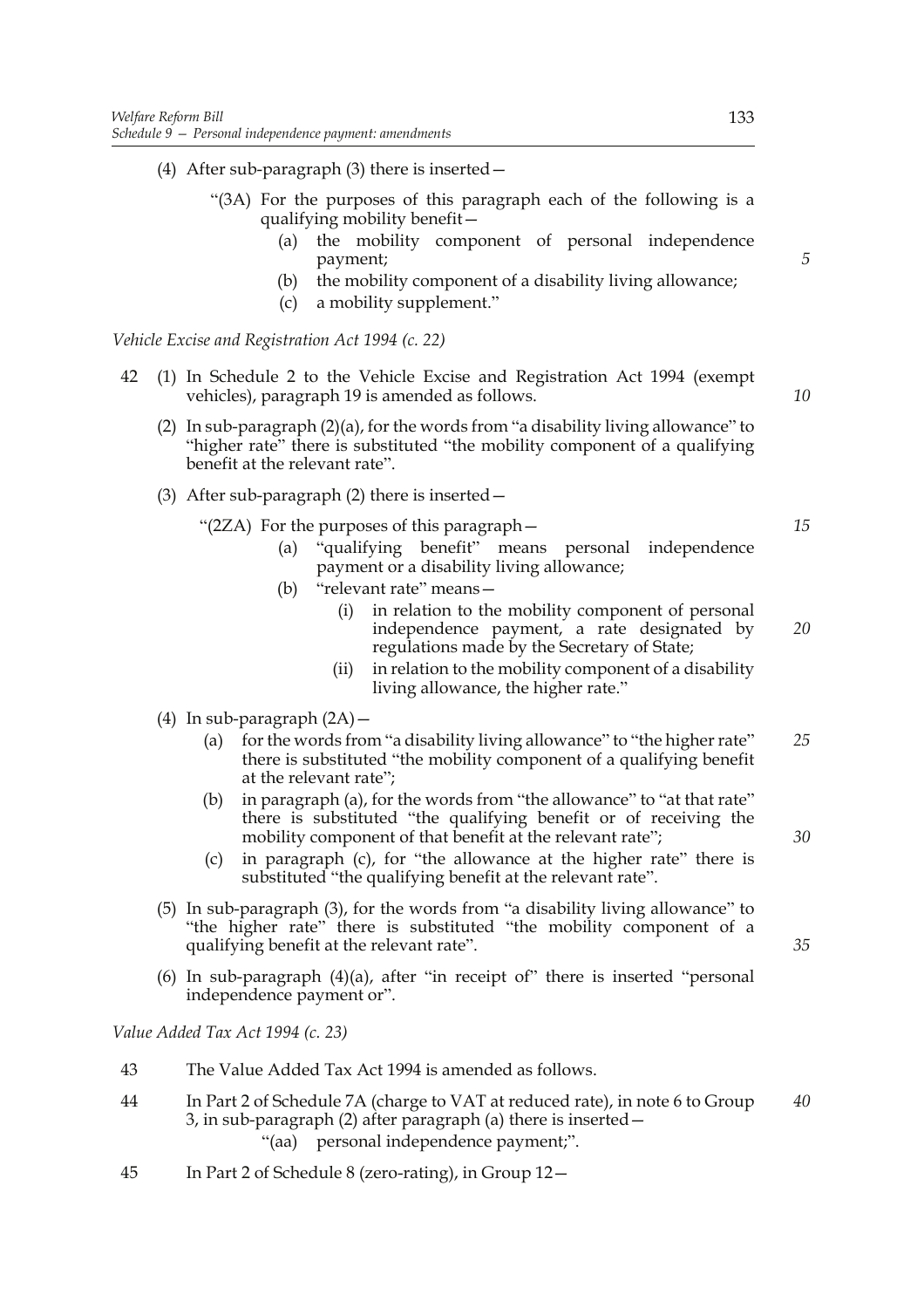- (a) in item 14, for the words from "disability" to "supplement" there is substituted "qualifying benefit";
- (b) in paragraph (b) of note (6), for the words from "mobility component" to "supplement" there is substituted "qualifying benefit";
- (c) for note  $(7)$  there is substituted  $-$ 
	- "(7) The following are qualifying benefits for the purposes of item 14 and note  $(6)$  -
		- (a) the mobility component of personal independence payment;
		- (b) the mobility component of a disability living allowance (within the meaning of section 71 of the Social Security Contributions and Benefits Act 1992 or section 71 of the Social Security Contributions and Benefits (Northern Ireland) Act 1992);
		- (c) a mobility supplement within the meaning of Article 26A of the Naval, Military and Air Forces etc (Disablement and Death) Service Pensions Order 1983, Article 25A of the Personal Injuries (Civilians) Scheme 1983, Article 3 of the Motor Vehicles (Exemption from Vehicles Excise Duty) Order 1985 or Article 3 of the Motor Vehicles (Exemption from Vehicles Excise Duty) (Northern Ireland) Order 1985."

*Social Security (Recovery of Benefits) Act 1997 (c. 27)*

- 46 The Social Security (Recovery of Benefits) Act 1997 is amended as follows.
- 47 In section 29 (general interpretation), in the definition of "benefit", after "employment and support allowance" there is inserted ", personal independence payment".

# 48 In Schedule 2 (calculation of compensation payment), in the table—

- (a) in the section relating to compensation for cost of care incurred during the relevant period, in the second column, after the entry for attendance allowance there is inserted "Daily living component of personal independence payment";
- (b) in the section relating to compensation for loss of mobility during the relevant period, in the second column, after the entry for mobility allowance there is inserted "Mobility component of personal independence payment". *35*

*Social Security Act 1998 (c. 14)*

| 49 | The Social Security Act 1998 is amended as follows.                                                                                                                      | 40 |
|----|--------------------------------------------------------------------------------------------------------------------------------------------------------------------------|----|
| 50 | In section 2(2) (use of computers), after paragraph (k) (inserted by Schedule<br>2 to this Act) there is inserted "or<br>Part 4 of that Act."<br>(1)                     |    |
| 51 | In section 8 (decisions by Secretary of State) $-$<br>in subsection $(3)$ , after paragraph (ba) there is inserted $-$<br>(a)<br>"(baa) personal independence payment;"; | 45 |

*25*

*30*

*20*

*5*

*10*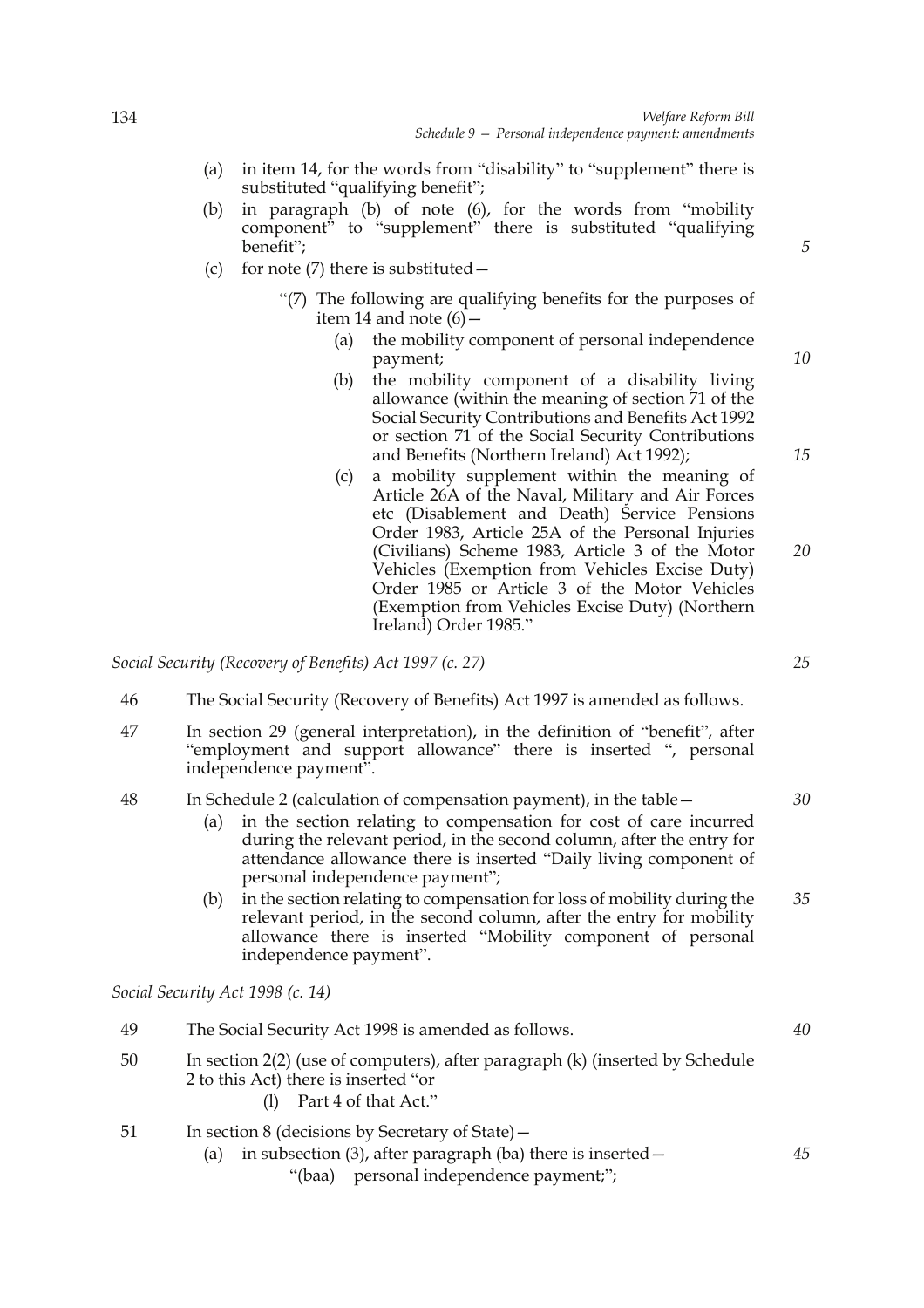- (b) in subsection (4), after the words "Welfare Reform Act 2011" (inserted by Schedule 2 to this Act) there is inserted "or Part 4 of that Act."
- 52 In section 11(3) (regulations with respect to decisions), in the definition of "current legislation", after the words "Welfare Reform Act 2011" (inserted by Schedule 2 to this Act) there is inserted "and Part 4 of that Act".
- 53 In section 27(7) (restriction on entitlement in cases of error), in the definition of "benefit"—
	- (a) after paragraph (de) there is inserted—
		- "(df) personal independence payment;";
	- (b) in paragraph (e) for "to (de)" there is substituted "to (df)".
- 54 In section 28(3) (correction of errors in decisions etc), after paragraph (h) (inserted by Schedule 2 to this Act) there is inserted "or
	- (i) Part 4 of that Act."
- 55 In Schedule 3 (decisions against which an appeal lies), in paragraph 3, after paragraph (g) there is inserted— *15*
	- "(h) regulations made under section 83(1) of the Welfare Reform Act 2011."

*Immigration and Asylum Act 1999 (c. 33)*

- 56 In section 115 of the Immigration and Asylum Act 1999 (exclusion from benefits)— *20*
	- (a) in subsection (1), after "support allowance)" there is inserted "or to personal independence payment";
	- (b) in subsection (2), at the beginning of paragraph (b) there is inserted "disability living allowance or".

*Capital Allowances Act 2001 (c. 2)*

## 57 In section 268D of the Capital Allowances Act 2001 (hire cars for disabled persons), in subsection  $(2)$ , before paragraph (a) there is inserted –

"(za) the mobility component of personal independence payment,".

*Social Security Fraud Act 2001 (c. 11)*

- 58 The Social Security Fraud Act 2001 is amended as follows.
- 59 In section 6A(1) (definitions)—
	- (a) in the definition of "disqualifying benefit", after paragraph (c) there is inserted—
		- "(ca) any benefit under Part 4 of the Welfare Reform Act 2011 (personal independence payment) or under any provision in Northern Ireland which corresponds to that Part;";
	- (b) in the definition of "sanctionable benefit", after paragraph (c) there is inserted— *40*
		- "(ca) personal independence payment;".
- 60 In section 10 (power to supplement and mitigate loss of benefit provisions),

*5*

*10*

*35*

*25*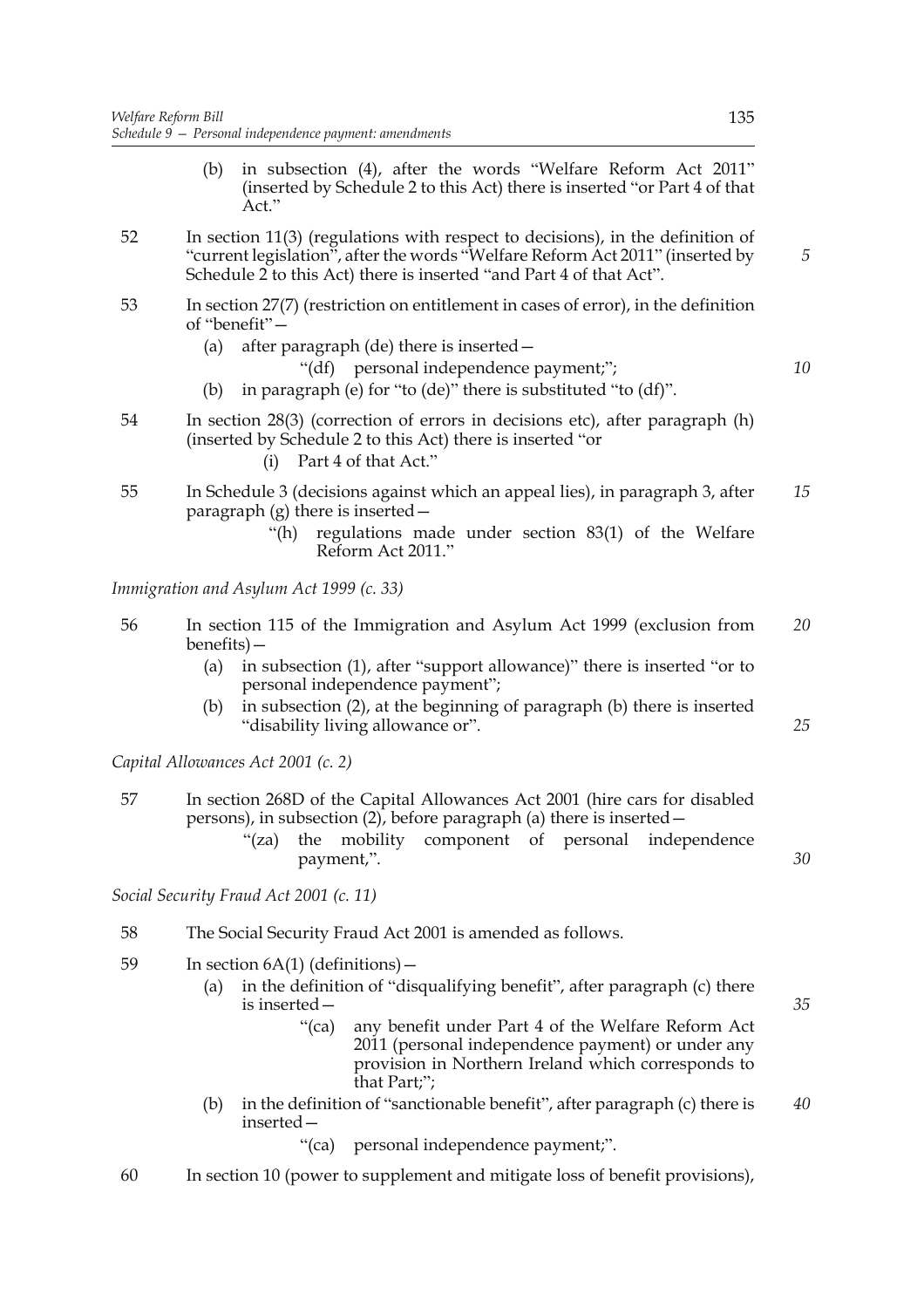in subsection (3), after paragraph (bd) (inserted by Schedule 2 to this Act) there is inserted—

"(be) any benefit under Part 4 of the Welfare Reform Act 2011 (personal independence payment) or under any provision in Northern Ireland which corresponds to that Part;".

*Income Tax (Earnings and Pensions) Act 2003 (c. 1)*

- 61 The Income Tax (Earnings and Pensions) Act 2003 is amended as follows.
- 62 In section 318B (childcare), in subsection (3), before paragraph (a) there is inserted—
	- "(za) personal independence payment is payable in respect of him, or has ceased to be payable solely because he is a patient,". *10*
- 63 In section 677 (UK social security benefits wholly exempt from tax), in subsection (1), at the appropriate place in Part 1 of Table B there is inserted—

| payment | "Personal independence   WRA 2011 |                                                                                            | Section 75 | 15 |
|---------|-----------------------------------|--------------------------------------------------------------------------------------------|------------|----|
|         |                                   | Any provision made for Northern<br>Ireland which corresponds to section<br>75 of WRA 2011" |            |    |

64 In Part 1 of Schedule 1 (abbreviations of Acts), at the end there is inserted—

| "WRA 2011 | The Welfare Reform Act 2011" |
|-----------|------------------------------|
|-----------|------------------------------|

*Finance Act 2005 (c. 7)*

- 65 (1) Section 38 of the Finance Act 2005 (meaning of "disabled person") is amended as follows.
	- (2) In subsection (1), after "managing his affairs," there is inserted—
		- "(aa) a person in receipt of the daily living component of personal independence payment at a rate designated by regulations made by the Secretary of State,". *25*
	- (3) After subsection (1) there is inserted—
		- "(1A) A person is to be treated as a disabled person under subsection  $(1)$ (aa) if he satisfies the Inland Revenue that if he were to meet the prescribed conditions as to residence under section 75(3) of the Welfare Reform Act 2011 he would be entitled to the daily living component of personal independence payment at a rate designated for the purposes of subsection (1)(aa)." *30*
	- (4) After subsection (2) there is inserted—
		- "(2A) A person who is (or is treated as) a disabled person under subsection  $(1)$ (aa) is not to cease to be (or to be treated as) such a disabled person by reason only of provision made by regulations under section 83(1)(a) of the Welfare Reform Act 2011 (no payment of daily living

*20*

*5*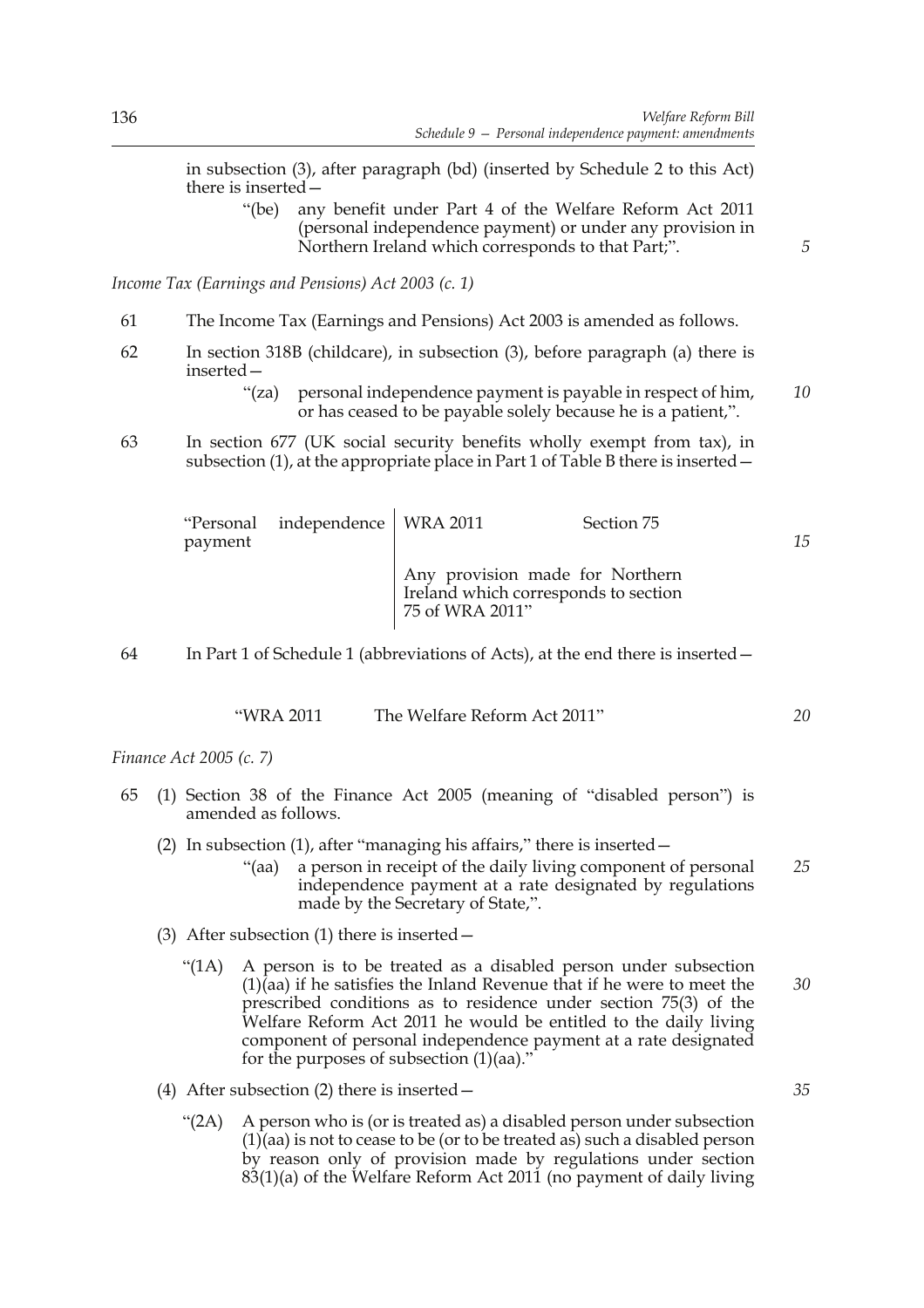component of personal independence payment for persons receiving certain services)."

- (5) After subsection (6) there is inserted—
	- "(7) The power to make regulations under subsection (1)(aa) is exercisable by statutory instrument; and a statutory instrument containing such regulations is subject to annulment in pursuance of a resolution of either House of Parliament."

#### SCHEDULE 10 Section 90

#### PERSONAL INDEPENDENCE PAYMENT: TRANSITIONAL

#### *General*

- 1 (1) Regulations under section 90 may in particular make provision for the purposes of, or in connection with, replacing disability living allowance with personal independence payment.
	- (2) In this Schedule "the appointed day" means the day appointed for the coming into force of section 75.

#### *Claims before the appointed day*

- 2 (1) The provision referred to in paragraph 1(1) includes—
	- (a) provision for a claim for personal independence payment to be made before the appointed day for a period beginning on or after that day;
	- (b) provision for a claim for personal independence payment made before the appointed day to be treated to any extent as a claim for disability living allowance; *20*
	- (c) provision for a claim for disability living allowance made before the appointed day to be treated to any extent as a claim for personal independence payment.
	- (2) The provision referred to in paragraph 1(1) includes provision, where a claim for personal independence payment is made (or treated as made) before the appointed day, for an award on the claim to be made in respect of a period before the appointed day (including provision as to the conditions of entitlement for, and the amount of, such an award).

*Claims after the appointed day*

- 3 (1) The provision referred to in paragraph 1(1) includes—
	- (a) provision permanently or temporarily excluding the making of a claim for personal independence payment after the appointed day  $bv -$ 
		- (i) a person to whom disability living allowance is awarded, or
		- (ii) a person who would be entitled to an award of disability living allowance on making a claim for it;
	- (b) provision temporarily excluding the making of a claim for personal independence payment after the appointed day by any other person;

*15*

*10*

*25*

*30*

*35*

*40*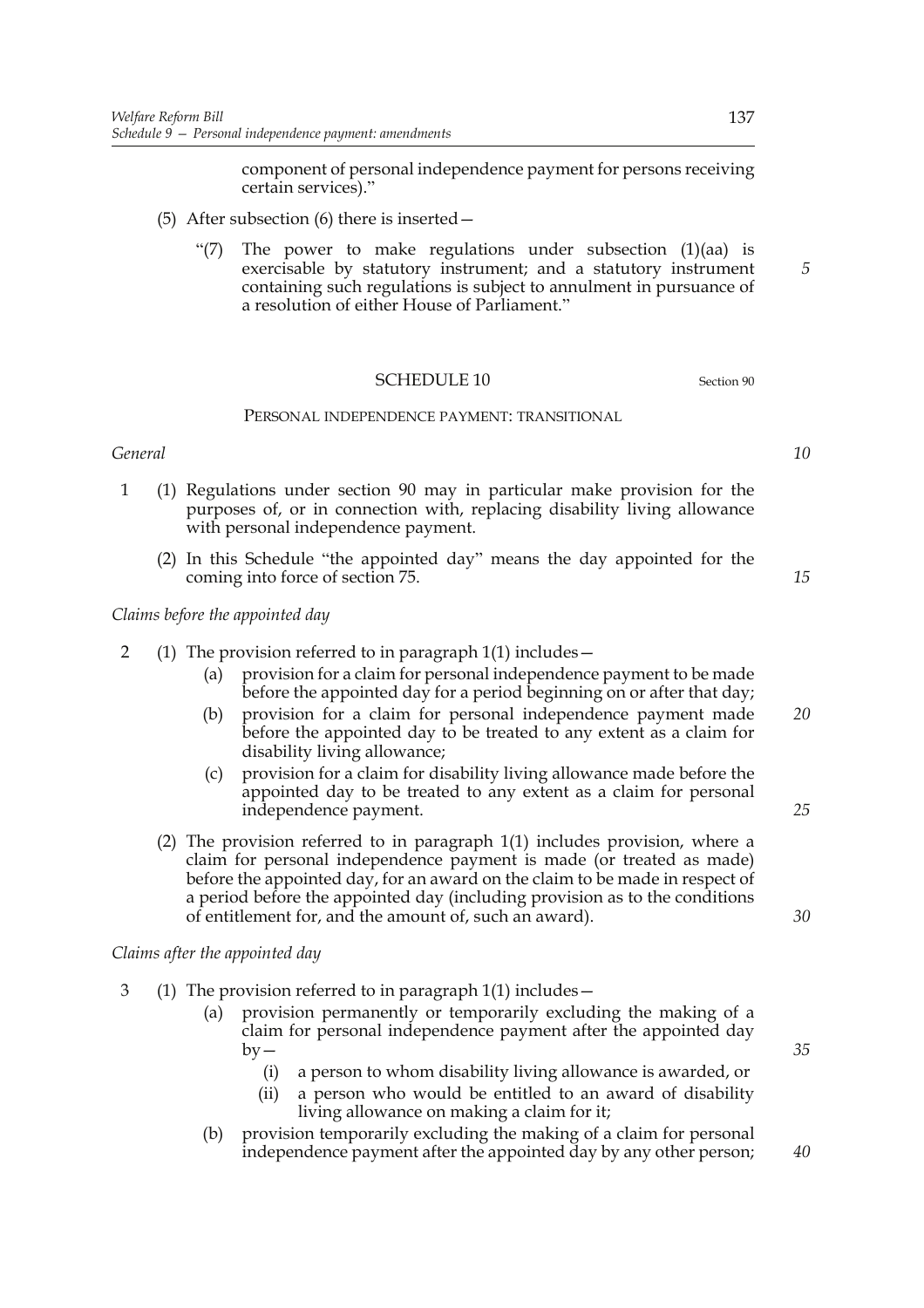- (c) provision excluding entitlement to personal independence payment temporarily or for a particular period;
- (d) provision for a claim for personal independence payment made after the appointed day to be treated to any extent as a claim for disability living allowance;
- (e) provision for a claim for disability living allowance made after the appointed day to be treated to any extent as a claim for personal independence payment.
- (2) The provision referred to in paragraph 1(1) includes provision, where a claim for personal independence payment is made (or treated as made) after the appointed day, for an award on the claim to be made in respect of a period before the appointed day (including provision as to the conditions of entitlement for, and the amount of, such an award).

#### *Awards of existing allowance*

- 4 (1) The provision referred to in paragraph 1(1) includes—
	- (a) provision for terminating an award of disability living allowance;
	- (b) provision for making an award of personal independence payment, with or without application, to a person whose award of disability living allowance is terminated.
	- (2) The provision referred to in sub-paragraph  $(1)(b)$  includes -
		- (a) provision imposing requirements as to the procedure to be followed, information to be supplied or assessments to be undergone in relation to an award by virtue of that sub-paragraph or an application for such an award;
		- (b) provision as to the consequences of failure to comply with any such requirement; *25*
		- (c) provision as to the terms on which, and conditions subject to which, such an award is made, including—
			- (i) provision temporarily or permanently disapplying, or otherwise modifying, conditions of entitlement to personal independence payment in relation to the award; *30*
			- (ii) provision temporarily or permanently disapplying, or otherwise modifying, any requirement under this Part for a person to be assessed in respect of any of the questions mentioned in section 78(1) or (2);
		- (d) provision as to the amount of such an award.

*Supplementary*

- 5 Regulations under section 90—
	- (a) may secure the result that any gap in entitlement to disability living allowance is to be disregarded for the purposes of provision under the regulations;
	- (b) may make provision about cases in which provision made by regulations under section 78(2) (required period condition) is to apply with modifications;
	- (c) may, for the purposes of provision made by virtue of paragraph (b), provide for a period of entitlement to disability living allowance to be taken into account in determining whether a person meets "the *45*

*10*

*5*

*20*

*35*

*40*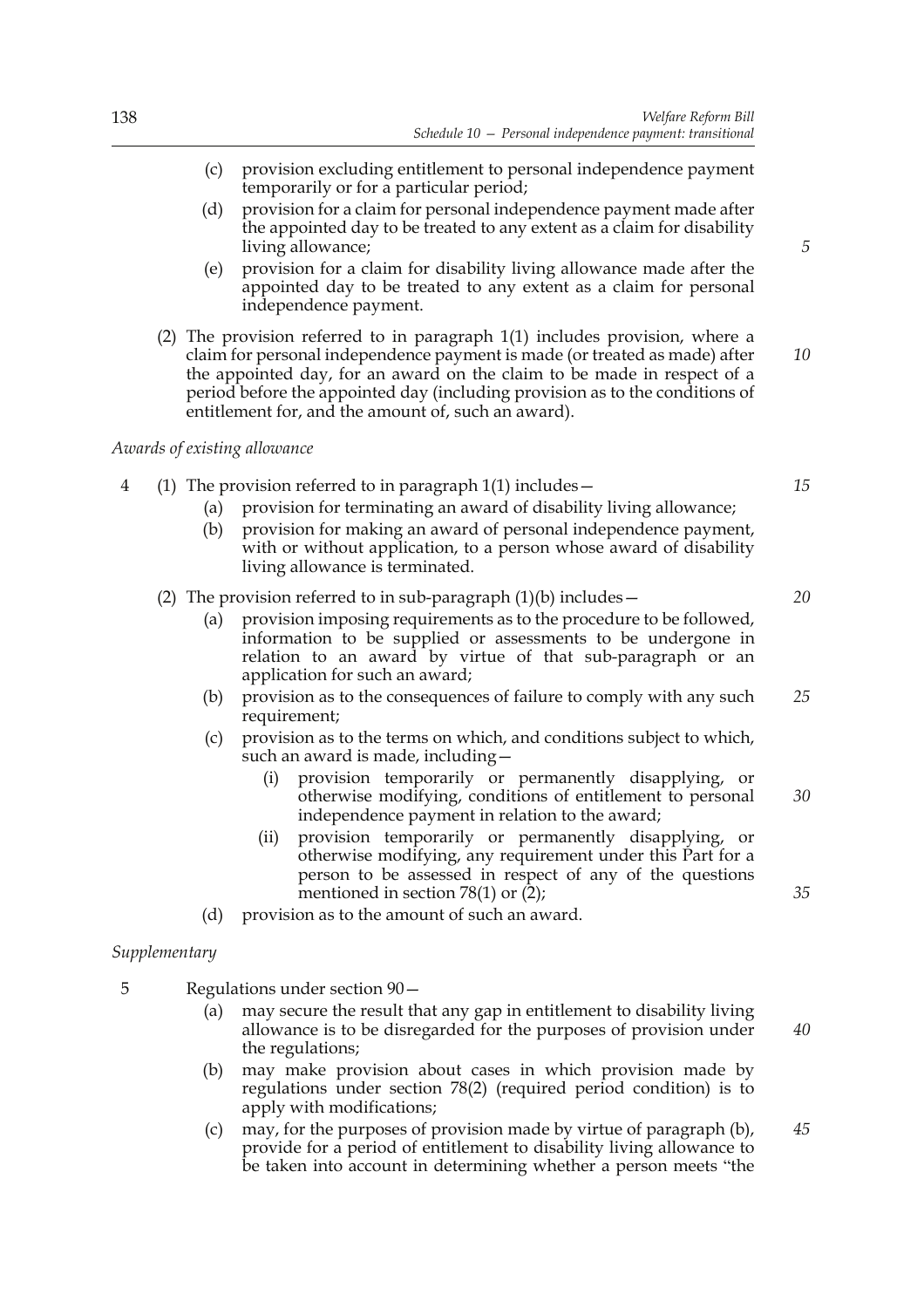required period condition" for the purposes of section 76(1) or (2) or  $77(1)$  or  $(2)$ .

#### SCHEDULE 11 Section 99

POWER TO REQUIRE CONSIDERATION OF REVISION BEFORE APPEAL

*Vaccine Damage Payments Act 1979 (c. 17)*

- 1 The Vaccine Damage Payments Act 1979 is amended as follows.
- 2 (1) Section 4 (appeals to appeal tribunals) is amended as follows.
	- (2) After subsection (1A) there is inserted—
		- "(1B) If the claimant's address is not in Northern Ireland, regulations may provide that, in such cases or circumstances as may be prescribed, there is a right of appeal only if the Secretary of State has considered whether to reverse the decision under section 3A. *10*
		- (1C) The regulations may in particular provide that that condition is met only where—
			- (a) the consideration by the Secretary of State was on an application, *15*
			- (b) the Secretary of State considered issues of a specified description, or
			- (c) the consideration by the Secretary of State satisfied any other condition specified in the regulations."
	- (3) At the end of subsection (2) there is inserted—
		- "(c) provision that, where in accordance with regulations under subsection (1B) there is no right of appeal against a decision, any purported appeal may be treated as an application to reverse the decision under section 3A."
- 3 (1) Section 8 (regulations) is amended as follows.
	- (2) In subsection  $(2)(a)$  the words from "which shall be" to "House of Parliament" are repealed.
	- (3) After that subsection there is inserted—
		- "(2A) A statutory instrument containing regulations made by the Secretary of State under this Act— *30*
			- (a) except in the case of an instrument containing regulations under section 4(1B), is subject to annulment in pursuance of a resolution of either House of Parliament;
			- (b) in the case of an instrument containing regulations under section 4(1B), may not be made unless a draft of the instrument has been laid before and approved by a resolution of each House of Parliament." *35*
	- (4) At the end there is inserted—
		- "(5) The power to make regulations under section 4(1B) may be exercised— *40*

*25*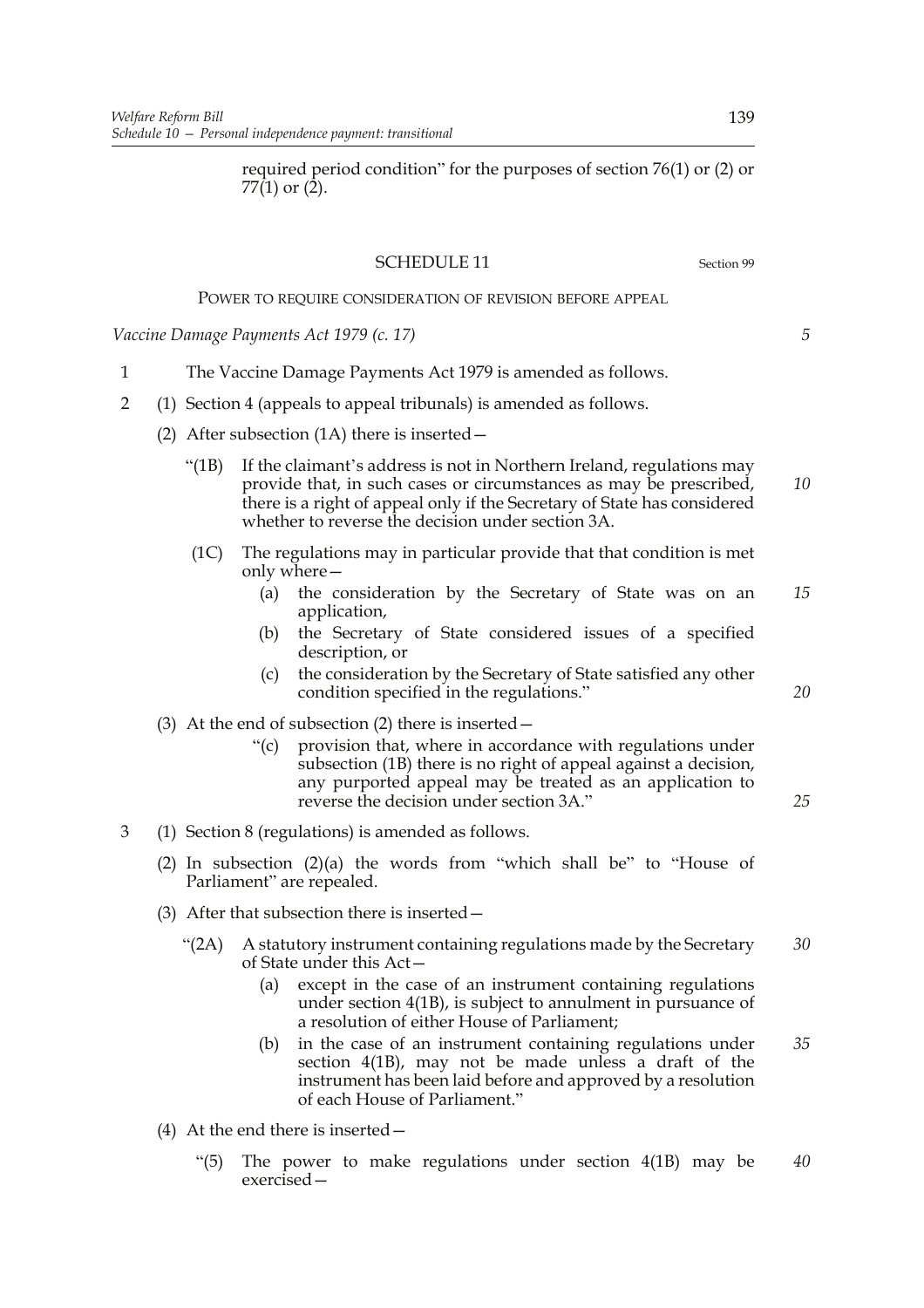- (a) in relation to all cases to which it extends, in relation to those cases but subject to specified exceptions or in relation to any specified cases or classes of case;
- (b) so as to make, as respects the cases in relation to which it is exercised—
	- (i) the full provision to which it extends or any lesser provision (whether by way of exception or otherwise);
	- (ii) the same provision for all cases, different provision for different cases or classes of case or different provision as respects the same case or class of case but for different purposes of this Act; *10*
	- (iii) provision which is either unconditional or is subject to any specified condition."

*Child Support Act 1991 (c. 48)*

- 4 The Child Support Act 1991 is amended as follows.
- 5 (1) Section 20 (appeals to First-tier Tribunal), as substituted by section 10 of the Child Support, Pensions and Social Security Act 2000 (and subsequently amended), is amended as follows.
	- (2) After subsection (2) there is inserted—
		- "(2A) Regulations may provide that, in such cases or circumstances as may be prescribed, there is a right of appeal against a decision mentioned in subsection (1)(a) or (b) only if the Commission has considered whether to revise the decision under section 16.
			- (2B) The regulations may in particular provide that that condition is met only where— *25*
				- (a) the consideration by the Commission was on an application,
				- (b) the Commission considered issues of a specified description, or
				- (c) the consideration by the Commission satisfied any other condition specified in the regulations." *30*
	- (3) At the end of subsection (4) there is inserted—
		- "(c) provision that, where in accordance with regulations under subsection (2A) there is no right of appeal against a decision, any purported appeal may be treated as an application for revision under section 16."
- 6 (1) Section 20 (appeals to First-tier Tribunal), as it has effect apart from section 10 of the Child Support, Pensions and Social Security Act 2000, is amended as follows.
	- (2) After subsection (3) there is inserted—
		- "(3A) Regulations may provide that, in such cases or circumstances as may be prescribed, there is a right of appeal against a decision only if the Commission has considered whether to revise the decision under section 16.
			- (3B) The regulations may in particular provide that that condition is met only where— *45*

*15*

*5*

*20*

*35*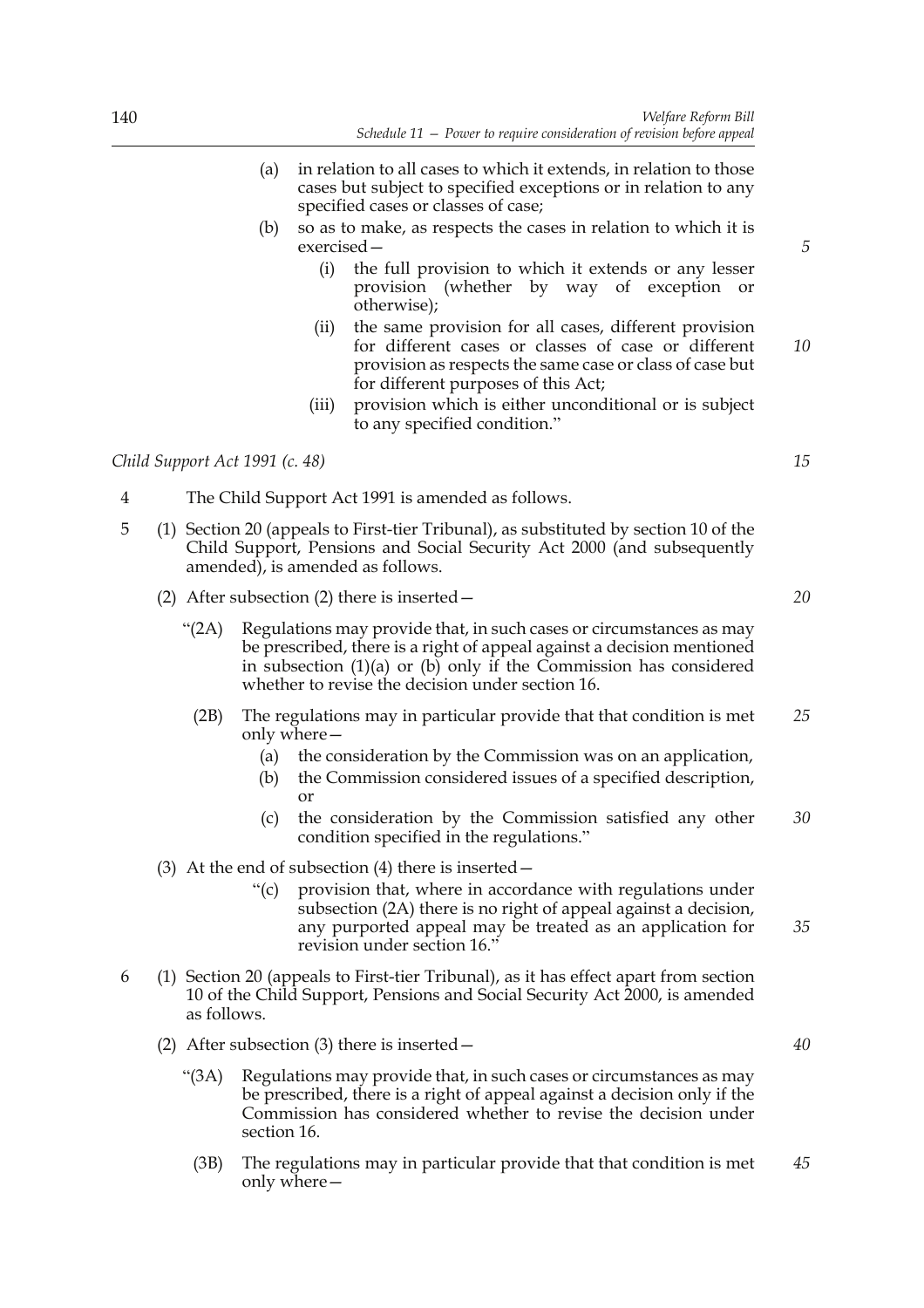- (a) the consideration by the Commission was on an application,
- (b) the Commission considered issues of a specified description, or
- (c) the consideration by the Commission satisfied any other condition specified in the regulations."
- (3) At the end of subsection (5) there is inserted—
	- "(c) provision that, where in accordance with regulations under subsection (3A) there is no right of appeal against a decision, any purported appeal may be treated as an application for revision under section 16."
- 7 In section 51A (pilot schemes) at the end there is inserted—
	- "(6) This section does not apply to regulations under—
		- (a) subsection (2A) of section 20 as substituted by section 10 of the Child Support, Pensions and Social Security Act 2000;
		- (b) subsection (3A) of section 20 as it has effect apart from section 10 of the Child Support, Pensions and Social Security Act 2000." *15*
- 8 In section 52 (regulations and orders), in subsection (2)(a), after "section 12(5)(b))," there is inserted "20(2A), 20(3A)".

*Social Security (Recovery of Benefits) Act 1997 (c. 27)*

- 9 The Social Security (Recovery of Benefits) Act 1997 is amended as follows.
- 10 (1) Section 11 (appeals against certificates) is amended as follows.
	- (2) After subsection (2) there is inserted—
		- "(2A) Regulations may provide that, in such cases or circumstances as may be prescribed, an appeal may be made under this section only if the Secretary of State has reviewed the certificate under section 10. *25*
		- (2B) The regulations may in particular provide that that condition is met only where—
			- (a) the review by the Secretary of State was on an application,
			- (b) the Secretary of State considered issues of a specified description, or *30*
			- (c) the review by the Secretary of State satisfied any other condition specified in the regulations."
	- (3) In subsection (5)(c) after "any such appeal" there is inserted "(or, where in accordance with regulations under subsection (2A) there is no right of appeal, any purported appeal)". *35*
- 11 (1) Section 30 of that Act (regulations and orders) is amended as follows.
	- (2) In subsection (2) after "regulations under section" there is inserted "11(2A) or".
	- (3) After that subsection there is inserted—
		- "(2A) A statutory instrument containing regulations under section 11(2A) may not be made unless a draft of the instrument has been laid before and approved by a resolution of each House of Parliament."

*20*

*5*

*10*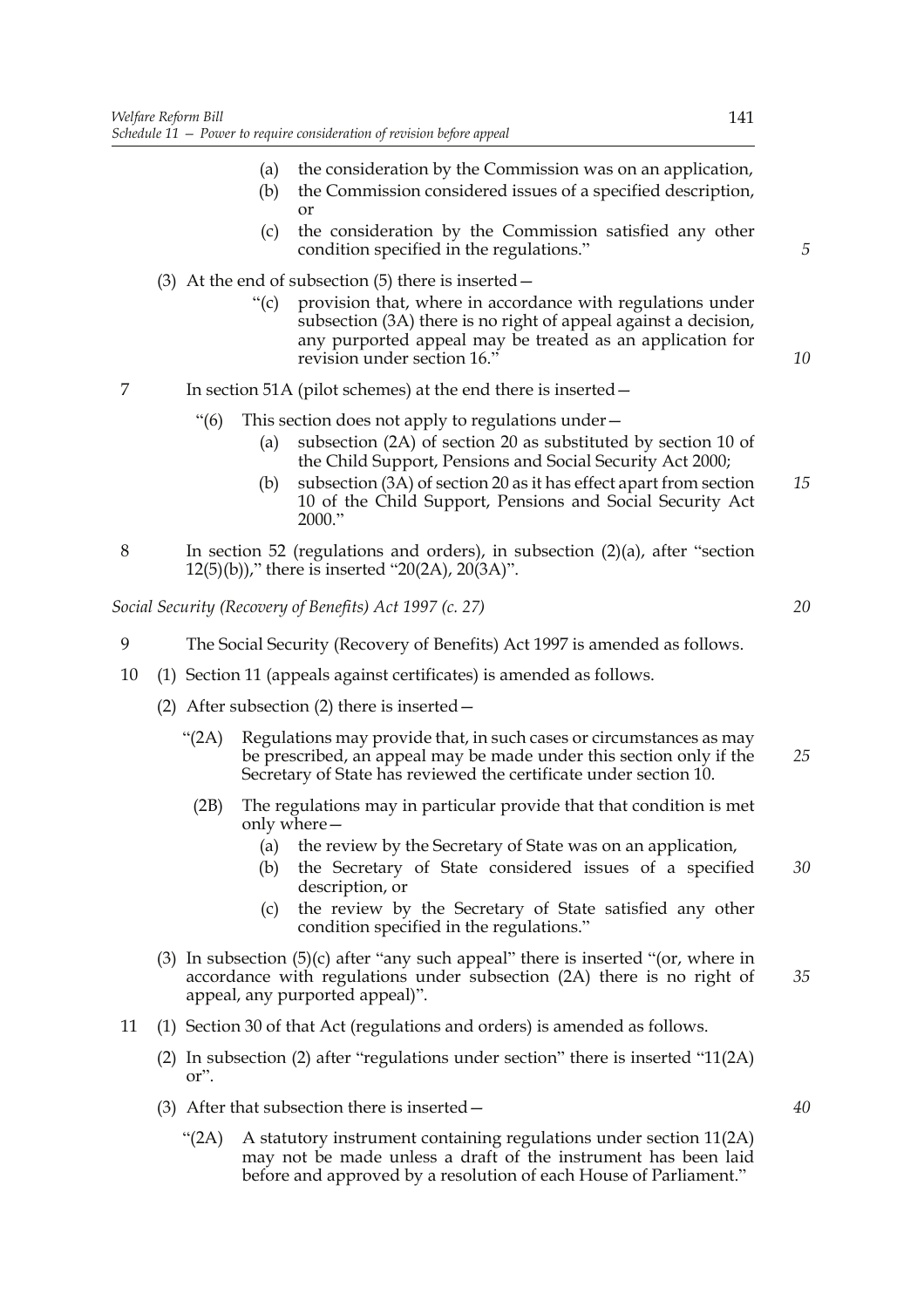*5*

*10*

*20*

*30*

*35*

*40*

*Child Support, Pensions and Social Security Act 2000 (c. 19)*

- 12 Schedule 7 to the Child Support, Pensions and Social Security Act 2000 is amended as follows.
- 13 (1) Paragraph 6 (housing benefit and council tax benefit: appeal to First-tier Tribunal) is amended as follows.
	- (2) In sub-paragraph (4), after paragraph (b) there is inserted— "or where regulations under sub-paragraph (5A) so provide."
	- (3) After sub-paragraph (5) there is inserted—
		- "(5A) Regulations may provide that, in such cases or circumstances as may be prescribed, there is a right of appeal in relation to a decision only if the relevant authority which made the decision has considered whether to revise the decision under paragraph 3.
			- (5B) The regulations may in particular provide that that condition is met only where—
				- (a) the consideration by the relevant authority was on an application, *15*
				- (b) the relevant authority considered issues of a specified description, or
				- (c) the consideration by the relevant authority satisfied any other condition specified in the regulations."
	- (4) In sub-paragraph  $(8)$  -
		- (a) the words from "make provision" to the end become paragraph (a);
		- (b) after that paragraph there is inserted—
			- "(b) provide that, where in accordance with regulations under sub-paragraph (5A) there is no right of appeal against a decision, any purported appeal may be treated as an application for revision under paragraph 3." *25*
- 14 In paragraph 20(4) (regulations subject to affirmative procedure) for "or (4)" there is substituted ",  $(4)$  or  $(5A)$ ".

*Child Maintenance and Other Payments Act 2008 (c. 6)*

- 15 The Child Maintenance and Other Payments Act 2008 is amended as follows.
- 16 In section 49(2) (regulations regarding reconsideration) after "and" there is inserted "may prescribe".
- 17 (1) Section 50 (appeals to First-tier Tribunal) is amended as follows.
	- (2) After subsection (1) there is inserted—
		- "(1A) Regulations may provide that, in such cases or circumstances as may be prescribed, a person may appeal against a determination made on a claim only if the Secretary of State has decided whether to reconsider the determination under section 49.
			- (1B) The regulations may in particular provide that that condition is met only where—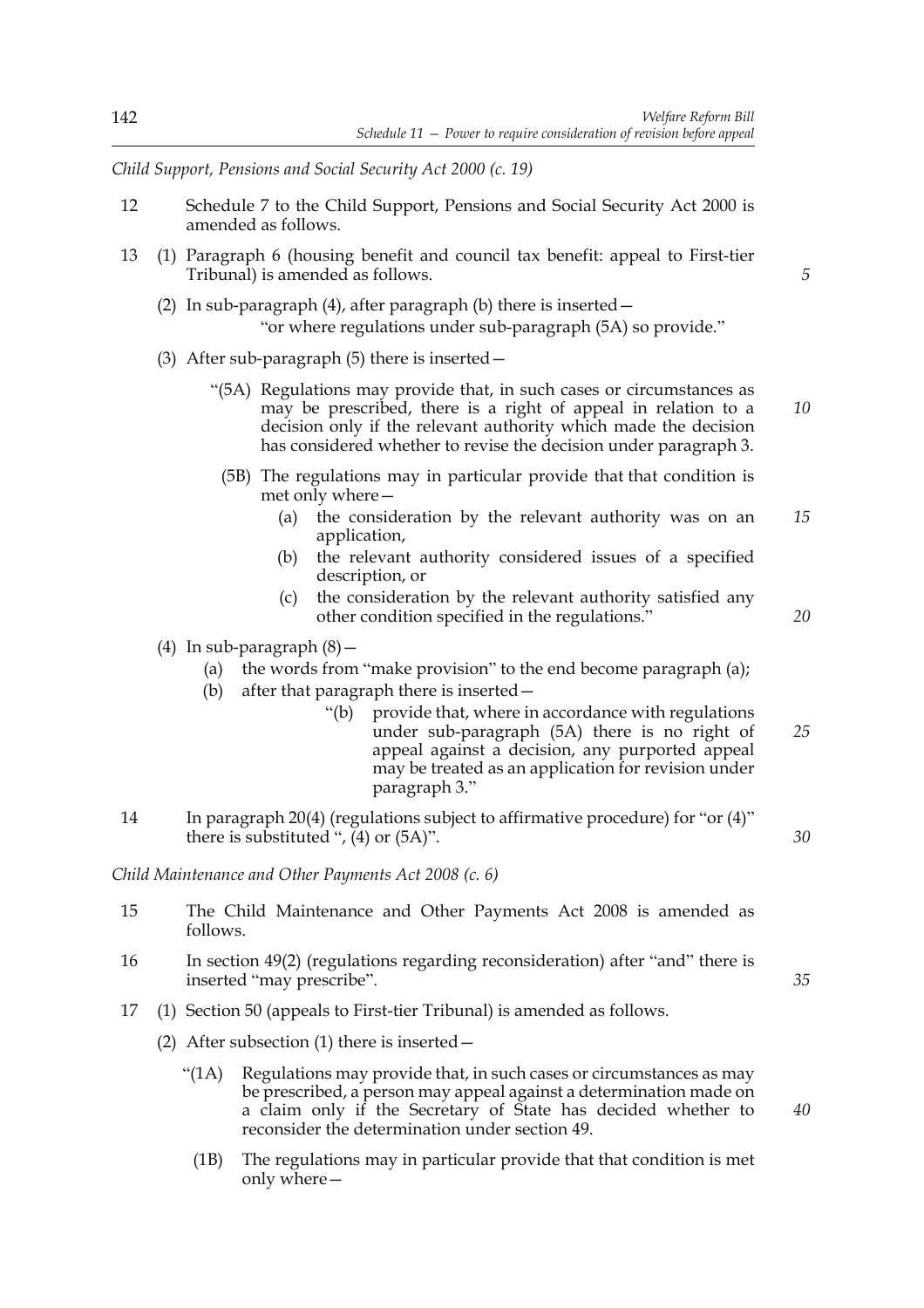- (a) the decision of the Secretary of State was on an application,
- (b) the Secretary of State considered issues of a specified description, or
- (c) the decision of the Secretary of State satisfied any other condition specified in the regulations."
- (3) In subsection  $(4)(c)$  after "an appeal under subsection  $(1)(a)$ " there is inserted "(or, where in accordance with regulations under subsection (1A) there is no right of appeal, any purported appeal)".
- 18 (1) Section 53 (regulations under Part 4) is amended as follows.
	- (2) After subsection (2) there is inserted—
		- "(2A) The power to make regulations under section 50(1A) may be exercised—
			- (a) in relation to all cases to which it extends, in relation to those cases but subject to specified exceptions or in relation to any specified cases or classes of case;
			- (b) so as to make, as respects the cases in relation to which it is exercised—
				- (i) the full provision to which it extends or any lesser provision (whether by way of exception or otherwise);
				- (ii) the same provision for all cases, different provision for different cases or classes of case or different provision as respects the same case or class of case but for different purposes of this Act;
				- (iii) provision which is either unconditional or is subject to any specified condition." *25*
	- (3) In subsection (3) after "section 46" there is inserted "or 50(1A)".

| SCHEDULE 12 |
|-------------|
|             |

#### SUPERSESSION OF DECISIONS OF FORMER APPELLATE BODIES

*Child Support Act 1991 (c. 48)*

- 1 The Child Support Act 1991 is amended as follows.
- 2 (1) Section 17 (decisions superseding earlier decisions) is amended as follows.
	- (2) In subsection  $(1)$  -
		- (a) in paragraphs (b) and (d) after "any decision of" there is inserted "an appeal tribunal or";
		- (b) in paragraph (e) after "any decision of" there is inserted "a Child Support Commissioner or".

#### (3) After subsection (5) there is inserted—

- "(6) In this section—
	- "appeal tribunal" means an appeal tribunal constituted under Chapter 1 of Part 1 of the Social Security Act 1998 (the *40*

*30*

Section 100

*35*

*15*

*10*

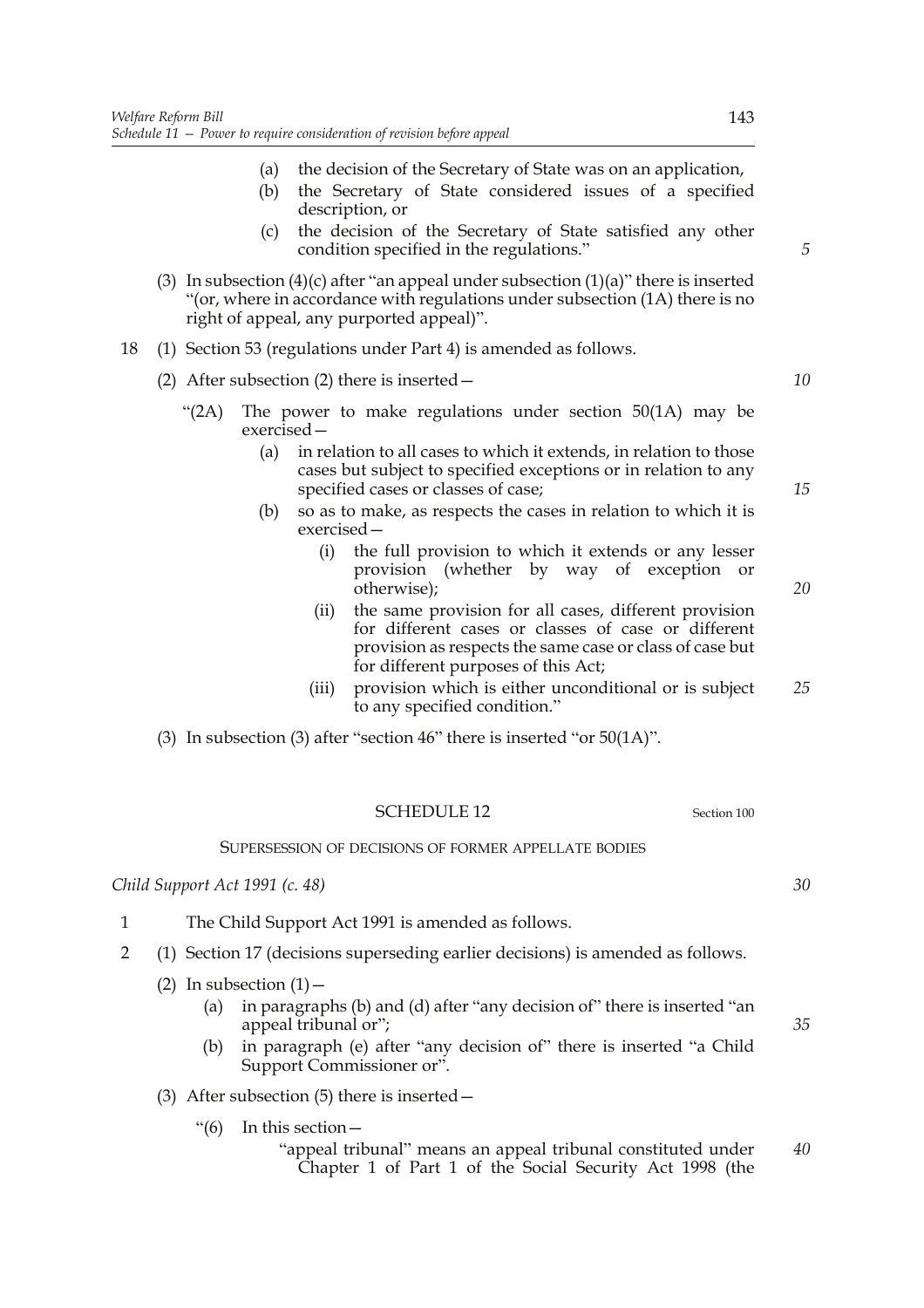functions of which have been transferred to the First-tier Tribunal);

"Child Support Commissioner" means a person appointed as such under section 22 (the functions of whom have been transferred to the Upper Tribunal)."

- 3 (1) In Schedule 4C (departure directions), paragraph 2 is amended as follows.
	- (2) In sub-paragraph  $(1)(c)$ , after "any decision of" there is inserted "an appeal tribunal or".
	- (3) In sub-paragraph (2), after "any decision of" (in each place) there is inserted "an appeal tribunal or".
	- (4) After sub-paragraph (2) there is inserted—
		- "(3) In this paragraph "appeal tribunal" means an appeal tribunal constituted under Chapter 1 of Part 1 of the Social Security Act 1998 (the functions of which have been transferred to the First-tier Tribunal)."

*Social Security Act 1998 (c. 14)*

- 4 (1) Section 10 of the Social Security Act 1998 (decisions superseding earlier decisions) is amended as follows.
	- (2) In subsection (1), the "and" at the end of paragraph (a) is repealed and after that paragraph there is inserted—
		- "(aa) any decision under this Chapter of an appeal tribunal or a Commissioner; and".
	- (3) After subsection (6) there is inserted—
		- "(7) In this section—
			- "appeal tribunal" means an appeal tribunal constituted under Chapter 1 of this Part (the functions of which have been transferred to the First-tier Tribunal); *25*
			- "Commissioner" means a person appointed as a Social Security Commissioner under Schedule 4 (the functions of whom have been transferred to the Upper Tribunal), and includes a tribunal of such persons."

*Child Support, Pensions and Social Security Act 2000 (c. 19)*

- 5 (1) In Schedule 7 to the Child Support, Pensions and Social Security Act 2000 (housing benefit and council tax benefit), paragraph 4 (decisions superseding earlier decisions) is amended as follows.
	- (2) In sub-paragraph (1), the "and" at the end of paragraph (a) is repealed and after that paragraph there is inserted—
		- "(aa) any decision under this Schedule of an appeal tribunal or a Commissioner, and".
	- (3) In sub-paragraph  $(2)$  -
		- (a) after "the decision appealed against to" there is inserted "the tribunal or";

*10*

*5*

*15*

*20*

*35*

*30*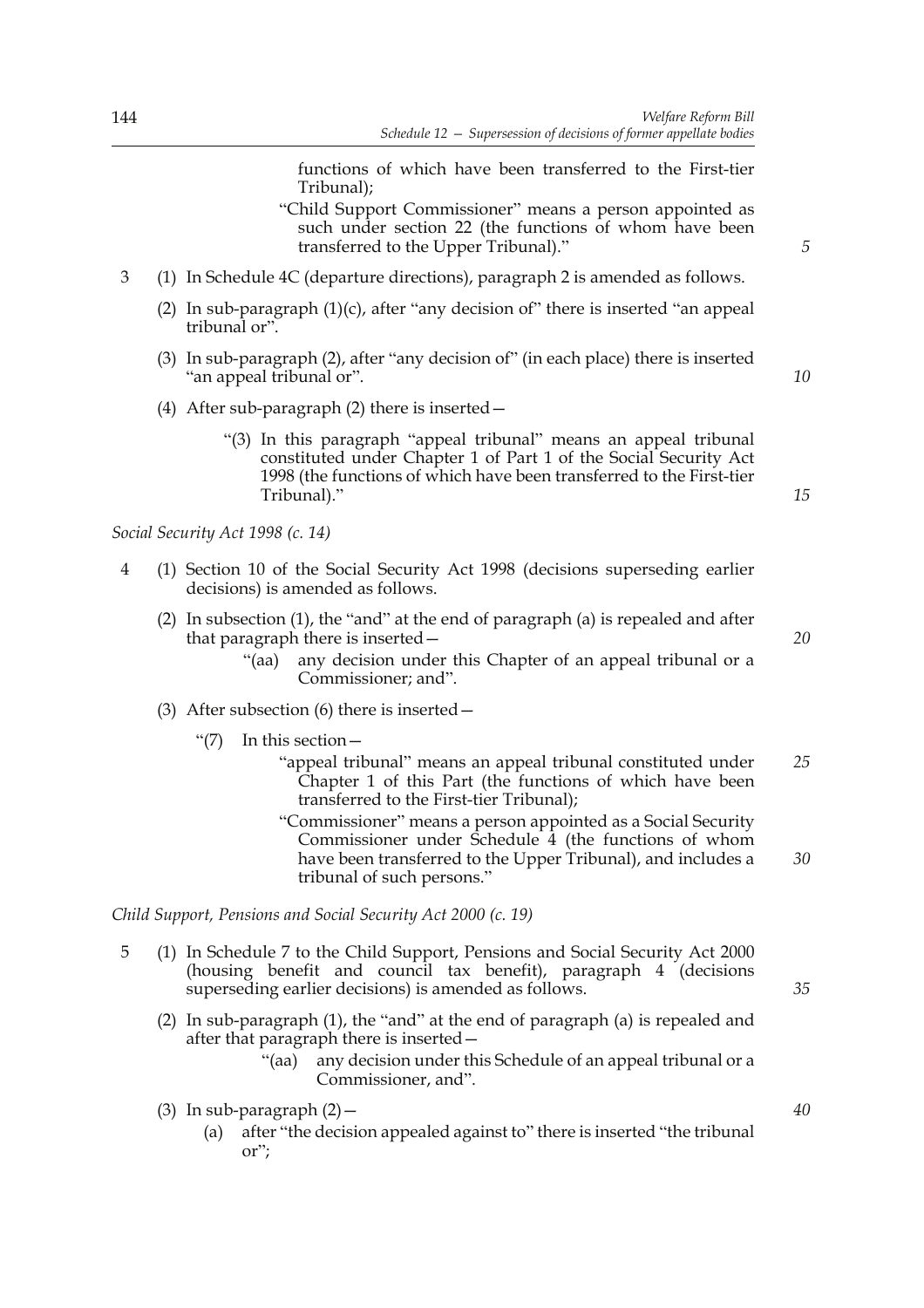- (b) after "the decision being appealed against to" there is inserted "the Commissioner or".
- (4) After sub-paragraph (6) there is inserted—
	- "(7) In this paragraph—
		- "appeal tribunal" means an appeal tribunal constituted under Chapter 1 of Part 1 of the Social Security Act 1998 (the functions of which have been transferred to the Firsttier Tribunal);
		- "Commissioner" means a person appointed as a Social Security Commissioner under Schedule 4 to that Act (the functions of whom have been transferred to the Upper Tribunal), and includes a tribunal of such persons."

#### SCHEDULE 13 Section 133

#### REPEALS

#### PART 1

#### ABOLITION OF BENEFITS SUPERSEDED BY UNIVERSAL CREDIT

| Short title and chapter                    | Extent of repeal                                                                                                                                    |    |
|--------------------------------------------|-----------------------------------------------------------------------------------------------------------------------------------------------------|----|
| Social Work (Scotland) Act 1968<br>(c. 49) | In section $78(2A)$ , the words from "income"<br>support" to "or family credit".                                                                    |    |
| Education (Scotland) Act 1980<br>(c. 41)   | In section $53(3)$ –<br>in paragraph (a), sub-paragraphs (i) to<br>(a)                                                                              | 20 |
|                                            | (iia) and, in sub-paragraph (iv), the<br>words from "or any tax credit" to "2002<br>$(c. 21)$ ";                                                    |    |
|                                            | in paragraph (b), sub-paragraphs (i) to<br>(b)<br>(iia) and, in sub-paragraph (iii), the<br>words from "or any tax credit" to "2002<br>$(c. 21)$ ". | 25 |
| Legal Aid (Scotland) Act 1986<br>(c. 47)   | In sections $8(b)$ and $11(2)(b)$ , the words from<br>"income support" to the end.                                                                  | 30 |
| Children Act 1989 (c. 41)                  | In section 17-                                                                                                                                      |    |
|                                            | in subsection $(9)$ , the words from "of<br>(a)<br>income support" to the end;                                                                      |    |
|                                            | subsection (12).<br>(b)                                                                                                                             | 35 |
|                                            | In section $17A(5)(b)$ , the words from of "income"<br>support" to the end.                                                                         |    |
|                                            | In section $29(3)$ and $(3A)$ , the words from "of                                                                                                  |    |
|                                            | income support" to the end.<br>In section 105(1), the definitions of $-$                                                                            |    |
|                                            | "income-based jobseeker's allowance";<br>(a)                                                                                                        | 40 |
|                                            | "income-related<br>employment<br>(b)<br>and                                                                                                         |    |
|                                            | support allowance".<br>In Schedule 2, in paragraph $21(4)$ , the words                                                                              |    |
|                                            | from "income support" to the end.                                                                                                                   |    |

*10*

*5*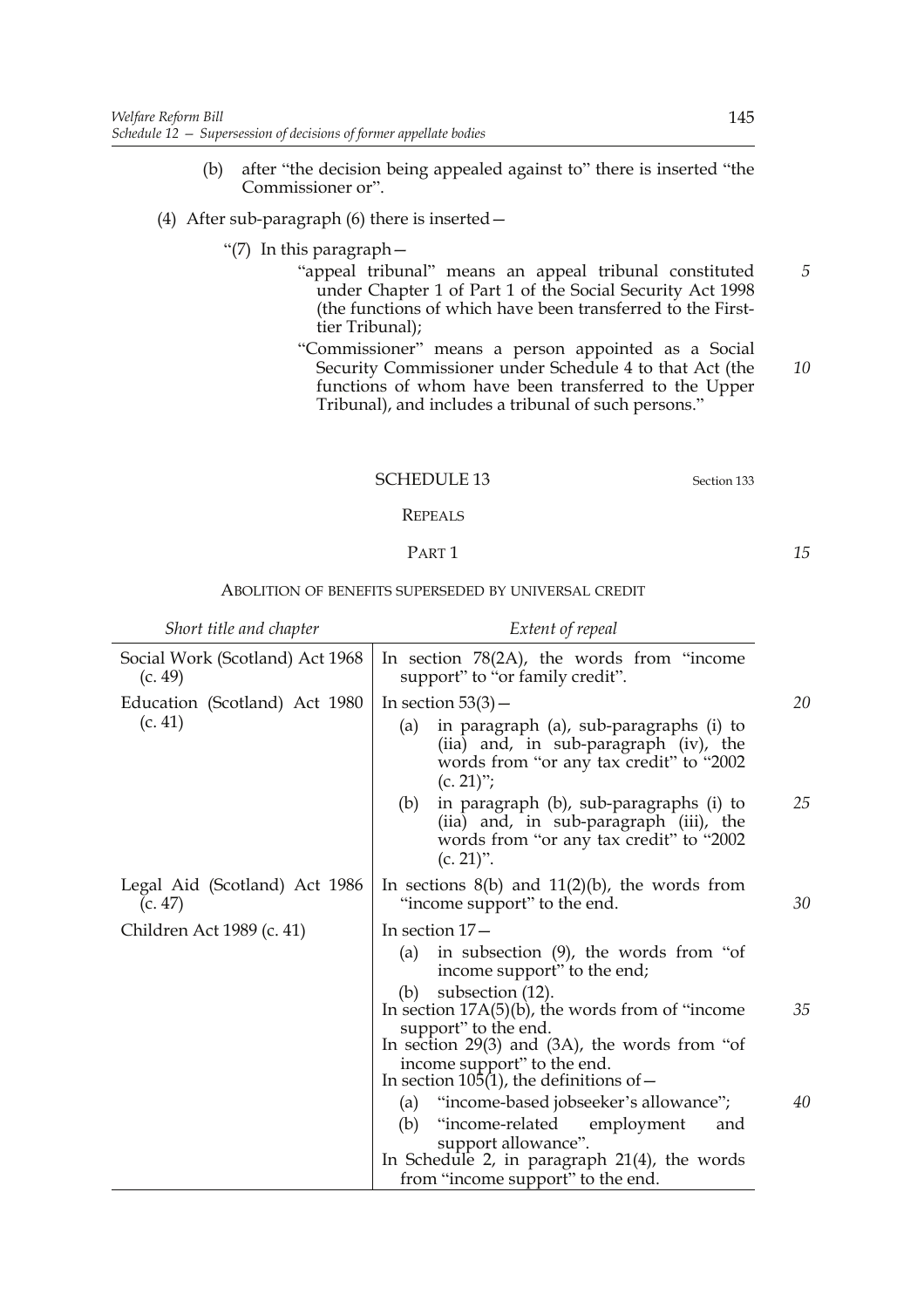*Welfare Reform Bill Schedule 13 — Repeals Part 1 — Abolition of benefits superseded by universal credit*

| Short title and chapter                                       | Extent of repeal                                                                                                                                                                                                                                                                                                                                                                                      |          |
|---------------------------------------------------------------|-------------------------------------------------------------------------------------------------------------------------------------------------------------------------------------------------------------------------------------------------------------------------------------------------------------------------------------------------------------------------------------------------------|----------|
| Child Support Act 1991 (c. 48)                                | In section 54(1), the definitions of $-$<br>(a)<br>"income support";<br>"income-based jobseeker's allowance";<br>(b)<br>(c)<br>"income-related<br>employment<br>and<br>support allowance".<br>In paragraph 5(4) of Schedule 1, as it has effect<br>apart from section 1 of the Child Support,<br>Pensions and Social Security Act 2000, the<br>words from "income support" to "support<br>allowance". | 5<br>10  |
| Social Security Contributions<br>and Benefits Act 1992 (c. 4) | (5)(c)<br>$4C(2)(b)$ ,<br>$(7)(a)$ ,<br>In<br>sections<br>and<br>"contribution-based".<br>In section $22-$<br>(a)<br>subsections<br>(2)(a)<br>$(5)$ ,<br>in<br>and<br>"contribution-based";<br>subsection (8).<br>(b)                                                                                                                                                                                 | 15       |
|                                                               | In section $44A(7)$ , "contributory".<br>In section $122(1)$ , the definition of "contribution-<br>based jobseeker's allowance".<br>Sections 123 to 137.<br>Section 175(6).<br>In Schedule 3, in paragraph $5(6B)$ , "or $4(2)(b)$ ".                                                                                                                                                                 | 20       |
| Social Security Administration<br>Act 1992 (c. 5)             | Section $1(4)(b)$ .<br>Sections 2A to 2H.<br>In section 5-<br>subsection $(2)(b)$ and $(e)$ ;<br>(a)<br>(b)<br>in subsection (6), "or housing benefit".                                                                                                                                                                                                                                               | 25       |
|                                                               | Sections 6 and 7.<br>Section $7A(1)$ to $(5)$ .<br>In section $15A -$<br>in subsection $(1)(a)$ , the words from<br>(a)<br>"income support" to "employment and                                                                                                                                                                                                                                        | 30       |
|                                                               | support allowance";<br>in subsection $(1)(b)$ , the words from "or<br>(b)<br>the applicable" to "employment and<br>support allowance";<br>in subsection $(1)$ , in the words after<br>(c)                                                                                                                                                                                                             | 35       |
|                                                               | paragraph (b), the words from "or<br>"employment<br>applicable"<br>to<br>and<br>support allowance";<br>in subsection (4), in the definition of<br>(d)                                                                                                                                                                                                                                                 | 40       |
|                                                               | "qualifying associate", "income support,<br>income-based<br>jobseeker's<br>an<br>allowance,", "or<br>an<br>income-related<br>employment and support allowance,",<br>"Part VII of the Contributions and<br>Benefits Act or", "under the Jobseekers<br>Act 1995," and "or Part 1 of the Welfare<br>Reform Act 2007";                                                                                    | 45<br>50 |
|                                                               | in subsection $(4)$ , in the definition of<br>(e)<br>"relevant benefits", paragraph (b).<br>Section $71(11)(b)$ .                                                                                                                                                                                                                                                                                     |          |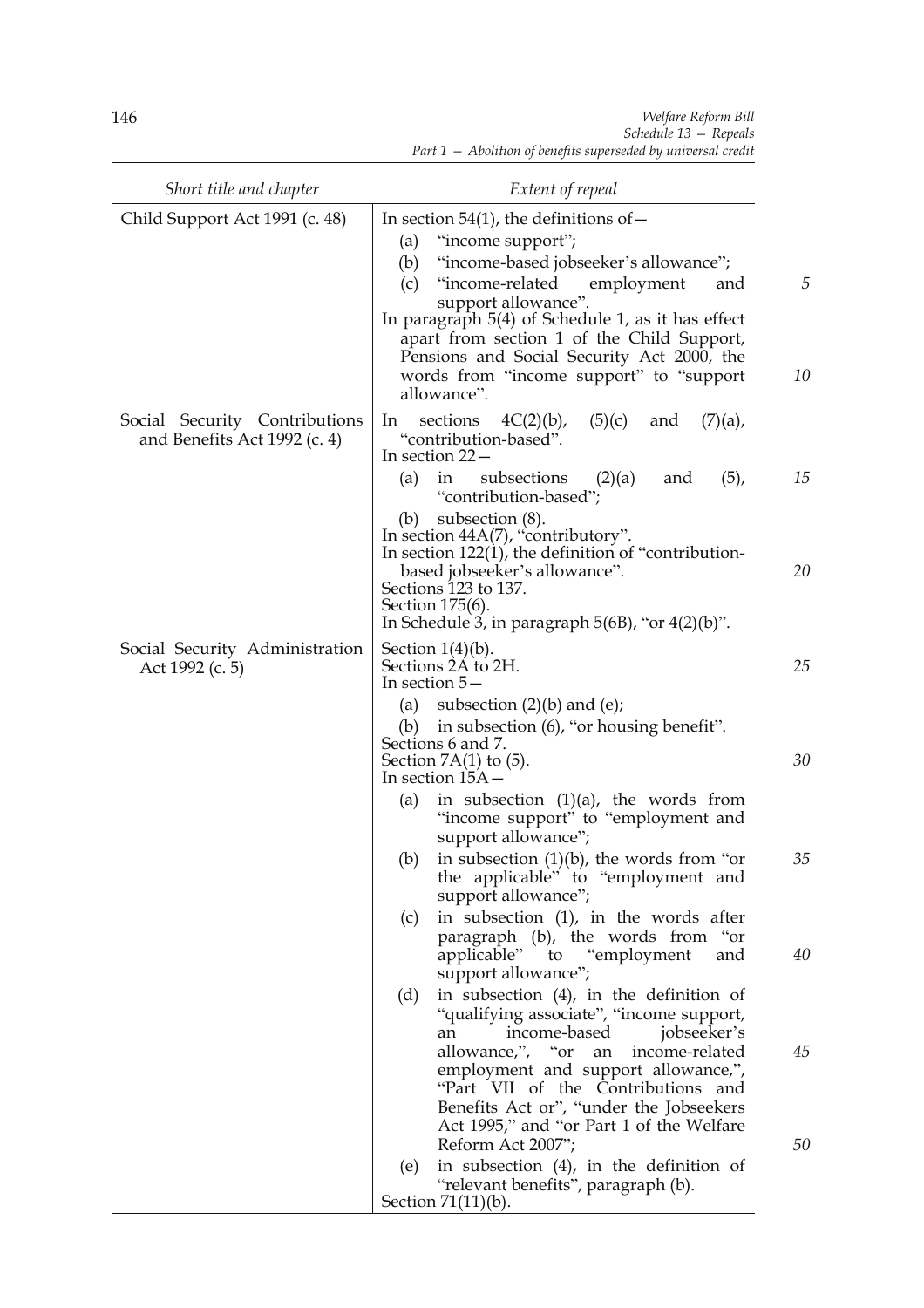| Short title and chapter                                          | Extent of repeal                                                                                                                                                                               |    |
|------------------------------------------------------------------|------------------------------------------------------------------------------------------------------------------------------------------------------------------------------------------------|----|
| Social Security Administration<br>Act 1992 (c. 5) – <i>cont.</i> | Section $71ZG(1)(c)$ and (d) (as inserted by<br>section 102 of this Act).<br>Section 71A.<br>In section $73(1)$ and $(4)(b)$ , "contribution-based".<br>In section $74-$                       | 5  |
|                                                                  | in subsection $(1)(b)$ , "income support, an<br>(a)<br>income-based jobseeker's allowance"<br>and "or an income-related employment<br>and support allowance";                                  | 10 |
|                                                                  | in subsection $(2)(b)$ , "income support, an<br>(b)<br>income-based jobseeker's allowance,"<br>and "or an income-related employment<br>and support allowance";<br>subsection $(3)$ ;<br>(c)    | 15 |
|                                                                  | (d)<br>in subsection $(4)$ , "or $(3)$ " and paragraph<br>(b) and the preceding "and".<br>In section $74A(7)$ , the words from "income"<br>support" to "employment and<br>support              |    |
|                                                                  | allowance".<br>Section 75 (and the preceding cross-heading).<br>Sections 76 and 77.<br>In section $78(6)(d)$ , "income support or an<br>income-based jobseeker's allowance".                   | 20 |
|                                                                  | In the heading to Part V, "Income support and".<br>In section $105-$<br>in subsection $(1)(b)$ , the words from<br>(a)<br>"income<br>support"<br>to<br>"support"                               | 25 |
|                                                                  | allowance";<br>subsection $(3)(b)$ and the preceding "or";<br>(b)<br>(c)<br>subsection $(4)$ .<br>In section 106(1), (2), (3) and (4)(a), "income<br>support or".                              | 30 |
|                                                                  | In section $108(1)(a)$ , "income support or".<br>In section $109(1)$ , "or income support or an<br>income-related employment and support<br>allowance", in both places.<br>In section $109A -$ | 35 |
|                                                                  | subsection $(3)(b)$ to $(d)$ ;<br>(a)<br>subsections $(6)$ and $(7)$ .<br>(b)<br>Sections 110A and 110AA.<br>In section 111-<br>in subsection $(1)(ab)$ , "or $110AA$ ";<br>(a)                | 40 |
|                                                                  | in subsection $(3)$ , "or 110A".<br>(b)                                                                                                                                                        |    |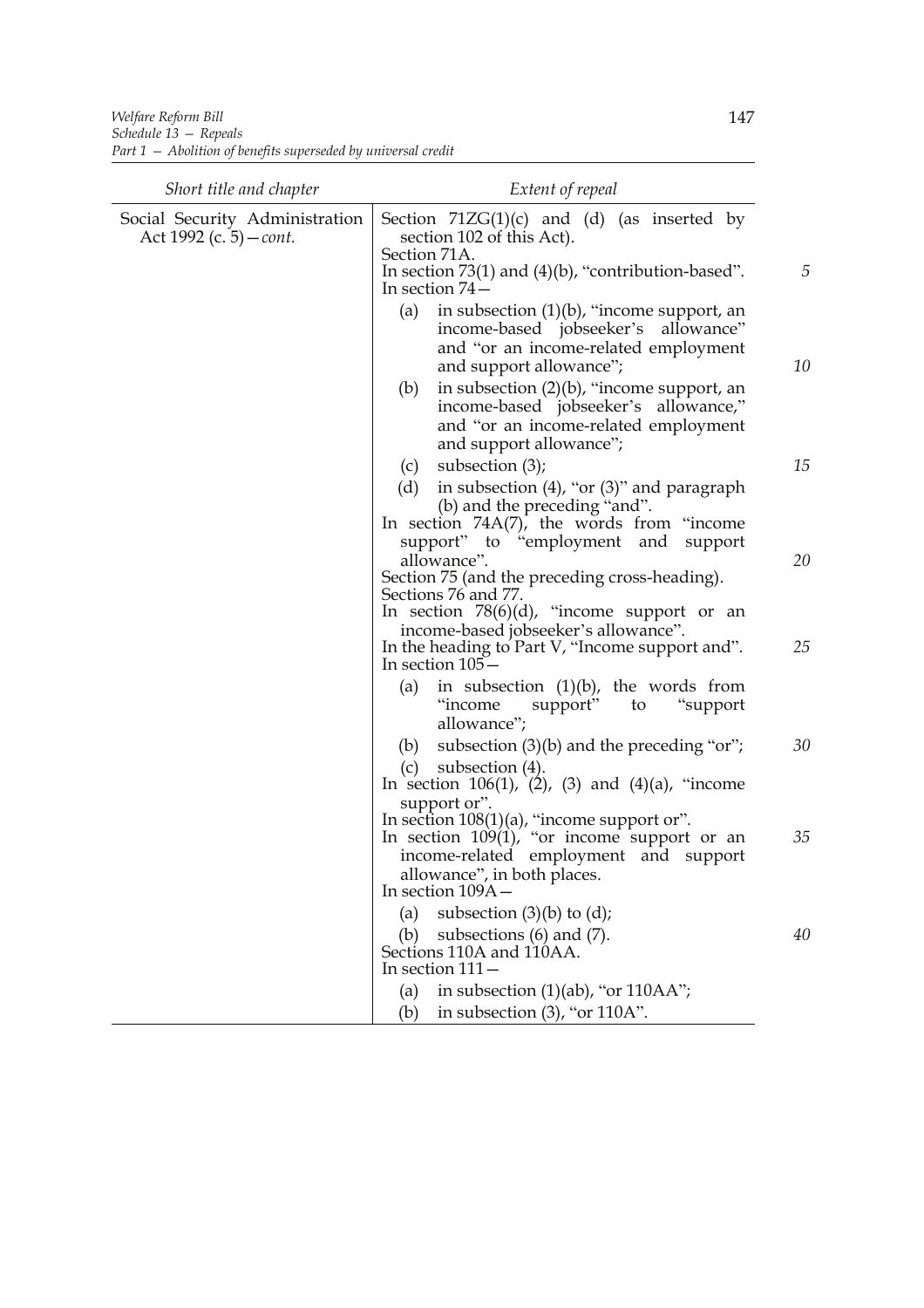| Welfare Reform Bill                                             |
|-----------------------------------------------------------------|
| Schedule 13 – Repeals                                           |
| Part $1$ – Abolition of benefits superseded by universal credit |

| Short title and chapter        | Extent of repeal                                                                                                                                            |    |
|--------------------------------|-------------------------------------------------------------------------------------------------------------------------------------------------------------|----|
| Social Security Administration | In section 115A-                                                                                                                                            |    |
| Act 1992 (c. 5) – <i>cont.</i> | (a)<br>in subsection $(1)$ , "or an authority",<br>"71A, 75 or 76" and "or authority";                                                                      |    |
|                                | in subsection (1A (as inserted by section<br>(b)<br>108 of this Act)), "or an authority" in<br>both places and "71A, 75 or 76";                             | 5  |
|                                | in subsection (2), "or authority", in both<br>(c)<br>places;                                                                                                |    |
|                                | in subsection (5), "or authority", in both<br>(d)<br>places;                                                                                                | 10 |
|                                | subsections (7A) and (7B).<br>(e)<br>In section 115B-                                                                                                       |    |
|                                | (a)<br>in subsection $(1)$ , "or an authority that<br>administers housing benefit or council<br>tax benefit";                                               | 15 |
|                                | in subsection (3), "or authority", in both<br>(b)<br>places;                                                                                                |    |
|                                | in subsection (6), "or authority", in both<br>(c)<br>places.<br>In section $115C(6)$ , in the definition of                                                 | 20 |
|                                | "appropriate authority", paragraph (b) and<br>the preceding "or".<br>In section $116-$                                                                      |    |
|                                | (a)<br>in<br>subsection<br>$(2)(a)$ ,<br>"(other<br>than<br>proceedings to which paragraph (b)<br>applies)" (as substituted by section 106<br>of this Act); | 25 |
|                                | subsection $(2)(b)$ and the preceding<br>(b)<br>"and";                                                                                                      | 30 |
|                                | subsection $(3)(b)$ and the preceding<br>(c)<br>"and";                                                                                                      |    |
|                                | (d)<br>subsections $(4)$ and $(5)$ .<br>Section 116A.<br>Section 121DA(6).<br>Sections 122C to 122E.                                                        | 35 |
|                                | In section 122F, in subsection $(3)(a)$ and $(4)$ ,<br>"housing benefit".<br>Section $124(2)(b)$ .                                                          |    |
|                                | In section $126(1)$ –<br>income-based<br>"income<br>(a)<br>support,<br>an                                                                                   | 40 |
|                                | jobseeker's allowance";<br>"an income-related employment and<br>(b)                                                                                         |    |
|                                | support allowance".<br>Section 128A (and the preceding cross-heading).<br>Section 134.<br>Sections 138 to 140G.                                             | 45 |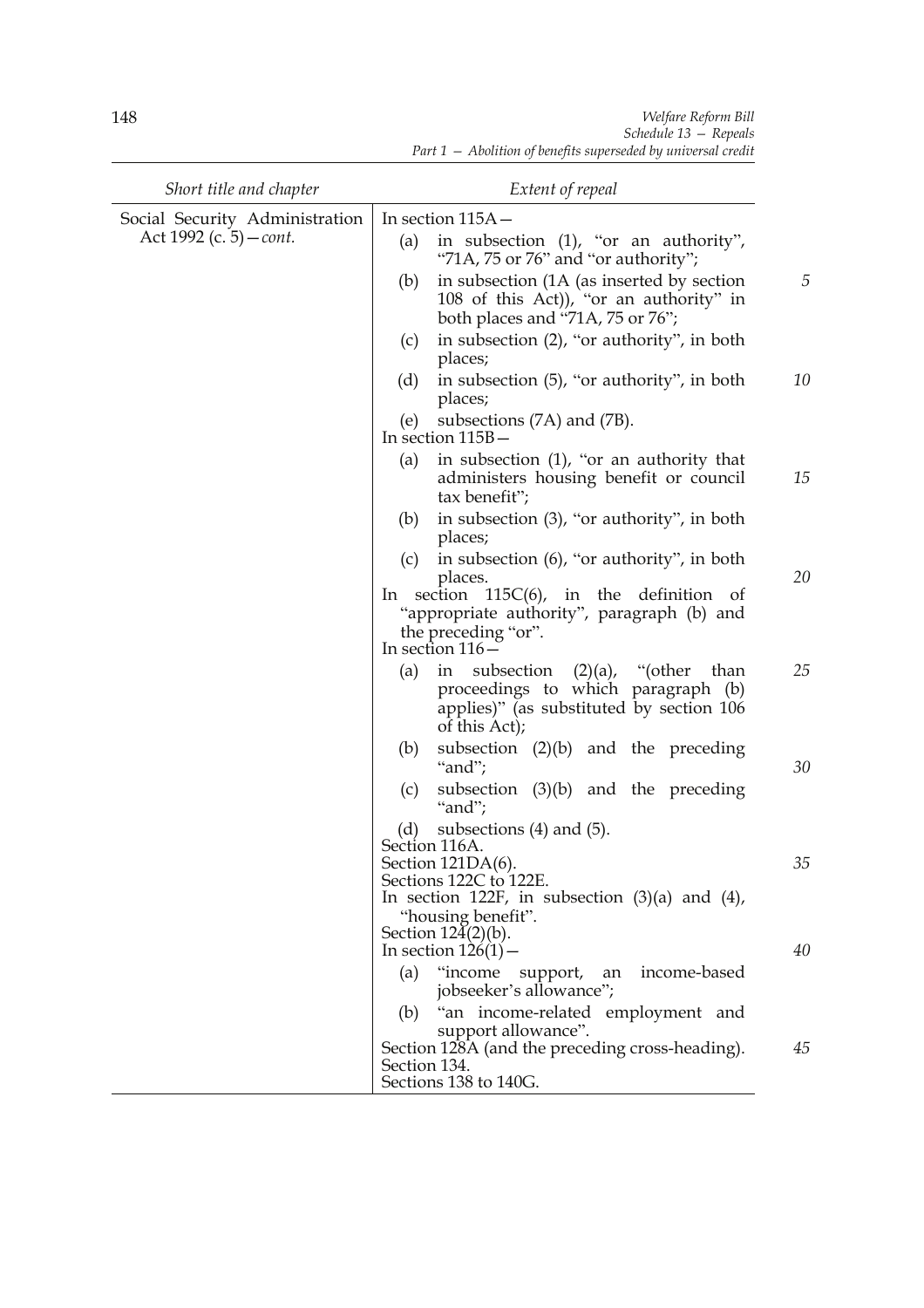| Short title and chapter         | Extent of repeal                                                                                                                                                               |    |
|---------------------------------|--------------------------------------------------------------------------------------------------------------------------------------------------------------------------------|----|
| Social Security Administration  | In section $150-$                                                                                                                                                              |    |
| Act 1992 (c. 5) – <i>cont</i> . | subsection $(1)(h)$ ;<br>(a)                                                                                                                                                   |    |
|                                 | in subsection (1)(m) "or $4(2)(a)$ or $(6)(c)$ ";<br>(b)                                                                                                                       |    |
|                                 | in subsection (7), "Part VII of the<br>(c)<br>Contributions and Benefits Act or" and<br>the words from "or which" to the end;                                                  | 5  |
|                                 | subsection $(10)(b)(i)$ and $(ii)$ .<br>(d)<br>Section 151(6).<br>Section 159.<br>In section 159B-                                                                             | 10 |
|                                 | in subsection $(1)(b)(iii)$ , "contribution-<br>(a)<br>based";                                                                                                                 |    |
|                                 | in subsection $(6)$ , in the definitions of<br>(b)<br>"alteration"<br>and<br>"component",<br>"contribution-based".                                                             | 15 |
|                                 | In section 159D (as inserted by Schedule 2 to this<br>$Act)$ –                                                                                                                 |    |
|                                 | in subsection $(1)(b)(iv)$ , "contribution-<br>(a)<br>based";                                                                                                                  | 20 |
|                                 | in subsection $(6)$ , in the definitions of<br>(b)<br>"alteration"<br>"component",<br>and<br>"contribution-based".                                                             |    |
|                                 | Sections 160 and 160A.<br>In section $160B(5)$ , "or $4(2)(a)$ ".<br>Section $163(2)(d)$ .<br>In section $166-$                                                                | 25 |
|                                 | in subsections $(1)(c)$ and $(2)(b)$ , "relating<br>(a)<br>to a contribution-based jobseeker's<br>allowance";                                                                  | 30 |
|                                 | in subsection $(2)(ba)$ , "relating to a<br>(b)<br>contributory employment and support<br>allowance".                                                                          |    |
|                                 | In section $170(5)$ , in the definition of "the<br>relevant enactments", paragraph (aj).<br>Section $176(1)(a)$ and $(b)$ .<br>Section $179(4)(b)(i)$ and $(5)(a)$ and $(d)$ . | 35 |
|                                 | Section $182A(3)(c)$ .<br>Section $182B(2)$ .<br>Section $187(1)(b)$ .<br>In section $189-$                                                                                    | 40 |
|                                 | subsections (7) and (7A);<br>(a)<br>in subsection (8), "140B, 140C".<br>(b)<br>Section $190(1)(aa)$ and $(ab)$ .                                                               |    |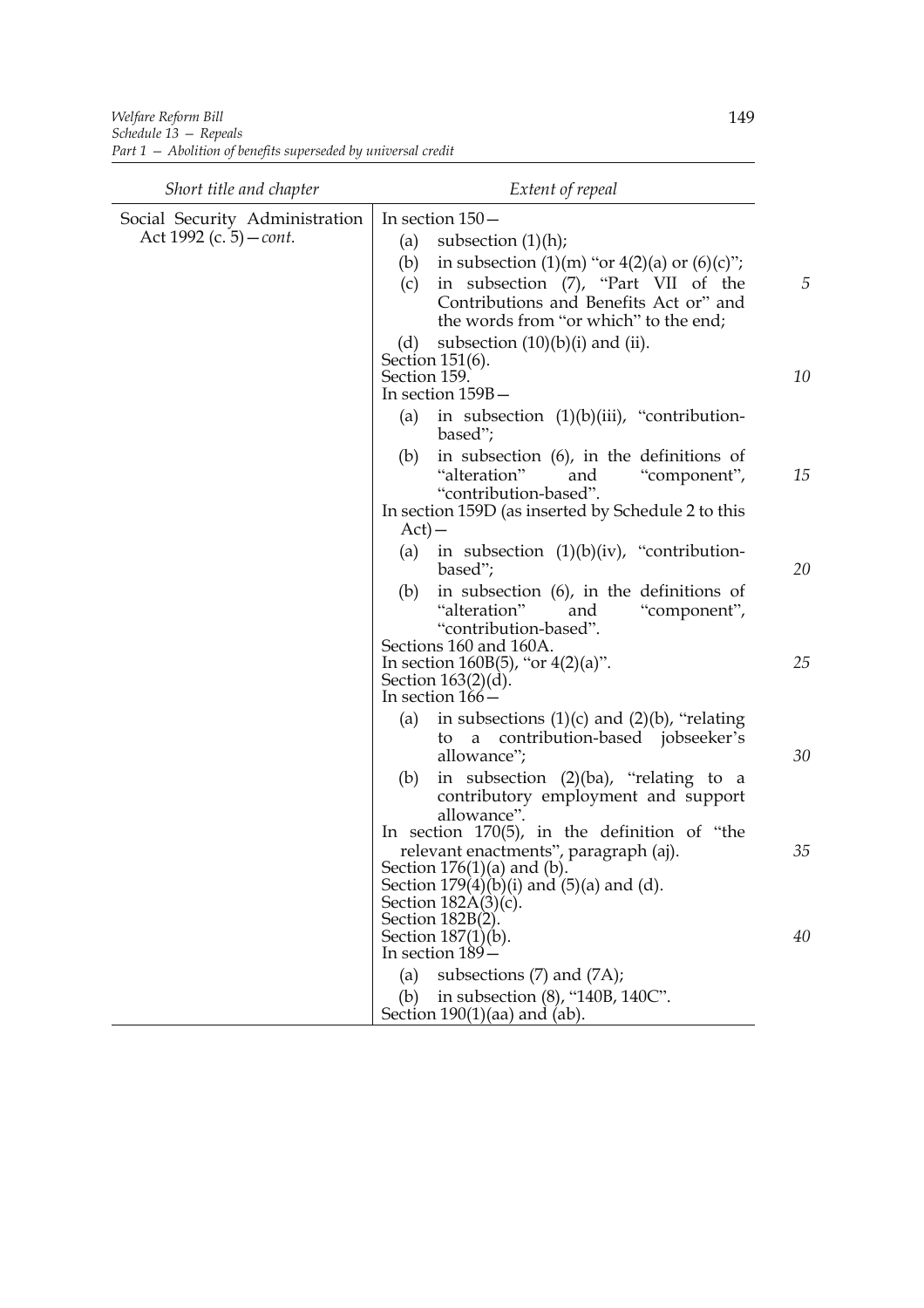| <i><b>Welfare Reform Bill</b></i>                             |
|---------------------------------------------------------------|
| Schedule 13 – Repeals                                         |
| Part 1 – Abolition of benefits superseded by universal credit |

| Short title and chapter                                   | Extent of repeal                                                                                                                                      |    |
|-----------------------------------------------------------|-------------------------------------------------------------------------------------------------------------------------------------------------------|----|
| Social Security Administration<br>Act 1992 (c. 5) - cont. | In section 191, the definitions of $-$<br>"billing authority";<br>(a)<br>"contribution-based<br>(b)<br>jobseeker's<br>allowance";                     | 5  |
|                                                           | "contributory employment and support<br>(c)<br>allowance";                                                                                            |    |
|                                                           | "council tax benefit scheme";<br>(d)                                                                                                                  |    |
|                                                           | "housing authority";<br>(e)<br>"housing benefit scheme";<br>(f)                                                                                       | 10 |
|                                                           | "income-based jobseeker's allowance";<br>(g)                                                                                                          |    |
|                                                           | "income-related benefit";<br>(h)                                                                                                                      |    |
|                                                           | "income-related<br>(i)<br>employment<br>and<br>support allowance";                                                                                    |    |
|                                                           | "rent rebate" and "rent allowance".<br>(i)<br>In Schedule 4, the paragraphs headed "Local<br>authorities etc".                                        | 15 |
| Local Government Finance Act                              | In Schedule 4-                                                                                                                                        |    |
| 1992 (c. 14)                                              | in paragraph $6(1)$ and $(2)(b)$ , "income<br>(a)<br>support".                                                                                        | 20 |
|                                                           | paragraph $12(1)(b)$ ;<br>(b)<br>in paragraph $12(1)(d)$ , "deductions from<br>(c)<br>income support".                                                |    |
|                                                           | In Schedule 8, in paragraph $6(1)$ and $(2)(b)$ ,<br>"income support".<br>In Schedule 9, paragraphs 1 to 13, 15 to 17, 19 to<br>24 and 25(a) and (c). | 25 |
| Jobseekers Act 1995 (c. 18)                               | Section $1(2A)$ to $(2D)$ and $(4)$ .<br>In section $2-$                                                                                              |    |
|                                                           | subsection $(1)(d)$ and the preceding<br>(a)<br>"and";                                                                                                | 30 |
|                                                           | in subsection $(3C)(d)$ , "contribution-<br>(b)<br>based";                                                                                            |    |
|                                                           | subsection (3C)(e) and the preceding<br>(c)<br>"and".                                                                                                 | 35 |
|                                                           | Sections 3 to 3B.<br>In section $4-$                                                                                                                  |    |
|                                                           | in subsection (1), "contribution-based";<br>(a)<br>subsections $(3)$ , $(3A)$ and $(6)$ to $(11A)$ .<br>(b)<br>Section 4A.<br>In section $5-$         | 40 |
|                                                           | in the heading and in subsection (1),<br>(a)<br>"contribution-based";                                                                                 |    |
|                                                           | in subsection (2), "contribution-based",<br>(b)<br>in the first two places;                                                                           | 45 |
|                                                           | in subsection (3), "contribution-based".<br>(c)<br>Section 13.                                                                                        |    |
|                                                           | Sections 15 to 17.<br>In section 17A(10), the definition of "claimant".<br>Section 18.<br>Section 23.                                                 | 50 |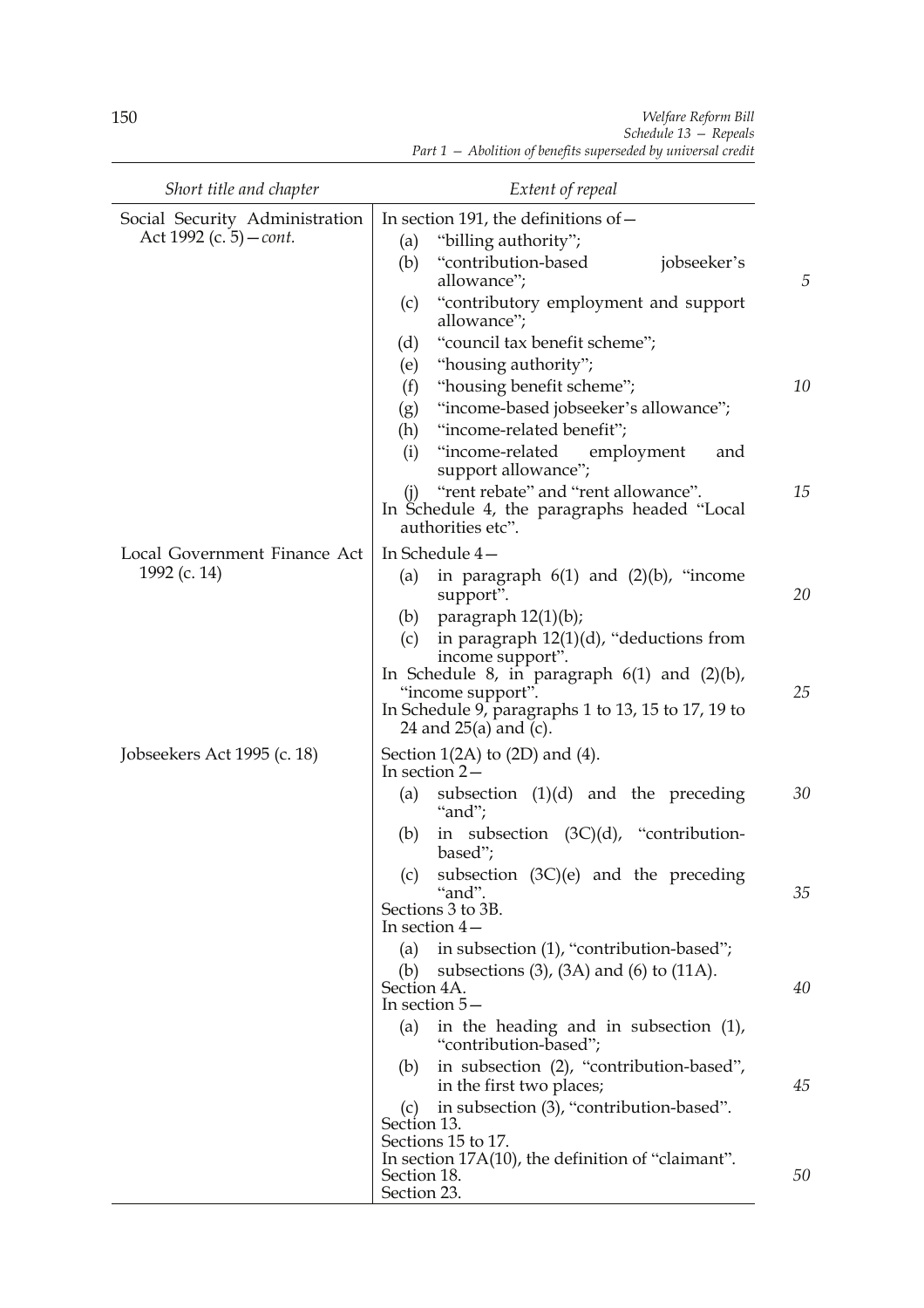*Welfare Reform Bill Schedule 13 — Repeals Part 1 — Abolition of benefits superseded by universal credit*

| Short title and chapter                     | Extent of repeal                                                                                                                                                                                                                                                                               |    |
|---------------------------------------------|------------------------------------------------------------------------------------------------------------------------------------------------------------------------------------------------------------------------------------------------------------------------------------------------|----|
| Jobseekers Act $1995$ (c. $18$ ) –<br>cont. | Sections 25 and 26.<br>Section 28.<br>Section 31.<br>In section $35(1)$ –                                                                                                                                                                                                                      | 5  |
|                                             | in the definition of "claimant", the words<br>(a)<br>from "except" to the end";                                                                                                                                                                                                                |    |
|                                             | the definitions of "contribution-based<br>(b)<br>jobseeker's allowance", "income-based<br>conditions", "income-based jobseeker's<br>"income-related<br>allowance",<br>employment and support allowance",<br>"joint claim couple" and "joint-claim"<br>allowance"<br>jobseeker's<br>and<br>"the | 10 |
|                                             | nominated member".<br>In section 38-                                                                                                                                                                                                                                                           | 15 |
|                                             | in subsections $(3)$ and $(4)$ , "contribution-<br>(a)<br>based";                                                                                                                                                                                                                              |    |
|                                             | subsection (6).<br>(b)<br>Section 40.<br>In Schedule 1-                                                                                                                                                                                                                                        | 20 |
|                                             | in paragraph 6(1), "contribution-based";<br>(a)<br>(b)<br>paragraphs 8 and 8A;<br>paragraphs 9 to 10;<br>(c)                                                                                                                                                                                   | 25 |
|                                             | (d)<br>paragraph<br>$11(1)$ , "contribution-<br>in<br>based";<br>16(1)<br>$(2)(d)$ ,<br>(e)<br>paragraph<br>and<br>in<br>"contribution-based";                                                                                                                                                 |    |
|                                             | paragraph $18(b)$ and (c).<br>(f)<br>In Schedule 2, paragraphs $29$ to $35$ , $53(4)$ and<br>$73(3)$ and $(4)$ .                                                                                                                                                                               | 30 |
| Children (Scotland) Act 1995<br>(c. 36)     | Section $22(4)(a)$ to (c).                                                                                                                                                                                                                                                                     |    |
| Housing Act 1996 (c. 52)                    | In section $122-$                                                                                                                                                                                                                                                                              |    |
|                                             | (a) in the heading and in subsection $(1)$<br>"housing benefit and rent allowance<br>subsidy";                                                                                                                                                                                                 | 35 |
|                                             | subsections $(2)$ to $(7)$ .<br>(b)<br>Schedule 12.<br>In Schedule 13, paragraph $3(3)$ to $(6)$ .                                                                                                                                                                                             | 40 |
| Education Act $1996$ (c. 56)                | In section $457(4)$ –                                                                                                                                                                                                                                                                          |    |
|                                             | sub-paragraphs (i) to (iia);<br>(a)<br>in sub-paragraph (iii), the words from<br>(b)<br>"or entitled" to "such a tax credit".<br>In section $512ZB(4)$ –                                                                                                                                       | 45 |
|                                             | paragraph (a)(i) to (iia);<br>(a)<br>paragraph (aa)(ii);<br>(b)                                                                                                                                                                                                                                |    |
|                                             | paragraph (b)(i) to (iia);<br>(c)                                                                                                                                                                                                                                                              |    |
|                                             | (d)<br>paragraph $(c)(ii)$ and the preceding "or".<br>In section $579(1)$ , the definition of "income-<br>related employment and support allowance".                                                                                                                                           | 50 |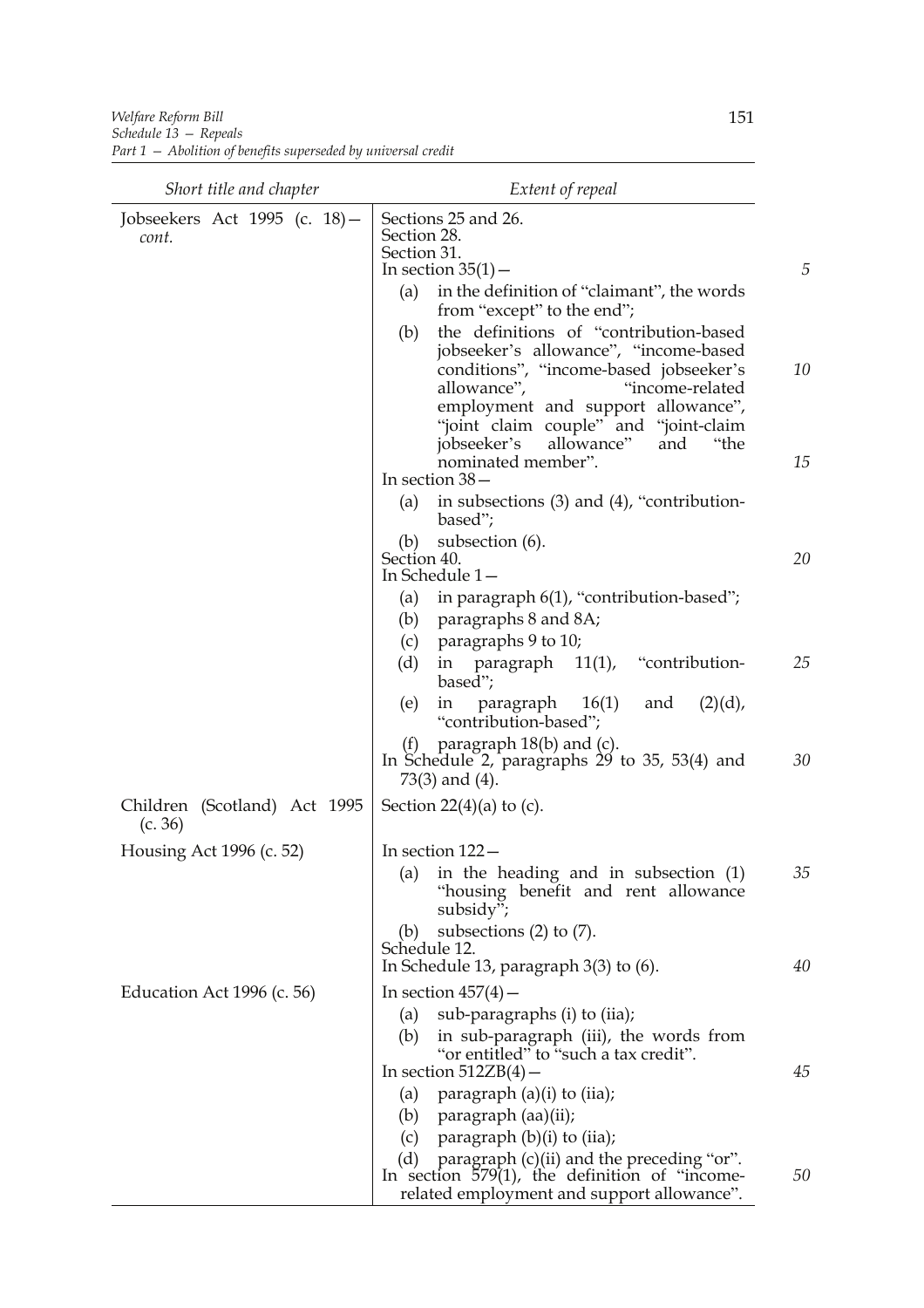| Welfare Reform Bill                                             |
|-----------------------------------------------------------------|
| Schedule 13 – Repeals                                           |
| Part $1$ – Abolition of benefits superseded by universal credit |

| Short title and chapter                                       | Extent of repeal                                                                                                                                                                                                                                             |         |
|---------------------------------------------------------------|--------------------------------------------------------------------------------------------------------------------------------------------------------------------------------------------------------------------------------------------------------------|---------|
| of<br>Social Security (Recovery<br>Benefits) Act 1997 (c. 27) | In Schedule 2, in the second column of the table,<br>the reference to income support.                                                                                                                                                                        |         |
| Social Security Administration<br>(Fraud) Act 1997 (c. 47)    | Section 3.<br>Section $4(1)$ .<br>Section 5.<br>Sections 8 to 10.<br>Section 12.<br>Section 16.<br>In Schedule 1, paragraphs 3 and 7.                                                                                                                        | 5<br>10 |
| Social Security Act 1998 (c. 14)                              | Section $8(3)(c)$ .<br>In section $8(5)$ , the words from "other than" to<br>the end.<br>Section 34.<br>In section 39(1), the definition of "claimant".<br>Section 79(8).<br>In Schedule 2-                                                                  | 15      |
|                                                               | (and<br>the<br>preceding<br>(a)<br>paragraph<br>$\mathbf{1}$<br>heading);                                                                                                                                                                                    |         |
|                                                               | paragraph<br>5A (and the preceding<br>(b)<br>heading);                                                                                                                                                                                                       | 20      |
|                                                               | paragraph $6(b)(i)$ ;<br>(c)<br>(d)<br>paragraph<br>7 (and the preceding                                                                                                                                                                                     |         |
|                                                               | heading).<br>In Schedule 3, in paragraph 5, "or 71A".<br>In Schedule 7, paragraphs 95, 97, 98, 139, 140<br>and 146.                                                                                                                                          | 25      |
| Audit Commission Act 1998<br>(c. 18)                          | Sections 38 and 39.<br>Section 50.<br>In Schedule 1, paragraph $8(2)(b)$ .<br>In Schedule 2A, in paragraph 3-                                                                                                                                                | 30      |
|                                                               | in the definition of "national studies<br>(a)<br>functions", paragraph (d);<br>definition<br>the<br>(b)<br>of<br>in<br>"reporting"<br>functions", paragraph (a);<br>the definition of "section<br>(c)<br>139A<br>inspector".<br>In Schedule 3, paragraph 23. | 35      |
| Scotland Act 1998 (c. 46)                                     | In Part 2 of Schedule 5, in Section F1, under the<br>heading "Illustrations", "administration and<br>funding of housing benefit and council tax<br>benefit;".                                                                                                | 40      |
| Access to Justice Act 1999 (c. 22)                            | In Schedule 4, paragraph 48.                                                                                                                                                                                                                                 |         |
| Local Government Act 1999<br>(c. 27)                          | Section 13A(4A).<br>Section 14.<br>Section 29(2A).                                                                                                                                                                                                           | 45      |
| Welfare Reform and Pensions<br>Act 1999 (c. 30)               | Sections 57 and 58.<br>Section $72(3)(a)$ .<br>In Schedule 7, paragraphs $2(3)$ and $(4)$ , 4, 5(3)<br>and (4), 6, 9 to 11, 15 and 16.<br>In Schedule 8, paragraphs $28$ and $29(2)$ , $(4)$ , $(5)$<br>and $(7)$ .                                          | 50      |

 $\overline{a}$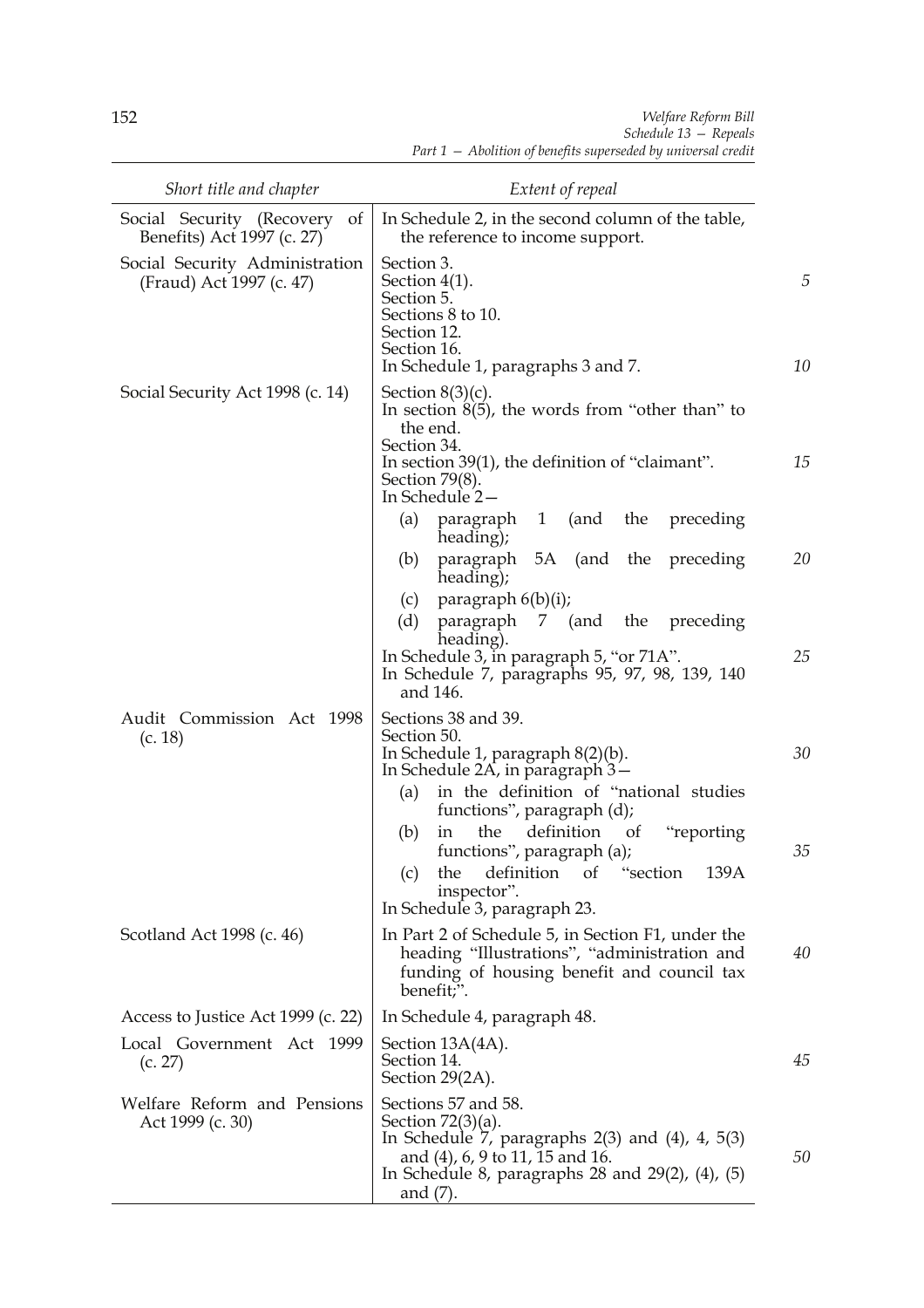| Short title and chapter                                               | Extent of repeal                                                                                                                                                                                   |    |
|-----------------------------------------------------------------------|----------------------------------------------------------------------------------------------------------------------------------------------------------------------------------------------------|----|
| Welfare Reform and Pensions<br>Act 1999 (c. 30) – <i>cont.</i>        | In Schedule 12, paragraphs 79, 80, 82, 83 and 87.                                                                                                                                                  |    |
| Immigration and Asylum Act<br>1999 (c. 33)                            | Section $97(5)(a)$ .<br>In section $115(1)$ –                                                                                                                                                      | 5  |
|                                                                       | "to income-based jobseeker's allowance<br>(a)<br>under the Jobseekers Act 1995 or";                                                                                                                |    |
|                                                                       | the words from "or to income-related" to<br>(b)<br>"support allowance)";                                                                                                                           |    |
|                                                                       | paragraphs $(e)$ , $(j)$ and $(k)$ .<br>(c)                                                                                                                                                        | 10 |
| Child Support, Pensions and<br>Social Security Act<br>2000<br>(c. 19) | Section 68.<br>Section 71.<br>In Schedule 6, paragraph 3.<br>Schedule 7.                                                                                                                           |    |
| Local Government Act 2000<br>(c. 22)                                  | Section 96.                                                                                                                                                                                        | 15 |
| Capital Allowances Act 2001<br>(c. 2)                                 | In Schedule A1, in paragraph $17(1)$ –<br>in paragraph (a), the words from<br>(a)<br>"disregarding any" to "working tax<br>credit,";<br>in paragraph (b), "child tax credit or<br>(b)              | 20 |
|                                                                       | working tax credit".                                                                                                                                                                               |    |
| Social Security Fraud Act 2001<br>(c. 11)                             | Section 1(5).<br>Section $2(2)$ .<br>Section 6.<br>$6A(1)$ , in the<br>definition<br>section<br>In.<br>0t<br>"sanctionable benefit", paragraph (a).<br>In section $6B-$                            | 25 |
|                                                                       | in subsection $(2)(b)(i)$ , "or an authority<br>(a)<br>which administers housing benefit or<br>council tax benefit";<br>subsections $(6)$ , $(7)$ , $(9)$ and $(10)$ .<br>(b)<br>In section $7-$   | 30 |
|                                                                       | subsections $(3)$ , $(4)$ , $(4B)$ and $(5)$ ;<br>(a)<br>in subsection $(10)$ , "8 or".<br>(b)<br>Section 8.<br>In section $9-$<br>(a)<br>subsection $(1)(a)$ , $(b)$ , $(bc)$ , $(c)$ and $(d)$ ; | 35 |
|                                                                       | subsections (3), (4), (4B) and (5).<br>(b)<br>In section $10(2)$ , "8".<br>In section $11(3)$ –                                                                                                    | 40 |
|                                                                       | (a) paragraph (b);<br>(b) paragraph (d).<br>In section 13, the definitions of $-$                                                                                                                  |    |
|                                                                       | "income-based jobseeker's allowance",<br>(a)<br>"joint-claim jobseeker's allowance" and<br>"joint-claim couple";<br>"income-related allowance".<br>(b)                                             | 45 |
|                                                                       | Section 14.                                                                                                                                                                                        |    |
| State Pension Credit Act 2002<br>(c. 16)                              | Section $15(1)(b)$ .                                                                                                                                                                               | 50 |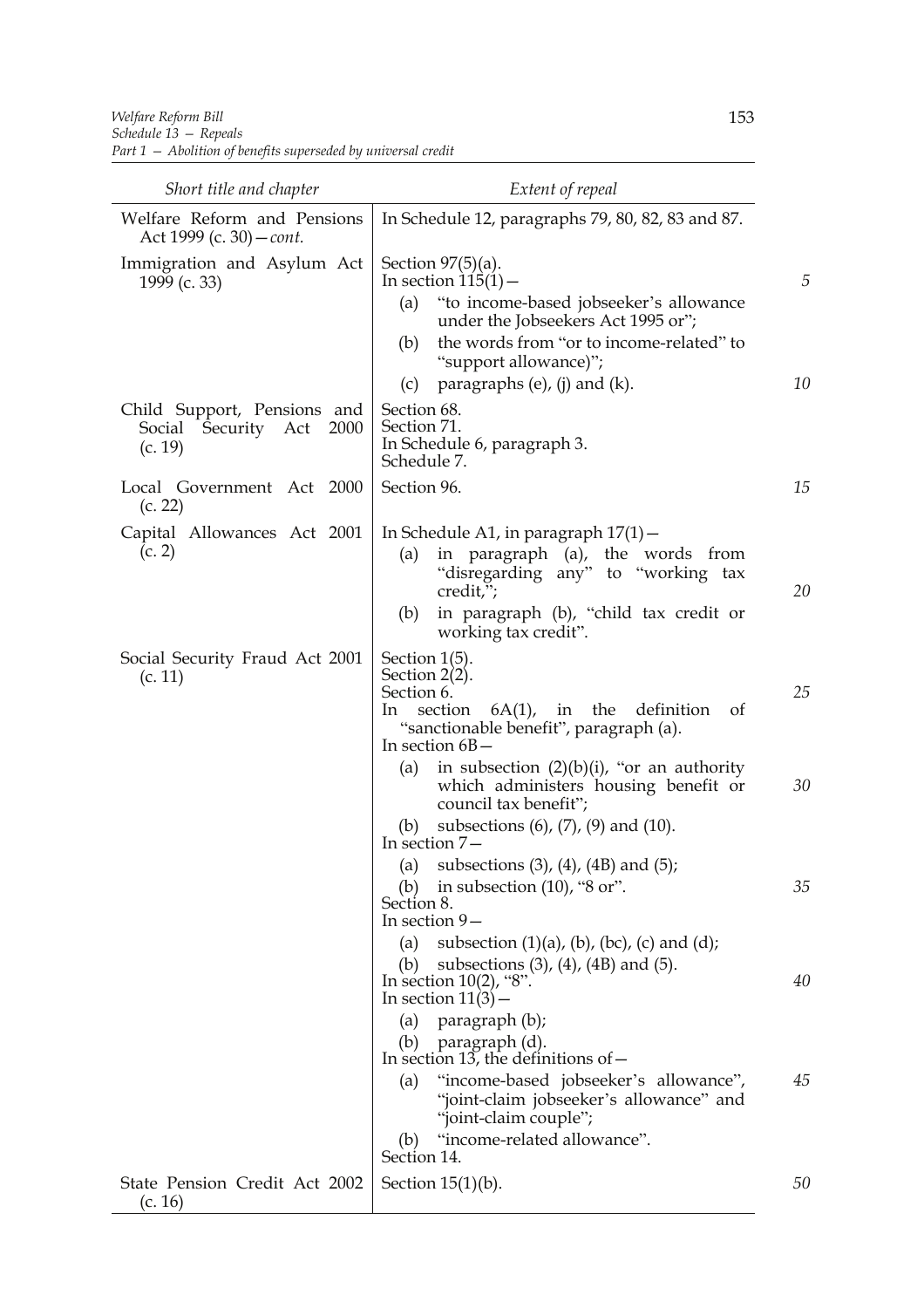| <i><b>Welfare Reform Bill</b></i>                               |
|-----------------------------------------------------------------|
| Schedule 13 – Repeals                                           |
| $Part 1 - Abolition$ of benefits superseded by universal credit |

| Short title and chapter                                         | Extent of repeal                                                                                                                                                              |    |
|-----------------------------------------------------------------|-------------------------------------------------------------------------------------------------------------------------------------------------------------------------------|----|
| State Pension Credit Act 2002<br>$(c. 16) - cont.$              | In section $17(1)$ , the definition of "working tax<br>credit".                                                                                                               |    |
|                                                                 | Section $18A(7)(c)$ and the preceding "or".<br>In Schedule 2, paragraphs 2 to 4 and 36 to 38.                                                                                 | 5  |
| Tax Credits Act 2002 (c. 21)                                    | Part 1 (but not Schedule 1 or 3).                                                                                                                                             |    |
| Employment Act 2002 (c. 22)                                     | Section 49.<br>In Schedule 6, paragraphs 2 and 3.<br>In Schedule 7, paragraphs $9$ , $10$ , $12(a)$ , $15$ and $51$ .                                                         |    |
| Tax<br>Income<br>(Earnings)<br>and<br>Payments) Act 2003 (c. 1) | In Schedule 6, paragraphs 179 and 228 to 230.                                                                                                                                 | 10 |
| Local Government Act 2003<br>(c. 26)                            | In Schedule 7, paragraphs 34 to 39.                                                                                                                                           |    |
| Public Audit (Wales) Act 2004<br>(c. 23)                        | In Schedule 2, paragraph 15.                                                                                                                                                  | 15 |
| Civil Partnership<br>Act<br>2004<br>(c. 33)                     | In Schedule 24, paragraphs 42 to 46, 55, 118 to<br>122 and 144 to 147.                                                                                                        |    |
| Pensions Act 2004 (c. 35)                                       | In Schedule 10, paragraph 3.                                                                                                                                                  |    |
| Commissioners for Revenue<br>and Customs Act $2005$ (c. 11)     | Section $5(1)(c)$ and the preceding "and".<br>Section $44(3)(d)$ and the preceding "and".<br>Section 54(4)(f) and the preceding "and".<br>In Schedule 1, paragraphs 4 and 31. | 20 |
| Education Act $2005$ (c. 18)                                    | In section $108(1)(a)$ , "or tax credits".<br>In section $110 -$                                                                                                              |    |
|                                                                 | subsection $(1)$ ;<br>(a)                                                                                                                                                     | 25 |
|                                                                 | in subsection $(3)$ , " $(1)$ or".<br>(b)                                                                                                                                     |    |
| Childcare Act 2006 (c. 21)                                      | In section 13A-                                                                                                                                                               |    |
|                                                                 | subsection $(1)$ ;<br>(a)                                                                                                                                                     |    |
|                                                                 | in subsection $(3)$ , " $(1)$ or".<br>(b)                                                                                                                                     | 30 |
| Welfare Reform Act 2007 (c. 5)                                  | In section $1-$<br>in subsection (2), in the opening words,<br>(a)                                                                                                            |    |
|                                                                 | "either":                                                                                                                                                                     |    |
|                                                                 | (b)<br>subsection $(2)(b)$ and the preceding "or";<br>(c)<br>subsection $(3)(e)$ ;                                                                                            |    |
|                                                                 | (d)<br>in subsection $(3)(f)$ , the words from<br>"(and" to "allowance)";                                                                                                     | 35 |
|                                                                 | in subsection (6), the definition of "joint-<br>(e)<br>claim jobseeker's allowance";                                                                                          |    |
|                                                                 | subsections (6A) and (7).<br>(f)<br>In section 1A-                                                                                                                            | 40 |
|                                                                 | in the heading, "contributory";<br>(a)                                                                                                                                        |    |
|                                                                 | in subsections $(1)$ and $(2)$ , "Part 1 of".<br>(b)<br>In section 2, in the heading, "contributory".<br>In section 3, in the heading, "contributory".<br>Sections 4 to 6.    | 45 |
|                                                                 | Section 23.<br>In section $24(1)$ , the definitions of "contributory"<br>allowance", "income-related allowance" and<br>"income support".                                      |    |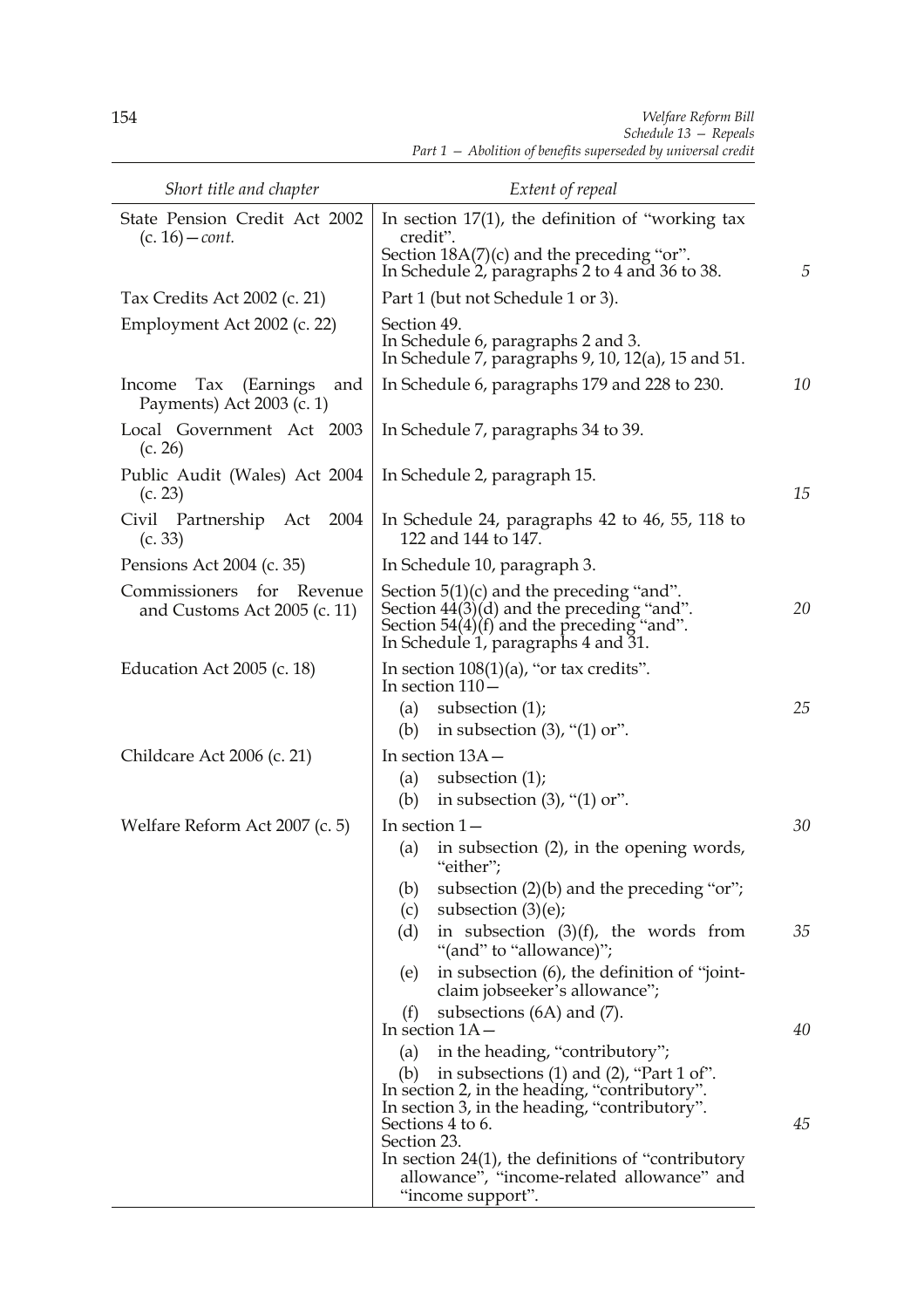*Welfare Reform Bill Schedule 13 — Repeals Part 1 — Abolition of benefits superseded by universal credit*

| Short title and chapter                                                    | Extent of repeal                                                                                                                                                                                                                                                                                                                                                                                                                                                                                                                                                                                                                                                                               |                     |
|----------------------------------------------------------------------------|------------------------------------------------------------------------------------------------------------------------------------------------------------------------------------------------------------------------------------------------------------------------------------------------------------------------------------------------------------------------------------------------------------------------------------------------------------------------------------------------------------------------------------------------------------------------------------------------------------------------------------------------------------------------------------------------|---------------------|
| Reform<br>Welfare<br>2007<br>Act<br>$(c. 5) - cont.$                       | In section 26(1)(a), "or 4(4)(c) or $(5)(c)$ ".<br>Section $27(2)(a)$ .<br>Section 29.<br>Sections 30 to 34.<br>Sections 37 to 39.<br>Section $41(2)(a)$ to $(d)$ and $(3)$ .<br>Sections 46 and 47.<br>Section $48(1)$ to $(3)$ .<br>In Schedule 1-<br>(a) the heading to Part 1;<br>(b)<br>paragraph $1(5)(e)$ and the preceding<br>"and";<br>(c)<br>Part 2.<br>In Schedule 2-<br>in the headings to paragraphs 6 and 7,<br>(a)<br>"Contributory allowance";<br>(b)<br>paragraph 8;<br>(c)<br>paragraph $11(b)$ and (c);<br>(d)<br>paragraph 12.<br>In Schedule 3, paragraphs 1, 2, 4, $9(9)$ and $(10)$ ,<br>$10(3)$ , $(8)(b)$ , $(15)$ and $(32)(b)$ and $(c)$ and $12(3)$<br>and $(4)$ . | 5<br>10<br>15<br>20 |
| Tribunals,<br>Courts<br>and                                                | Schedule 4.<br>In Schedule 5, paragraphs $1, 3$ to $9, 12$ and $13.$<br>In Schedule 7, paragraph 3(2).<br>In Schedule 13, paragraph 103.                                                                                                                                                                                                                                                                                                                                                                                                                                                                                                                                                       | 25                  |
| Enforcement Act 2007 (c. 15)                                               |                                                                                                                                                                                                                                                                                                                                                                                                                                                                                                                                                                                                                                                                                                |                     |
| Pensions Act 2007 (c. 22)                                                  | In Schedule 1, paragraph 25.                                                                                                                                                                                                                                                                                                                                                                                                                                                                                                                                                                                                                                                                   |                     |
| Local Government and Public<br>Involvement in Health Act<br>$2007$ (c. 50) | Section 147(2).<br>Section $148(1)(b)$ .<br>Section 150.                                                                                                                                                                                                                                                                                                                                                                                                                                                                                                                                                                                                                                       | 30                  |
| Child Maintenance and Other<br>Payments Act 2008 (c. 6)                    | Section $45(2)$ .<br>In Schedule 7, paragraph 2(2).                                                                                                                                                                                                                                                                                                                                                                                                                                                                                                                                                                                                                                            |                     |
| Corporation Tax Act 2009 (c. 4)                                            | In section 1059-<br>subsection $(3)$ ;<br>(a)<br>in subsection (5), "child tax credit or<br>(b)<br>working tax credit".<br>In section $1108 -$                                                                                                                                                                                                                                                                                                                                                                                                                                                                                                                                                 | 35                  |
|                                                                            | subsection $(3)$ ;<br>(a)<br>(b)<br>in subsection (5), "child tax credit or<br>working tax credit".                                                                                                                                                                                                                                                                                                                                                                                                                                                                                                                                                                                            | 40                  |
| Welfare Reform Act 2009 (c. 24)                                            | Section 2.<br>Section $3(1)$ and $(2)$ .<br>Sections 4 and 5.<br>Section $8(2)(a)$ .<br>Section 9.<br>Section $34(1)$ and 2.<br>Sections 35 and 36.                                                                                                                                                                                                                                                                                                                                                                                                                                                                                                                                            | 45                  |
|                                                                            | Section $37(3)$ .<br>Schedule 2.<br>In Schedule 4, paragraph 3.                                                                                                                                                                                                                                                                                                                                                                                                                                                                                                                                                                                                                                | 50                  |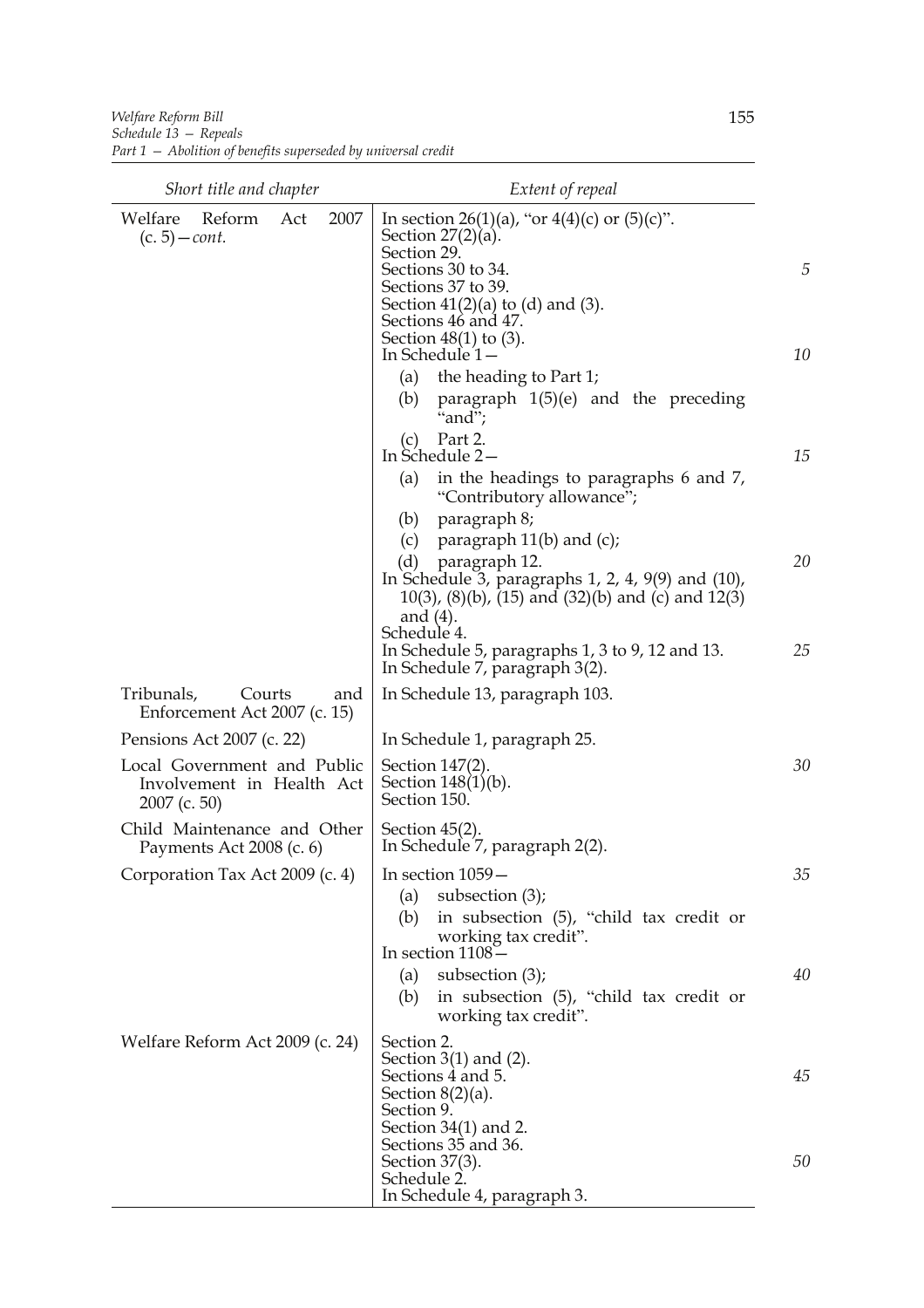*Welfare Reform Bill Schedule 13 — Repeals Part 1 — Abolition of benefits superseded by universal credit*

| Short title and chapter                               | Extent of repeal                                                                                                                                                                                                                 |    |
|-------------------------------------------------------|----------------------------------------------------------------------------------------------------------------------------------------------------------------------------------------------------------------------------------|----|
| Welfare<br>Reform<br>2009<br>Act<br>$(c. 24) - cont.$ | Part 1 of Schedule 7.<br>In Part 3 of Schedule 7, the entries relating to $-$<br>section 2B of the Social Security<br>(a)<br>Administration Act 1992;<br>section 72(3)(b) of the Welfare Reform<br>(b)<br>and Pensions Act 1999; | 5  |
|                                                       | paragraph 5A of Schedule 2 to the Social<br>(c)<br>Security Act 1998;                                                                                                                                                            |    |
|                                                       | the Employment Act 2002;<br>(d)<br>the Civil Partnership Act 2004.<br>(e)                                                                                                                                                        | 10 |
| Welfare Reform Act 2011                               | Section $50(1)$ .<br>Section $57(2)$ .<br>Section 58.<br>Section 68.<br>Section 102(5).<br>Section 106.<br>Section $122(7)(b)$ and (c).<br>In section $123 -$                                                                    | 15 |
|                                                       | in subsection $(3)$ , "or housing benefit" in<br>(a)<br>all three places;<br>in subsection $(7)(a)(i)$ , the words from<br>(b)<br>"or a person engaged" to the end;                                                              | 20 |
|                                                       | in subsection $(9)(a)(i)$ , the words from<br>(c)<br>"or a person engaged" to the end;<br>subsection $(11)(d)$ to $(f)$ ;<br>(d)<br>subsection $(12)(c)$ to $(f)$ ;<br>(e)                                                       | 25 |
|                                                       | (f)<br>in subsection (13), the definition of<br>"person engaged in the administration<br>of housing benefit".<br>In section $125(1)$ , the definitions of "income-<br>based jobseeker's allowance" and "income-                  | 30 |
|                                                       | related employment and support allowance".<br>In Schedule 7, paragraphs $3$ and $10(2)$ .<br>In Schedule 9, paragraphs 18, 22, 26 and 27.<br>In Schedule 11, paragraphs 12 to 14.<br>In Schedule 12, paragraph 5.                | 35 |

#### PART 2

# ENTITLEMENT TO JOBSEEKER'S ALLOWANCE WITHOUT SEEKING EMPLOYMENT

| Short title and chapter                                                                   | Extent of repeal | 40 |
|-------------------------------------------------------------------------------------------|------------------|----|
| Welfare Reform Act 2009 (c. 24)   Section $4(2)(a)$ , (3) and (4).<br>Section $8(2)(b)$ . |                  |    |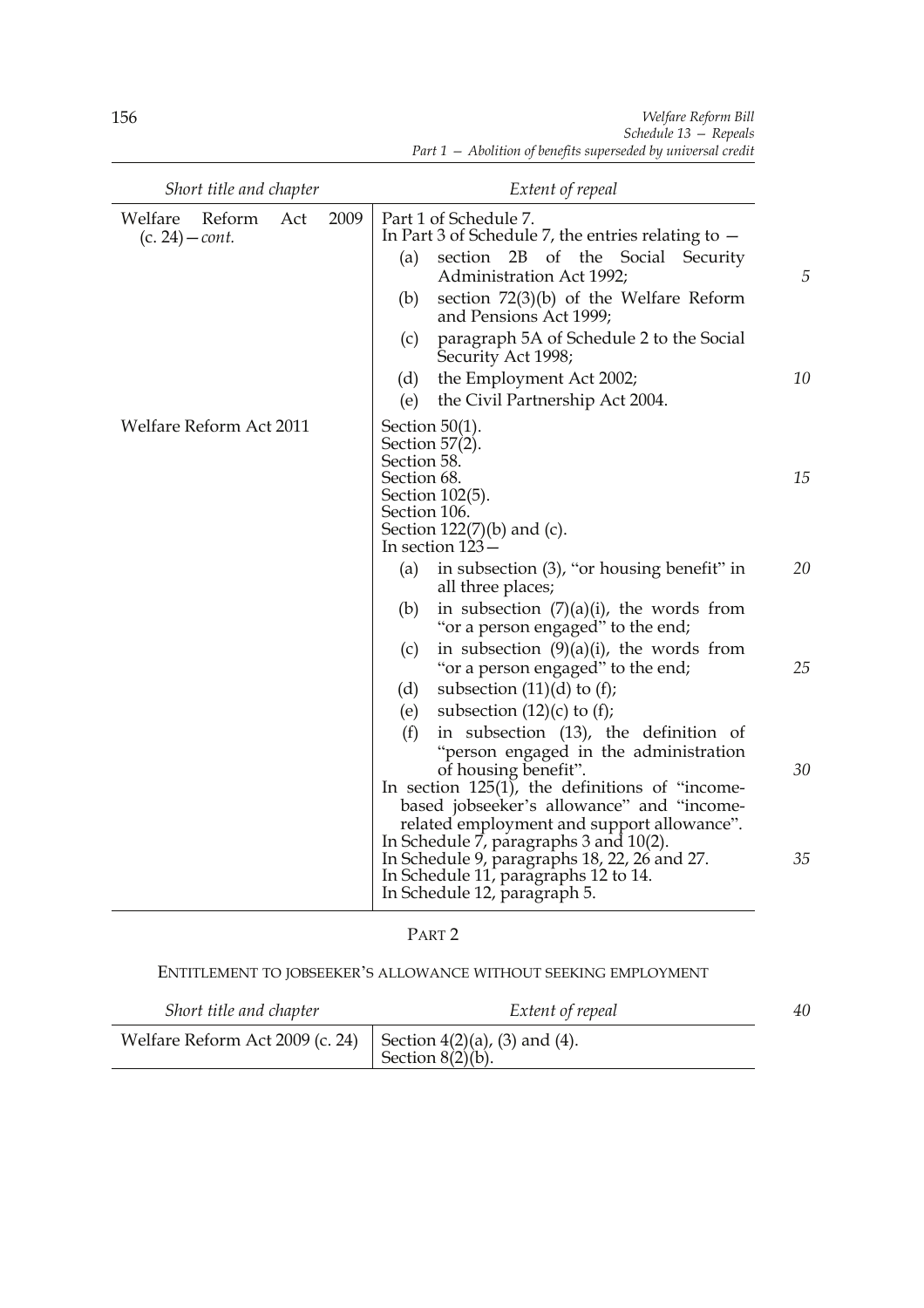*Welfare Reform Bill Schedule 13 — Repeals Part 2 — Entitlement to jobseeker's allowance without seeking employment*

| Short title and chapter                       |      | Extent of repeal                                                                                                                       |    |
|-----------------------------------------------|------|----------------------------------------------------------------------------------------------------------------------------------------|----|
| Welfare<br>Reform<br>Act<br>$(c. 24) - cont.$ | 2009 | In section $32(2)$ , in the inserted section $20E$ of the<br>Jobseekers Act 1995-                                                      |    |
|                                               |      | subsection $(1)$ ;<br>(a)                                                                                                              |    |
|                                               |      | in subsection $(2)(c)$ , "or 18A";<br>(b)                                                                                              | 5  |
|                                               |      | subsection (2)(d);<br>(c)                                                                                                              |    |
|                                               |      | in subsection $(3)(a)$ , "11A, 11C," and "or<br>(d)<br>$18B$ ";                                                                        |    |
|                                               |      | in subsection $(4)(a)$ , "11A".<br>(e)<br>In section $32-$                                                                             | 10 |
|                                               |      | in subsection $(3)(e)$ , the words from "as"<br>(a)<br>to "Act)";                                                                      |    |
|                                               |      | in subsection $(3)(f)$ , the words from "as"<br>(b)<br>to "Schedule)";                                                                 |    |
|                                               |      | subsection (5).<br>(c)                                                                                                                 | 15 |
|                                               |      | Schedule 1.                                                                                                                            |    |
|                                               |      | In Part 3 of Schedule 7, the entries relating to $-$                                                                                   |    |
|                                               |      | sections 15A and<br>17A(1)<br>the<br>of<br>(a)<br>Jobseekers Act 1995;                                                                 |    |
|                                               |      | paragraphs $2(2)$ , $(3)$ and $(4)(b)$ , 3, $4(1)$ , 12<br>(b)<br>and 13 of Schedule 7 to the Welfare<br>Reform and Pensions Act 1999; | 20 |
|                                               |      | paragraph 12(2) of Schedule 3 to the<br>(c)<br>Welfare Reform Act 2007.                                                                |    |

#### PART 3

*25*

JOBSEEKER'S ALLOWANCE: RESPONSIBILITIES FOR INTERIM PERIOD

| Short title and chapter                                        | Extent of repeal                                                                                                                                                                                       |    |
|----------------------------------------------------------------|--------------------------------------------------------------------------------------------------------------------------------------------------------------------------------------------------------|----|
| Jobseekers Act 1995 (c. 18)                                    | Section $8(2A)$ and $(3)$ .<br>Section $17A(5)(d)$ to (f) and (6) to (9).<br>Section $20(4)$ to $(6)$ .<br>Sections 20A and 20B.<br>In section $35(1)$ , the definition of "jobseeker's<br>agreement". | 30 |
| Social Security Act 1998 (c. 14)                               | In Schedule 7, paragraph 141.                                                                                                                                                                          |    |
| Welfare Reform and Pensions<br>Act 1999 (c. 30)                | In Schedule 7, paragraphs 12 and 13.<br>In Schedule 8, paragraph 29(5).                                                                                                                                | 35 |
| Welfare Reform Act 2009 (c. 24)                                | Section $1(4)$ and $(5)$ .<br>Section 25.<br>Section $32(3)(e)$ and $(f)$ and $(4)$ .<br>Section 33.<br>In Part 3 of Schedule 7, the entries relating to<br>sections $8(3)$ and $9(13)$ .              | 40 |
| Criminal Justice and Licensing<br>(Scotland) Act 2010 (asp 13) | In Schedule 2, paragraph 38.                                                                                                                                                                           |    |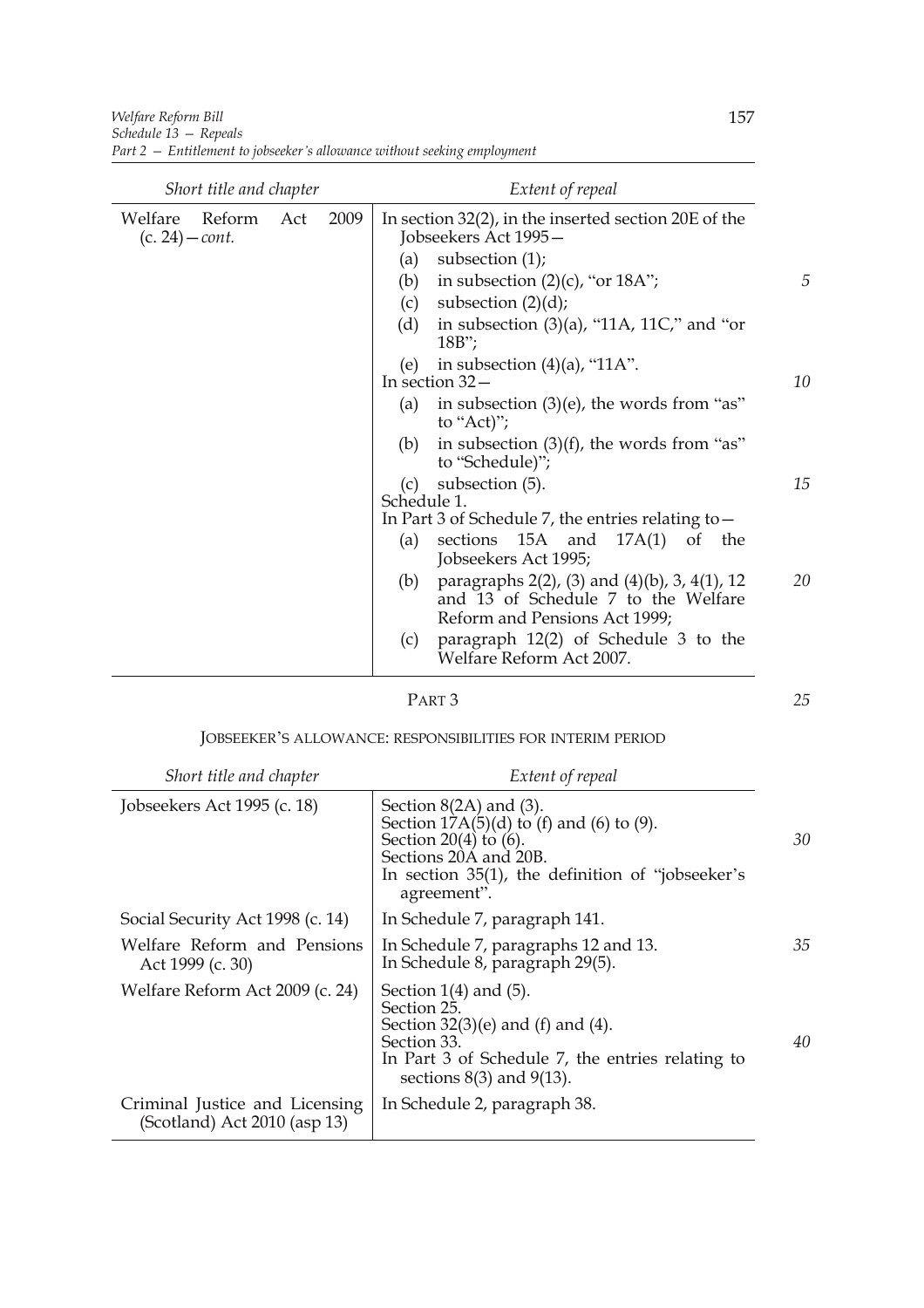JOBSEEKER'S ALLOWANCE: RESPONSIBILITIES AFTER INTRODUCTION OF UNIVERSAL CREDIT

| Short title and chapter                           | Extent of repeal                                                                                                                                                                                                                                                                                                                                                                                                                                                                                                                                                                                                     |
|---------------------------------------------------|----------------------------------------------------------------------------------------------------------------------------------------------------------------------------------------------------------------------------------------------------------------------------------------------------------------------------------------------------------------------------------------------------------------------------------------------------------------------------------------------------------------------------------------------------------------------------------------------------------------------|
| Social Security Administration<br>Act 1992 (c. 5) | Section $71ZG(1)(b)$ (as inserted by section 102 of<br>this Act).                                                                                                                                                                                                                                                                                                                                                                                                                                                                                                                                                    |
| Jobseekers Act 1995 (c. 18)                       | Section 17A, so far as not otherwise repealed.<br>Section 17B.<br>Sections 19 to 19C (as substituted by section<br>$46(1)$ of this Act).<br>Section $20(1)$ to $(3)$ .<br>Section 20E, so far as not otherwise repealed.<br>Section $22(2)$ .<br>In section $35(1)$ –<br>in the definition of "employment",<br>(a)<br>"except in section 7";<br>the definitions of "employment officer"<br>(b)<br>and "jobseeker's direction" (as inserted<br>by this Act).<br>Section $36(1A)$ (as inserted by Schedule 7 to this<br>Act) and $(4A)$ .<br>In section $37(1)(a)(i)$ and (b), "6, 7".<br>In Schedule 1, paragraph 8B. |
| Social Security Act 1998 (c. 14)                  | In Schedule 3, paragraph 8 (and the preceding<br>heading).<br>In Schedule 7, paragraphs 134 and 135.                                                                                                                                                                                                                                                                                                                                                                                                                                                                                                                 |
| Welfare Reform Act 2009 (c. 24)                   | Section $1(1)$ to $(3)$ .<br>Section 29.<br>Section $32(1)$ to $(3)$ .                                                                                                                                                                                                                                                                                                                                                                                                                                                                                                                                               |
| Welfare Reform Act 2011                           | Section $44(3)$ to $(5)$ .<br>Section 45.<br>Section $46(1)$ .<br>In Schedule 7, paragraphs 2, 4, 5, 7, 8, 9, 10(1)<br>and (3), 11, 14 and 16.                                                                                                                                                                                                                                                                                                                                                                                                                                                                       |

#### PART 5

| EMPLOYMENT AND SUPPORT ALLOWANCE: RESPONSIBILITIES AFTER INTRODUCTION OF | 35 |
|--------------------------------------------------------------------------|----|
| UNIVERSAL CREDIT                                                         |    |

| Short title and chapter         | Extent of repeal                                                                                                                                                                                                                             |    |
|---------------------------------|----------------------------------------------------------------------------------------------------------------------------------------------------------------------------------------------------------------------------------------------|----|
| Welfare Reform Act 2007 (c. 5)  | Section 1B (as inserted by section 53 of this Act).<br>Section 16A (as inserted by section 55 of this<br>Act).<br>Section $24(3A)$ and $(3B)$ .<br>Section $26(1)(b)$ .<br>In Schedule 2, paragraph 12, so far as not<br>otherwise repealed. | 40 |
| Welfare Reform Act 2009 (c. 24) | Section $3(3)$ to $(5)$ .<br>Section 8, so far as not otherwise repealed.<br>Section 10.                                                                                                                                                     | 45 |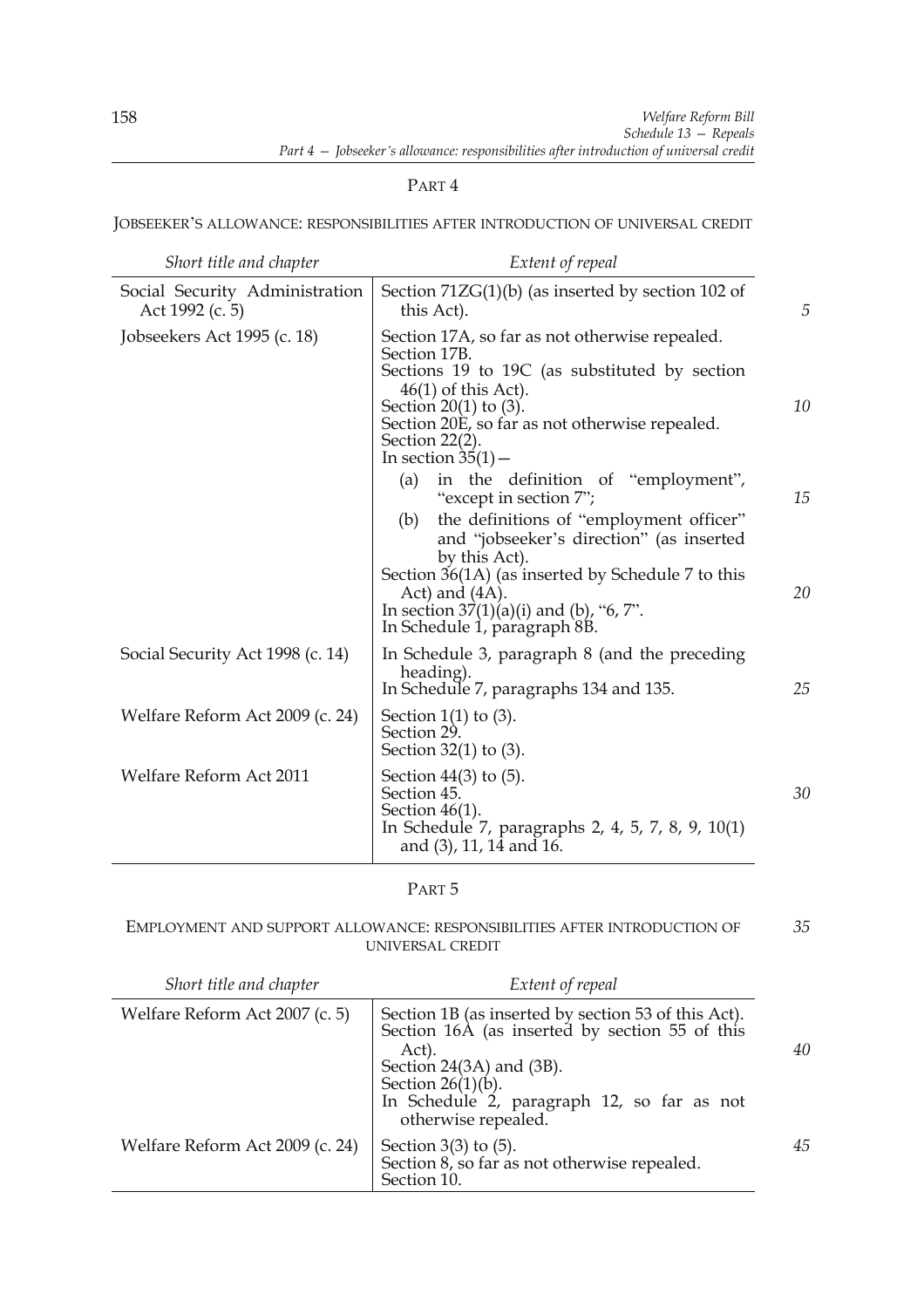| Short title and chapter | Extent of repeal                                                            |
|-------------------------|-----------------------------------------------------------------------------|
| Welfare Reform Act 2011 | Section 53(3) to (5).<br>Sections 54 and 55.<br>Section $57(1)$ and $(3)$ . |

| Short title and chapter          | Extent of repeal                                                                                                                                                                                          |          |
|----------------------------------|-----------------------------------------------------------------------------------------------------------------------------------------------------------------------------------------------------------|----------|
| Jobseekers Act 1995 (c. 18)      | In section $36(4A)(a)$ and (b), "or Schedule A1".<br>In section $37(1)(c)$ , ", any paragraph of Schedule<br>$A1$ ".<br>In Schedule 1, in paragraph 19 "(other than                                       | 10       |
|                                  | paragraph 8 of Schedule A1)".                                                                                                                                                                             |          |
| Social Security Act 1998 (c. 14) | In Schedule 3, in paragraph 3(da), ", or Schedule<br>A1 to.".                                                                                                                                             |          |
| Welfare Reform Act 2007 (c. 5)   | In section $16-$<br>subsection $(1)(d)$ to $(f)$ ;<br>(a)<br>in subsections $(2)(a)$ and $(3)(a)$ , "or<br>(b)<br>Schedule 1A".<br>In section 25(6), "or Schedule 1A";<br>Section $26(1)(d)$ .            | 15<br>20 |
|                                  | In Schedule $2-$<br>in paragraph $10A(1)$ , "or Schedule $1A$ ";<br>(a)<br>in paragraph 12, paragraph (ca) (but not<br>(b)<br>the final "or");                                                            |          |
|                                  | in paragraph 13, ", or under any<br>(c)<br>paragraph of Schedule 1A other than<br>paragraph 8,".                                                                                                          | 25       |
| Welfare Reform Act 2009 (c. 24)  | In section 32, in the section 20E to be inserted<br>into the Jobseekers Act 1995 -                                                                                                                        |          |
|                                  | subsection $(1)(d)$ to $(f)$ ;<br>(a)<br>in subsections $(3)(a)$ and $(4)(a)$ , "or<br>(b)<br>Schedule A1".<br>In Schedule 7, in Part 3, the entry relating to<br>Schedule A1 to the Jobseekers Act 1995. | 30       |

# CLAIMANTS DEPENDENT ON DRUGS ETC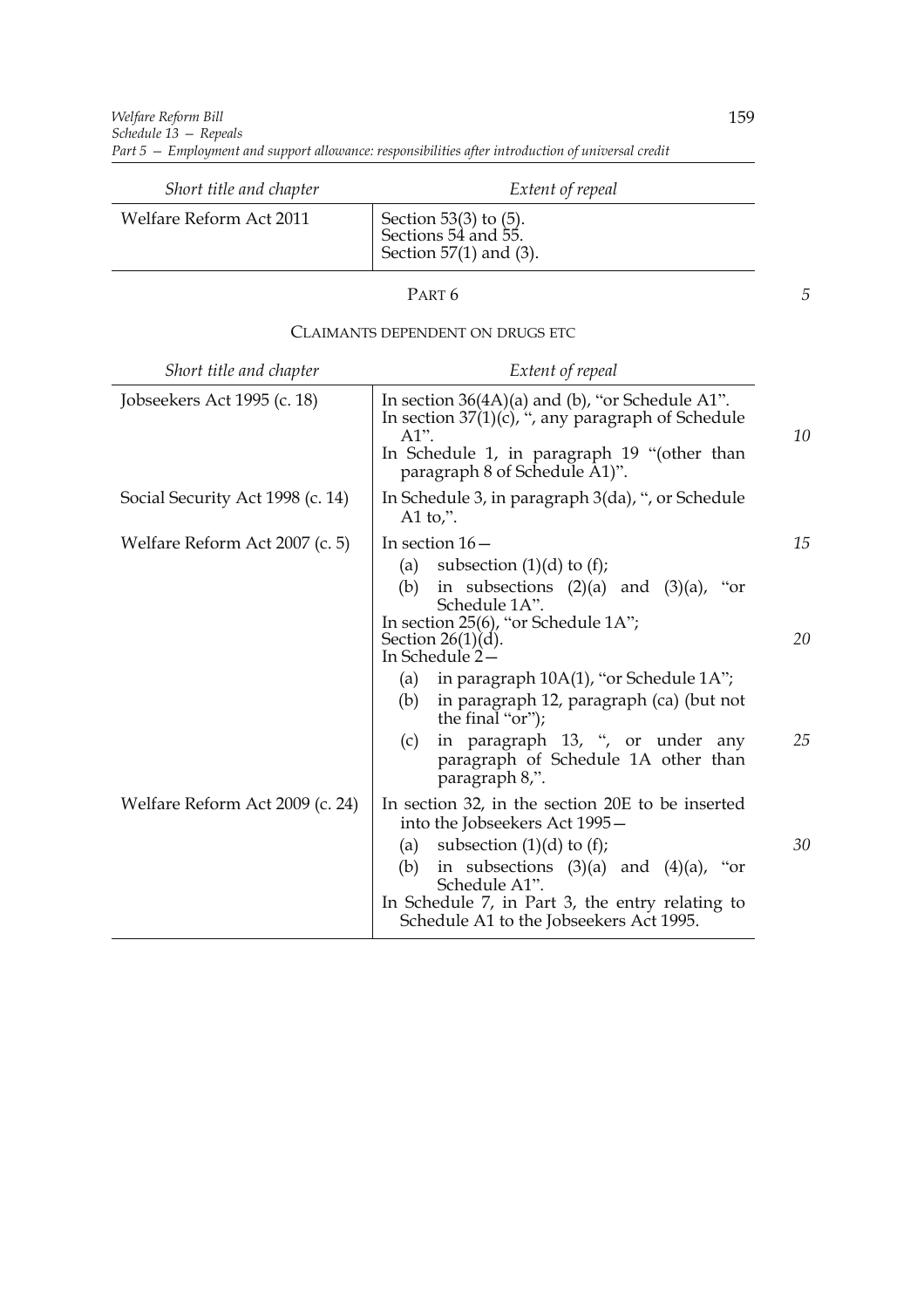# INDUSTRIAL INJURIES ARISING BEFORE 5 JULY 1948

*Short title and chapter Extent of repeal*

| Pneumoconiosis etc (Workers'                                     | In section $2-$                                                                                                                                                                                                                                                                                                                                                                                                                                      |               |
|------------------------------------------------------------------|------------------------------------------------------------------------------------------------------------------------------------------------------------------------------------------------------------------------------------------------------------------------------------------------------------------------------------------------------------------------------------------------------------------------------------------------------|---------------|
| Compensation) Act<br>1979<br>(c. 41)                             | in subsection $(2)(b)$ , the words from the<br>(a)<br>beginning to "disease, or";<br>in subsection $(3)$ , in the definition of<br>(b)<br>"death benefit", the words ""death<br>benefit" means" and the words from<br>"death benefit under" to the end;<br>in subsection $(3)$ , in the definition of<br>(c)<br>"disablement benefit", the words "or<br>paragraph 4 of Schedule 8 to the Social<br>Security Contributions and Benefits Act<br>1992". | 5<br>10<br>15 |
| Social Security Administration<br>Act 1992 (c. 5)                | Section $164(4)$ and $(5)$ .<br>In section $166(1)(b)$ , the words "(except Part 1 of<br>Schedule 8)".<br>Section 185.<br>Section 188(3).<br>In section 191, in the definition of "industrial"<br>injuries benefits", the words "other than<br>under Schedule 8".<br>Schedule 9.                                                                                                                                                                     | 20            |
| Social Security (Consequential<br>Provisions) Act 1992 (c. $6$ ) | In Schedule 2, paragraph $55(1)(b)$ and $(2)(b)$ .                                                                                                                                                                                                                                                                                                                                                                                                   | 25            |
| Social Security (Incapacity for<br>Work) Act 1994 (c. 18)        | In Schedule 1, paragraph 42.                                                                                                                                                                                                                                                                                                                                                                                                                         |               |
| Civil Partnership Act<br>2004<br>(c. 33)                         | In Schedule 24, paragraph 53.                                                                                                                                                                                                                                                                                                                                                                                                                        | 30            |

### PART 8

#### SOCIAL FUND: ENDING OF DISCRETIONARY PAYMENTS

| Short title and chapter                                              | Extent of repeal                                                                                         |    |
|----------------------------------------------------------------------|----------------------------------------------------------------------------------------------------------|----|
| Commissioner<br>Parliamentary<br>Act 1967 (c. 13)                    | In Schedule 2, the entry relating to the social<br>fund Commissioner.                                    | 35 |
| Superannuation Act 1972 (c. 11)                                      | In Schedule 1, the entry relating to the Office of<br>the social fund Commissioner for Great<br>Britain. |    |
| House<br>Ωt<br>Commons<br>Disqualification<br>1975<br>Act<br>(c. 24) | In Schedule 1, in Part 3, the entry relating to the<br>social fund Commissioner.                         | 40 |
| Social Security Contributions<br>and Benefits Act 1992 (c. 4)        | In section $138-$<br>in subsection $(1)$ , the "and" preceding<br>(a)<br>paragraph (b);                  |    |
|                                                                      | subsections $(3)$ and $(5)$ .<br>(b)                                                                     | 45 |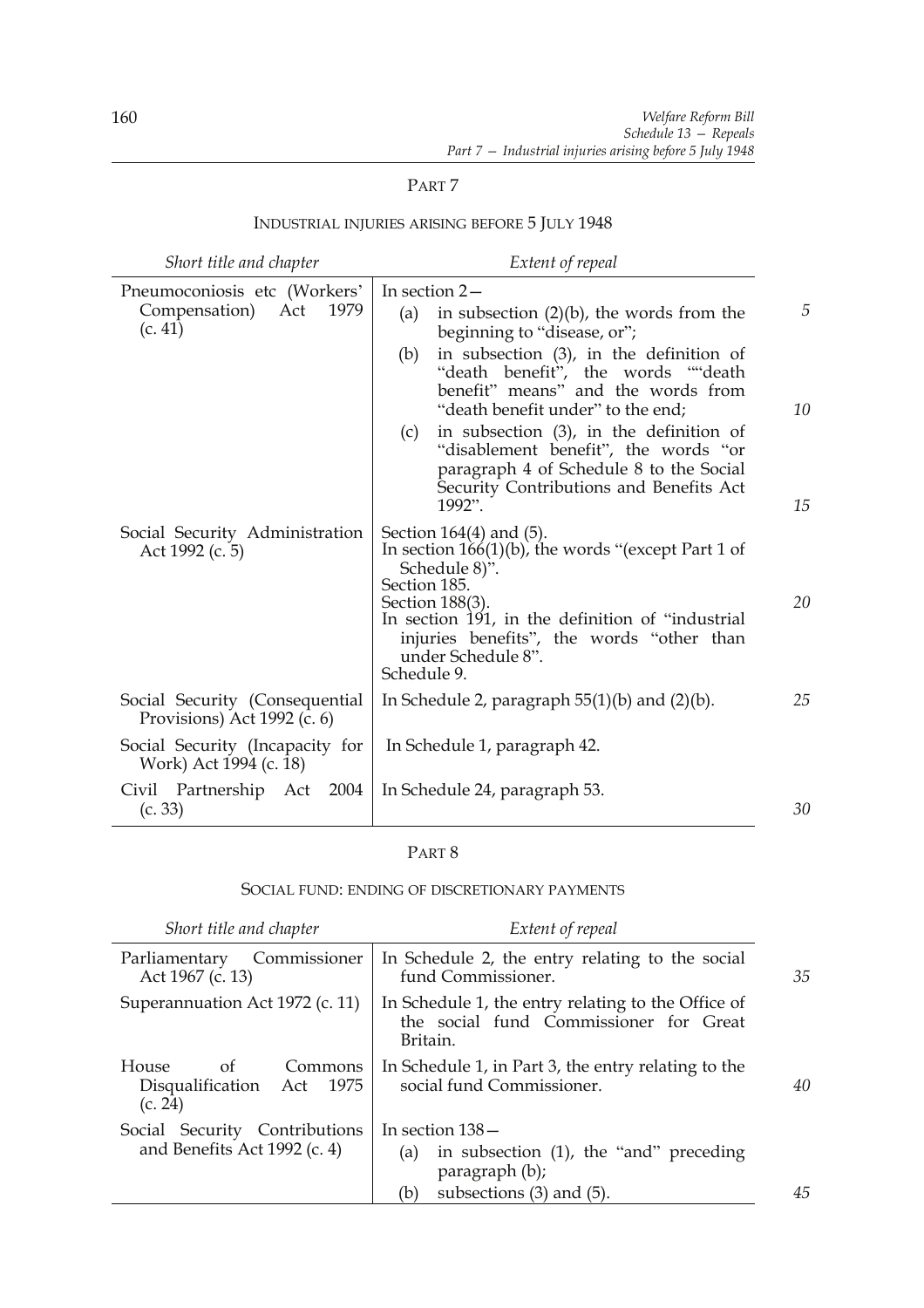| Short title and chapter                                                    | Extent of repeal                                                                                                                                                                                                                                                                    |          |
|----------------------------------------------------------------------------|-------------------------------------------------------------------------------------------------------------------------------------------------------------------------------------------------------------------------------------------------------------------------------------|----------|
| Social Security Contributions<br>and Benefits Act 1992 (c. 4) $-$<br>cont. | Sections 139 and 140.                                                                                                                                                                                                                                                               |          |
| Social Security Administration<br>Act 1992 (c. 5)                          | Section 12.<br>Section 71ZA.<br>Section $78(1)$ to $(3B)$ and $(5)$ to $(9)$ .<br>Section 168.<br>In Schedule 4, in Part $1-$                                                                                                                                                       | 5        |
|                                                                            | (a) the heading "The Social Fund";<br>under that heading, the entries relating<br>(b)<br>to the social fund Commissioner, a social<br>fund inspector and a member of any<br>staff employed in connection with the<br>social fund.                                                   | 10<br>15 |
| Jobseekers Act 1995 (c. 18)                                                | Section 32(2).<br>In Schedule 2, paragraph 51.                                                                                                                                                                                                                                      |          |
| Social Security Act 1998 (c. 14)                                           | Section $8(1)(b)$ (but not the "and" following it).<br>In section $9(1)$ , "Subject to section 36(3) below,".<br>In section $10(1)$ , "and section $36(3)$ ".<br>Sections 36 to 38.<br>Section $70(2)$ .<br>Section 71.<br>Section 75.<br>In Schedule 7, paragraphs 72, 73 and 103. | 20<br>25 |
| Freedom of Information Act<br>$2000$ (c. 36)                               | In Schedule 1, in Part 6, the entry relating to the<br>social fund Commissioner appointed under<br>65<br>section<br>of<br>the<br>Social<br>Security<br>Administration Act 1992.                                                                                                     |          |
| Civil<br>Partnership<br>Act<br>2004<br>(c. 33)                             | In Schedule 24, paragraph 61.                                                                                                                                                                                                                                                       | 30       |
| Welfare Reform Act 2007 (c. 5)                                             | Section 54(a).<br>In Schedule 7, paragraphs $2(3)$ , $3(4)$ and $(5)$ and<br>4.                                                                                                                                                                                                     |          |
| Welfare Reform Act 2011                                                    | Sections 70 and 71.                                                                                                                                                                                                                                                                 | 35       |

| Short title and chapter          | Extent of repeal                                                                                                                                                                                                                           |          |
|----------------------------------|--------------------------------------------------------------------------------------------------------------------------------------------------------------------------------------------------------------------------------------------|----------|
| Transport Act 1982 (c. 49)       | Section $70(2)(a)(i)$ .                                                                                                                                                                                                                    |          |
| Inheritance Tax Act 1984 (c. 51) | In section $74(4)(c)$ , the words "section 71 of the<br>Social Security Contributions and Benefits<br>Act 1992 or".<br>In section $89(4)(c)$ , the words "section 71 of the<br>Social Security Contributions and Benefits<br>Act 1992 or". | 40<br>45 |
| Child Support Act 1991 (c. 48)   | In section $8(8)(a)$ , the words "or a disability<br>living allowance."                                                                                                                                                                    |          |

## DISABILITY LIVING ALLOWANCE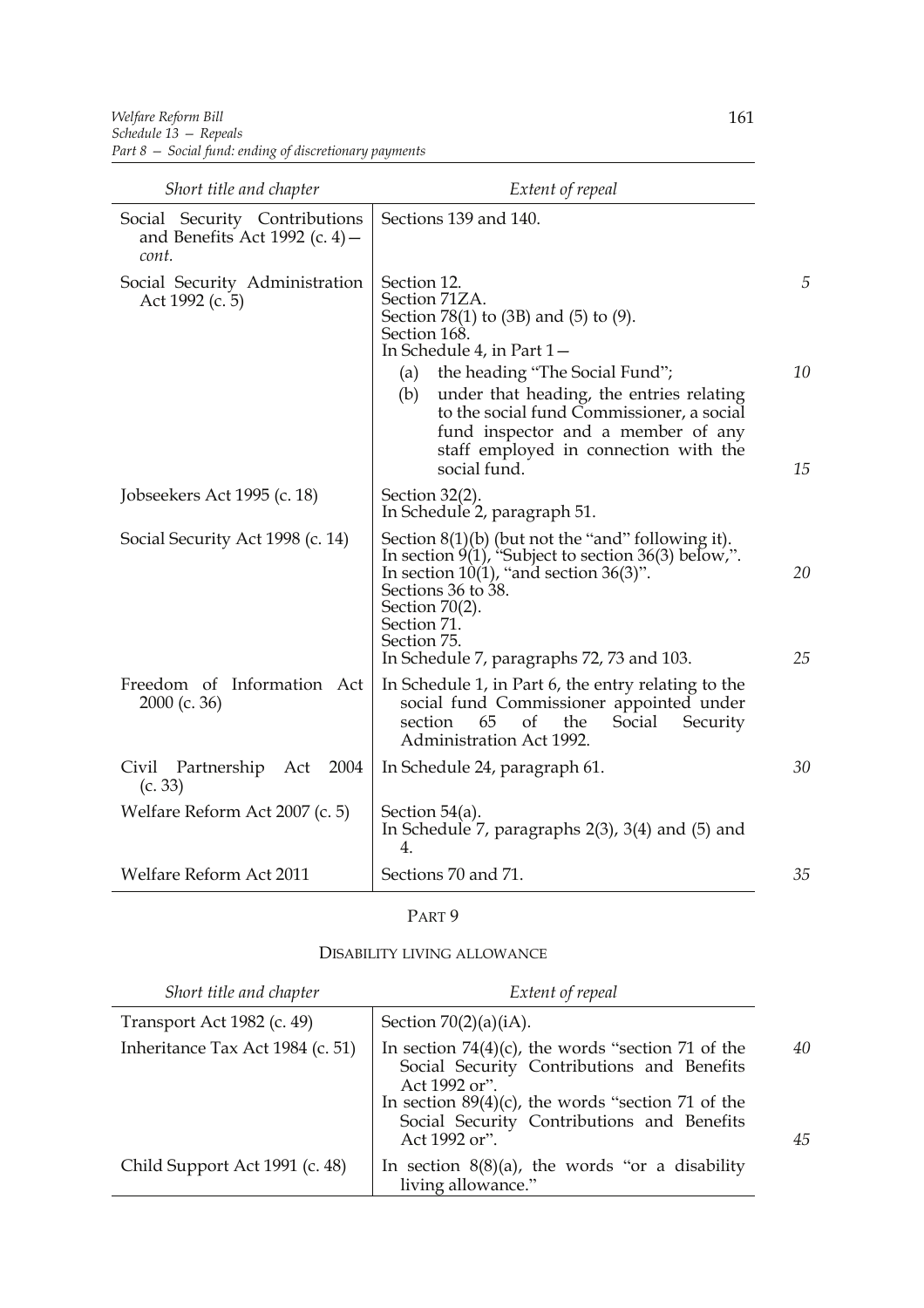| Short title and chapter                                                  | Extent of repeal                                                                                                                                                                                                                                                                                                  |          |
|--------------------------------------------------------------------------|-------------------------------------------------------------------------------------------------------------------------------------------------------------------------------------------------------------------------------------------------------------------------------------------------------------------|----------|
| Social Security Contributions<br>and Benefits Act 1992 (c. 4)            | Section $30B(4)(b)$ .<br>Section $64(1A)(b)$ .<br>In section $150(2)$ , paragraph (b) of the definition<br>of "attendance allowance".                                                                                                                                                                             |          |
| Social Security Administration<br>Act 1992 (c. 5)                        | In section $150-$<br>subsection $(1)(b)$ , and<br>(a)<br>in subsection $(3)(b)$ , the word " $(b)$ ,".<br>(b)<br>In Schedule 7, paragraph 1.                                                                                                                                                                      |          |
| Taxation of Chargeable Gains<br>Act 1992 (c. 12)                         | Section $169D(9)(a)$ .<br>In paragraph $1$ of Schedule $1-$<br>sub-paragraph (1A)(b);<br>(a)<br>(b)<br>in sub-paragraph (6), in the definition of<br>"disability living allowance", the words<br>"section 71 of the Social Security<br>Contributions and Benefits Act 1992 or".                                   | 10<br>15 |
| Finance Act 1994 (c. 9)                                                  | In paragraph $3(4)(b)$ of Schedule 7A, the words<br>of<br>the<br>71<br>Social<br>"section<br>Security<br>Contributions and Benefits Act 1992 or".                                                                                                                                                                 |          |
| Value Added Tax Act 1994<br>(c. 23)                                      | In Part 2 of Schedule 7A, in sub-paragraph (2)(b)<br>of note 6 to Group 3, the words "Part III of the<br>Contributions and Benefits Act or".<br>In Part 2 of Schedule 8, in paragraph (b) of note<br>(7) to Group 12, the words "section 71 of the<br>Social Security Contributions and Benefits<br>Act 1992 or". | 20<br>25 |
| Social Security (Recovery<br><sub>of</sub><br>Benefits) Act 1997 (c. 27) | In Schedule 2, in the second column of the<br>table-<br>the entry for the care component of<br>(a)<br>disability living allowance;<br>the entry for the mobility component of<br>(b)<br>disability living allowance.                                                                                              | 30       |
| Social Security Act 1998 (c. 14)                                         | In Schedule 3, paragraph 3(b).                                                                                                                                                                                                                                                                                    |          |
| Welfare Reform and Pensions<br>Act 1999 (c. 30)                          | Section 67.                                                                                                                                                                                                                                                                                                       | 35       |
| Immigration and Asylum Act<br>1999 (c. 33)                               | Section $115(1)(d)$ .                                                                                                                                                                                                                                                                                             |          |
| Capital Allowances Act 2001<br>(c. 2)                                    | Section $268D(2)(a)(i)$ .                                                                                                                                                                                                                                                                                         |          |
| Social Security Fraud Act 2001<br>(c. 11)                                | In section $6A(1)$ , paragraph $(d)$ of the definition<br>of "sanctionable benefit".                                                                                                                                                                                                                              | 40       |
| Income<br>Tax<br>(Earnings<br>and<br>Pensions) Act 2003 (c. 1)           | In section $677(1)$ , in Part 1 of Table B, in the<br>entry relating to disability living allowance,<br>the words "SSCBA 1992 Section 71" (in the<br>second column).                                                                                                                                              | 45       |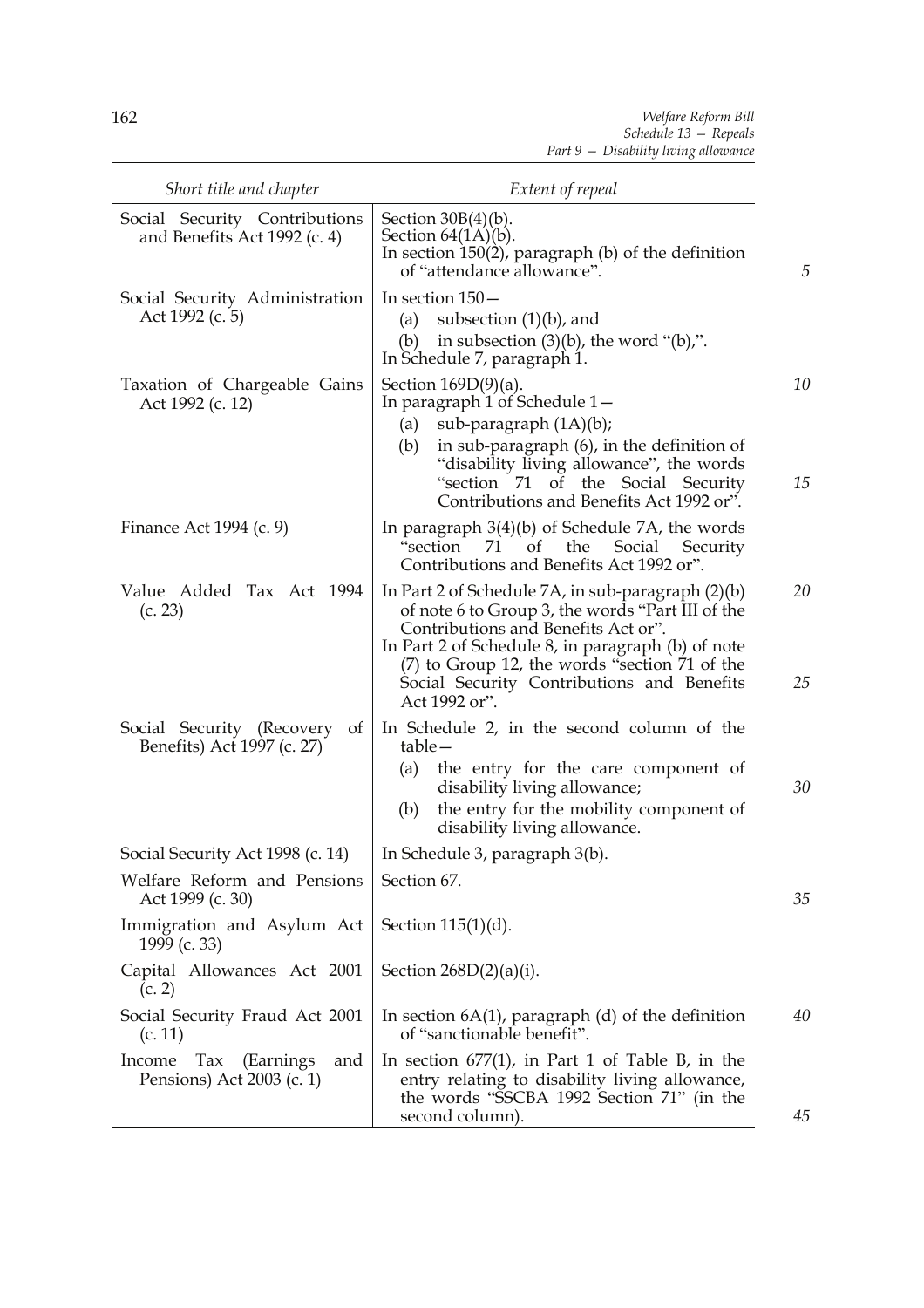| Short title and chapter                                               | Extent of repeal                                                                |            |
|-----------------------------------------------------------------------|---------------------------------------------------------------------------------|------------|
| Finance Act 2005 (c. 7)                                               | In section $38-$                                                                |            |
|                                                                       | in subsection $(2)(b)$ , the words "section"<br>(a)<br>71(6) of SSCBA 1992 or"; |            |
|                                                                       | in subsection $(3)(b)$ , the words "section"<br>(b)<br>$72(8)$ of SSCBA or";    | $\sqrt{2}$ |
|                                                                       | subsection $(5)(a)$ .<br>(c)                                                    |            |
| National<br><b>Health</b><br>Service<br>Provisions)<br>(Consequential | In Schedule 1, paragraph 145.                                                   |            |
| Act 2006 (c. 43)                                                      |                                                                                 | 10         |
| Welfare Reform Act 2007 (c. 5)                                        | Sections 52, 53 and 60(2).<br>In Schedule 7, paragraph 2(2).                    |            |
| Pensions Act 2007 (c. 22)                                             | In Schedule 1, paragraph 42.                                                    |            |
| Welfare Reform Act 2009 (c. 24)                                       | Section 14.                                                                     |            |

POWERS TO REQUIRE INFORMATION RELATING TO CLAIMS AND AWARDS

| Short title and chapter                                    | Extent of repeal                      |    |
|------------------------------------------------------------|---------------------------------------|----|
| Social Security Administration<br>Act 1992 (c. 5)          | Section 126A.                         |    |
| Social Security Administration<br>(Fraud) Act 1997 (c. 47) | Section 11.                           | 20 |
| Social Security Act 1998 (c. 14)                           | Section $22(4)$ .<br>Section 74.      |    |
| Welfare Reform and Pensions<br>Act 1999 (c. 30)            | In Schedule 8, paragraph $34(2)(c)$ . | 25 |
| Welfare Reform Act 2007 (c. 5)                             | Section $48(4)$ .                     |    |

# PART 11

#### RECOVERY OF BENEFIT PAYMENTS

| Short title and chapter                                               | Extent of repeal                                                                                                                                           |    |
|-----------------------------------------------------------------------|------------------------------------------------------------------------------------------------------------------------------------------------------------|----|
| Social Security Administration   In section $71 -$<br>Act 1992 (c. 5) | subsection $(7)$ ;<br>(a)<br>in subsection $(8)$ , "or $(7)$ ";<br>(b)<br>subsections (10A) and (10B);<br>(c)<br>subsection $(11)(aa)$ and $(ac)$ .<br>(d) | 30 |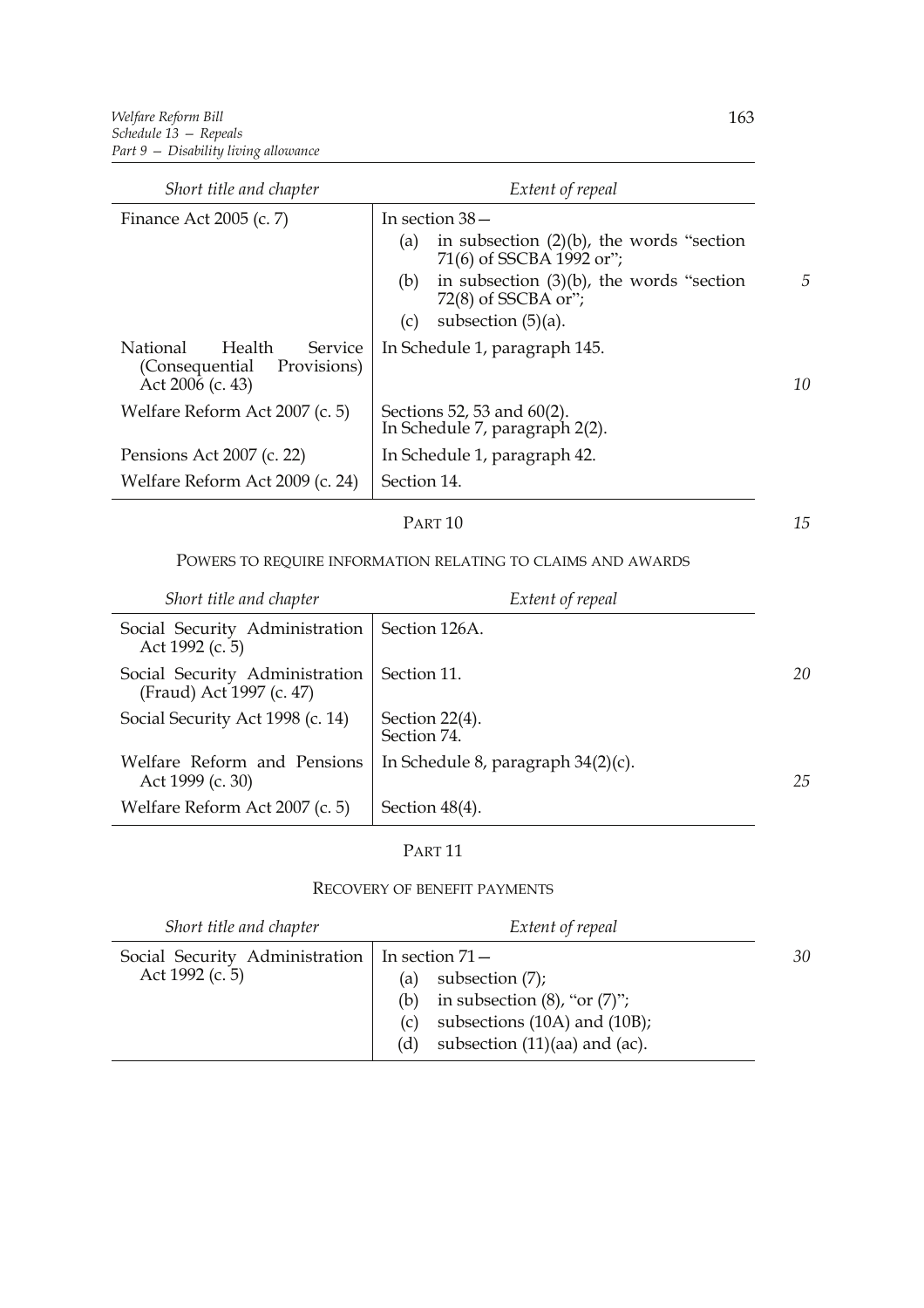#### LOSS OF BENEFIT: CAUTIONS

| Short title and chapter                           | Extent of repeal                                                                                                                                                                                                                                                                                                                                                                                             |          |
|---------------------------------------------------|--------------------------------------------------------------------------------------------------------------------------------------------------------------------------------------------------------------------------------------------------------------------------------------------------------------------------------------------------------------------------------------------------------------|----------|
| Social Security Administration<br>Act 1992 (c. 5) | In section $115C(1)(d)$ (as inserted by section 111<br>of this Act) "or cautioned".<br>In section $115D(1)(c)$ and $(2)(c)$ (as inserted by<br>section 111 of this Act) "or cautioned".                                                                                                                                                                                                                      | 5        |
| Social Security Fraud Act 2001<br>(c. 11)         | In section $6B-$<br>in subsection $(11A)(c)$ , "or $(c)$ ";<br>(a)<br>in subsection (13), the words from "or<br>(b)<br>the caution" to the end<br>In section $6C$ , subsection $(4)(a)(ii)$ and the<br>preceding "or".<br>In sections $8(8)(a)$ and $9(8)(a)$ , "or M being<br>cautioned in relation to the offence to which<br>the old agreement relates".<br>In section 13, the definition of "cautioned". | 10<br>15 |
| State Pension Credit Act 2002<br>(c. 16)          | In Schedule 2, paragraph 49.                                                                                                                                                                                                                                                                                                                                                                                 |          |
| Tax Credits Act 2002 (c. 21)                      | In section 36A (as inserted by section 115 of this<br>$Act)$ –<br>in subsection $(7)(c)$ "or $(c)$ ";<br>(a)<br>in subsection $(10)$ , in the definition of<br>(b)<br>"disqualifying event", paragraph (c).<br>In section 36B (as so inserted), subsection                                                                                                                                                   | 20<br>25 |
| <b>Welfare Reform Act 2011</b>                    | $(4)(a)(ii)$ and the preceding "or".<br>In section 67, the definition of "cautioned".<br>Section 115(5).                                                                                                                                                                                                                                                                                                     |          |

# PART 13

#### INFORMATION-SHARING BETWEEN SECRETARY OF STATE AND HMRC

*Short title and chapter Extent of repeal*

| Social Security Administration<br>Act 1992 (c. 5) | In section $121E-$                                                                                                                               |    |
|---------------------------------------------------|--------------------------------------------------------------------------------------------------------------------------------------------------|----|
|                                                   | in subsections $(2)$ and $(2ZA)$ , the words<br>(a)<br>"subject to subsection (2A),", "social"<br>security," and "or employment or<br>training"; | 35 |
|                                                   | subsection (2A).<br>(b)<br>In section $121F -$                                                                                                   |    |
|                                                   | in subsections $(1)$ and $(1A)$ , the words<br>(a)<br>"social security," and "or employment or<br>training";                                     | 40 |
|                                                   | in subsection (2), "(subject to subsection<br>(b)<br>$(2A))$ ";                                                                                  |    |
|                                                   | subsection (2A).<br>(c)<br>Sections 122 and 122ZA.                                                                                               | 45 |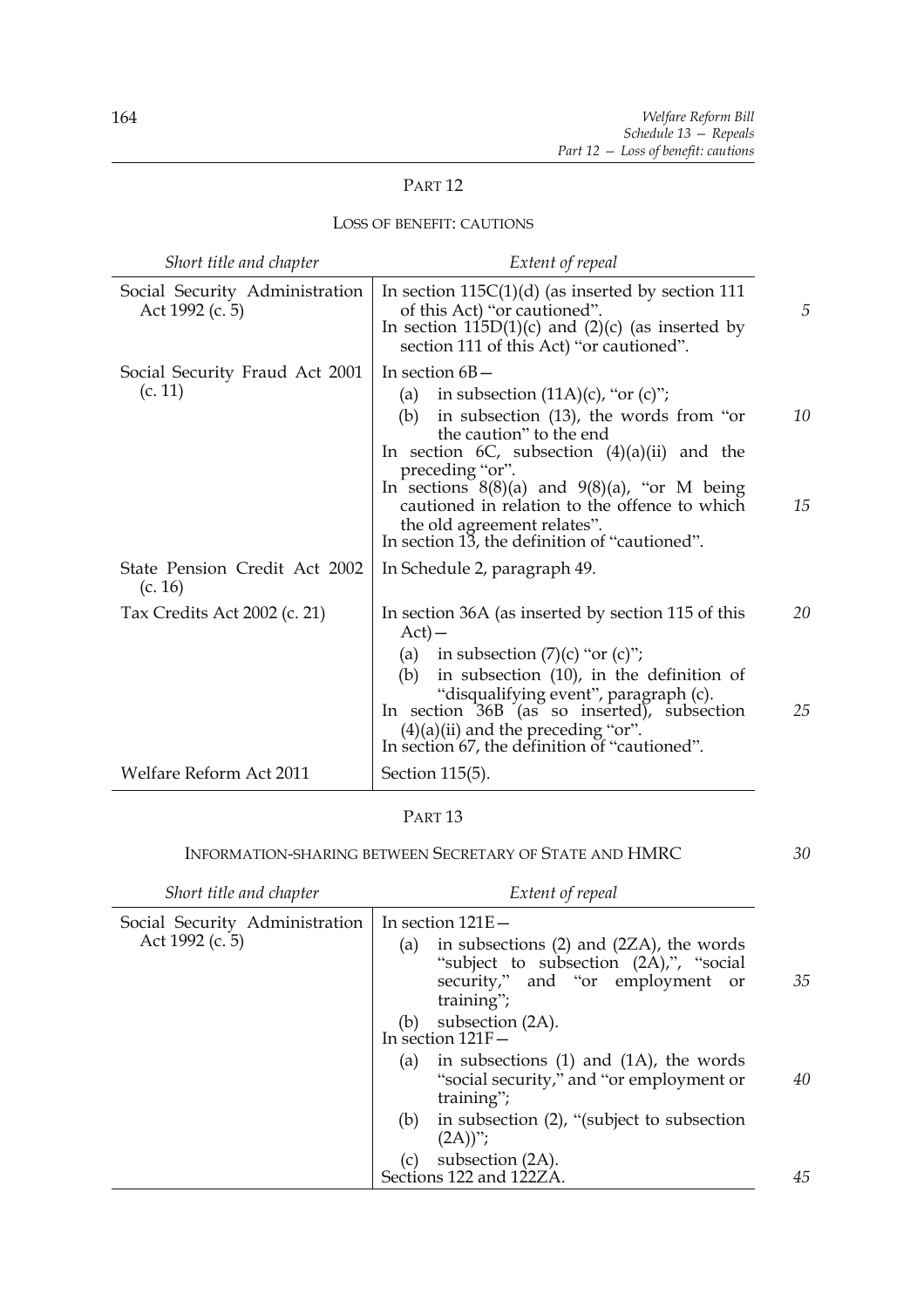| Short title and chapter                                                           | Extent of repeal                                                                                                                                                                                                                                                                                                                                                                                                            |          |
|-----------------------------------------------------------------------------------|-----------------------------------------------------------------------------------------------------------------------------------------------------------------------------------------------------------------------------------------------------------------------------------------------------------------------------------------------------------------------------------------------------------------------------|----------|
| Finance Act 1997 (c. 16)                                                          | Section 110.                                                                                                                                                                                                                                                                                                                                                                                                                |          |
| Social Security Contributions<br>(Transfer of Functions, etc.)<br>Act 1999 (c. 2) | In Schedule 6, paragraphs 2 and 10.                                                                                                                                                                                                                                                                                                                                                                                         | 5        |
| Tax Credits Act 2002 (c. 21).                                                     | In Schedule 5-<br>in paragraph 4(2) "social security or";<br>(a)<br>(b)<br>paragraph 4(3)<br>in paragraph 4(3A) "social security,";<br>(c)<br>in paragraph 4(3B), "social security or";<br>(d)<br>in paragraph $4(4)$ , " $(3)$ and";<br>(e)<br>in paragraph 6(1), "social security,";<br>(f)<br>in paragraph 6(1A), "social security,"<br>(g)<br>in paragraph 6(3) "social security or";<br>(h)<br>paragraph 12(a).<br>(i) | 10<br>15 |
| Employment Act 2002 (c. 22)                                                       | In Schedule 6, paragraphs $5$ , 6, 11(b) and 13(b)<br>and $(c)$ .<br>In Schedule 7, paragraph 50.                                                                                                                                                                                                                                                                                                                           |          |
| Commissioners<br>for<br>Revenue<br>and Customs Act 2005 (c. 11)                   | In Schedule 4, paragraph 45.                                                                                                                                                                                                                                                                                                                                                                                                | 20       |
| Work and Families Act 2006<br>(c. 18)                                             | In Schedule 1, paragraph 45.                                                                                                                                                                                                                                                                                                                                                                                                |          |
| Welfare Reform Act 2007 (c. 5)                                                    | In Schedule 3, paragraph 10(13).                                                                                                                                                                                                                                                                                                                                                                                            |          |
| Child Maintenance and Other<br>Payments Act 2008 (c. 6)                           | In Schedule 7, paragraph 2(4) and (6).                                                                                                                                                                                                                                                                                                                                                                                      | 25       |